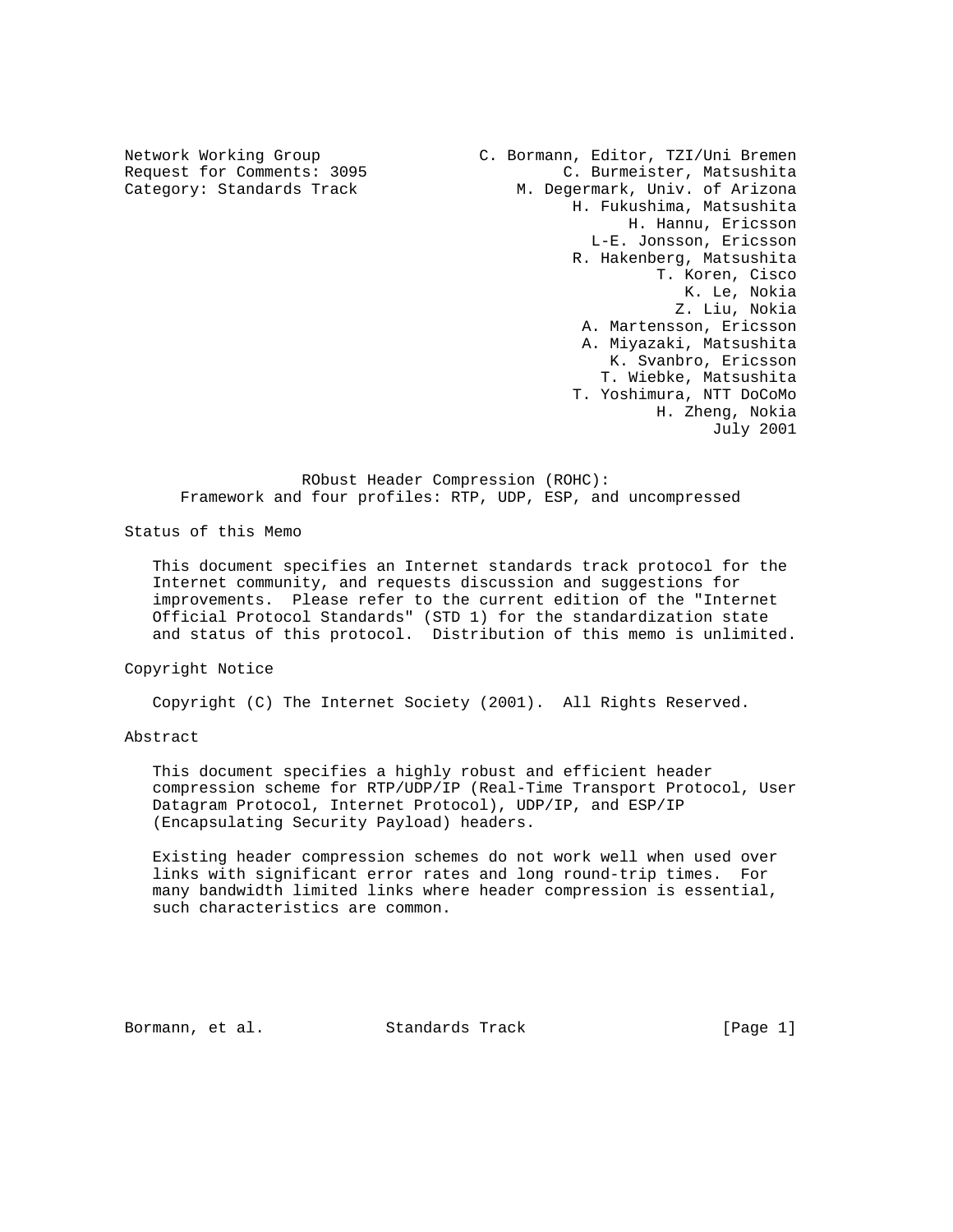This is done in a framework designed to be extensible. For example, a scheme for compressing TCP/IP headers will be simple to add, and is in development. Headers specific to Mobile IPv4 are not subject to special treatment, but are expected to be compressed sufficiently well by the provided methods for compression of sequences of extension headers and tunneling headers. For the most part, the same will apply to work in progress on Mobile IPv6, but future work might be required to handle some extension headers, when a standards track Mobile IPv6 has been completed.

Table of Contents

| 1 <sub>1</sub>                                                          |
|-------------------------------------------------------------------------|
|                                                                         |
| 2.                                                                      |
| 2.1.                                                                    |
| 3.                                                                      |
| 3.1.<br>Header compression fundamentals14                               |
| Existing header compression schemes14<br>3.2.                           |
| Requirements on a new header compression scheme16<br>3.3.               |
| Classification of header fields17<br>3.4.                               |
| 4.                                                                      |
| 4.1.                                                                    |
| 4.2.                                                                    |
| 4.3. Compression and decompression states21                             |
|                                                                         |
| Initialization and Refresh (IR) State22<br>4, 3, 1, 1,                  |
|                                                                         |
|                                                                         |
|                                                                         |
| 4.4.                                                                    |
| Unidirectional mode -- U-mode24<br>4.4.1.                               |
| Bidirectional Optimistic mode -- 0-mode25<br>4.4.2.                     |
| Bidirectional Reliable mode -- R-mode25<br>4.4.3.                       |
| 4.5.                                                                    |
| Least Significant Bits (LSB) encoding 25<br>4.5.1.                      |
| Window-based LSB encoding (W-LSB encoding)28<br>4.5.2.                  |
| Scaled RTP Timestamp encoding 28<br>4.5.3.                              |
| 4.5.4.<br>Timer-based compression of RTP Timestamp31                    |
| 4.5.5.                                                                  |
| 4.5.6.<br>Self-describing variable-length values 35                     |
| 4.5.7.<br>Encoded values across several fields in compressed headers 36 |
| Errors caused by residual errors36<br>4.6.                              |
| 4.7.                                                                    |
| 5.                                                                      |
| 5.1.                                                                    |
| 5.1.1.                                                                  |
| 5.1.2. Per-context parameters, profiles40                               |
| 5.1.3. Contexts and context identifiers 41                              |
|                                                                         |

Bormann, et al. Standards Track [Page 2]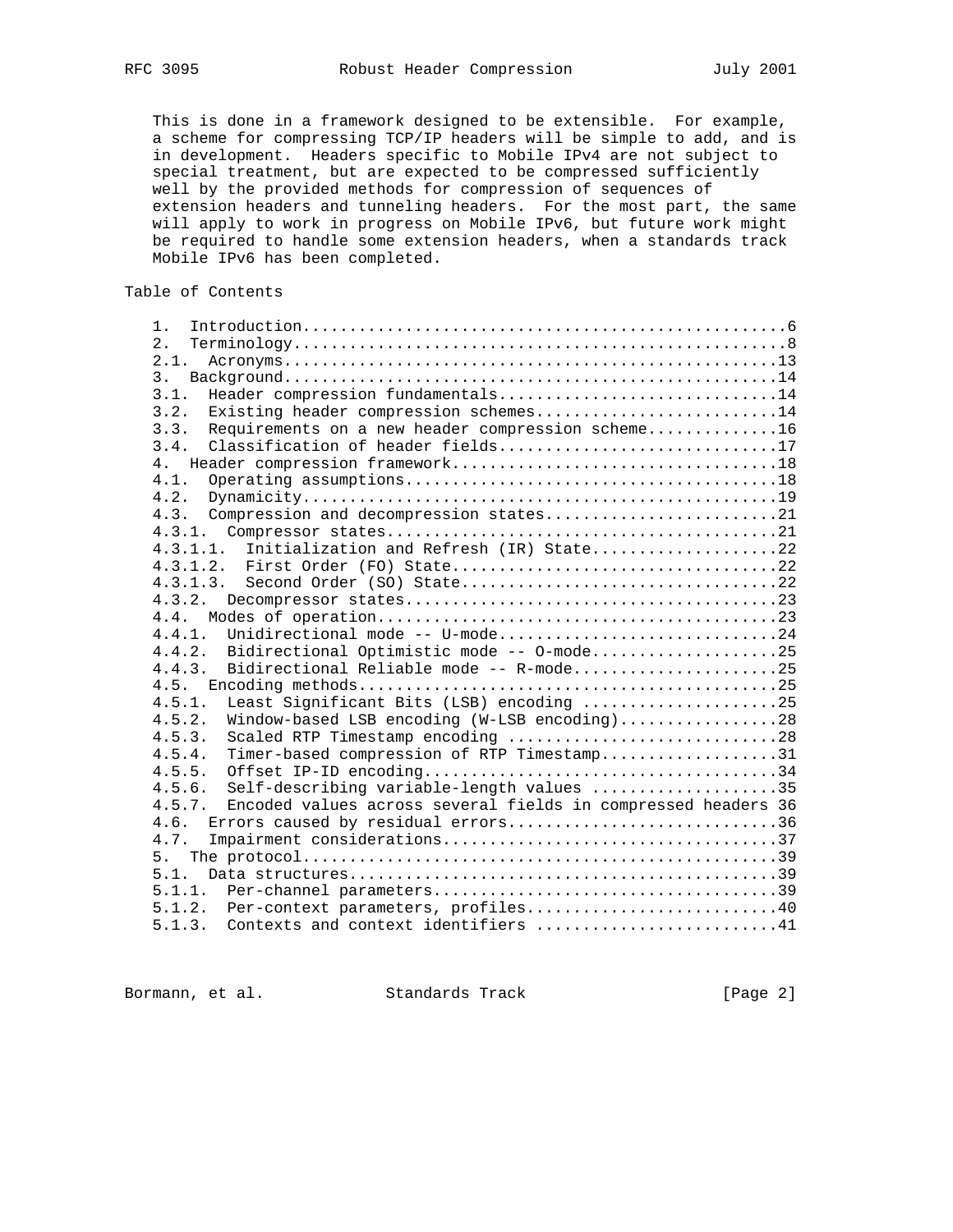| 5.2.1.                                                               |  |
|----------------------------------------------------------------------|--|
| 5.2.2.                                                               |  |
| 5.2.3.                                                               |  |
| 5.2.4.                                                               |  |
|                                                                      |  |
| Segmentation usage considerations49<br>5.2.5.1.                      |  |
| 5.2.5.2.                                                             |  |
| ROHC initial decompressor processing51<br>5.2.6.                     |  |
| ROHC RTP packet formats from compressor to decompressor53<br>5.2.7.  |  |
| Parameters needed for mode transition in ROHC RTP54<br>5.2.8.        |  |
| 5.3. Operation in Unidirectional mode55                              |  |
| 5.3.1. Compressor states and logic (U-mode)55                        |  |
| State transition logic (U-mode)55<br>5.3.1.1.                        |  |
|                                                                      |  |
| 5.3.1.1.1. Optimistic approach, upwards transition55                 |  |
| 5.3.1.1.2. Timeouts, downward transition56                           |  |
| 5.3.1.1.3. Need for updates, downward transition56                   |  |
| 5.3.1.2. Compression logic and packets used (U-mode)56               |  |
| 5.3.1.3. Feedback in Unidirectional mode56                           |  |
| 5.3.2. Decompressor states and logic (U-mode)56                      |  |
| State transition logic (U-mode)57<br>5.3.2.1.                        |  |
| 5.3.2.2. Decompression logic (U-mode)57                              |  |
| 5.3.2.2.1. Decide whether decompression is allowed57                 |  |
| 5.3.2.2.2. Reconstruct and verify the header57                       |  |
|                                                                      |  |
|                                                                      |  |
| 5.3.2.2.5.                                                           |  |
| 5.3.2.3.                                                             |  |
| 5.4. Operation in Bidirectional Optimistic mode                      |  |
|                                                                      |  |
|                                                                      |  |
| 5.4.1.1.1. Negative acknowledgments (NACKs), downward transition63   |  |
| 5.4.1.1.2. Optional acknowledgments, upwards transition 63           |  |
|                                                                      |  |
|                                                                      |  |
| 5.4.2.1. Decompression logic, timer-based timestamp decompression.64 |  |
| 5.4.2.2.                                                             |  |
|                                                                      |  |
|                                                                      |  |
|                                                                      |  |
|                                                                      |  |
|                                                                      |  |
| Compression logic and packets used (R-mode)66<br>5.5.1.2.            |  |
| Decompressor states and logic (R-mode)68<br>5.5.2.                   |  |
| 5.5.2.1.                                                             |  |
| 5.5.2.2.                                                             |  |
| 5.6.                                                                 |  |
| Compression and decompression during mode transitions70<br>5.6.1.    |  |

Bormann, et al. Standards Track [Page 3]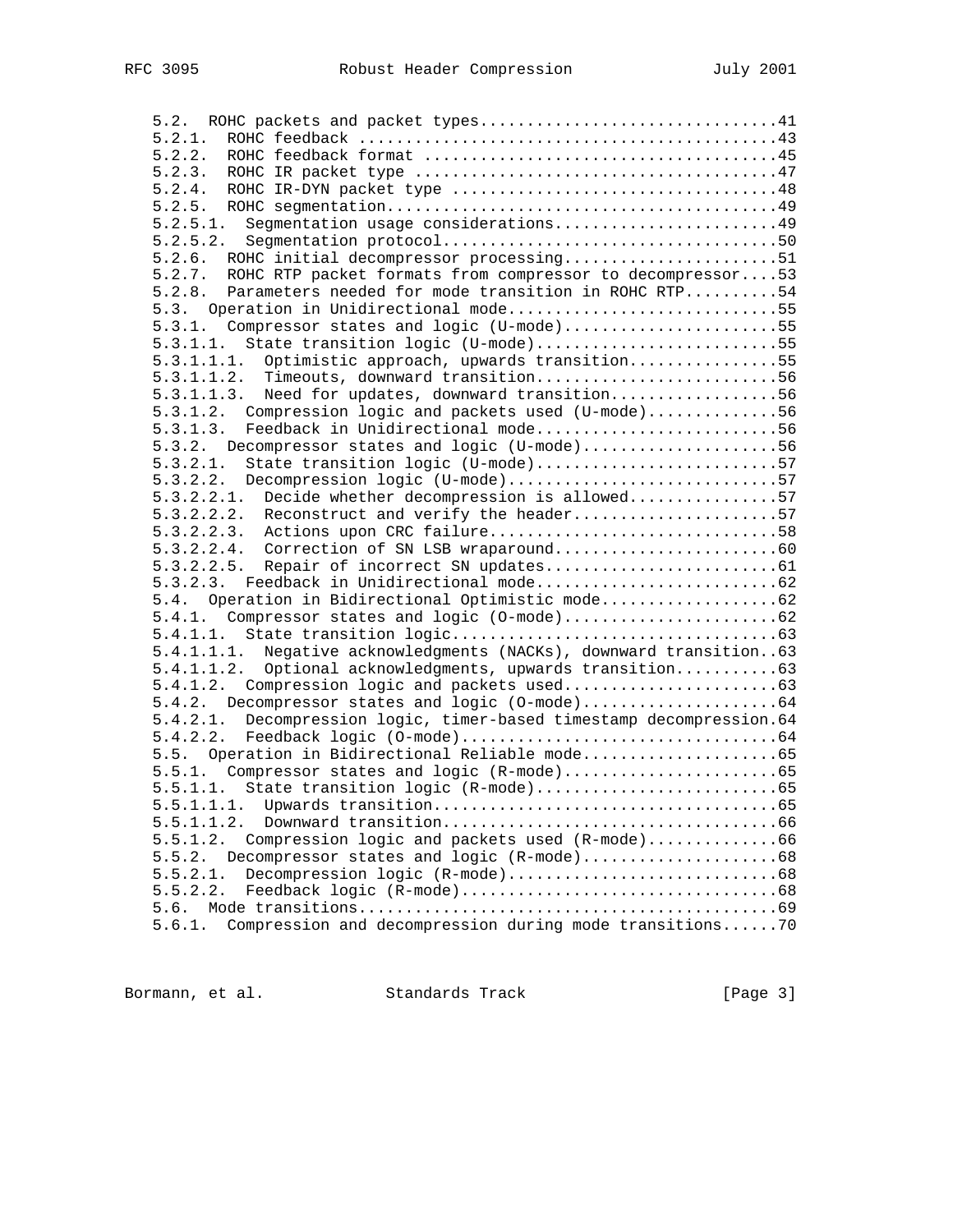| 5.6.2.<br>Transition from Unidirectional to Optimistic mode71    |  |
|------------------------------------------------------------------|--|
|                                                                  |  |
| 5.6.3.                                                           |  |
| 5.6.4.                                                           |  |
| 5.6.5.                                                           |  |
| 5.6.6.                                                           |  |
| 5.7.                                                             |  |
| 5.7.1.                                                           |  |
| 5.7.2.                                                           |  |
| Packet type 1 (U/O-mode): UO-1, UO-1-ID, UO-1-TS 80<br>5.7.3.    |  |
|                                                                  |  |
|                                                                  |  |
|                                                                  |  |
| RND flags and packet types88<br>5.7.5.1.                         |  |
| 5.7.5.2.                                                         |  |
|                                                                  |  |
| 5.7.6.1.                                                         |  |
| 5.7.6.2.                                                         |  |
| 5.7.6.3.                                                         |  |
| 5.7.6.4.                                                         |  |
| 5.7.6.5.                                                         |  |
| 5.7.6.6.                                                         |  |
| 5.7.6.7.                                                         |  |
| 5.7.6.8.                                                         |  |
|                                                                  |  |
| 5.7.6.9.                                                         |  |
| 5.7.6.10.                                                        |  |
| 5.7.6.11.                                                        |  |
|                                                                  |  |
| 5.7.7.1.<br>Basic structure of the IR packet96                   |  |
| 5.7.7.2.<br>Basic structure of the IR-DYN packet98               |  |
| Initialization of IPv6 Header [IPv6]99<br>5.7.7.3.               |  |
| Initialization of IPv4 Header [IPv4, section 3.1]100<br>5.7.7.4. |  |
| Initialization of UDP Header [RFC-768]101<br>5.7.7.5.            |  |
| Initialization of RTP Header [RTP]102<br>5.7.7.6.                |  |
| Initialization of ESP Header [ESP, section 2]103<br>5.7.7.7.     |  |
|                                                                  |  |
| Initialization of Other Headers104<br>5.7.7.8.                   |  |
|                                                                  |  |
| Table-based item compression105<br>5.8.1.                        |  |
| Translation table in R-mode105<br>5.8.1.1.                       |  |
| Translation table in U/O-modes106<br>5.8.1.2.                    |  |
| 5.8.2. Reference list determination106                           |  |
| $5.8.2.1$ . Reference list in R-mode and U/O-mode107             |  |
| 5.8.3. Encoding schemes for the compressed list109               |  |
| Special handling of IP extension headers112<br>5.8.4.            |  |
| 5.8.4.1.                                                         |  |
| Authentication Header (AH)114                                    |  |
| 5.8.4.2.                                                         |  |
| Encapsulating Security Payload Header (ESP)115<br>5.8.4.3.       |  |
| GRE Header [RFC 2784, RFC 2890]117<br>5.8.4.4.                   |  |
| Format of compressed lists in Extension 3119<br>5.8.5.           |  |
| Format of IP Extension Header(s) field119<br>5.8.5.1.            |  |

Bormann, et al. Standards Track [Page 4]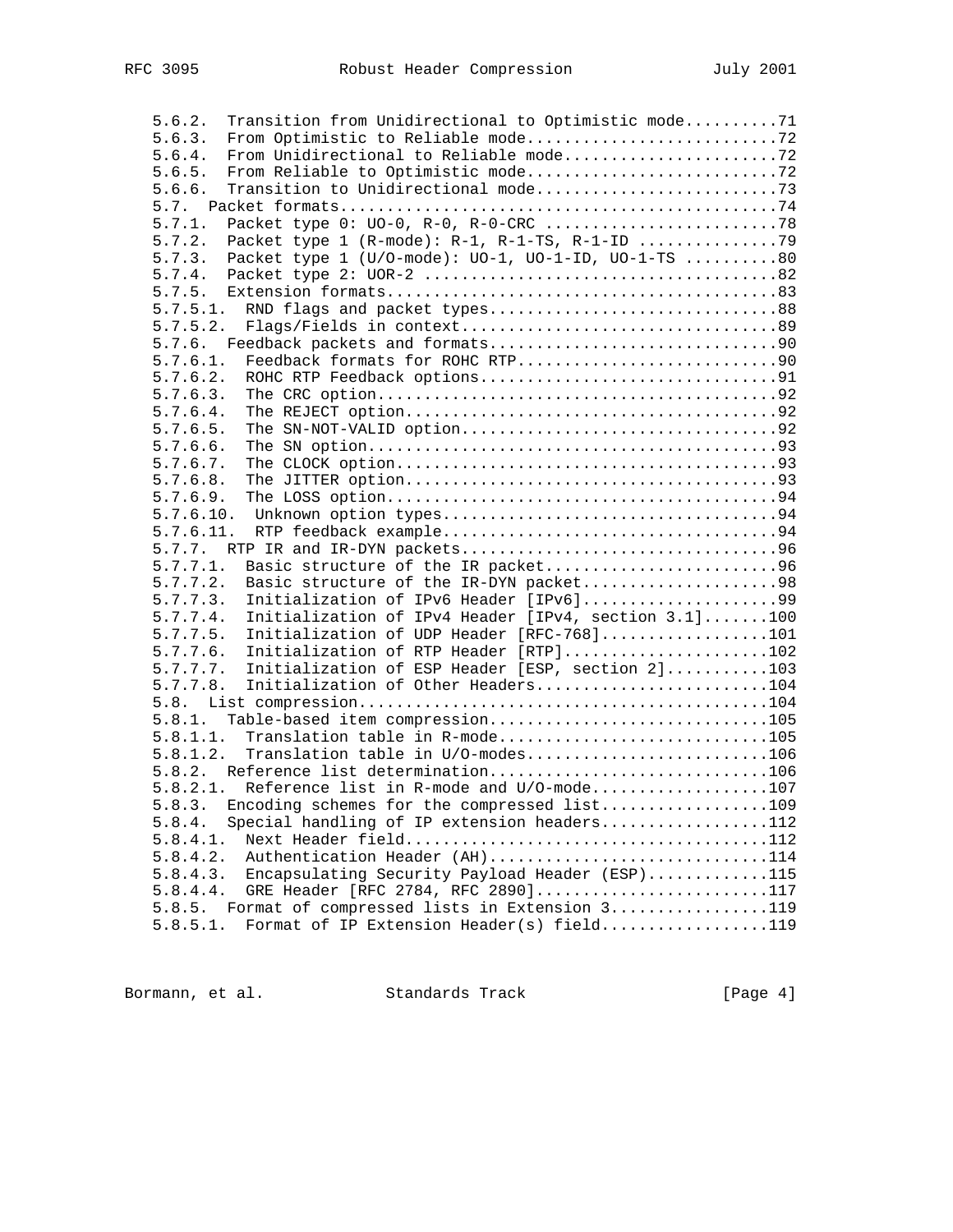5.8.5.2. Format of Compressed CSRC List..........................120 5.8.6. Compressed list formats...................................120 5.8.6.1. Encoding Type 0 (generic scheme)........................120 5.8.6.2. Encoding Type 1 (insertion only scheme).................122 5.8.6.3. Encoding Type 2 (removal only scheme)...................123 5.8.6.4. Encoding Type 3 (remove then insert scheme).............124 5.8.7. CRC coverage for extension headers........................124 5.9. Header compression CRCs, coverage and polynomials...........125 5.9.1. IR and IR-DYN packet CRCs.................................125 5.9.2. CRCs in compressed headers................................125 5.10. ROHC UNCOMPRESSED -- no compression (Profile 0x0000).......126 5.10.1. IR packet................................................126 5.10.2. Normal packet............................................127 5.10.3. States and modes.........................................128 5.10.4. Feedback.................................................129 5.11. ROHC UDP -- non-RTP UDP/IP compression (Profile 0x0002)....129 5.11.1. Initialization...........................................130 5.11.2. States and modes.........................................130 5.11.3. Packet types.............................................131 5.11.4. Extensions...............................................132 5.11.5. IP-ID....................................................133 5.11.6. Feedback.................................................133 5.12. ROHC ESP -- ESP/IP compression (Profile 0x0003)............133 5.12.1. Initialization...........................................133 5.12.2. Packet types.............................................134 6. Implementation issues.........................................134 6.1. Reverse decompression.......................................134 6.2. RTCP........................................................135 6.3. Implementation parameters and signals.......................136 6.3.1. ROHC implementation parameters at compressor..............137 6.3.2. ROHC implementation parameters at decompressor............138 6.4. Handling of resource limitations at the decompressor........139 6.5. Implementation structures...................................139 6.5.1. Compressor context........................................139 6.5.2. Decompressor context......................................141 6.5.3. List compression: Sliding windows in R-mode and U/O-mode..142 7. Security Considerations.......................................143 8. IANA Considerations...........................................144 9. Acknowledgments...............................................145 10. Intellectual Property Right Claim Considerations.............145 11. References...................................................146 11.1. Normative References.......................................146 11.2. Informative References.....................................147 12. Authors' Addresses...........................................148 Appendix A. Detailed classification of header fields.............152 A.1. General classification......................................153 A.1.1. IPv6 header fields........................................153 A.1.2. IPv4 header fields........................................155

Bormann, et al. Standards Track [Page 5]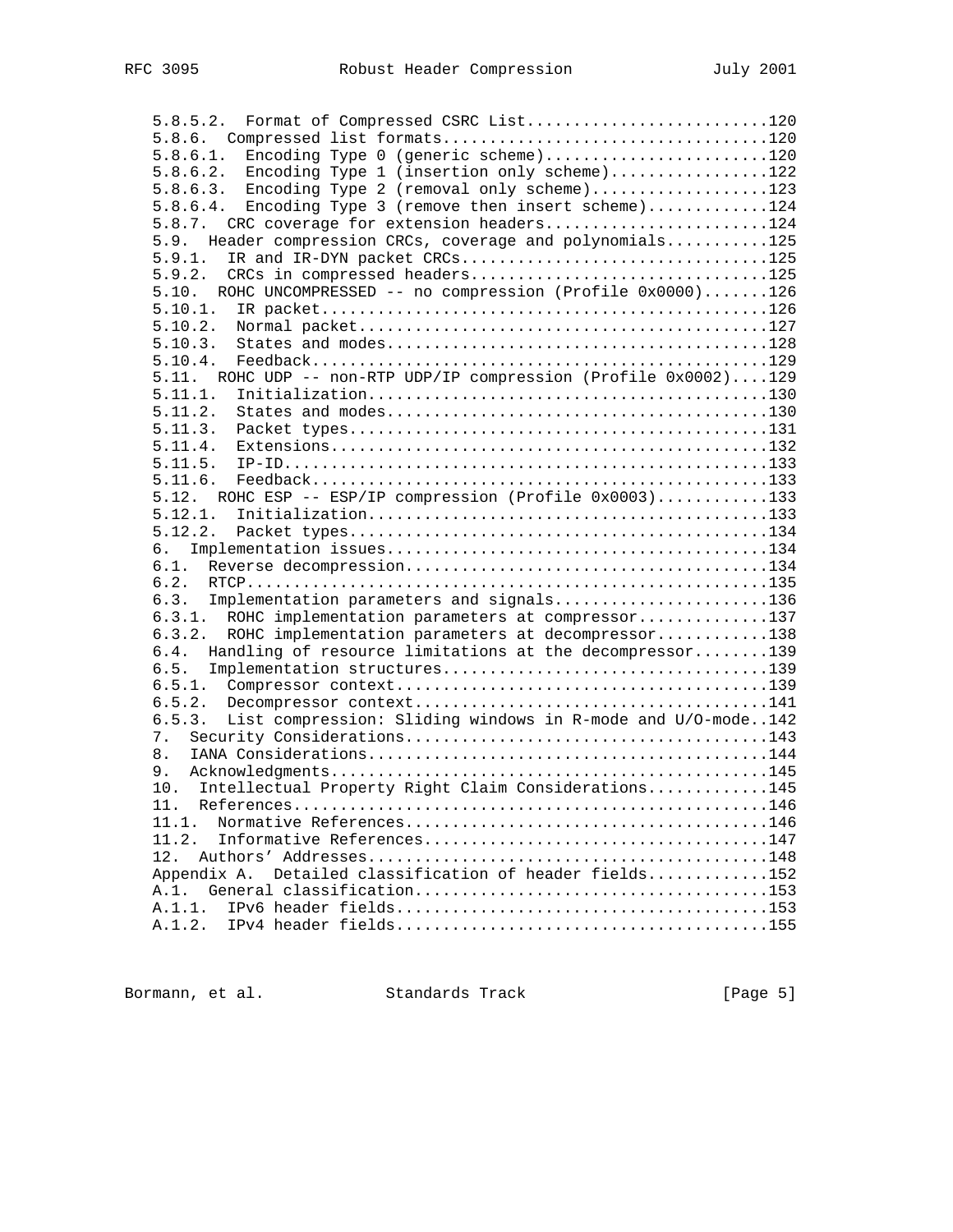| A.1.3. |                                                   |                                                                                                                                                                           |
|--------|---------------------------------------------------|---------------------------------------------------------------------------------------------------------------------------------------------------------------------------|
| A.1.4. |                                                   |                                                                                                                                                                           |
| A.1.5. |                                                   |                                                                                                                                                                           |
| A.2.   |                                                   |                                                                                                                                                                           |
| A.2.1. |                                                   |                                                                                                                                                                           |
| A.2.2. |                                                   |                                                                                                                                                                           |
| A.2.3. |                                                   |                                                                                                                                                                           |
| A.2.4. |                                                   |                                                                                                                                                                           |
| A.2.5. |                                                   |                                                                                                                                                                           |
| A.2.6. |                                                   |                                                                                                                                                                           |
| A.2.7. |                                                   |                                                                                                                                                                           |
| A.2.8. |                                                   |                                                                                                                                                                           |
| A.2.9. |                                                   |                                                                                                                                                                           |
|        | RTP Contributing Sources (CSRC)165                |                                                                                                                                                                           |
| A.3.   |                                                   |                                                                                                                                                                           |
| A.3.1. |                                                   |                                                                                                                                                                           |
| A.3.2. |                                                   |                                                                                                                                                                           |
| A.3.3. | Transmit initially, but be prepared to update166  |                                                                                                                                                                           |
| A.3.4. | Be prepared to update or send as-is frequently166 |                                                                                                                                                                           |
| A.3.5. | Guarantee continuous robustness166                |                                                                                                                                                                           |
| A.3.6. | Transmit as-is in all packets167                  |                                                                                                                                                                           |
| A.3.7. | Establish and be prepared to update delta167      |                                                                                                                                                                           |
|        |                                                   |                                                                                                                                                                           |
|        |                                                   | Analysis of change patterns of header fields159<br>IP Traffic-Class / Type-Of-Service163<br>IP Hop-Limit / Time-To-Live163<br>A.2.10.<br>Header compression strategies165 |

# 1. Introduction

 During the last five years, two communication technologies in particular have become commonly used by the general public: cellular telephony and the Internet. Cellular telephony has provided its users with the revolutionary possibility of always being reachable with reasonable service quality no matter where they are. The main service provided by the dedicated terminals has been speech. The Internet, on the other hand, has from the beginning been designed for multiple services and its flexibility for all kinds of usage has been one of its strengths. Internet terminals have usually been general purpose and have been attached over fixed connections. The experienced quality of some services (such as Internet telephony) has sometimes been low.

 Today, IP telephony is gaining momentum thanks to improved technical solutions. It seems reasonable to believe that in the years to come, IP will become a commonly used way to carry telephony. Some future cellular telephony links might also be based on IP and IP telephony. Cellular phones may have become more general-purpose, and may have IP stacks supporting not only audio and video, but also web browsing, email, gaming, etc.

Bormann, et al. Standards Track [Page 6]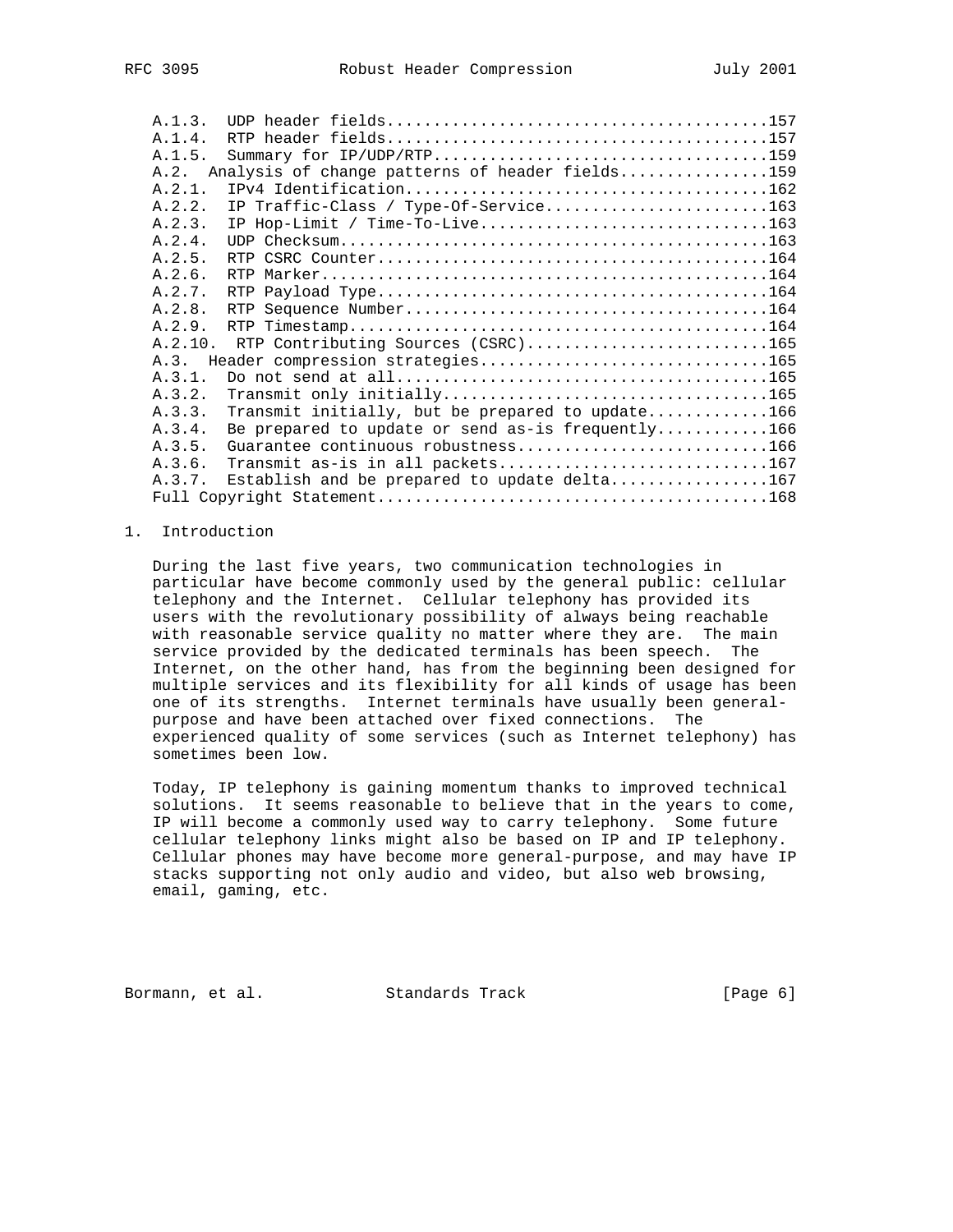One of the scenarios we are envisioning might then be the one in Figure 1.1, where two mobile terminals are communicating with each other. Both are connected to base stations over cellular links, and the base stations are connected to each other through a wired (or possibly wireless) network. Instead of two mobile terminals, there could of course be one mobile and one wired terminal, but the case with two cellular links is technically more demanding.



Figure 1.1 : Scenario for IP telephony over cellular links

 It is obvious that the wired network can be IP-based. With the cellular links, the situation is less clear. IP could be terminated in the fixed network, and special solutions implemented for each supported service over the cellular link. However, this would limit the flexibility of the services supported. If technically and economically feasible, a solution with pure IP all the way from terminal to terminal would have certain advantages. However, to make this a viable alternative, a number of problems have to be addressed, in particular problems regarding bandwidth efficiency.

 For cellular phone systems, it is of vital importance to use the scarce radio resources in an efficient way. A sufficient number of users per cell is crucial, otherwise deployment costs will be prohibitive. The quality of the voice service should also be as good as in today's cellular systems. It is likely that even with support for new services, lower quality of the voice service is acceptable only if costs are significantly reduced.

Bormann, et al. Standards Track [Page 7]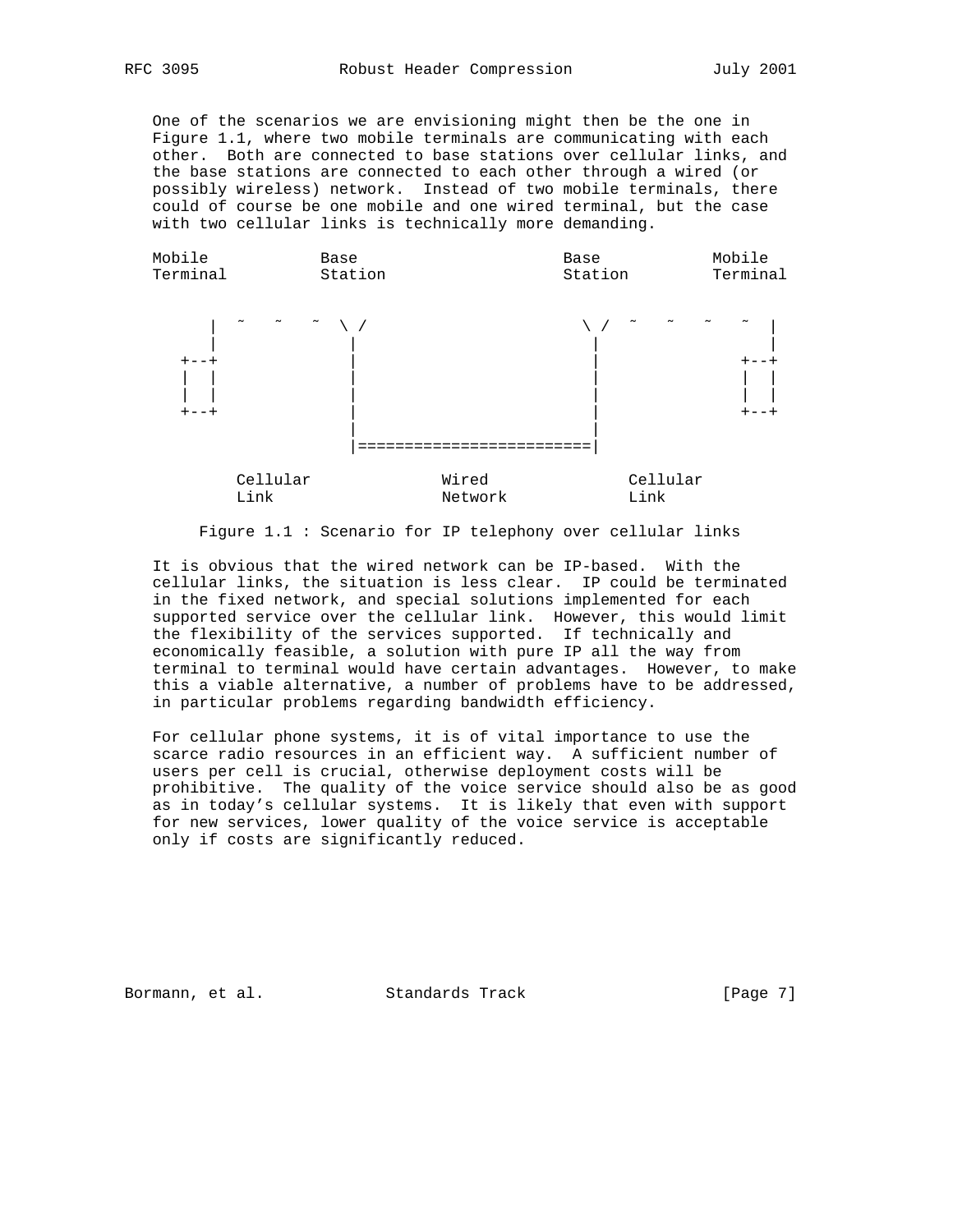A problem with IP over cellular links when used for interactive voice conversations is the large header overhead. Speech data for IP telephony will most likely be carried by RTP [RTP]. A packet will then, in addition to link layer framing, have an IP [IPv4] header (20 octets), a UDP [UDP] header (8 octets), and an RTP header (12 octets) for a total of 40 octets. With IPv6 [IPv6], the IP header is 40 octets for a total of 60 octets. The size of the payload depends on the speech coding and frame sizes being used and may be as low as 15-20 octets.

 From these numbers, the need for reducing header sizes for efficiency reasons is obvious. However, cellular links have characteristics that make header compression as defined in [IPHC,CRTP] perform less than well. The most important characteristic is the lossy behavior of cellular links, where a bit error rate (BER) as high as 1e-3 must be accepted to keep the radio resources efficiently utilized. In severe operating situations, the BER can be as high as 1e-2. The other problematic characteristic is the long round-trip time (RTT) of the cellular link, which can be as high as 100-200 milliseconds. An additional problem is that the residual BER is nontrivial, i.e., lower layers can sometimes deliver frames containing undetected errors. A viable header compression scheme for cellular links must be able to handle loss on the link between the compression and decompression point as well as loss before the compression point.

 Bandwidth is the most costly resource in cellular links. Processing power is very cheap in comparison. Implementation or computational simplicity of a header compression scheme is therefore of less importance than its compression ratio and robustness.

### 2. Terminology

 The key words "MUST", "MUST NOT", "REQUIRED", "SHALL", "SHALL NOT", "SHOULD", "SHOULD NOT", "RECOMMENDED", "MAY", and "OPTIONAL" in this document are to be interpreted as described in RFC 2119.

BER

 Bit Error Rate. Cellular radio links can have a fairly high BER. In this document BER is usually given as a probability, but one also needs to consider the error distribution as bit errors are not independent.

Bormann, et al. Standards Track [Page 8]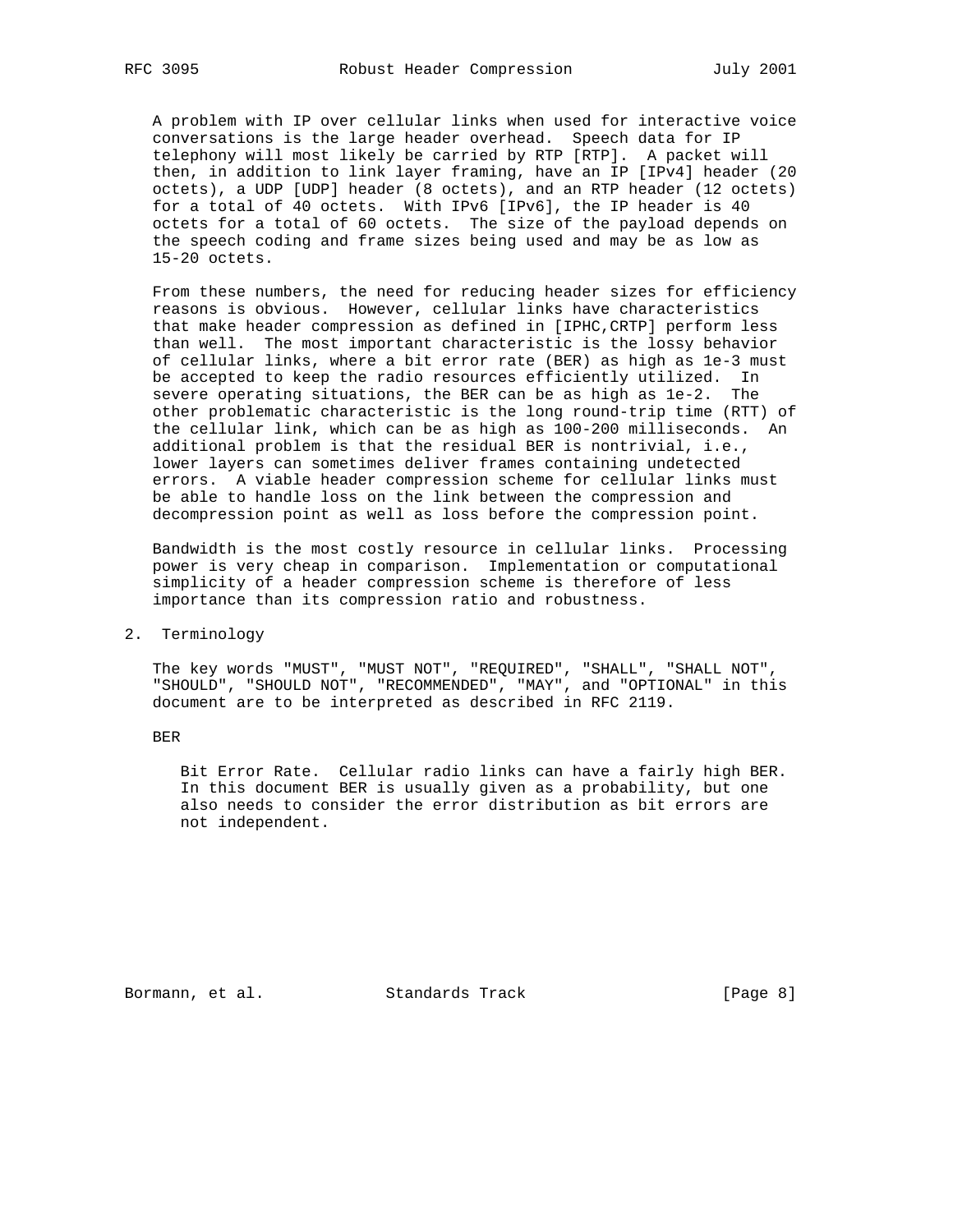# Cellular links

Wireless links between mobile terminals and base stations.

#### Compression efficiency

 The performance of a header compression scheme can be described with three parameters: compression efficiency, robustness and compression transparency. The compression efficiency is determined by how much the header sizes are reduced by the compression scheme.

#### Compression transparency

 The performance of a header compression scheme can be described with three parameters: compression efficiency, robustness, and compression transparency. The compression transparency is a measure of the extent to which the scheme ensures that the decompressed headers are semantically identical to the original headers. If all decompressed headers are semantically identical to the corresponding original headers, the transparency is 100 percent. Compression transparency is high when damage propagation is low.

# Context

 The context of the compressor is the state it uses to compress a header. The context of the decompressor is the state it uses to decompress a header. Either of these or the two in combination are usually referred to as "context", when it is clear which is intended. The context contains relevant information from previous headers in the packet stream, such as static fields and possible reference values for compression and decompression. Moreover, additional information describing the packet stream is also part of the context, for example information about how the IP Identifier field changes and the typical inter-packet increase in sequence numbers or timestamps.

### Context damage

 When the context of the decompressor is not consistent with the context of the compressor, decompression may fail to reproduce the original header. This situation can occur when the context of the decompressor has not been initialized properly or when packets have been lost or damaged between compressor and decompressor.

Bormann, et al. Standards Track [Page 9]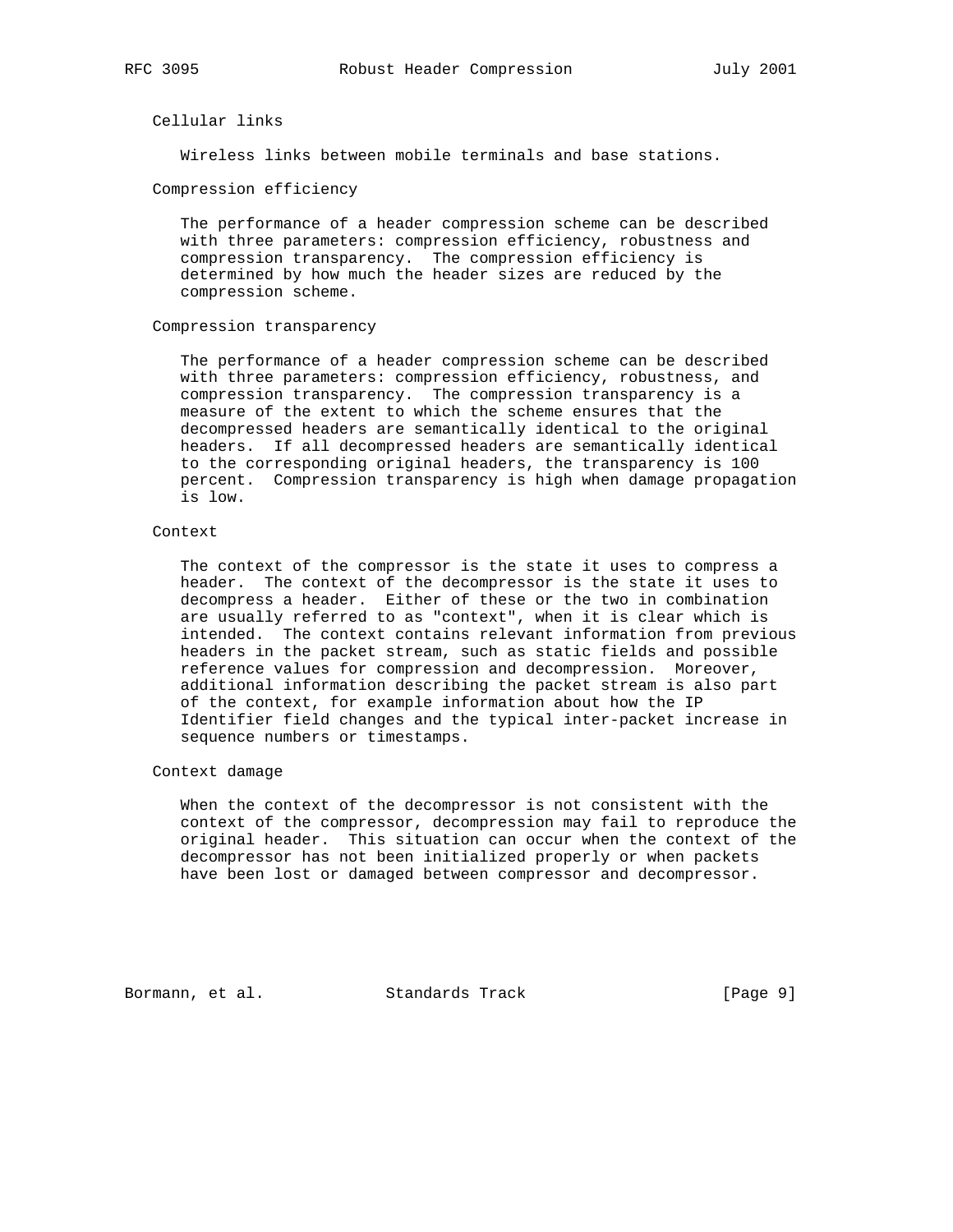Packets which cannot be decompressed due to inconsistent contexts are said to be lost due to context damage. Packets that are decompressed but contain errors due to inconsistent contexts are said to be damaged due to context damage.

#### Context repair mechanism

 Context repair mechanisms are mechanisms that bring the contexts in sync when they were not. This is needed to avoid excessive loss due to context damage. Examples are the context request mechanism of CRTP, the NACK mechanisms of O- and R-mode, and the periodic refreshes of U-mode.

 Note that there are also mechanisms that prevent (some) context inconsistencies from occurring, for example the ACK-based updates of the context in R-mode, the repetitions after change in U- and O-mode, and the CRCs which protect context updating information.

#### CRC-DYNAMIC

Opposite of CRC-STATIC.

#### CRC-STATIC

 A CRC over the original header is the primary mechanism used by ROHC to detect incorrect decompression. In order to decrease computational complexity, the fields of the header are conceptually rearranged when the CRC is computed, so that it is first computed over octets which are static (called CRC-STATIC in this document) and then over octets whose values are expected to change between packets (CRC-DYNAMIC). In this manner, the intermediate result of the CRC computation, after it has covered the CRC-STATIC fields, can be reused for several packets. The restarted CRC computation only covers the CRC-DYNAMIC octets. See section 5.9.

# Damage propagation

 Delivery of incorrect decompressed headers, due to errors in (i.e., loss of or damage to) previous header(s) or feedback.

Loss propagation

 Loss of headers, due to errors in (i.e., loss of or damage to) previous header(s)or feedback.

Bormann, et al. Standards Track [Page 10]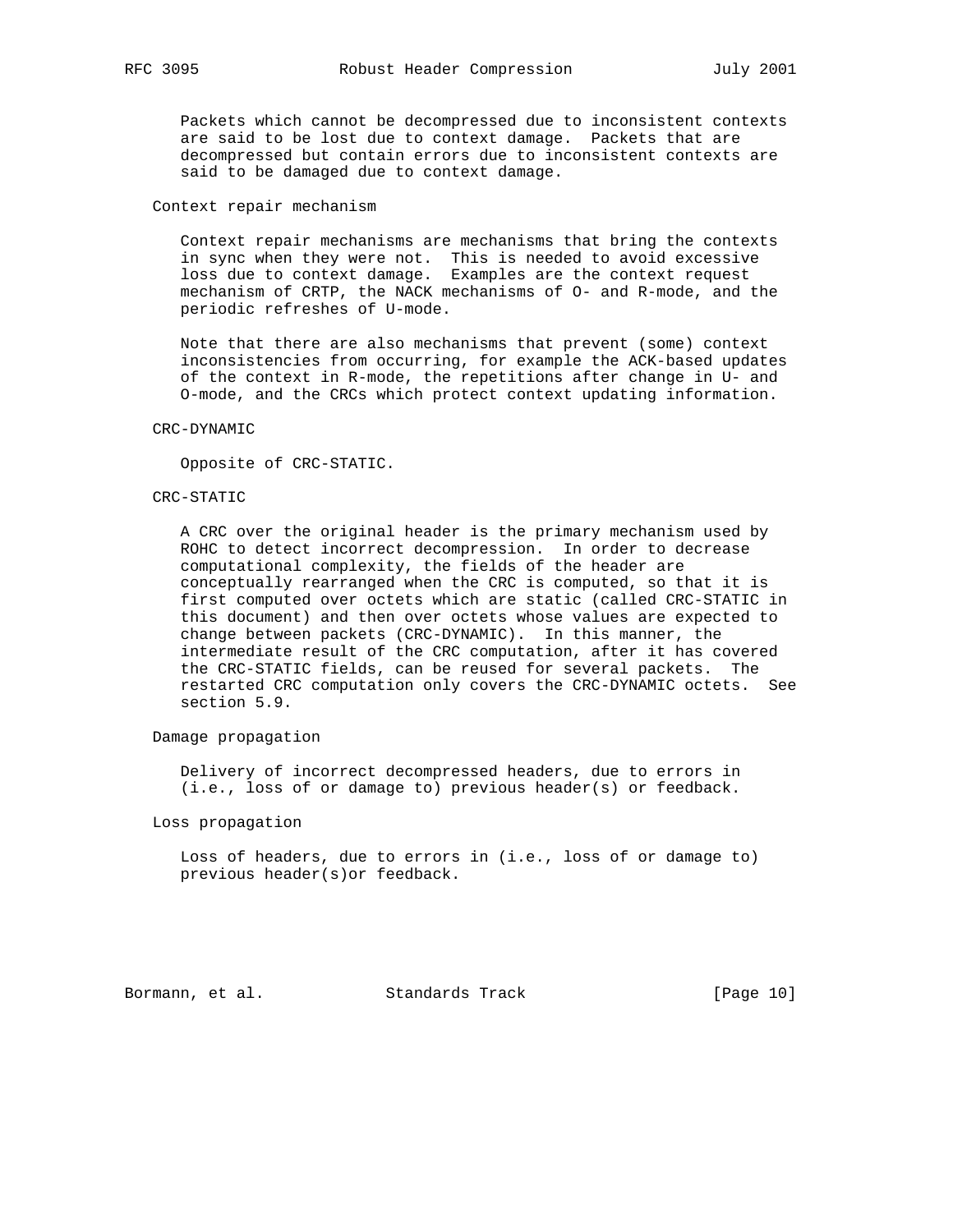Error detection

 Detection of errors. If error detection is not perfect, there will be residual errors.

Error propagation

Damage propagation or loss propagation.

Header compression profile

 A header compression profile is a specification of how to compress the headers of a certain kind of packet stream over a certain kind of link. Compression profiles provide the details of the header compression framework introduced in this document. The profile concept makes use of profile identifiers to separate different profiles which are used when setting up the compression scheme. All variations and parameters of the header compression scheme that are not part of the context state are handled by different profile identifiers.

### Packet

 Generally, a unit of transmission and reception (protocol data unit). Specifically, when contrasted with "frame", the packet compressed and then decompressed by ROHC. Also called "uncompressed packet".

# Packet Stream

 A sequence of packets where the field values and change patterns of field values are such that the headers can be compressed using the same context.

Pre-HC links

 The Pre-HC links are all links that a packet has traversed before the header compression point. If we consider a path with cellular links as first and last hops, the Pre-HC links for the compressor at the last link are the first cellular link plus the wired links in between.

# Residual error

 Error introduced during transmission and not detected by lower layer error detection schemes.

Bormann, et al. Standards Track [Page 11]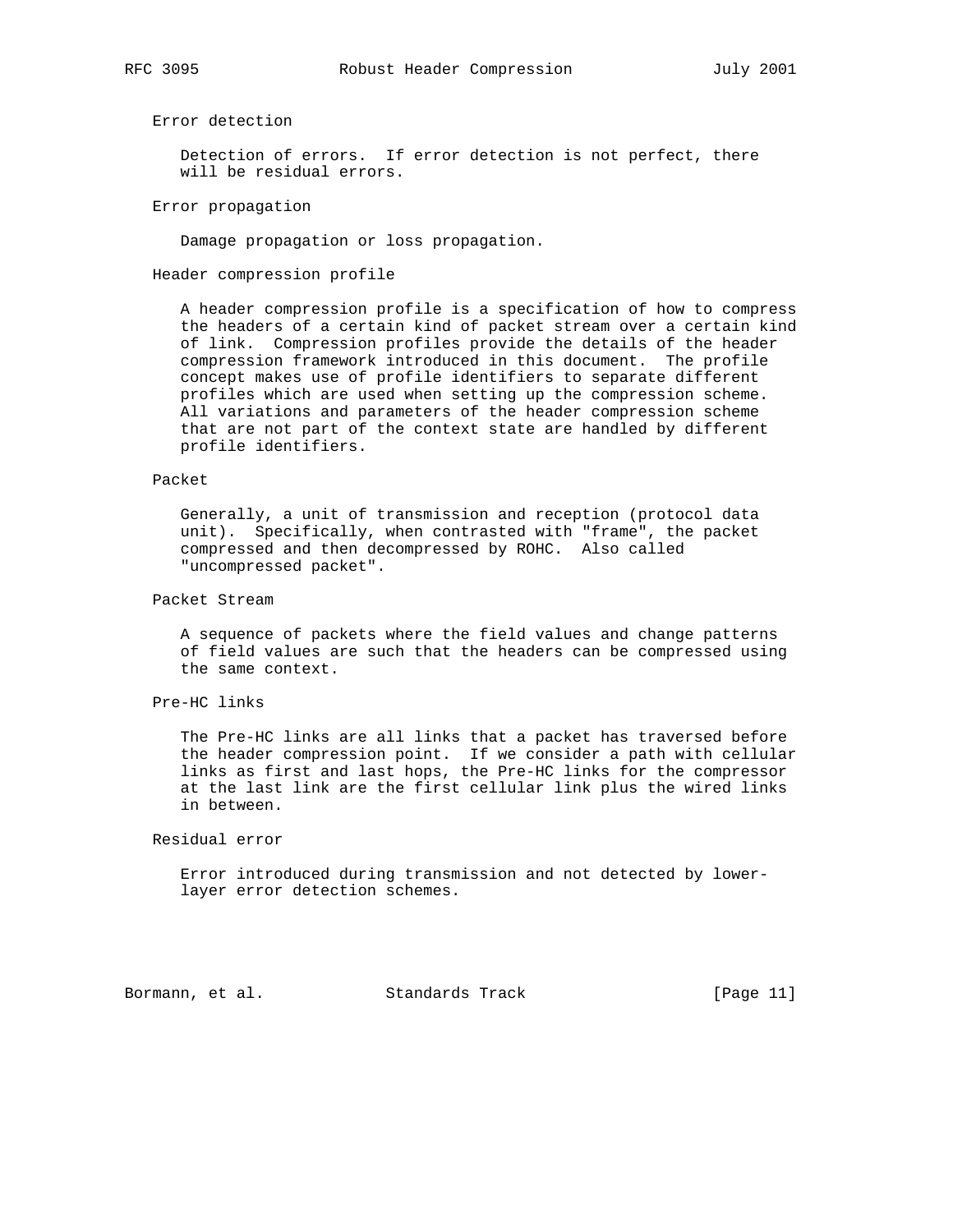#### Robustness

 The performance of a header compression scheme can be described with three parameters: compression efficiency, robustness, and compression transparency. A robust scheme tolerates loss and residual errors on the link over which header compression takes place without losing additional packets or introducing additional errors in decompressed headers.

# RTT

 The RTT (round-trip time) is the time elapsing from the moment the compressor sends a packet until it receives feedback related to that packet (when such feedback is sent).

# Spectrum efficiency

 Radio resources are limited and expensive. Therefore they must be used efficiently to make the system economically feasible. In cellular systems this is achieved by maximizing the number of users served within each cell, while the quality of the provided services is kept at an acceptable level. A consequence of efficient spectrum use is a high rate of errors (frame loss and residual bit errors), even after channel coding with error correction.

#### String

 A sequence of headers in which the values of all fields being compressed change according to a pattern which is fixed with respect to a sequence number. Each header in a string can be compressed by representing it with a ROHC header which essentially only carries an encoded sequence number. Fields not being compressed (e.g., random IP-ID, UDP Checksum) are irrelevant to this definition.

# Timestamp stride

 The timestamp stride (TS\_STRIDE) is the expected increase in the timestamp value between two RTP packets with consecutive sequence numbers.

Bormann, et al. Standards Track [Page 12]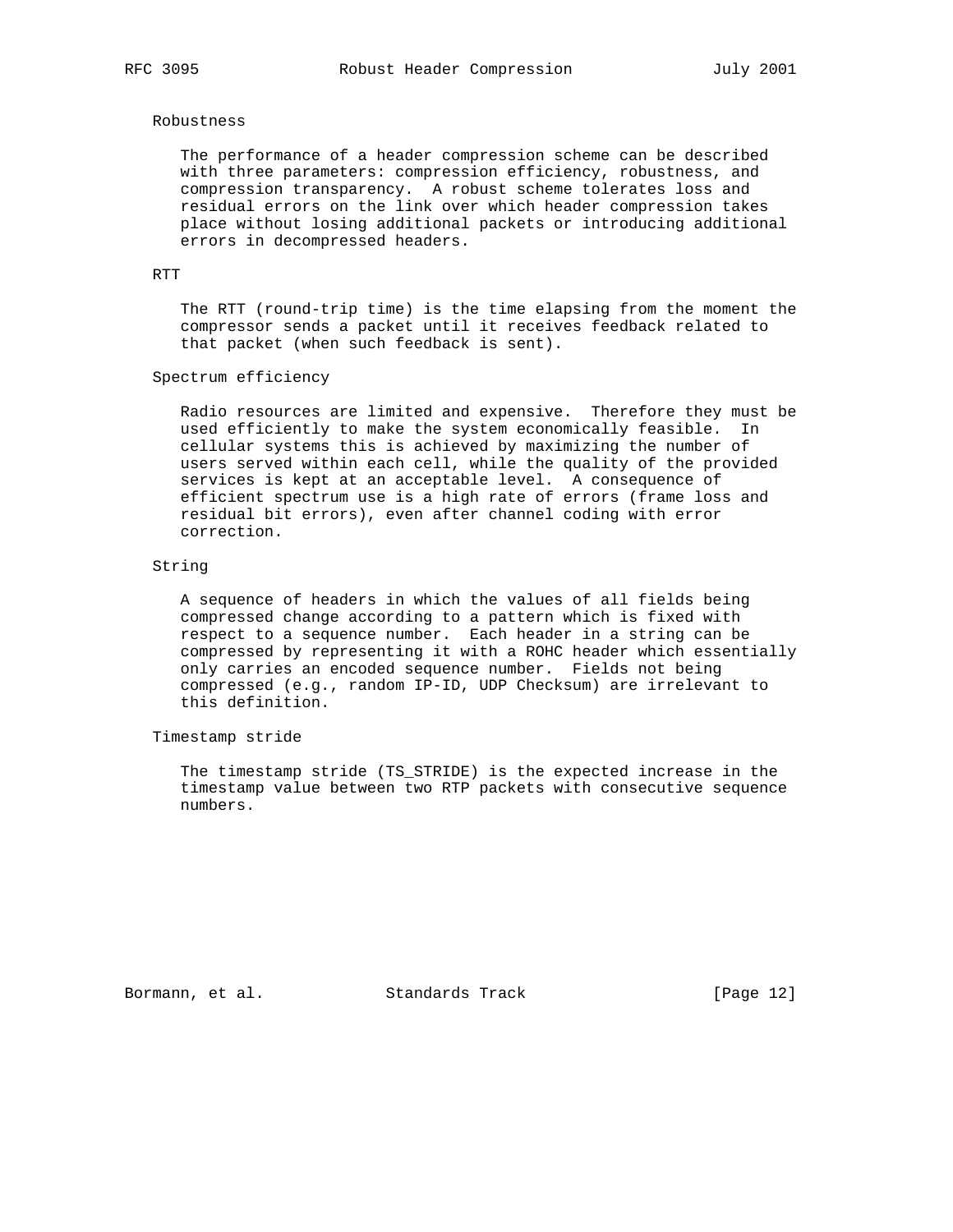# 2.1. Acronyms

This section lists most acronyms used for reference.

| AH          | Authentication Header.                                       |
|-------------|--------------------------------------------------------------|
| CID         | Context Identifier.                                          |
| CRC         | Cyclic Redundancy Check. Error detection mechanism.          |
| CRTP        | RFC 2508.<br>Compressed RTP.                                 |
| <b>CTCP</b> | Compressed TCP. Also called VJ header compression. RFC 1144. |
| ESP         | Encapsulating Security Payload.                              |
| FC.         |                                                              |
|             | Full Context state (decompressor).                           |
| FO.         | First Order state (compressor).                              |
| GRE<br>HC.  | Generic Routing Encapsulation. RFC 2784, RFC 2890.           |
|             | Header Compression.                                          |
| IPHC        | IP Header Compression. RFC 2507.                             |
| IPX         | Flag in Extension 2.                                         |
| IR          | Initiation and Refresh state (compressor). Also IR packet.   |
|             | IR-DYN IR-DYN packet.                                        |
| LSB         | Least Significant Bits.                                      |
| MRRU        | Maximum Reconstructed Reception Unit.                        |
| MTU         | Maximum Transmission Unit.                                   |
| MSB         | Most Significant Bits.                                       |
| NBO         | Flag indicating whether the IP-ID is in Network Byte Order.  |
| NC.         | No Context state (decompressor).                             |
|             | O-mode Bidirectional Optimistic mode.                        |
| PPP         | Point-to-Point Protocol.                                     |
|             | R-mode Bidirectional Reliable mode.                          |
| <b>RND</b>  | Flag indicating whether the IP-ID behaves randomly.          |
| ROHC        | RObust Header Compression.                                   |
| RTCP        | Real-Time Control Protocol. See RTP.                         |
| RTP         | Real-Time Protocol, RFC 1889.                                |
| RTT         | Round Trip Time (see section 2).                             |
| SC          | Static Context state (decompressor).                         |
| SN          | (compressed) Sequence Number. Usually RTP Sequence Number.   |
| SO          | Second Order state (compressor).                             |
| SPI         | Security Parameters Index.                                   |
| SSRC        | Sending source. Field in RTP header.                         |
| CSRC        | Contributing source. Optional list of CSRCs in RTP header.   |
| <b>TC</b>   | Traffic Class. Octet in IPv6 header. See also TOS.           |
| TOS         | Type Of Service. Octet in IPv4 header. See also TC.          |
| TS          | (compressed) RTP Timestamp.                                  |
|             | U-mode Unidirectional mode.                                  |
| W-LSB       | Window based LSB encoding. See section 4.5.2.                |

Bormann, et al. Standards Track [Page 13]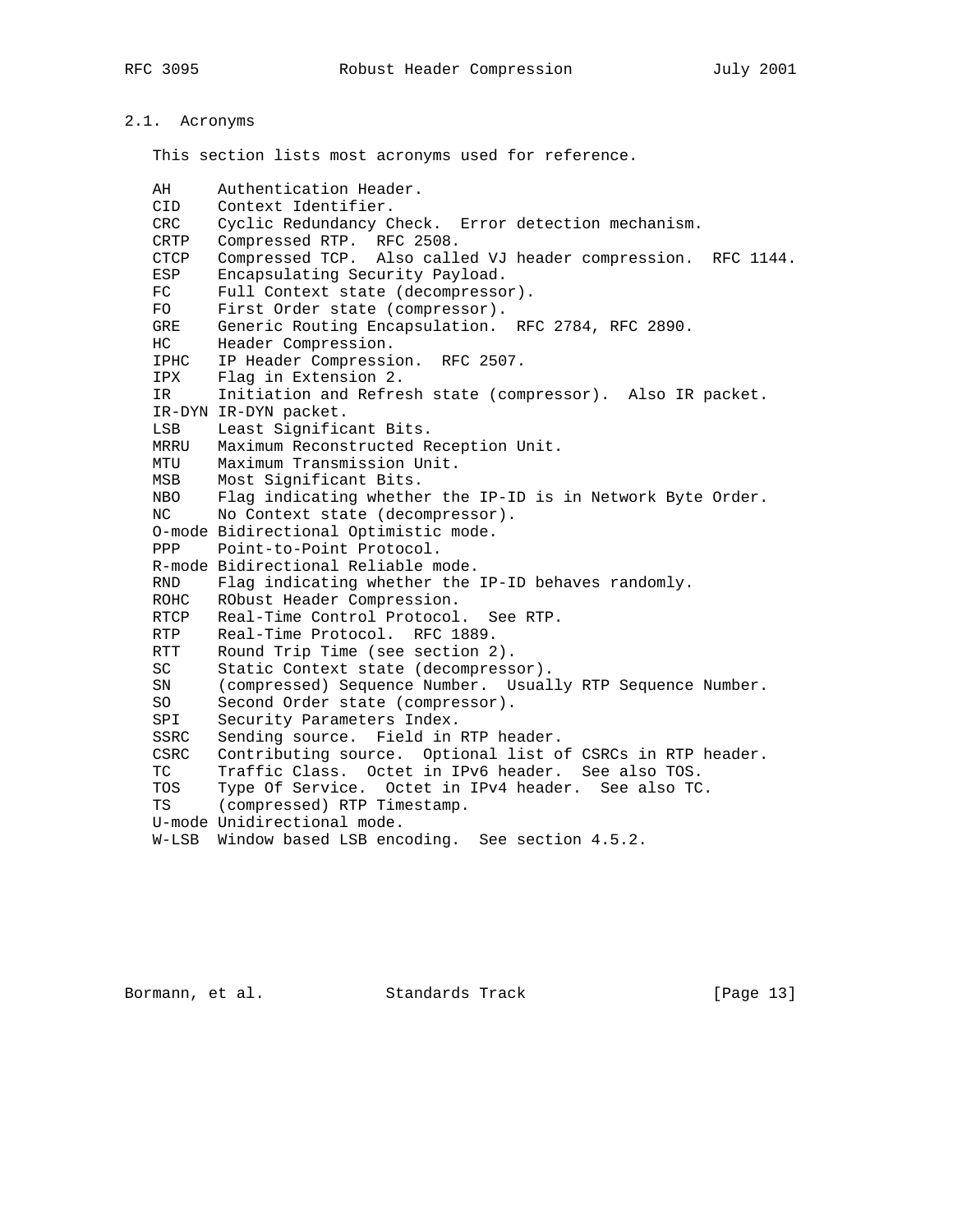# 3. Background

 This chapter provides a background to the subject of header compression. The fundamental ideas are described together with existing header compression schemes. Their drawbacks and requirements are then discussed, providing motivation for new header compression solutions.

## 3.1. Header compression fundamentals

 The main reason why header compression can be done at all is the fact that there is significant redundancy between header fields, both within the same packet header but in particular between consecutive packets belonging to the same packet stream. By sending static field information only initially and utilizing dependencies and predictability for other fields, the header size can be significantly reduced for most packets.

 Relevant information from past packets is maintained in a context. The context information is used to compress (decompress) subsequent packets. The compressor and decompressor update their contexts upon certain events. Impairment events may lead to inconsistencies between the contexts of the compressor and decompressor, which in turn may cause incorrect decompression. A robust header compression scheme needs mechanisms for avoiding context inconsistencies and also needs mechanisms for making the contexts consistent when they were not.

# 3.2. Existing header compression schemes

 The original header compression scheme, CTCP [VJHC], was invented by Van Jacobson. CTCP compresses the 40 octet IP+TCP header to 4 octets. The CTCP compressor detects transport-level retransmissions and sends a header that updates the context completely when they occur. This repair mechanism does not require any explicit signaling between compressor and decompressor.

 A general IP header compression scheme, IP header compression [IPHC], improves somewhat on CTCP and can compress arbitrary IP, TCP, and UDP headers. When compressing non-TCP headers, IPHC does not use delta encoding and is robust. When compressing TCP, the repair mechanism of CTCP is augmented with a link-level nacking scheme which speeds up the repair. IPHC does not compress RTP headers.

 CRTP [CRTP, IPHC] by Casner and Jacobson is a header compression scheme that compresses 40 octets of IPv4/UDP/RTP headers to a minimum of 2 octets when the UDP Checksum is not enabled. If the UDP Checksum is enabled, the minimum CRTP header is 4 octets. CRTP

Bormann, et al. Standards Track [Page 14]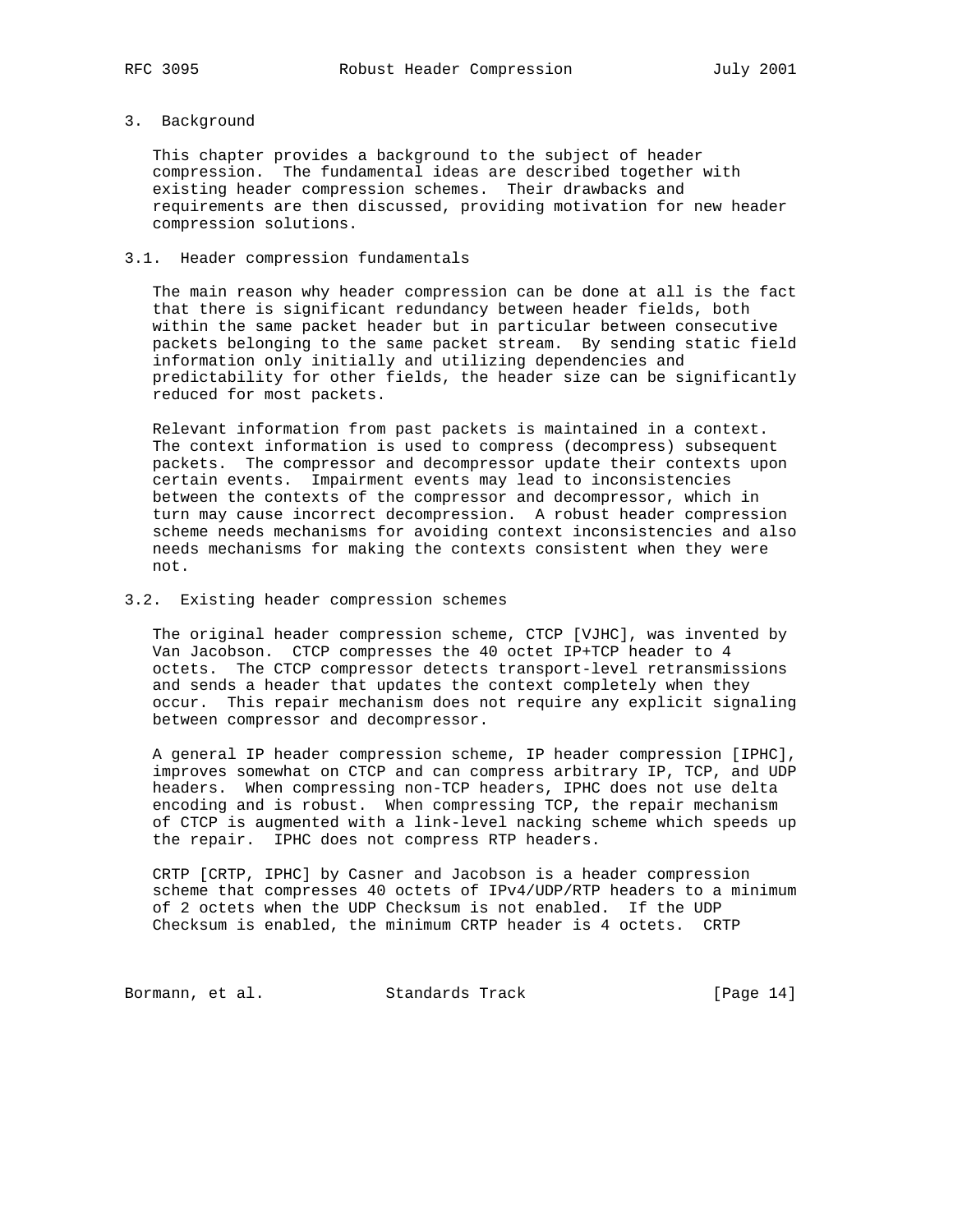cannot use the same repair mechanism as CTCP since UDP/RTP does not retransmit. Instead, CRTP uses explicit signaling messages from decompressor to compressor, called CONTEXT\_STATE messages, to indicate that the context is out of sync. The link round-trip time will thus limit the speed of this context repair mechanism.

 On lossy links with long round-trip times, such as most cellular links, CRTP does not perform well. Each lost packet over the link causes several subsequent packets to be lost since the context is out of sync during at least one link round-trip time. This behavior is documented in [CRTPC]. For voice conversations such long loss events will degrade the voice quality. Moreover, bandwidth is wasted by the large headers sent by CRTP when updating the context. [CRTPC] found that CRTP did not perform well enough for a lossy cellular link. It is clear that CRTP alone is not a viable header compression scheme for IP telephony over cellular links.

 To avoid losing packets due to the context being out of sync, CRTP decompressors can attempt to repair the context locally by using a mechanism known as TWICE. Each CRTP packet contains a counter which is incremented by one for each packet sent out by the CRTP compressor. If the counter increases by more than one, at least one packet was lost over the link. The decompressor then attempts to repair the context by guessing how the lost packet(s) would have updated it. The guess is then verified by decompressing the packet and checking the UDP Checksum -- if it succeeds, the repair is deemed successful and the packet can be forwarded or delivered. TWICE derives its name from the observation that when the compressed packet stream is regular, the correct guess is to apply the update in the current packet twice. [CRTPC] found that even with TWICE, CRTP doubled the number of lost packets. TWICE improves CRTP performance significantly. However, there are several problems with using TWICE:

- 1) It becomes mandatory to use the UDP Checksum:
	- the minimal compressed header size increases by 100% to 4 octets.
	- most speech codecs developed for cellular links tolerate errors in the encoded data. Such codecs will not want to enable the UDP Checksum, since they do want damaged packets to be delivered.
	- errors in the payload will make the UDP Checksum fail when the guess is correct (and might make it succeed when the guess is wrong).

Bormann, et al. Standards Track [Page 15]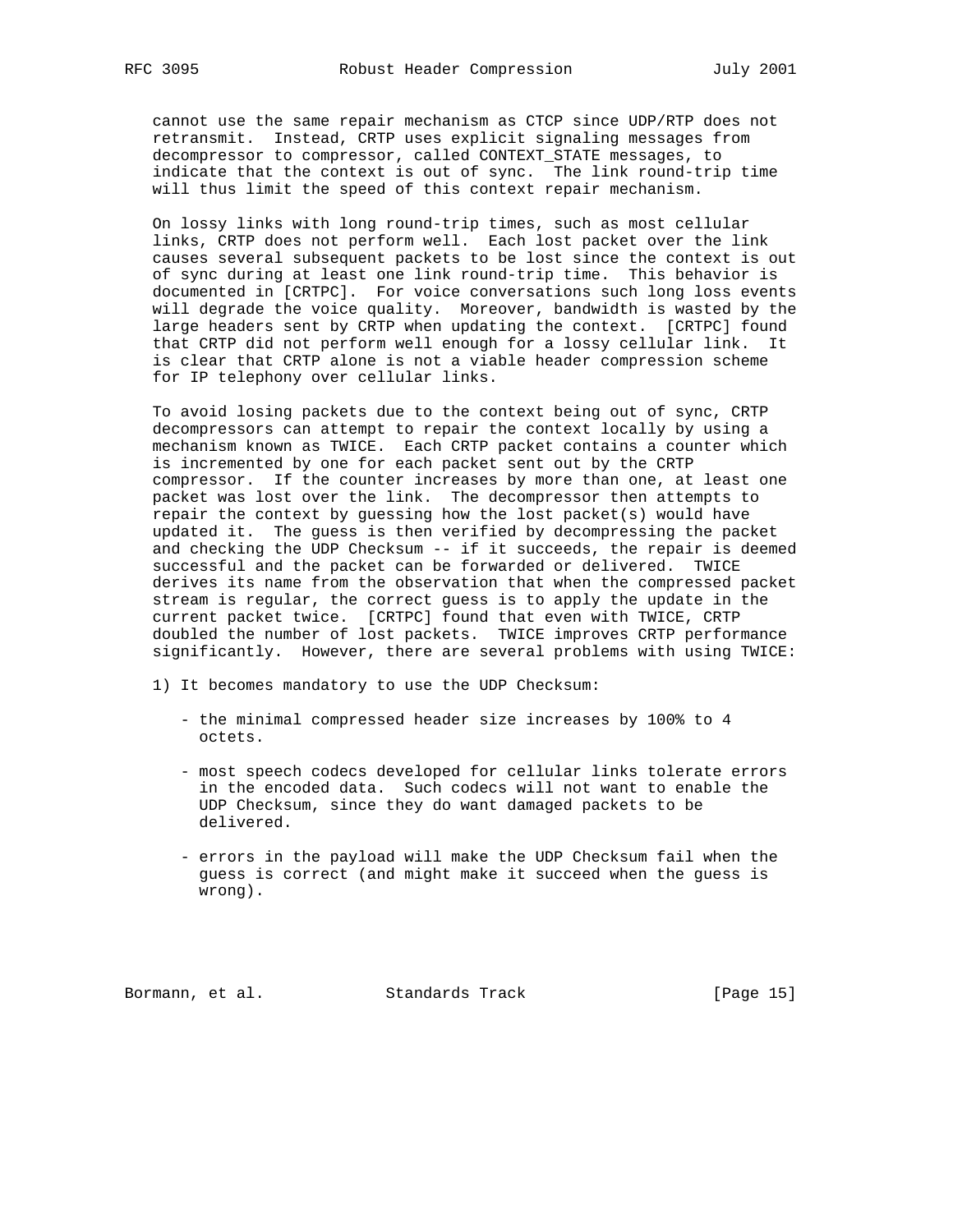- 2) Loss in an RTP stream that occurs before the compression point will make updates in CRTP headers less regular. Simple-minded versions of TWICE will then perform badly. More sophisticated versions would need more repair attempts to succeed.
- 3.3. Requirements on a new header compression scheme

 The major problem with CRTP is that it is not sufficiently robust against packets being damaged between compressor and decompressor. A viable header compression scheme must be less fragile. This increased robustness must be obtained without increasing the compressed header size; a larger header would make IP telephony over cellular links economically unattractive.

 A major cause of the bad performance of CRTP over cellular links is the long link round-trip time, during which many packets are lost when the context is out of sync. This problem can be attacked directly by finding ways to reduce the link round-trip time. Future generations of cellular technologies may indeed achieve lower link round-trip times. However, these will probably always be fairly high. The benefits in terms of lower loss and smaller bandwidth demands if the context can be repaired locally will be present even if the link round-trip time is decreased. A reliable way to detect a successful context repair is then needed.

 One might argue that a better way to solve the problem is to improve the cellular link so that packet loss is less likely to occur. Such modifications do not appear to come for free, however. If links were made (almost) error free, the system might not be able to support a sufficiently large number of users per cell and might thus be economically infeasible.

 One might also argue that the speech codecs should be able to deal with the kind of packet loss induced by CRTP, in particular since the speech codecs probably must be able to deal with packet loss anyway if the RTP stream crosses the Internet. While the latter is true, the kind of loss induced by CRTP is difficult to deal with. It is usually not possible to completely hide a loss event where well over 100 ms worth of sound is completely lost. If such loss occurs frequently at both ends of the end-to-end path, the speech quality will suffer.

 A detailed description of the requirements specified for ROHC may be found in [REQ].

Bormann, et al. Standards Track [Page 16]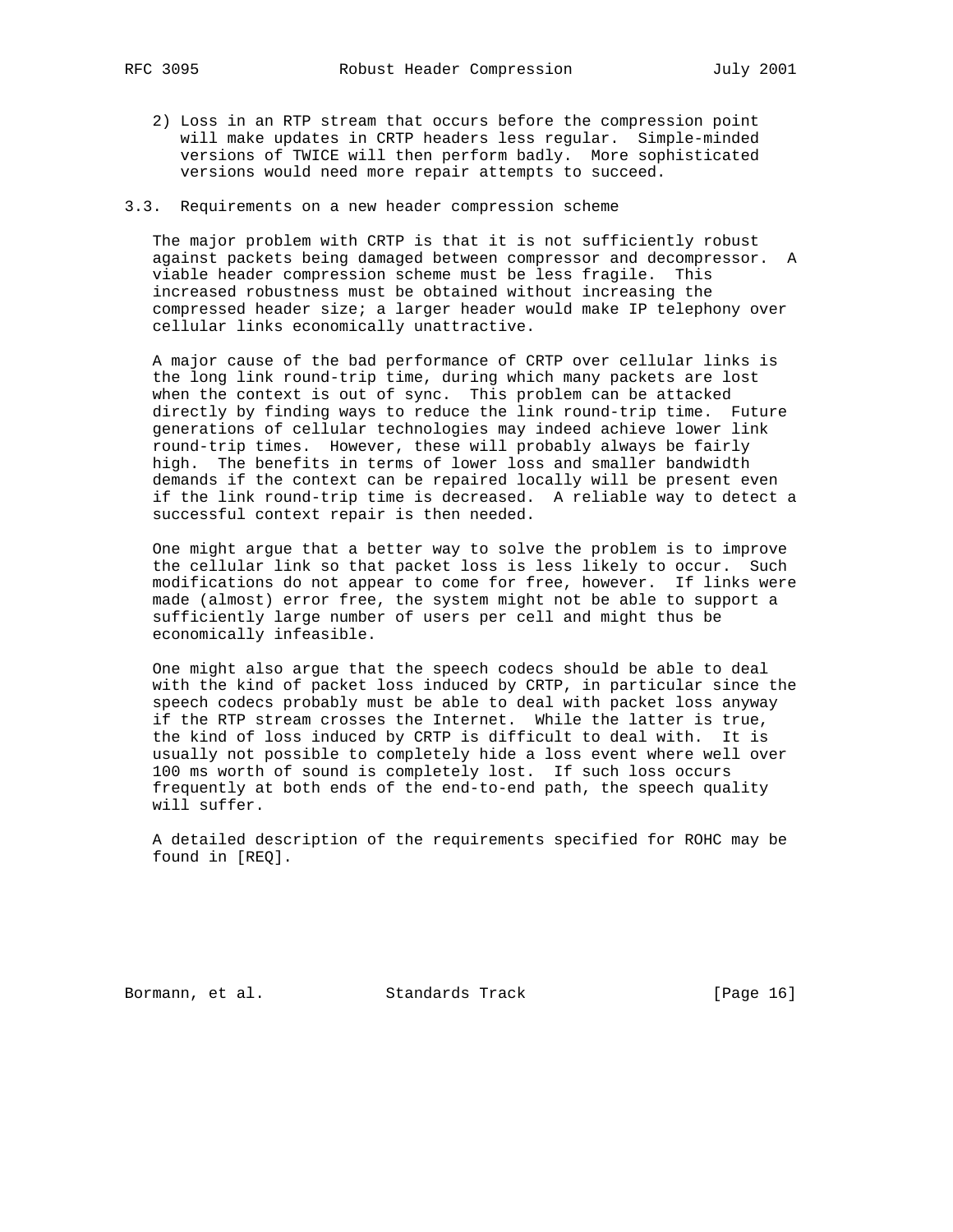# 3.4. Classification of header fields

 As mentioned earlier, header compression is possible due to the fact that there is much redundancy between header field values within packets, but especially between consecutive packets. To utilize these properties for header compression, it is important to understand the change patterns of the various header fields.

 All header fields have been classified in detail in appendix A. The fields are first classified at a high level and then some of them are studied more in detail. Finally, the appendix concludes with recommendations on how the various fields should be handled by header compression algorithms. The main conclusion that can be drawn is that most of the header fields can easily be compressed away since they never or seldom change. Only 5 fields, with a combined size of about 10 octets, need more sophisticated mechanisms. These fields are:

| - IPv4 Identification (16 bits) | - TP-TD |
|---------------------------------|---------|
| - UDP Checksum (16 bits)        |         |
| - RTP Marker (1 bit)            | - M-bit |
| - RTP Sequence Number (16 bits) | $-$ SN  |
| - RTP Timestamp (32 bits)       | – TS    |

 The analysis in Appendix A reveals that the values of the TS and IP- ID fields can usually be predicted from the RTP Sequence Number, which increments by one for each packet emitted by an RTP source. The M-bit is also usually the same, but needs to be communicated explicitly occasionally. The UDP Checksum should not be predicted and is sent as-is when enabled.

 The way ROHC RTP compression operates, then, is to first establish functions from SN to the other fields, and then reliably communicate the SN. Whenever a function from SN to another field changes, i.e., the existing function gives a result which is different from the field in the header to be compressed, additional information is sent to update the parameters of that function.

 Headers specific to Mobile IP (for IPv4 or IPv6) do not receive any special treatment in this document. They are compressible, however, and it is expected that the compression efficiency for Mobile IP headers will be good enough due to the handling of extension header lists and tunneling headers. It would be relatively painless to introduce a new ROHC profile with special treatment for Mobile IPv6 specific headers should the completed work on the Mobile IPv6 protocols (work in progress in the IETF) make that necessary.

Bormann, et al. Standards Track [Page 17]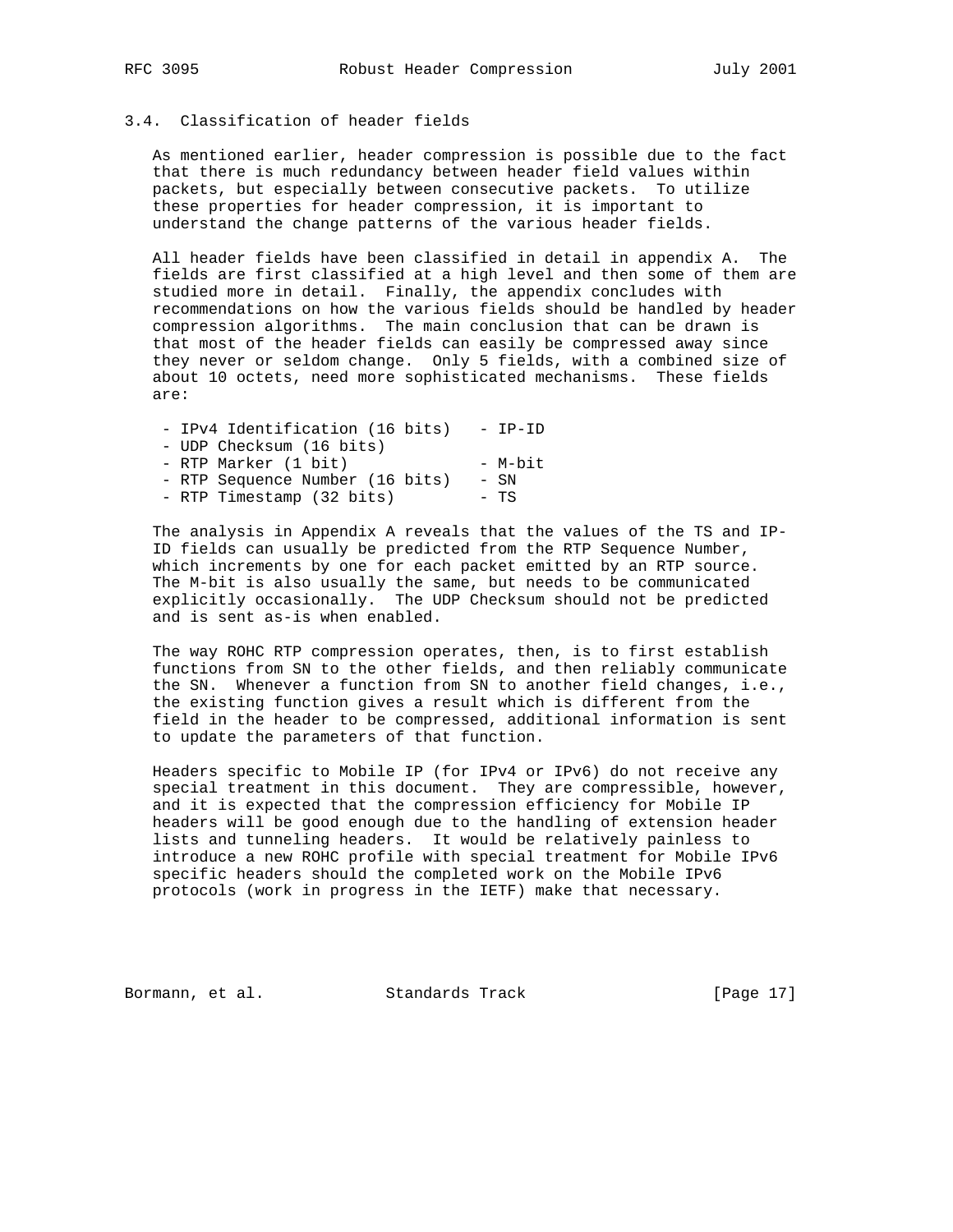# 4. Header compression framework

4.1. Operating assumptions

 Cellular links, which are a primary target for ROHC, have a number of characteristics that are described briefly here. ROHC requires functionality from lower layers that is outlined here and more thoroughly described in the lower layer guidelines document [LLG].

#### Channels

 ROHC header-compressed packets flow on channels. Unlike many fixed links, some cellular radio links can have several channels connecting the same pair of nodes. Each channel can have different characteristics in terms of error rate, bandwidth, etc.

### Context identifiers

 On some channels, the ability to transport multiple packet streams is required. It can also be feasible to have channels dedicated to individual packet streams. Therefore, ROHC uses a distinct context identifier space per channel and can eliminate context identifiers completely for one of the streams when few streams share a channel.

#### Packet type indication

 Packet type indication is done in the header compression scheme itself. Unless the link already has a way of indicating packet types which can be used, such as PPP, this provides smaller compressed headers overall. It may also be less difficult to allocate a single packet type, rather than many, in order to run ROHC over links such as PPP.

# Reordering

 The channel between compressor and decompressor is required to maintain packet ordering, i.e., the decompressor must receive packets in the same order as the compressor sent them. (Reordering before the compression point, however, is dealt with, i.e., there is no assumption that the compressor will only receive packets in sequence.)

Bormann, et al. Standards Track [Page 18]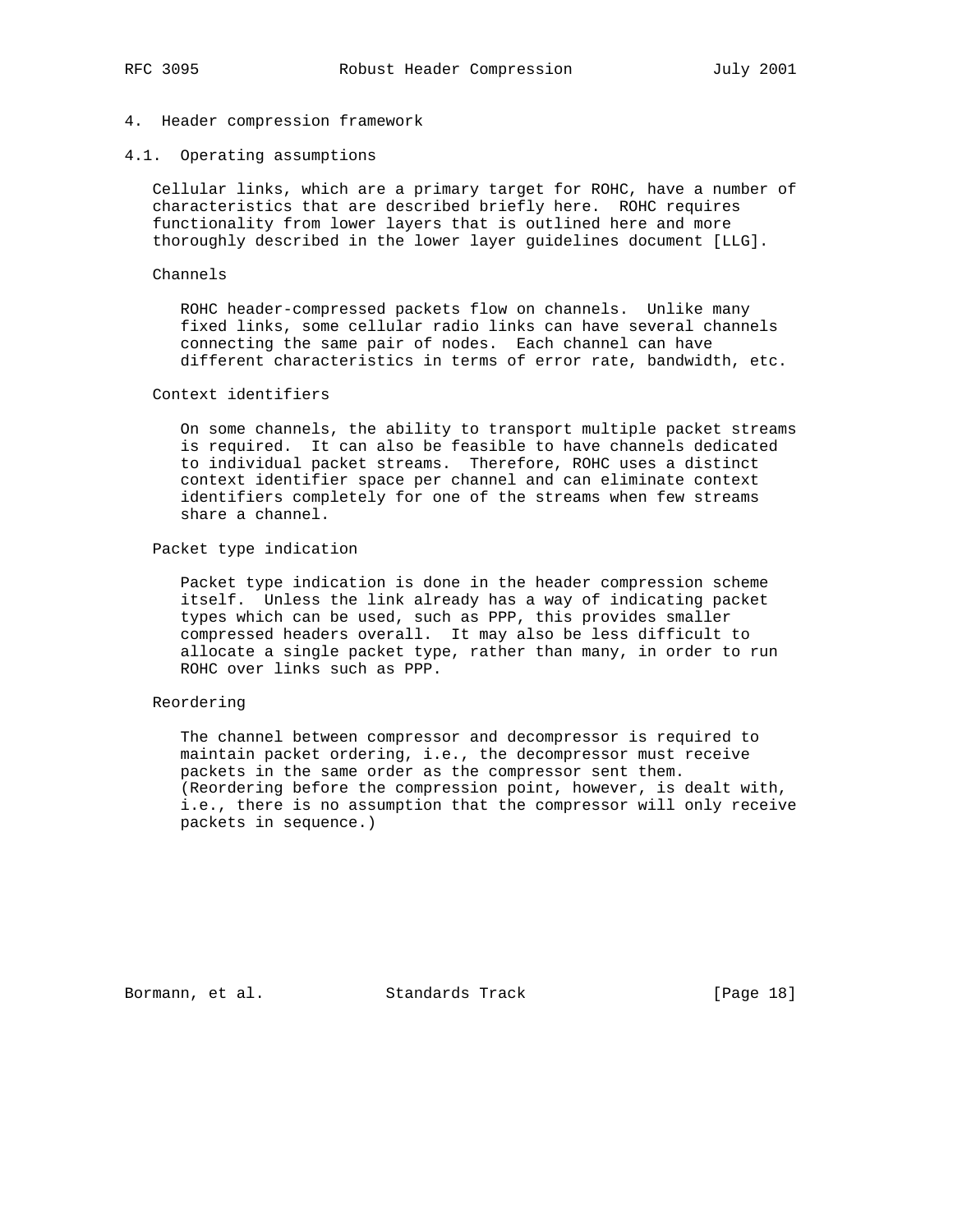# Duplication

 The channel between compressor and decompressor is required to not duplicate packets. (Duplication before the compression point, however, is dealt with, i.e., there is no assumption that the compressor will receive only one copy of each packet.)

#### Packet length

 ROHC is designed under the assumption that lower layers indicate the length of a compressed packet. ROHC packets do not contain length information for the payload.

### Framing

 The link layer must provide framing that makes it possible to distinguish frame boundaries and individual frames.

#### Error detection/protection

 The ROHC scheme has been designed to cope with residual errors in the headers delivered to the decompressor. CRCs and sanity checks are used to prevent or reduce damage propagation. However, it is RECOMMENDED that lower layers deploy error detection for ROHC headers and do not deliver ROHC headers with high residual error rates.

 Without giving a hard limit on the residual error rate acceptable to ROHC, it is noted that for a residual bit error rate of at most 1E-5, the ROHC scheme has been designed not to increase the number of damaged headers, i.e., the number of damaged headers due to damage propagation is designed to be less than the number of damaged headers caught by the ROHC error detection scheme.

# Negotiation

 In addition to the packet handling mechanisms above, the link layer MUST provide a way to negotiate header compression parameters, see also section 5.1.1. (For unidirectional links, this negotiation may be performed out-of-band or even a priori.)

# 4.2. Dynamicity

 The ROHC protocol achieves its compression gain by establishing state information at both ends of the link, i.e., at the compressor and at the decompressor. Different parts of the state are established at different times and with different frequency; hence, it can be said that some of the state information is more dynamic than the rest.

Bormann, et al. Standards Track [Page 19]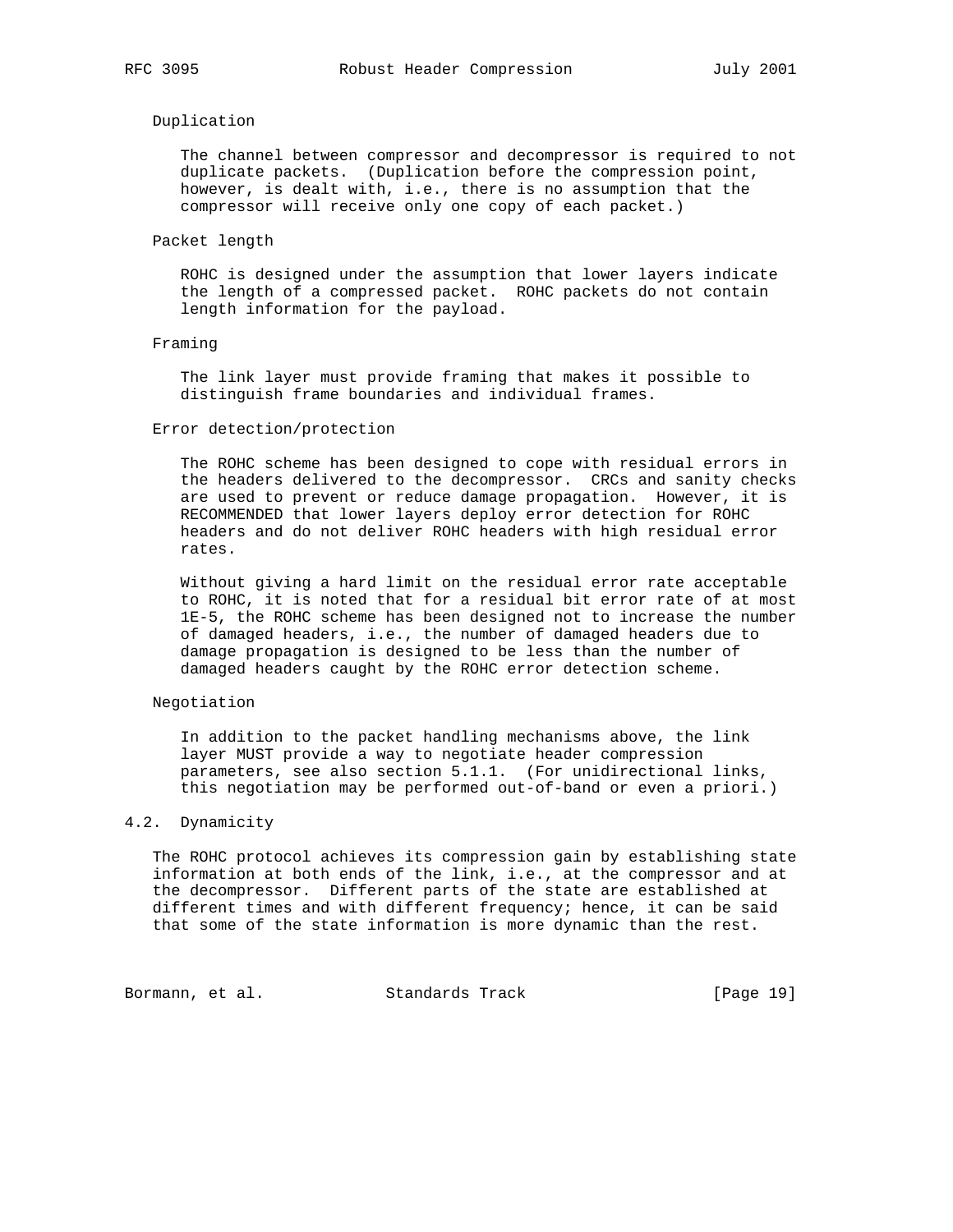Some state information is established at the time a channel is established; ROHC assumes the existence of an out-of-band negotiation protocol (such as PPP), or predefined channel state (most useful for unidirectional links). In both cases, we speak of "negotiated channel state". ROHC does not assume that this state can change dynamically during the channel lifetime (and does not explicitly support such changes, although some changes may be innocuous from a protocol point of view). An example of negotiated channel state is the highest context ID number to be used by the compressor (MAX\_CID).

 Other state information is associated with the individual packet streams in the channel; this state is said to be part of the context. Using context identifiers (CIDs), multiple packet streams with different contexts can share a channel. The negotiated channel state indicates the highest context identifier to be used, as well as the selection of one of two ways to indicate the CID in the compressed header.

 It is up to the compressor to decide which packets to associate with a context (or, equivalently, which packets constitute a single stream); however, ROHC is efficient only when all packets of a stream share certain properties, such as having the same values for fields that are described as "static" in this document (e.g., the IP addresses, port numbers, and RTP parameters such as the payload type). The efficiency of ROHC RTP also depends on the compressor seeing most RTP Sequence Numbers.

 Streams need not share all characteristics important for compression. ROHC has a notion of compression profiles: a compression profile denotes a predefined set of such characteristics. To provide extensibility, the negotiated channel state includes the set of profiles acceptable to the decompressor. The context state includes the profile currently in use for the context.

 Other elements of the context state may include the current values of all header fields (from these one can deduce whether an IPv4 header is present in the header chain, and whether UDP Checksums are enabled), as well as additional compression context that is not part of an uncompressed header, e.g., TS\_STRIDE, IP-ID characteristics (incrementing as a 16-bit value in network byte order? random?), a number of old reference headers, and the compressor/decompressor state machines (see next section).

 This document actually defines four ROHC profiles: One uncompressed profile, the main ROHC RTP compression profile, and two variants of this profile for compression of packets with header chains that end

Bormann, et al. Standards Track [Page 20]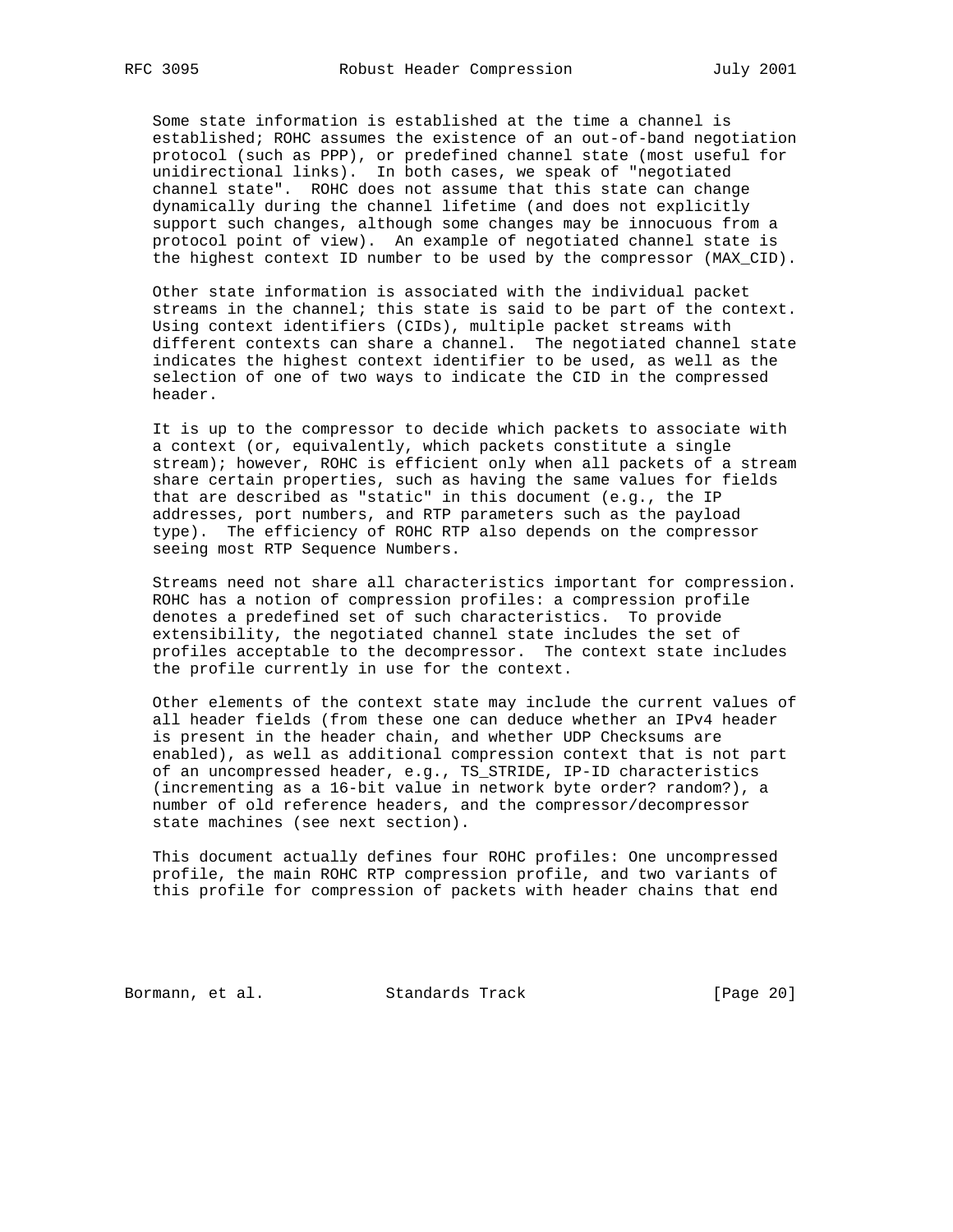in UDP and ESP, respectively, but where RTP compression is not applicable. The descriptive text in the rest of this section is referring to the main ROHC RTP compression profile.

# 4.3. Compression and decompression states

 Header compression with ROHC can be characterized as an interaction between two state machines, one compressor machine and one decompressor machine, each instantiated once per context. The compressor and the decompressor have three states each, which in many ways are related to each other even if the meaning of the states are slightly different for the two parties. Both machines start in the lowest compression state and transit gradually to higher states.

 Transitions need not be synchronized between the two machines. In normal operation it is only the compressor that temporarily transits back to lower states. The decompressor will transit back only when context damage is detected.

 Subsequent sections present an overview of the state machines and their corresponding states, respectively, starting with the compressor.

# 4.3.1. Compressor states

 For ROHC compression, the three compressor states are the Initialization and Refresh (IR), First Order (FO), and Second Order (SO) states. The compressor starts in the lowest compression state (IR) and transits gradually to higher compression states. The compressor will always operate in the highest possible compression state, under the constraint that the compressor is sufficiently confident that the decompressor has the information necessary to decompress a header compressed according to that state.

|  | IR State $\vert$ <-------> $\vert$ FO State $\vert$ <--------> $\vert$ SO State $\vert$ |  |
|--|-----------------------------------------------------------------------------------------|--|
|  |                                                                                         |  |

 Decisions about transitions between the various compression states are taken by the compressor on the basis of:

- variations in packet headers
- positive feedback from decompressor (Acknowledgments -- ACKs)
- negative feedback from decompressor (Negative ACKs -- NACKs)
- periodic timeouts (when operating in unidirectional mode, i.e., over simplex channels or when feedback is not enabled)

Bormann, et al. Standards Track [Page 21]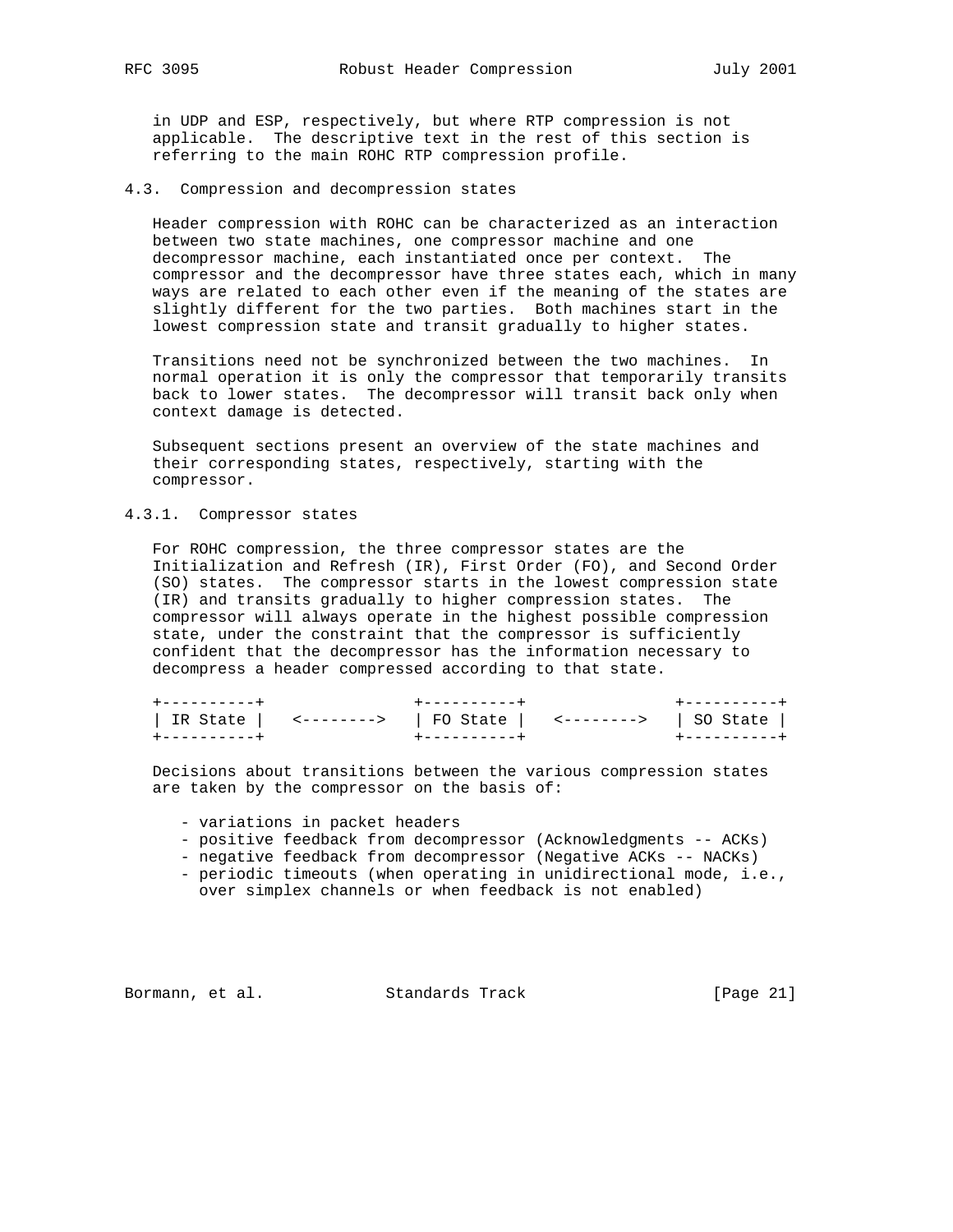How transitions are performed is explained in detail in chapter 5 for each mode of operation.

4.3.1.1. Initialization and Refresh (IR) State

 The purpose of the IR state is to initialize the static parts of the context at the decompressor or to recover after failure. In this state, the compressor sends complete header information. This includes all static and nonstatic fields in uncompressed form plus some additional information.

 The compressor stays in the IR state until it is fairly confident that the decompressor has received the static information correctly.

# 4.3.1.2. First Order (FO) State

 The purpose of the FO state is to efficiently communicate irregularities in the packet stream. When operating in this state, the compressor rarely sends information about all dynamic fields, and the information sent is usually compressed at least partially. Only a few static fields can be updated. The difference between IR and FO should therefore be clear.

 The compressor enters this state from the IR state, and from the SO state whenever the headers of the packet stream do not conform to their previous pattern. It stays in the FO state until it is confident that the decompressor has acquired all the parameters of the new pattern. Changes in fields that are always irregular are communicated in all packets and are therefore part of what is a uniform pattern.

 Some or all packets sent in the FO state carry context updating information. It is very important to detect corruption of such packets to avoid erroneous updates and context inconsistencies.

## 4.3.1.3. Second Order (SO) State

 This is the state where compression is optimal. The compressor enters the SO state when the header to be compressed is completely predictable given the SN (RTP Sequence Number) and the compressor is sufficiently confident that the decompressor has acquired all parameters of the functions from SN to other fields. Correct decompression of packets sent in the SO state only hinges on correct decompression of the SN. However, successful decompression also requires that the information sent in the preceding FO state packets has been successfully received by the decompressor.

Bormann, et al. Standards Track [Page 22]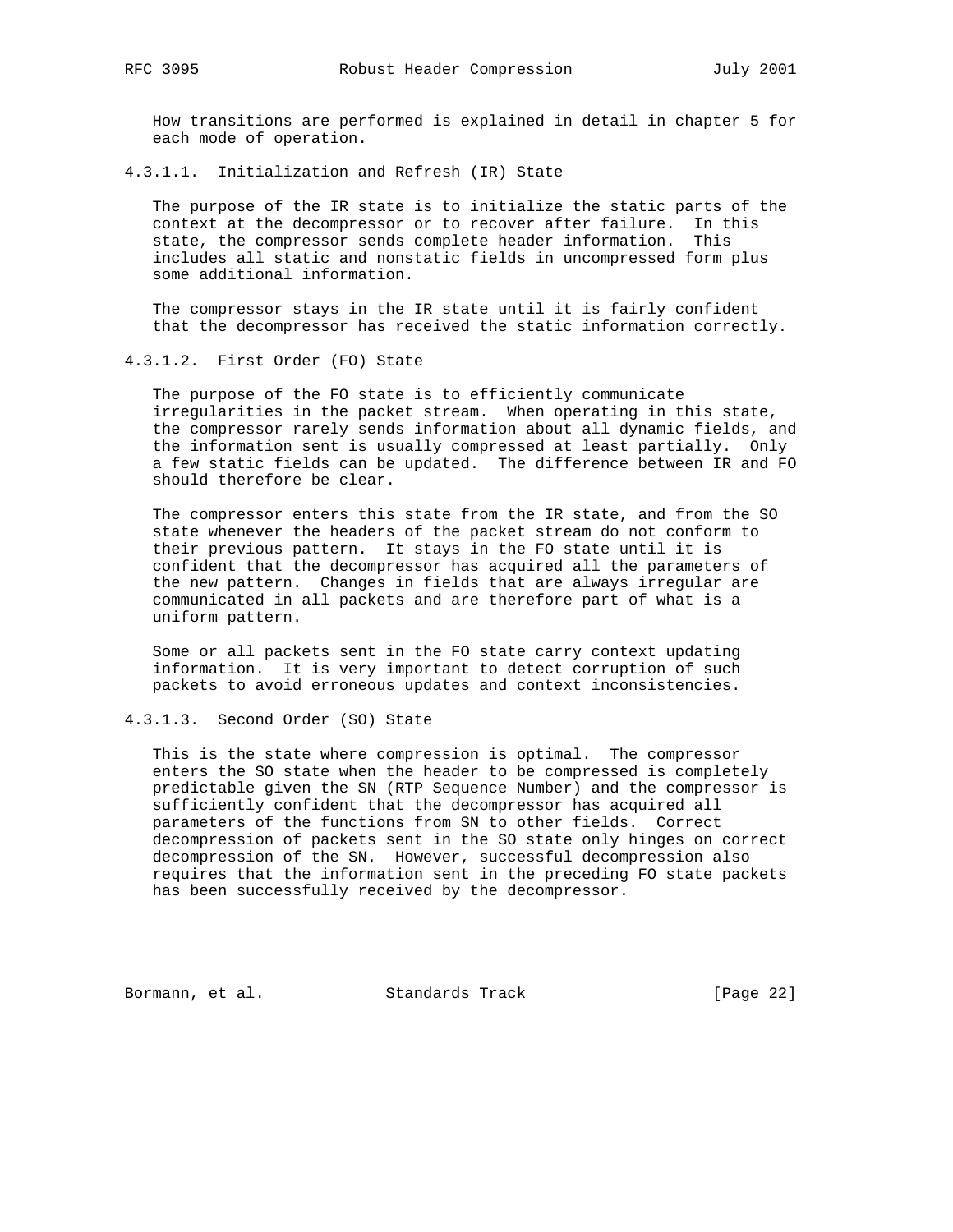The compressor leaves this state and goes back to the FO state when the header no longer conforms to the uniform pattern and cannot be independently compressed on the basis of previous context information.

# 4.3.2. Decompressor states

 The decompressor starts in its lowest compression state, "No Context" and gradually transits to higher states. The decompressor state machine normally never leaves the "Full Context" state once it has entered this state.

|  | No Context $\vert$ <---> $\vert$ Static Context $\vert$ <---> $\vert$ Full Context |  |
|--|------------------------------------------------------------------------------------|--|
|  |                                                                                    |  |

 Initially, while working in the "No Context" state, the decompressor has not yet successfully decompressed a packet. Once a packet has been decompressed correctly (for example, upon reception of an initialization packet with static and dynamic information), the decompressor can transit all the way to the "Full Context" state, and only upon repeated failures will it transit back to lower states. However, when that happens it first transits back to the "Static Context" state. There, reception of any packet sent in the FO state is normally sufficient to enable transition to the "Full Context" state again. Only when decompression of several packets sent in the FO state fails in the "Static Context" state will the decompressor go all the way back to the "No Context" state.

 When state transitions are performed is explained in detail in chapter 5.

# 4.4. Modes of operation

 The ROHC scheme has three modes of operation, called Unidirectional, Bidirectional Optimistic, and Bidirectional Reliable mode.

 It is important to understand the difference between states, as described in the previous chapter, and modes. These abstractions are orthogonal to each other. The state abstraction is the same for all modes of operation, while the mode controls the logic of state transitions and what actions to perform in each state.

Bormann, et al. Standards Track [Page 23]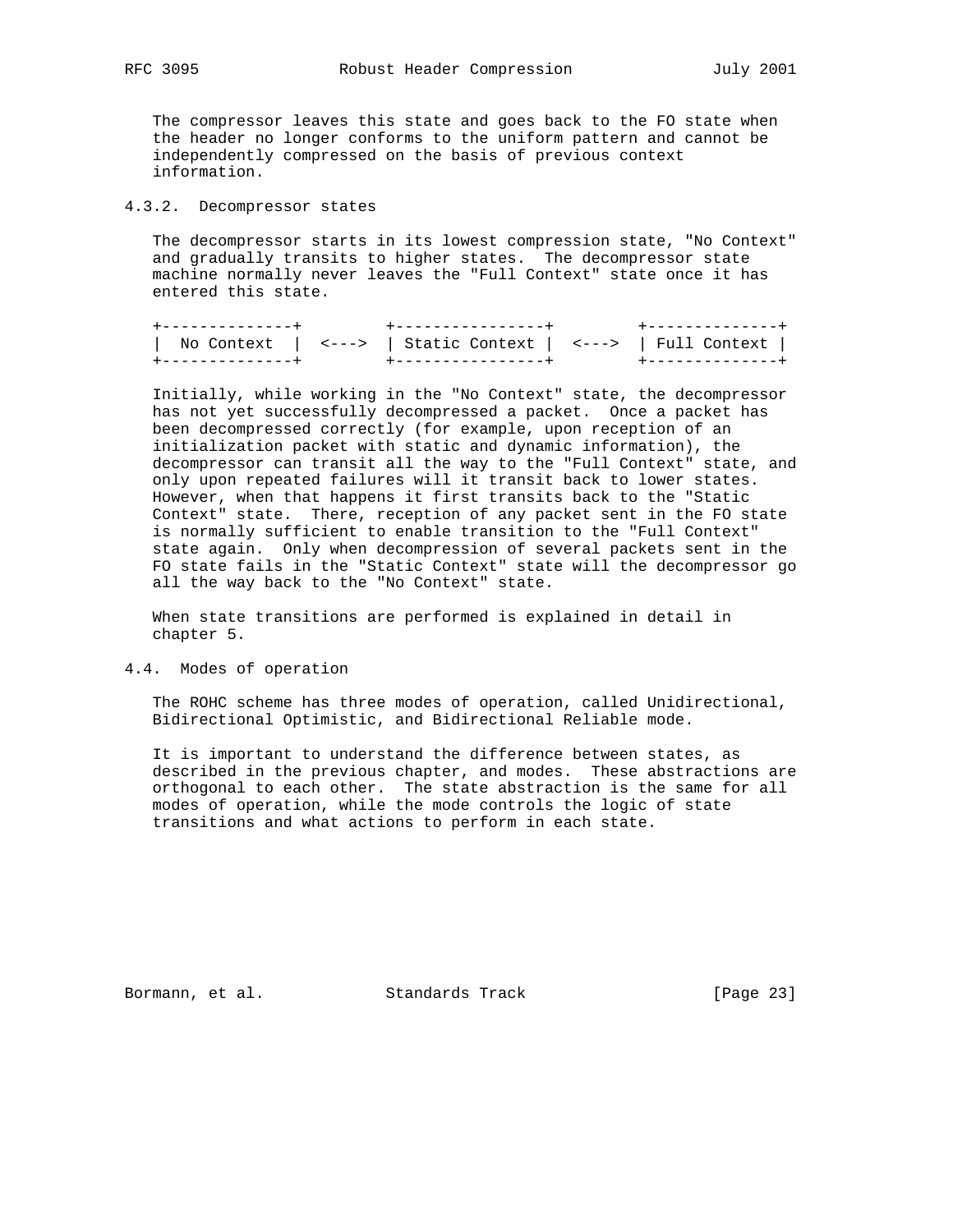

 The optimal mode to operate in depends on the characteristics of the environment of the compression protocol, such as feedback abilities, error probabilities and distributions, effects of header size variation, etc. All ROHC implementations MUST implement and support all three modes of operation. The three modes are briefly described in the following subsections.

 Detailed descriptions of the three modes of operation regarding compression and decompression logic are given in chapter 5. The mode transition mechanisms, too, are described in chapter 5.

# 4.4.1. Unidirectional mode -- U-mode

 When in the Unidirectional mode of operation, packets are sent in one direction only: from compressor to decompressor. This mode therefore makes ROHC usable over links where a return path from decompressor to compressor is unavailable or undesirable.

 In U-mode, transitions between compressor states are performed only on account of periodic timeouts and irregularities in the header field change patterns in the compressed packet stream. Due to the periodic refreshes and the lack of feedback for initiation of error recovery, compression in the Unidirectional mode will be less efficient and have a slightly higher probability of loss propagation compared to any of the Bidirectional modes.

 Compression with ROHC MUST start in the Unidirectional mode. Transition to any of the Bidirectional modes can be performed as soon as a packet has reached the decompressor and it has replied with a feedback packet indicating that a mode transition is desired (see chapter 5).

Bormann, et al. Standards Track [Page 24]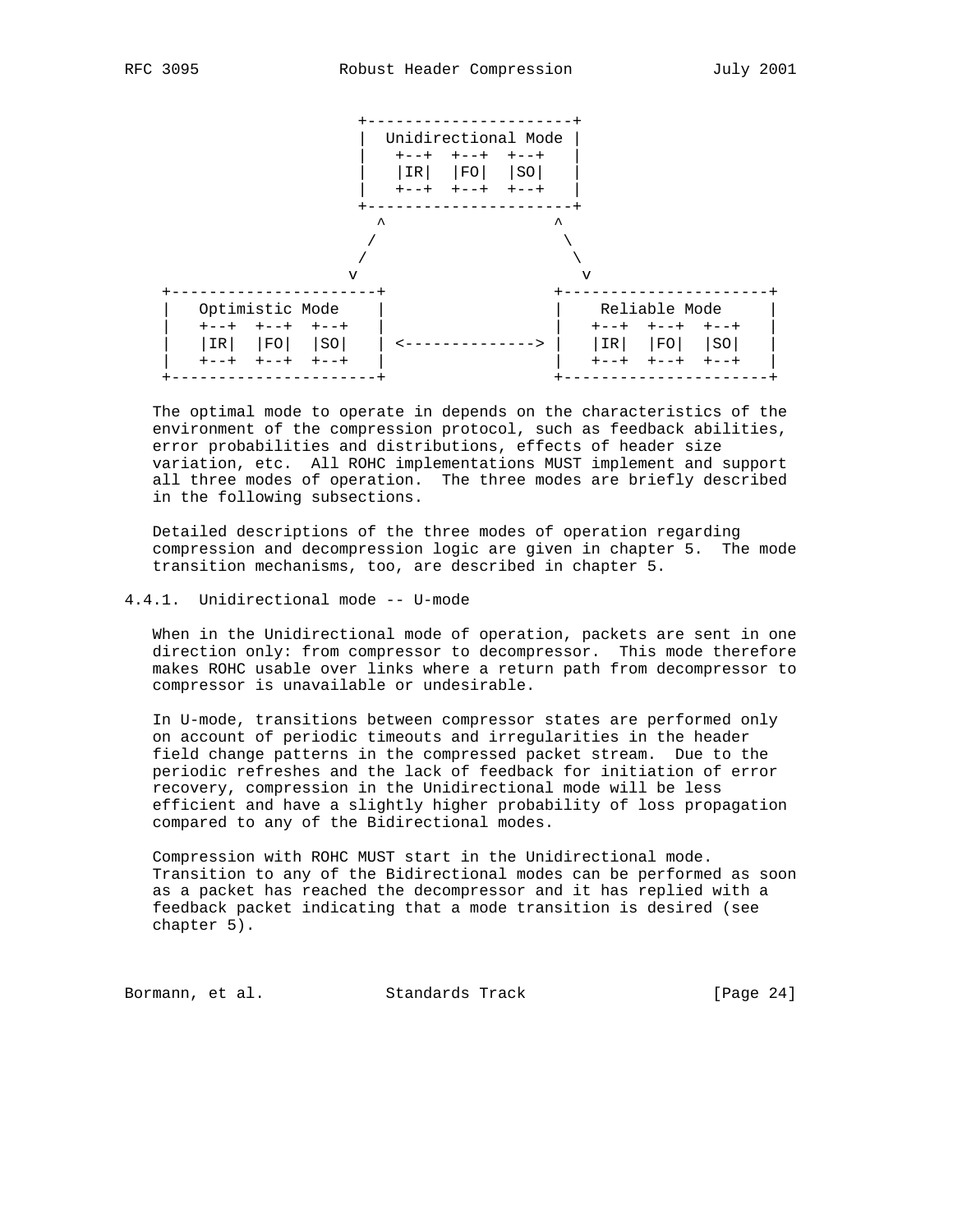# 4.4.2. Bidirectional Optimistic mode -- O-mode

 The Bidirectional Optimistic mode is similar to the Unidirectional mode. The difference is that a feedback channel is used to send error recovery requests and (optionally) acknowledgments of significant context updates from decompressor to compressor (not, however, for pure sequence number updates). Periodic refreshes are not used in the Bidirectional Optimistic mode.

 O-mode aims to maximize compression efficiency and sparse usage of the feedback channel. It reduces the number of damaged headers delivered to the upper layers due to residual errors or context invalidation. The frequency of context invalidation may be higher than for R-mode, in particular when long loss/error bursts occur. Refer to section 4.7 for more details.

# 4.4.3. Bidirectional Reliable mode -- R-mode

 The Bidirectional Reliable mode differs in many ways from the previous two. The most important differences are a more intensive usage of the feedback channel and a stricter logic at both the compressor and the decompressor that prevents loss of context synchronization between compressor and decompressor except for very high residual bit error rates. Feedback is sent to acknowledge all context updates, including updates of the sequence number field. However, not every packet updates the context in Reliable mode.

 R-mode aims to maximize robustness against loss propagation and damage propagation, i.e., minimize the probability of context invalidation, even under header loss/error burst conditions. It may have a lower probability of context invalidation than O-mode, but a larger number of damaged headers may be delivered when the context actually is invalidated. Refer to section 4.7 for more details.

# 4.5. Encoding methods

 This chapter describes the encoding methods used for header fields. How the methods are applied to each field (e.g., values of associated parameters) is specified in section 5.7.

# 4.5.1. Least Significant Bits (LSB) encoding

 Least Significant Bits (LSB) encoding is used for header fields whose values are usually subject to small changes. With LSB encoding, the k least significant bits of the field value are transmitted instead of the original field value, where k is a positive integer. After receiving k bits, the decompressor derives the original value using a previously received value as reference (v\_ref).

Bormann, et al. Standards Track [Page 25]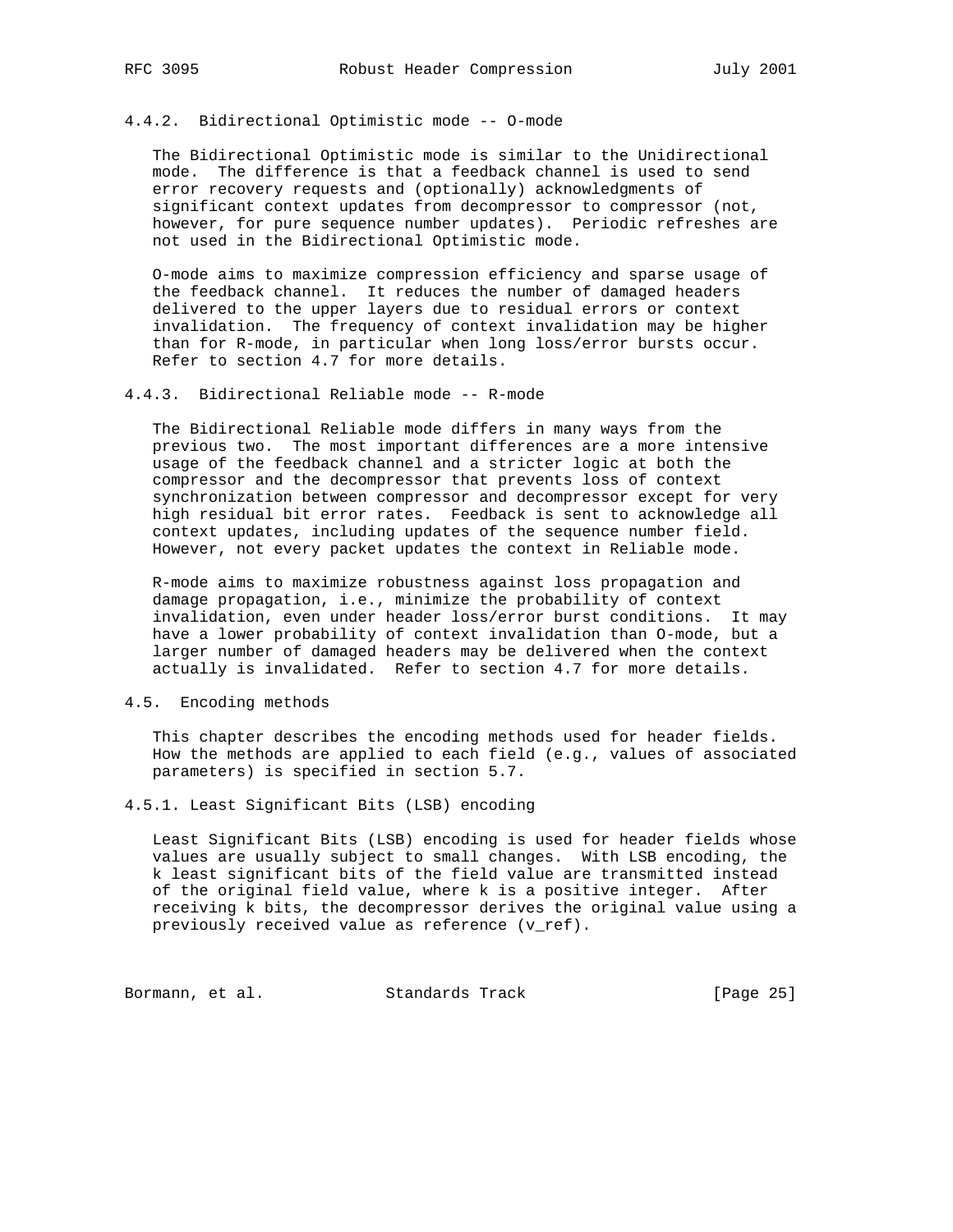The scheme is guaranteed to be correct if the compressor and the decompressor each use interpretation intervals

- 1) in which the original value resides, and
- 2) in which the original value is the only value that has the exact same k least significant bits as those transmitted.

The interpretation interval can be described as a function  $f(v_{ref},$ k). Let

 $f(v_ref, k) = [v_ref - p, v_ref + (2^k - 1) - p]$ 

where p is an integer.

 <------- interpretation interval (size is 2^k) -------> |-------------+---------------------------------------|  $v_ref - p$   $v_ref$   $v_ref$   $v_ref + (2^k-1) - p$ 

 The function f has the following property: for any value k, the k least significant bits will uniquely identify a value in f(v\_ref, k).

 The parameter p is introduced so that the interpretation interval can be shifted with respect to v\_ref. Choosing a good value for p will yield a more efficient encoding for fields with certain characteristics. Below are some examples:

- a) For field values that are expected always to increase, p can be set to -1. The interpretation interval becomes  $[v_ref + 1, v_ref + 2^k].$
- b) For field values that stay the same or increase, p can be set to 0. The interpretation interval becomes  $[v_ref, v_ref + 2^k - 1]$ .
- c) For field values that are expected to deviate only slightly from a constant value, p can be set to  $2^{(k-1)} - 1$ . The interpretation interval becomes  $[v_ref - 2^(k-1) + 1, v_ref + 2^(k-1)].$
- d) For field values that are expected to undergo small negative changes and larger positive changes, such as the RTP TS for video, or RTP SN when there is misordering, p can be set to  $2^{(k-2)} - 1$ . The interval becomes  $[v_ref - 2^{(k-2)} + 1, v_ref + 3 * 2^{(k-2)}],$ i.e., 3/4 of the interval is used for positive changes.

 The following is a simplified procedure for LSB compression and decompression; it is modified for robustness and damage propagation protection in the next subsection:

Bormann, et al. Standards Track [Page 26]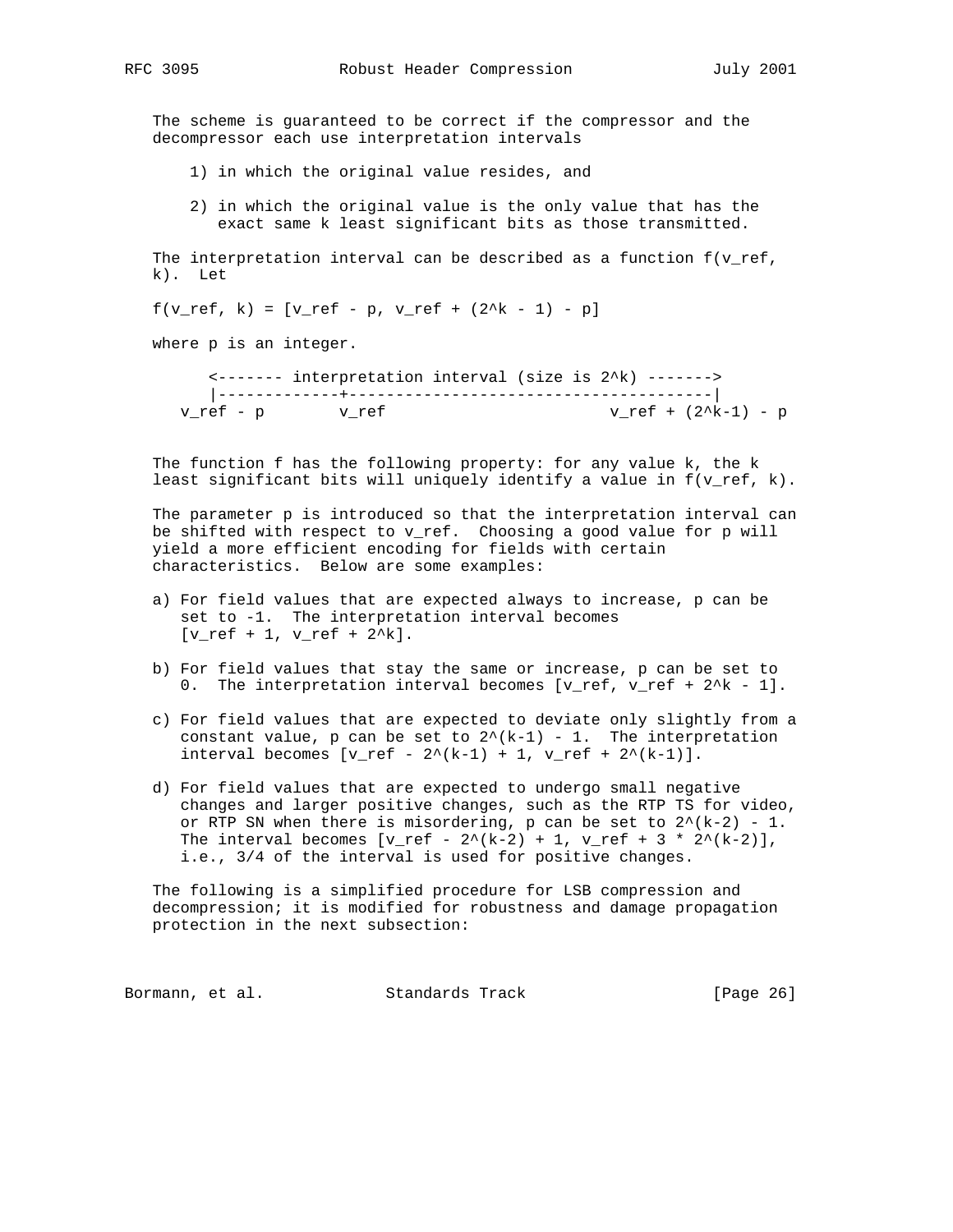- 1) The compressor (decompressor) always uses v\_ref\_c (v\_ref\_d), the last value that has been compressed (decompressed), as v\_ref;
- 2) When compressing a value v, the compressor finds the minimum value of k such that v falls into the interval  $f(v_ref_c, k)$ . Call this function  $k = g(v_ref_c, v)$ . When only a few distinct values of k are possible, for example due to limitations imposed by packet formats (see section 5.7), the compressor will instead pick the smallest k that puts v in the interval  $f(v_ref_c, k)$ .
- 3) When receiving m LSBs, the decompressor uses the interpretation interval f(v\_ref\_d, m), called interval\_d. It picks as the decompressed value the one in interval\_d whose LSBs match the received m bits.

 Note that the values to be encoded have a finite range; for example, the RTP SN ranges from 0 to 0xFFFF. When the SN value is close to 0 or 0xFFFF, the interpretation interval can straddle the wraparound boundary between 0 and 0xFFFF.

 The scheme is complicated by two factors: packet loss between the compressor and decompressor, and transmission errors undetected by the lower layer. In the former case, the compressor and decompressor will lose the synchronization of v\_ref, and thus also of the interpretation interval. If v is still covered by the intersection(interval\_c, interval\_d), the decompression will be correct. Otherwise, incorrect decompression will result. The next section will address this issue further.

 In the case of undetected transmission errors, the corrupted LSBs will give an incorrectly decompressed value that will later be used as v\_ref\_d, which in turn is likely to lead to damage propagation. This problem is addressed by using a secure reference, i.e., a reference value whose correctness is verified by a protecting CRC. Consequently, the procedure 1) above is modified as follows:

- 1) a) the compressor always uses as v\_ref\_c the last value that has been compressed and sent with a protecting CRC.
	- b) the decompressor always uses as v\_ref\_d the last correct value, as verified by a successful CRC.

 Note that in U/O-mode, 1) b) is modified so that if decompression of the SN fails using the last verified SN reference, another decompression attempt is made using the last but one verified SN reference. This procedure mitigates damage propagation when a small CRC fails to detect a damaged value. See section 5.3.2.2.3 for further details.

Bormann, et al. Standards Track [Page 27]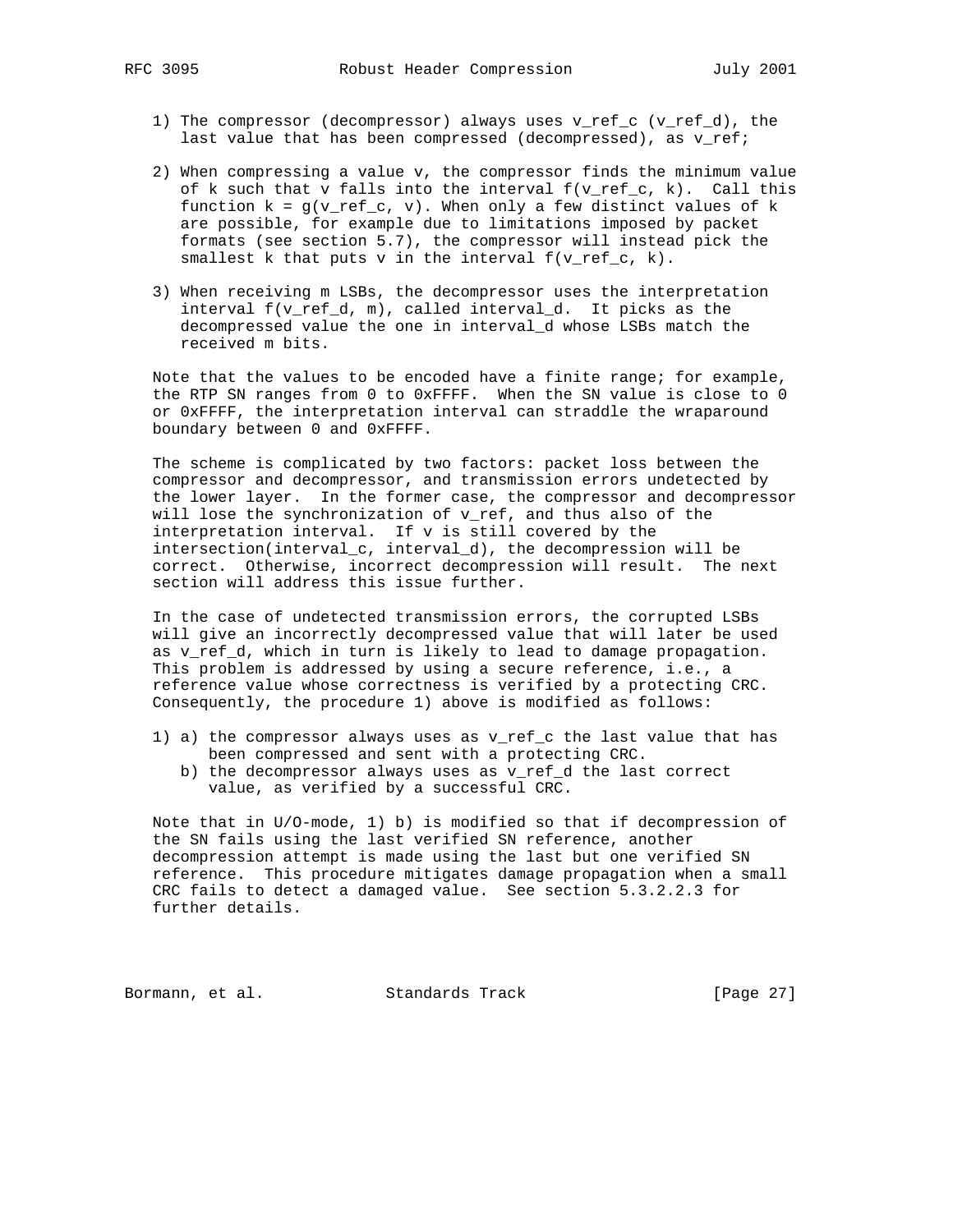# 4.5.2. Window-based LSB encoding (W-LSB encoding)

 This section describes how to modify the simplified algorithm in 4.5.1 to achieve robustness.

 The compressor may not be able to determine the exact value of v\_ref\_d that will be used by the decompressor for a particular value v, since some candidates for v\_ref\_d may have been lost or damaged. However, by using feedback or by making reasonable assumptions, the compressor can limit the candidate set. The compressor then calculates k such that no matter which v\_ref\_d in the candidate set the decompressor uses, v is covered by the resulting interval\_d.

 Since the decompressor always uses as the reference the last received value where the CRC succeeded, the compressor maintains a sliding window containing the candidates for v\_ref\_d. The sliding window is initially empty. The following operations are performed on the sliding window by the compressor:

- 1) After sending a value v (compressed or uncompressed) protected by a CRC, the compressor adds v to the sliding window.
- 2) For each value v being compressed, the compressor chooses k =  $max(g(v_{min}, v), g(v_{max}, v))$ , where v\_min and v\_max are the minimum and maximum values in the sliding window, and g is the function defined in the previous section.
- 3) When the compressor is sufficiently confident that a certain value v and all values older than v will not be used as reference by the decompressor, the window is advanced by removing those values (including v). The confidence may be obtained by various means. In R-mode, an ACK from the decompressor implies that values older than the ACKed one can be removed from the sliding window. In U/O-mode there is always a CRC to verify correct decompression, and a sliding window with a limited maximum width is used. The window width is an implementation dependent optimization parameter.

 Note that the decompressor follows the procedure described in the previous section, except that in R-mode it MUST ACK each header received with a succeeding CRC (see also section 5.5).

# 4.5.3. Scaled RTP Timestamp encoding

 The RTP Timestamp (TS) will usually not increase by an arbitrary number from packet to packet. Instead, the increase is normally an integral multiple of some unit (TS\_STRIDE). For example, in the case of audio, the sample rate is normally 8 kHz and one voice frame may

Bormann, et al. Standards Track [Page 28]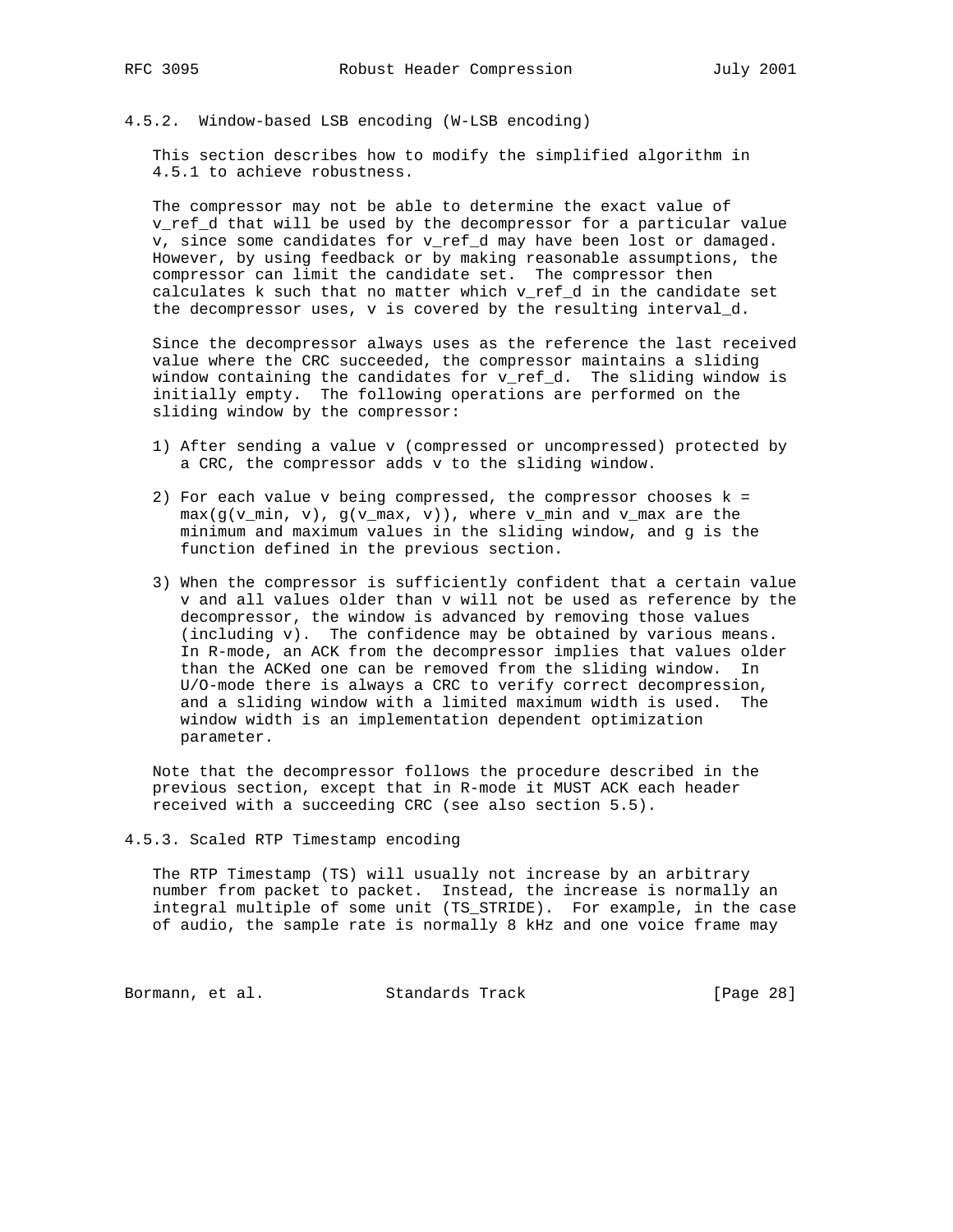cover 20 ms. Furthermore, each voice frame is often carried in one RTP packet. In this case, the RTP increment is always n \* 160 (= 8000 \* 0.02), for some integer n. Note that silence periods have no impact on this, as the sample clock at the source normally keeps running without changing either frame rate or frame boundaries.

 In the case of video, there is usually a TS\_STRIDE as well when the video frame level is considered. The sample rate for most video codecs is 90 kHz. If the video frame rate is fixed, say, to 30 frames/second, the TS will increase by  $n * 3000 (= n * 90000 / 30)$  between video frames. Note that a video frame is often divided into several RTP packets to increase robustness against packet loss. In this case several RTP packets will carry the same TS.

 When using scaled RTP Timestamp encoding, the TS is downscaled by a factor of TS\_STRIDE before compression. This saves

floor(log2(TS\_STRIDE))

 bits for each compressed TS. TS and TS\_SCALED satisfy the following equality:

TS = TS\_SCALED \* TS\_STRIDE + TS\_OFFSET

 TS\_STRIDE is explicitly, and TS\_OFFSET implicitly, communicated to the decompressor. The following algorithm is used:

- 1. Initialization: The compressor sends to the decompressor the value of TS\_STRIDE and the absolute value of one or several TS fields. The latter are used by the decompressor to initialize TS\_OFFSET to (absolute value) modulo TS\_STRIDE. Note that TS\_OFFSET is the same regardless of which absolute value is used, as long as the unscaled TS value does not wrap around; see 4) below.
- 2. Compression: After initialization, the compressor no longer compresses the original TS values. Instead, it compresses the downscaled values: TS\_SCALED = TS / TS\_STRIDE. The compression method could be either W-LSB encoding or the timer-based encoding described in the next section.
- 3. Decompression: When receiving the compressed value of TS\_SCALED, the decompressor first derives the value of the original TS\_SCALED. The original RTP TS is then calculated as TS = TS\_SCALED \* TS\_STRIDE + TS\_OFFSET.
- 4. Offset at wraparound: Wraparound of the unscaled 32-bit TS will invalidate the current value of TS\_OFFSET used in the equation above. For example, let us assume TS\_STRIDE = 160 = 0xA0 and the

Bormann, et al. Standards Track [Page 29]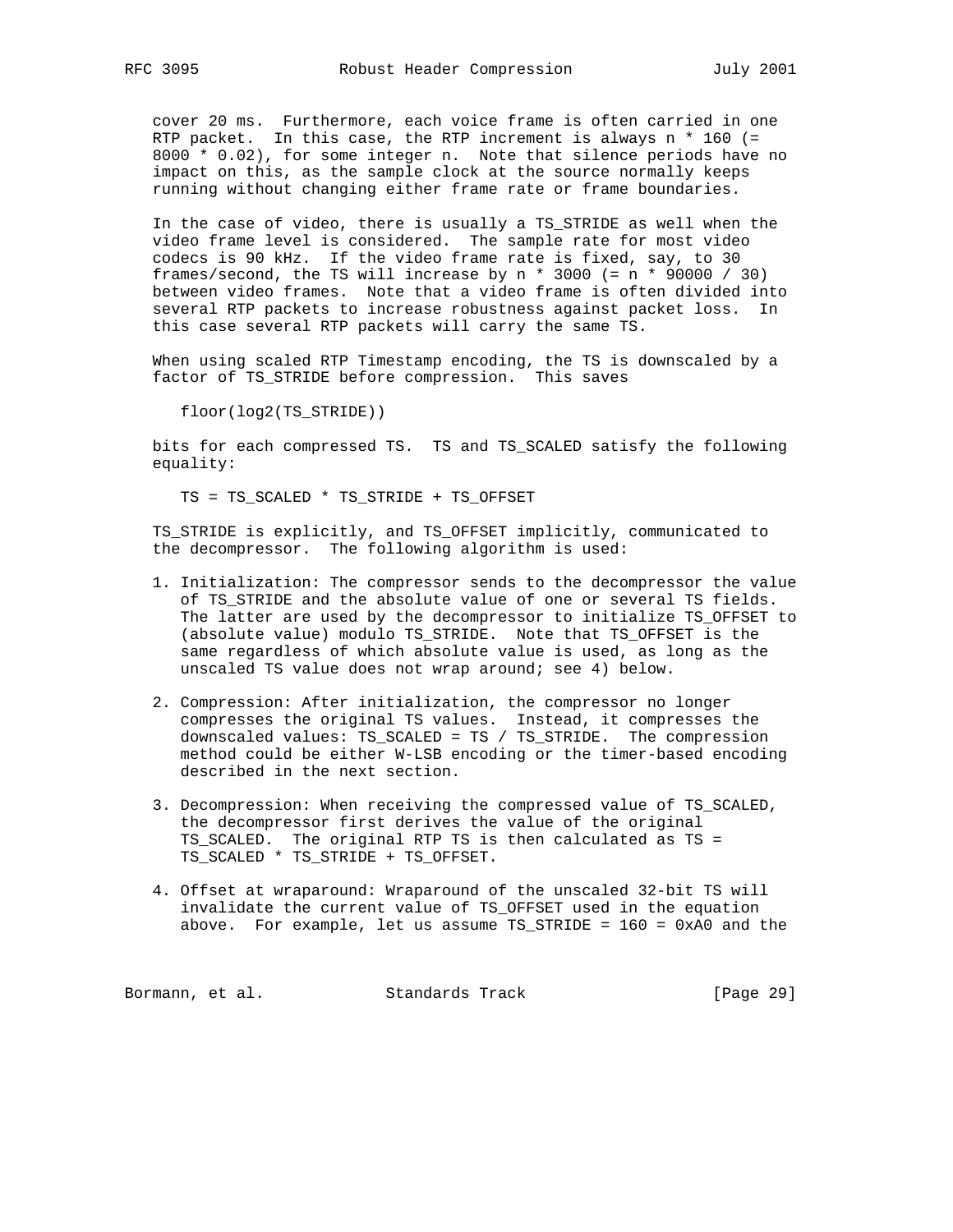current TS = 0xFFFFFFF0. TS\_OFFSET is then 0x50 = 80. Then if the next RTP TS =  $0 \times 00000130$  (i.e., the increment is 160 \* 2 = 320), the new TS\_OFFSET should be  $0 \times 000000130$  modulo  $0 \times A0 = 0 \times 90 = 0$  144. The compressor is not required to re-initialize TS\_OFFSET at wraparound. Instead, the decompressor MUST detect wraparound of the unscaled TS (which is trivial) and update TS\_OFFSET to

TS\_OFFSET = (Wrapped around unscaled TS) modulo TS\_STRIDE

 5. Interpretation interval at wraparound: Special rules are needed for the interpretation interval of the scaled TS at wraparound, since the maximum scaled TS, TSS\_MAX, (0xFFFFFFFF / TS\_STRIDE) may not have the form  $2^m - 1$ . For example, when TS\_STRIDE is 160, the scaled TS is at most 26843545 which has LSBs 10011001. The wraparound boundary between the TSS\_MAX may thus not correspond to a natural boundary between LSBs.

 interpretation interval |<------------------------------>| unused scaled TS ------------|--------------|----------------------> TSS\_MAX zero

 When TSS\_MAX is part of the interpretation interval, a number of unused values are inserted into it after TSS\_MAX such that their LSBs follow naturally upon each other. For example, for TS\_STRIDE = 160 and k = 4, values corresponding to the LSBs 1010 through 1111 are inserted. The number of inserted values depends on k and the LSBs of the maximum scaled TS. The number of valid values in the interpretation interval should be high enough to maintain robustness. This can be ensured by the following rule:

 Let a be the number of LSBs needed if there was no wraparound, and let b be the number of LSBs needed to disambiguate between TSS\_MAX and zero where the a LSBs of TSS\_MAX are set to zero. The number of LSB bits to send while TSS\_MAX or zero is part of the interpretation interval is b.

 This scaling method can be applied to many frame-based codecs. However, the value of TS\_STRIDE might change during a session, for example as a result of adaptation strategies. If that happens, the unscaled TS is compressed until re-initialization of the new TS\_STRIDE and TS\_OFFSET is completed.

Bormann, et al. Standards Track [Page 30]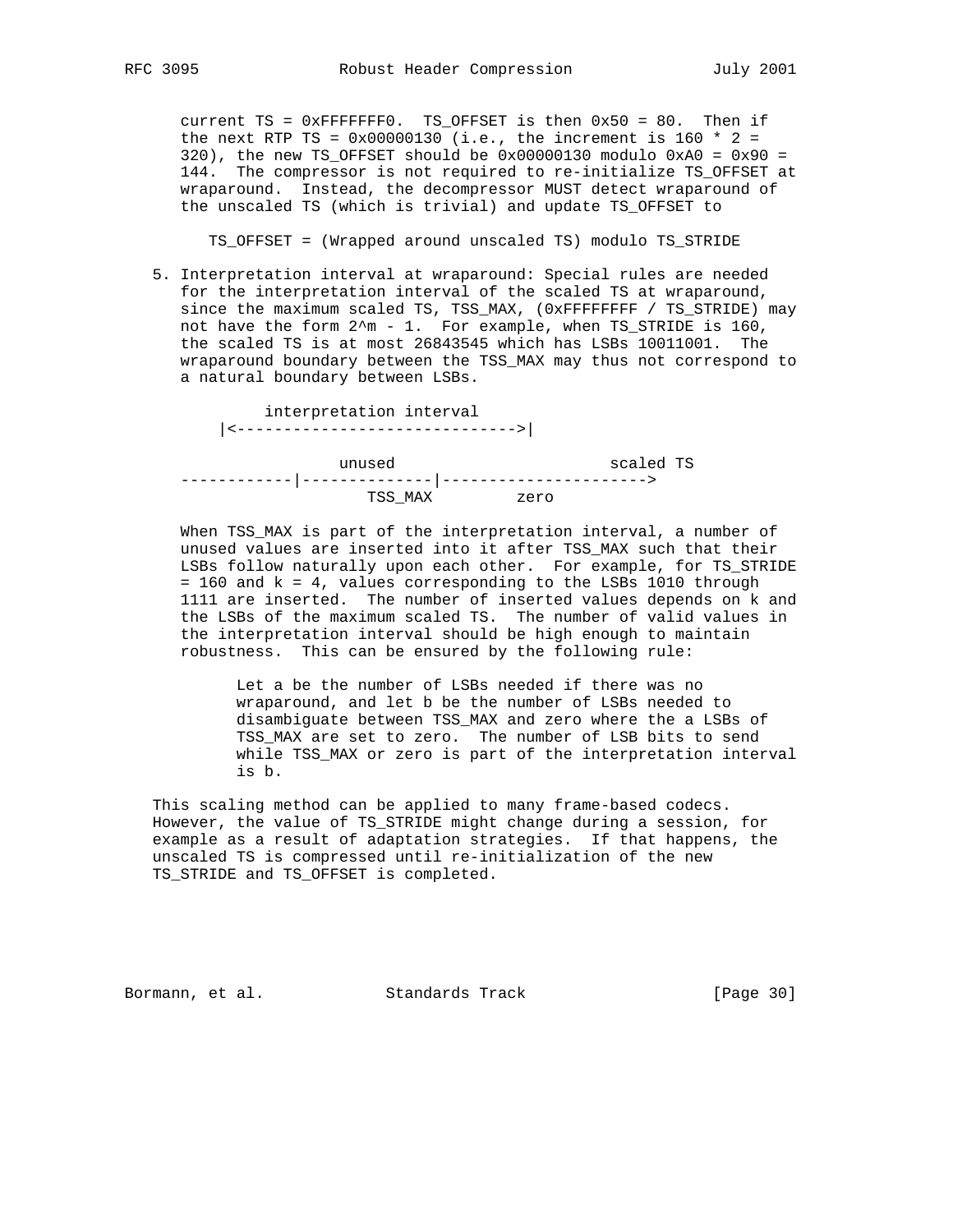# 4.5.4. Timer-based compression of RTP Timestamp

 The RTP Timestamp [RFC 1889] is defined to identify the number of the first sample used to generate the payload. When 1) RTP packets carry payloads corresponding to a fixed sampling interval, 2) the sampling is done at a constant rate, and 3) packets are generated in lock-step with sampling, then the timestamp value will closely approximate a linear function of the time of day. This is the case for conversational media, such as interactive speech. The linear ratio is determined by the source sample rate. The linear pattern can be complicated by packetization (e.g., in the case of video where a video frame usually corresponds to several RTP packets) or frame rearrangement (e.g., B-frames are sent out-of-order by some video codecs).

 With a fixed sample rate of 8 kHz, 20 ms in the time domain is equivalent to an increment of 160 in the unscaled TS domain, and to an increment of 1 in the scaled TS domain with TS\_STRIDE = 160.

 As a consequence, the (scaled) TS of headers arriving at the decompressor will be a linear function of time of day, with some deviation due to the delay jitter (and the clock inaccuracies) between the source and the decompressor. In normal operation, i.e., no crashes or failures, the delay jitter will be bounded to meet the requirements of conversational real-time traffic. Hence, by using a local clock the decompressor can obtain an approximation of the (scaled) TS in the header to be decompressed by considering its arrival time. The approximation can then be refined with the k LSBs of the (scaled) TS carried in the header. The value of k required to ensure correct decompression is a function of the jitter between the source and the decompressor.

 If the compressor knows the potential jitter introduced between compressor and decompressor, it can determine k by using a local clock to estimate jitter in packet arrival times, or alternatively it can use a fixed k and discard packets arriving too much out of time.

The advantages of this scheme include:

- a) The size of the compressed TS is constant and small. In particular, it does NOT depend on the length of silence intervals. This is in contrast to other TS compression techniques, which at the beginning of a talkspurt require sending a number of bits dependent on the duration of the preceding silence interval.
- b) No synchronization is required between the clock local to the compressor and the clock local to the decompressor.

Bormann, et al. Standards Track [Page 31]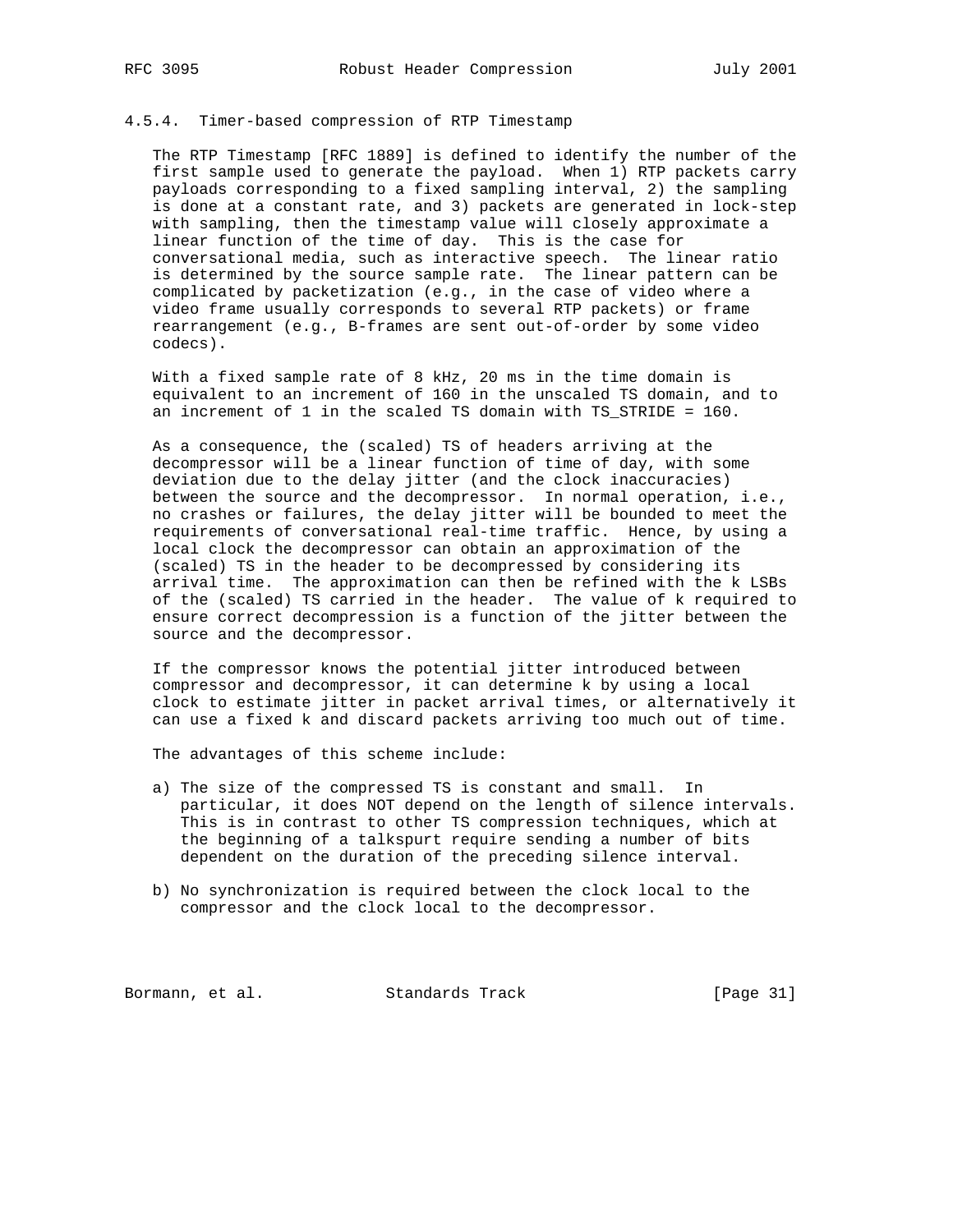Note that although this scheme can be made to work using both scaled and unscaled TS, in practice it is always combined with scaled TS encoding because of the less demanding requirement on the clock resolution, e.g., 20 ms instead of 1/8 ms. Therefore, the algorithm described below assumes that the clock-based encoding scheme operates on the scaled TS. The case of unscaled TS would be similar, with changes to scale factors.

 The major task of the compressor is to determine the value of k. Its sliding window now contains not only potential reference values for the TS but also their times of arrival at the compressor.

1) The compressor maintains a sliding window

 $\{(T_i, a_i)\}$ , for each header j that can be used as a reference,

 where T\_j is the scaled TS for header j, and a\_j is the arrival time of header j. The sliding window serves the same purpose as the W-LSB sliding window of section 4.5.2.

 2) When a new header n arrives with T\_n as the scaled TS, the compressor notes the arrival time a\_n. It then calculates

Max\_Jitter\_BC =

 $max \{ | (T_n - T_j) - ((a_n - a_j) / TIME_STRUE) | ,$ for all headers j in the sliding window},

 where TIME\_STRIDE is the time interval equivalent to one TS\_STRIDE, e.g., 20 ms. Max\_Jitter\_BC is the maximum observed jitter before the compressor, in units of TS\_STRIDE, for the headers in the sliding window.

3) k is calculated as

 $k =$  ceiling(log2(2  $*$  J + 1),

where  $J = Max_Jitter\_BC + Max_Jitter\_CD + 2$ .

 Max\_Jitter\_CD is the upper bound of jitter expected on the communication channel between compressor and decompressor (CD-CC). It depends only on the characteristics of CD-CC.

Bormann, et al. Standards Track [Page 32]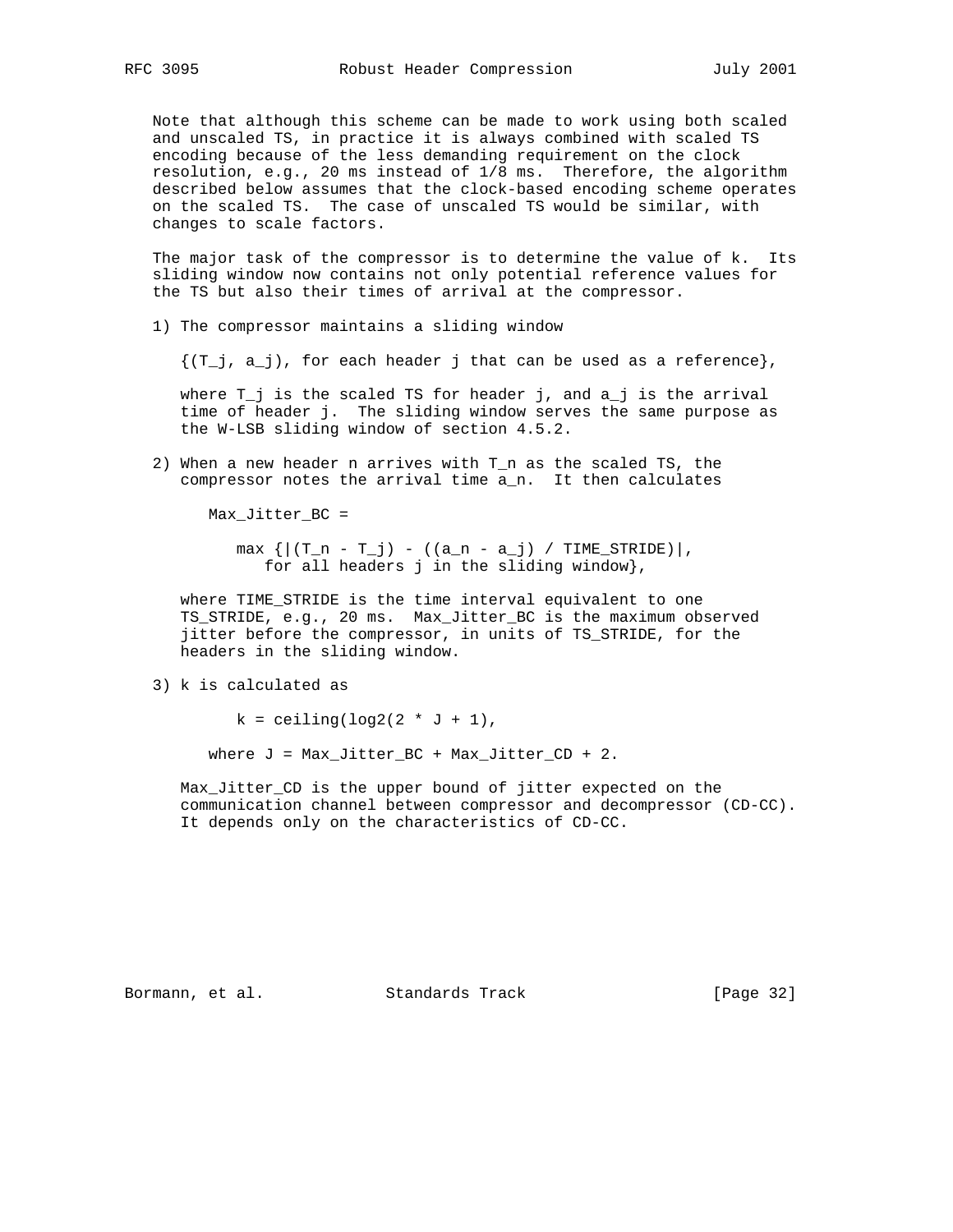The constant 2 accounts for the quantization error introduced by the clocks at the compressor and decompressor, which can be  $+/-1$ .

 Note that the calculation of k follows the compression algorithm described in section 4.5.1, with  $p = 2^*(k-1) - 1$ .

 4) The sliding window is subject to the same window operations as in section 4.5.2, 1) and 3), except that the values added and removed are paired with their arrival times.

Decompressor:

- 1) The decompressor uses as its reference header the last correctly (as verified by CRC) decompressed header. It maintains the pair (T\_ref, a\_ref), where T\_ref is the scaled TS of the reference header, and a\_ref is the arrival time of the reference header.
- 2) When receiving a compressed header n at time a\_n, the approximation of the original scaled TS is calculated as:

 $T$ \_approx =  $T$ \_ref +  $(a_n - a_ref)$  /  $TIME$ \_STRIDE.

 3) The approximation is then refined by the k least significant bits carried in header n, following the decompression algorithm of section 4.5.1, with  $p = 2^*(k-1) - 1$ .

 Note: The algorithm does not assume any particular pattern in the packets arriving at the compressor, i.e., it tolerates reordering before the compressor and nonincreasing RTP Timestamp behavior.

 Note: Integer arithmetic is used in all equations above. If TIME\_STRIDE is not equal to an integral number of clock ticks, time must be normalized such that TIME\_STRIDE is an integral number of clock ticks. For example, if a clock tick is 20 ms and TIME\_STRIDE is 30 ms, (a\_n - a\_ref) in 2) can be multiplied by 3 and TIME\_STRIDE can have the value 2.

 Note: The clock resolution of the compressor or decompressor can be worse than TIME\_STRIDE, in which case the difference, i.e., actual resolution - TIME\_STRIDE, is treated as additional jitter in the calculation of k.

 Note: The clock resolution of the decompressor may be communicated to the compressor using the CLOCK feedback option.

 Note: The decompressor may observe the jitter and report this to the compressor using the JITTER feedback option. The compressor may use this information to refine its estimate of Max\_Jitter\_CD.

Bormann, et al. Standards Track [Page 33]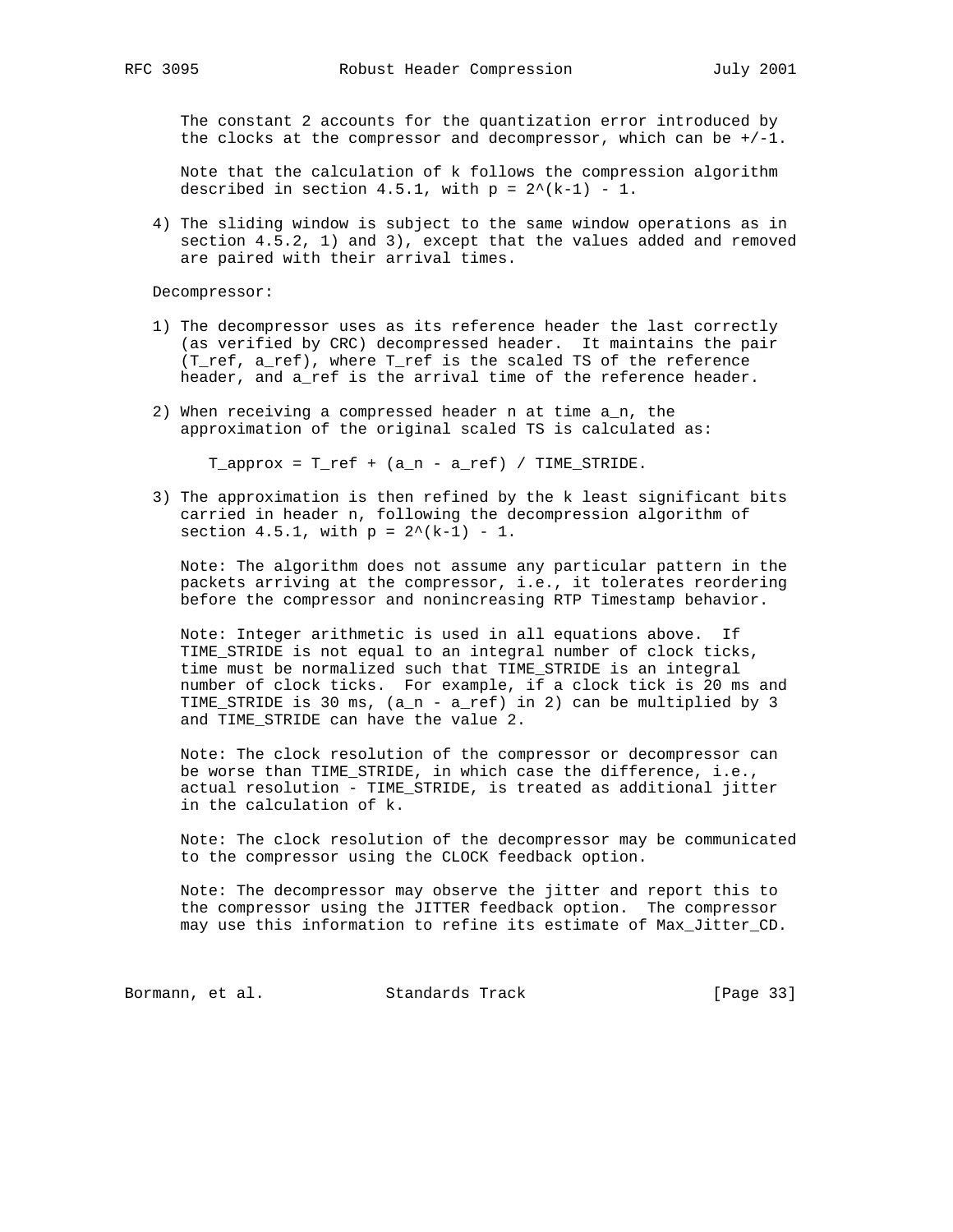# 4.5.5. Offset IP-ID encoding

 As all IPv4 packets have an IP Identifier to allow for fragmentation, ROHC provides for transparent compression of this ID. There is no explicit support in ROHC for the IPv6 fragmentation header, so there is never a need to discuss IP IDs outside the context of IPv4.

 This section assumes (initially) that the IPv4 stack at the source host assigns IP-ID according to the value of a 2-byte counter which is increased by one after each assignment to an outgoing packet. Therefore, the IP-ID field of a particular IPv4 packet flow will increment by 1 from packet to packet except when the source has emitted intermediate packets not belonging to that flow.

 For such IPv4 stacks, the RTP SN will increase by 1 for each packet emitted and the IP-ID will increase by at least the same amount. Thus, it is more efficient to compress the offset, i.e., (IP-ID - RTP SN), instead of IP-ID itself.

 The remainder of section 4.5.5 describes how to compress/decompress the sequence of offsets using W-LSB encoding/decoding, with  $p = 0$  (see section 4.5.1). All IP-ID arithmetic is done using unsigned 16-bit quantities, i.e., modulo 2^16.

Compressor:

 The compressor uses W-LSB encoding (section 4.5.2) to compress a sequence of offsets

 $Offset_i = ID_i - SN_i,$ 

 where ID\_i and SN\_i are the values of the IP-ID and RTP SN of header i. The sliding window contains such offsets and not the values of header fields, but the rules for adding and deleting offsets from the window otherwise follow section 4.5.2.

Decompressor:

 The reference header is the last correctly (as verified by CRC) decompressed header.

 When receiving a compressed packet m, the decompressor calculates Offset\_ref = ID\_ref - SN\_ref, where ID\_ref and SN\_ref are the values of IP-ID and RTP SN in the reference header, respectively.

Bormann, et al. Standards Track [Page 34]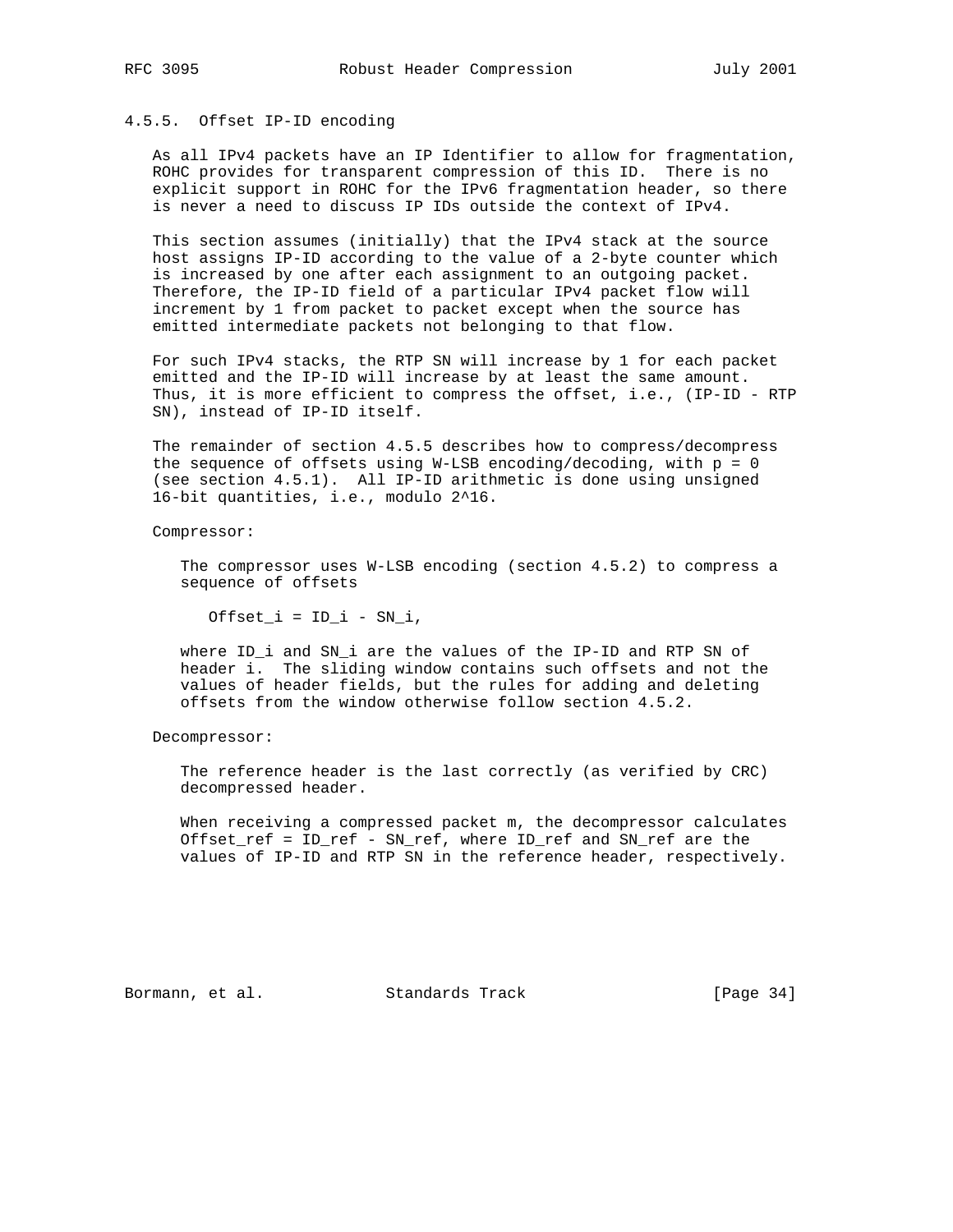Then W-LSB decoding is used to decompress Offset\_m, using the received LSBs in packet m and Offset\_ref. Note that m may contain zero LSBs for Offset\_m, in which case Offset\_m = Offset\_ref.

Finally, the IP-ID for packet m is regenerated as

IP-ID for m = decompressed SN of packet m + Offset\_m

Network byte order:

 Some IPv4 stacks do use a counter to generate IP ID values as described, but do not transmit the contents of this counter in network byte order, but instead send the two octets reversed. In this case, the compressor can compress the IP-ID field after swapping the bytes. Consequently, the decompressor also swaps the bytes of the IP-ID after decompression to regenerate the original IP-ID. This requires that the compressor and the decompressor synchronize on the byte order of the IP-ID field using the NBO or NBO2 flag (see section 5.7).

Random IP Identifier:

 Some IPv4 stacks generate the IP Identifier values using a pseudo-random number generator. While this may provide some security benefits, it makes it pointless to attempt compressing the field. Therefore, the compressor should detect such random behavior of the field. After detection and synchronization with the decompressor using the RND or RND2 flag, the field is sent as-is in its entirety as additional octets after the compressed header.

#### 4.5.6. Self-describing variable-length values

 The values of TS\_STRIDE and a few other compression parameters can vary widely. TS\_STRIDE can be 160 for voice and 90 000 for 1 f/s video. To optimize the transfer of such values, a variable number of octets is used to encode them. The number of octets used is determined by the first few bits of the first octet:

 First bit is 0: 1 octet. 7 bits transferred. Up to 127 decimal. Encoded octets in hexadecimal: 00 to 7F

First bits are 10: 2 octets. 14 bits transferred. Up to 16 383 decimal. Encoded octets in hexadecimal: 80 00 to BF FF

Bormann, et al. Standards Track [Page 35]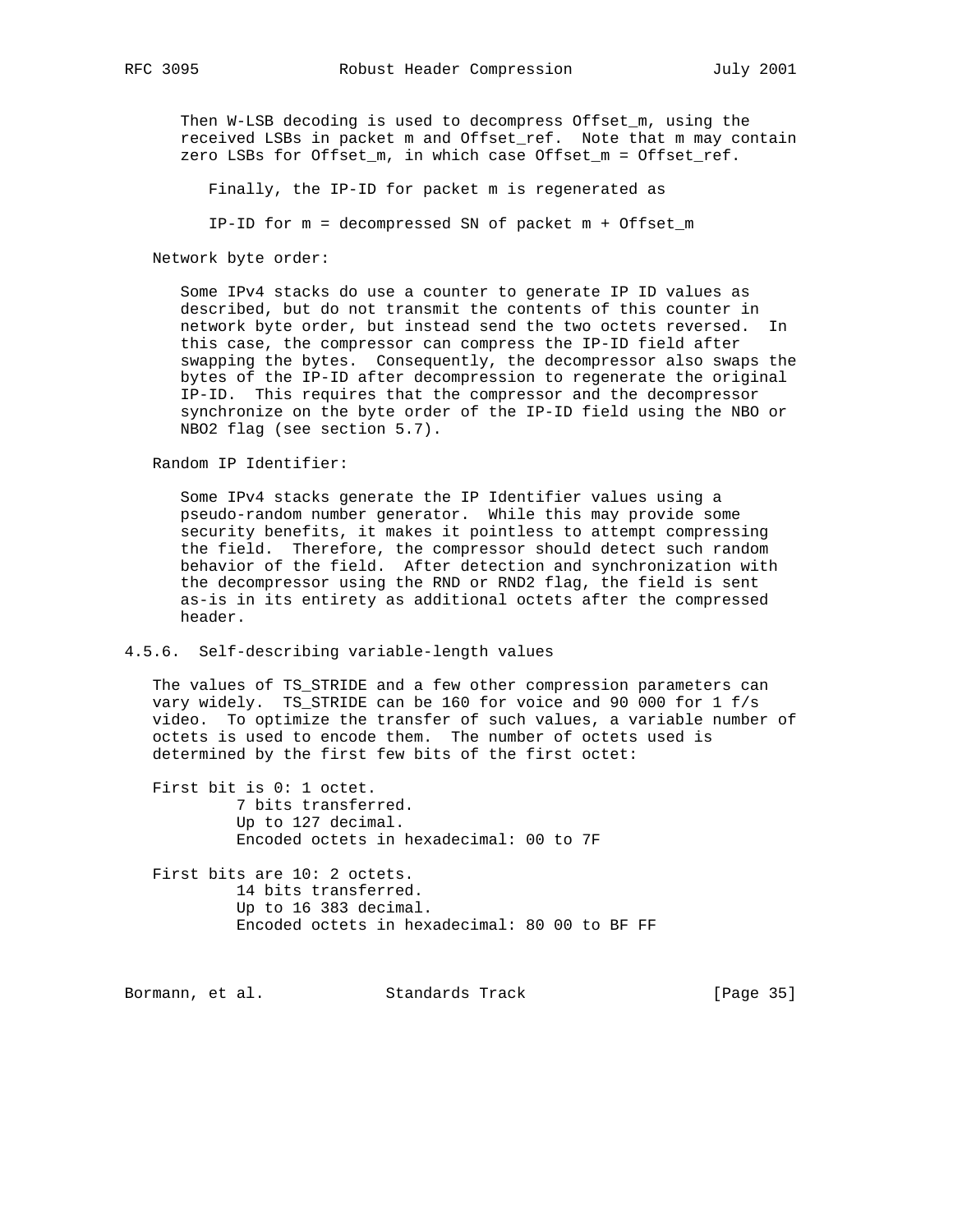First bits are 110: 3 octets. 21 bits transferred. Up to 2 097 151 decimal. Encoded octets in hexadecimal: C0 00 00 to DF FF FF

 First bits are 111: 4 octets. 29 bits transferred. Up to 536 870 911 decimal. Encoded octets in hexadecimal: E0 00 00 00 to FF FF FF FF

# 4.5.7. Encoded values across several fields in compressed headers

 When a compressed header has an extension, pieces of an encoded value can be present in more than one field. When an encoded value is split over several fields in this manner, the more significant bits of the value are closer to the beginning of the header. If the number of bits available in compressed header fields exceeds the number of bits in the value, the most significant field is padded with zeroes in its most significant bits.

 For example, an unscaled TS value can be transferred using an UOR-2 header (see section 5.7) with an extension of type 3. The Tsc bit of the extension is then unset (zero) and the variable length TS field of the extension is 4 octets, with 29 bits available for the TS (see section 4.5.6). The UOR-2 TS field will contain the three most significant bits of the unscaled TS, and the 4-octet TS field in the extension will contain the remaining 29 bits.

4.6. Errors caused by residual errors

 ROHC is designed under the assumption that packets can be damaged between the compressor and decompressor, and that such damaged packets can be delivered to the decompressor ("residual errors").

 Residual errors may damage the SN in compressed headers. Such damage will cause generation of a header which upper layers may not be able to distinguish from a correct header. When the compressed header contains a CRC, the CRC will catch the bad header with a probability dependent on the size of the CRC. When ROHC does not detect the bad header, it will be delivered to upper layers.

Damage is not confined to the SN:

 a) Damage to packet type indication bits can cause a header to be interpreted as having a different packet type.

Bormann, et al. Standards Track [Page 36]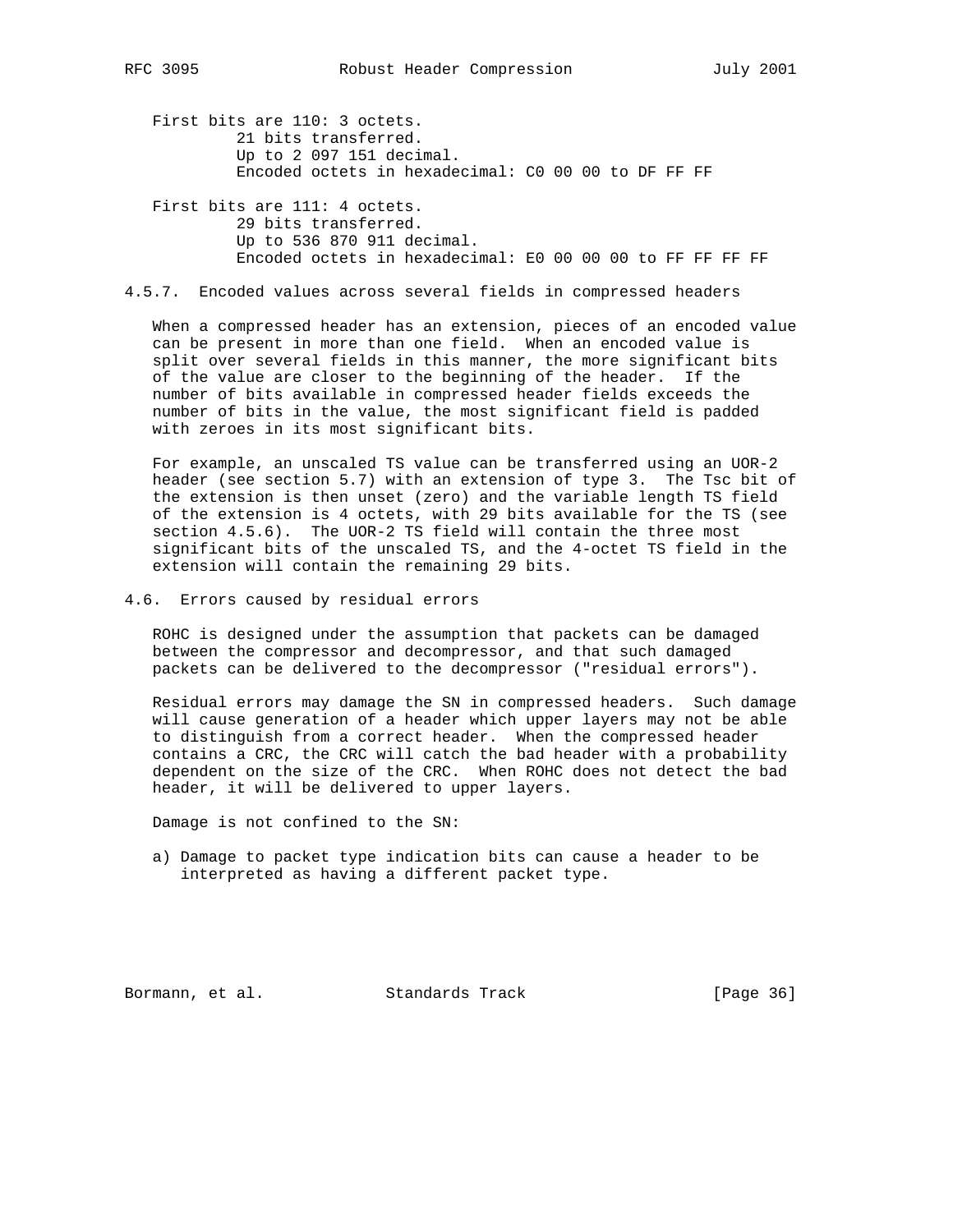- b) Damage to CID information may cause a packet to be interpreted according to another context and possibly also according to another profile. Damage to CIDs will be more harmful when a large part of the CID space is being used, so that it is likely that the damaged CID corresponds to an active context.
- c) Feedback information can also be subject to residual errors, both when feedback is piggybacked and when it is sent in separate ROHC packets. ROHC uses sanity checks and adds CRCs to vital feedback information to allow detection of some damaged feedback.

 Note that context damage can also result in generation of incorrect headers; section 4.7 elaborates further on this.

4.7. Impairment considerations

Impairments to headers can be classified into the following types:

- (1) the lower layer was not able to decode the packet and did not deliver it to ROHC,
- (2) the lower layer was able to decode the packet, but discarded it because of a detected error,
- (3) ROHC detected an error in the generated header and discarded the packet, or
- (4) ROHC did not detect that the regenerated header was damaged and delivered it to upper layers.

 Impairments cause loss or damage of individual headers. Some impairment scenarios also cause context invalidation, which in turn results in loss propagation and damage propagation. Damage propagation and undetected residual errors both contribute to the number of damaged headers delivered to upper layers. Loss propagation and impairments resulting in loss or discarding of single packets both contribute to the packet loss seen by upper layers.

Examples of context invalidating scenarios are:

 (a) Impairment of type (4) on the forward channel, causing the decompressor to update its context with incorrect information;

Bormann, et al. Standards Track [Page 37]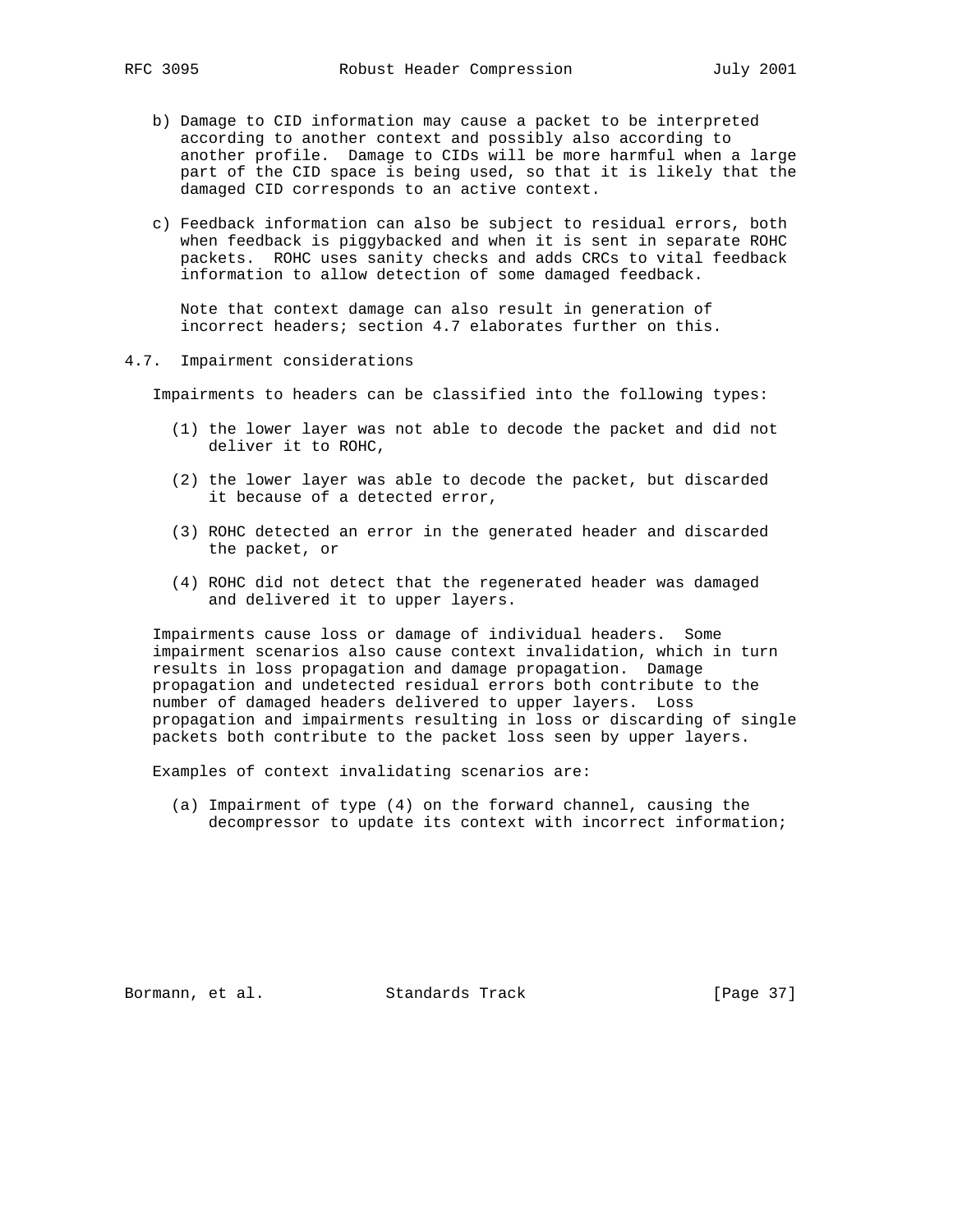- (b) Loss/error burst of pattern update headers: Impairments of types  $(1)$ ,  $(2)$  and  $(3)$  on consecutive pattern update headers; a pattern update header is a header carrying a new pattern information, e.g., at the beginning of a new talk spurt; this causes the decompressor to lose the pattern update information;
- (c) Loss/error burst of headers: Impairments of types (1),(2) and (3) on a number of consecutive headers that is large enough to cause the decompressor to lose the SN synchronization;
- (d) Impairment of type (4) on the feedback channel which mimics a valid ACK and makes the compressor update its context;
- (e) a burst of damaged headers (3) erroneously triggers the "k out-of-n" rule for detecting context invalidation, which results in a NACK/update sequence during which headers are discarded.

 Scenario (a) is mitigated by the CRC carried in all context updating headers. The larger the CRC, the lower the chance of context invalidation caused by (a). In R-mode, the CRC of context updating headers is always 7 bits or more. In U/O-mode, it is usually 3 bits and sometimes 7 or 8 bits.

 Scenario (b) is almost completely eliminated when the compressor ensures through ACKs that no context updating headers are lost, as in R-mode.

 Scenario (c) is almost completely eliminated when the compressor ensures through ACKs that the decompressor will always detect the SN wraparound, as in R-mode. It is also mitigated by the SN repair mechanisms in U/O-mode.

 Scenario (d) happens only when the compressor receives a damaged header that mimics an ACK of some header present in the W-LSB window, say ACK of header 2, while in reality header 2 was never received or accepted by the decompressor, i.e., header 2 was subject to impairment (1), (2) or (3). The damaged header must mimic the feedback packet type, the ACK feedback type, and the SN LSBs of some header in the W-LSB window.

 Scenario (e) happens when a burst of residual errors causes the CRC check to fail in k out of the last n headers carrying CRCs. Large k and n reduces the probability of scenario (e), but also increases the number of headers lost or damaged as a consequence of any context invalidation.

Bormann, et al. Standards Track [Page 38]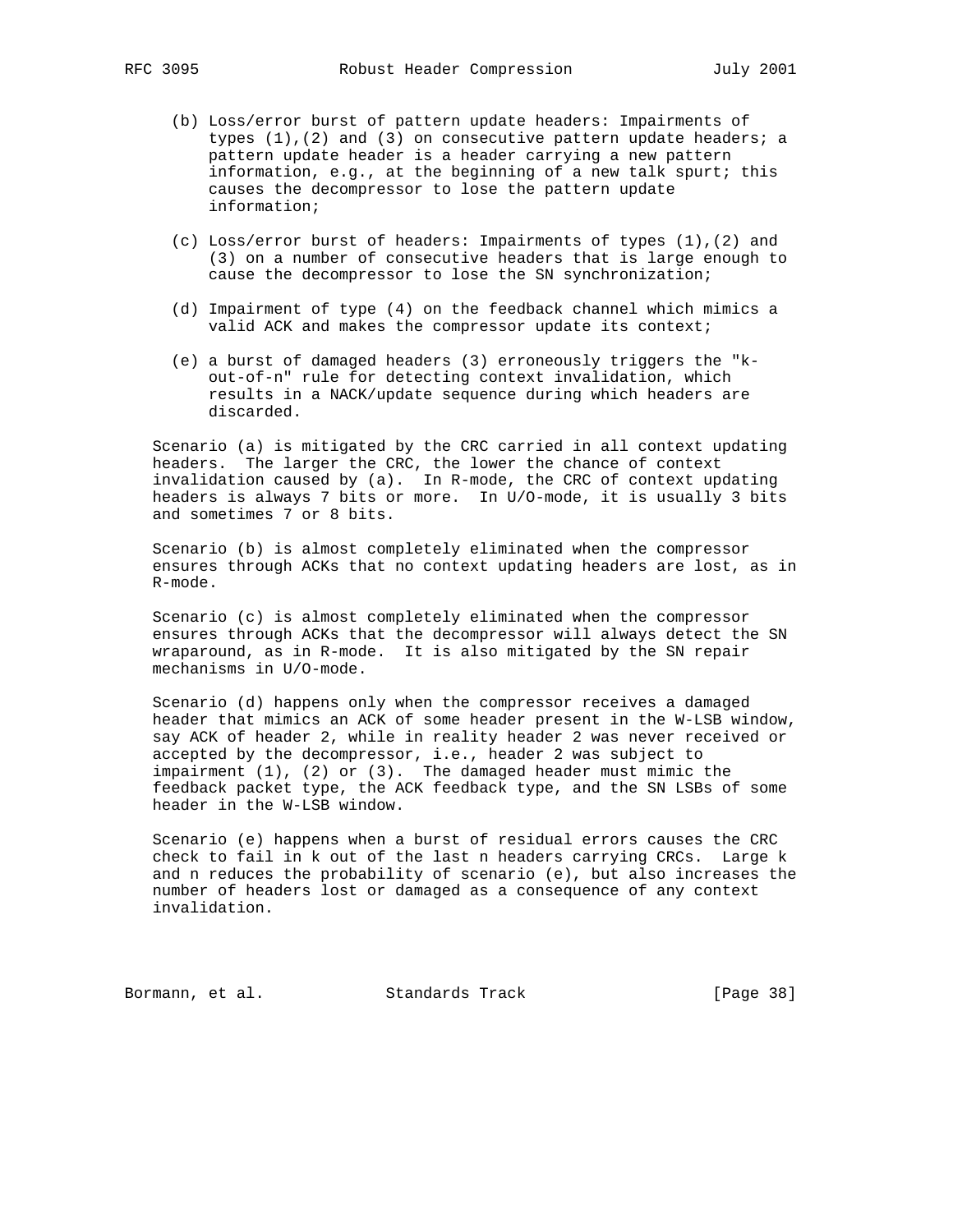ROHC detects damaged headers using CRCs over the original headers. The smallest headers in this document either include a 3-bit CRC (U/O-mode) or do not include a CRC (R-mode). For the smallest headers, damage is thus detected with a probability of roughly 7/8 for U/O-mode. For R-mode, damage to the smallest headers is not detected.

 All other things (coding scheme at lower layers, etc.) being equal, the rate of headers damaged by residual errors will be lower when headers are compressed compared when they are not, since fewer bits are transmitted. Consequently, for a given ROHC CRC setup the rate of incorrect headers delivered to applications will also be reduced.

 The above analysis suggests that U/O-mode may be more prone than R mode to context invalidation. On the other hand, the CRC present in all U/O-mode headers continuously screens out residual errors coming from lower layers, reduces the number of damaged headers delivered to upper layers when context is invalidated, and permits quick detection of context invalidation.

 R-mode always uses a stronger CRC on context updating headers, but no CRC in other headers. A residual error on a header which carries no CRC will result in a damaged header being delivered to upper layers (4). The number of damaged headers delivered to the upper layers depends on the ratio of headers with CRC vs. headers without CRC, which is a compressor parameter.

- 5. The protocol
- 5.1. Data structures

 The ROHC protocol is based on a number of parameters that form part of the negotiated channel state and the per-context state. This section describes some of this state information in an abstract way. Implementations can use a different structure for and representation of this state. In particular, negotiation protocols that set up the per-channel state need to establish the information that constitutes the negotiated channel state, but it is not necessary to exchange it in the form described here.

5.1.1. Per-channel parameters

 MAX\_CID: Nonnegative integer; highest context ID number to be used by the compressor (note that this parameter is not coupled to, but in effect further constrained by, LARGE\_CIDS).

Bormann, et al. Standards Track [Page 39]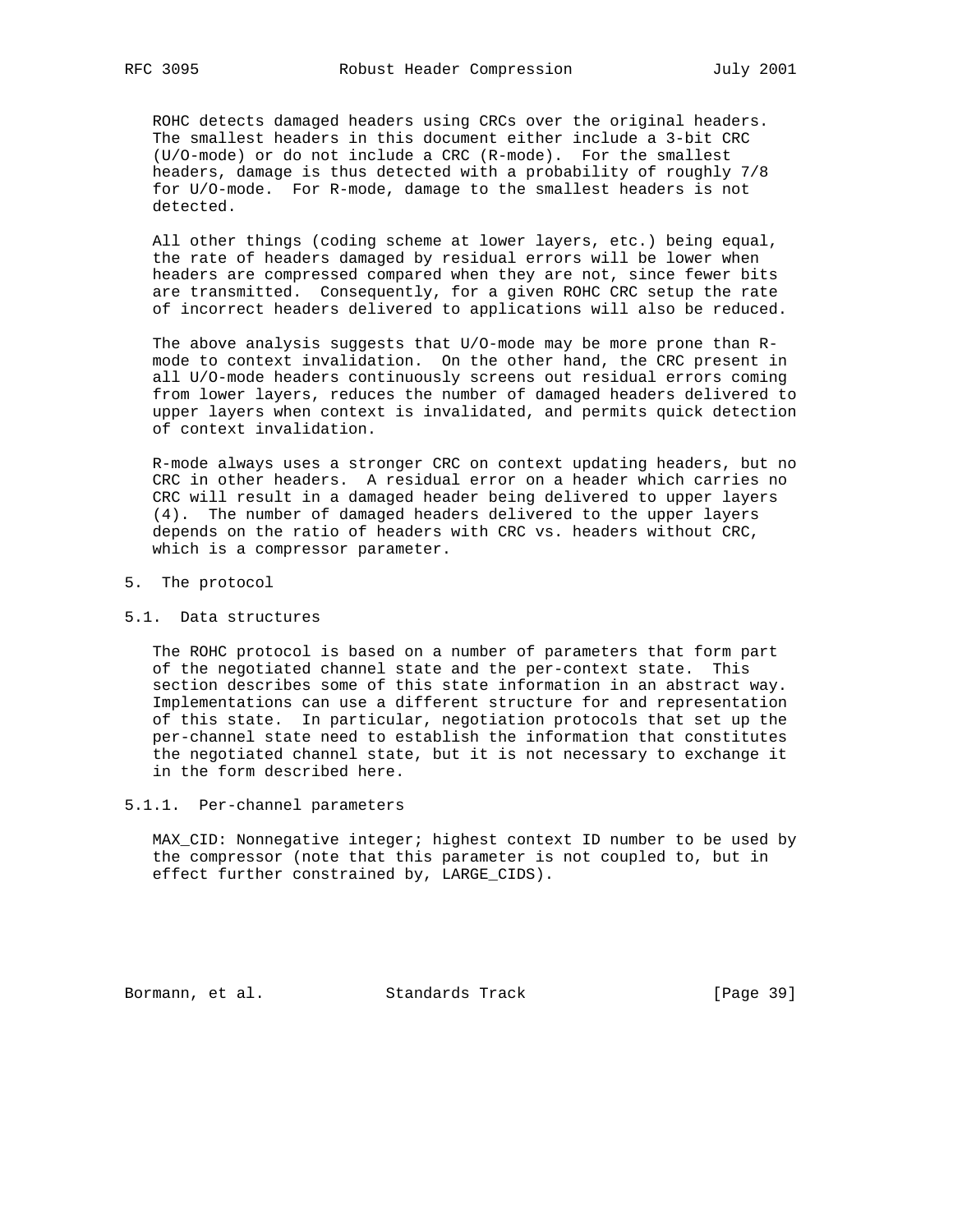LARGE\_CIDS: Boolean; if false, the short CID representation (0 bytes or 1 prefix byte, covering CID 0 to 15) is used; if true, the embedded CID representation (1 or 2 embedded CID bytes covering CID 0 to 16383) is used.

 PROFILES: Set of nonnegative integers, each integer indicating a profile supported by the decompressor. The compressor MUST NOT compress using a profile not in PROFILES.

 FEEDBACK\_FOR: Optional reference to a channel in the reverse direction. If provided, this parameter indicates which channel any feedback sent on this channel refers to (see 5.7.6.1).

 MRRU: Maximum reconstructed reception unit. This is the size of the largest reconstructed unit in octets that the decompressor is expected to reassemble from segments (see 5.2.5). Note that this size includes the CRC. If MRRU is negotiated to be 0, no segment headers are allowed on the channel.

5.1.2. Per-context parameters, profiles

 Per-context parameters are established with IR headers (see section 5.2.3). An IR header contains a profile identifier, which determines how the rest of the header is to be interpreted. Note that the profile parameter determines the syntax and semantics of the packet type identifiers and packet types used in conjunction with a specific context. This document describes profiles 0x0000, 0x0001, 0x0002, and 0x0003; further profiles may be defined when ROHC is extended in the future.

- Profile 0x0000 is for sending uncompressed IP packets. See section 5.10.
- Profile 0x0001 is for RTP/UDP/IP compression, see sections 5.3 through 5.9.
- Profile 0x0002 is for UDP/IP compression, i.e., compression of the first 12 octets of the UDP payload is not attempted. See section 5.11.
- Profile 0x0003 is for ESP/IP compression, i.e., compression of the header chain up to and including the first ESP header, but not subsequent subheaders. See section 5.12.

 Initially, all contexts are in no context state, i.e., all packets referencing this context except IR packets are discarded. If defined by a "ROHC over X" document, per-channel negotiation can be used to pre-establish state information for a context (e.g., negotiating

Bormann, et al. Standards Track [Page 40]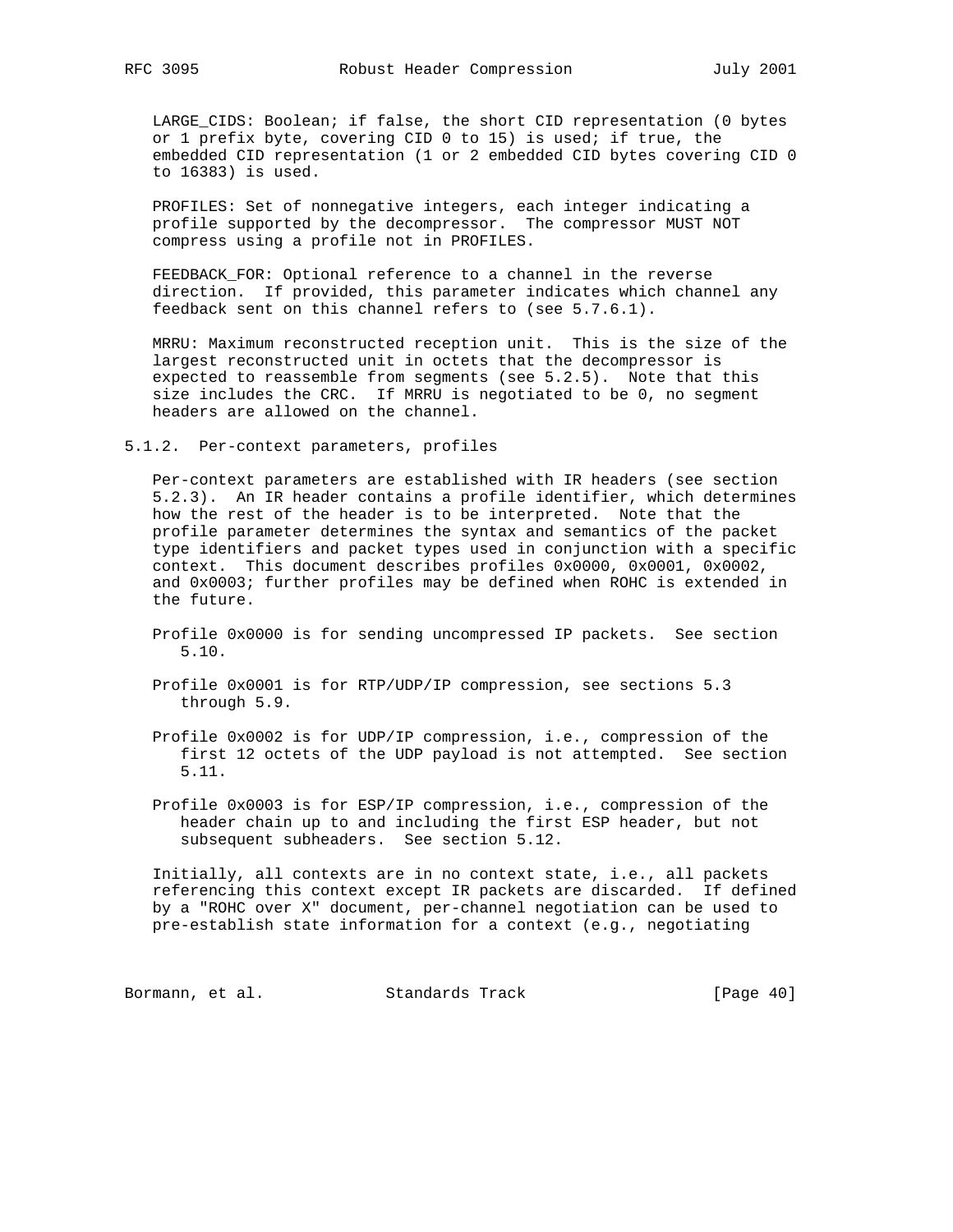profile 0x0000 for CID 15). Such state information can also be marked read-only in the negotiation, which would cause the decompressor to discard any IR packet attempting to modify it.

#### 5.1.3. Contexts and context identifiers

 Associated with each compressed flow is a context, which is the state compressor and decompressor maintain in order to correctly compress or decompress the headers of the packet stream. Contexts are identified by a context identifier, CID, which is sent along with compressed headers and feedback information.

 The CID space is distinct for each channel, i.e., CID 3 over channel A and CID 3 over channel B do not refer to the same context, even if the endpoints of A and B are the same nodes. In particular, CIDs for any pairs of forward and reverse channels are not related (forward and reverse channels need not even have CID spaces of the same size).

 Context information is conceptually kept in a table. The context table is indexed using the CID which is sent along with compressed headers and feedback information. The CID space can be negotiated to be either small, which means that CIDs can take the values 0 through 15, or large, which means that CIDs take values between 0 and 2^14 - 1 = 16383. Whether the CID space is large or small is negotiated no later than when a channel is established.

 A small CID with the value 0 is represented using zero bits. A small CID with a value from 1 to 15 is represented by a four-bit field in place of a packet type field (Add-CID) plus four more bits. A large CID is represented using the encoding scheme of section 4.5.6, limited to two octets.

#### 5.2. ROHC packets and packet types

 The packet type indication scheme for ROHC has been designed under the following constraints:

- a) it must be possible to use only a limited number of packet sizes;
- b) it must be possible to send feedback information in separate ROHC packets as well as piggybacked on forward packets;
- c) it is desirable to allow elimination of the CID for one packet stream when few packet streams share a channel;
- d) it is anticipated that some packets with large headers may be larger than the MTU of very constrained lower layers.

Bormann, et al. Standards Track [Page 41]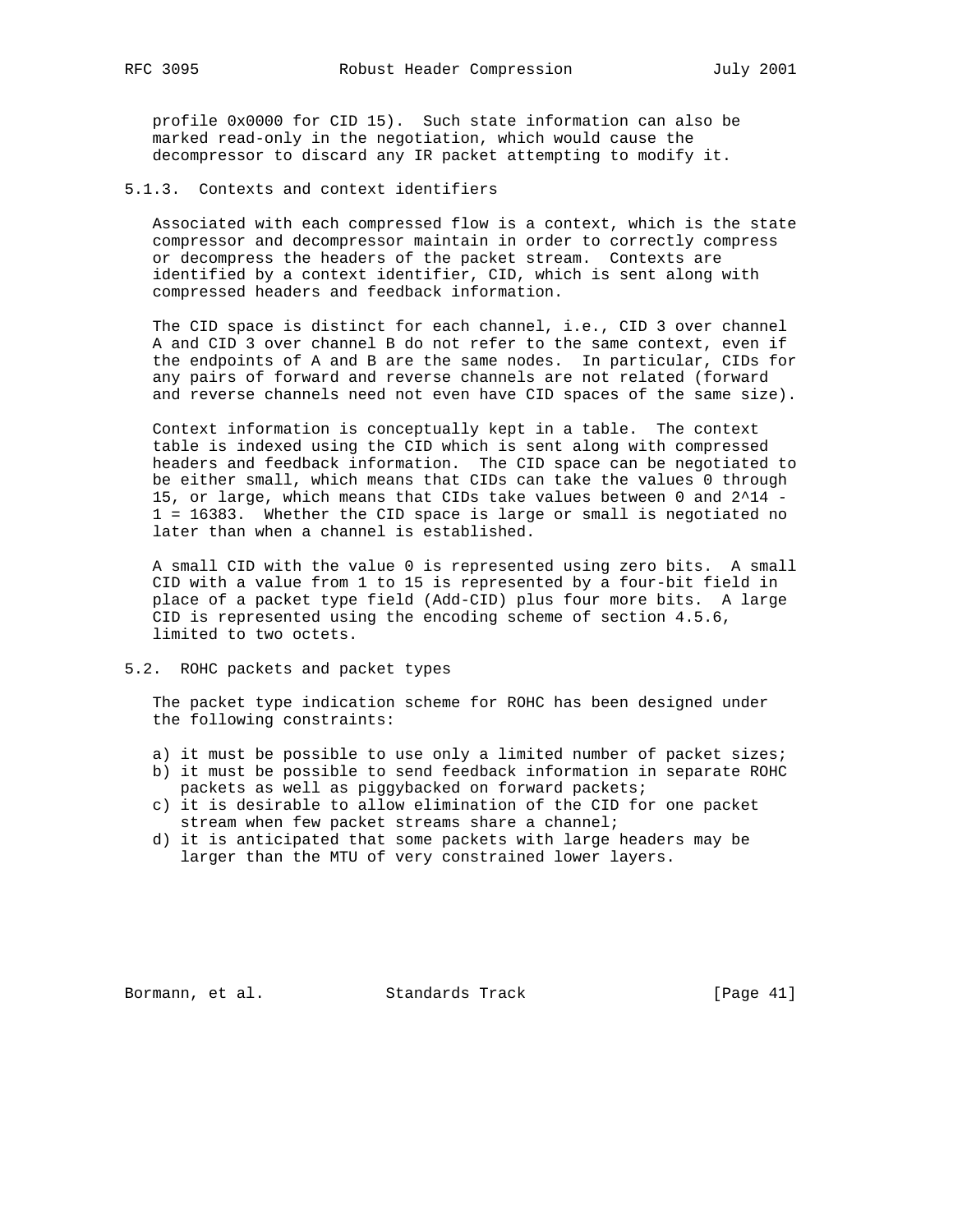These constraints have led to a design which includes

- optional padding,
- a feedback packet type,
- an optional Add-CID octet which provides 4 bits of CID, and
- a simple segmentation and reassembly mechanism.

 A ROHC packet has the following general format (in the diagram, colons ":" indicate that the part is optional):

| $\ddot{\phantom{a}}$ | Padding  | : variable length                |
|----------------------|----------|----------------------------------|
|                      |          |                                  |
|                      | Feedback | : 0 or more feedback elements    |
|                      |          |                                  |
| ٠                    | Header   | : variable, with CID information |
|                      |          |                                  |
| ٠                    | Payload  |                                  |
|                      |          |                                  |
|                      |          |                                  |

 Padding is any number (zero or more) of padding octets. Either of Feedback or Header must be present.

 Feedback elements always start with a packet type indication. Feedback elements carry internal CID information. Feedback is described in section 5.2.2.

 Header is either a profile-specific header or an IR or IR-DYN header (see sections 5.2.3 and 5.2.4). Header either

1) does not carry any CID information (indicating CID zero), or

2) includes one Add-CID Octet (see below), or

3) contains embedded CID information of length one or two octets.

 Alternatives 1) and 2) apply only to compressed headers in channels where the CID space is small. Alternative 3) applies only to compressed headers in channels where the CID space is large.

Padding Octet

 0 1 2 3 4 5 6 7 +---+---+---+---+---+---+---+---+ | 1 1 1 0 0 0 0 0 | +---+---+---+---+---+---+---+---+

Bormann, et al. Standards Track [Page 42]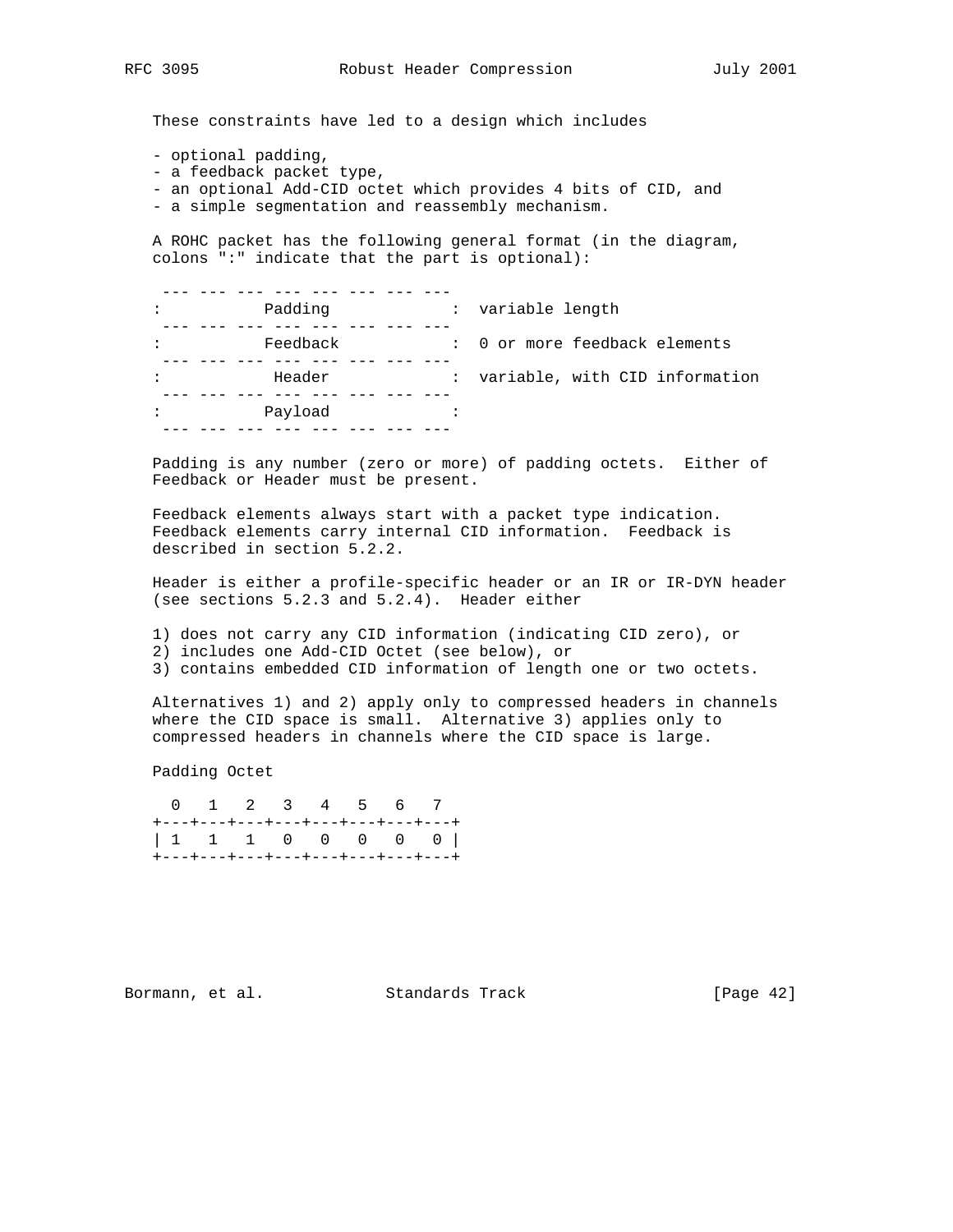Add-CID Octet

 0 1 2 3 4 5 6 7 +---+---+---+---+---+---+---+---+ | 1 1 1 0 | CID | +---+---+---+---+---+---+---+---+

CID: 0x1 through 0xF indicates CIDs 1 through 15.

Note: The Padding Octet looks like an Add-CID octet for CID 0.

 Header either starts with a packet type indication or has a packet type indication immediately following an Add-CID Octet. All Header packet types have the following general format (in the diagram, slashes "/" indicate variable length):

0  $x-1$  x 7 --- --- --- --- --- --- --- --- : Add-CID octet : if (CID 1-15) and (small CIDs) +---+--- --- --- ---+--- --- ---+ | type indication | body | 1 octet (8-x bits of body) +---+--- ---+---+---+--- --- ---+  $\mathbf{r} \cdot \mathbf{r} = \mathbf{r} \cdot \mathbf{r}$  :  $\mathbf{r} \cdot \mathbf{r} = \mathbf{r} \cdot \mathbf{r}$  ,  $\mathbf{r} \cdot \mathbf{r} = \mathbf{r} \cdot \mathbf{r}$  / 0, 1, or 2 octets of CID / 1 or 2 octets if (large CIDs)  $\mathbf{r} \cdot \mathbf{r} = \mathbf{r} \cdot \mathbf{r}$  :  $\mathbf{r} \cdot \mathbf{r} = \mathbf{r} \cdot \mathbf{r}$  ,  $\mathbf{r} \cdot \mathbf{r} = \mathbf{r} \cdot \mathbf{r}$  +---+---+---+---+---+---+---+---+ / body / variable length +---+---+---+---+---+---+---+---+

The large CID, if present, is encoded according to section 4.5.6.

5.2.1. ROHC feedback

 Feedback carries information from decompressor to compressor. The following principal kinds of feedback are supported. In addition to the kind of feedback, other information may be included in profile specific feedback information.

ACK : Acknowledges successful decompression of a packet, which means that the context is up-to-date with a high probability.

 NACK : Indicates that the dynamic context of the decompressor is out of sync. Generated when several successive packets have failed to be decompressed correctly.

Bormann, et al. Standards Track [Page 43]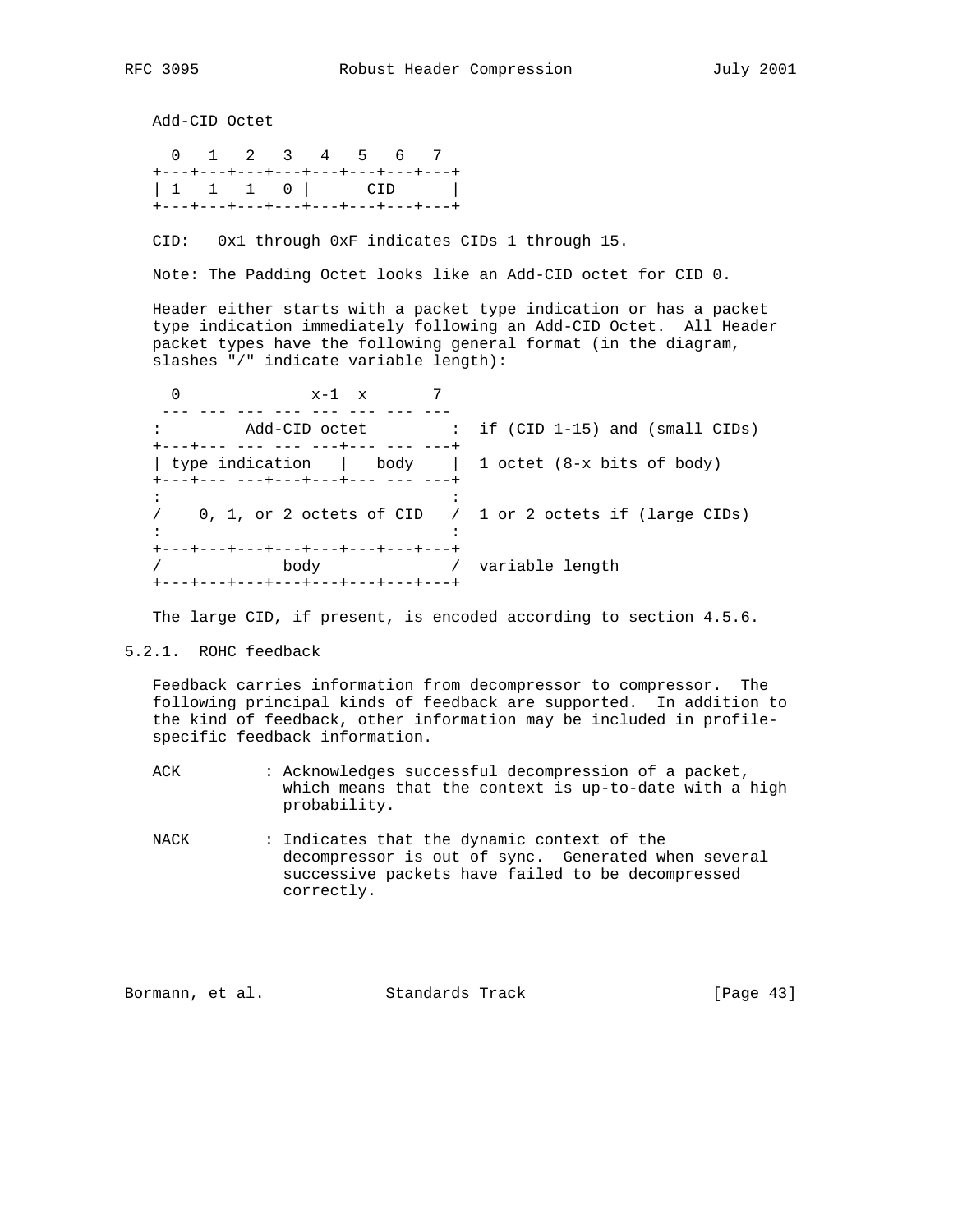STATIC-NACK : Indicates that the static context of the decompressor is not valid or has not been established.

 It is anticipated that feedback to the compressor can be realized in many ways, depending on the properties of the particular lower layer. The exact details of how feedback is realized is to be specified in a "ROHC over X" document, for each lower layer X in question. For example, feedback might be realized using

- 1) lower-layer specific mechanisms
- 2) a dedicated feedback-only channel, realized for example by the lower layer providing a way to indicate that a packet is a feedback packet
- 3) a dedicated feedback-only channel, where the timing of the feedback provides information about which compressed packet caused the feedback
- 4) interspersing of feedback packets among normal compressed packets going in the same direction as the feedback (lower layers do not indicate feedback)
- 5) piggybacking of feedback information in compressed packets going in the same direction as the feedback (this technique may reduce the per-feedback overhead)
- 6) interspersing and piggybacking on the same channel, i.e., both 4) and 5).

 Alternatives 1-3 do not place any particular requirements on the ROHC packet type scheme. Alternatives 4-6 do, however. The ROHC packet type scheme has been designed to allow alternatives 4-6 (these may be used for example over PPP):

- a) The ROHC scheme provides a feedback packet type. The packet type is able to carry variable-length feedback information.
- b) The feedback information sent on a particular channel is passed to, and interpreted by, the compressor associated with feedback on that channel. Thus, the feedback information must contain CID information if the associated compressor can use more than one context. The ROHC feedback scheme requires that a channel carries feedback to at most one compressor. How a compressor is associated with feedback on a particular channel needs to be defined in a "ROHC over X" document.

Bormann, et al. Standards Track [Page 44]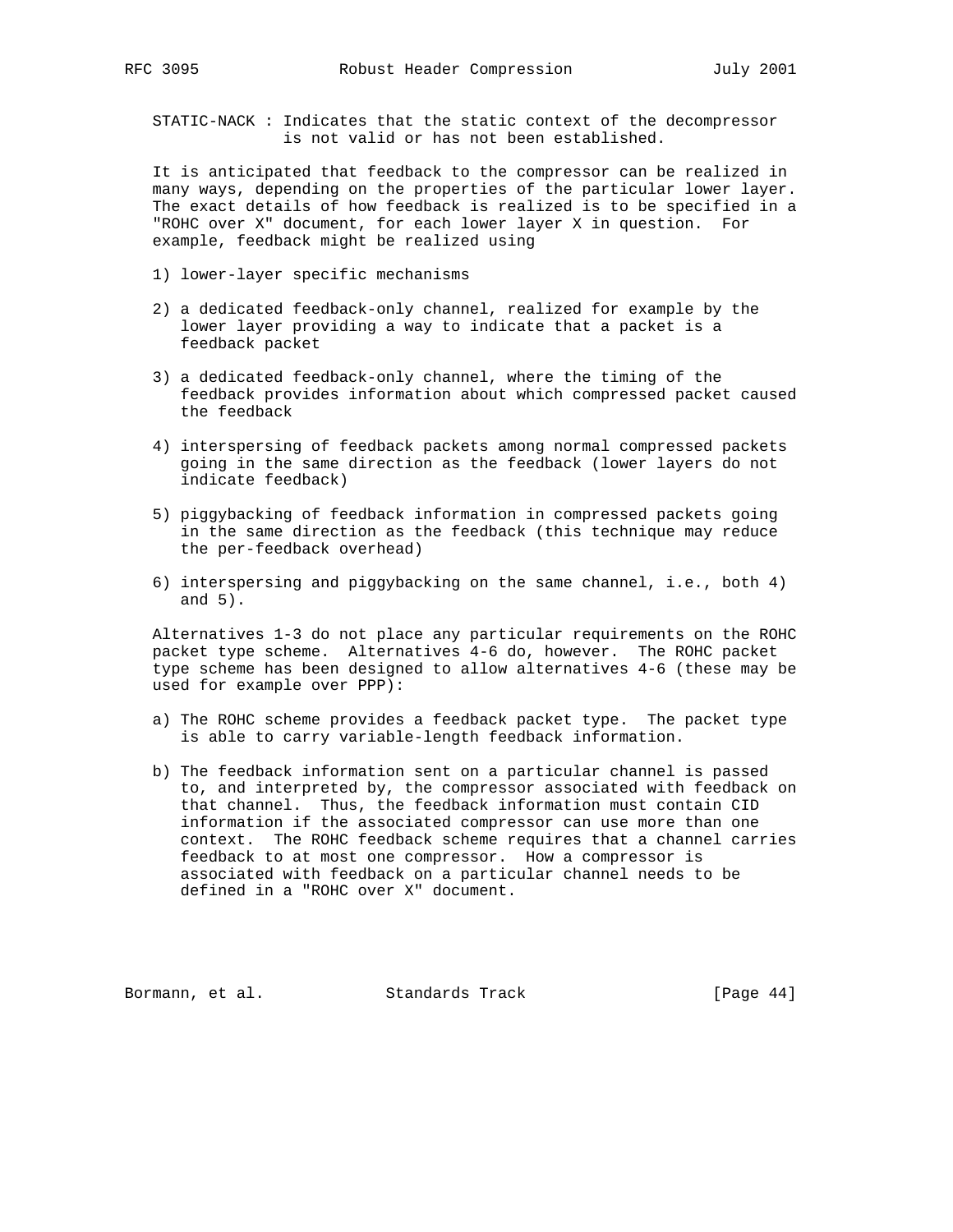- c) The ROHC feedback information format is octet-aligned, i.e., starts at an octet boundary, to allow using the format over a dedicated feedback channel, 2).
- d) To allow piggybacking, 5), it is possible to deduce the length of feedback information by examining the first few octets of the feedback. This allows the decompressor to pass piggybacked feedback information to the associated same-side compressor without understanding its format. The length information decouples the decompressor from the compressor in the sense that the decompressor can process the compressed header immediately without waiting for the compressor to hand it back after parsing the feedback information.
- 5.2.2. ROHC feedback format

 Feedback sent on a ROHC channel consists of one or more concatenated feedback elements, where each feedback element has the following format:

 0 1 2 3 4 5 6 7 +---+---+---+---+---+---+---+---+ | 1 1 1 1 0 | Code | feedback type octet +---+---+---+---+---+---+---+---+<br>: Size : : Size : if Code = 0 +---+---+---+---+---+---+---+---+ / feedback data / variable length +---+---+---+---+---+---+---+---+

- Code: 0 indicates that a Size octet is present. 1-7 indicates the size of the feedback data field in octets.
- Size: Optional octet indicating the size of the feedback data field in octets.
- feedback data: Profile-specific feedback information. Includes CID information.

 The total size of the feedback data field is determinable upon reception by the decompressor, by inspection of the Code field and possibly the Size field. This explicit length information allows piggybacking and also sending more than one feedback element in a packet.

 When the decompressor has determined the size of the feedback data field, it removes the feedback type octet and the Size field (if present) and hands the rest to the same-side associated compressor

Bormann, et al. Standards Track [Page 45]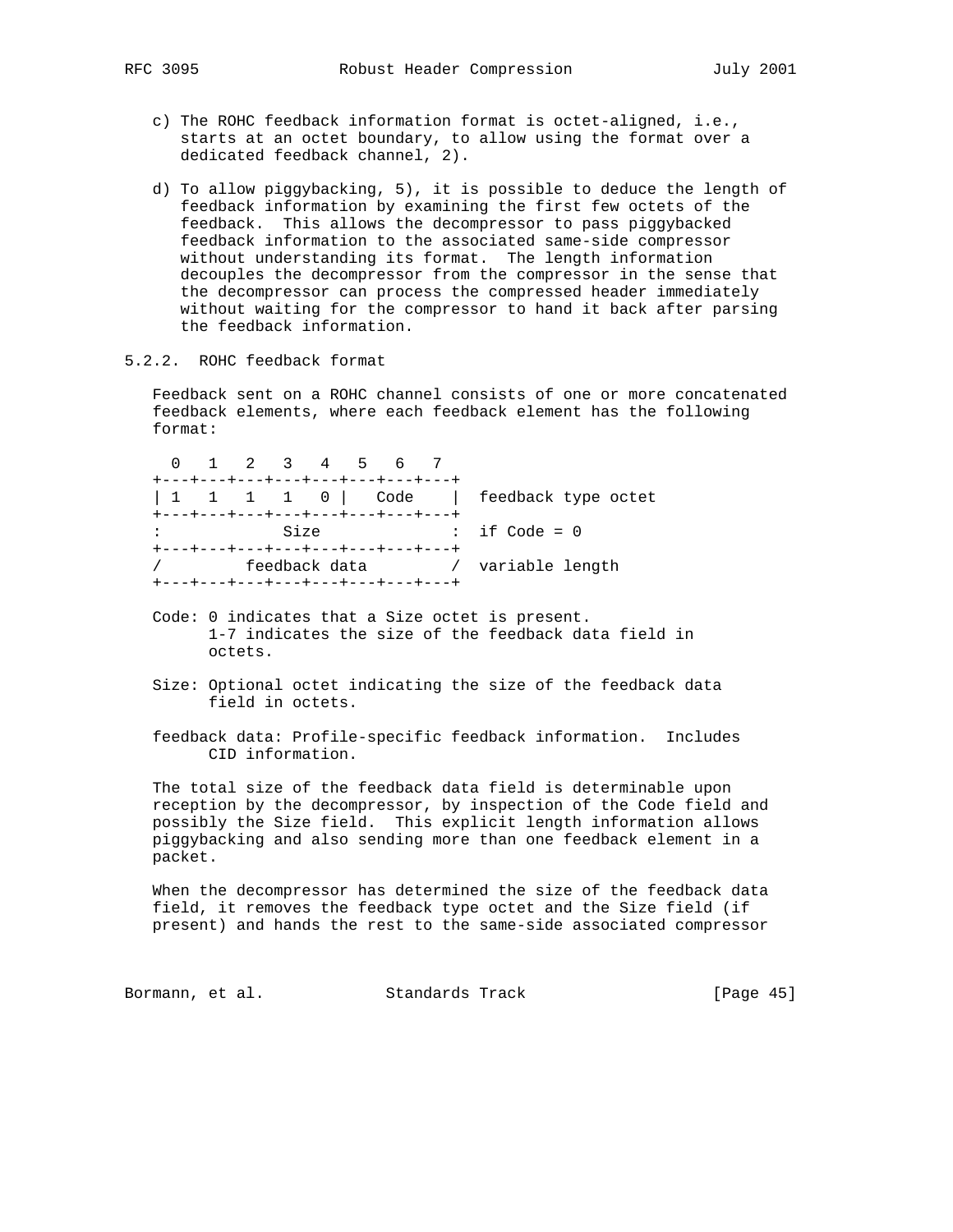together with an indication of the size. The feedback data received by the compressor has the following structure (feedback sent on a dedicated feedback channel MAY also use this format):

 0 1 2 3 4 5 6 7 +---+---+---+---+---+---+---+---+ : Add-CID octet : if for small CIDs and (CID != 0) +---+---+---+---+---+---+---+---+ the distribution of the state of the state of the state of the state of the state of the state of the state of / large CID (4.5.6 encoding) / 1-2 octets if for large CIDs  $\mathbf{r} \cdot \mathbf{r} = \mathbf{r} \cdot \mathbf{r}$  :  $\mathbf{r} \cdot \mathbf{r} = \mathbf{r} \cdot \mathbf{r}$  ,  $\mathbf{r} \cdot \mathbf{r} = \mathbf{r} \cdot \mathbf{r}$  +---+---+---+---+---+---+---+---+ / feedback / +---+---+---+---+---+---+---+---+

 The large CID, if present, is encoded according to section 4.5.6. CID information in feedback data indicates the CID of the packet stream for which feedback is sent. Note that the LARGE\_CIDS parameter that controls whether a large CID is present is taken from the channel state of the receiving compressor's channel, NOT from that of the channel carrying the feedback.

 It is REQUIRED that the feedback field have either of the following two formats:

FEEDBACK-1

 0 1 2 3 4 5 6 7 +---+---+---+---+---+---+---+---+ | profile specific information | 1 octet +---+---+---+---+---+---+---+---+

FEEDBACK-2

 0 1 2 3 4 5 6 7 +---+---+---+---+---+---+---+---+ |Acktype| | +---+---+ profile specific / at least 2 octets / information | +---+---+---+---+---+---+---+---+

 Acktype: 0 = ACK  $1 = NACK$  2 = STATIC-NACK 3 is reserved (MUST NOT be used. Otherwise unparseable.)

 The compressor can use the following logic to parse the feedback field.

Bormann, et al. Standards Track [Page 46]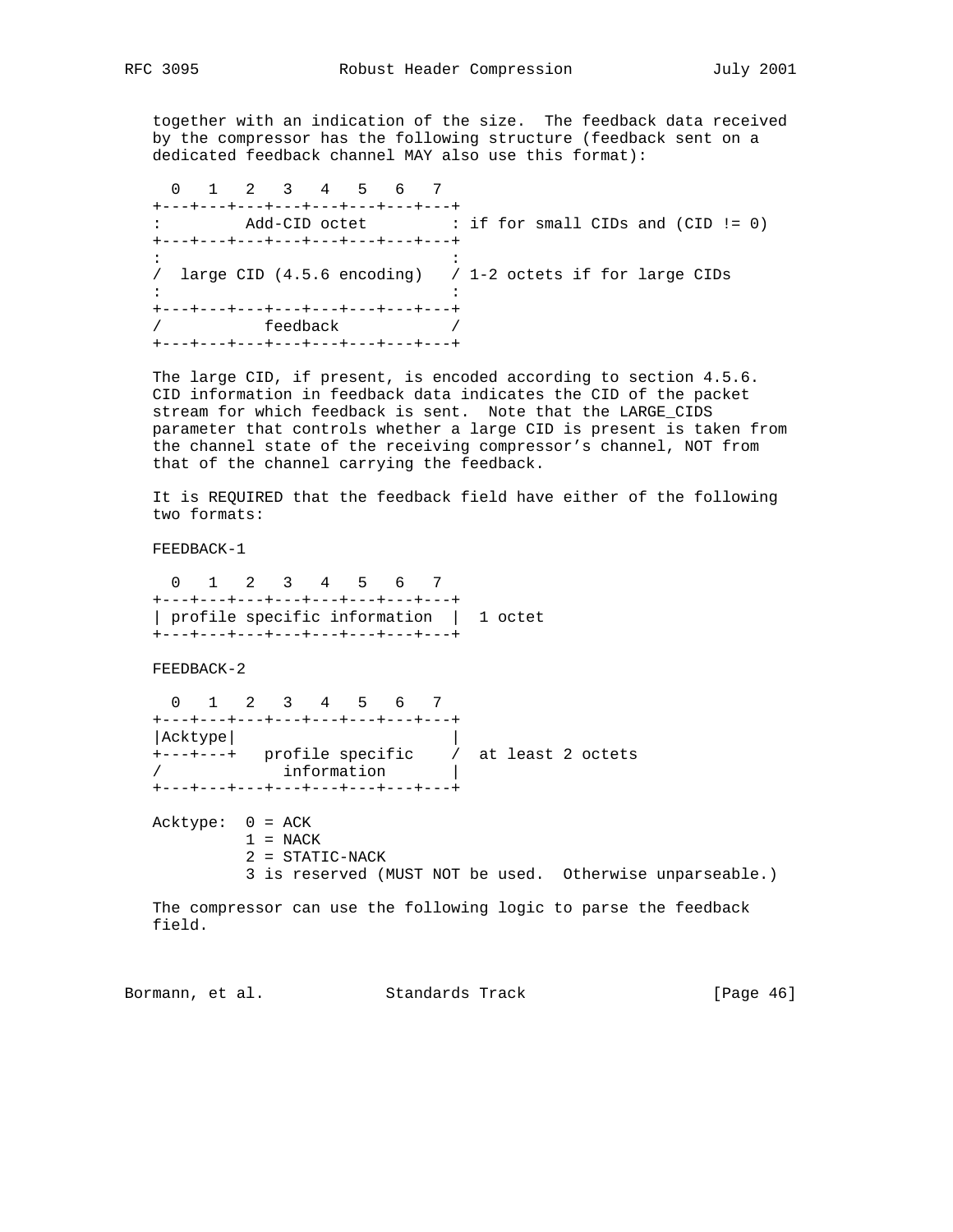- 1) If for large CIDs, the feedback will always start with a CID encoded according to section 4.5.6. If the first bit is 0, the CID uses one octet. If the first bit is 1, the CID uses two octets.
- 2) If for small CIDs, and the size is one octet, the feedback is a FEEDBACK-1.
- 3) If for small CIDs, and the size is larger than one octet, and the feedback starts with the two bits 11, the feedback starts with an Add-CID octet. If the size is 2, it is followed by FEEDBACK-1. If the size is larger than 2, the Add-CID is followed by FEEDBACK-2.
- 4) Otherwise, there is no Add-CID octet, and the feedback starts with a FEEDBACK-2.
- 5.2.3. ROHC IR packet type

 The IR header associates a CID with a profile, and typically also initializes the context. It can typically also refresh (parts of) the context. It has the following general format.

 0 1 2 3 4 5 6 7 --- --- --- --- --- --- --- --- : Add-CID octet : if for small CIDs and (CID != 0) +---+---+---+---+---+---+---+---+ | 1 1 1 1 1 0 | x | IR type octet +---+---+---+---+---+---+---+---+ the distribution of the state of the state of the state of the state of the state of the state of the state of / 0-2 octets of CID / 1-2 octets if for large CIDs  $\mathbf{r} \cdot \mathbf{r} = \mathbf{r} \cdot \mathbf{r}$  :  $\mathbf{r} \cdot \mathbf{r} = \mathbf{r} \cdot \mathbf{r}$  ,  $\mathbf{r} \cdot \mathbf{r} = \mathbf{r} \cdot \mathbf{r}$  +---+---+---+---+---+---+---+---+ Profile  $| 1$  octet +---+---+---+---+---+---+---+---+ | CRC | 1 octet +---+---+---+---+---+---+---+---+ | | / profile specific information / variable length | | +---+---+---+---+---+---+---+---+

 x: Profile specific information. Interpreted according to the profile indicated in the Profile field.

Bormann, et al. Standards Track [Page 47]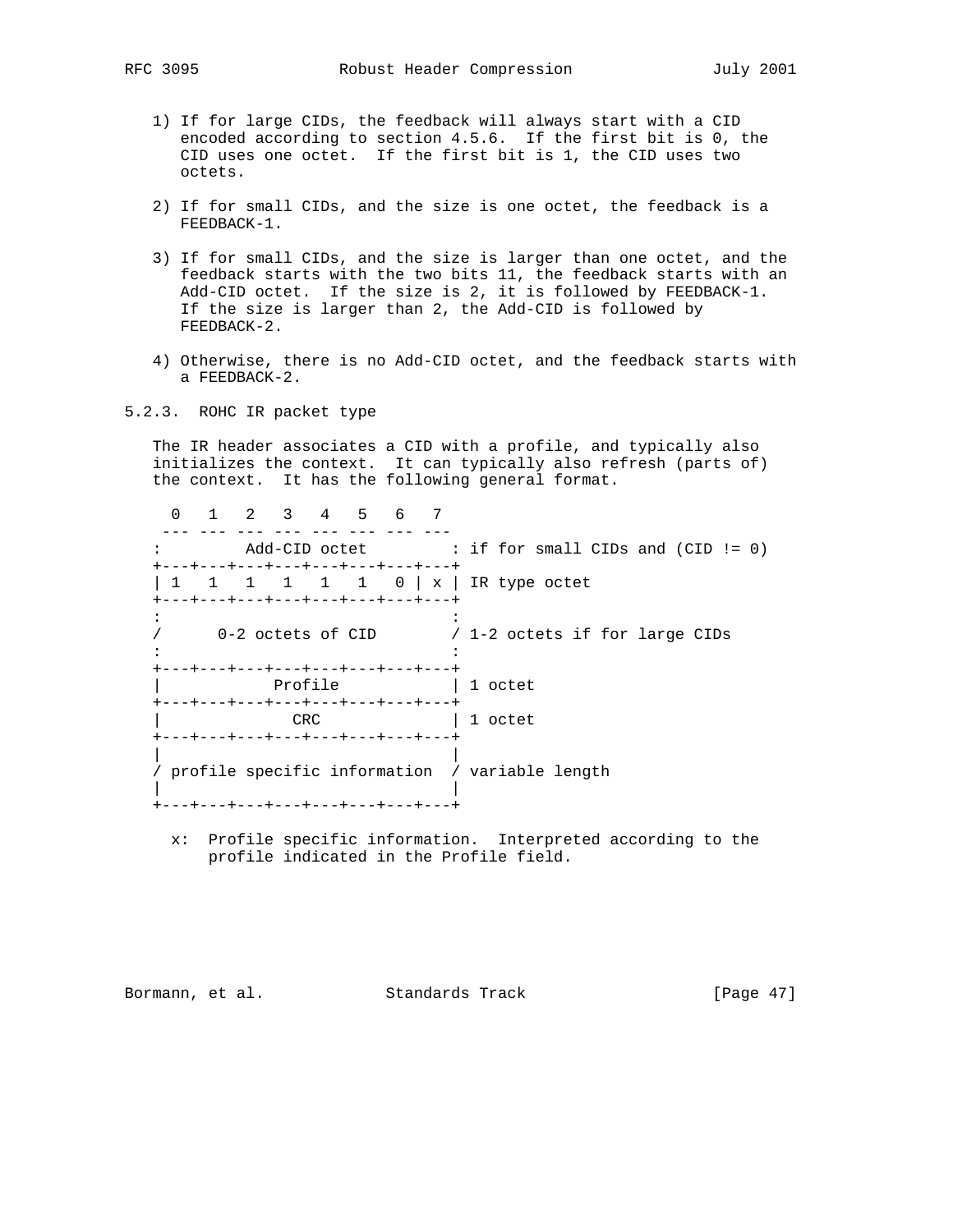- Profile: The profile to be associated with the CID. In the IR packet, the profile identifier is abbreviated to the 8 least significant bits. It selects the highest-number profile in the channel state parameter PROFILES that matches the 8 LSBs given.
- CRC: 8-bit CRC computed using the polynomial of section 5.9.1. Its coverage is profile-dependent, but it MUST cover at least the initial part of the packet ending with the Profile field. Any information which initializes the context of the decompressor should be protected by the CRC.
- Profile specific information: The contents of this part of the IR packet are defined by the individual profiles. Interpreted according to the profile indicated in the Profile field.
- 5.2.4. ROHC IR-DYN packet type

 In contrast to the IR header, the IR-DYN header can never initialize an uninitialized context. However, it can redefine what profile is associated with a context, see for example 5.11 (ROHC UDP) and 5.12 (ROHC ESP). Thus the type needs to be reserved at the framework level. The IR-DYN header typically also initializes or refreshes parts of a context, typically the dynamic part. It has the following general format:

 $0 \quad 1 \quad 2 \quad 3 \quad 4 \quad 5 \quad 6 \quad 7$ <br>--- --- --- --- --- --- --- --- --- --- --- --- --- --- --- --- : Add-CID octet : if for small CIDs and (CID != 0) +---+---+---+---+---+---+---+---+ | 1 1 1 1 1 0 0 0 | IR-DYN type octet +---+---+---+---+---+---+---+---+  $\mathbf{r} \cdot \mathbf{r} = \mathbf{r} \cdot \mathbf{r}$  :  $\mathbf{r} \cdot \mathbf{r} = \mathbf{r} \cdot \mathbf{r}$  ,  $\mathbf{r} \cdot \mathbf{r} = \mathbf{r} \cdot \mathbf{r}$  / 0-2 octets of CID / 1-2 octets if for large CIDs  $\mathbf{r} \cdot \mathbf{r} = \mathbf{r} \cdot \mathbf{r}$  :  $\mathbf{r} \cdot \mathbf{r} = \mathbf{r} \cdot \mathbf{r}$  ,  $\mathbf{r} \cdot \mathbf{r} = \mathbf{r} \cdot \mathbf{r}$  +---+---+---+---+---+---+---+---+ Profile  $| 1$  octet +---+---+---+---+---+---+---+---+ CRC | 1 octet +---+---+---+---+---+---+---+---+ | | / profile specific information / variable length | | +---+---+---+---+---+---+---+---+

 Profile: The profile to be associated with the CID. This is abbreviated in the same way as with IR packets.

Bormann, et al. Standards Track [Page 48]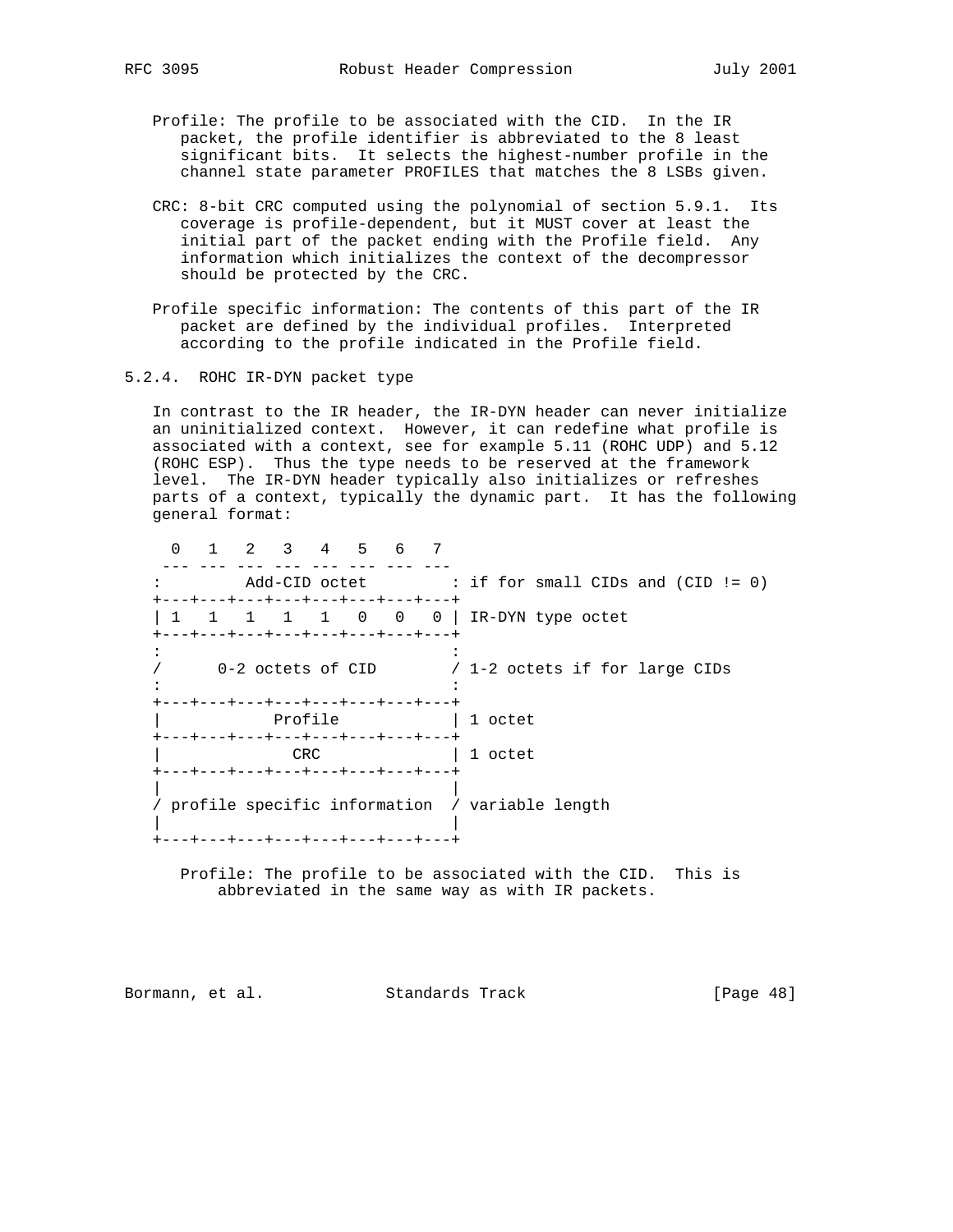- CRC: 8-bit CRC computed using the polynomial of section 5.9.1. Its coverage is profile-dependent, but it MUST cover at least the initial part of the packet ending with the Profile field. Any information which initializes the context of the decompressor should be protected by the CRC.
- Profile specific information: This part of the IR packet is defined by individual profiles. It is interpreted according to the profile indicated in the Profile field.

#### 5.2.5. ROHC segmentation

 Some link layers may provide a much more efficient service if the set of different packet sizes to be transported is kept small. For such link layers, these sizes will normally be chosen to transport frequently occurring packets efficiently, with less frequently occurring packets possibly adapted to the next larger size by the addition of padding. The link layer may, however, be limited in the size of packets it can offer in this efficient mode, or it may be desirable to request only a limited largest size. To accommodate the occasional packet that is larger than that largest size negotiated, ROHC defines a simple segmentation protocol.

5.2.5.1. Segmentation usage considerations

 The segmentation protocol defined in ROHC is not particularly efficient. It is not intended to replace link layer segmentation functions; these SHOULD be used whenever available and efficient for the task at hand.

 ROHC segmentation should only be used for occasional packets with sizes larger than what is efficient to accommodate, e.g., due to exceptionally large ROHC headers. The segmentation scheme was designed to reduce packet size variations that may occur due to outliers in the header size distribution. In other cases, segmentation should be done at lower layers. The segmentation scheme should only be used for packet sizes that are larger than the maximum size in the allowed set of sizes from the lower layers.

 In summary, ROHC segmentation should be used with a relatively low frequency in the packet flow. If this cannot be ensured, segmentation should be performed at lower layers.

Bormann, et al. Standards Track [Page 49]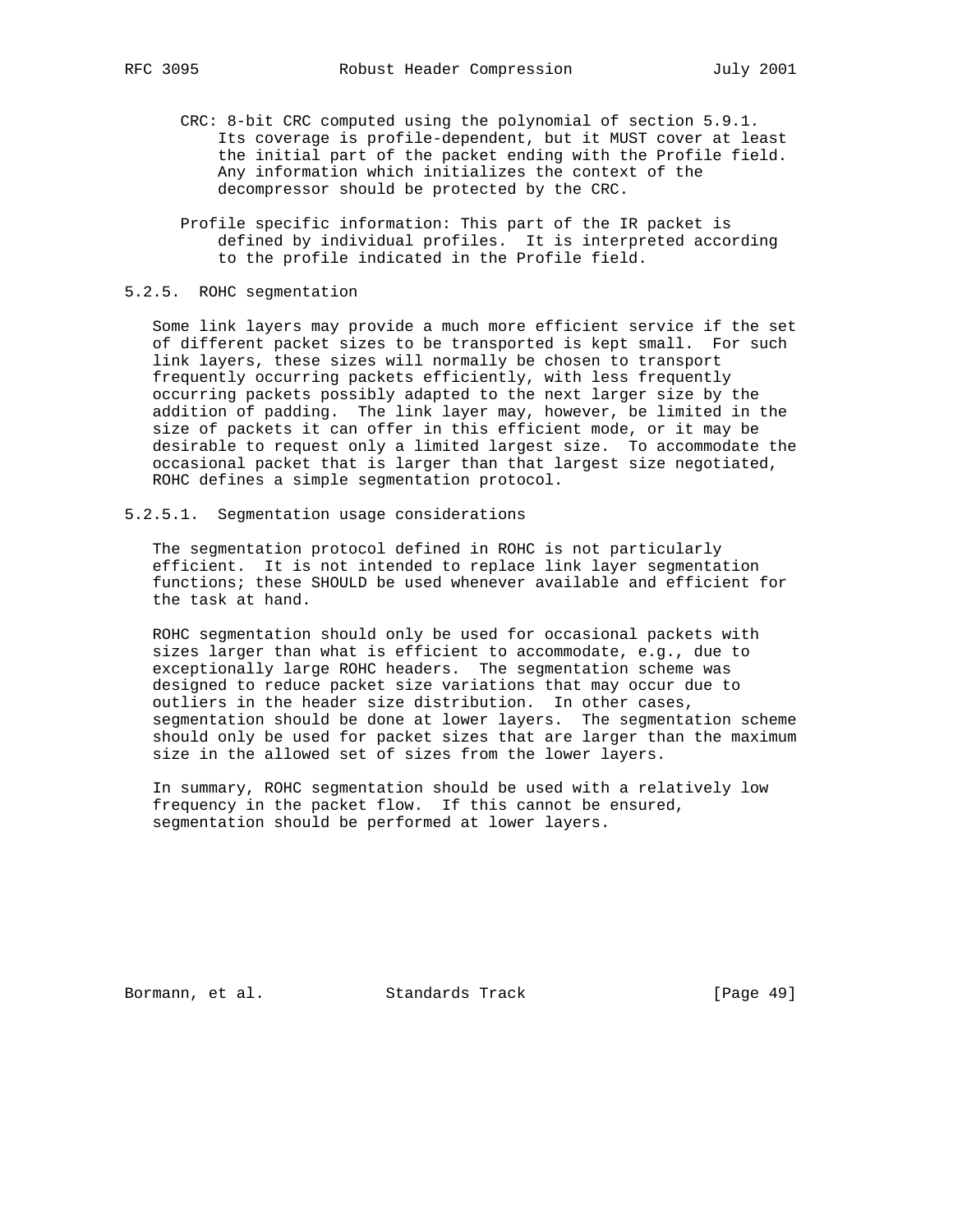5.2.5.2. Segmentation protocol

Segment Packet

 0 1 2 3 4 5 6 7 +---+---+---+---+---+---+---+---+ | 1 1 1 1 1 1 1 | F | +---+---+---+---+---+---+---+---+ / Segment / variable length +---+---+---+---+---+---+---+---+

 F: Final bit. If set, it indicates that this is the last segment of a reconstructed unit.

 The segment header may be preceded by padding octets and/or feedback. It never carries a CID.

 All segment header packets for one reconstructed unit have to be sent consecutively on a channel, i.e., any non-segment-header packet following a nonfinal segment header aborts the reassembly of the current reconstructed unit and causes the decompressor to discard the nonfinal segments received on this channel so far. When a final segment header is received, the decompressor reassembles the segment carried in this packet and any nonfinal segments that immediately preceded it into a single reconstructed unit, in the order they were received. The reconstructed unit has the format:

Reconstructed Unit

 0 1 2 3 4 5 6 7 +---+---+---+---+---+---+---+---+ | | / Reconstructed ROHC packet / variable length | | +---+---+---+---+---+---+---+---+ / CRC / 4 octets +---+---+---+---+---+---+---+---+

 The CRC is used by the decompressor to validate the reconstructed unit. It uses the FCS-32 algorithm with the following generator polynomial:  $x^0 + x^1 + x^2 + x^4 + x^5 + x^7 + x^8 + x^10 + x^11 +$  $x^12 + x^16 + x^22 + x^23 + x^26 + x^32$  [HDLC]. If the reconstructed unit is 4 octets or less, or if the CRC fails, or if it is larger than the channel parameter MRRU (see 5.1.1), the reconstructed unit MUST be discarded by the decompressor.

Bormann, et al. Standards Track [Page 50]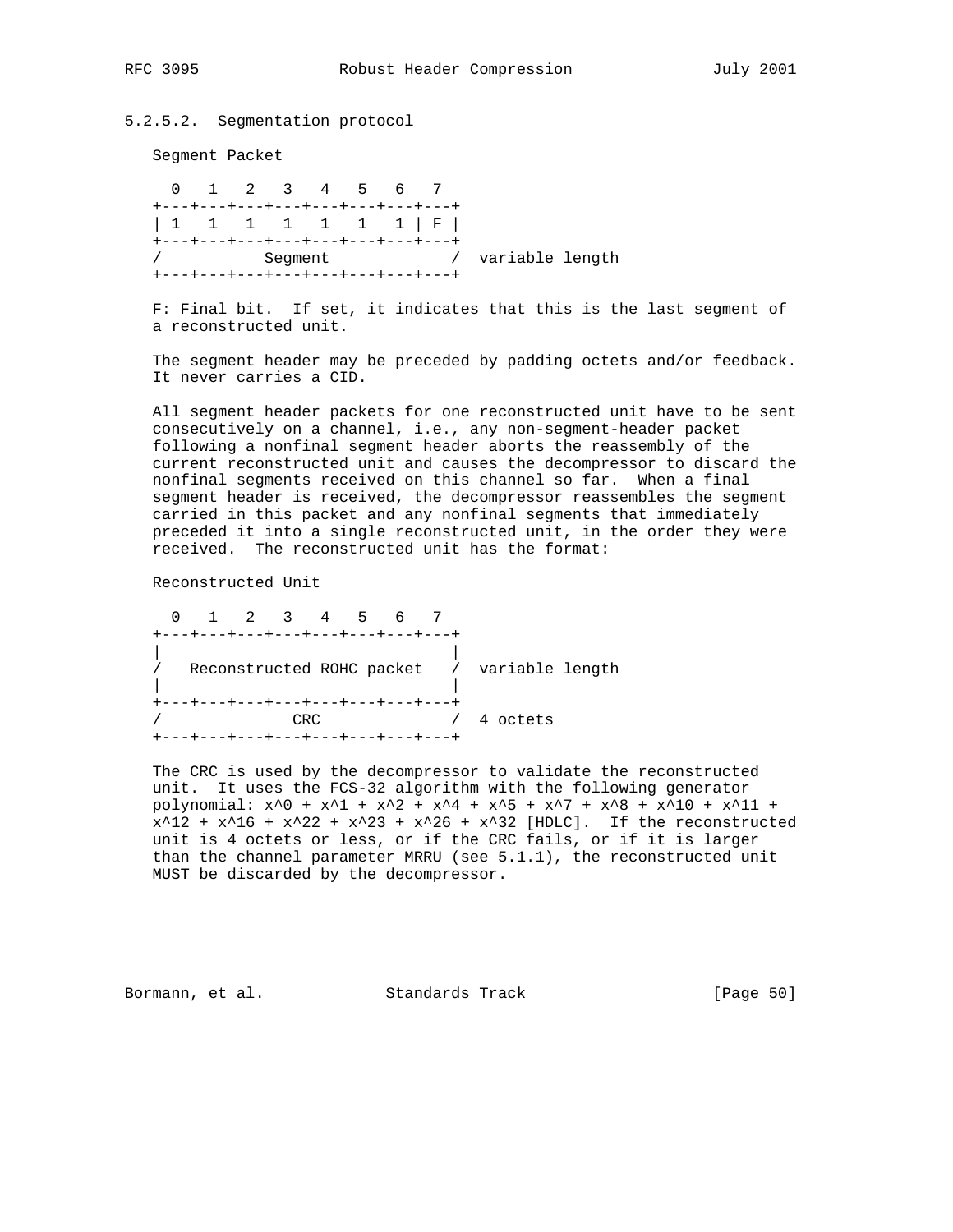If the CRC succeeds, the reconstructed ROHC packet is interpreted as a ROHC Header, optionally followed by a payload. Note that this means that there can be no padding and no feedback in the reconstructed unit, and that the CID is derived from the initial octets of the reconstructed unit.

 (It should be noted that the ROHC segmentation protocol was inspired by SEAL by Steve Deering et al., which later became ATM AAL5. The same arguments for not having sequence numbers in the segments but instead providing a strong CRC in the reconstructed unit apply here as well. Note that, as a result of this protocol, there is no way in ROHC to make any use of a segment that has residual bit errors.)

5.2.6. ROHC initial decompressor processing

 The following packet types are reserved at the framework level in the ROHC scheme:

 1110: Padding or Add-CID octet 11110: Feedback 11111000: IR-DYN packet 1111110: IR packet 1111111: Segment

Other packet types can be used at will by individual profiles.

 The following steps is an outline of initial decompressor processing which upon reception of a ROHC packet can determine its contents.

- 1) If the first octet is a Padding Octet (11100000), strip away all initial Padding Octets and goto next step.
- 2) If the first remaining octet starts with 1110, it is an Add-CID octet:

remember the Add-CID octet; remove the octet.

 3) If the first remaining octet starts with 11110, and an Add-CID octet was found in step 2),

 an error has occurred; the header MUST be discarded without further action.

 4) If the first remaining octet starts with 11110, and an Add-CID octet was not found in step 2), this is feedback:

 find the size of the feedback data, call it s; remove the feedback type octet;

Bormann, et al. Standards Track [Page 51]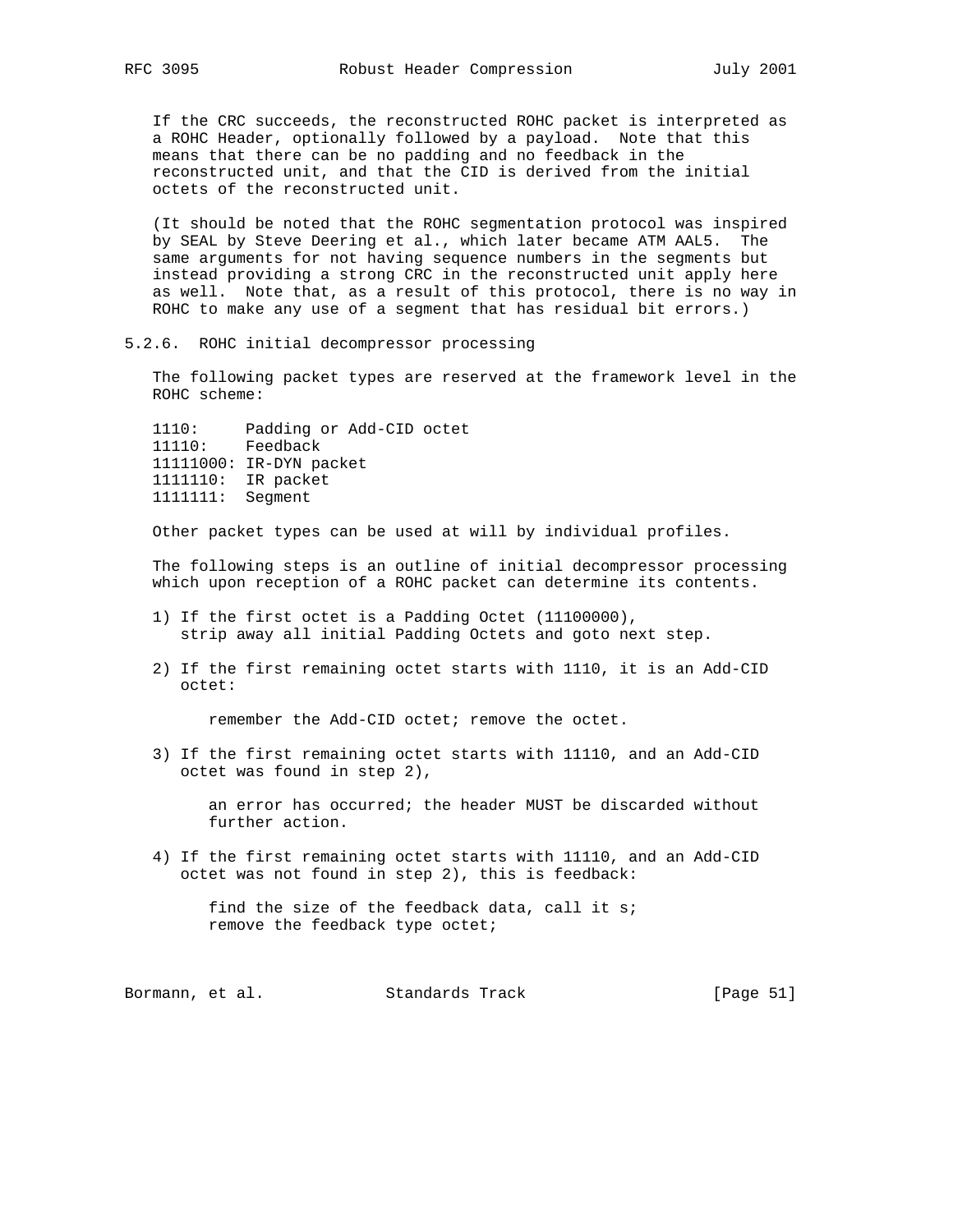remove the Size octet if Code is 0; send feedback data of length s to the same-side associated compressor; if packet exhausted, stop; otherwise goto 2).

 5) If the first remaining octet starts with 1111111, this is a segment:

 attempt reconstruction using the segmentation protocol (5.2.5). If a reconstructed packet is not produced, this finishes the processing of the original packet. If a reconstructed packet is produced, it is fed into step 1) above. Padding, segments, and feedback are not allowed in reconstructed packets, so when processing them, steps 1), 4), and 5) are modified so that the packet is discarded without further action when their conditions match.

- 6) Here, it is known that the rest is forward information (unless the header is damaged).
- 7) If the forward traffic uses small CIDs, there is no large CID in the packet. If an Add-CID immediately preceded the packet type (step 2), it has the CID of the Add-CID; otherwise it has CID 0.
- 8) If the forward traffic uses large CIDs, the CID starts with the second remaining octet. If the first bit(s) of that octet are not 0 or 10, the packet MUST be discarded without further action. If an Add-CID octet immediately preceded the packet type (step 2), the packet MUST be discarded without further action.
- 9) Use the CID to find the context.
- 10) If the packet type is IR, the profile indicated in the IR packet determines how it is to be processed. If the CRC fails to verify the packet, it MUST be discarded. If a profile is indicated in the context, the logic of that profile determines what, if any, feedback is to be sent. If no profile is noted in the context, no further action is taken.
- 11) If the packet type is IR-DYN, the profile indicated in the IR-DYN packet determines how it is to be processed.
	- a) If the CRC fails to verify the packet, it MUST be discarded. If a profile is indicated in the context, the logic of that profile determines what, if any, feedback is to be sent. If no profile is noted in the context, no further action is taken.

Bormann, et al. Standards Track [Page 52]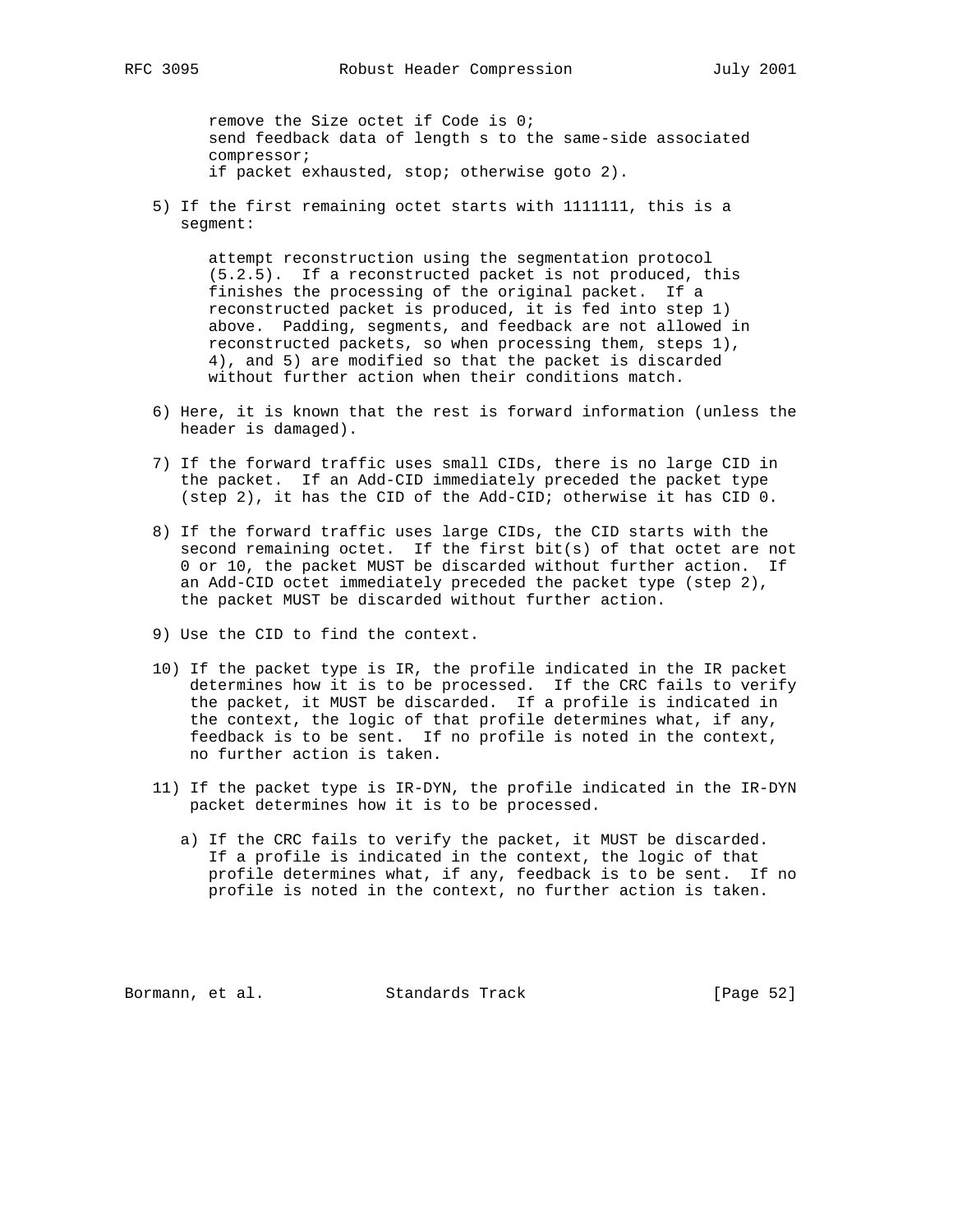- b) If the context has not been initialized by an IR packet, the packet MUST be discarded. The logic of the profile indicated in the IR-DYN header (if verified by the CRC), determines what, if any, feedback is to be sent.
- 12) Otherwise, the profile noted in the context determines how the rest of the packet is to be processed. If the context has not been initialized by an IR packet, the packet MUST be discarded without further action.

 The procedure for finding the size of the feedback data is as follows:

 Examine the three bits which immediately follow the feedback packet type. When these bits are

- 1-7, the size of the feedback data is given by the bits;
- 0, a Size octet, which explicitly gives the size of the feedback data, is present after the feedback type octet.
- 5.2.7. ROHC RTP packet formats from compressor to decompressor

 ROHC RTP uses three packet types to identify compressed headers, and two for initialization/refresh. The format of a compressed packet can depend on the mode. Therefore a naming scheme of the form

<modes format is used in>-<packet type number>-<some property>

 is used to uniquely identify the format when necessary, e.g., UOR-2, R-1. For exact formats of the packet types, see section 5.7.

Packet type zero: R-0, R-0-CRC, UO-0.

 This, the minimal, packet type is used when parameters of all SN functions are known by the decompressor, and the header to be compressed adheres to these functions. Thus, only the W-LSB encoded RTP SN needs to be communicated.

 R-mode: Only if a CRC is present (packet type R-0-CRC) may the header be used as a reference for subsequent decompression.

U-mode and O-mode: A small CRC is present in the UO-0 packet.

Packet type 1: R-1, R-1-ID, R-1-TS, UO-1, UO-1-ID, UO-1-TS.

 This packet type is used when the number of bits needed for the SN exceeds those available in packet type zero, or when the parameters of the SN-functions for RTP TS or IP-ID change.

Bormann, et al. Standards Track [Page 53]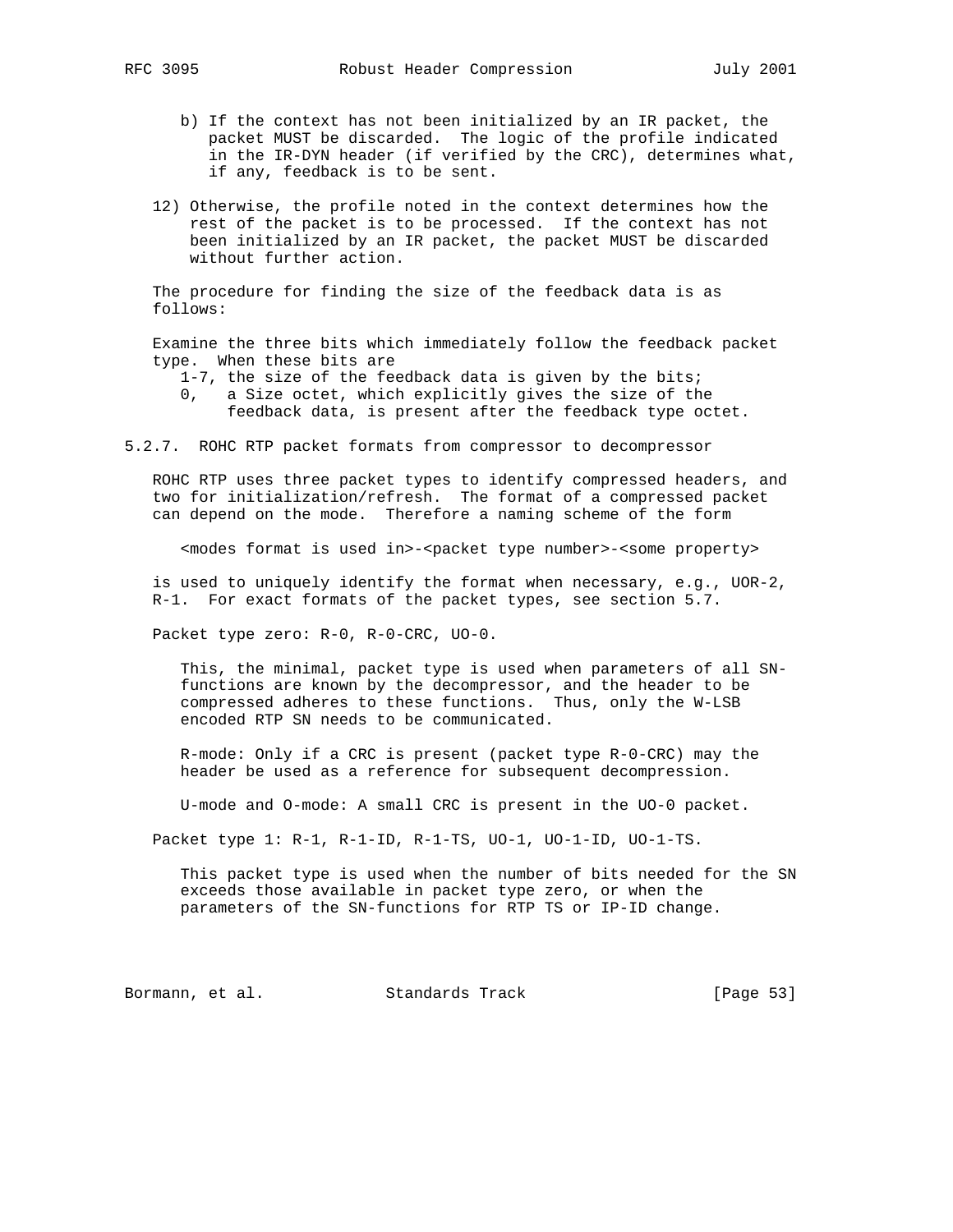R-mode: R-1-\* packets are not used as references for subsequent decompression. Values for other fields than the RTP TS or IP-ID can be communicated using an extension, but they do not update the context.

 U-mode and O-mode: Only the values of RTP SN, RTP TS and IP-ID can be used as references for future compression. Nonupdating values can be provided for other fields using an extension (UO-1-ID).

Packet type 2: UOR-2, UOR-2-ID, UOR-2-TS

 This packet type can be used to change the parameters of any SN function, except those for most static fields. Headers of packets transferred using packet type 2 can be used as references for subsequent decompression.

Packet type: IR

 This packet type communicates the static part of the context, i.e., the value of the constant SN-functions. It can optionally also communicate the dynamic part of the context, i.e., the parameters of the nonconstant SN-functions.

Packet type: IR-DYN

 This packet type communicates the dynamic part of the context, i.e., the parameters of nonconstant SN-functions.

5.2.8. Parameters needed for mode transition in ROHC RTP

 The packet types IR (with dynamic information), IR-DYN, and UOR-2 are common for all modes. They can carry a mode parameter which can take the values  $U = Unidirectional, O = Bidirectional$  Optimistic, and  $R =$ Bidirectional Reliable.

 Feedback of types ACK, NACK, and STATIC-NACK carry sequence numbers, and feedback packets can also carry a mode parameter indicating the desired compression mode: U, O, or R.

 As a shorthand, the notation PACKET(mode) is used to indicate which mode value a packet carries. For example, an ACK with mode parameter R is written  $ACK(R)$ , and an UOR-2 with mode parameter O is written  $UOR-2(O)$ .

Bormann, et al. Standards Track [Page 54]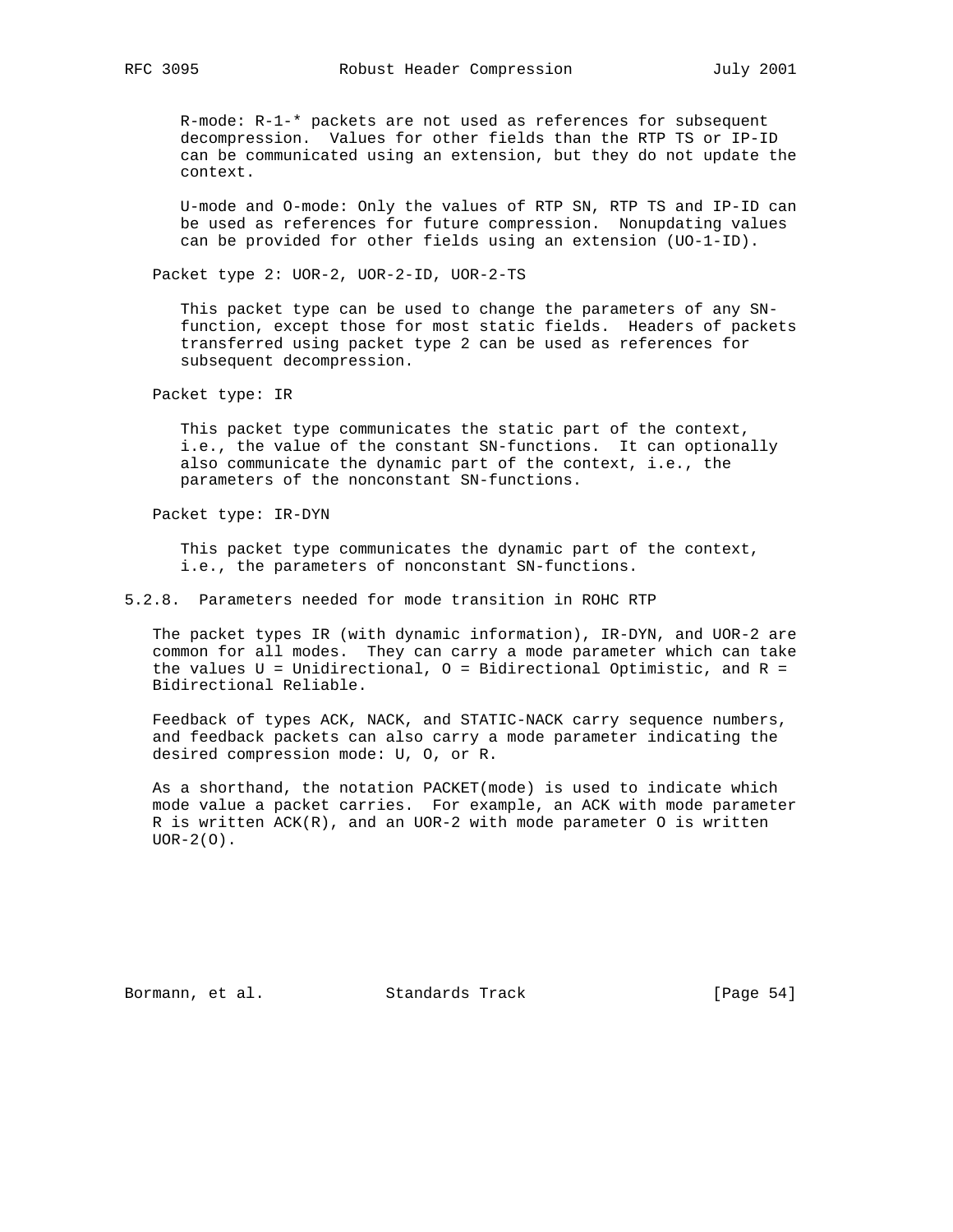# 5.3. Operation in Unidirectional mode

5.3.1. Compressor states and logic (U-mode)

 Below is the state machine for the compressor in Unidirectional mode. Details of the transitions between states and compression logic are given subsequent to the figure.



#### 5.3.1.1. State transition logic (U-mode)

 The transition logic for compression states in Unidirectional mode is based on three principles: the optimistic approach principle, timeouts, and the need for updates.

5.3.1.1.1. Optimistic approach, upwards transition

 Transition to a higher compression state in Unidirectional mode is carried out according to the optimistic approach principle. This means that the compressor transits to a higher compression state when it is fairly confident that the decompressor has received enough information to correctly decompress packets sent according to the higher compression state.

 When the compressor is in the IR state, it will stay there until it assumes that the decompressor has correctly received the static context information. For transition from the FO to the SO state, the compressor should be confident that the decompressor has all parameters needed to decompress according to a fixed pattern.

Bormann, et al. Standards Track [Page 55]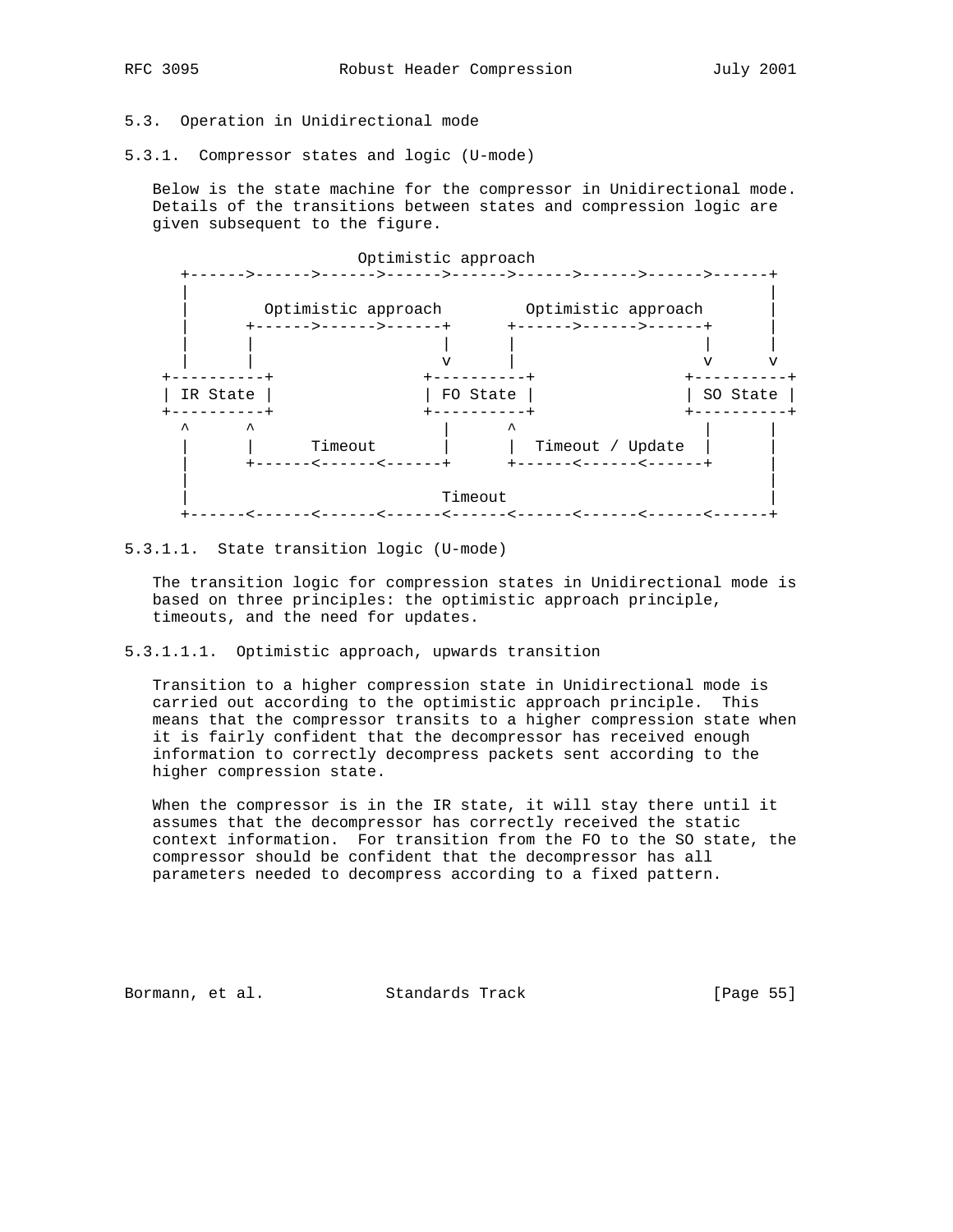The compressor normally obtains its confidence about decompressor status by sending several packets with the same information according to the lower compression state. If the decompressor receives any of these packets, it will be in sync with the compressor. The number of consecutive packets to send for confidence is not defined in this document.

5.3.1.1.2. Timeouts, downward transition

 When the optimistic approach is taken as described above, there will always be a possibility of failure since the decompressor may not have received sufficient information for correct decompression. Therefore, the compressor MUST periodically transit to lower compression states. Periodic transition to the IR state SHOULD be carried out less often than transition to the FO state. Two different timeouts SHOULD therefore be used for these transitions. For an example of how to implement periodic refreshes, see [IPHC] chapters 3.3.1-3.3.2.

5.3.1.1.3. Need for updates, downward transition

 In addition to the downward state transitions carried out due to periodic timeouts, the compressor must also immediately transit back to the FO state when the header to be compressed does not conform to the established pattern.

5.3.1.2. Compression logic and packets used (U-mode)

 The compressor chooses the smallest possible packet format that can communicate the desired changes, and has the required number of bits for W-LSB encoded values.

5.3.1.3. Feedback in Unidirectional mode

 The Unidirectional mode of operation is designed to operate over links where a feedback channel is not available. If a feedback channel is available, however, the decompressor MAY send an acknowledgment of successful decompression with the mode parameter set to U (send an  $ACK(U)$ ). When the compressor receives such a message, it MAY disable (or increase the interval between) periodic IR refreshes.

5.3.2. Decompressor states and logic (U-mode)

 Below is the state machine for the decompressor in Unidirectional mode. Details of the transitions between states and decompression logic are given subsequent to the figure.

Bormann, et al. Standards Track [Page 56]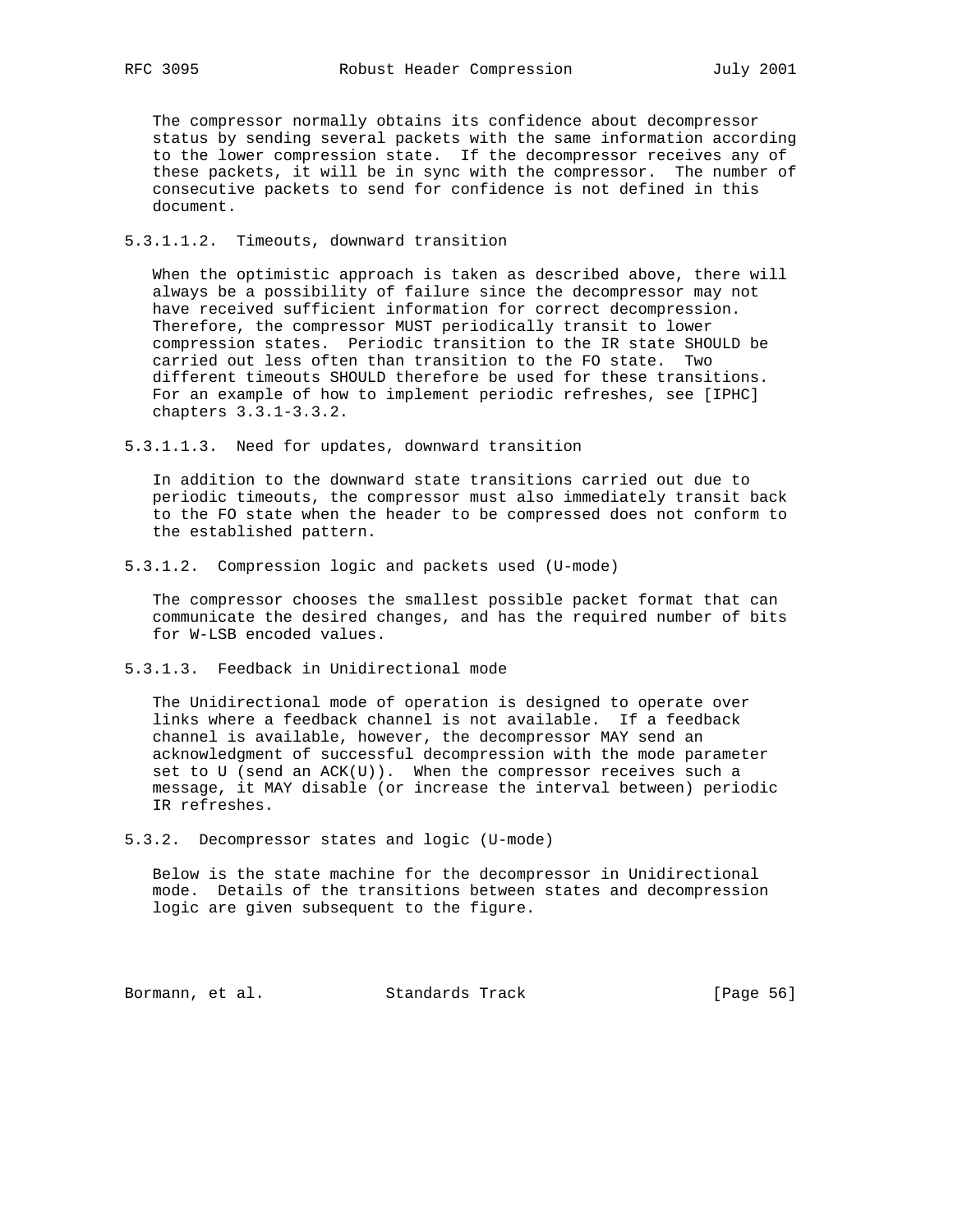

#### 5.3.2.1. State transition logic (U-mode)

 Successful decompression will always move the decompressor to the Full Context state. Repeated failed decompression will force the decompressor to transit downwards to a lower state. The decompressor does not attempt to decompress headers at all in the No Context and Static Context states unless sufficient information is included in the packet itself.

5.3.2.2. Decompression logic (U-mode)

 Decompression in Unidirectional mode is carried out following three steps which are described in subsequent sections.

5.3.2.2.1. Decide whether decompression is allowed

 In Full Context state, decompression may be attempted regardless of what kind of packet is received. However, for the other states decompression is not always allowed. In the No Context state only IR packets, which carry the static information fields, may be decompressed. Further, when in the Static Context state, only packets carrying a 7- or 8-bit CRC can be decompressed (i.e., IR, IR-DYN, or UOR-2 packets). If decompression may not be performed the packet is discarded, unless the optional delayed decompression mechanism is used, see section 6.1.

5.3.2.2.2. Reconstruct and verify the header

 When reconstructing the header, the decompressor takes the header information already stored in the context and updates it with the information received in the current header. (If the reconstructed header fails the CRC check, these updates MUST be undone.)

Bormann, et al. Standards Track [Page 57]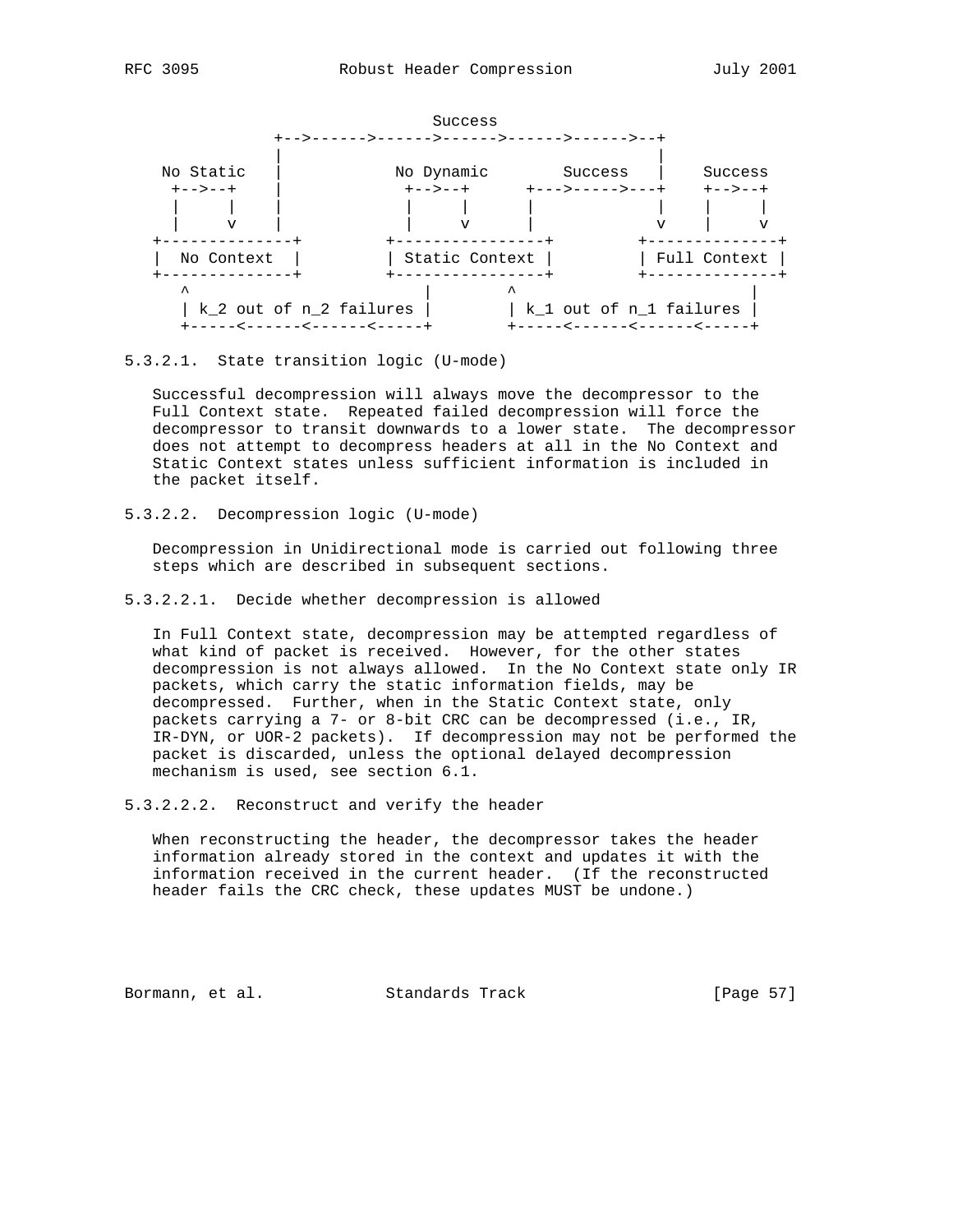The sequence number is reconstructed by replacing the sequence number LSBs in the context with those received in the header. The resulting value is then verified to be within the interpretation interval by comparison with a previously reconstructed reference value v\_ref (see section 4.5.1). If it is not within this interval, an adjustment is applied by adding N x interval\_size to the reconstructed value so that the result is brought within the interpretation interval. Note that N can be negative.

 If RTP Timestamp and IP Identification fields are not included in the received header, they are supposed to be calculated from the sequence number. The IP Identifier usually increases by the same delta as the sequence number and the timestamp by the same delta times a fixed value. See chapters 4.5.3 and 4.5.5 for details about how these fields are encoded in compressed headers.

 When working in Unidirectional mode, all compressed headers carry a CRC which MUST be used to verify decompression.

5.3.2.2.3. Actions upon CRC failure

This section is written so that it is applicable to all modes.

A mismatch in the CRC can be caused by one or more of:

- 1. residual bit errors in the current header
- 2. a damaged context due to residual bit errors in previous headers
- 3. many consecutive packets being lost between compressor and decompressor (this may cause the LSBs of the SN in compressed packets to be interpreted wrongly, because the decompressor has not moved the interpretation interval for lack of input -- in essence, a kind of context damage).

 (Cases 2 and 3 do not apply to IR packets; case 3 does not apply to IR-DYN packets.) The 3-bit CRC present in some header formats will eventually detect context damage reliably, since the probability of undetected context damage decreases exponentially with each new header processed. However, residual bit errors in the current header are only detected with good probability, not reliably.

 When a CRC mismatch is caused by residual bit errors in the current header (case 1 above), the decompressor should stay in its current state to avoid unnecessary loss of subsequent packets. On the other hand, when the mismatch is caused by a damaged context (case 2), the decompressor should attempt to repair the context locally. If the local repair attempt fails, it must move to a lower state to avoid

Bormann, et al. Standards Track [Page 58]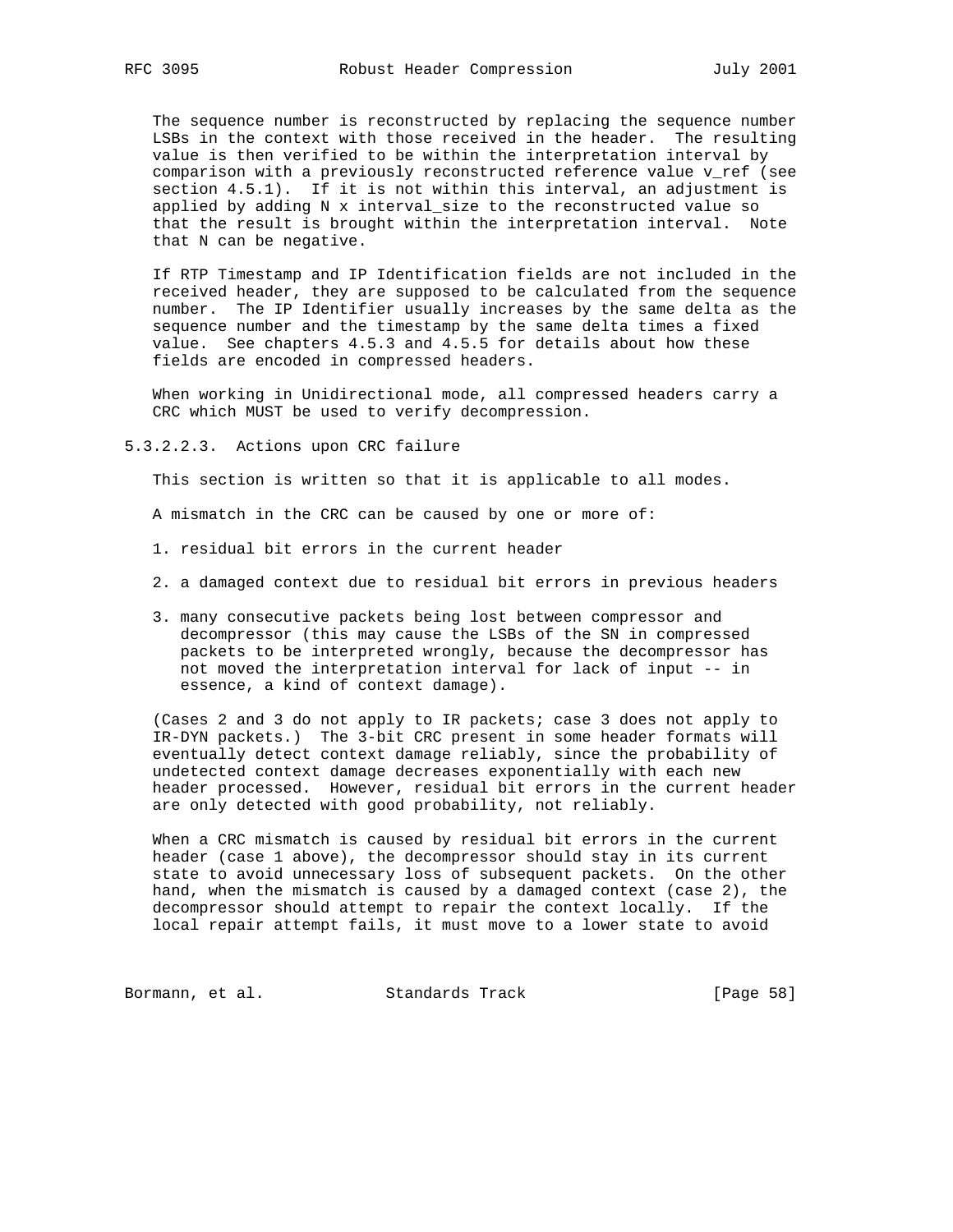delivering incorrect headers. When the mismatch is caused by prolonged loss (case 3), the decompressor might attempt additional decompression attempts. Note that case 3 does not occur in R-mode.

The following actions MUST be taken when a CRC check fails:

 First, attempt to determine whether SN LSB wraparound (case 3) is likely, and if so, attempt a correction. For this, the algorithm of section 5.3.2.2.4 MAY be used. If another algorithm is used, it MUST have at least as high a rate of correct repairs as the one in 5.3.2.2.4. (This step is not applicable to R-mode.)

 Second, if the previous step did not attempt a correction, a repair should be attempted under the assumption that the reference SN has been incorrectly updated. For this, the algorithm of section 5.3.2.2.5 MAY be used. If another algorithm is used, it MUST have at least as high a rate of correct repairs as the one in 5.3.2.2.5. (This step is not applicable to R-mode.)

 If both the above steps fail, additional decompression attempts SHOULD NOT be made. There are two possible reasons for the CRC failure: case 1 or unrecoverable context damage. It is impossible to know for certain which of these is the actual cause. The following rules are to be used:

- a. When CRC checks fail only occasionally, assume residual errors in the current header and simply discard the packet. NACKs SHOULD NOT be sent at this time.
- b. In the Full Context state: When the CRC check of k\_1 out of the last n\_1 decompressed packets have failed, context damage SHOULD be assumed and a NACK SHOULD be sent in O- and R-mode. The decompressor moves to the Static Context state and discards all packets until an update (IR, IR-DYN, UOR-2) which passes the CRC check is received.
- c. In the Static Context state: When the CRC check of k\_2 out of the last n\_2 updates (IR, IR-DYN, UOR-2) have failed, static context damage SHOULD be assumed and a STATIC-NACK is sent in O- and R mode. The decompressor moves to the No Context state.
- d. In the No Context state: The decompressor discards all packets until a static update (IR) which passes the CRC check is received. (In O-mode and R-mode, feedback is sent according to sections 5.4.2.2 and 5.5.2.2, respectively.)

Bormann, et al. Standards Track [Page 59]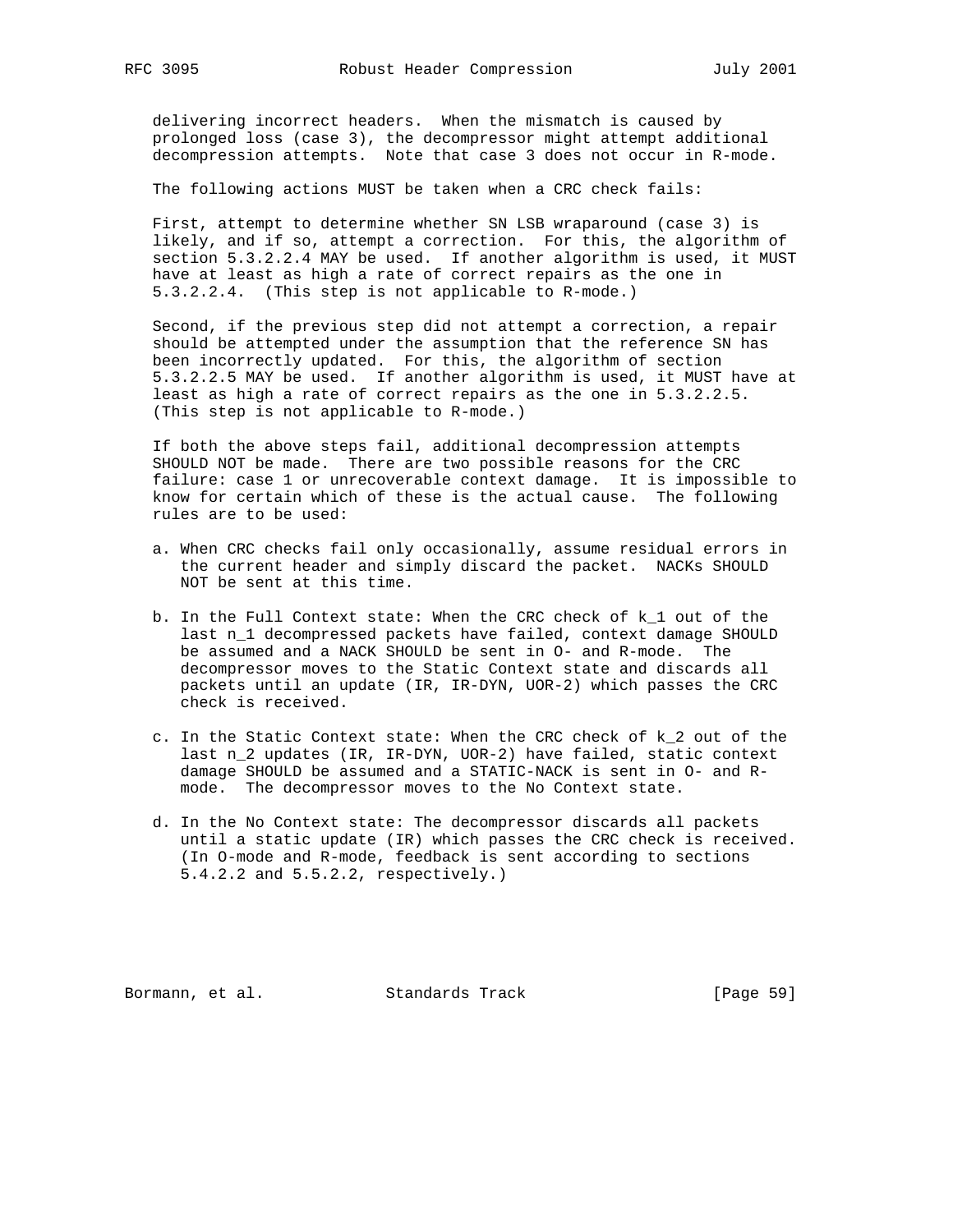Note that appropriate values for  $k_1$ ,  $n_1$ ,  $k_2$ , and  $n_2$ , are related to the residual error rate of the link. When the residual error rate is close to zero,  $k_1 = n_1 = k_2 = n_2 = 1$  may be appropriate.

5.3.2.2.4. Correction of SN LSB wraparound

 When many consecutive packets are lost there will be a risk of sequence number LSB wraparound, i.e., the SN LSBs being interpreted wrongly because the interpretation interval has not moved for lack of input. The decompressor might be able to detect this situation and avoid context damage by using a local clock. The following algorithm MAY be used:

- a. The decompressor notes the arrival time,  $a(i)$ , of each incoming packet i. Arrival times of packets where decompression fails are discarded.
- b. When decompression fails, the decompressor computes INTERVAL =  $a(i) - a(i - 1)$ , i.e., the time elapsed between the arrival of the previous, correctly decompressed packet and the current packet.
- c. If wraparound has occurred, INTERVAL will correspond to at least 2^k inter-packet times, where k is the number of SN bits in the current header. On the basis of an estimate of the packet inter arrival time, obtained for example using a moving average of arrival times, TS\_STRIDE, or TS\_TIME, the decompressor judges if INTERVAL can correspond to 2^k inter-packet times.
- d. If INTERVAL is judged to be at least 2^k packet inter-arrival times, the decompressor adds 2^k to the reference SN and attempts to decompress the packet using the new reference SN.
- e. If this decompression succeeds, the decompressor updates the context but SHOULD NOT deliver the packet to upper layers. The following packet is also decompressed and updates the context if its CRC succeeds, but SHOULD be discarded. If decompression of the third packet using the new context also succeeds, the context repair is deemed successful and this and subsequent decompressed packets are delivered to the upper layers.
- f. If any of the three decompression attempts in d. and e. fails, the decompressor discards the packets and acts according to rules a) through c) of section 5.3.2.2.3.

 Using this mechanism, the decompressor may be able to repair the context after excessive loss, at the expense of discarding two packets.

Bormann, et al. Standards Track [Page 60]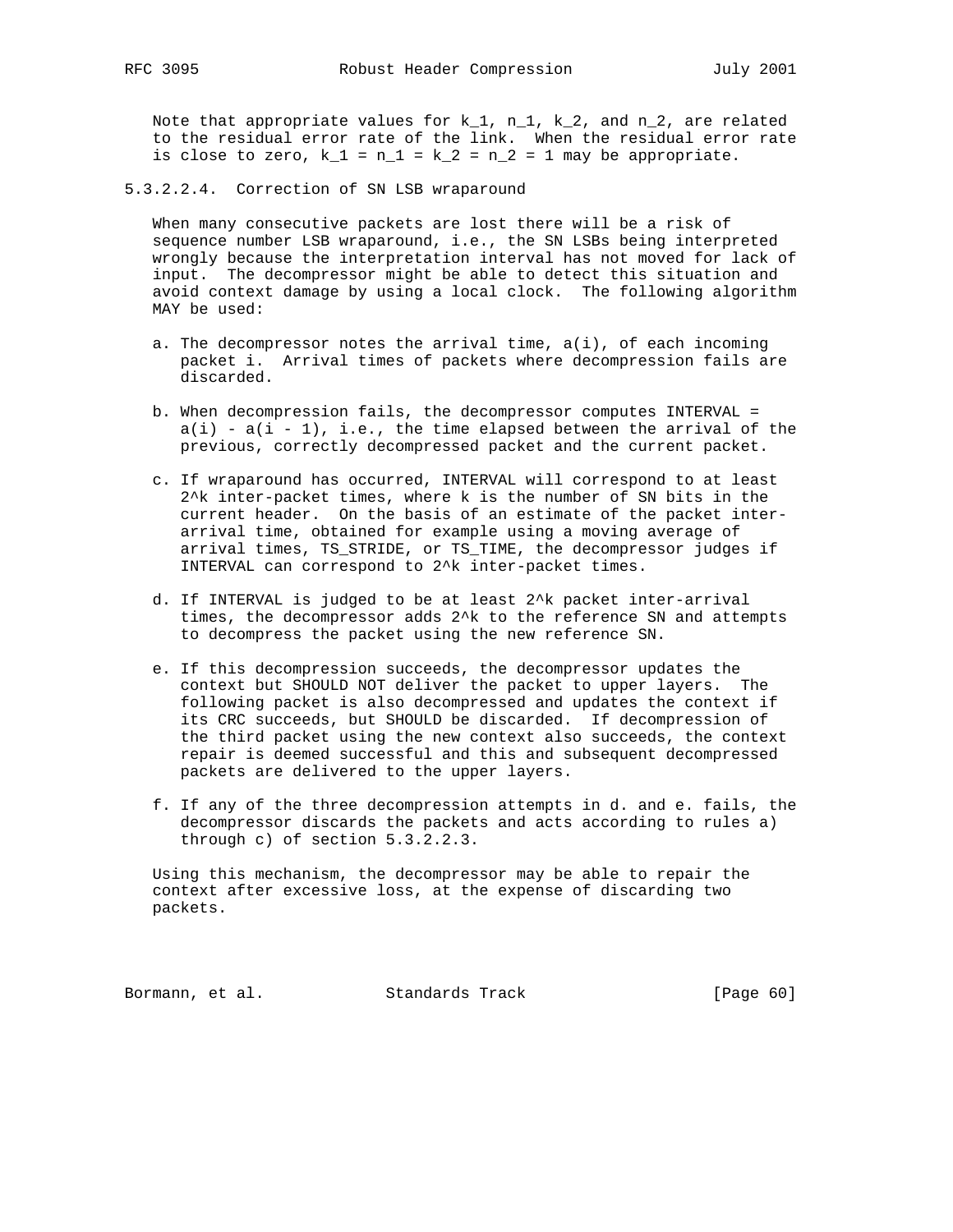# 5.3.2.2.5. Repair of incorrect SN updates

 The CRC can fail to detect residual errors in the compressed header because of its limited length, i.e., the incorrectly decompressed packet can happen to have the same CRC as the original uncompressed packet. The incorrect decompressed header will then update the context. This can lead to an erroneous reference SN being used in W-LSB decoding, as the reference SN is updated for each successfully decompressed header of certain types.

 In this situation, the decompressor will detect the incorrect decompression of the following packet with high probability, but it does not know the reason for the failure. The following mechanism allows the decompressor to judge if the context was updated incorrectly by an earlier packet and, if so, to attempt a repair.

- a. The decompressor maintains two decompressed sequence numbers: the last one (ref  $0$ ) and the one before that (ref  $-1$ ).
- b. When receiving a compressed header the SN (SN curr1) is decompressed using ref 0 as the reference. The other header fields are decompressed using this decompressed SN curr1. (This is part of the normal decompression procedure prior to any CRC test failures.)
- c. If the decompressed header generated in b. passes the CRC test, the references are shifted as follows:

 $ref -1 = ref 0$  $ref \quad 0 = SN \; curl.$ 

- d. If the header generated in b. does not pass the CRC test, and the SN (SN curr2) generated when using ref -1 as the reference is different from SN curr1, an additional decompression attempt is performed based on SN curr2 as the decompressed SN.
- e. If the decompressed header generated in b. does not pass the CRC test and SN curr2 is the same as SN curr1, an additional decompression attempt is not useful and is not attempted.
- f. If the decompressed header generated in d. passes the CRC test, ref -1 is not changed while ref 0 is set to SN curr2.
- g. If the decompressed header generated in d. does not pass the CRC test, the decompressor acts according to rules a) through c) of section 5.3.2.2.3.

Bormann, et al. Standards Track [Page 61]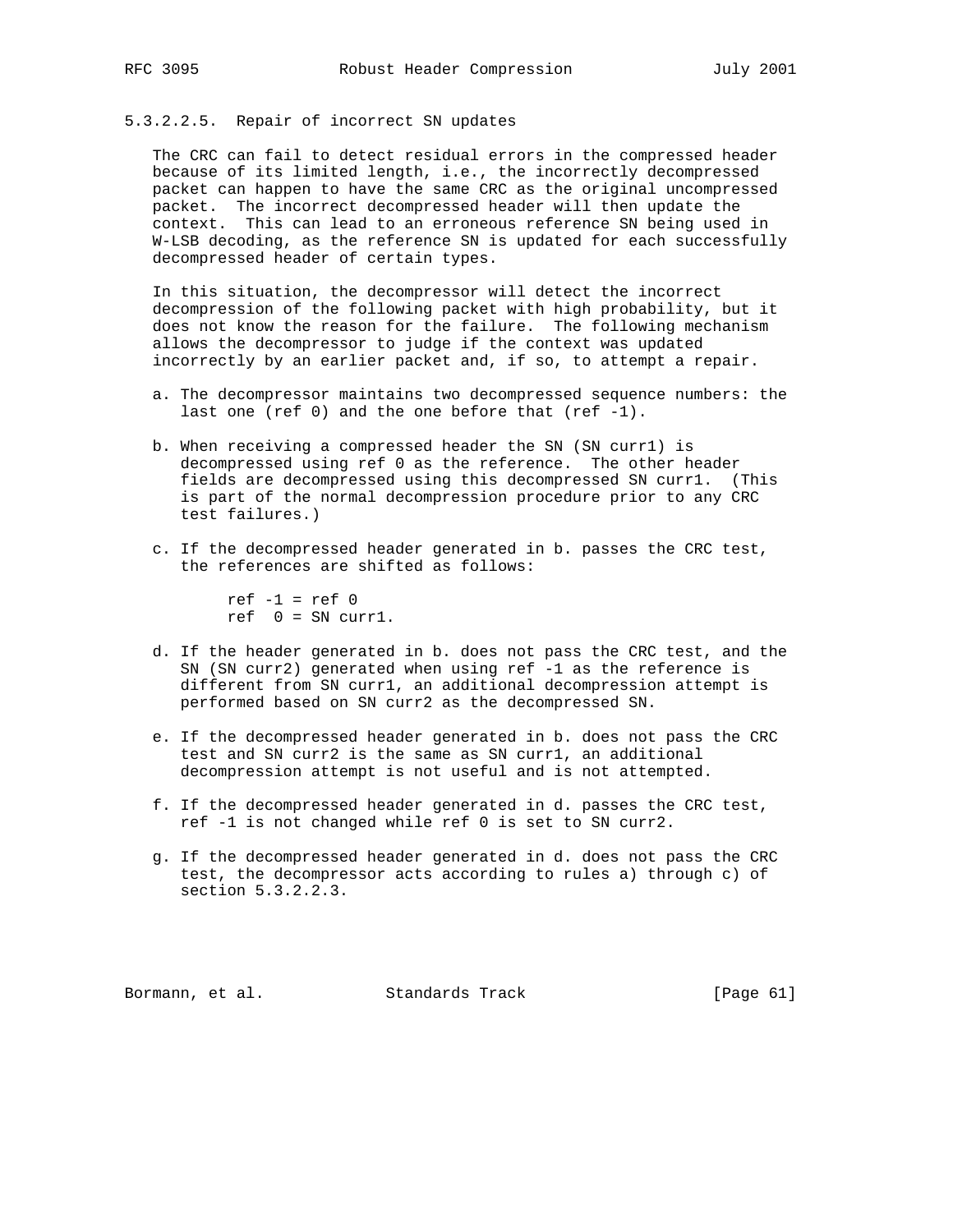The purpose of this algorithm is to repair the context. If the header generated in d. passes the CRC test, the references are updated according to f., but two more headers MUST also be successfully decompressed before the repair is deemed successful. Of the three successful headers, the first two SHOULD be discarded and only the third delivered to upper layers. If decompression of any of the three headers fails, the decompressor MUST discard that header and the previously generated headers, and act according to rules a) through c) of section 5.3.2.2.3.

5.3.2.3. Feedback in Unidirectional mode

 To improve performance for the Unidirectional mode over a link that does have a feedback channel, the decompressor MAY send an acknowledgment when decompression succeeds. Setting the mode parameter in the ACK packet to U indicates that the compressor is to stay in Unidirectional mode. When receiving an ACK(U), the compressor should reduce the frequency of IR packets since the static information has been correctly received, but it is not required to stop sending IR packets. If IR packets continue to arrive, the decompressor MAY repeat the ACK(U), but it SHOULD NOT repeat the ACK(U) continuously.

- 5.4. Operation in Bidirectional Optimistic mode
- 5.4.1. Compressor states and logic (O-mode)

 Below is the state machine for the compressor in Bidirectional Optimistic mode. The details of each state, state transitions, and compression logic are given subsequent to the figure.



Bormann, et al. Standards Track [Page 62]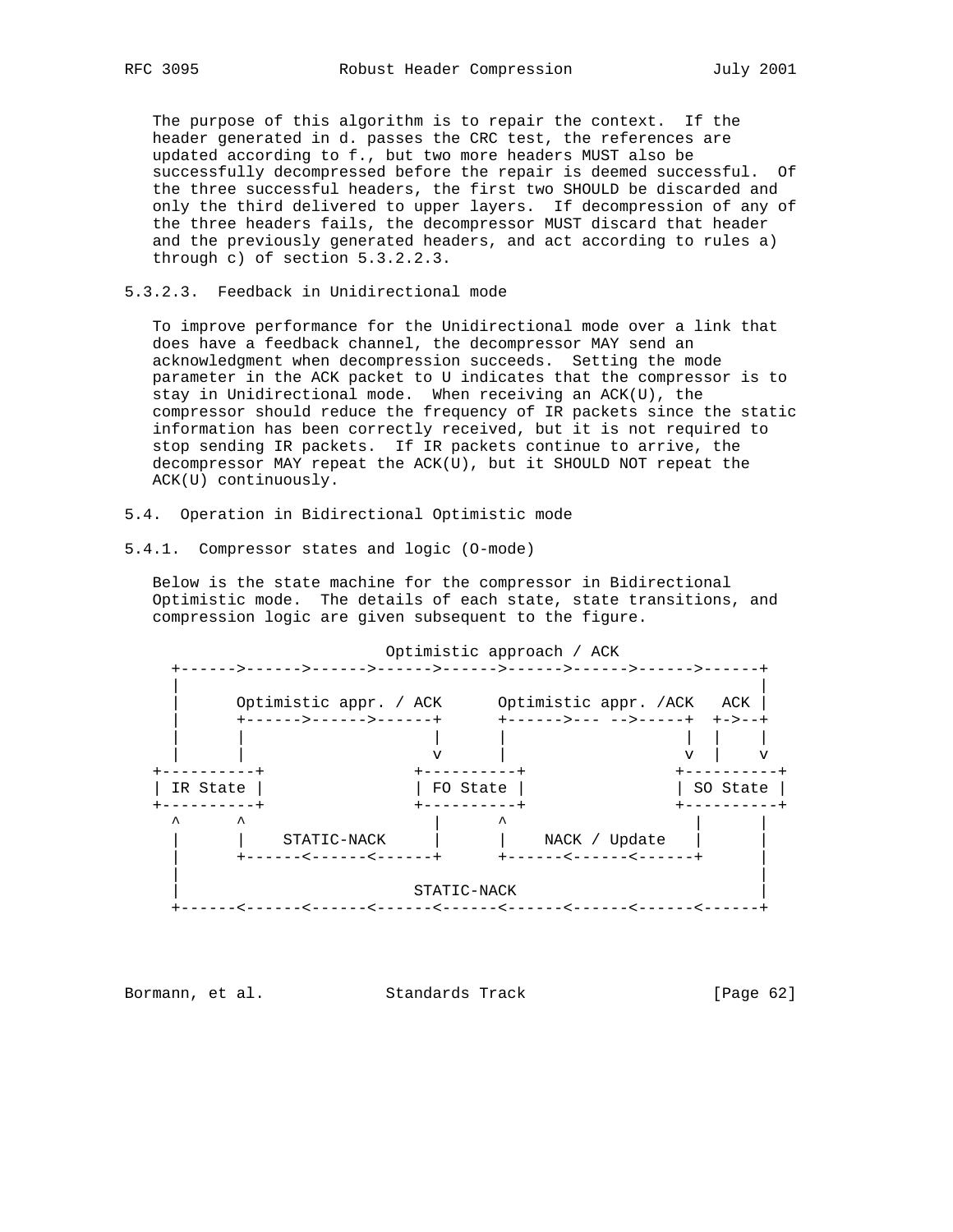### 5.4.1.1. State transition logic

 The transition logic for compression states in Bidirectional Optimistic mode has much in common with the logic of the Unidirectional mode. The optimistic approach principle and transitions occasioned by the need for updates work in the same way as described in chapter 5.3.1. However, in Optimistic mode there are no timeouts. Instead, the Optimistic mode makes use of feedback from decompressor to compressor for transitions in the backward direction and for OPTIONAL improved forward transition.

5.4.1.1.1. Negative acknowledgments (NACKs), downward transition

 Negative acknowledgments (NACKs), also called context requests, obviate the periodic updates needed in Unidirectional mode. Upon reception of a NACK the compressor transits back to the FO state and sends updates (IR-DYN, UOR-2, or possibly IR) to the decompressor. NACKs carry the SN of the latest packet successfully decompressed, and this information MAY be used by the compressor to determine what fields need to be updated.

 Similarly, reception of a STATIC-NACK packet makes the compressor transit back to the IR state.

5.4.1.1.2. Optional acknowledgments, upwards transition

 In addition to NACKs, positive feedback (ACKs) MAY also be used for UOR-2 packets in the Bidirectional Optimistic mode. Upon reception of an ACK for an updating packet, the compressor knows that the decompressor has received the acknowledged packet and the transition to a higher compression state can be carried out immediately. This functionality is optional, so a compressor MUST NOT expect to get such ACKs initially.

 The compressor MAY use the following algorithm to determine when to expect ACKs for UOR-2 packets. Let an update event be when a sequence of UOR-2 headers are sent to communicate an irregularity in the packet stream. When ACKs have been received for k\_3 out of the last n\_3 update events, the compressor will expect ACKs. A compressor which expects ACKs will repeat updates (possibly not in every packet) until an ACK is received.

5.4.1.2. Compression logic and packets used

 The compression logic is the same for the Bidirectional Optimistic mode as for the Unidirectional mode (see section 5.3.1.2).

Bormann, et al. Standards Track [Page 63]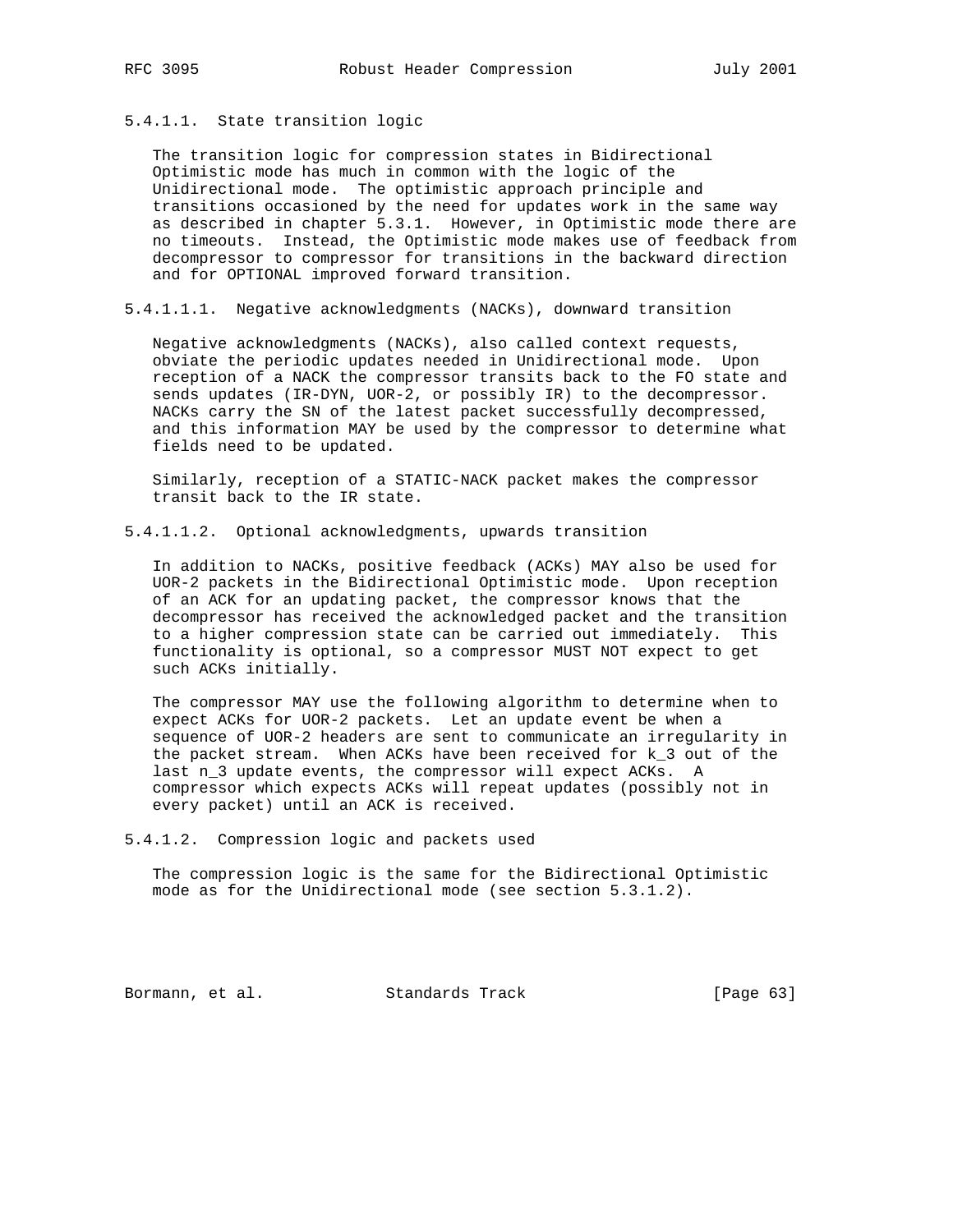5.4.2. Decompressor states and logic (O-mode)

 The decompression states and the state transition logic are the same as for the Unidirectional case (see section 5.3.2). What differs is the decompression and feedback logic.

5.4.2.1. Decompression logic, timer-based timestamp decompression

 In Bidirectional mode (or if there is some other way for the compressor to obtain the decompressor's clock resolution and the link's jitter), timer-based timestamp decompression may be used to improve compression efficiency when RTP Timestamp values are proportional to wall-clock time. The mechanisms used are those described in 4.5.4.

5.4.2.2. Feedback logic (O-mode)

 The feedback logic defines what feedback to send due to different events when operating in the various states. As mentioned above, there are three principal kinds of feedback; ACK, NACK and STATIC- NACK. Further, the logic described below will refer to different kinds of packets that can be received by the decompressor; Initialization and Refresh (IR) packets, IR packets without static information (IR-DYN) and type 2 packets (UOR-2), or type 1 (UO-1) and type 0 packets (UO-0). A type 0 packet carries a packet header compressed according to a fixed pattern, while type 1, 2 and IR-DYN packets are used when this pattern is broken.

 Below, rules are defined stating which feedback to use when. If the optional feedback is used once, the decompressor is REQUIRED to continue to send optional feedback for the lifetime of the packet stream.

State Actions

- NC: When an IR packet passes the CRC check, send an ACK(O). - When receiving a type 0, 1, 2 or IR-DYN packet, or an IR packet has failed the CRC check, send a STATIC-NACK(O), subject to the considerations at the beginning of section 5.7.6.
- SC: When an IR packet is correctly decompressed, send an ACK(O). - When a type 2 or an IR-DYN packet is correctly decompressed, optionally send an ACK(O).
	- When a type 0 or 1 packet is received, treat it as a mismatching CRC and use the logic of section 5.3.2.2.3 to decide if a NACK(O) should be sent.

Bormann, et al. Standards Track [Page 64]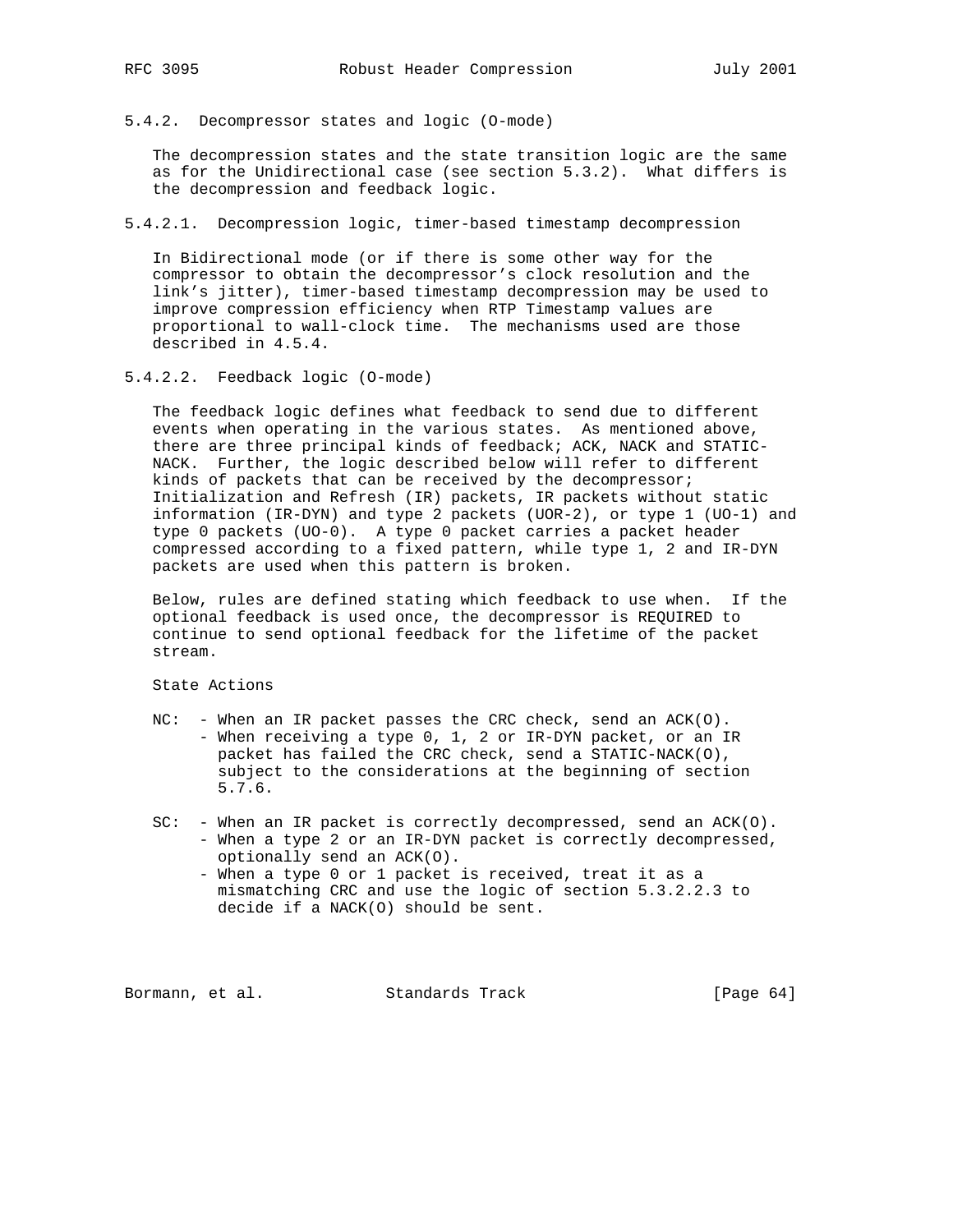- - When decompression of a type 2 packet, an IR-DYN packet or an IR packet has failed, use the logic of section 5.3.2.2.3 to decide if a STATIC-NACK(O) should be sent.
- FC: When an IR packet is correctly decompressed, send an ACK(O). - When a type 2 or an IR-DYN packet is correctly decompressed,
	- optionally send an ACK(O).
	- When a type 0 or 1 packet is correctly decompressed, no feedback is sent.
	- When any packet fails the CRC check, use the logic of 5.3.2.2.3 to decide if a NACK(O) should be sent.
- 5.5. Operation in Bidirectional Reliable mode
- 5.5.1. Compressor states and logic (R-mode)

 Below is the state machine for the compressor in Bidirectional Reliable mode. The details of each state, state transitions, and compression logic are given subsequent to the figure.



#### 5.5.1.1. State transition logic (R-mode)

 The transition logic for compression states in Reliable mode is based on three principles: the secure reference principle, the need for updates, and negative acknowledgments.

5.5.1.1.1. Upwards transition

 The upwards transition is determined by the secure reference principle. The transition procedure is similar to the one described in section 5.3.1.1.1, with one important difference: the compressor

Bormann, et al. Standards Track [Page 65]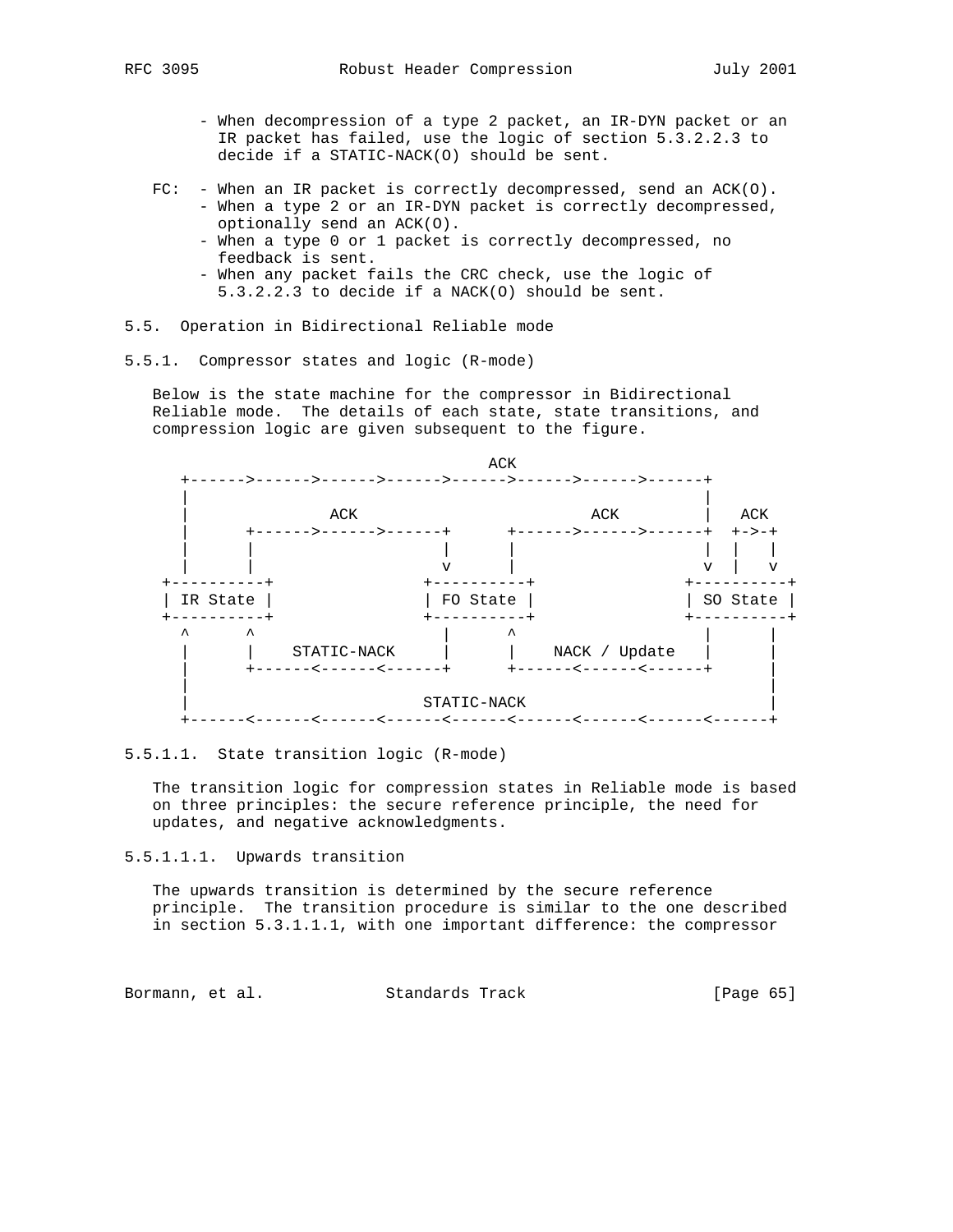bases its confidence only on acknowledgments received from the decompressor. This ensures that the synchronization between the compression context and decompression context will never be lost due to packet losses.

# 5.5.1.1.2. Downward transition

 Downward transitions are triggered by the need for updates or by negative acknowledgment (NACKs and STATIC\_NACKs), as described in section 5.3.1.1.3 and 5.4.1.1.1, respectively. Note that NACKs should rarely occur in R-mode because of the secure reference used (see fourth paragraph of next section).

5.5.1.2. Compression logic and packets used (R-mode)

 The compressor starts in the IR state by sending IR packets. It transits to the FO state once it receives a valid ACK for an IR packet sent (an ACK can only be valid if it refers to an SN sent earlier). In the FO state, it sends the smallest packets that can communicate the changes, according to W-LSB or other encoding rules. Those packets could be of type R-1\*, UOR-2, or even IR-DYN.

 The compressor will transit to the SO state after it has determined the presence of a string (see section 2), while also being confident that the decompressor has the string parameters. The confidence can be based on ACKs. For example, in a typical case where the string pattern has the form of non-SN-field = SN \* slope + offset, one ACK is enough if the slope has been previously established by the decompressor (i.e., only the new offset needs to be synchronized). Otherwise, two ACKs are required since the decompressor needs two headers to learn both the new slope and the new offset. In the SO state, R-0\* packets will be sent.

 Note that a direct transition from the IR state to the SO state is possible.

 The secure reference principle is enforced in both compression and decompression logic. The principle means that only a packet carrying a 7- or 8-bit CRC can update the decompression context and be used as a reference for subsequent decompression. Consequently, only field values of update packets need to be added to the encoding sliding windows (see 4.5) maintained by the compressor.

Reasons for the compressor to send update packets include:

 1) The update may lead to a transition to higher compression efficiency (meaning either a higher compression state or smaller packets in the same state).

Bormann, et al. Standards Track [Page 66]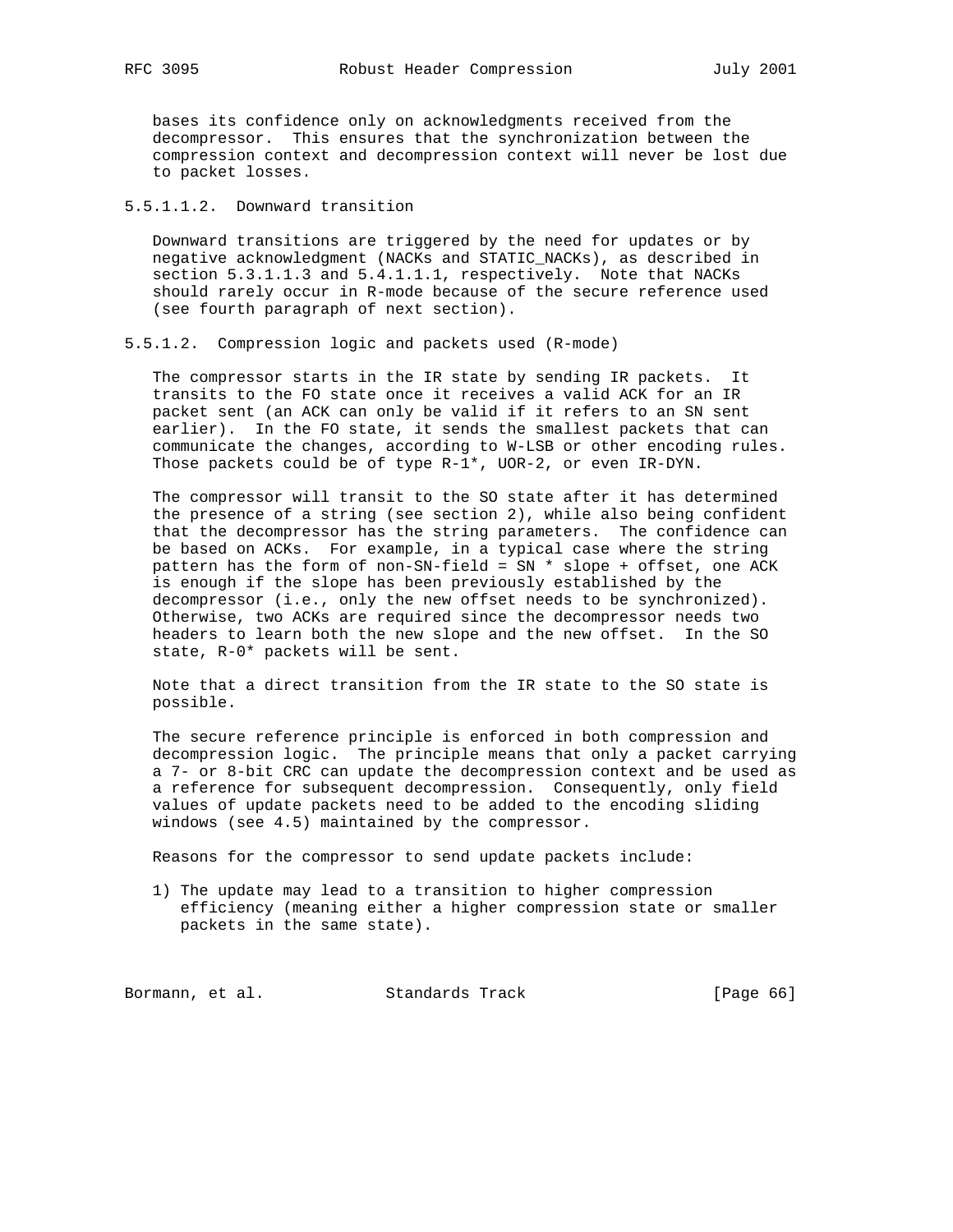- - 2) It is desirable to shrink sliding windows. Windows are only shrunk when an ACK is received.

 The generation of a CRC is infrequent since it is only needed for an update packet.

One algorithm for sending update packets could be:

- \* Let pRTT be the number of packets that are sent during one round-trip time. In the SO state, when (64 - pRTT) headers have been sent since the last acked reference, the compressor will send m1 consecutive R-0-CRC headers, then send (pRTT - m1) R-0 headers. After these headers have been sent, if the compressor has not received an ACK to at least one of the previously sent R0-CRC, it sends R-0-CRC headers continuously until it receives a corresponding ACK. m1 is an implementation parameter, which can be as large as pRTT.
- \* In the FO state, m2 UOR-2 headers are sent when there is a pattern change, after which the compressor sends (pRTT - m2) R-1-\* headers. m2 is an implementation parameter, which can be as large as pRTT. At that time, if the compressor has not received enough ACKs to the previously sent UOR-2 packets in order to transit to SO state, it can repeat the cycle with the same m2, or repeat the cycle with a larger m2, or send UOR-2 headers continuously  $(m2 = pRTT)$ . The operation stops when the compressor has received enough ACKs to make the transition.

An algorithm for processing ACKs could be:

- \* Upon reception of an ACK, the compressor first derives the complete SN (see section 5.7.6.1). Then it searches the sliding window for an update packet that has the same SN. If found, that packet is the one being ACKed. Otherwise, the ACK is invalid and MUST be discarded.
- \* It is possible, although unlikely, that residual errors on the reverse channel could cause a packet to mimic a valid ACK feedback. The compressor may use a local clock to reduce the probability of processing such a mistaken ACK. After finding the update packet as described above, the compressor can check the time elapsed since the packet was sent. If the time is longer than RTT\_U, or shorter than RTT\_L, the compressor may choose to discard the ACK. RTT\_U and RTT\_L correspond to an upper bound and lower bound of the RTT, respectively. (These bounds should be chosen appropriately to allow some variation of RTT.) Note that the only side effect of discarding a good ACK is slightly reduced compression efficiency.

Bormann, et al. Standards Track [Page 67]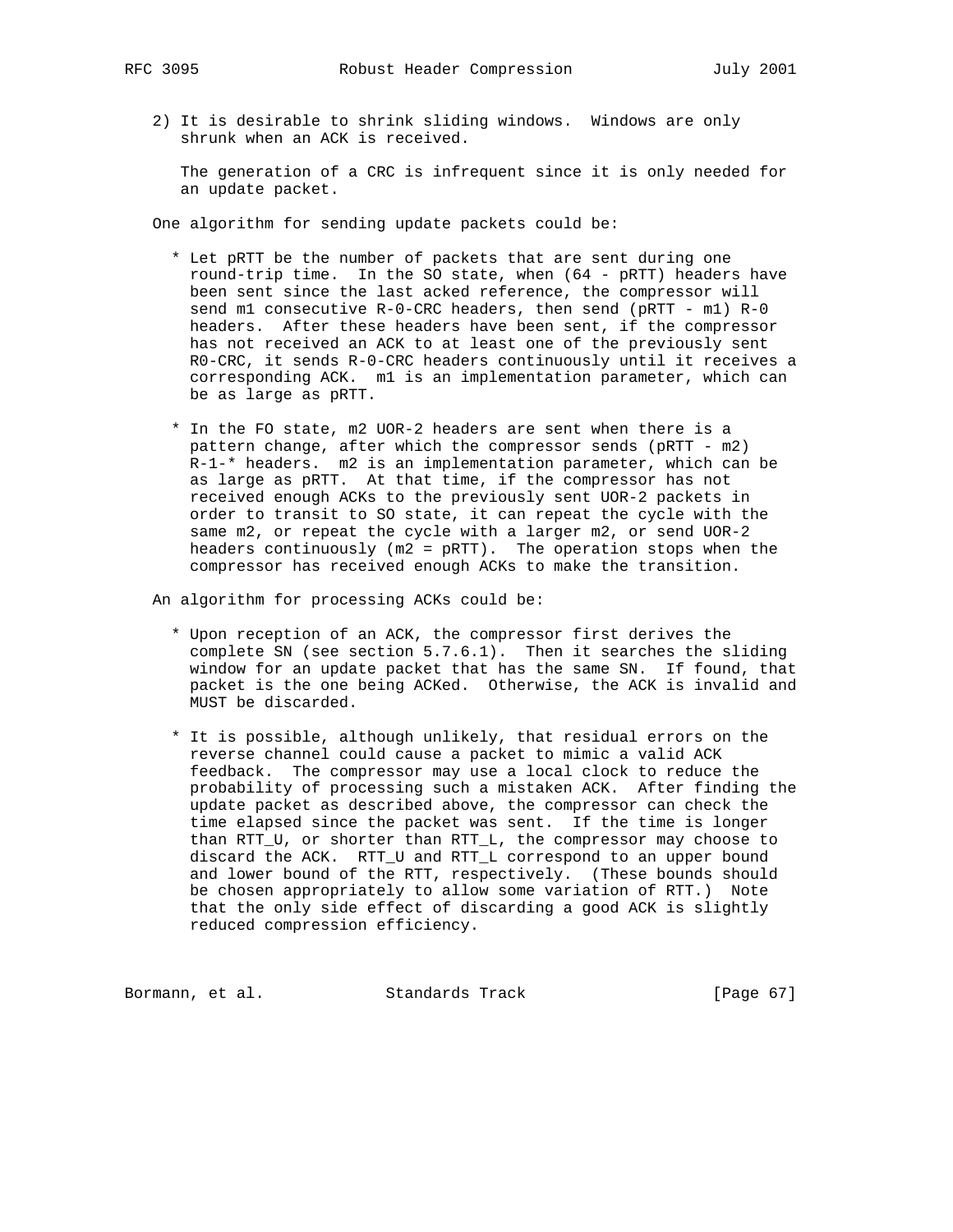5.5.2. Decompressor states and logic (R-mode)

 The decompression states and the state transition logic are the same as for the Unidirectional case (see section 5.3.2). What differs is the decompression and feedback logic.

5.5.2.1. Decompression logic (R-mode)

 The rules for when decompression is allowed are the same as for U mode. Although the acking scheme in R-mode guarantees that non decompressible packets are never sent by the compressor, residual errors can cause delivery of unexpected packets for which decompression should not be attempted.

 Decompression MUST follow the secure reference principle as described in 5.5.1.2.

 CRC verification is infrequent since only update packets carry CRCs. A CRC mismatch can only occur due to 1) residual bit errors in the current header, and/or 2) a damaged context due to residual bit errors in previous headers or feedback. Although it is impossible to determine which is the actual cause, case 1 is more likely, as a previous header reconstructed according to a damaged packet is unlikely to pass the 7- or 8-bit CRC, and damaged packets are unlikely to result in feedback that damages the context. The decompressor SHOULD act according to section 5.3.2.2.3 when CRCs fail, except that no local repair is performed. Note that all the parameter numbers, k\_1, n\_1, k\_2, and n\_2, are applied to the update packets only (i.e., exclude R-0, R-1\*).

5.5.2.2. Feedback logic (R-mode)

The feedback logic for the Bidirectional Reliable mode is as follows:

- When an updating packet (i.e., a packet carrying a 7- or 8-bit CRC) is correctly decompressed, send an ACK(R), subject to the sparse ACK mechanism described below.
- When context damage is detected, send a NACK(R) if in Full Context state, or a STATIC-NACK(R) if in Static Context state.
- In No Context state, send a STATIC-NACK(R) when receiving a non-IR packet, subject to the considerations at the beginning of section 5.7.6. The decompressor SHOULD NOT send STATIC-NACK(R) when receiving an IR packet that fails the CRC check, as the compressor will stay in IR state and thus continue sending IR packets until a valid ACK is received (see section 5.5.1.2).

Bormann, et al. Standards Track [Page 68]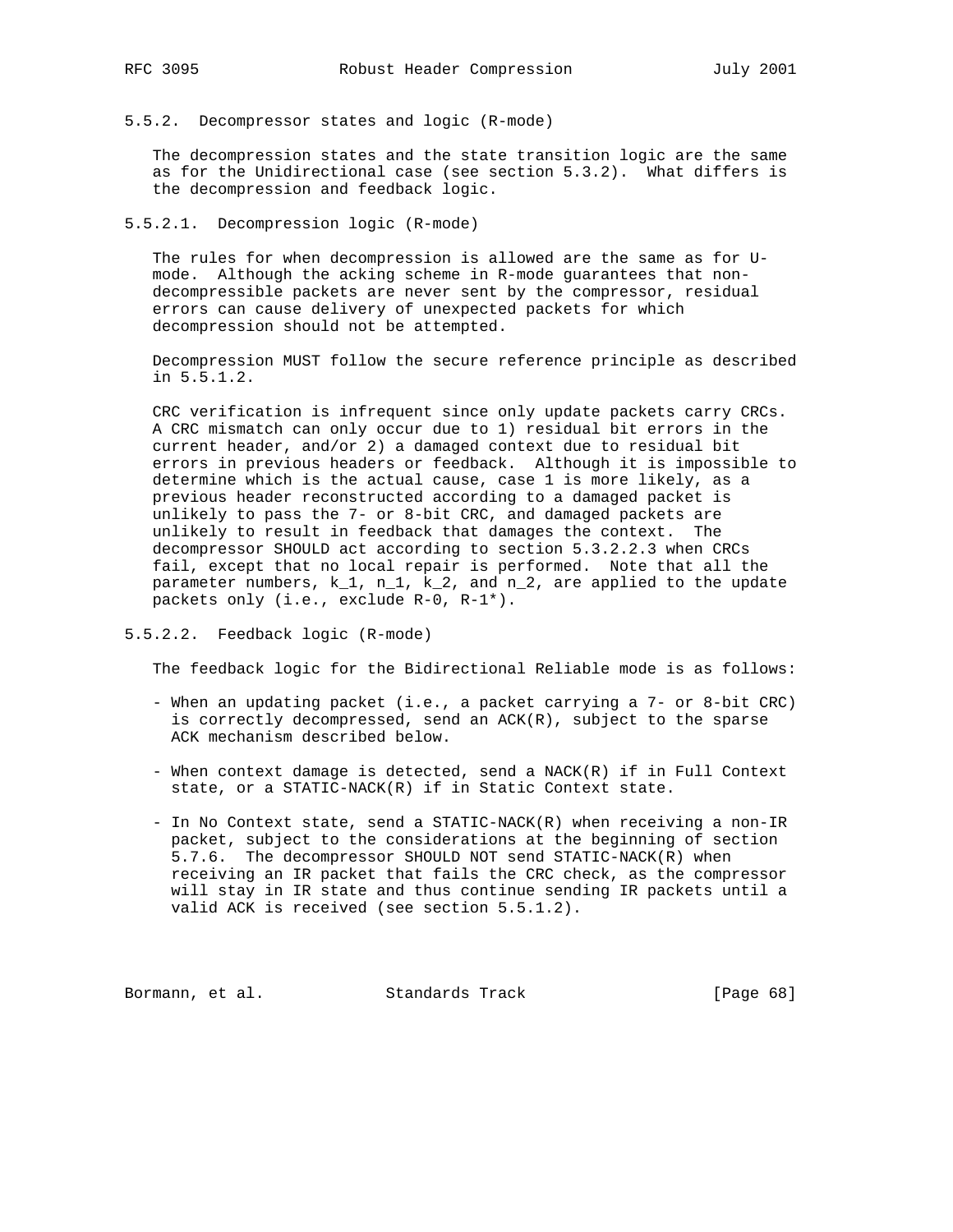- Feedback is never sent for packets not updating the context (i.e., packets that do not carry a CRC)

 A mechanism called "Sparse ACK" can be applied to reduce the feedback overhead caused by a large RTT. For a sequence of ACK-triggering events, a minimal set of ACKs MUST be sent:

- 1) For a sequence of R-0-CRC packets, the first one MUST be ACKed.
- 2) For a sequence of UOR-2, IR, or IR-DYN packets, the first N of them MUST be ACKEd, where N is the number of ACKs needed to give the compressor confidence that the decompressor has acquired the new string parameters (see second paragraph of 5.5.1.2). In case the decompressor cannot determine the value of N, the default value 2 SHOULD be used. If the subsequently received packets continue the same change pattern of header fields, sparse ACK can be applied. Otherwise, each new pattern MUST be treated as a new sequence, i.e., the first N packets that exhibit a new pattern MUST be ACKed.

 After sending these minimal ACKs, the decompressor MAY choose to ACK only k subsequent packets per RTT ("Sparse ACKs"), where k is an implementation parameter. To achieve robustness against loss of ACKs, k SHOULD be at least 1.

 To avoid ambiguity at the compressor, the decompressor MUST use the feedback format whose SN field length is equal to or larger than the one in the compressed packet that triggered the feedback.

Context damage is detected according to the principles in 5.3.2.2.3.

 When the decompressor is capable of timer-based compression of the RTP Timestamp (e.g., it has access to a clock with sufficient resolution, and the jitter introduced internally in the receiving node is sufficiently small) it SHOULD signal that it is ready to do timer-based compression of the RTP Timestamp. The compressor will then make a decision based on its knowledge of the channel and the observed properties of the packet stream.

### 5.6. Mode transitions

 The decision to move from one compression mode to another is taken by the decompressor and the possible mode transitions are shown in the figure below. Subsequent chapters describe how the transitions are performed together with exceptions for the compression and decompression functionality during transitions.

Bormann, et al. Standards Track [Page 69]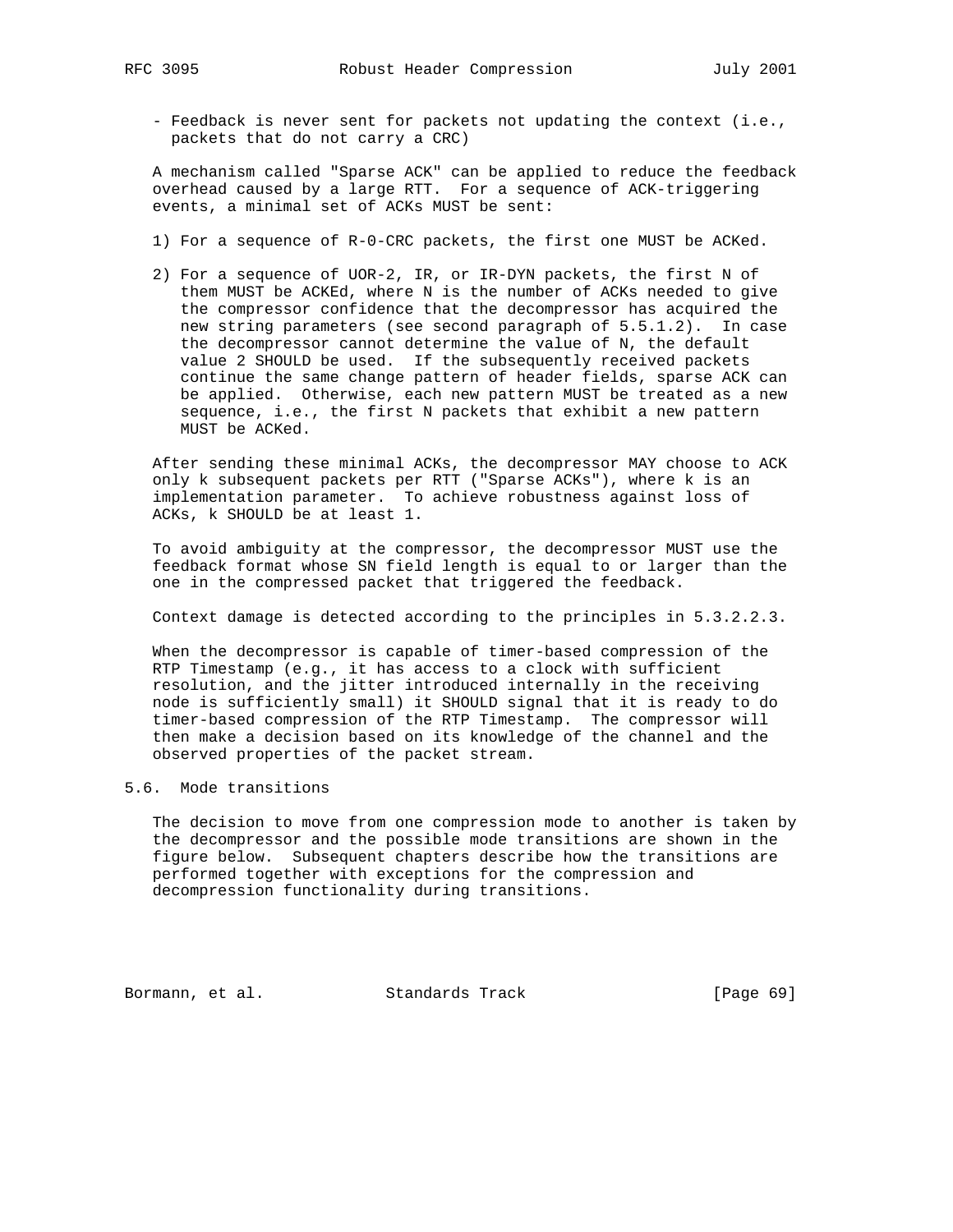



### 5.6.1. Compression and decompression during mode transitions

 The following sections assume that, for each context, the compressor and decompressor maintain a variable whose value is the current compression mode for that context. The value of the variable controls, for the context in question, which packet types to use, which actions to be taken, etc.

 As a safeguard against residual errors, all feedback sent during a mode transition MUST be protected by a CRC, i.e., the CRC option MUST be used. A mode transition MUST NOT be initiated by feedback which is not protected by a CRC.

 The subsequent subsections define exactly when to change the value of the MODE variable. When ROHC transits between compression modes, there are several cases where the behavior of compressor or decompressor must be restricted during the transition phase. These restrictions are defined by exception parameters that specify which restrictions to apply. The transition descriptions in subsequent chapters refer to these exception parameters and defines when they are set and to what values. All mode related parameters are listed below together with their possible values, with explanations and restrictions:

Parameters for the compressor side:

 - C\_MODE: Possible values for the C\_MODE parameter are (U)NIDIRECTIONAL, (O)PTIMISTIC and (R)ELIABLE. C\_MODE MUST be initialized to U.

 - C\_TRANS: Possible values for the C\_TRANS parameter are (P)ENDING and (D)ONE. C\_TRANS MUST be initialized to D. When C\_TRANS is P, it is REQUIRED

Bormann, et al. Standards Track [Page 70]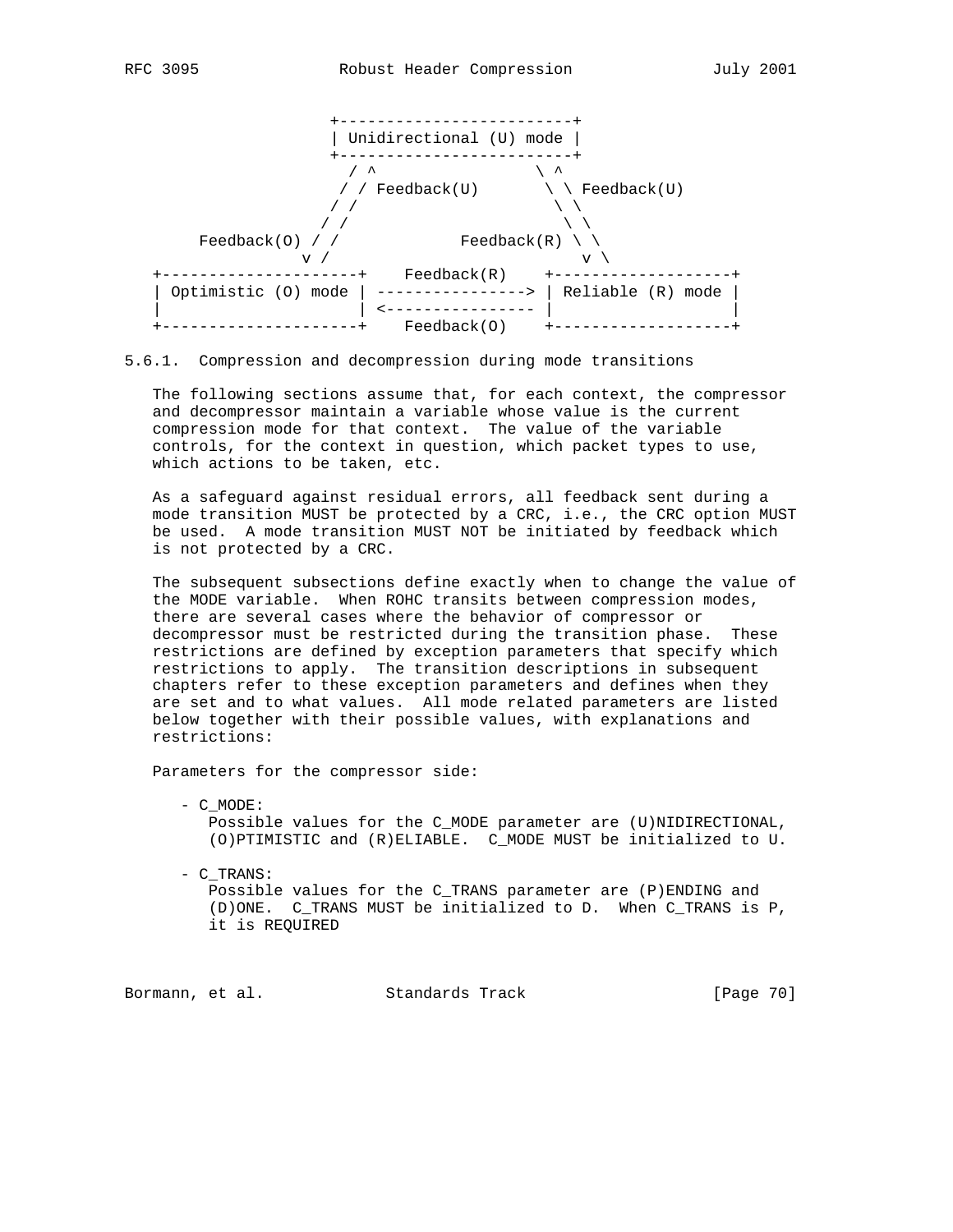- 1) that the compressor only use packet formats common to all modes,
- 2) that mode information is included in packets sent, at least periodically,
- 3) that the compressor not transit to the SO state,
- 4) that new mode transition requests be ignored.

Parameters for the decompressor side:

- D\_MODE:

 Possible values for the D\_MODE parameter are (U)NIDIRECTIONAL, (O)PTIMISTIC and (R)ELIABLE. D\_MODE MUST be initialized to U.

- D\_TRANS: Possible values for the D\_TRANS parameter are (I)NITIATED, (P)ENDING and (D)ONE. D\_TRANS MUST be initialized to D. A mode transition can be initiated only when D\_TRANS is D. While D\_TRANS is I, the decompressor sends a NACK or ACK carrying a CRC option for each received packet.
- 5.6.2. Transition from Unidirectional to Optimistic mode

 When there is a feedback channel available, the decompressor may at any moment decide to initiate transition from Unidirectional to Bidirectional Optimistic mode. Any feedback packet carrying a CRC can be used with the mode parameter set to O. The decompressor can then directly start working in Optimistic mode. The compressor transits from Unidirectional to Optimistic mode as soon as it receives any feedback packet that has the mode parameter set to O and that passes the CRC check. The transition procedure is described below:

|                | Compressor                                                                        | Decompressor   |  |
|----------------|-----------------------------------------------------------------------------------|----------------|--|
| $C$ MODE = $O$ | $ACK(O)/NACK(O)$ +-<-<-- <br>$+ - < - < - < - < - < - < - +$<br>$- < - < - < - +$ | $D$ MODE = $O$ |  |

 If the feedback packet is lost, the compressor will continue to work in Unidirectional mode, but as soon as any feedback packet reaches the compressor it will transit to Optimistic mode.

Bormann, et al. Standards Track [Page 71]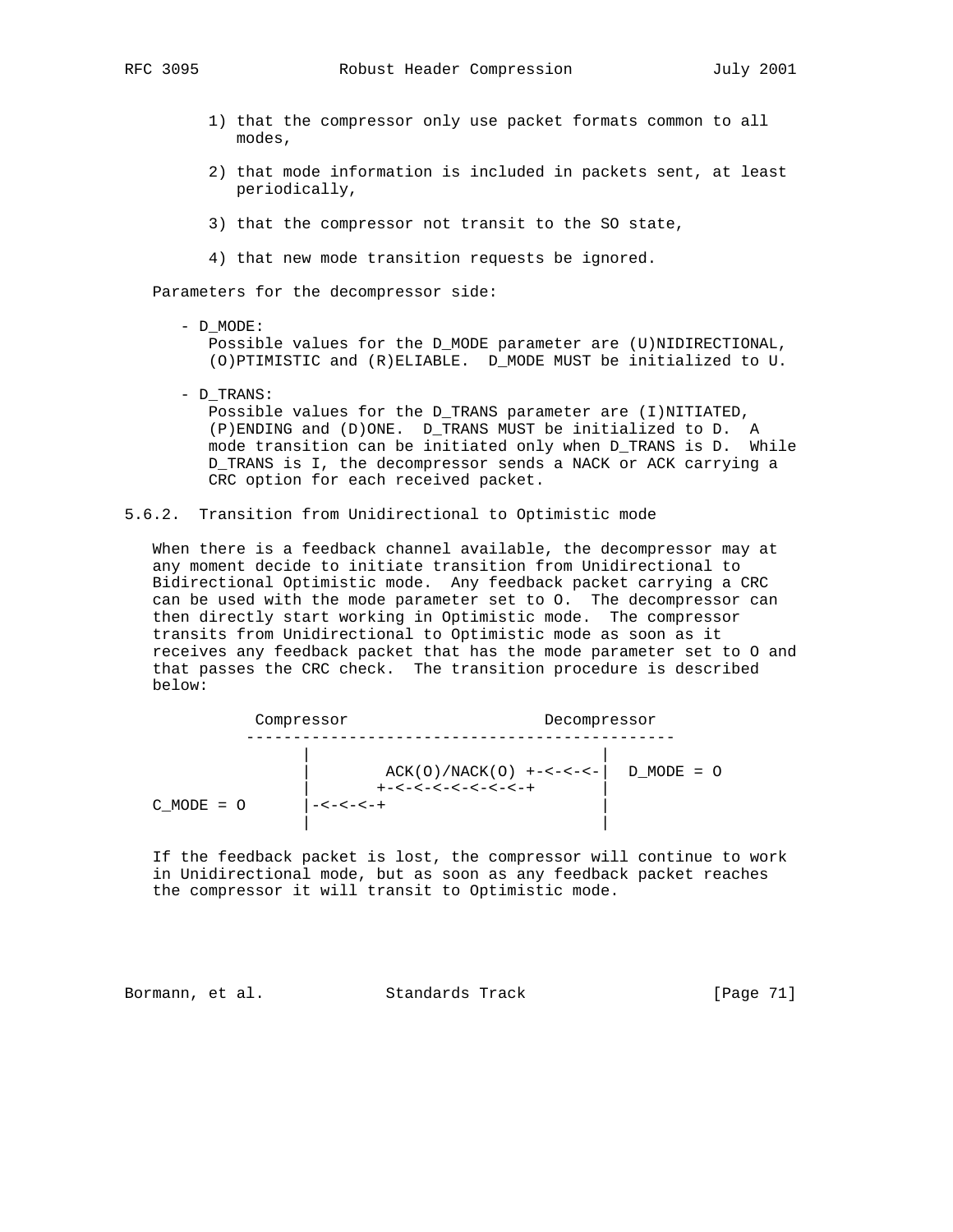## 5.6.3. From Optimistic to Reliable mode

 Transition from Optimistic to Reliable mode is permitted only after at least one packet has been correctly decompressed, which means that at least the static part of the context is established. An ACK(R) or a NACK(R) feedback packet carrying a CRC is sent to initiate the mode transition. The compressor MUST NOT use packet types 0 or 1 during transition. The transition procedure is described below:

| Compressor      |                                                              | Decompressor      |                 |  |
|-----------------|--------------------------------------------------------------|-------------------|-----------------|--|
|                 | $ACK(R)/NACK(R)$ +-<-<-<-<br>$+ - < - < - < - < - < - < - +$ |                   | D TRANS = I     |  |
| $C$ TRANS = $P$ | $- < - < - < - +$                                            |                   |                 |  |
| $C$ MODE = R    |                                                              |                   |                 |  |
|                 | $->->->-+ IR/IR-DYN/UOR-2(SN,R))$                            |                   |                 |  |
|                 | +->->->->->->->-+                                            |                   |                 |  |
|                 | $\rightarrow$ $\rightarrow$ $\ldots$                         | $+ - > - > - > -$ | $D$ TRANS = $P$ |  |
|                 | $\rightarrow -$                                              |                   | $D$ MODE = R    |  |
|                 | $ACK(SN, R)$ +-<-<-<-                                        |                   |                 |  |
|                 | $+ - < - < - < - < - < - < - +$                              |                   |                 |  |
| $C$ TRANS = $D$ | $- < - < - < - +$                                            |                   |                 |  |
|                 |                                                              |                   |                 |  |
|                 | $->->->-+- R-0*, R-1*$                                       |                   |                 |  |
|                 | +->->->->->->->-+                                            |                   |                 |  |
|                 |                                                              | +->->->-          | $D$ TRANS = $D$ |  |
|                 |                                                              |                   |                 |  |

 As long as the decompressor has not received an UOR-2, IR-DYN, or IR packet with the mode transition parameter set to R, it must stay in Optimistic mode. The compressor must not send packet types 1 or 0 while C\_TRANS is P, i.e., not until it has received an ACK for a UOR-2, IR-DYN, or IR packet sent with the mode transition parameter set to R. When the decompressor receives packet types 0 or 1, after having ACKed an UOR-2, IR-DYN, or IR packet, it sets D\_TRANS to D.

# 5.6.4. From Unidirectional to Reliable mode

 The transition from Unidirectional to Reliable mode follows the same transition procedure as defined in section 5.6.3 above.

#### 5.6.5. From Reliable to Optimistic mode

 Either the ACK(O) or the NACK(O) feedback packet is used to initiate the transition from Reliable to Optimistic mode and the compressor MUST always run in the FO state during transition. The transition procedure is described below:

Bormann, et al. Standards Track [Page 72]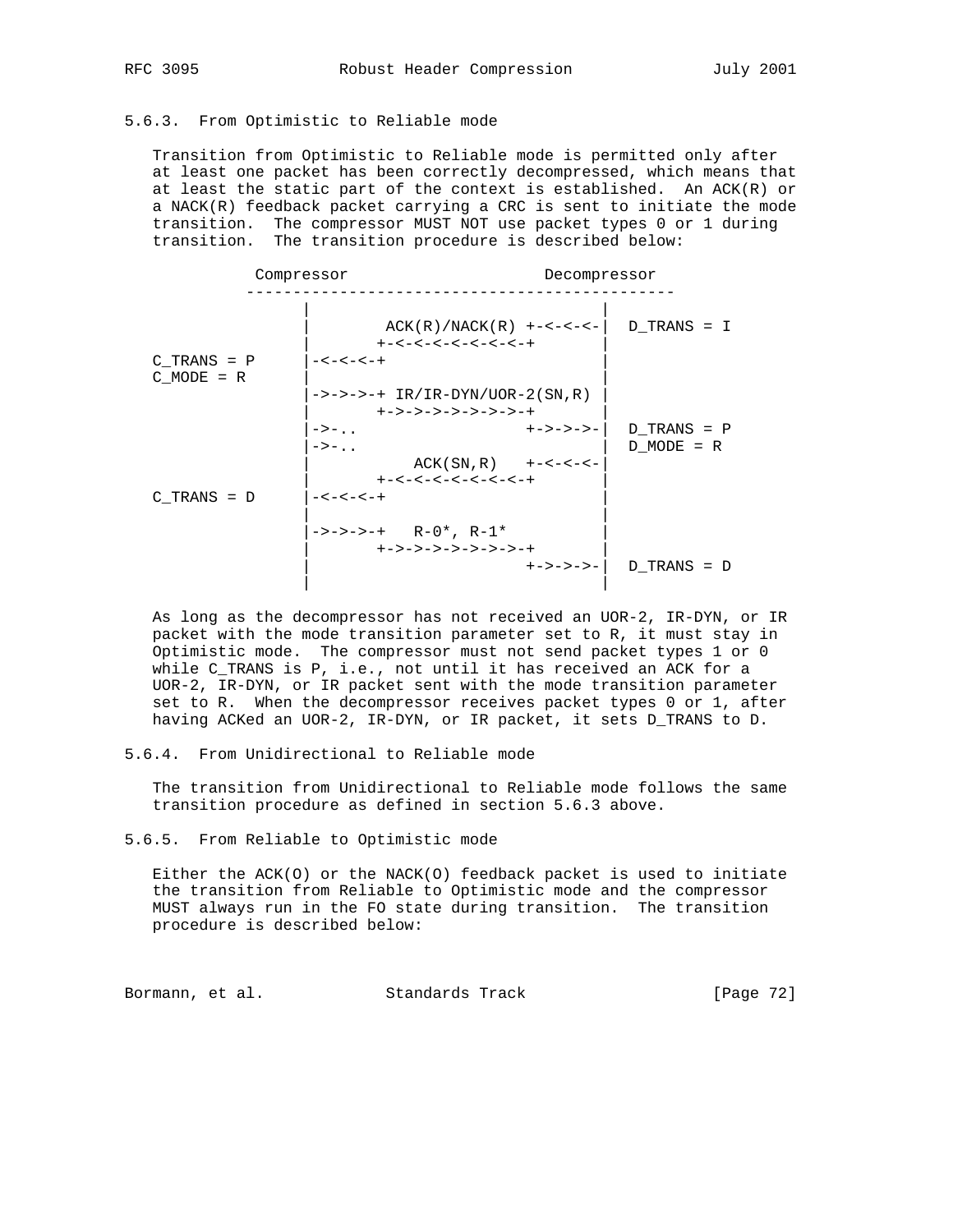| Compressor                        |                                                              | Decompressor |                 |  |  |
|-----------------------------------|--------------------------------------------------------------|--------------|-----------------|--|--|
|                                   | $ACK(O)/NACK(O)$ +-<-<-- <br>$+ - < - < - < - < - < - < - +$ |              | D TRANS = I     |  |  |
| $C$ TRANS = $P$<br>$C$ MODE = $O$ | $- < - < - < - +$                                            |              |                 |  |  |
|                                   | $->->->-+ IR/IR-DYN/UOR-2(SN,O))$<br>+->->->->->->->-+       |              |                 |  |  |
|                                   | $->-$<br>$\rightarrow -$                                     | +->->->-     | $D$ MODE = $O$  |  |  |
|                                   | $ACK(SN, 0)$ +-<-<--<br>$+ - < - < - < - < - < - < - +$      |              |                 |  |  |
| $C$ TRANS = $D$                   | -<-<-<-+                                                     |              |                 |  |  |
|                                   | $->->->-+- U0-0, U0-1*$<br>+->->->->->->->-+                 |              |                 |  |  |
|                                   |                                                              | +->->->-     | $D$ TRANS = $D$ |  |  |

 As long as the decompressor has not received an UOR-2, IR-DYN, or IR packet with the mode transition parameter set to O, it must stay in Reliable mode. The compressor must not send packet types 0 or 1 while C\_TRANS is P, i.e., not until it has received an ACK for an UOR-2, IR-DYN, or IR packet sent with the mode transition parameter set to O. When the decompressor receives packet types 0 or 1, after having ACKed the UOR-2, IR-DYN, or IR packet, it sets D\_TRANS to D.

5.6.6. Transition to Unidirectional mode

 The decompressor can force a transition back to Unidirectional mode if it desires to do so. Regardless of which mode this transition starts from, a three-way handshake MUST be carried out to ensure correct transition on the compressor side. The transition procedure is described below:

Bormann, et al. Standards Track [Page 73]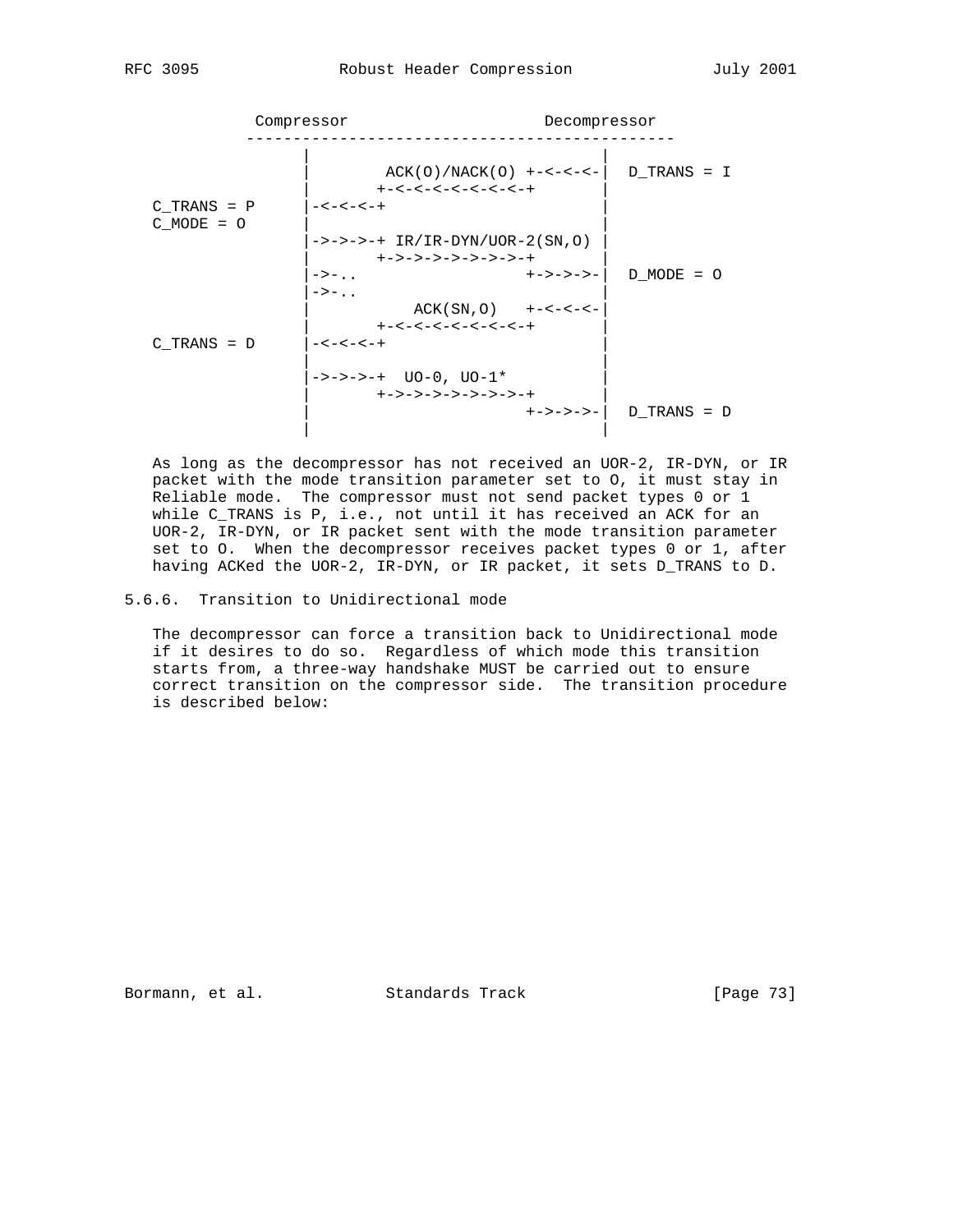Compressor Decompressor ---------------------------------------------- | |  $ACK(U)/NACK(U)$  +-<-<-<-|  $D_TRANS = I$  | +-<-<-<-<-<-<-<-+ |  $C_TRANS = P \Big| -<-<-+$  $C_MODE = U$  |->->->-+ IR/IR-DYN/UOR-2(SN,U) | | +->->->->->->->-+ | |->-.. +->->->-|  $|\rightarrow-\ldots$  | | ACK ( SN , U ) +-<-<-<-|  $|\qquad \qquad +<-<-<-<-<-<-<-+$  $C_TRRAS = D \Big| - < - < - < +$  | | |->->->-+ UO-0, UO-1\* | | +->->->->->->->-+ | | +->->->-| D\_TRANS = D, D\_MODE= U

After ACKing the first  $UOR-2(U)$ ,  $IR-DYN(U)$ , or  $IR(U)$ , the decompressor MUST continue to send feedback with the Mode parameter set to U until it receives packet types 0 or 1.

### 5.7. Packet formats

The following notation is used in this section:

- $bits(X)$  = the number of bits for field X present in the compressed header (including extension).
- $field(X)$  = the value of field X in the compressed header.
- $context(X)$  = the value of field X as established in the context.
- $value(X) = field(X)$  if X is present in the compressed header; = context(X) otherwise.
- $hdr(X)$  = the value of field X in the uncompressed or decompressed header.
- Updating properties: Lists the fields in the context that are directly updated by processing the compressed header. Note that there may be dependent fields that are implicitly also updated (e.g., an update to context(SN) often updates context(TS) as well). See also section 5.2.7.

Bormann, et al. Standards Track [Page 74]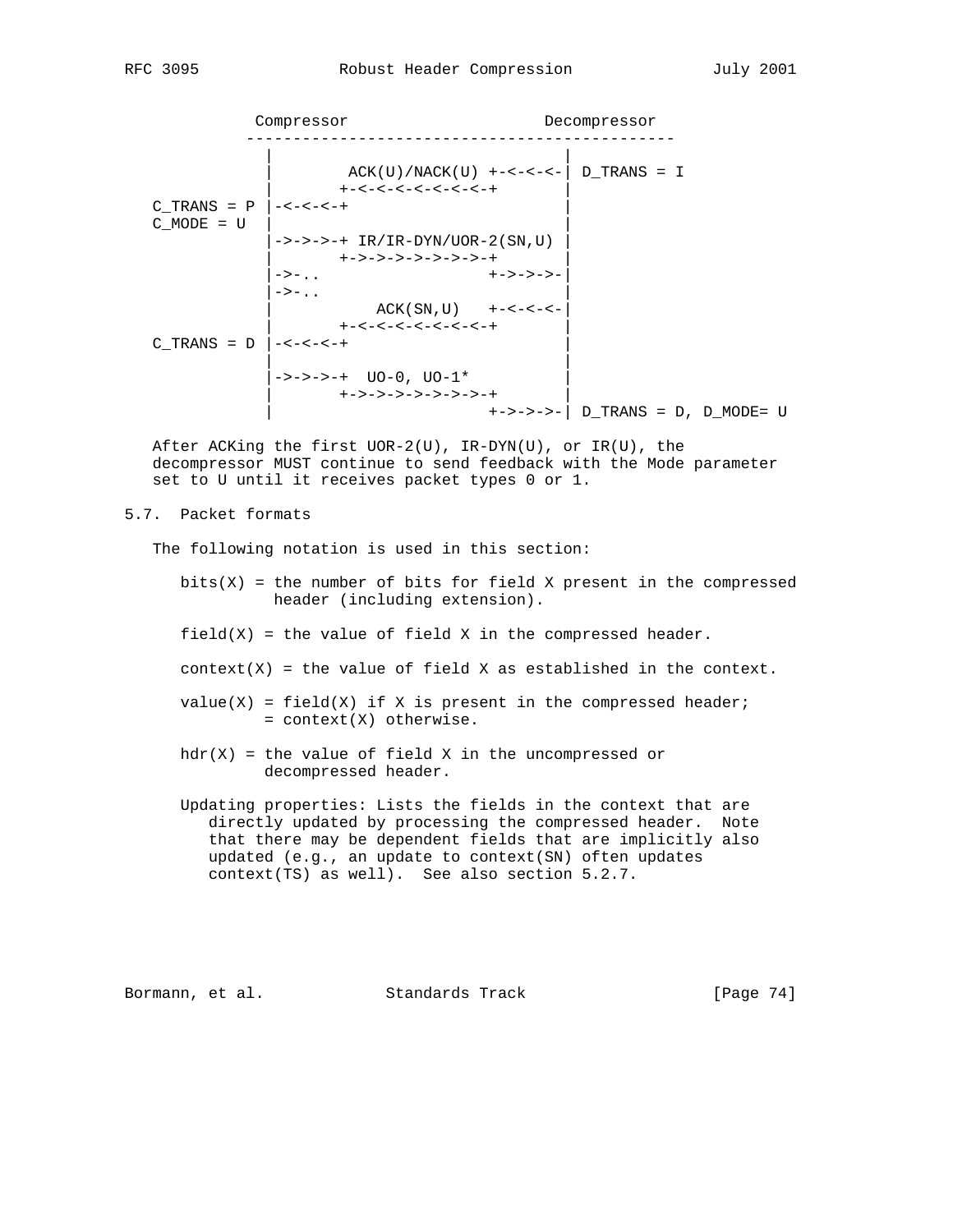The following fields occur in several headers and extensions:

SN: The compressed RTP Sequence Number.

 Compressed with W-LSB. The interpretation intervals, see section 4.5.1, are defined as follows:

 $p = 1$  if bits(SN) <= 4  $p = 2^{\wedge}(\text{bits(SN)} - 5) - 1$  if bits(SN) > 4

IP-ID: A compressed IP-ID field.

 IP-ID fields in compressed base headers carry the compressed IP-ID of the innermost IPv4 header whose corresponding RND flag is not 1. The rules below assume that the IP-ID is for the innermost IP header. If it is for an outer IP header, the RND2 and NBO2 flags are used instead of RND and NBO.

 If value(RND) = 0, hdr(IP-ID) is compressed using Offset IP-ID encoding (see section  $4.5.5$ ) using  $p = 0$  and default-slope(IP-ID  $offset) = 0.$ 

 If value(RND) = 1, IP-ID is the uncompressed hdr(IP-ID). IP-ID is then passed as additional octets at the end of the compressed header, after any extensions.

If value(NBO) =  $0$ , the octets of hdr(IP-ID) are swapped before compression and after decompression. The value of NBO is ignored when  $value(RND) = 1$ .

TS: The compressed RTP Timestamp value.

 If value(TIME\_STRIDE) > 0, timer-based compression of the RTP Timestamp is used (see section 4.5.4).

 If value(Tsc) = 1, Scaled RTP Timestamp encoding is used before compression (see section 4.5.3), and default-slope(TS) = 1.

 If value(Tsc) = 0, the Timestamp value is compressed as-is, and default-slope(TS) = value(TS\_STRIDE).

 The interpretation intervals, see section 4.5.1, are defined as follows:

 $p = 2^{\wedge}(\text{bits(TS)}-2) - 1$ 

Bormann, et al. Standards Track [Page 75]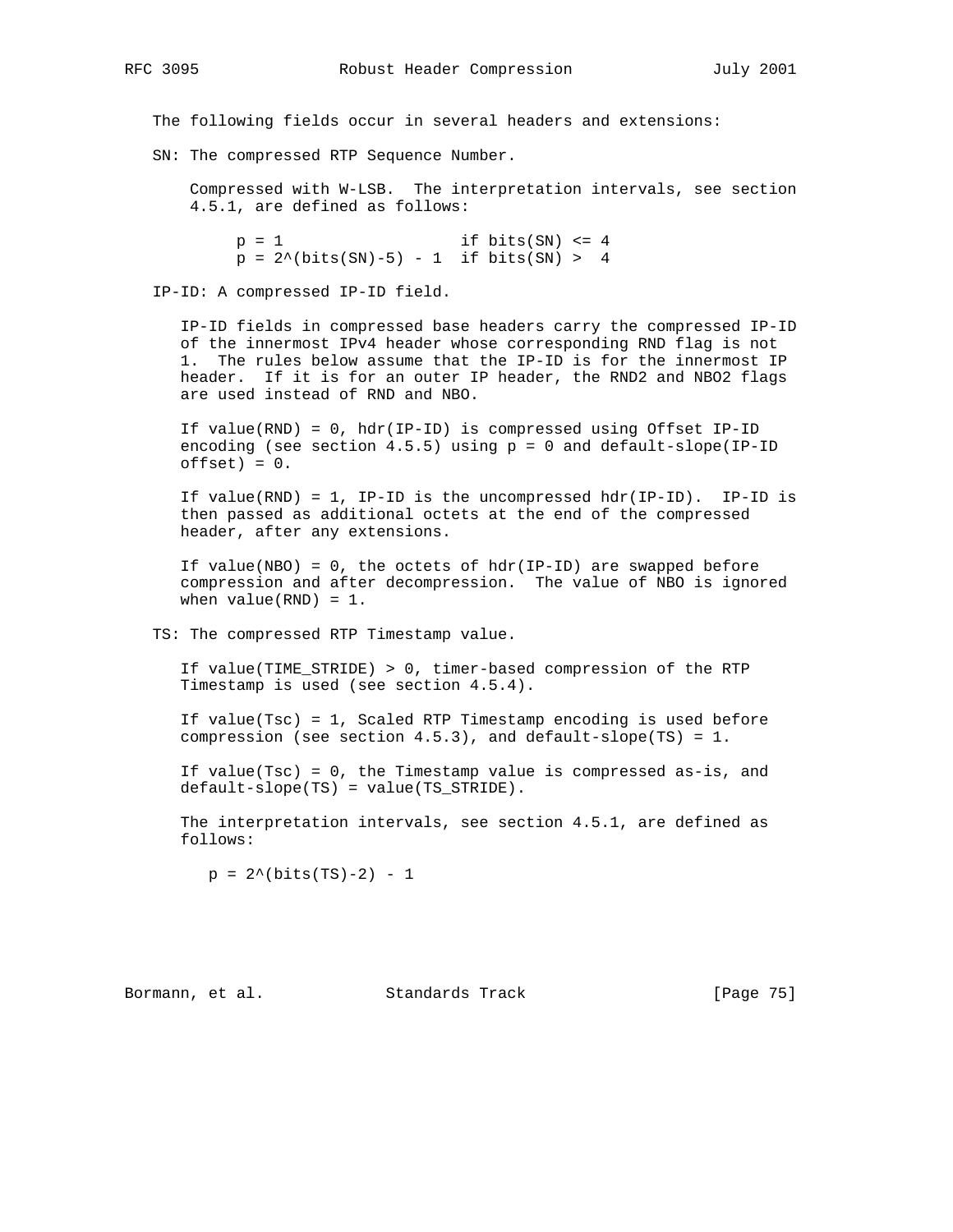CRC: The CRC over the original, uncompressed, header.

 For 3-bit CRCs, the polynomial of section 5.9.2 is used. For 7-bit CRCs, the polynomial of section 5.9.2 is used. For 8-bit CRCs, the polynomial of section 5.9.1 is used.

M: RTP Marker bit.

Context(M) is initially zero and is never updated. value(M) =  $1$ only when field(M) = 1.

Bormann, et al. Standards Track [Page 76]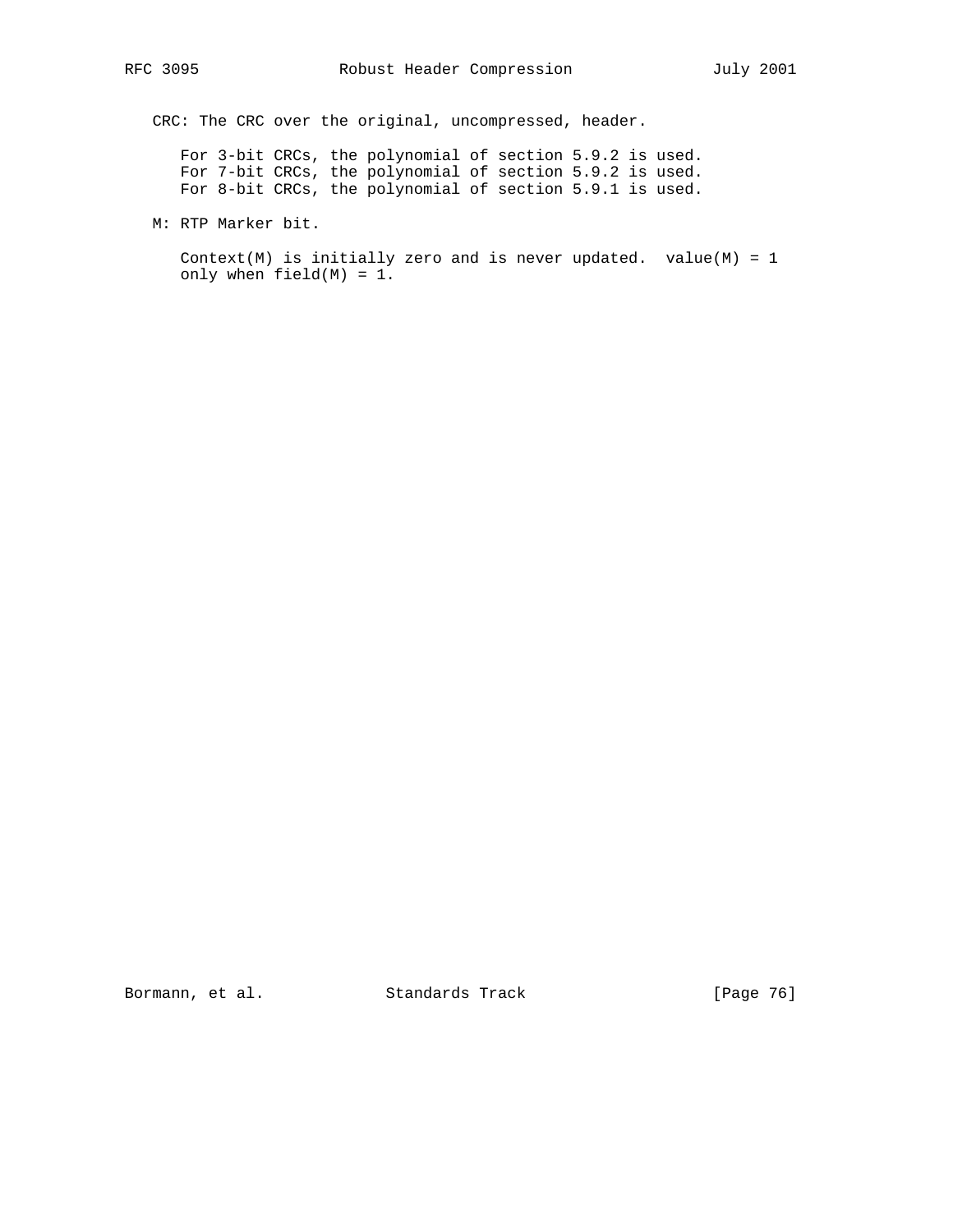The general format for a compressed RTP header is as follows:

|         | $2^{\circ}$<br>3 4 5 6<br>$\mathsf{O}$<br>$\mathbf{1}$<br>7                                                                  |     |                                                             |
|---------|------------------------------------------------------------------------------------------------------------------------------|-----|-------------------------------------------------------------|
|         | Add-CID octet :<br>+---+---+---+---+---+---+---+---+                                                                         |     | if for small CIDs and CID 1-15                              |
|         | first octet of base header  <br>+---+---+---+---+---+---+---+---+                                                            |     | (with type indication)                                      |
|         | $0, 1,$ or 2 octets of CID /                                                                                                 |     | 1-2 octets if large CIDs                                    |
|         | +---+---+---+---+---+---+---+---+<br>remainder of base header / variable number of bits<br>+---+---+---+---+---+---+---+---+ |     |                                                             |
|         | $/$ Extension (see 5.7.5) $/$                                                                                                |     | extension, if $X = 1$ in base header                        |
| $+$ $-$ |                                                                                                                              |     | IP-ID of outer IPv4 header $+$ 2 octets, if value(RND2) = 1 |
|         | AH data for outer list / variable (see 5.8.4.2)<br><u> 222 222 222 222 222 222 2</u>                                         |     |                                                             |
|         | + GRE checksum (see 5.8.4.4) + 2 octets, if GRE flag C = 1                                                                   |     |                                                             |
|         | + IP-ID of inner IPv4 header +                                                                                               |     | 2 octets, if value(RND) = $1$                               |
|         | AH data for inner list / variable (see 5.8.4.2)                                                                              |     |                                                             |
| $^{+}$  | GRE checksum (see $5.8.4.4$ ) +                                                                                              |     | 2 octets, if GRE flag $C = 1$                               |
| $^{+}$  | UDP Checksum                                                                                                                 | $+$ | 2 octets,<br>if $context(UDP Checksum) != 0$                |
|         |                                                                                                                              |     |                                                             |

 Note that the order of the fields following the optional extension is the same as the order between the fields in an uncompressed header.

 In subsequent sections, the position of the large CID in the diagrams is indicated using this notation:

Bormann, et al. Standards Track [Page 77]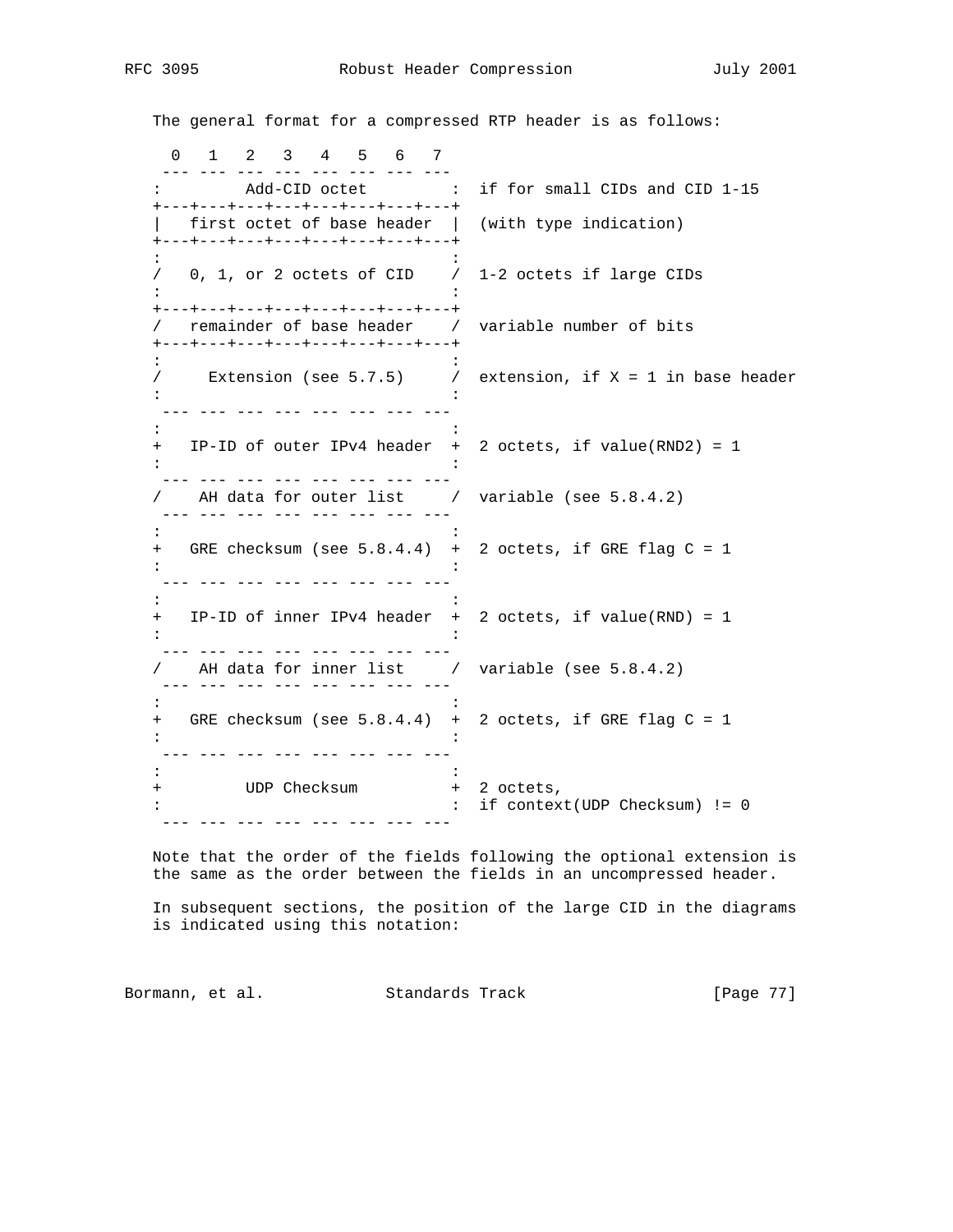### +===+===+===+===+===+===+===+===+

 Whether the UDP Checksum field is present or not is controlled by the value of the UDP Checksum in the context. If nonzero, the UDP Checksum is enabled and sent along with each packet. If zero, the UDP Checksum is disabled and not sent. Should hdr(UDP Checksum) be nonzero when context(UDP Checksum) is zero, the header cannot be compressed. It must be sent uncompressed or the context reinitialized using an IR packet. Context(UDP Checksum) is updated only by IR or IR-DYN headers, never by UDP checksums sent in headers of type 2, 1, or 0.

 When an IPv4 header is present in the static context, for which the corresponding RND flag has not been established to be 1, the packet types R-1 and UO-1 MUST NOT be used.

 When no IPv4 header is present in the static context, or the RND flags for all IPv4 headers in the context have been established to be 1, the packet types R-1-ID, R-1-TS, UO-1-ID, and UO-1-TS MUST NOT be used.

 While in the transient state in which an RND flag is being established, the packet types R-1-ID, R-1-TS, UO-1-ID, and UO-1-TS MUST NOT be used. This implies that the RND flag(s) of the Extension 3 may have to be inspected before the format of a base header carrying an Extension 3 can be determined.

5.7.1. Packet type 0: UO-0, R-0, R-0-CRC

Packet type 0 is indicated by the first bit being 0:

 $R-0$ 

 0 1 2 3 4 5 6 7 +---+---+---+---+---+---+---+---+ | 0 0 | SN | +===+===+===+===+===+===+===+===+

 Updating properties: R-0 packets do not update any part of the context.

Bormann, et al. Standards Track [Page 78]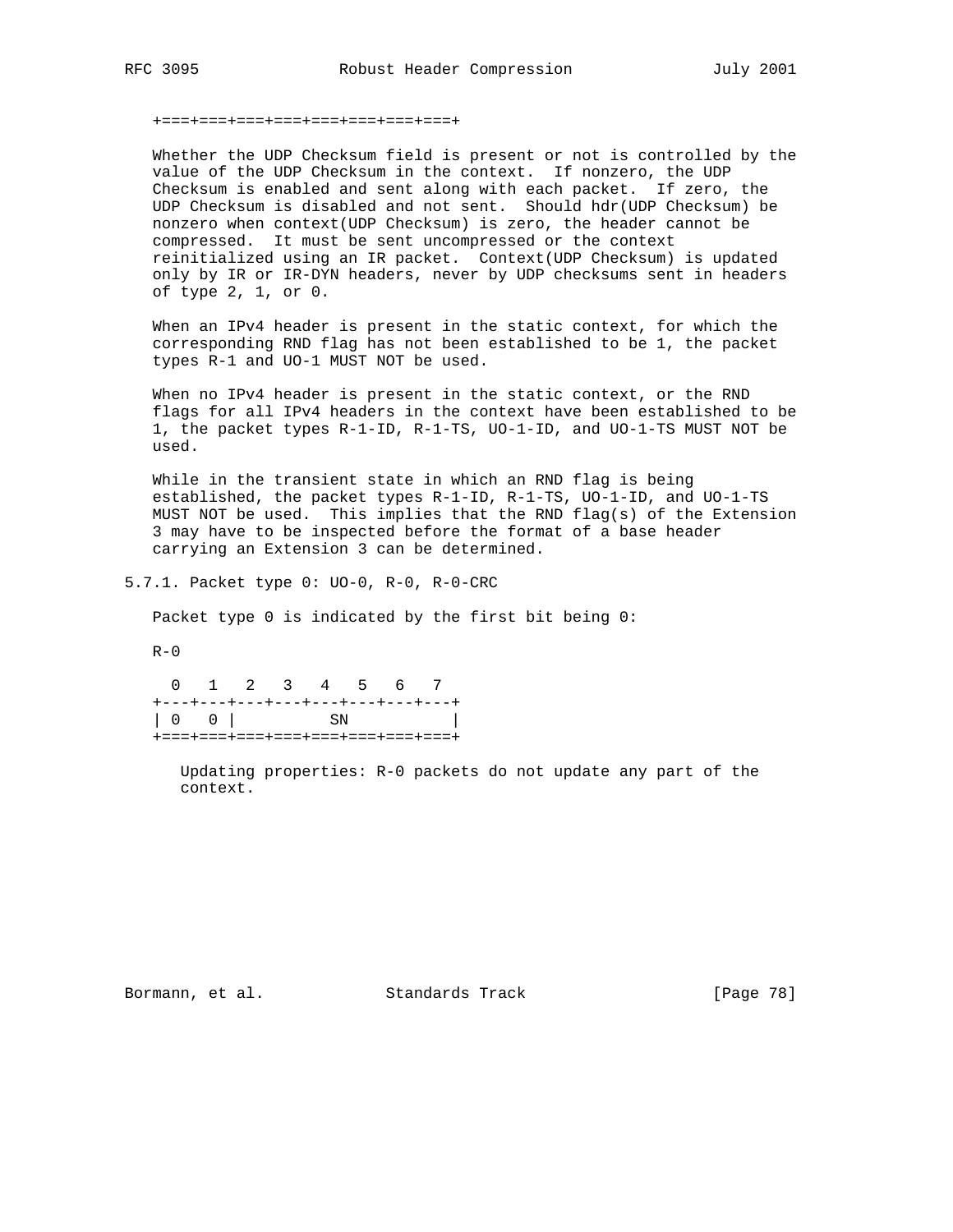R-0-CRC 0 1 2 3 4 5 6 7 +---+---+---+---+---+---+---+---+ | 0 1 | SN | +===+===+===+===+===+===+===+===+ | SN | CRC | CRC | CRC | CRC | CRC | CRC | CRC | CRC | CRC | CRC | CRC | CRC | CRC | CRC | CRC | CRC | CRC | CRC | CRC | CRC | CRC | CRC | CRC | CRC | CRC | CRC | CRC | CRC | CRC | CRC | CRC | CRC | CRC | CRC | CRC | CRC | +---+---+---+---+---+---+---+---+ Note: The SN field straddles the CID field. Updating properties: R-0-CRC packets update context(RTP Sequence Number). UO-0 0 1 2 3 4 5 6 7 +---+---+---+---+---+---+---+---+ | 0 | SN | CRC | +===+===+===+===+===+===+===+===+ Updating properties: UO-0 packets update the current value of context(RTP Sequence Number). 5.7.2. Packet type 1 (R-mode): R-1, R-1-TS, R-1-ID Packet type 1 is indicated by the first bits being 10:  $R-1$  0 1 2 3 4 5 6 7 +---+---+---+---+---+---+---+---+ | 1 0 | SN | | +===+===+===+===+===+===+===+===+ | M | X | TS | +---+---+---+---+---+---+---+---+ Note: R-1 cannot be used if the context contains at least one IPv4 header with value(RND) =  $0$ . This disambiguates it from R-1-ID and

 $R-1-TS$ .

Bormann, et al. Standards Track [Page 79]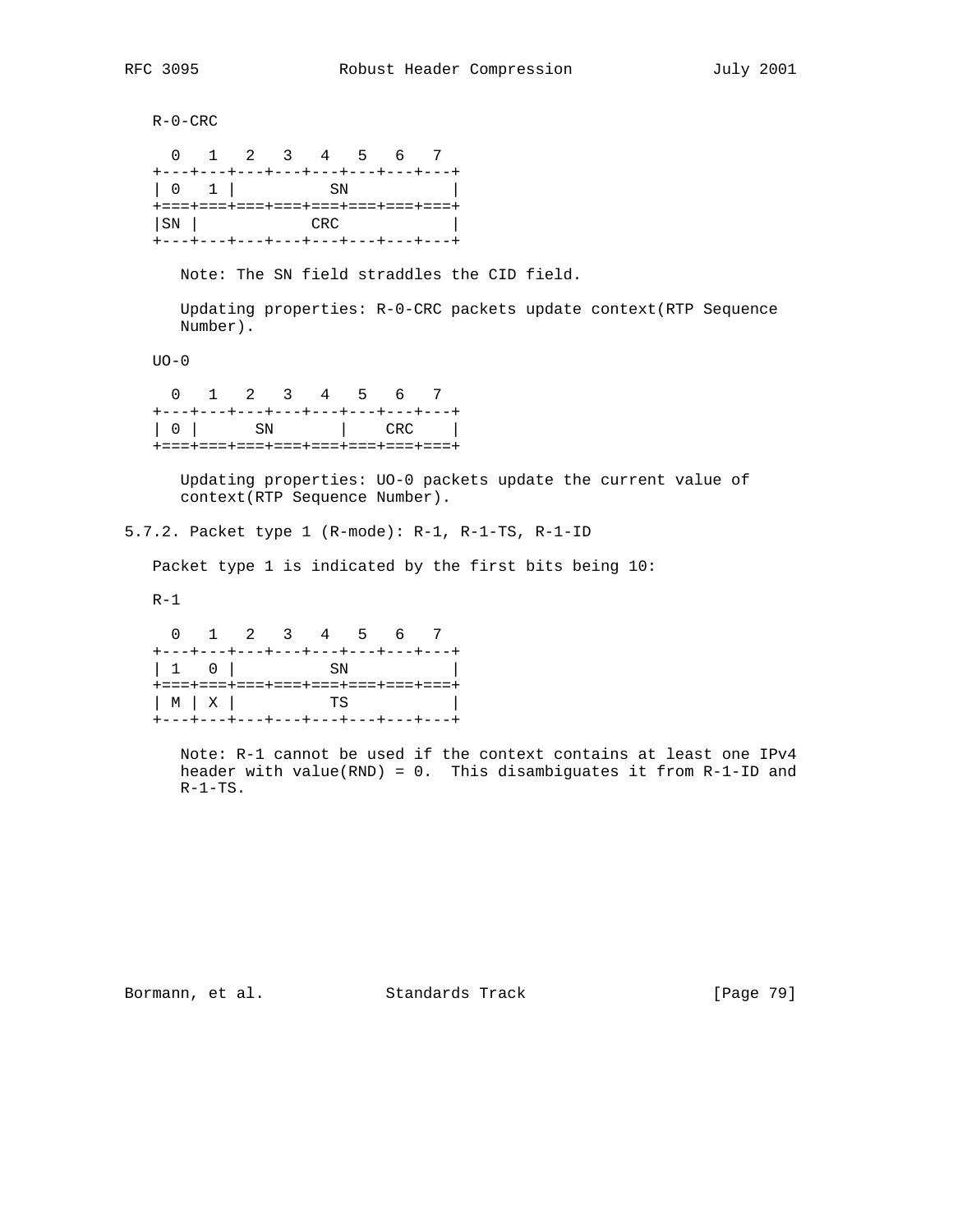R-1-ID 0 1 2 3 4 5 6 7

|                                                                   | +---+---+---+---+---+---+---+---+ |  |
|-------------------------------------------------------------------|-----------------------------------|--|
| $\begin{array}{ccc} \end{array}$ $\begin{array}{ccc} \end{array}$ | - SN                              |  |
|                                                                   | +===+===+===+===+===+===+===+===+ |  |
| $ M  X   T=0$                                                     | TP-TD                             |  |
|                                                                   | +---+---+---+---+---+---+---+---  |  |

 Note: R-1-ID cannot be used if there is no IPv4 header in the context or if value(RND) and value(RND2) are both 1.

R-1-TS

|                                   | 0 1 2 3 4 5 6 7 |  |  |      |
|-----------------------------------|-----------------|--|--|------|
| +---+---+---+---+---+---+---+---+ |                 |  |  |      |
|                                   |                 |  |  |      |
| +===+===+===+===+===+===+===+===+ |                 |  |  |      |
| $ M  \times  T=1 $                |                 |  |  | TS I |
| +---+---+---+---+---+---+---+---  |                 |  |  |      |

 Note: R-1-TS cannot be used if there is no IPv4 header in the context or if value(RND) and value(RND2) are both 1.

 $X: X = 0$  indicates that no extension is present; X = 1 indicates that an extension is present.

 T: T = 0 indicates format R-1-ID; T = 1 indicates format R-1-TS.

 Updating properties: R-1\* headers do not update any part of the context.

5.7.3. Packet type 1 (U/O-mode): UO-1, UO-1-ID, UO-1-TS

 $UO-1$ 

 0 1 2 3 4 5 6 7 +---+---+---+---+---+---+---+---+ | 1 0 | TS | +===+===+===+===+===+===+===+===+ | M | SN | CRC | +---+---+---+---+---+---+---+---+

 Note: UO-1 cannot be used if the context contains at least one IPv4 header with value(RND) = 0. This disambiguates it from UO- 1-ID and UO-1-TS.

Bormann, et al. Standards Track [Page 80]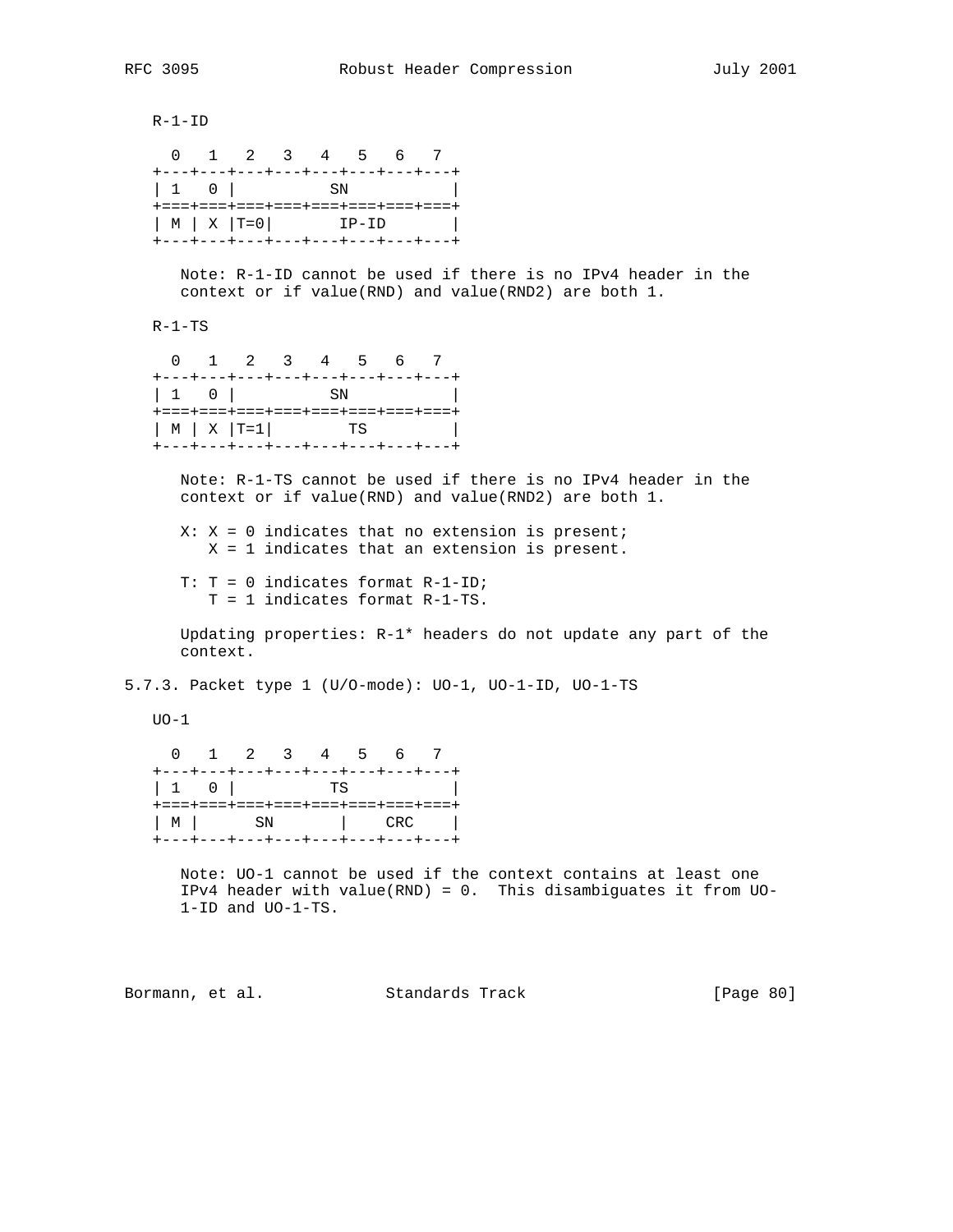UO-1-ID

|                                          |  | 0 1 2 3 4 5 6 7 |         |  |
|------------------------------------------|--|-----------------|---------|--|
| +---+---+---+---+---+---+---+---         |  |                 |         |  |
| $1 \t 0 \t  T=0$                         |  |                 | $IP-ID$ |  |
| +===+===+===+===+===+===+===+===+        |  |                 |         |  |
| $\vert$ X $\vert$ SN $\vert$ CRC $\vert$ |  |                 |         |  |
| +---+---+---+---+---+---+---+---+        |  |                 |         |  |

 Note: UO-1-ID cannot be used if there is no IPv4 header in the context or if value(RND) and value(RND2) are both 1.

UO-1-TS

|  | 0 1 2 3 4 5 6 7                   |  |  |  |
|--|-----------------------------------|--|--|--|
|  | +---+---+---+---+---+---+---+---+ |  |  |  |
|  |                                   |  |  |  |
|  | +===+===+===+===+===+===+===+===+ |  |  |  |
|  | $ M $ SN $ $ CRC $ $              |  |  |  |
|  | +---+---+---+---+---+---+---+---  |  |  |  |

 Note: UO-1-TS cannot be used if there is no IPv4 header in the context or if value(RND) and value(RND2) are both 1.

 $X: X = 0$  indicates that no extension is present; X = 1 indicates that an extension is present.

 T: T = 0 indicates format UO-1-ID; T = 1 indicates format UO-1-TS.

 Updating properties: UO-1\* packets update context(RTP Sequence Number). UO-1 and UO-1-TS packets update context(RTP Timestamp). UO-1-ID packets update context(IP-ID). Values provided in extensions, except those in other SN, TS, or IP-ID fields, do not update the context.

Bormann, et al. Standards Track [Page 81]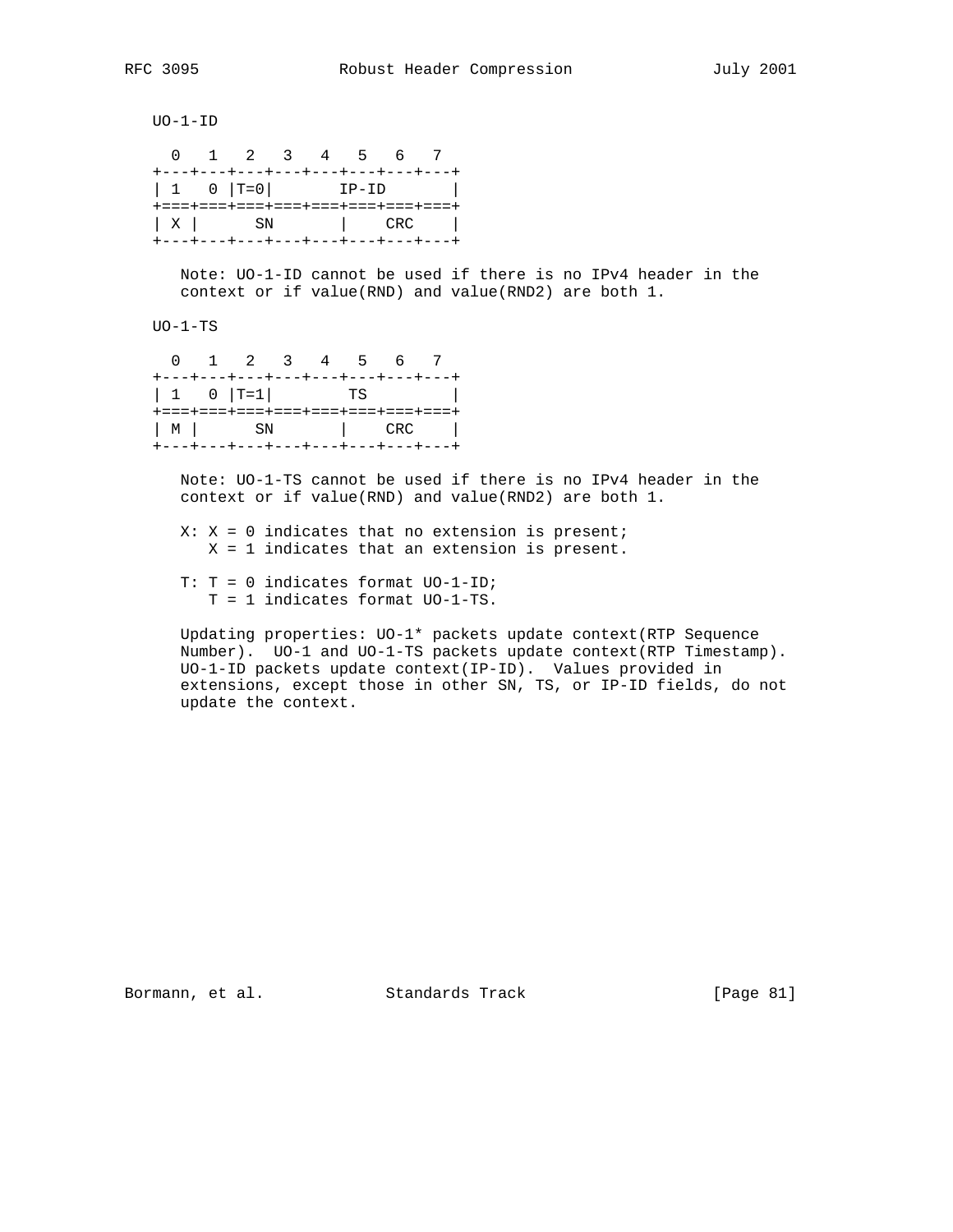5.7.4. Packet type 2: UOR-2

Packet type 2 is indicated by the first bits being 110:

UOR-2

 0 1 2 3 4 5 6 7 +---+---+---+---+---+---+---+---+ | 1 1 0 | TS | +===+===+===+===+===+===+===+===+ | TS | M | SN | SN +---+---+---+---+---+---+---+---+ | X | CRC | +---+---+---+---+---+---+---+---+

 Note: UOR-2 cannot be used if the context contains at least one IPv4 header with value(RND) = 0. This disambiguates it from UOR- 2-ID and UOR-2-TS.

Note: The TS field straddles the CID field.

UOR-2-ID

|                                   |                                                                   |  | 0 1 2 3 4 5 6 7 |  |  |  |  |
|-----------------------------------|-------------------------------------------------------------------|--|-----------------|--|--|--|--|
| +---+---+---+---+---+---+---+---  |                                                                   |  |                 |  |  |  |  |
|                                   |                                                                   |  |                 |  |  |  |  |
| +===+===+===+===+===+===+===+===+ |                                                                   |  |                 |  |  |  |  |
| $ T=0 $ M $ $ SN $ $              |                                                                   |  |                 |  |  |  |  |
| +---+---+---+---+---+---+---+---  |                                                                   |  |                 |  |  |  |  |
|                                   | $\begin{array}{ c c c c c }\n\hline\nX & \text{CRC}\n\end{array}$ |  |                 |  |  |  |  |
| +---+---+---+---+---+---+---+---  |                                                                   |  |                 |  |  |  |  |

 Note: UOR-2-ID cannot be used if there is no IPv4 header in the context or if value(RND) and value(RND2) are both 1.

UOR-2-TS

|                                                                                      |  | 0 1 2 3 4 5 6 7 |  |                                 |
|--------------------------------------------------------------------------------------|--|-----------------|--|---------------------------------|
| +---+---+---+---+---+---+---+---                                                     |  |                 |  |                                 |
| +===+===+===+===+===+===+===+===+<br>$ T=1$ M SN<br>+---+---+---+---+---+---+---+--- |  |                 |  | the contract of the contract of |
| $\begin{array}{ c c c c }\n\hline\nX & \text{CRC}\n\end{array}$                      |  |                 |  |                                 |
| +---+---+---+---+---+---+---+---+                                                    |  |                 |  |                                 |

 Note: UOR-2-TS cannot be used if there is no IPv4 header in the context or if value(RND) and value(RND2) are both 1.

Bormann, et al. Standards Track [Page 82]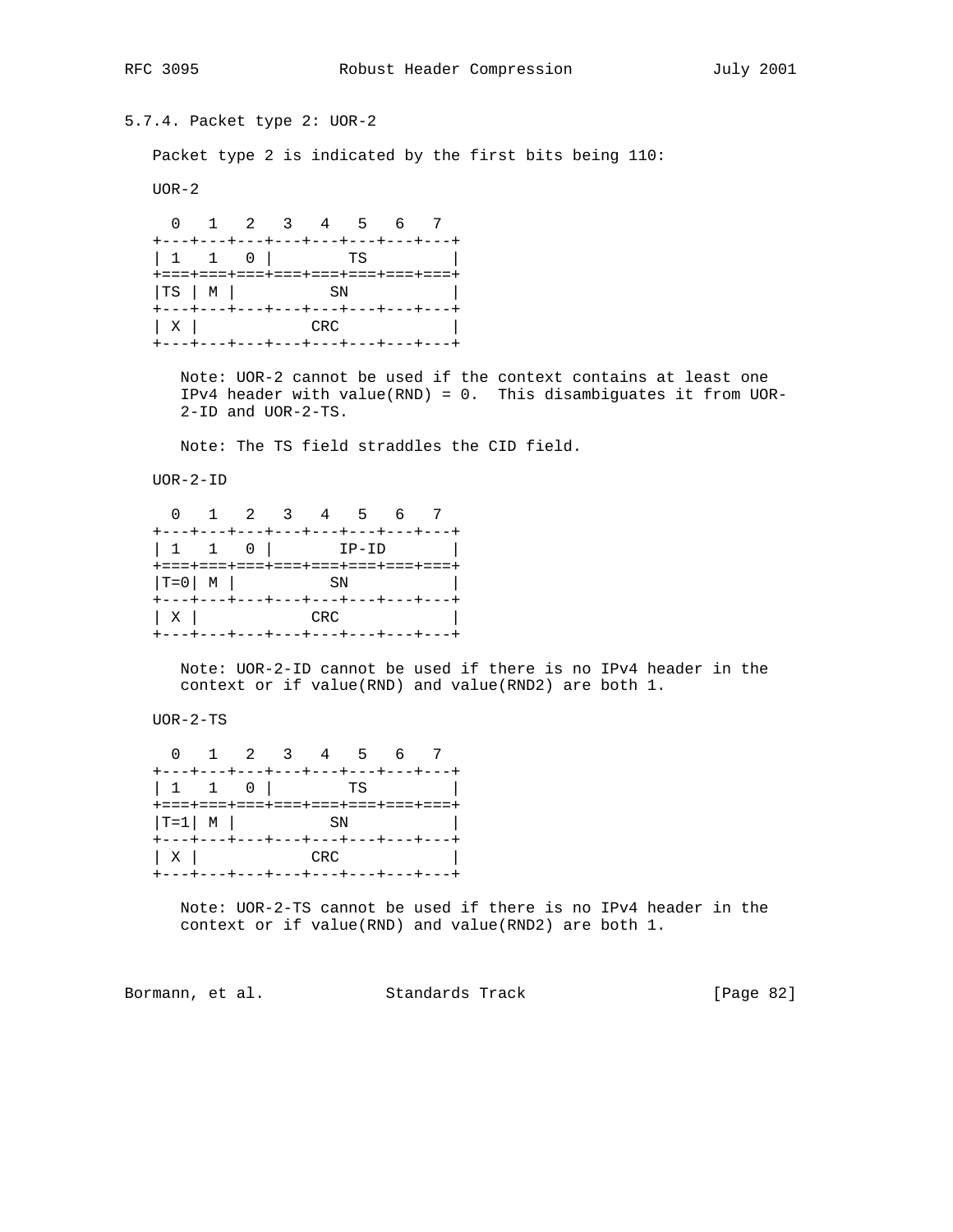- $X: X = 0$  indicates that no extension is present; X = 1 indicates that an extension is present.
- T: T = 0 indicates format UOR-2-ID; T = 1 indicates format UOR-2-TS.

 Updating properties: All values provided in UOR-2\* packets update the context, unless explicitly stated otherwise.

## 5.7.5. Extension formats

 (Note: the term extension as used for additional information contained in the ROHC headers does not bear any relationship to the term extension header used in IP.)

 Fields in extensions are concatenated with the corresponding field in the base compressed header, if there is one. Bits in an extension are less significant than bits in the base compressed header (see section 4.5.7).

 The TS field is scaled in all extensions, as it is in the base header, except optionally when using Extension 3 where the Tsc flag can indicate that the TS field is not scaled. Value(TS\_STRIDE) is used as the scale factor when scaling the TS field.

 In the following three extensions, the interpretation of the fields depends on whether there is a T-bit in the base compressed header, and if so, on the value of that field. When there is no T-bit, +T and -T both mean TS. This is the case when there are no IPv4 headers in the static context, and when all IPv4 headers in the static context have their corresponding RND flag set (i.e., RND = 1).

If there is a T-bit,

 T = 1 indicates that +T is TS, and -T is IP-ID; T = 0 indicates that +T is IP-ID, and -T is TS.

Extension 0:

 0 1 2 3 4 5 6 7 +---+---+---+---+---+---+---+---+ | 0 0 | SN | +T | +---+---+---+---+---+---+---+---+

Bormann, et al. Standards Track [Page 83]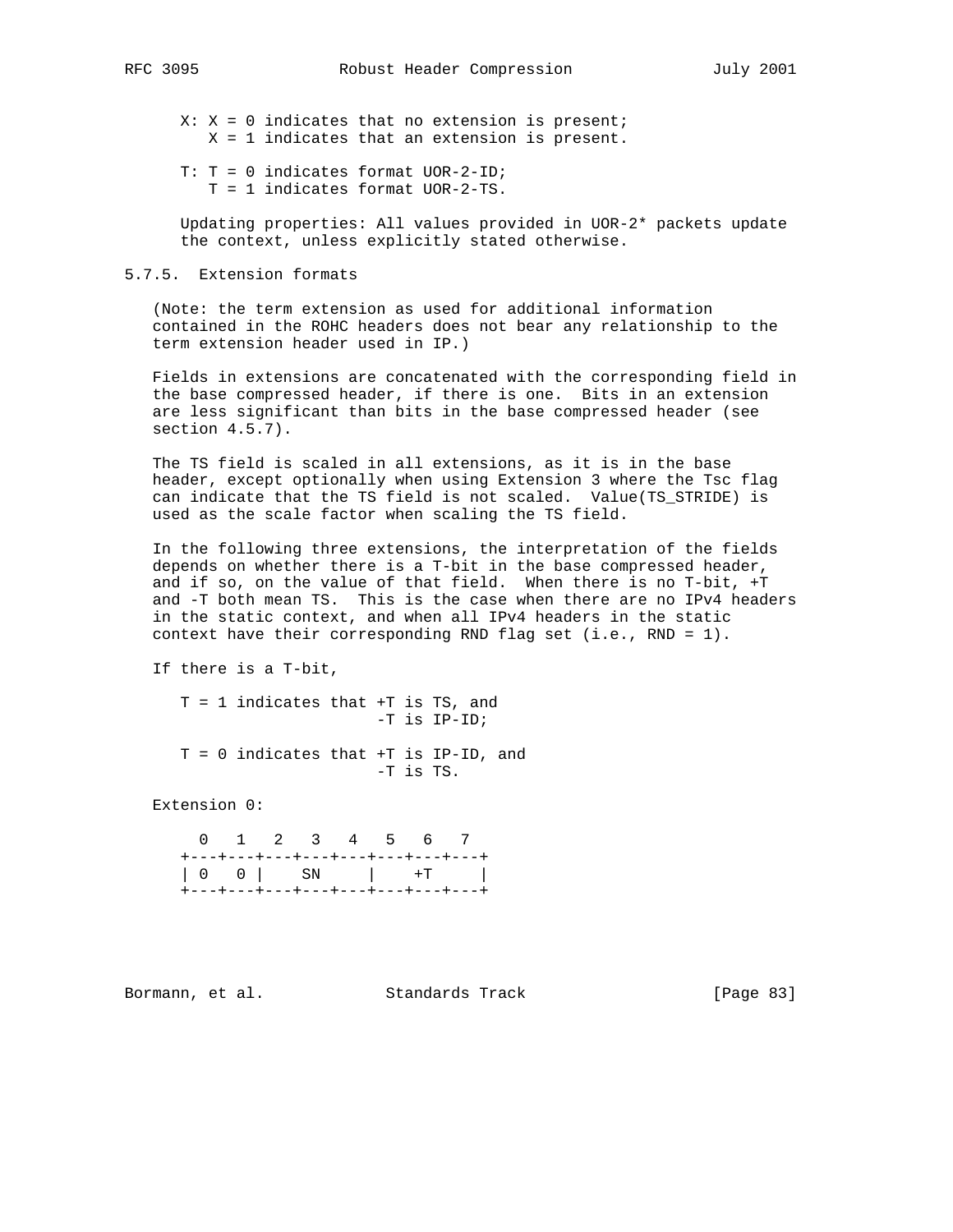Extension 1:

|  |  | +---+---+---+---+---+---+---+---                                                        |
|--|--|-----------------------------------------------------------------------------------------|
|  |  | +---+---+---+---+---+---+---+---+                                                       |
|  |  | . The contract of $-{\bf T}$ is a contract of $\ $<br>+---+---+---+---+---+---+---+---+ |

Extension 2:

|  | +---+---+---+---+---+---+---+---<br>$\begin{array}{ c c c c c c c c } \hline 1 & 0 & \text{SN} & +\text{T} & \end{array}$                                 |  |  |
|--|-----------------------------------------------------------------------------------------------------------------------------------------------------------|--|--|
|  | +---+---+---+---+---+---+---+---+<br>$\vert$ +T $\vert$                                                                                                   |  |  |
|  | +---+---+---+---+---+---+---+---+<br>$\begin{bmatrix} 1 & 1 & 1 & 1 \\ 1 & 1 & 1 & 1 \\ 1 & 1 & 1 & 1 \end{bmatrix}$<br>+---+---+---+---+---+---+---+---+ |  |  |

 Extension 3 is a more elaborate extension which can give values for fields other than SN, TS, and IP-ID. Three optional flag octets indicate changes to IP header(s) and RTP header, respectively.

Bormann, et al. Standards Track [Page 84]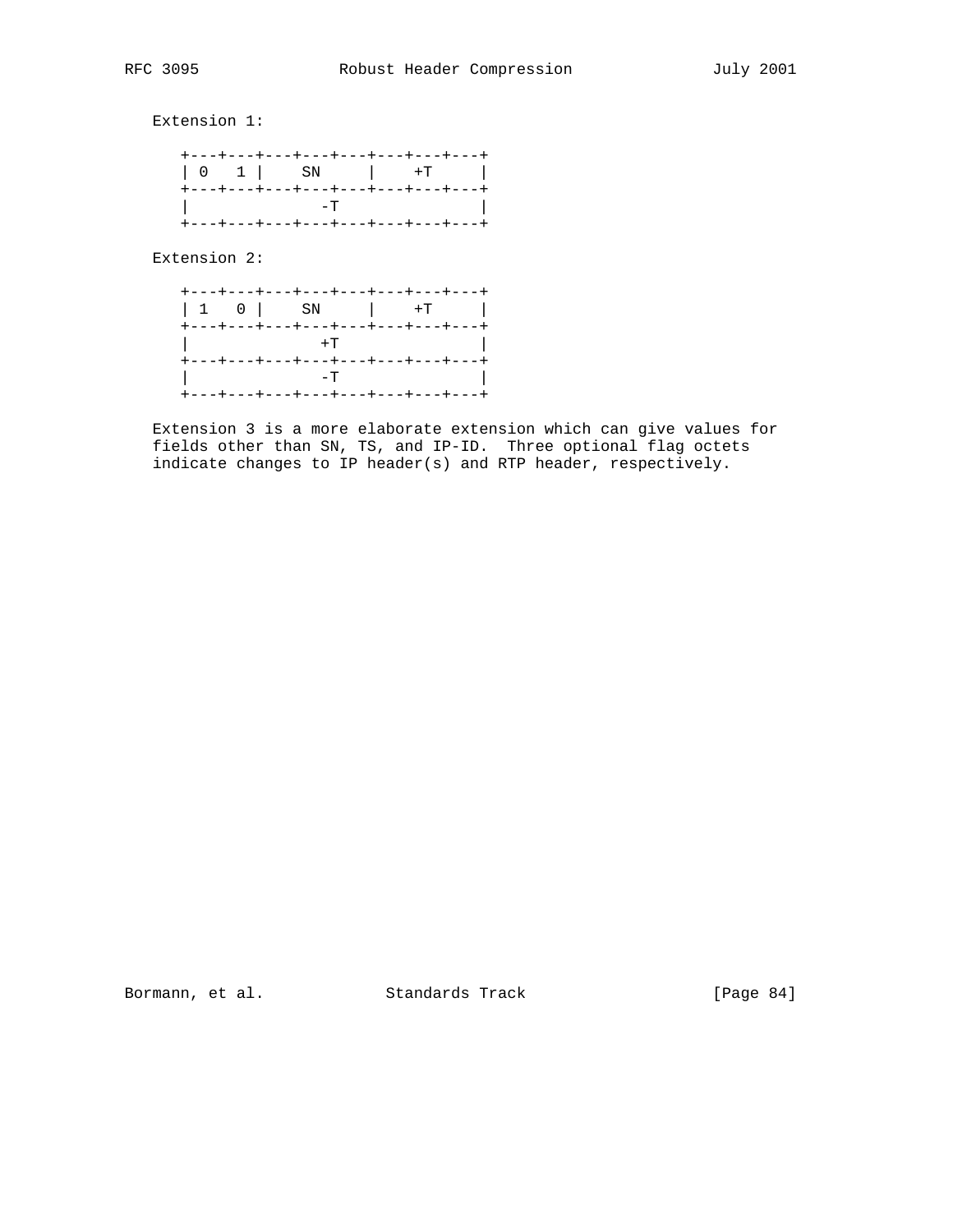Extension 3:

 0 1 2 3 4 5 6 7 +-----+-----+-----+-----+-----+-----+-----+-----+ | 1 1 | S |R-TS | Tsc | I | ip | rtp | (FLAGS) +-----+-----+-----+-----+-----+-----+-----+-----+ | Inner IP header flags | ip2 | if ip = 1 ..... ..... ..... ..... ..... ..... ..... ..... | Outer IP header flags | if ip2 = 1 ..... ..... ..... ..... ..... ..... ..... ..... | if S = 1 ..... ..... ..... ..... ..... ..... ..... ..... / TS (encoded as in section 4.5.6) / 1-4 octets, ..... ..... ..... ..... ..... ..... ..... ..... if R-TS = 1 | | / Inner IP header fields / variable,  $\vert$  if ip = 1 ..... ..... ..... ..... ..... ..... ..... .....  $IP-ID$  | 2 octets, if  $I = 1$  ..... ..... ..... ..... ..... ..... ..... ..... | | / Outer IP header fields / variable,  $\frac{1}{\pi}$  if ip2 = 1 ..... ..... ..... ..... ..... ..... ..... ..... | | / RTP header flags and fields / variable,  $\vert$  if rtp = 1 ..... ..... ..... ..... ..... ..... ..... .....

 S, R-TS, I, ip, rtp, ip2: Indicate presence of fields as shown to the right of each field above.

 Tsc: Tsc = 0 indicates that TS is not scaled; Tsc = 1 indicates that TS is scaled according to section 4.5.3, using value(TS\_STRIDE). Context(Tsc) is always 1. If scaling is not desired, the compressor will establish TS\_STRIDE = 1.

SN: See the beginning of section 5.7.

 TS: Variable number of bits of TS, encoded according to section 4.5.6. See the beginning of section 5.7.

IP-ID: See the beginning of section 5.7.

Bormann, et al. Standards Track [Page 85]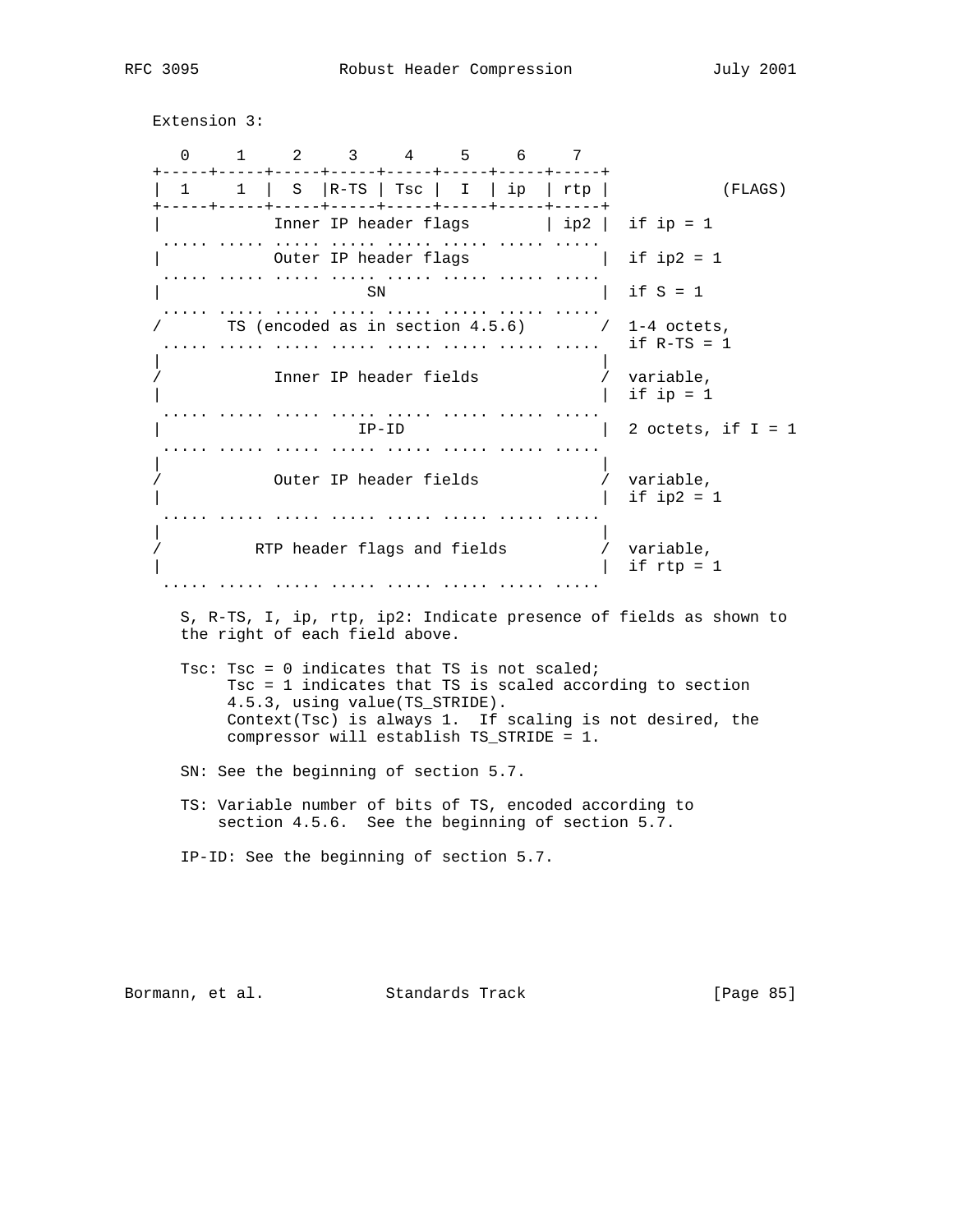Inner IP header flags These correspond to the inner IP header if there are two, and the single IP header otherwise. 0 1 2 3 4 5 6 7 ..... ..... ..... ..... ..... ..... ..... ..... | TOS | TTL | DF | PR | IPX | NBO | RND | ip2 | if ip = 1 ..... ..... ..... ..... ..... ..... ..... ..... TOS, TTL, PR, IPX: Indicates presence of fields as shown to the right of the field in question below. DF: Don't Fragment bit of IP header. NBO: Indicates whether the octets of hdr(IP identifier) of this IP header are swapped before compression and after decompression.  $NBO = 1$  indicates that the octets need not be swapped.  $NBO = 0$  indicates that the octets are to be swapped. See section 4.5.5. RND: Indicates whether hdr(IP identifier) is not to be compressed but instead sent as-is in compressed headers. IP2: Indicates presence of Outer IP header fields. Unless the static context contains two IP headers, IP2 is always zero. Inner IP header fields ..... ..... ..... ..... ..... ..... ..... ..... | Type of Service/Traffic Class | if TOS = 1 ..... ..... ..... ..... ..... ..... ..... ..... | Time to Live/Hop Limit ..... ..... ..... ..... ..... ..... ..... ..... Protocol/Next Header | if PR = 1 ..... ..... ..... ..... ..... ..... ..... ..... / TP extension headers ..... ..... ..... ..... ..... ..... ..... ..... if IPX = 1 Type of Service/Traffic Class: That field in the uncompressed IP header (absolute value). Time to Live/Hop Limit: That field in the uncompressed IP header. Protocol/Next Header: That field in the uncompressed IP header. IP extension header(s): According to section 5.8.5.

Bormann, et al. Standards Track [Page 86]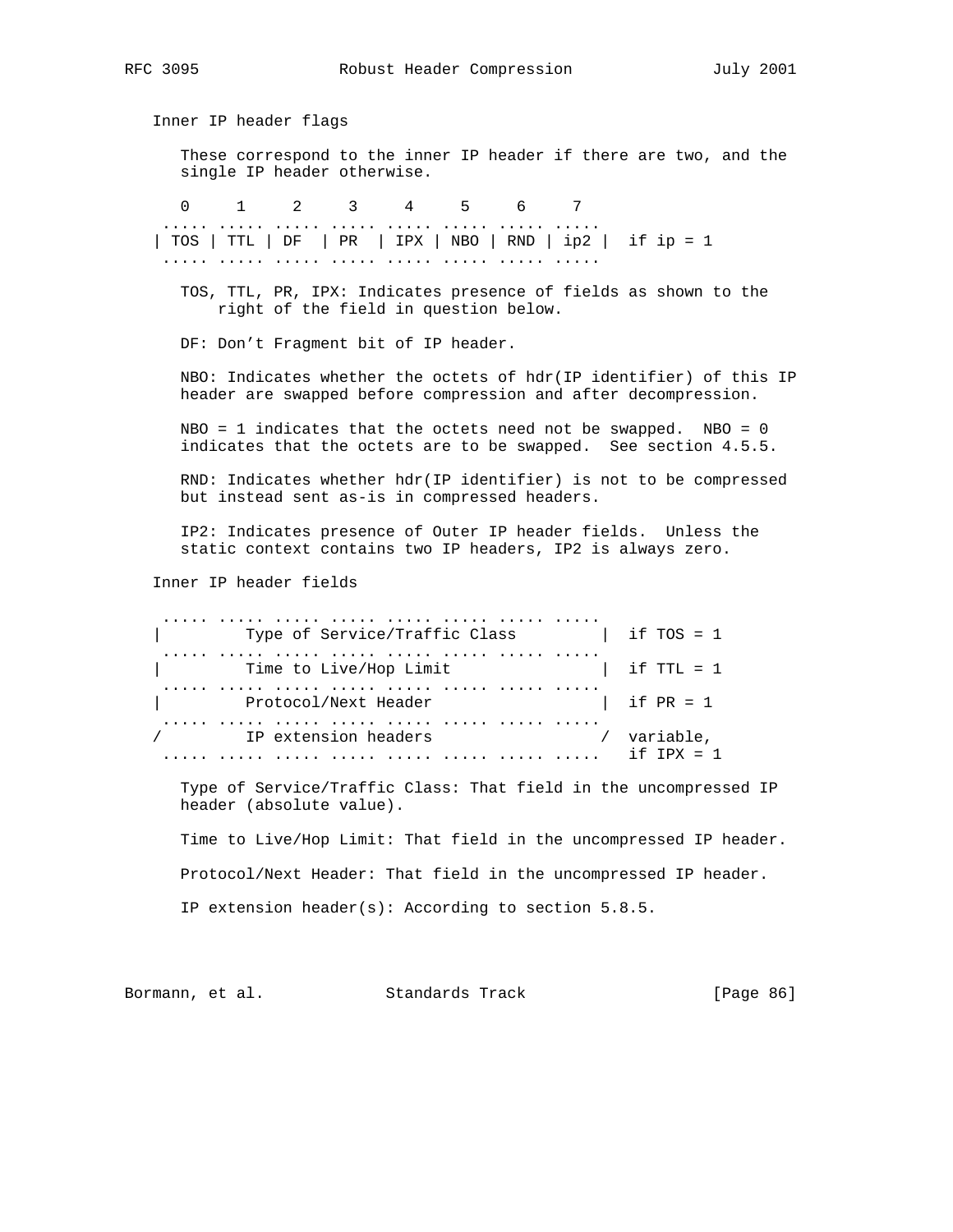Outer IP header flags The fields in this part of the Extension 3 header refer to the outermost IP header: 0 1 2 3 4 5 6 7

 ..... ..... ..... ..... ..... ..... ..... ..... | TOS2| TTL2| DF2 | PR2 |IPX2 |NBO2 |RND2 | I2 | if ip2 = 1 ..... ..... ..... ..... ..... ..... ..... .....

 These flags are the same as the Inner IP header flags, but refer to the outer IP header instead of the inner IP header. The following flag, however, has no counterpart in the Inner IP header flags:

I2: Indicates presence of the IP-ID field.

Outer IP header fields

 ..... ..... ..... ..... ..... ..... ..... ..... | Type of Service/Traffic Class | if TOS2 = 1 ..... ..... ..... ..... ..... ..... ..... ..... | Time to Live/Hop Limit | if TTL2 = 1 ..... ..... ..... ..... ..... ..... ..... ..... | Protocol/Next Header | if PR2 = 1 ..... ..... ..... ..... ..... ..... ..... ..... / IP extension header(s) / variable, ..... ..... ..... ..... ..... ..... ..... ..... if IPX2 = 1 IP-ID | 2 octets, ..... ..... ..... ..... ..... ..... ..... ..... if I2 = 1

 The fields in this part of Extension 3 are as for the Inner IP header fields, but they refer to the outer IP header instead of the inner IP header. The following field, however, has no counterpart among the Inner IP header fields:

 IP-ID: The IP Identifier field of the outer IP header, unless the inner header is an IPv6 header, in which case I2 is always zero.

Bormann, et al. Standards Track [Page 87]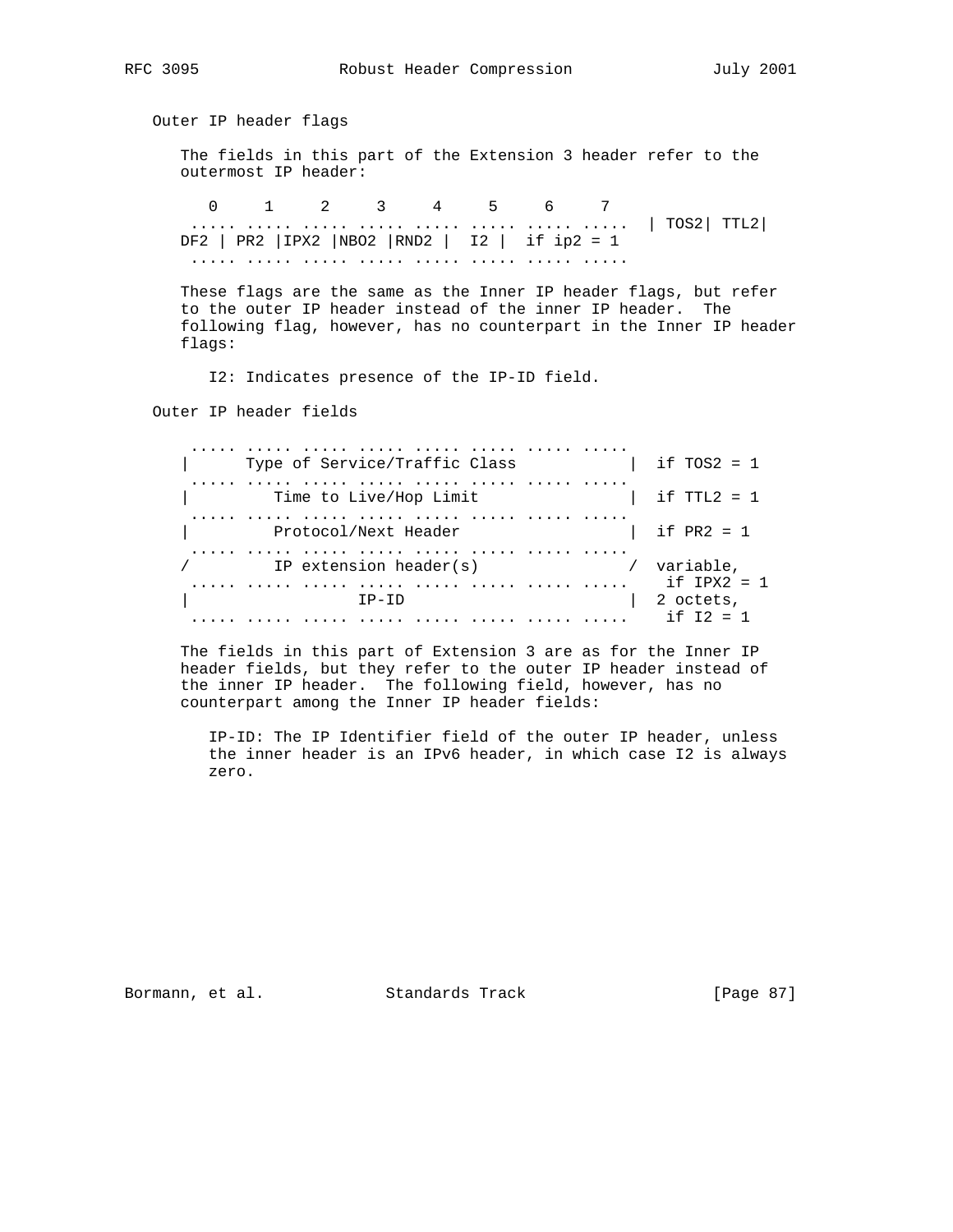RTP header flags and fields 0 1 2 3 4 5 6 7 ..... ..... ..... ..... ..... ..... ..... ..... | Mode |R-PT | M | R-X |CSRC | TSS | TIS | if rtp = 1 ..... ..... ..... ..... ..... ..... ..... ..... | R-P | RTP PT | if R-PT = 1 ..... ..... ..... ..... ..... ..... ..... ..... / Compressed CSRC list / if CSRC = 1 ..... ..... ..... ..... ..... ..... ..... ..... / TS\_STRIDE / 1-4 oct if TSS = 1 ..... ..... ..... ..... ..... ..... ..... .... / TIME\_STRIDE (milliseconds) / 1-4 oct if TIS = 1 ..... ..... ..... ..... ..... ..... ..... ..... Mode: Compression mode. 0 = Reserved, 1 = Unidirectional, 2 = Bidirectional Optimistic, 3 = Bidirectional Reliable. R-PT, CSRC, TSS, TIS: Indicate presence of fields as shown to the right of each field above. R-P: RTP Padding bit, absolute value (presumed zero if absent). R-X: RTP eXtension bit, absolute value. M: See the beginning of section 5.7. RTP PT: Absolute value of RTP Payload type field. Compressed CSRC list: See section 5.8.1. TS\_STRIDE: Predicted increment/decrement of the RTP Timestamp field when it changes. Encoded as in section 4.5.6. TIME\_STRIDE: Predicted time interval in milliseconds between changes in the RTP Timestamp. Also an indication that the compressor desires to perform timer-based compression of the RTP Timestamp field: see section 4.5.4. Encoded as in section 4.5.6. 5.7.5.1. RND flags and packet types The values of the RND and RND2 flags are changed by sending UOR-2 headers with Extension 3, or IR-DYN headers, where the flag(s) have their new values. The establishment procedure of the flags is the normal one for the current mode, i.e., in U-mode and O-mode the values are repeated several times to ensure that the decompressor

Bormann, et al. Standards Track [Page 88]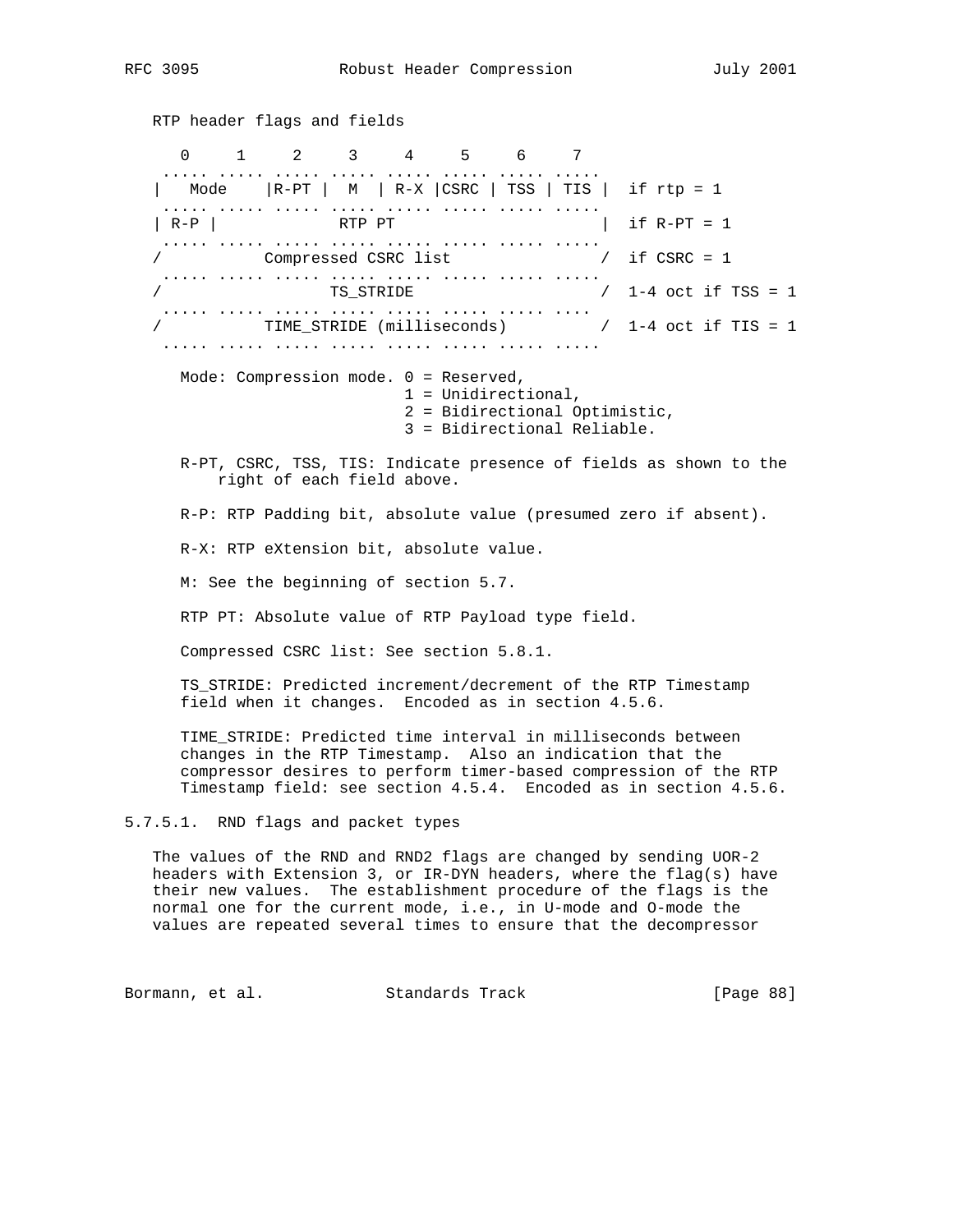receives at least one. In R-mode, the flags are sent until an acknowledgment for a packet with the new RND flag values is received.

 The decompressor updates the values of its RND and RND2 flags whenever it receives an UOR-2 with Extension 3 carrying values for RND or RND2, and the UOR-2 CRC verifies successful decompression.

 When an IPv4 header for which the corresponding RND flag has not been established to be 1 is present in the static context, the packet types R-1 and UO-1 MUST NOT be used.

 When no IPv4 header is present in the static context, or the RND flags for all IPv4 headers in the context have been established to be 1, the packet types R-1-ID, R-1-TS, UO-1-ID, and UO-1-TS MUST NOT be used.

 While in the transient state in which an RND flag is being established, the packet types R-1-ID, R-1-TS, UO-1-ID, and UO-1-TS MUST NOT be used. This implies that the RND flag(s) of Extension 3 may have to be inspected before the exact format of a base header carrying an Extension 3 can be determined, i.e., whether a T-bit is present or not.

5.7.5.2. Flags/Fields in context

 Some flags and fields in Extension 3 need to be maintained in the context of the decompressor. Their values are established using the mechanism appropriate to the compression mode, unless otherwise indicated in the table below and in referred sections.

 Flag/Field Initial value Comment --------------------------------------------------------------------- Mode **Unidirectional** See section 5.6 NBO 1 See section 4.5.5<br>RND 0 See sections 4.5.5 RND 0 See sections 4.5.5, 5.7.5.1 NBO2 1 1 As NBO, but for outer header RND2 0 As RND, but for outer header TS\_STRIDE 1 See section 4.5.3 TIME\_STRIDE 0 5ee section 4.5.4 Tsc 1 1 Tsc is always 1 in context; can be 0 only when an Extension 3 is present. See the discussion of the TS field in the beginning of section 5.7.

Bormann, et al. Standards Track [Page 89]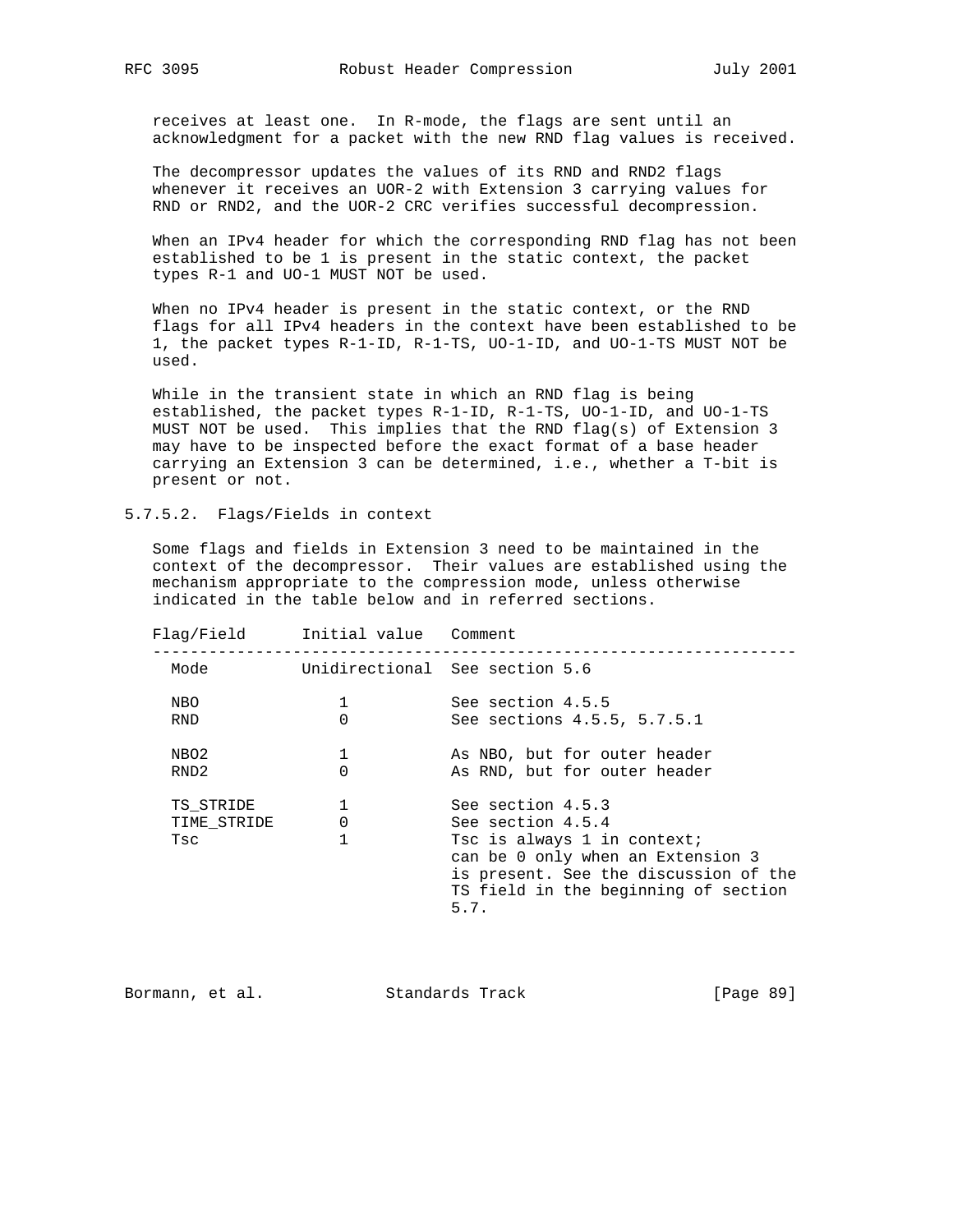### 5.7.6. Feedback packets and formats

 When the round-trip time between compressor and decompressor is large, several packets can be in flight concurrently. Therefore, several packets may be received by the decompressor after feedback has been sent and before the compressor has reacted to feedback. Moreover, decompression may fail due to residual errors in the compressed header.

Therefore,

- a) in O-mode, the decompressor SHOULD limit the rate at which feedback on successful decompression is sent (if it is sent at all);
- b) when decompression fails, feedback SHOULD be sent only when decompression of several consecutive packets has failed, and when this occurs, the feedback rate SHOULD be limited;
- c) when packets are received which belong to a rejected packet stream, the feedback rate SHOULD be limited.

 A decompressor MAY limit the feedback rate by sending feedback only for one out of every k packets provoking the same (kind of) feedback. The appropriate value of  $k$  is implementation dependent;  $k$  might be chosen such that feedback is sent 1-3 times per link round-trip time.

 See section 5.2.2 for a discussion concerning ways to provide feedback information to the compressor.

5.7.6.1. Feedback formats for ROHC RTP

 This section describes the format for feedback information in ROHC RTP. See also 5.2.2.

 Several feedback formats carry a field labeled SN. The SN field contains LSBs of an RTP Sequence Number. The sequence number to use is the sequence number of the header which caused the feedback information to be sent. If that sequence number cannot be determined, for example when decompression fails, the sequence number to use is that of the last successfully decompressed header. If no sequence number is available, the feedback MUST carry a SN-NOT-VALID option. Upon reception, the compressor matches valid SN LSBs with the most recent header sent with a SN with matching LSBs. The decompressor must ensure that it sends enough SN LSBs in its feedback that this correlation does not become ambiguous; e.g., if an 8-bit SN LSB field could wrap around within a round-trip time, the FEEDBACK-1 format cannot be used.

Bormann, et al. Standards Track [Page 90]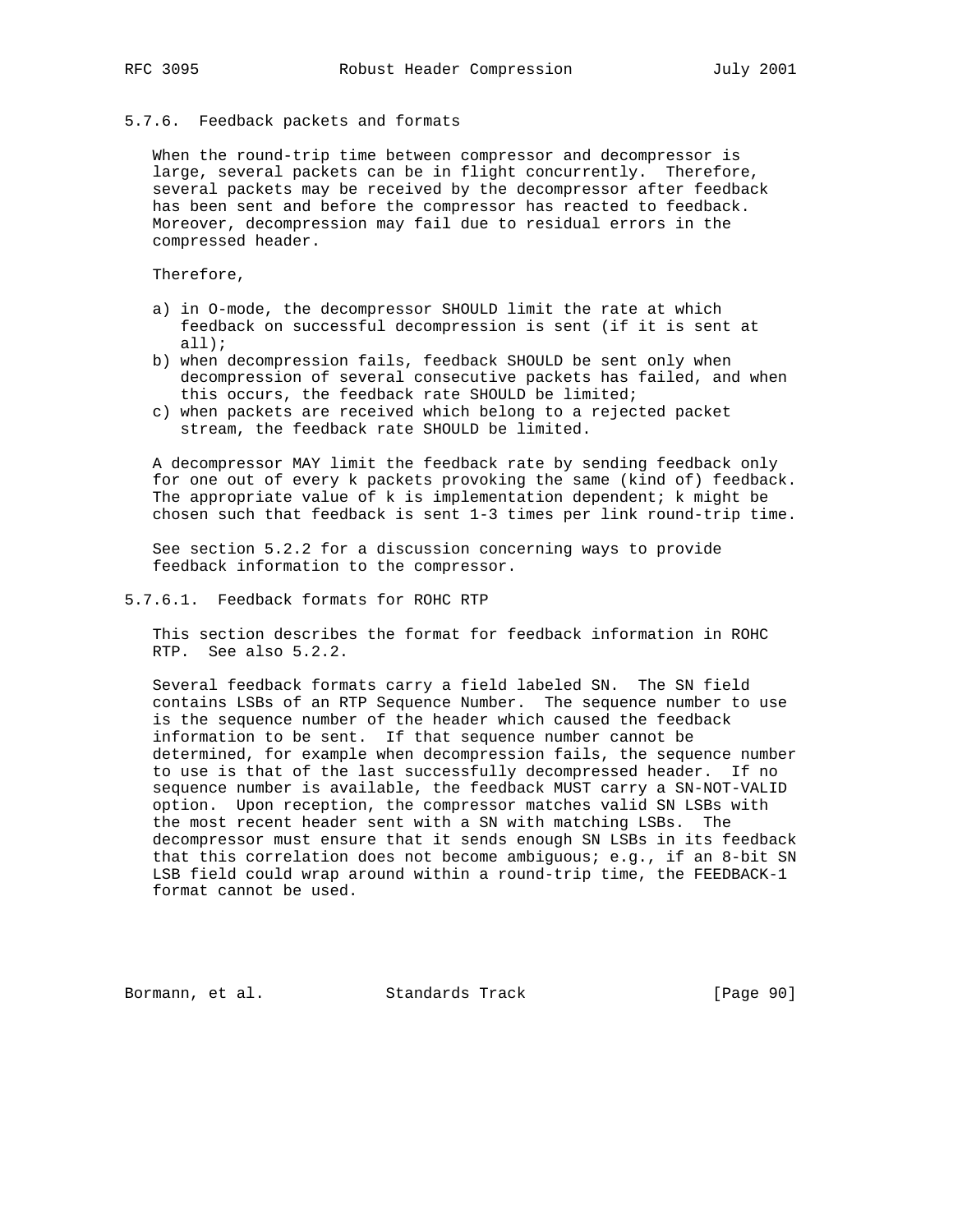FEEDBACK-1 0 1 2 3 4 5 6 7 +---+---+---+---+---+---+---+---+  $\text{SN}$  +---+---+---+---+---+---+---+---+ A FEEDBACK-1 is an ACK. In order to send a NACK or a STATIC-NACK, FEEDBACK-2 must be used. FEEDBACK-1 does not contain any mode information; FEEDBACK-2 must be used when mode information is required. FEEDBACK-2 0 1 2 3 4 5 6 7 +---+---+---+---+---+---+---+---+ |Acktype| Mode | SN | +---+---+---+---+---+---+---+---+  $\rm SN$  +---+---+---+---+---+---+---+---+ / Feedback options / +---+---+---+---+---+---+---+---+ Acktype: 0 = ACK  $1 = NACK$  2 = STATIC-NACK 3 is reserved (MUST NOT be used for parseability) Mode: 0 is reserved 1 = Unidirectional mode 2 = Bidirectional Optimistic mode 3 = Bidirectional Reliable mode Feedback options: A variable number of feedback options, see section 5.7.6.2. Options may appear in any order. 5.7.6.2. ROHC RTP Feedback options

 A ROHC RTP Feedback option has variable length and the following general format:

 0 1 2 3 4 5 6 7 +---+---+---+---+---+---+---+---+ | Opt Type | Opt Len | +---+---+---+---+---+---+---+---+ / option data / Opt Len octets +---+---+---+---+---+---+---+---+

Bormann, et al. Standards Track [Page 91]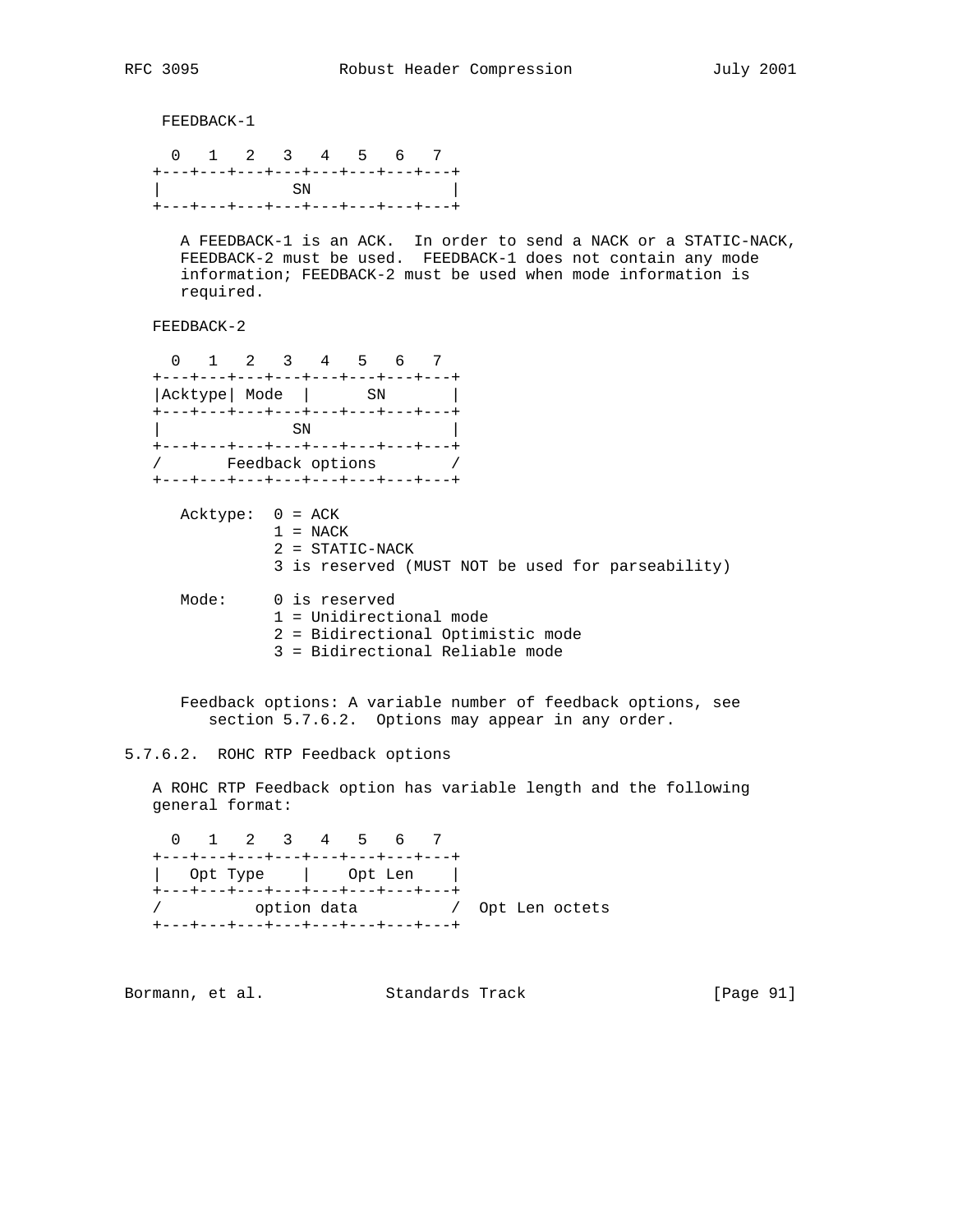Sections 5.7.6.3-9 describe the currently defined ROHC RTP feedback options.

5.7.6.3. The CRC option

 The CRC option contains an 8-bit CRC computed over the entire feedback payload, without the packet type and code octet, but including any CID fields, using the polynomial of section 5.9.1. If the CID is given with an Add-CID octet, the Add-CID octet immediately precedes the FEEDBACK-1 or FEEDBACK-2 format. For purposes of computing the CRC, the CRC fields of all CRC options are zero.

 0 1 2 3 4 5 6 7 +---+---+---+---+---+---+---+---+ | Opt Type = 1 | Opt Len = 1 | +---+---+---+---+---+---+---+---+ | CRC | +---+---+---+---+---+---+---+---+

 When receiving feedback information with a CRC option, the compressor MUST verify the information by computing the CRC and comparing the result with the CRC carried in the CRC option. If the two are not identical, the feedback information MUST be ignored.

5.7.6.4. The REJECT option

 The REJECT option informs the compressor that the decompressor does not have sufficient resources to handle the flow.

 +---+---+---+---+---+---+---+---+ | Opt Type = 2 | Opt Len = 0 | +---+---+---+---+---+---+---+---+

 When receiving a REJECT option, the compressor stops compressing the packet stream, and should refrain from attempting to increase the number of compressed packet streams for some time. Any FEEDBACK packet carrying a REJECT option MUST also carry a CRC option.

5.7.6.5. The SN-NOT-VALID option

 The SN-NOT-VALID option indicates that the SN of the feedback is not valid. A compressor MUST NOT use the SN of the feedback to find the corresponding sent header when this option is present.

 +---+---+---+---+---+---+---+---+ | Opt Type =  $3$  | Opt Len =  $0$  | +---+---+---+---+---+---+---+---+

Bormann, et al. Standards Track [Page 92]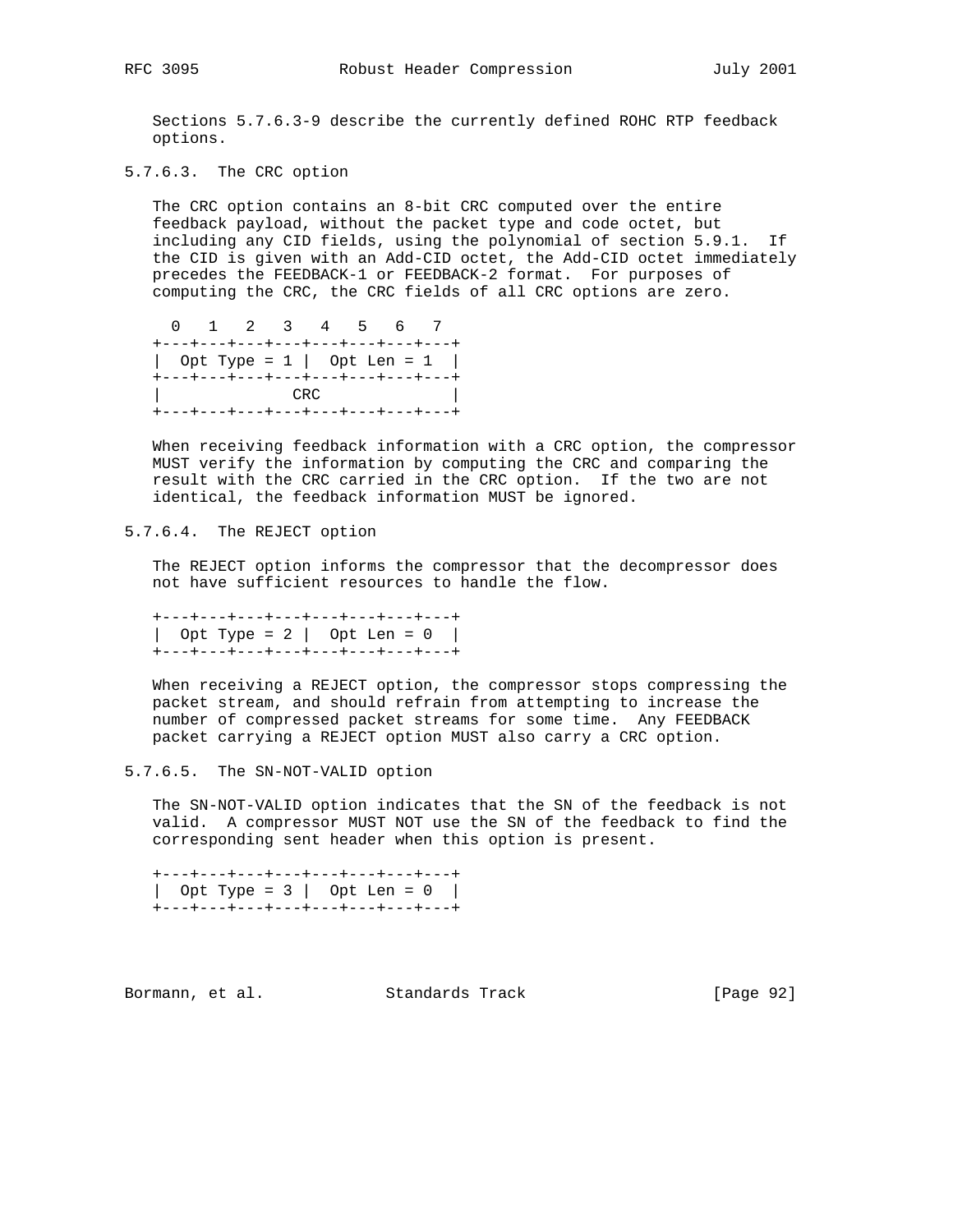5.7.6.6. The SN option

The SN option provides 8 additional bits of SN.

|  | +---+---+---+---+---+---+---+---+                |  |  |
|--|--------------------------------------------------|--|--|
|  | $\vert$ Opt Type = 4 $\vert$ Opt Len = 1 $\vert$ |  |  |
|  | +---+---+---+---+---+---+---+---+                |  |  |
|  | SN.                                              |  |  |
|  | +---+---+---+---+---+---+---+---+                |  |  |

5.7.6.7. The CLOCK option

 The CLOCK option informs the compressor of the clock resolution of the decompressor. This is needed to allow the compressor to estimate the jitter introduced by the clock of the decompressor when doing timer-based compression of the RTP Timestamp.

 +---+---+---+---+---+---+---+---+ | Opt Type = 5 | Opt Len = 1 | +---+---+---+---+---+---+---+---+ | clock resolution (ms) | +---+---+---+---+---+---+---+---+

 The smallest clock resolution which can be indicated is 1 millisecond. The value zero has a special meaning: it indicates that the decompressor cannot do timer-based compression of the RTP Timestamp. Any FEEDBACK packet carrying a CLOCK option SHOULD also carry a CRC option.

5.7.6.8. The JITTER option

 The JITTER option allows the decompressor to report the maximum jitter it has observed lately, using the following formula which is very similar to the formula for Max\_Jitter\_BC in section 4.5.4.

 Let observation window i contain the decompressor's best approximation of the sliding window of the compressor (see section 4.5.4) when header i is received.

Max\_Jitter\_i =

 $max \{ | (T_i - T_j) - ((a_i - a_j) / TIME_STRIDE) | \}$ for all headers j in observation window i}

Max\_Jitter =

max { Max\_Jitter\_i, for a large number of recent headers i }

Bormann, et al. Standards Track [Page 93]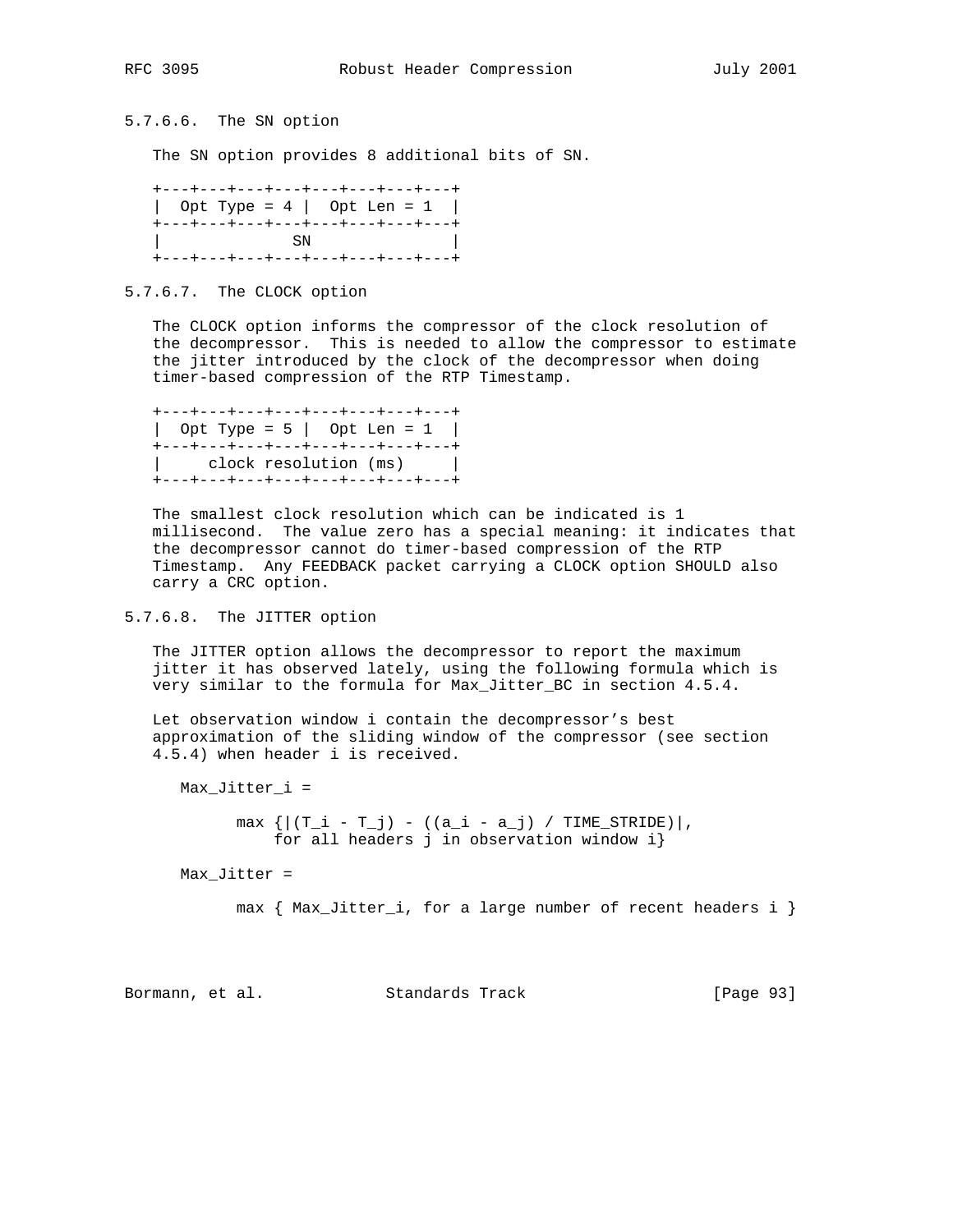This information may be used by the compressor to refine the formula for determining k when doing timer-based compression of the RTP Timestamp.

 +---+---+---+---+---+---+---+---+ | Opt Type =  $6$  | Opt Len =  $1$  | +---+---+---+---+---+---+---+---+ | Max\_Jitter | +---+---+---+---+---+---+---+---+

 The decompressor MAY ignore the oldest observed values of Max\_Jitter\_i. Thus, the reported Max\_Jitter may decrease. Robustness will be reduced if the compressor uses a jitter estimate which is too small. Therefore, a FEEDBACK packet carrying a JITTER option SHOULD also carry a CRC option. Moreover, the compressor MAY ignore decreasing Max\_Jitter values.

5.7.6.9. The LOSS option

 The LOSS option allows the decompressor to report the largest observed number of packets lost in sequence. This information MAY be used by the compressor to adjust the size of the reference window used in U- and O-mode.

 +---+---+---+---+---+---+---+---+ | Opt Type = 7 | Opt Len = 1 | +---+---+---+---+---+---+---+---+ | longest loss event (packets) | +---+---+---+---+---+---+---+---+

 The decompressor MAY choose to ignore the oldest loss events. Thus, the value reported may decrease. Since setting the reference window too small can reduce robustness, a FEEDBACK packet carrying a LOSS option SHOULD also carry a CRC option. The compressor MAY choose to ignore decreasing loss values.

5.7.6.10. Unknown option types

 If an option type unknown to the compressor is encountered, it must continue parsing the rest of the FEEDBACK packet, which is possible since the length of the option is explicit, but MUST otherwise ignore the unknown option.

5.7.6.11. RTP feedback example

 Feedback for CID 8 indicating an ACK for SN 17 and Bidirectional Reliable mode can have the following formats.

Bormann, et al. Standards Track [Page 94]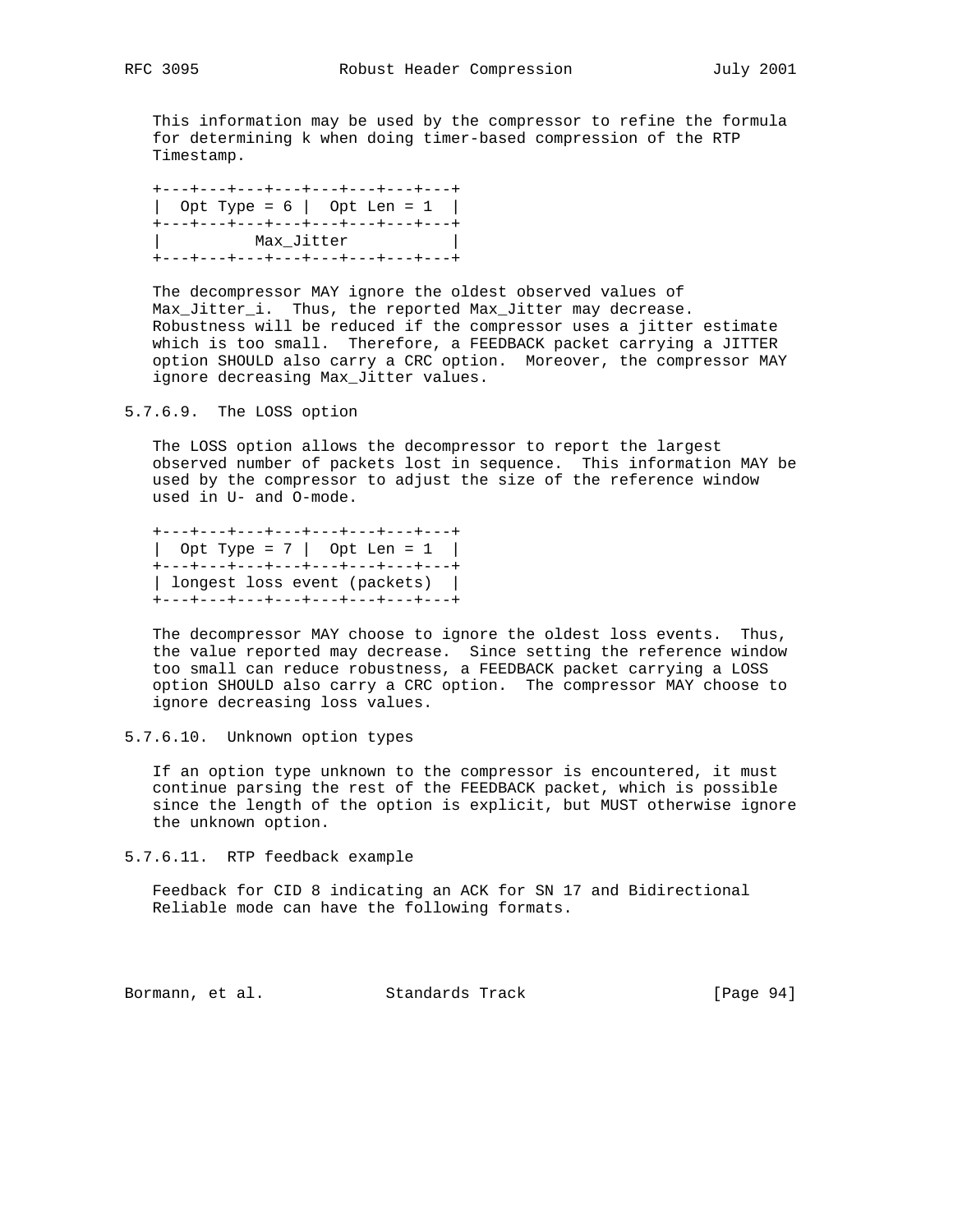Assuming small CIDs:

|                                                                                         |  |  | 0 1 2 3 4 5 6 7 |  |  | +---+---+---+---+---+---+---+---+                                      |                                                         |
|-----------------------------------------------------------------------------------------|--|--|-----------------|--|--|------------------------------------------------------------------------|---------------------------------------------------------|
|                                                                                         |  |  |                 |  |  |                                                                        |                                                         |
|                                                                                         |  |  |                 |  |  | +---+---+---+---+---+---+---+---+<br>+---+---+---+---+---+---+---+---+ |                                                         |
|                                                                                         |  |  |                 |  |  |                                                                        | 0 0   1 1   SN MSB = 0   AckType = ACK, Mode = Reliable |
| +---+---+---+---+---+---+---+---+<br>$SN LSB = 17$<br>+---+---+---+---+---+---+---+---+ |  |  |                 |  |  |                                                                        |                                                         |

 The second, third, and fourth octet are handed to the compressor. The FEEDBACK-1 format may also be used. Assuming large CIDs:

 0 1 2 3 4 5 6 7 +---+---+---+---+---+---+---+---+ | 1 1 1 1 0 | 0 1 0 | feedback packet type, Code = 2 +---+---+---+---+---+---+---+---+ | 0 0 0 0 1 0 0 0 | large CID with value 8 +---+---+---+---+---+---+---+---+ | SN LSB = 17 | +---+---+---+---+---+---+---+---+

The second and third octet are handed to the compressor.

Assuming small CIDs:

 0 1 2 3 4 5 6 7 +---+---+---+---+---+---+---+---+  $\begin{array}{cccc} \vert & 1 & 1 & 1 & 0 \vert & 0 & 1 & 0 \vert \end{array}$  feedback packet type, Code = 2 +---+---+---+---+---+---+---+---+  $| 1 1 1 0 | 1 0 0 0 |$  Add-CID octet with CID = 8 +---+---+---+---+---+---+---+---+  $SN LSB = 17$ +---+---+---+---+---+---+---+---+

The second and third octet are handed to the compressor.

Bormann, et al. Standards Track [Page 95]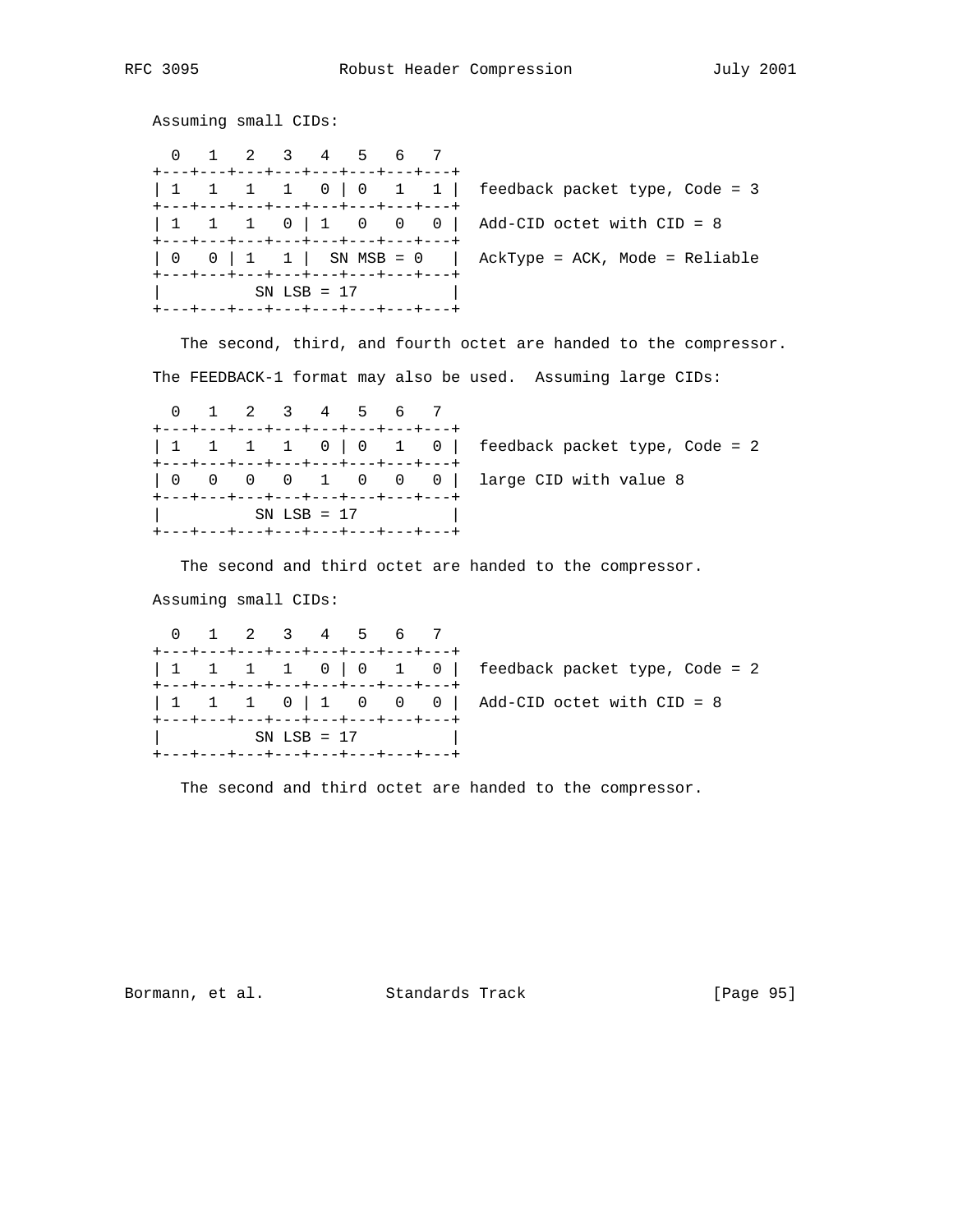Assuming small CIDs and CID 0 instead of CID 8:

 0 1 2 3 4 5 6 7 +---+---+---+---+---+---+---+---+ | 1 1 1 1 0 | 0 0 1 | feedback packet type, Code = 1 .<br>+---+---+---+---+---+---+---+---+ | SN LSB = 17 | +---+---+---+---+---+---+---+---+

The second octet is handed to the compressor.

## 5.7.7. RTP IR and IR-DYN packets

 The subheaders which are compressible are split into a STATIC part and a DYNAMIC part. These parts are defined in sections 5.7.7.3 through 5.7.7.7.

 The structure of a chain of subheaders is determined by each header having a Next Header, or Protocol, field. This field identifies the type of the following header. Each Static part below that is followed by another Static part contains the Next Header/Protocol field and allows parsing of the Static chain; the Dynamic chain, if present, is structured analogously.

 IR and IR-DYN packets will cause a packet to be delivered to upper layers if and only if the payload is non-empty. This means that an IP/UDP/RTP packet where the UDP length indicates a UDP payload of size 12 octets cannot be represented by an IR or IR-DYN packet. Such packets can instead be represented using the UNCOMPRESSED profile (section 5.10).

5.7.7.1. Basic structure of the IR packet

 This packet type communicates the static part of the context, i.e., the values of the constant SN functions. It can optionally also communicate the dynamic part of the context, i.e., the parameters of nonconstant SN functions. It can also optionally communicate the payload of an original packet, if any.

Bormann, et al. Standards Track [Page 96]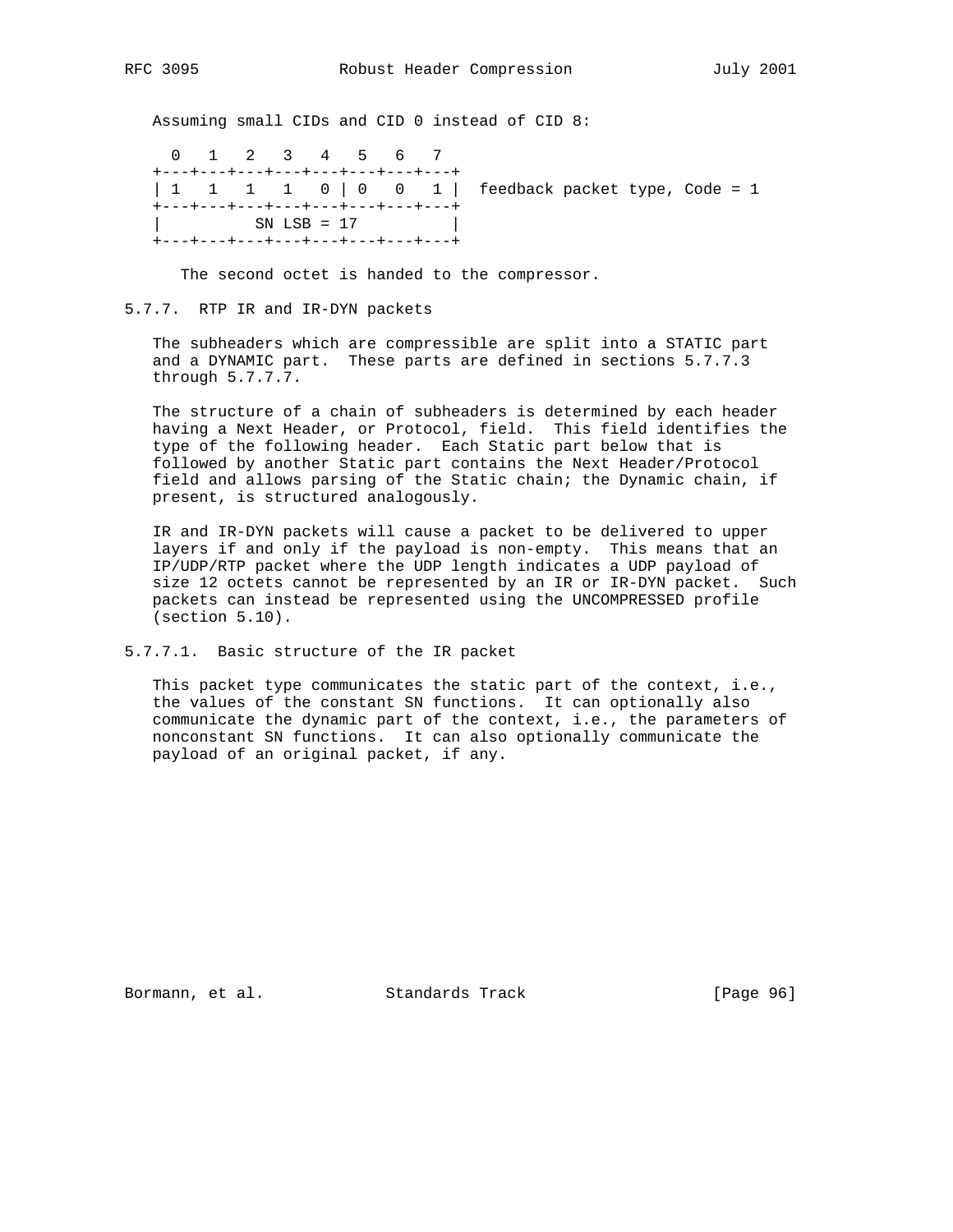0 1 2 3 4 5 6 7 --- --- --- --- --- --- --- --- | Add-CID octet | if for small CIDs and CID != 0 +---+---+---+---+---+---+---+---+ | 1 1 1 1 1 1 0 | D | .<br>+---+---+---+---+---+---+---+---+ | | / 0-2 octets of CID info / 1-2 octets if for large CIDs | | +---+---+---+---+---+---+---+---+ | Profile | 1 octet +---+---+---+---+---+---+---+---+ | 1 octet +---+---+---+---+---+---+---+---+ | | | Static chain | variable length | | +---+---+---+---+---+---+---+---+ | | | Dynamic chain | present if D = 1, variable length | | - - - - - - - - - - - - - - - - | | | Payload | variable length | | - - - - - - - - - - - - - - - -

 $D: D = 1$  indicates that the dynamic chain is present.

 Profile: Profile identifier, abbreviated as defined in section 5.2.3.

CRC: 8-bit CRC, computed according to section 5.9.1.

Static chain: A chain of static subheader information.

- Dynamic chain: A chain of dynamic subheader information. What dynamic information is present is inferred from the Static chain.
- Payload: The payload of the corresponding original packet, if any. The presence of a payload is inferred from the packet length.

Bormann, et al. Standards Track [Page 97]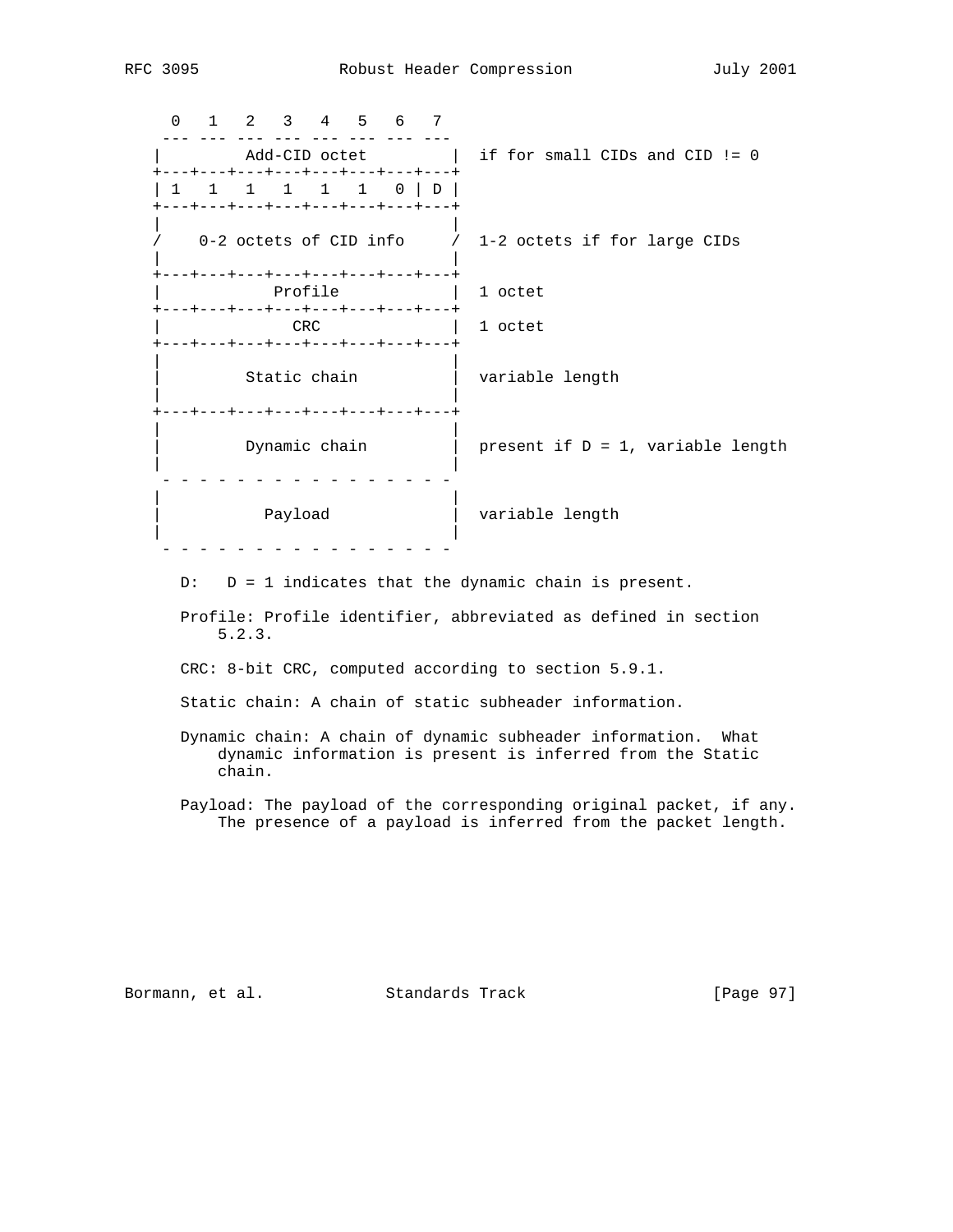5.7.7.2. Basic structure of the IR-DYN packet

 This packet type communicates the dynamic part of the context, i.e., the parameters of nonconstant SN functions.

 0 1 2 3 4 5 6 7 --- --- --- --- --- --- --- --- : Add-CID octet : if for small CIDs and CID != 0 +---+---+---+---+---+---+---+---+ | 1 1 1 1 1 0 0 0 | IR-DYN packet type +---+---+---+---+---+---+---+---+ in the second control of the second control of the second control of the second control of the second control of / 0-2 octets of CID info / 1-2 octets if for large CIDs  $\mathbf{r} \cdot \mathbf{r} = \mathbf{r} \cdot \mathbf{r}$  :  $\mathbf{r} \cdot \mathbf{r} = \mathbf{r} \cdot \mathbf{r}$  ,  $\mathbf{r} \cdot \mathbf{r} = \mathbf{r} \cdot \mathbf{r}$  +---+---+---+---+---+---+---+---+ Profile  $\vert$  1 octet +---+---+---+---+---+---+---+---+ | CRC | 1 octet +---+---+---+---+---+---+---+---+ | | / Dynamic chain / variable length | | +---+---+---+---+---+---+---+---+ in the second control of the second control of the second control of the second control of the second control of / Payload / variable length  $\mathbf{r} \cdot \mathbf{r} = \mathbf{r} \cdot \mathbf{r}$  :  $\mathbf{r} \cdot \mathbf{r} = \mathbf{r} \cdot \mathbf{r}$  ,  $\mathbf{r} \cdot \mathbf{r} = \mathbf{r} \cdot \mathbf{r}$ - - - - - - - - - - - - - - - -

Profile: Profile identifier, abbreviated as defined in section 5.2.3.

CRC: 8-bit CRC, computed according to section 5.9.1.

 NOTE: As the CRC checks only the integrity of the header itself, an acknowledgment of this header does not signify that previous changes to the static chain in the context are also acknowledged. In particular, care should be taken when IR packets that update an existing context are followed by IR-DYN packets.

 Dynamic chain: A chain of dynamic subheader information. What dynamic information is present is inferred from the Static chain of the context.

 Payload: The payload of the corresponding original packet, if any. The presence of a payload is inferred from the packet length.

Bormann, et al. Standards Track [Page 98]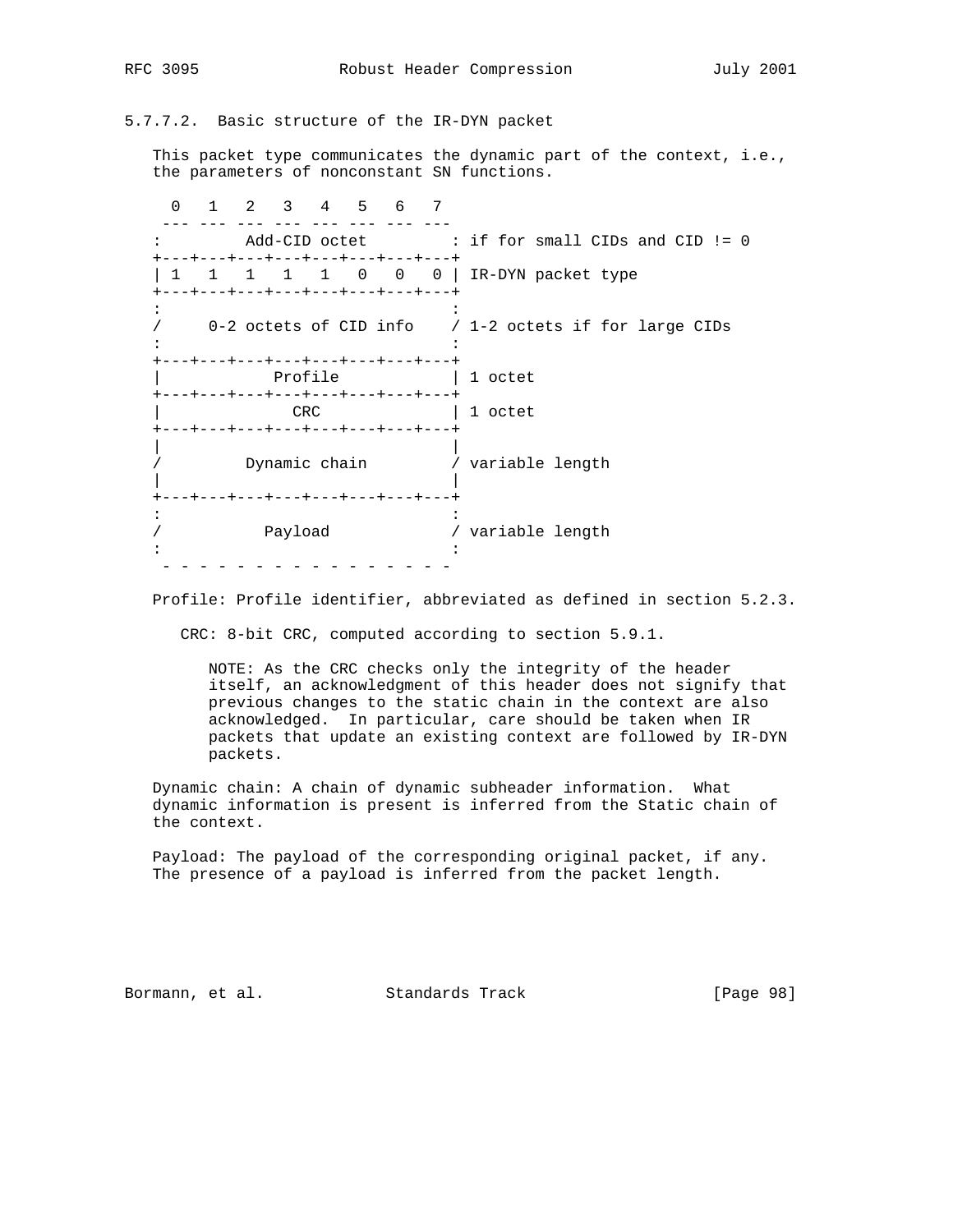Note: The static and dynamic chains of IR or IR-DYN packets for profile 0x0001 (ROHC RTP) MUST end with the static and dynamic parts of an RTP header. If not, the packet MUST be discarded and the context MUST NOT be updated.

 Note: The static or dynamic chains of IR or IR-DYN packets for profile 0x0002 (ROHC UDP) MUST end with the static and dynamic parts of a UDP header. If not, the packet MUST be discarded and the context MUST NOT be updated.

 Note: The static or dynamic chains of IR or IR-DYN packets for profile 0x0003 (ROHC ESP) MUST end with the static and dynamic parts of an ESP header. If not, the packet MUST be discarded and the context MUST NOT be updated.

# 5.7.7.3. Initialization of IPv6 Header [IPv6]

Static part:

| +---+---+---+---+---+---+---+---                                                     |           |
|--------------------------------------------------------------------------------------|-----------|
| Version = $6$   Flow Label(msb)                                                      | 1 octet   |
| +---+---+---+---+---+---+---+---<br>Flow Label (lsb)                                 | 2 octets  |
| +---+---+---+---+---+---+---+---<br>Next Header<br>+---+---+---+---+---+---+---+---+ | 1 octet   |
| Source Address                                                                       | 16 octets |
| +---+---+---+---+---+---+---+---<br>Destination Address                              | 16 octets |
| +---+---+---+---+---+---+---+---                                                     |           |

Dynamic part:

| +---+---+---+---+---+---+---+---+                                                                                             |         |
|-------------------------------------------------------------------------------------------------------------------------------|---------|
| Traffic Class                                                                                                                 | 1 octet |
| +---+---+---+---+---+---+---+---+                                                                                             |         |
| Hop Limit<br>and the set of the set of the set of the set of the set of the set of the set of the set of the set of the set o |         |
| +---+---+---+---+---+---+---+---+                                                                                             |         |
| Generic extension header list / variable length                                                                               |         |
| +---+---+---+---+---+---+---+---+                                                                                             |         |
|                                                                                                                               |         |

Eliminated:

Payload Length

Bormann, et al. Standards Track [Page 99]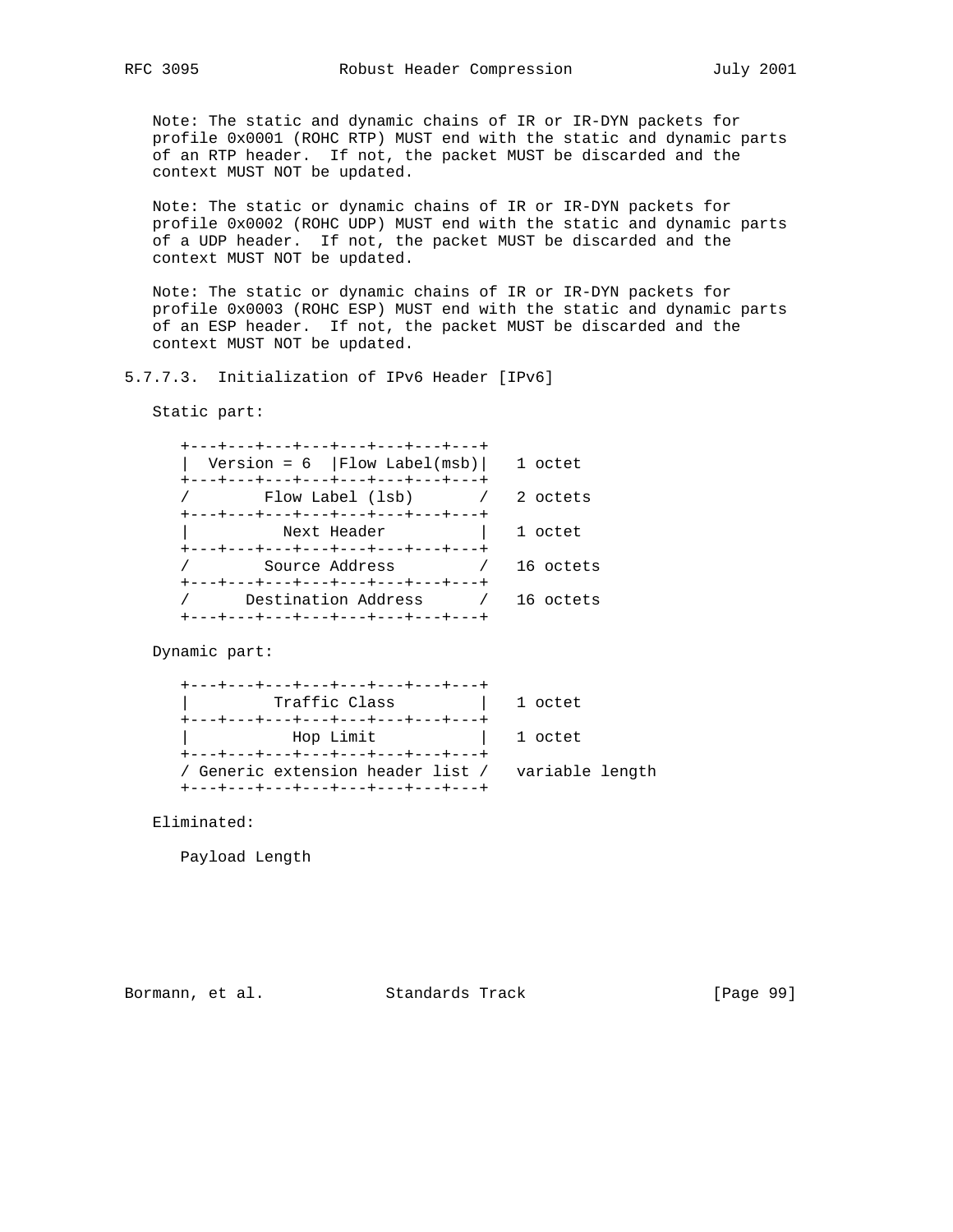Extras:

 Generic extension header list: Encoded according to section 5.8.6.1, with all header items present in uncompressed form.

CRC-DYNAMIC: Payload Length field (octets 5-6).

CRC-STATIC: All other fields (octets 1-4, 7-40).

CRC coverage for extension headers is defined in section 5.8.7.

 Note: The Next Header field indicates the type of the following header in the static chain, rather than being a copy of the Next Header field of the original IPv6 header. See also section 5.7.7.8.

5.7.7.4. Initialization of IPv4 Header [IPv4, section 3.1].

Static part:

Version, Protocol, Source Address, Destination Address.

| +---+---+---+---+---+---+---+---  |          |
|-----------------------------------|----------|
| Version = $4$                     |          |
| +---+---+---+---+---+---+---+---+ |          |
| Protocol                          |          |
| +---+---+---+---+---+---+---+---  |          |
| Source Address                    | 4 octets |
| +---+---+---+---+---+---+---+---  |          |
| Destination Address               | 4 octets |
| ---+---+---+---+---+---+---+---+  |          |

Dynamic part:

 Type of Service, Time to Live, Identification, DF, RND, NBO, extension header list.

| +---+---+---+---+---+---+---+---  |                                                    |
|-----------------------------------|----------------------------------------------------|
| Type of Service                   |                                                    |
| +---+---+---+---+---+---+---+---  |                                                    |
| Time to Live                      |                                                    |
| +---+---+---+---+---+---+---+---  |                                                    |
| Identification                    | - 2 octets                                         |
| +---+---+---+---+---+---+---+---  |                                                    |
| DF   RND   NBO                    |                                                    |
| +---+---+---+---+---+---+---+---+ |                                                    |
|                                   |                                                    |
| +---+---+---+---+---+---+---+---+ |                                                    |
|                                   | / Generic extension header list /  variable length |

Bormann, et al. Standards Track [Page 100]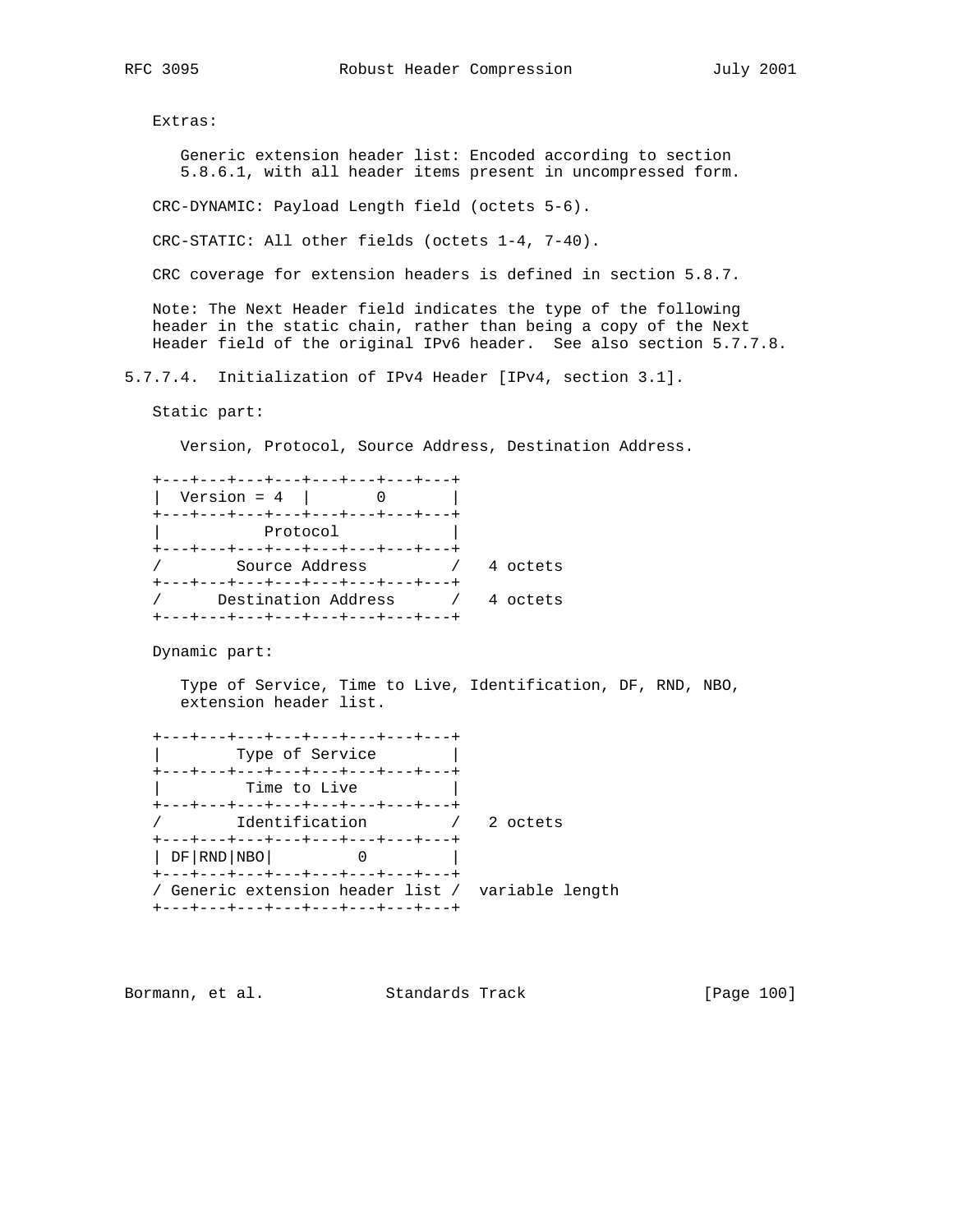Eliminated:

| IHL<br>Total Length<br>MF flag<br>Fragment Offset<br>Header Checksum | (IP Header Length, must be 5)<br>(inferred in decompressed packets)<br>(More Fragments flag, must be 0)<br>(must be 0)<br>(inferred in decompressed packets)<br>Options, Padding (must not be present) |
|----------------------------------------------------------------------|--------------------------------------------------------------------------------------------------------------------------------------------------------------------------------------------------------|
| Extras:                                                              |                                                                                                                                                                                                        |
| RND.<br>NBO                                                          | See section 5.7.                                                                                                                                                                                       |

 Generic extension header list: Encoded according to section 5.8.6.1, with all header items present in uncompressed form.

 CRC-DYNAMIC: Total Length, Identification, Header Checksum (octets 3-4, 5-6, 11-12).

CRC-STATIC: All other fields (octets 1-2, 7-10, 13-20)

CRC coverage for extension headers is defined in section 5.8.7.

 Note: The Protocol field indicates the type of the following header in the static chain, rather than being a copy of the Protocol field of the original IPv4 header. See also section 5.7.7.8.

5.7.7.5. Initialization of UDP Header [RFC-768].

Static part:

| +---+---+---+---+---+---+---+---+                     |  |
|-------------------------------------------------------|--|
| and the contract of the 2 octets.<br>Source Port      |  |
| +---+---+---+---+---+---+---+---+                     |  |
| Destination Port<br>and the contract of the 2 octets. |  |
| +---+---+---+---+---+---+---+---+                     |  |

Dynamic part:

| +---+---+---+---+---+---+---+--- |                                                                                                                                                                                                                                |  |
|----------------------------------|--------------------------------------------------------------------------------------------------------------------------------------------------------------------------------------------------------------------------------|--|
| / Checksum                       | and the contract of the contract of the contract of the contract of the contract of the contract of the contract of the contract of the contract of the contract of the contract of the contract of the contract of the contra |  |
| +---+---+---+---+---+---+---+--- |                                                                                                                                                                                                                                |  |

Bormann, et al. Standards Track [Page 101]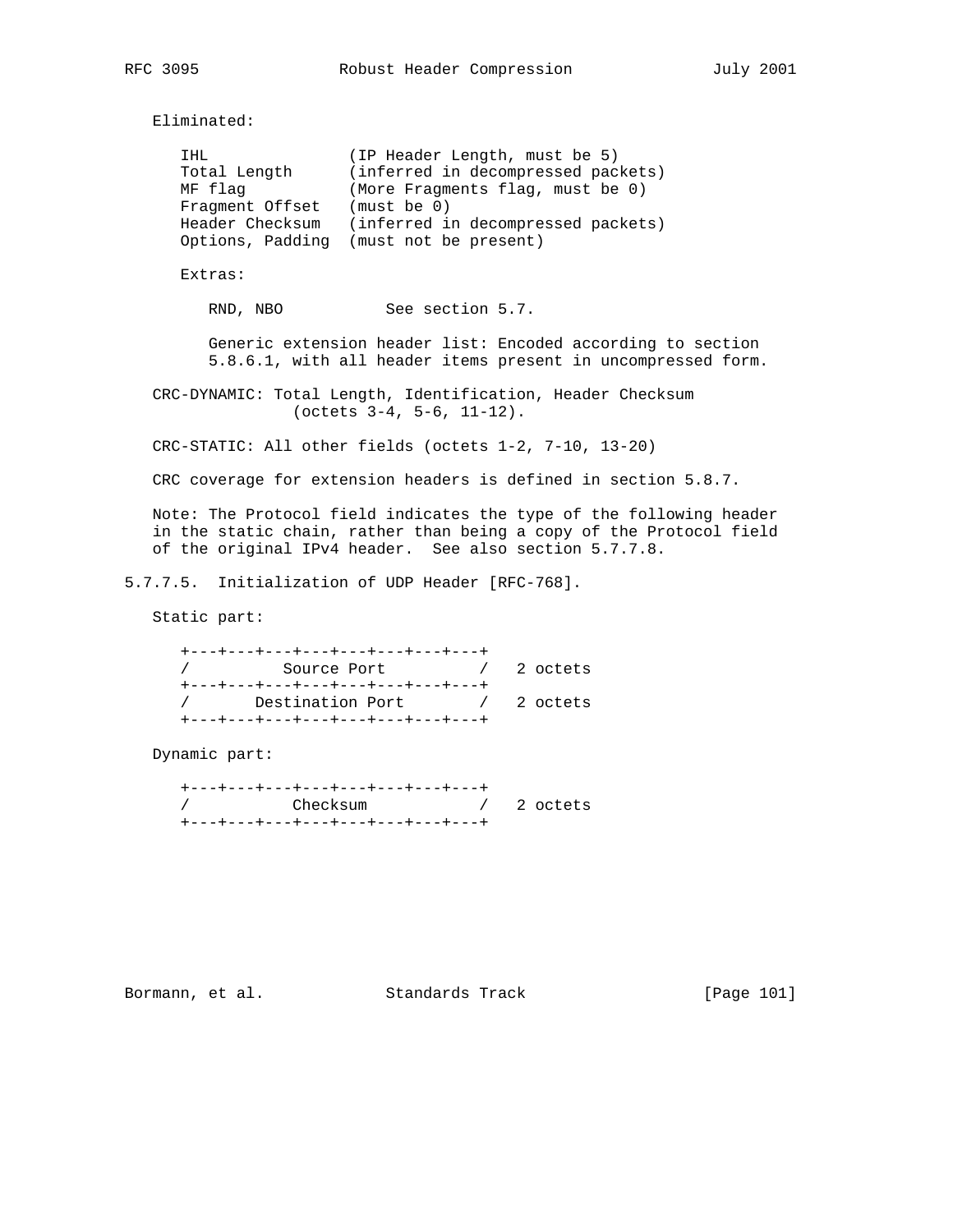Eliminated:

 Length The Length field of the UDP header MUST match the Length field(s) of the preceding subheaders, i.e., there must not be any padding after the UDP payload that is covered by the IP Length. CRC-DYNAMIC: Length field, Checksum (octets 5-8). CRC-STATIC: All other fields (octets 1-4). 5.7.7.6. Initialization of RTP Header [RTP]. Static part: SSRC. 0 1 2 3 4 5 6 7 +---+---+---+---+---+---+---+---+ / SSRC / 4 octets +---+---+---+---+---+---+---+---+ Dynamic part: P, X, CC, PT, M, sequence number, timestamp, timestamp stride, CSRC identifiers. 0 1 2 3 4 5 6 7 +---+---+---+---+---+---+---+---+  $| V=2 | P | RX$  CC  $| (RX \text{ is NOT the RTP X bit})$  +---+---+---+---+---+---+---+---+ | M | PT | +---+---+---+---+---+---+---+---+ / RTP Sequence Number / 2 octets +---+---+---+---+---+---+---+---+ / RTP Timestamp (absolute) / 4 octets +---+---+---+---+---+---+---+---+ Generic CSRC list / variable length +---+---+---+---+---+---+---+---+ : Reserved | X | Mode |TIS|TSS: if RX = 1 +---+---+---+---+---+---+---+---+ : TS\_Stride : 1-4 octets, if TSS = 1 +---+---+---+---+---+---+---+---+ : Time\_Stride : 1-4 octets, if TIS = 1 +---+---+---+---+---+---+---+---+

Bormann, et al. Standards Track [Page 102]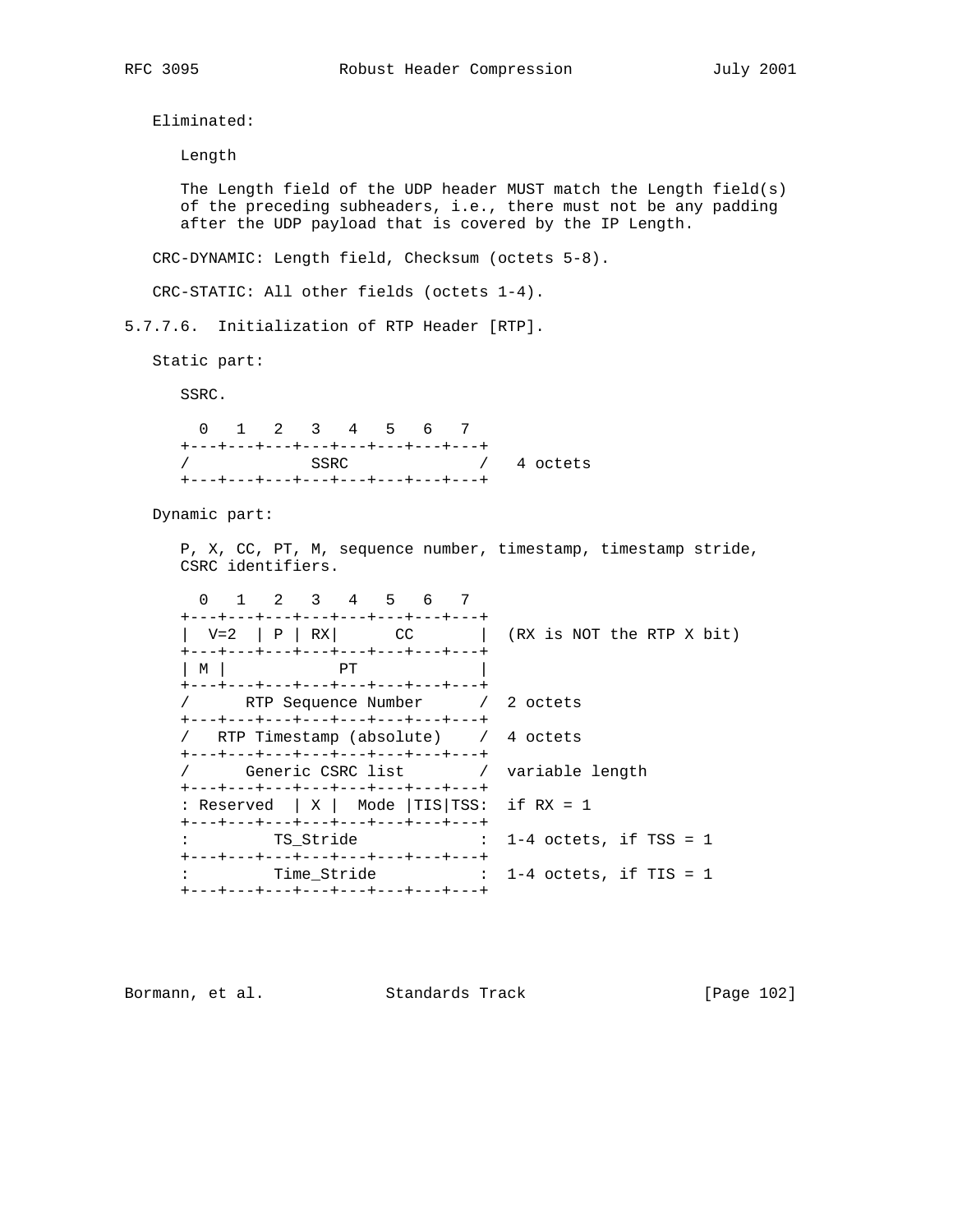Eliminated: Nothing. Extras: RX: Controls presence of extension. Mode: Compression mode. 0 = Reserved, 1 = Unidirectional, 2 = Bidirectional Optimistic, 3 = Bidirectional Reliable. X: Copy of X bit from RTP header (presumed 0 if RX = 0) Reserved: Set to zero when sending, ignored when received. Generic CSRC list: CSRC list encoded according to section 5.8.6.1, with all CSRC items present. CRC-DYNAMIC: Octets containing M-bit, sequence number field, and timestamp (octets 2-8). CRC-STATIC: All other fields (octets 1, 9-12, original CSRC list). 5.7.7.7. Initialization of ESP Header [ESP, section 2] This is for the case when the NULL encryption algorithm [NULL] is NOT being used with ESP, so that subheaders after the ESP header are encrypted (see 5.12). See 5.8.4.3 for compression of the ESP header when NULL encryption is being used. Static part: +---+---+---+---+---+---+---+---+ / SPI / 4 octets +---+---+---+---+---+---+---+---+ Dynamic part: +---+---+---+---+---+---+---+---+ / Sequence Number / 4 octets +---+---+---+---+---+---+---+---+ Eliminated:

 Other fields are encrypted, and can neither be located nor compressed.

Bormann, et al. Standards Track [Page 103]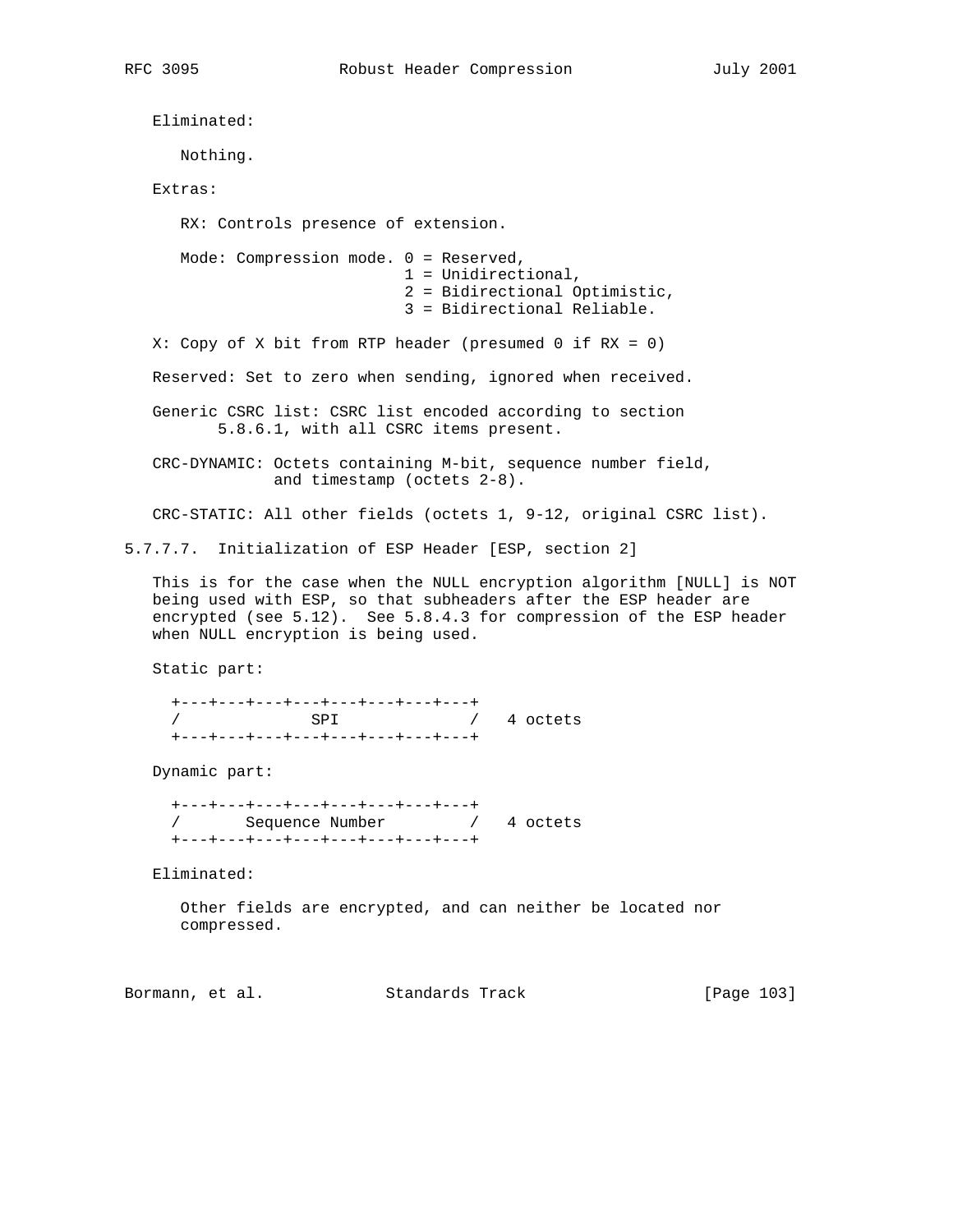CRC-DYNAMIC: Sequence number (octets 5-8)

CRC-STATIC: All other octets.

 Note: No encrypted data is considered to be part of the header for purposes of computing the CRC, i.e., octets after the eight octet are not considered part of the header.

5.7.7.8. Initialization of Other Headers

 Headers not explicitly listed in previous subsections can be compressed only by making them part of an extension header chain following an IPv4 or IPv6 header, see section 5.8.

5.8. List compression

 Header information from the packet stream to be compressed can be structured as an ordered list, which is largely constant between packets. The generic structure of such a list is as follows.

 +--------+--------+--...--+--------+ list: | item 1 | item 2 | | item n | +--------+--------+--...--+--------+

 This section describes the compression scheme for such information. The basic principles of list-based compression are the following:

- 1) While the list is constant, no information about the list is sent in compressed headers.
- 2) Small changes in the list are represented as additions (Insertion scheme), or deletions (Removal scheme), or both (Remove Then Insert scheme).
- 3) The list can also be sent in its entirety (Generic scheme).

 There are two kinds of lists: CSRC lists in RTP packets, and extension header chains in IP packets (both IPv4 and IPv6).

 IPv6 base headers and IPv4 headers cannot be part of an extension header chain. Headers which can be part of extension header chains include

 a) the AH header b) the null ESP header c) the minimal encapsulation header [RFC2004, section 3.1] d) the GRE header [GRE1, GRE2] e) IPv6 extension headers.

Bormann, et al. Standards Track [Page 104]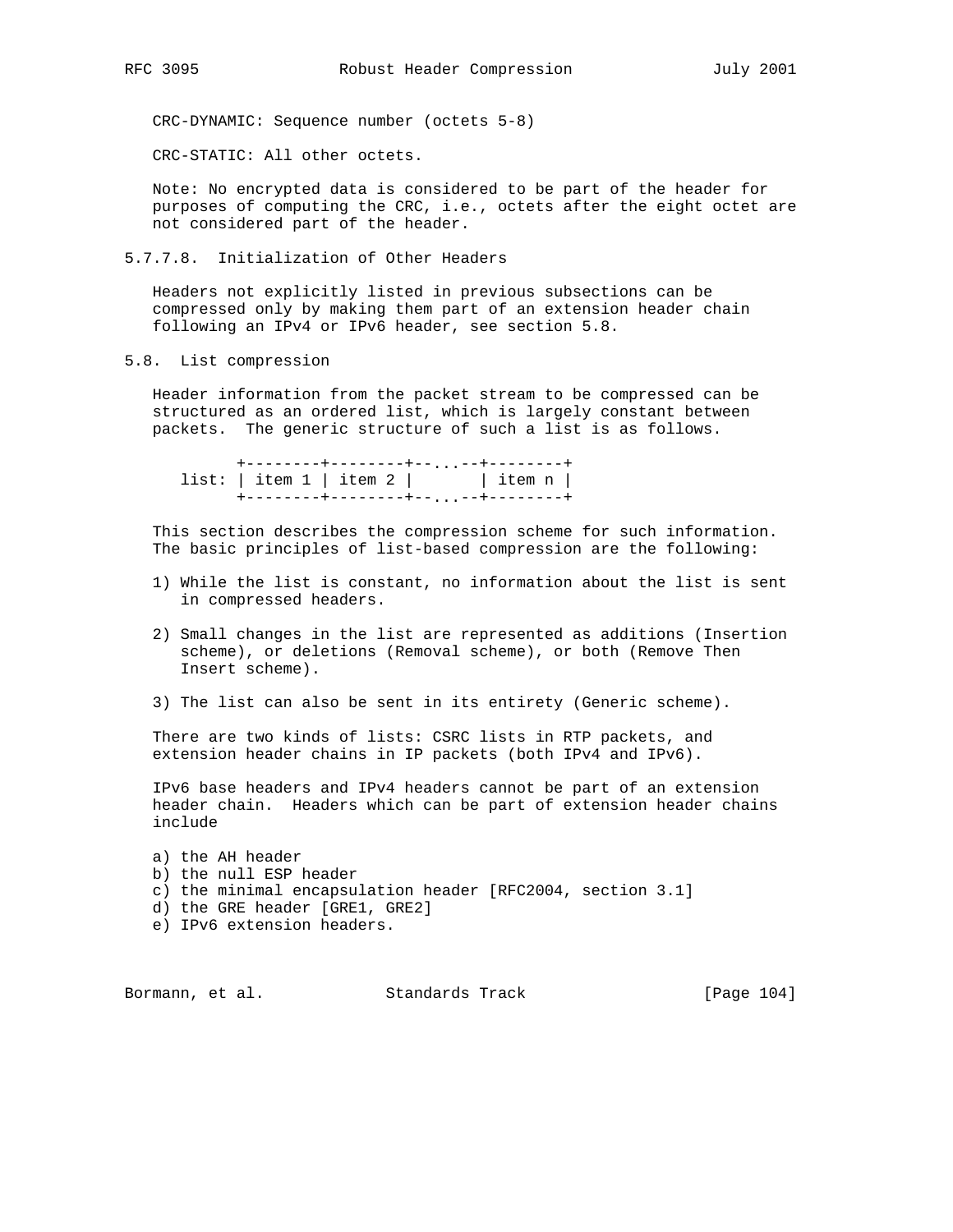The table-based item compression scheme (5.8.1), which reduces the size of each item, is described first. Then it is defined which reference list to use in the insertion and removal schemes (5.8.2). List encoding schemes are described in section 5.8.3, and a few special cases in section 5.8.4. Finally, exact formats are described in sections 5.8.5-5.8.6.

### 5.8.1. Table-based item compression

 The Table-based item compression scheme is a way to compress individual items sent in compressed lists. The compressor assigns each item in a list a unique identifier Index. The compressor conceptually maintains a table with all items, indexed by Index. The (Index, item) pair is sent together in compressed lists until the compressor gains enough confidence that the decompressor has observed the mapping between the item and its Index. Such confidence is obtained by receiving an acknowledgment from the decompressor in R mode, and in U/O-mode by sending L (Index, item) pairs (not necessarily consecutively). After that, the Index alone is sent in compressed lists to indicate the corresponding item. The compressor may reassign an existing Index to a new item, and then needs to re establish the mapping in the same manner as above.

 The decompressor conceptually maintains a table that contains all (Index, item) pairs it knows about. The table is updated whenever an (Index, item) pair is received (and decompression is verified by a CRC). The decompressor retrieves the item from the table whenever an Index without an accompanying item is received.

# 5.8.1.1. Translation table in R-mode

 At the compressor side, an entry in the Translation Table has the following structure.

 +-------+------+---------------+ Index i | Known | item | SN1, SN2, ... | +-------+------+---------------+

 The Known flag indicates whether the mapping between Index i and item has been established, i.e., if Index i alone can be sent in compressed lists. Known is initially zero. It is also set to zero whenever Index i is assigned to a new item. Known is set to one when the corresponding (Index, item) pair is acknowledged. Acknowledgments are based on the RTP Sequence Number, so a list of RTP Sequence Numbers of all packets which contain the (Index, item) pair is included in the translation table. When a packet with a sequence number in the sequence number list is acknowledged, the Known flag is set, and the sequence number list can be discarded.

Bormann, et al. Standards Track [Page 105]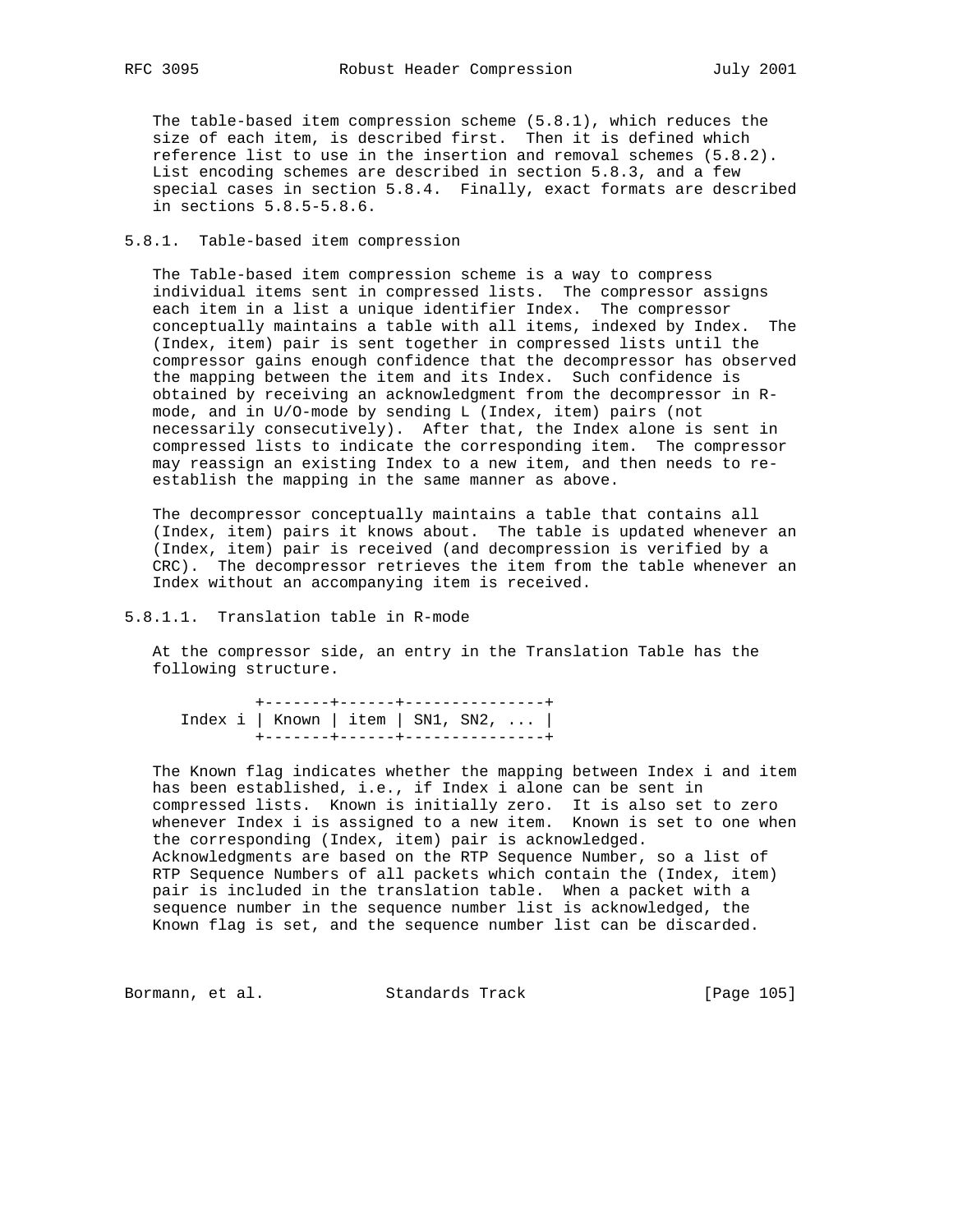Each entry in the Translation Table at the decompressor side has the following structure:

 +-------+------+ Index i | Known | item | +-------+------+

 All Known fields are initialized to zero. Whenever the decompressor receives an (Index, item) pair, it inserts item into the table at position Index and sets the Known flag in that entry to one. If an index without an accompanying item is received for which the Known flag is zero, the header MUST be discarded and a NACK SHOULD be sent.

5.8.1.2. Translation table in U/O-modes

 At the compressor side, each entry in the Translation Table has the following structure:

 +-------+------+---------+ Index | Known | item | Counter | +-------+------+---------+

 The Index, Known, and item fields have the same meaning as in section 5.8.1.1.

 Known is set when the (Index, item) pair has been sent in L compressed lists (not necessarily consecutively). The Counter field keeps track of how many times the pair has been sent. Counter is set to 0 for each new entry added to the table, and whenever Index is assigned to a new item. Counter is incremented by 1 whenever an (Index, item) pair is sent. When the counter reaches L, the Known field is set and after that only the Index needs to be sent in compressed lists.

 At the decompressor side, the Translation Table is the same as the Translation Table defined in R-mode.

# 5.8.2. Reference list determination

 In reference based compression schemes (i.e., addition or deletion based schemes), compression and decompression of a list (curr\_list) are based on a reference list (ref\_list) which is assumed to be present in the context of both compressor and decompressor. The compressed list is an encoding of the differences between curr\_list and ref\_list. Upon reception of a compressed list, the decompressor applies the differences to its reference list in order to obtain the original list.

Bormann, et al. Standards Track [Page 106]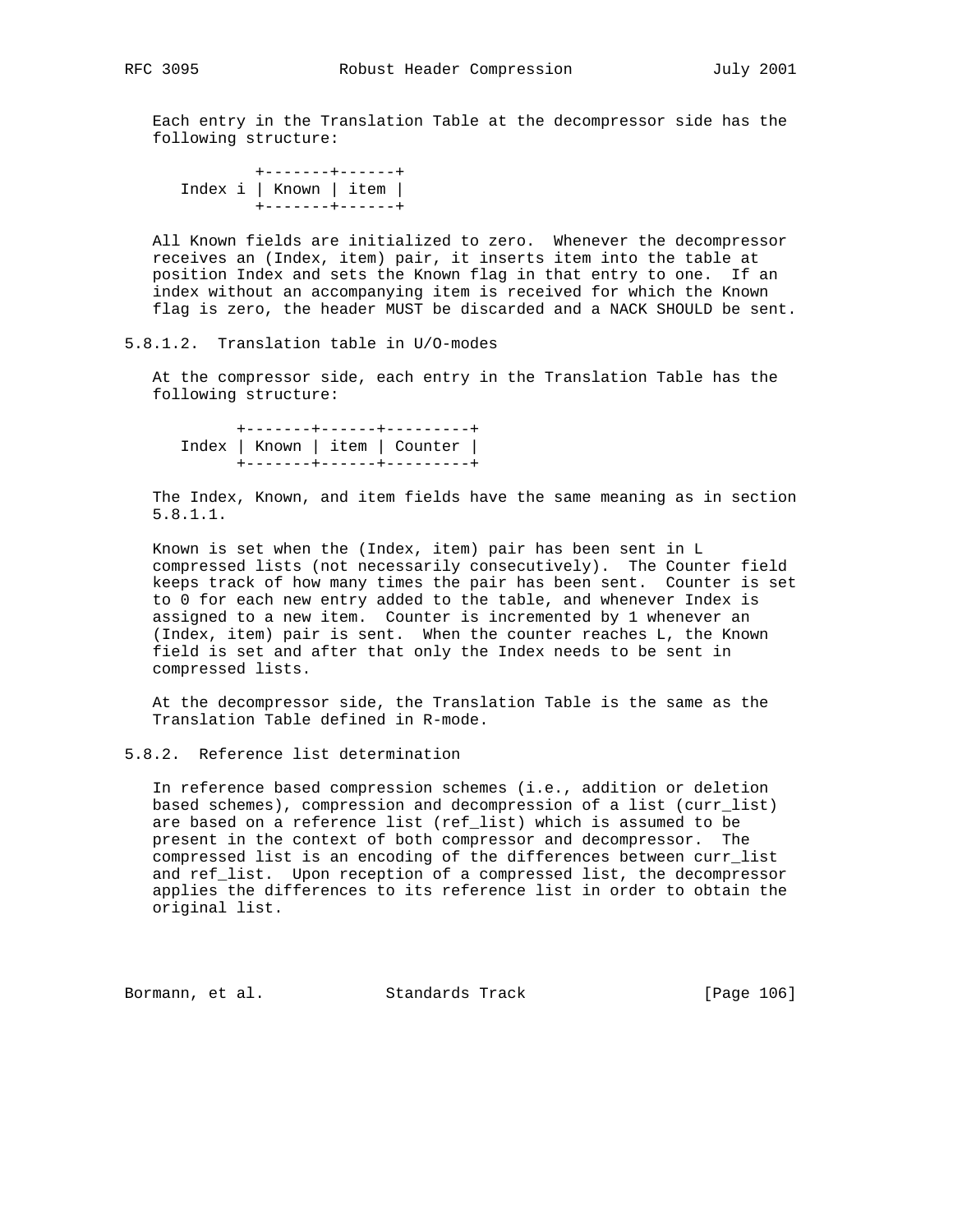To identify the reference list (to be) used, each compressed list carries an identifier (ref\_id). The reference list is established by different methods in R-mode and U/O-mode.

5.8.2.1. Reference list in R-mode and U/O-mode

 In R-mode, the choice of reference list is based on acknowledgments, i.e., the compressor uses as ref\_list the latest list which has been acknowledged by the decompressor. The ref\_list is updated only upon receiving an acknowledgment. The least significant bits of the RTP Sequence Number of the acknowledged packet are used as the ref\_id.

 In U/O-mode, a sequence of identical lists are considered as belonging to the same generation and are all assigned the same generation identifier (gen\_id). Gen\_id increases by 1 each time the list changes and is carried in compressed and uncompressed lists that are candidates for being used as reference lists. Normally, Gen\_id must have been repeated in at least L headers before the list can be used as a ref\_list. However, some acknowledgments may be sent in O mode (and also in U-mode), and whenever an acknowledgment for a header is received, the list of that header is considered known and need not be repeated further. The least significant bits of the Gen\_id is used as the ref\_id in U/O-mode.

 The logic of the compressor and decompressor for reference based list compression is similar to that for SN and TS. The principal difference is that the decompressor maintains a sliding window with candidates for ref\_list, and retrieves ref\_list from the sliding window using the ref\_id of the compressed list.

Logic of compressor:

 a) In the IR state, the compressor sends Generic lists (see 5.8.5) containing all items of the current list in order to establish or refresh the context of the decompressor.

 In R-mode, such Generic lists are sent until a header is acknowledged. The list of that header can be used as a reference list to compress subsequent lists.

 In U/O-mode, the compressor sends generation identifiers with the Generic lists until

- 1) a generation identifier has been repeated L times, or
- 2) an acknowledgment for a header carrying a generation identifier has been received.

Bormann, et al. Standards Track [Page 107]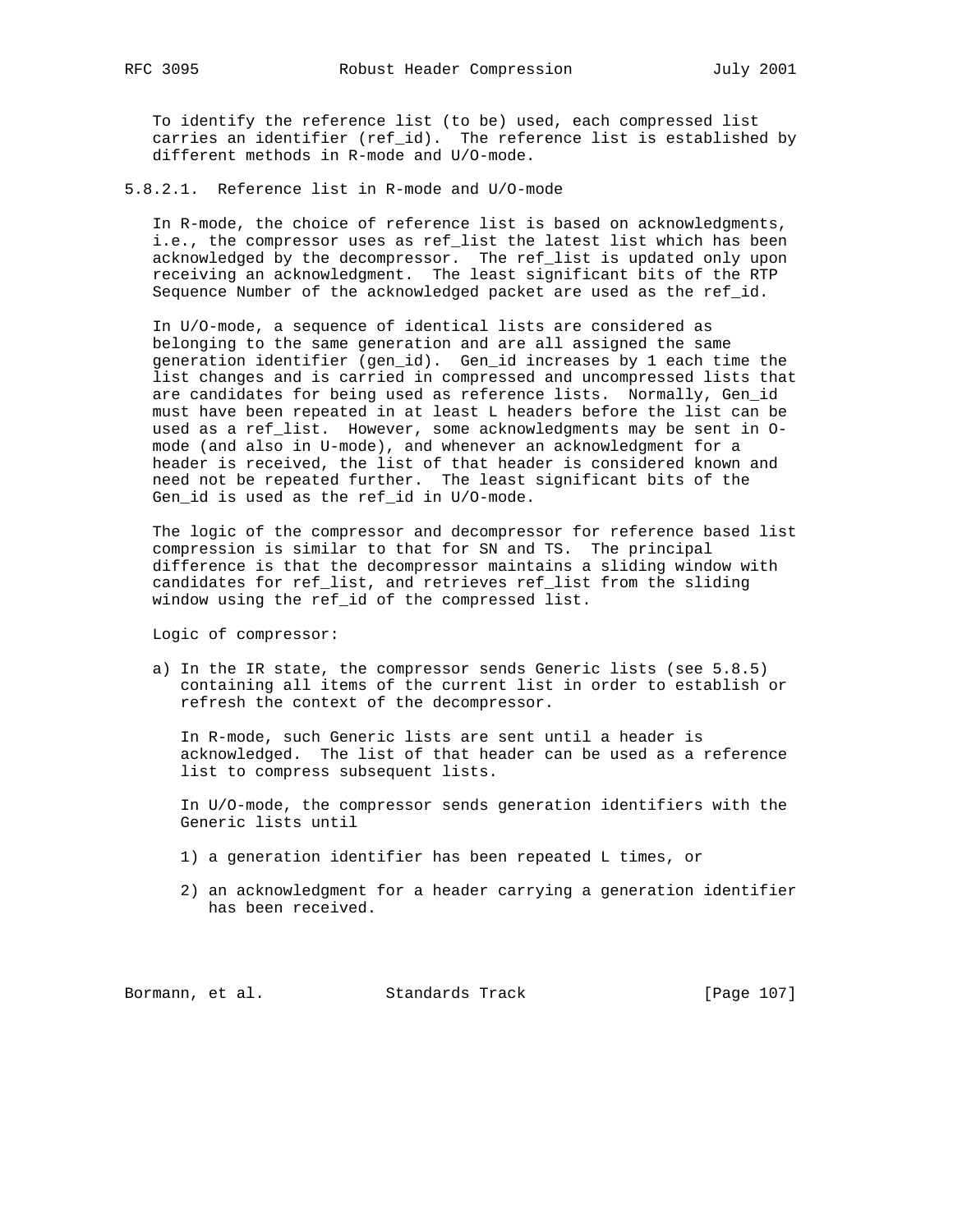The repeated (1) or acknowledged (2) list can be used as a reference list to compress subsequent lists and is kept together with its generation identifier.

 b) When not in the IR state, the compressor moves to the FO state when it observes a difference between curr\_list and the previous list. It sends compressed lists based on ref\_list to update the context of the decompressor. (However, see d).)

 In R-mode, the compressor keeps sending compressed lists using the same reference until it receives an acknowledgment for a packet containing the newest list. The compressor may then move to the SO state with regard to the list.

 In U/O-mode, the compressor keeps sending compressed lists with generation identifiers until

- 1) a generation identifier has been repeated L times, or
- 2) an acknowledgment for a header carrying the latest generation identifier has been received.

 The repeated or acknowledged list is used as the future reference list. The compressor may move to the SO state with regard to the list.

- c) In R-mode, the compressor maintains a sliding window containing the lists which have been sent to update the context of the decompressor and have not yet been acknowledged. The sliding window shrinks when an acknowledgment arrives: all lists sent before the acknowledged list are removed. The compressor may use the Index to represent items of lists in the sliding window.
	- In U/O-mode, the compressor needs to store
	- 1) the reference list and its generation identifier, and
	- 2) if the current generation identifier is different from the reference generation, the current list and the sequence numbers with which the current list has been sent.
	- (2) is needed to determine if an acknowledgment concerns the latest generation. It is not needed in U-mode.
- d) In U/O-mode, the compressor may choose to not send a generation identifier with a compressed list. Such lists without generation identifiers are not assigned a new generation identifier and must

Bormann, et al. Standards Track [Page 108]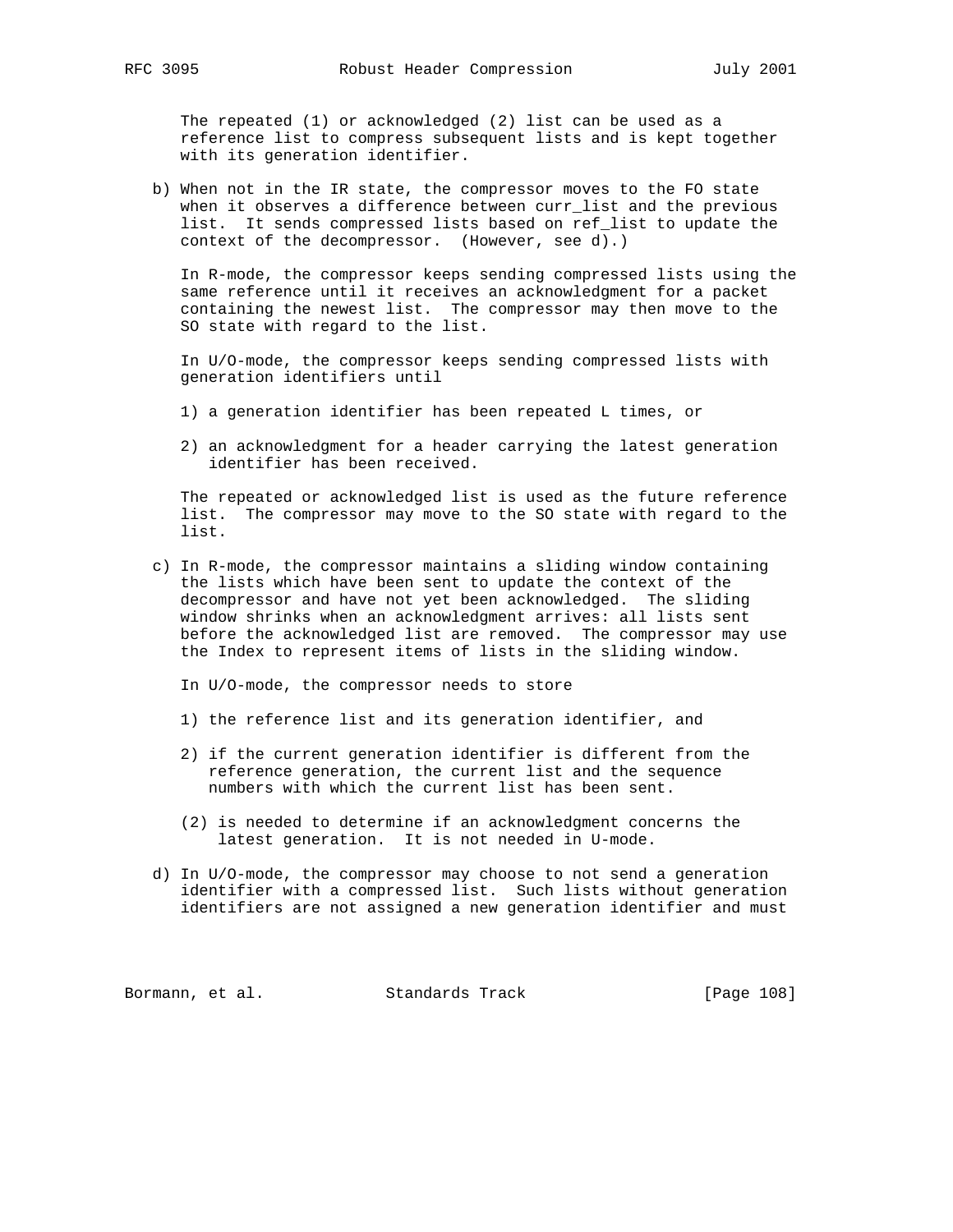not be used as future reference lists. They do not update the context. This feature is useful when a new list is repeated few times and the list then reverts back to its old value.

Logic of decompressor:

 e) In R-mode, the decompressor acknowledges all received uncompressed or compressed lists which establish or update the context. (Such compressed headers contain a CRC.)

 In O-mode, the decompressor MAY acknowledge a list with a new generation identifier, see section 5.4.2.2.

 In U-mode, the decompressor MAY acknowledge a list sent in an IR packet, see section 5.3.2.3.

 f) The decompressor maintains a sliding window which contains the lists that may be used as reference lists.

 In R-mode, the sliding window contains lists which have been acknowledged but not yet used as reference lists.

 In U/O-mode, the sliding window contains at most one list per generation. It contains all generations seen by the decompressor newer than the last generation used as a reference.

 g) When the decompressor receives a compressed list, it retrieves the proper ref\_list from the sliding window based on the ref\_id, and decompresses the compressed list obtaining curr\_list.

 In R-mode, curr\_list is inserted into the sliding window if an acknowledgment is sent for it. The sliding window is shrunk by removing all lists received before ref\_list.

 In U/O-mode, curr\_list is inserted into the sliding window together with its generation identifier if the compressed list had a generation identifier and the sliding window does not contain a list with that generation identifier. All lists with generations older than ref\_id are removed from the sliding window.

5.8.3. Encoding schemes for the compressed list

 Four encoding schemes for the compressed list are described here. The exact formats of the compressed CSRC list and compressed IP extension header list using these encoding schemes are described in sections 5.8.5-5.8.6.

Bormann, et al. Standards Track [Page 109]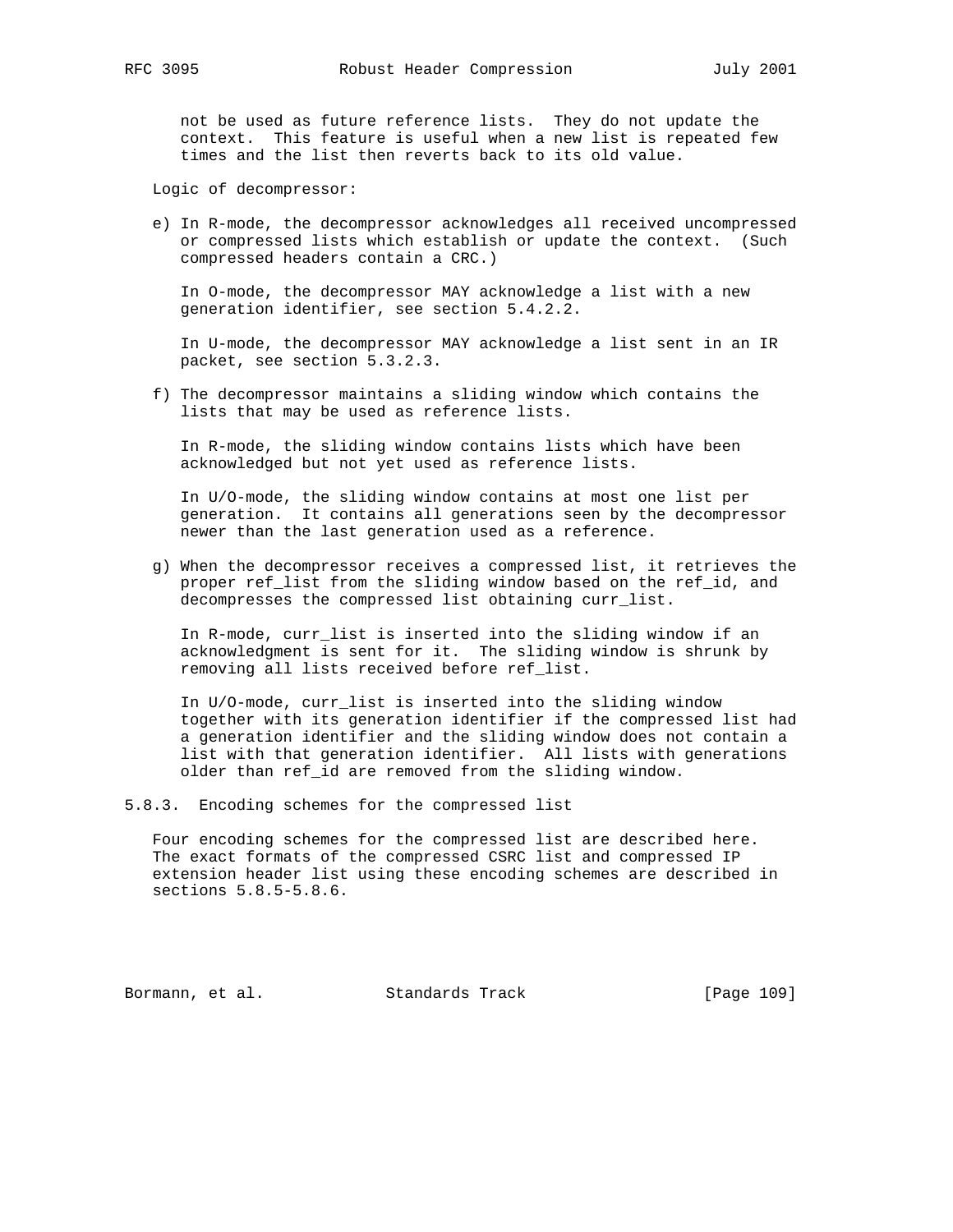# Generic scheme

 In contrast to subsequent schemes, this scheme does not rely on a reference list having been established. The entire list is sent, using table based compression for each individual item. The generic scheme is always used when establishing the context of the decompressor and may also be used at other times, as the compressor sees fit.

#### Insertion Only scheme

 When the new list can be constructed from ref\_list by adding items, a list of the added items is sent (using table based compression), along with the positions in ref\_list where the new items will be inserted. An insertion bit mask indicates the insertion positions in ref\_list.

 Upon reception of a list compressed according to the Insertion Only scheme, curr\_list is obtained by scanning the insertion bit mask from left to right. When a '0' is observed, an item is copied from the ref\_list. When a '1' is observed, an item is copied from the list of added items. If a '1' is observed when the list of added items has been exhausted, an error has occurred and decompression fails: The header MUST NOT be delivered to upper layers; it should be discarded, and MUST NOT be acknowledged nor used as a reference.

 To construct the insertion bit mask and the list of added items, the compressor MAY use the following algorithm:

- 1) An empty bit list and an empty Inserted Item list are generated as the starting point.
- 2) Start by considering the first item of curr\_list and ref\_list.
- 3) If curr\_list has a different item than ref\_list,

 a set bit (1) is appended to the bit list; the first item in curr\_list (represented using table-based item compression) is appended to the Inserted Item list; advance to the next item of curr\_list;

otherwise,

 a zero bit (0) is appended to the bit list; advance to the next item of curr\_list; advance to the next item of ref\_list.

Bormann, et al. Standards Track [Page 110]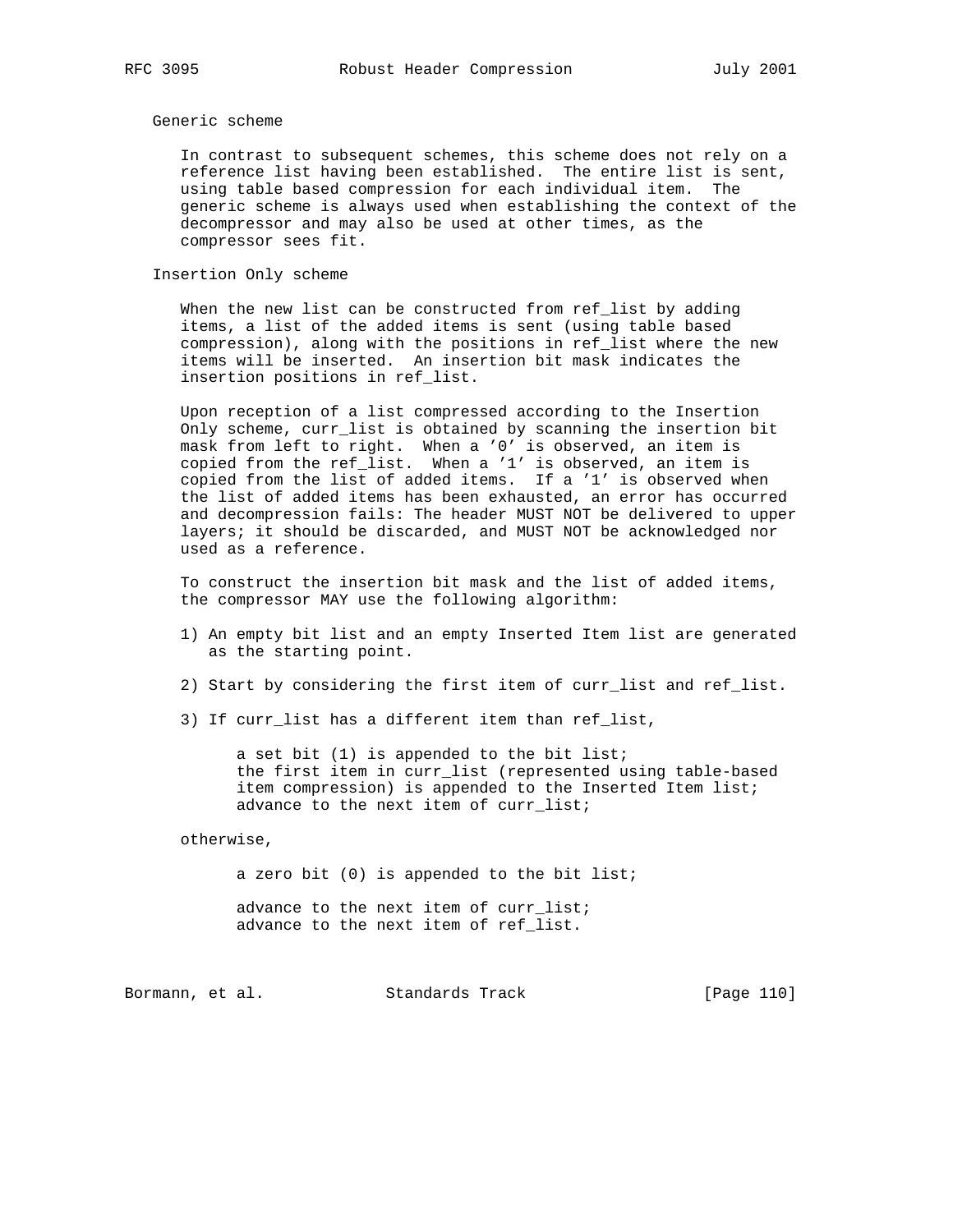- 4) Repeat 3) until curr\_list has been exhausted.
- 5) If the length of the bit list is less than the required bit mask length, append additional zeroes.

Removal Only scheme

 This scheme can be used when curr\_list can be obtained by removing some items in ref\_list. The positions of the items which are in ref\_list, but not in curr\_list, are sent as a removal bit mask.

 Upon reception of the compressed list, the decompressor obtains curr\_list by scanning the removal bit mask from left to right. When a '0' is observed, the next item of ref\_list is copied into curr\_list. When a '1' is observed, the next item of ref\_list is skipped over without being copied. If a '0' is observed when ref\_list has been exhausted, an error has occurred and decompression fails: The header MUST NOT be delivered to upper layers; it should be discarded, and MUST NOT be acknowledged nor used as a reference.

 To construct the removal bit mask and the list of added items, the compressor MAY use the following algorithm:

- 1) An empty bit list is generated as the starting point.
- 2) Start by considering the first item of curr\_list and ref\_list.
- 3) If curr\_list has a different item than ref\_list,

 a set bit (1) is appended to the bit list; advance to the next item of ref\_list;

otherwise,

 a zero bit (0) is appended to the bit list; advance to the next item of curr\_list; advance to the next item of ref\_list.

- 4) Repeat 3) until curr\_list has been exhausted.
- 5) If the length of the bit list is less than the required bit mask length, append additional ones.

Bormann, et al. Standards Track [Page 111]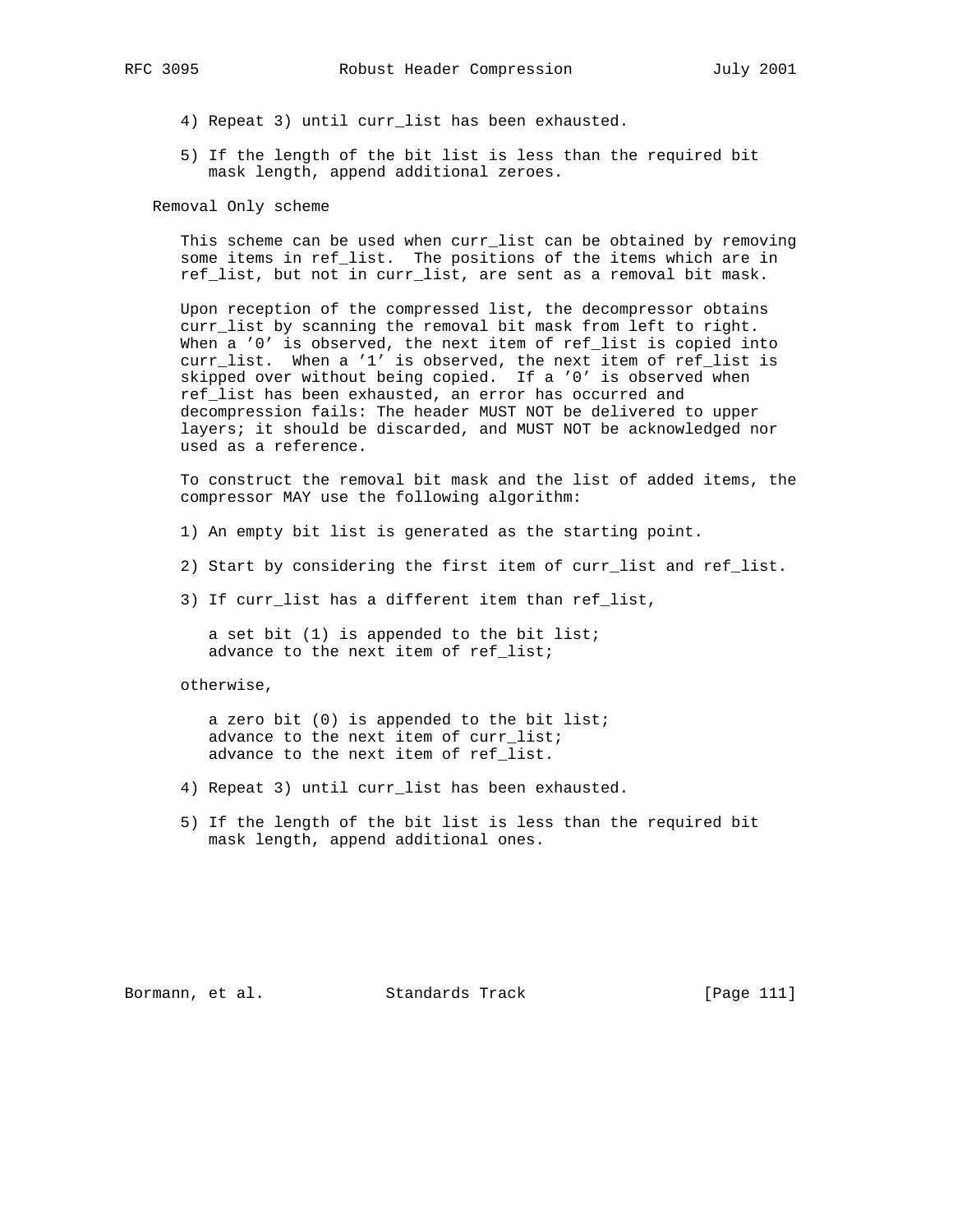Remove Then Insert scheme

 In this scheme, curr\_list is obtained by first removing items from ref\_list, and then inserting items into the resulting list. A removal bit mask, an insertion bit mask, and a list of added items are sent.

 Upon reception of the compressed list, the decompressor processes the removal bit mask as in the Removal Only scheme. The resulting list is then used as the reference list when the insertion bit mask and the list of added items are processed, as in the Insertion Only scheme.

#### 5.8.4. Special handling of IP extension headers

 In CSRC list compression, each CSRC is assigned an index. In contrast, in IP extension header list compression an index is usually associated with a type of extension header. When there is more than one IP header, there is more than one list of extension headers. An index per type per list is then used.

 The association with a type means that a new index need not always be used each time a field in an IP extension header changes. However, when a field in an extension header changes, the mapping between the index and the new value of the extension header needs to be established, except in the special handling cases defined in the following subsections.

5.8.4.1. Next Header field

 The next header field in an IP header or extension header changes whenever the type of the immediately following header changes, e.g., when a new extension header is inserted after it, when the immediate subsequent extension header is removed from the list, or when the order of extension headers is changed. Thus it may not be uncommon that, for a given header, the next header field changes while the remaining fields do not change.

 Therefore, in the case that only the next header field changes, the extension header is considered to be unchanged and rules for special treatment of the change in the next header field are defined below.

 All communicated uncompressed extension header items indicate their own type in their Next Header field. Note that the rules below explain how to treat the Next Header fields while showing the conceptual reference list as an exact recreation of the original uncompressed extension header list.

Bormann, et al. Standards Track [Page 112]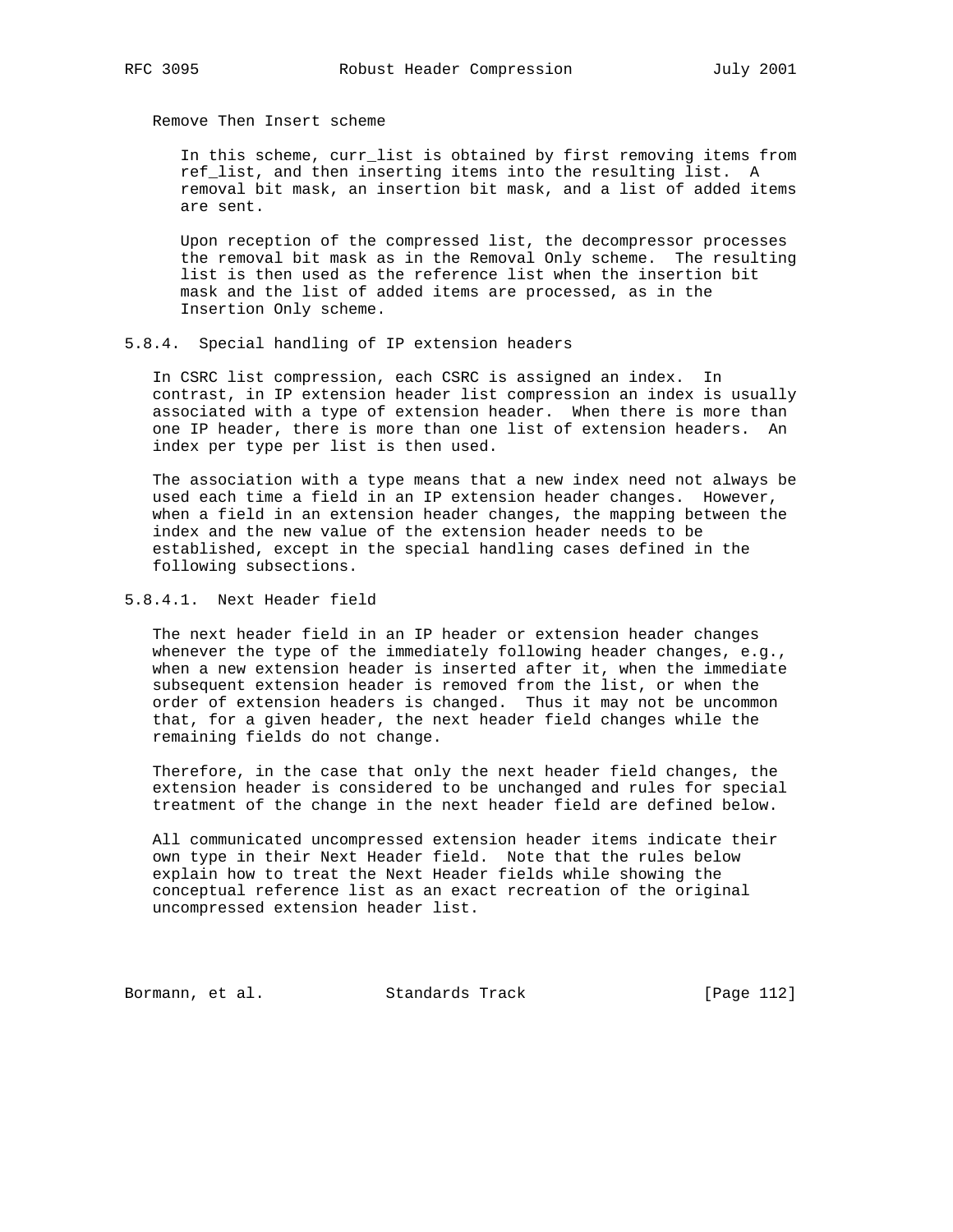a) When a subsequent extension header is removed from the list, the new value of the next header field is obtained from the reference extension header list. For example, assume that the reference header list (ref\_list) consists of headers A, B and C (ref\_ext\_hdr A, B, C), and the current extension header list (curr\_list) only consists of extension headers A and C (curr\_ext\_hdr A, C). The order and value of the next header fields of these extension headers are as follows.

ref\_list:



 Comparing the curr\_ext\_hdr A in curr\_list and the ref\_ext\_hdr A in ref list, the value of next header field is changed from "type B" to "type C" because of the removal of extension header B. The new value of the next header field in curr\_ext\_hdr A, i.e., "type C", does not need to be sent to the decompressor. Instead, it is retrieved from the next header field of the removed ref\_ext\_hdr B.

 b) When a new extension header is inserted after an existing extension header, the next header field in the communicated item will carry the type of itself, rather than the type of the header that follows. For example, assume that the reference header list (ref list) consists of headers A and C (ref ext hdr A, C), and the current header list (curr\_list) consists of headers A, B and C (curr\_ext\_hdr A, B, C). The order and the value of the next header fields of these extension headers are as follows.

Bormann, et al. Standards Track [Page 113]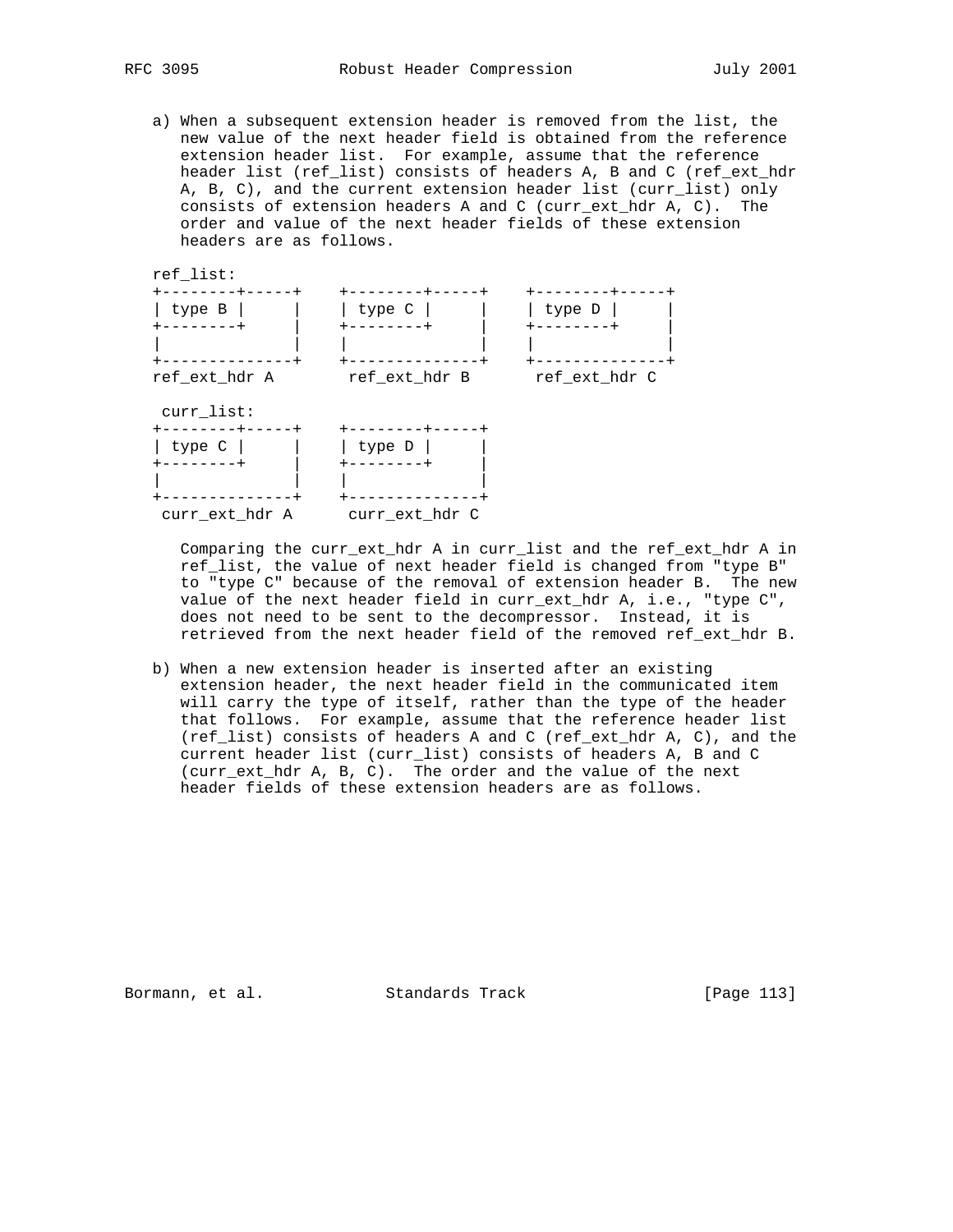

 Comparing the curr\_list and the ref\_list, the value of the next header field in extension header A is changed from "type C" to "type B".

 The uncompressed curr\_ext\_hdr B is carried in the compressed header list. However, it carries "type B" instead of "type C" in its next header field. When the decompressor inserts a new header after curr\_ext\_hdr A, the next header field of A is taken from the new header, and the next header field of the new header is taken from ref\_ext\_hdr A.

 c) Some headers whose compression is defined in this document do not contain Next Header fields or do not have their Next Header field in the standard position (first octet of the header). The GRE and ESP headers are such headers. When sent as uncompressed items in lists, these headers are modified so that they do have a Next Header field as their first octet (see 5.8.4.3 and 5.8.4.4). This is necessary to enable the decompressor to decode the item.

# 5.8.4.2. Authentication Header (AH)

 The sequence number field in the AH [AH] contains a monotonically increasing counter value for a security association. Therefore, when comparing curr\_list with ref\_list, if the sequence number in AH changes and SPI field does not change, the AH is not considered as changed.

 If the sequence number in the AH linearly increases as the RTP Sequence Number increases, and the compressor is confident that the decompressor has obtained the pattern, the sequence number in AH need not be sent. The decompressor applies linear extrapolation to reconstruct the sequence number in the AH.

Bormann, et al. Standards Track [Page 114]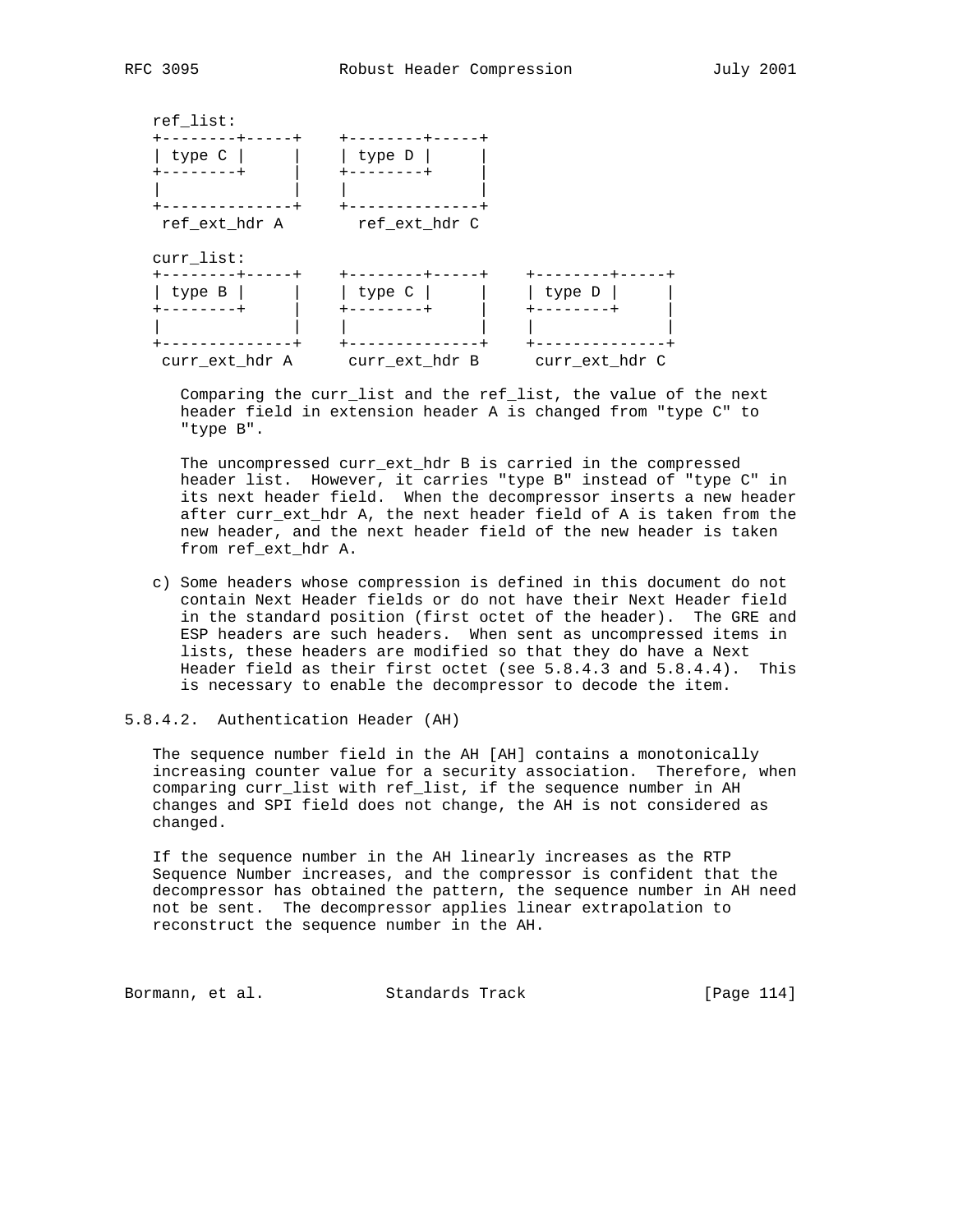Otherwise, a compressed sequence number is included in the IPX compression field in an Extension 3 of an UOR-2 header.

 The authentication data field in AH changes from packet to packet and is sent as-is. If the uncompressed AH is sent, the authentication data field is sent inside the uncompressed AH; otherwise, it is sent after the compressed IP/UDP/RTP and IPv6 extension headers and before the payload. See beginning of section 5.7.

 Note: The payload length field of the AH uses a different notion of length than other IPv6 extension headers.

5.8.4.3. Encapsulating Security Payload Header (ESP)

 When the Encapsulating Security Payload Header (ESP) [ESP] is present and an encryption algorithm other than NULL is being used, the UDP and RTP headers are both encrypted and cannot be compressed. The ESP header thus ends the compressible header chain. The ROHC ESP profile defined in section 5.12 MAY be used for the stream in this case.

 A special case is when the NULL encryption algorithm is used. This is the case when the ESP header is used for authentication only, and not for encryption. The payload is not encrypted by the NULL encryption algorithm, so compression of the rest of the header chain is possible. The rest of this section describes compression of the ESP header when the NULL encryption algorithm is used with ESP.

 It is not possible to determine whether NULL encryption is used by inspecting a header in the stream, this information is present only at the encryption endpoints. However, a compressor may attempt compression under the assumption that the NULL encryption algorithm is being used, and later abort compression when the assumption proves to be false.

 The compressor may, for example, inspect the Next Header fields and the header fields supposed to be static in subsequent headers in order to determine if NULL encryption is being used. If these change unpredictably, an encryption algorithm other than NULL is probably being used and compression of subsequent headers SHOULD be aborted. Compression of the stream is then either discontinued, or a profile that compresses only up to the ESP header may be used (see 5.12). While attempting to compress the header, the compressor should use the SPI of the ESP header together with the destination IP address as the defining fields for determining which packets belong to the stream.

Bormann, et al. Standards Track [Page 115]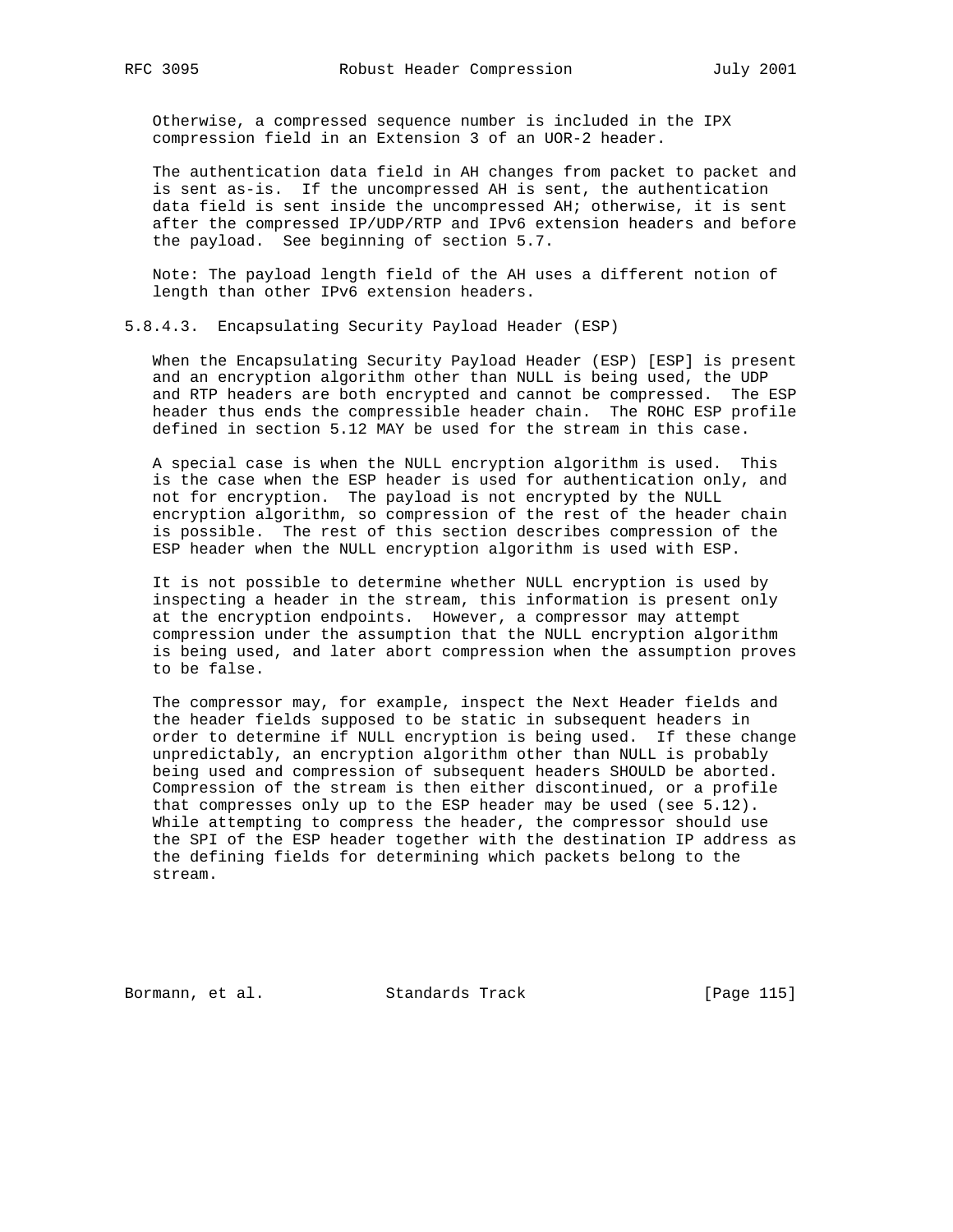In the ESP header [ESP, section 2], the fields that can be compressed are the SPI, the sequence number, the Next Header, and the padding bytes if they are in the standard format defined in [ESP]. (As always, the decompressor reinserts these fields based on the information in the context. Care must be taken to correctly reinsert all the information as the Authentication Data must be verified over the exact same information it was computed over.)

 ESP header [ESP, section 2]: 0  $1$  2 3 0 1 2 3 4 5 6 7 8 9 0 1 2 3 4 5 6 7 8 9 0 1 2 3 4 5 6 7 8 9 0 1 +-+-+-+-+-+-+-+-+-+-+-+-+-+-+-+-+-+-+-+-+-+-+-+-+-+-+-+-+-+-+-+-+ Security Parameters Index (SPI) +-+-+-+-+-+-+-+-+-+-+-+-+-+-+-+-+-+-+-+-+-+-+-+-+-+-+-+-+-+-+-+-+ Sequence Number +-+-+-+-+-+-+-+-+-+-+-+-+-+-+-+-+-+-+-+-+-+-+-+-+-+-+-+-+-+-+-+-+ Payload Data (variable) ˜ ˜ | | + +-+-+-+-+-+-+-+-+-+-+-+-+-+-+-+-+-+-+-+-+-+-+-+-+ | | Padding (0-255 octets) | +-+-+-+-+-+-+-+-+ +-+-+-+-+-+-+-+-+-+-+-+-+-+-+-+-+ | | Pad Length | Next Header | +-+-+-+-+-+-+-+-+-+-+-+-+-+-+-+-+-+-+-+-+-+-+-+-+-+-+-+-+-+-+-+-+ Authentication Data (variable length, but assumed to be 12 octets) | | + + | | +-+-+-+-+-+-+-+-+-+-+-+-+-+-+-+-+-+-+-+-+-+-+-+-+-+-+-+-+-+-+-+-+

SPI: Static. If it changes, it needs to be reestablished.

- Sequence Number: Not sent when the offset from the sequence number of the compressed header is constant. When the offset is not constant, the sequence number may be compressed by sending LSBs. See 5.8.4.
- Payload Data: This is where subsequent headers are to be found. Parsed according to the Next Header field.
- Padding: The padding octets are assumed to be as defined in [ESP], i.e., to take the values  $1, 2, \ldots$ , k, where  $k = Pad$  Length. If the padding in the static context has this pattern, padding in compressed headers is assumed to have this pattern as well and is removed. If padding in the static context does not have this pattern, the padding is not removed.

Bormann, et al. Standards Track [Page 116]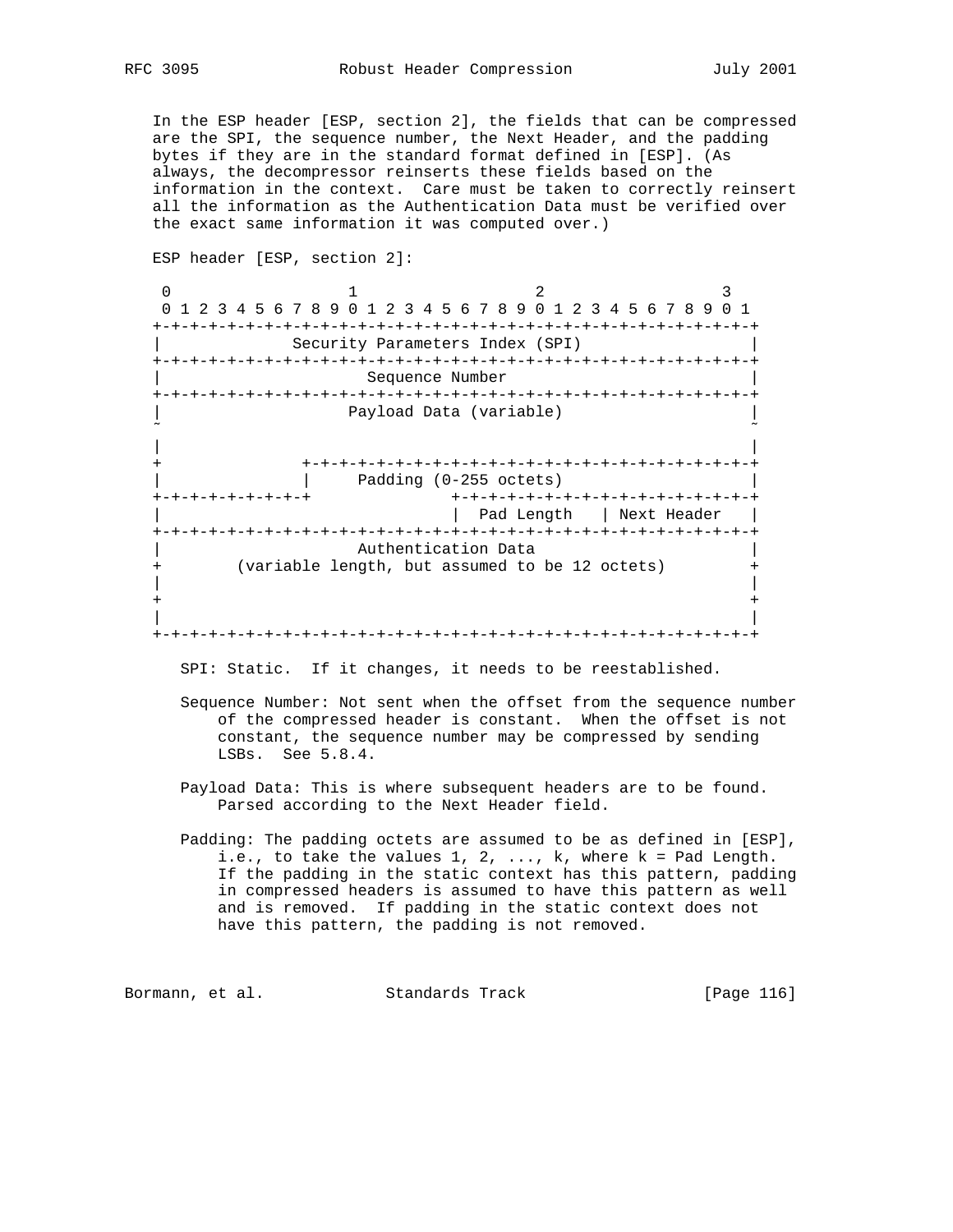Pad Length: Dynamic. Always sent. 14th octet from end of packet.

Next Header: Static. 13th octet from end of packet.

 Authentication Data: Can have variable length, but when compression of NULL-encryption ESP header is attempted, it is assumed to have length 12 octets.

 The sequence number in ESP has the same behavior as the sequence number field in AH. When it increases linearly, it can be compressed to zero bits. When it does not increase linearly, a compressed sequence number is included in the IPX compression field in an Extension 3 of an UOR-2 header.

 The information which is part of an uncompressed item of a compressed list is the Next Header field, followed by the SPI and the Sequence Number. Padding, Pad Length, Next Header, and Authentication Data are sent as-is at the end of the packet. This means that the Next Header occurs in two places.

Uncompressed ESP list item:

| +---+---+---+---+---+---+---+---+ |  |
|-----------------------------------|--|
|                                   |  |
| +---+---+---+---+---+---+---+---+ |  |
|                                   |  |
| +---+---+---+---+---+---+---+---  |  |
| / Sequence Number / 4 octets      |  |
| +---+---+---+---+---+---+---+---+ |  |

 When sending Uncompressed ESP list items, all ESP fields near the the end of the packet are left untouched (Padding, Pad Length, Next Header, Authentication Data).

 A compressed item consists of a compressed sequence number. When an item is compressed, Padding (if it follows the 1, 2, ..., k pattern) and Next Header are removed near the end of the packet. Authentication Data and Pad Length remain as-is near the end of the packet.

5.8.4.4. GRE Header [RFC 2784, RFC 2890]

 The GRE header is a set of flags, followed by a mandatory Protocol Type and optional parts as indicated by the flags.

Bormann, et al. Standards Track [Page 117]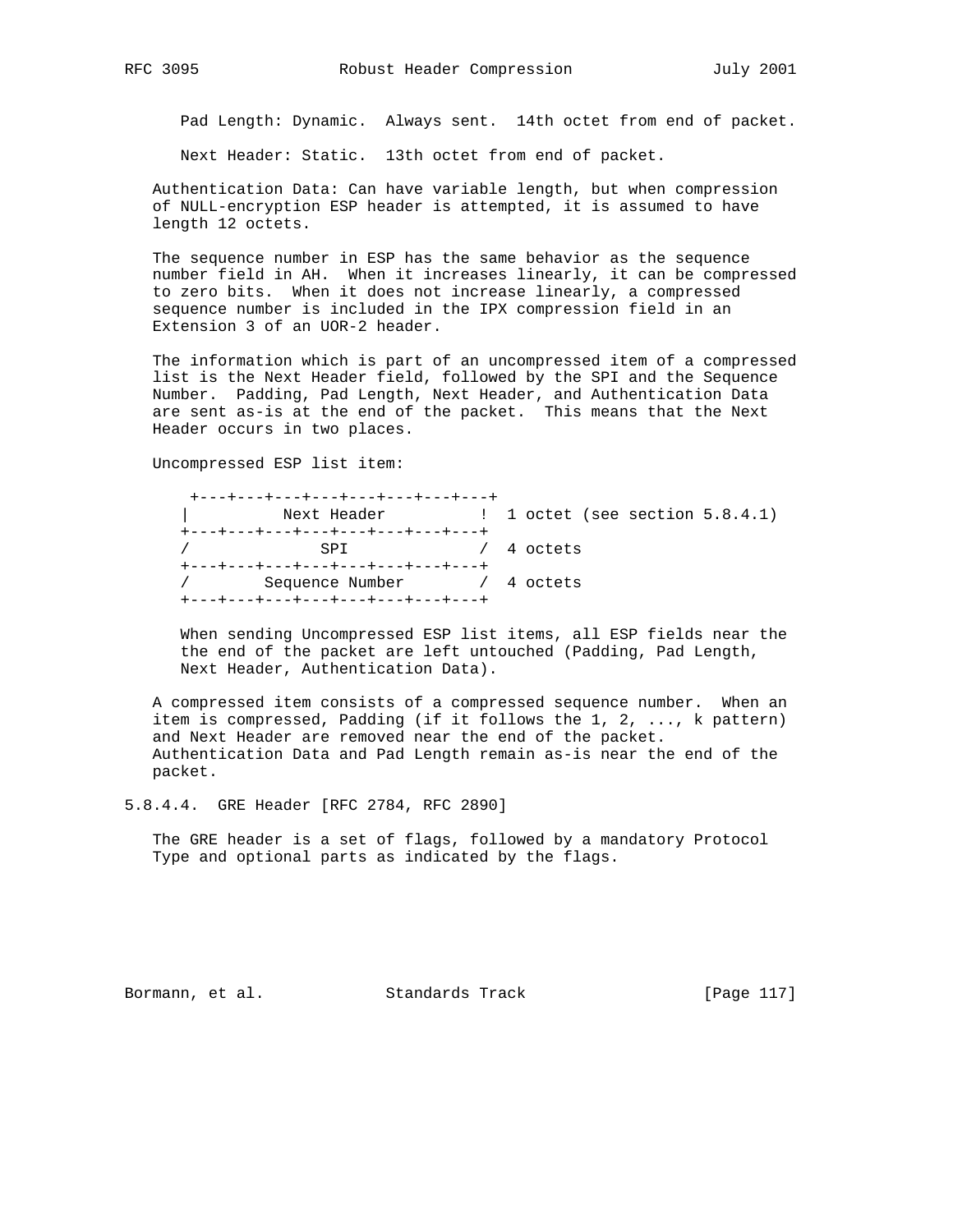The sequence number field in the GRE header contains a counter value for a GRE tunnel. Therefore, when comparing curr\_list with ref\_list, if the sequence number in GRE changes, the GRE is not considered as changed.

 If the sequence number in the GRE header linearly increases as the RTP Sequence Number increases and the compressor is confident that the decompressor has received the pattern, the sequence number in GRE need not be sent. The decompressor applies linear extrapolation to reconstruct the sequence number in the GRE header.

 Otherwise, a compressed sequence number is included in the IPX compression field in an Extension 3 of an UOR-2 header.

 The checksum data field in GRE, if present, changes from packet to packet and is sent as-is. If the uncompressed GRE header is sent, the checksum data field is sent inside the uncompressed GRE header; otherwise, if present, it is sent after the compressed IP/UDP/RTP and IPv6 extension headers and before the payload. See beginning of section 5.7.

 In order to allow simple parsing of lists of items, an uncompressed GRE header sent as an item in a list is modified from the original GRE header in the following manner: 1) the 16-bit Protocol Type field that encodes the type of the subsequent header using Ether types (see Ether types section in [ASSIGNED]) is removed. 2) A one-octet Next Header field is inserted as the first octet of the header. The value of the Next Header field corresponds to GRE (this value is 47 according to the Assigned Internet Protocol Number section of [ASSIGNED]) when the uncompressed item is to be inserted in a list, and to the type of the subsequent header when the uncompressed item is in a Generic list. Note that this implies that only GRE headers with Ether types that correspond to an IP protocol number can be compressed.

Uncompressed GRE list item:

 +---+---+---+---+---+---+---+---+ | Next Header | 1 octet (see section 5.8.4.1) +---+---+---+---+---+---+---+---+ / C | | K | S | | Ver | 1 octet +---+---+---+---+---+---+---+---+ / Checksum / 2 octets, if C=1 +---+---+---+---+---+---+---+---+ / Key / 4 octets, if K=1 +---+---+---+---+---+---+---+---+ / Sequence Number / 4 octets, if S=1 +---+---+---+---+---+---+---+---+

Bormann, et al. Standards Track [Page 118]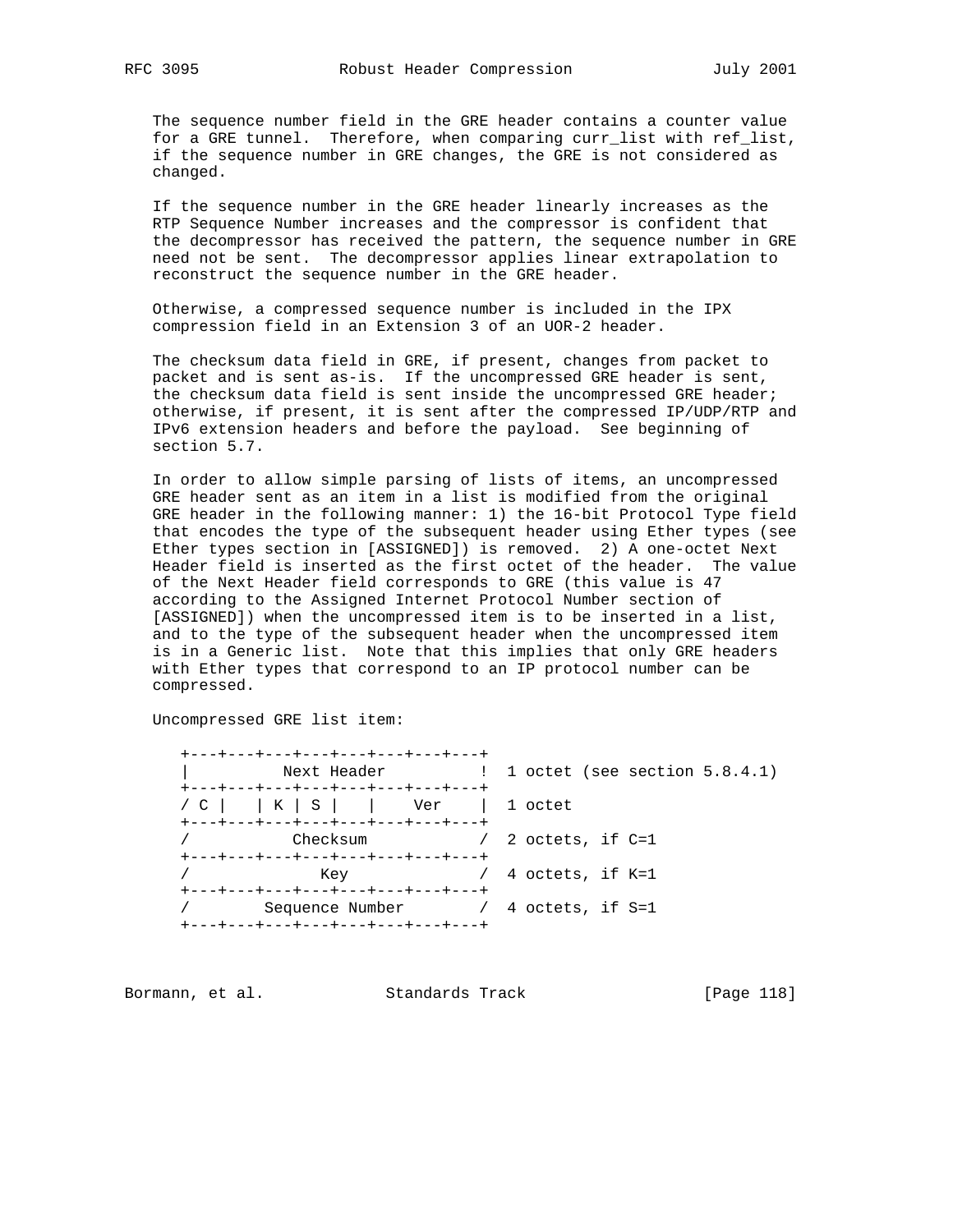The bits left blank in the second octet are set to zero when sending and ignored when received.

 The fields Reserved0 and Reserved1 of the GRE header [GRE2] must be all zeroes; otherwise, the packet cannot be compressed by this profile.

5.8.5. Format of compressed lists in Extension 3

5.8.5.1. Format of IP Extension Header(s) field

 In Extension 3 (section 5.7.5), there is a field called IP extension header(s). This section describes the format of that field.

 0 1 2 3 4 5 6 7 +-----+-----+-----+-----+-----+-----+-----+-----+ | CL | ASeq| ESeq| Gseq| res | 1 octet +-----+-----+-----+-----+-----+-----+-----+-----+ : compressed AH Seq Number, 1 or 4 octets : if ASeq = 1 ----- ----- ----- ----- ----- ----- ----- ----- : compressed ESP Seq Number, 1 or 4 octets : if Eseq = 1 ----- ----- ----- ----- ----- ----- ----- ----- : compressed GRE Seq Number, 1 or 4 octets : if Gseq = 1 ----- ----- ----- ----- ----- ----- ----- ----- : compressed header list, variable length : if CL = 1 ----- ----- ----- ----- ----- ----- ----- -----

 ASeq: indicates presence of compressed AH Seq Number ESeq: indicates presence of compressed ESP Seq Number GSeq: indicates presence of compressed GRE Seq Number CL: indicates presence of compressed header list res: reserved; set to zero when sending, ignored when received

 When Aseq, Eseq, or Gseq is set, the corresponding header item (AH, ESP, or GRE header) is compressed. When not set, the corresponding header item is sent uncompressed or is not present.

 The format of compressed AH, ESP and GRE Sequence Numbers can each be either of the following:

Bormann, et al. Standards Track [Page 119]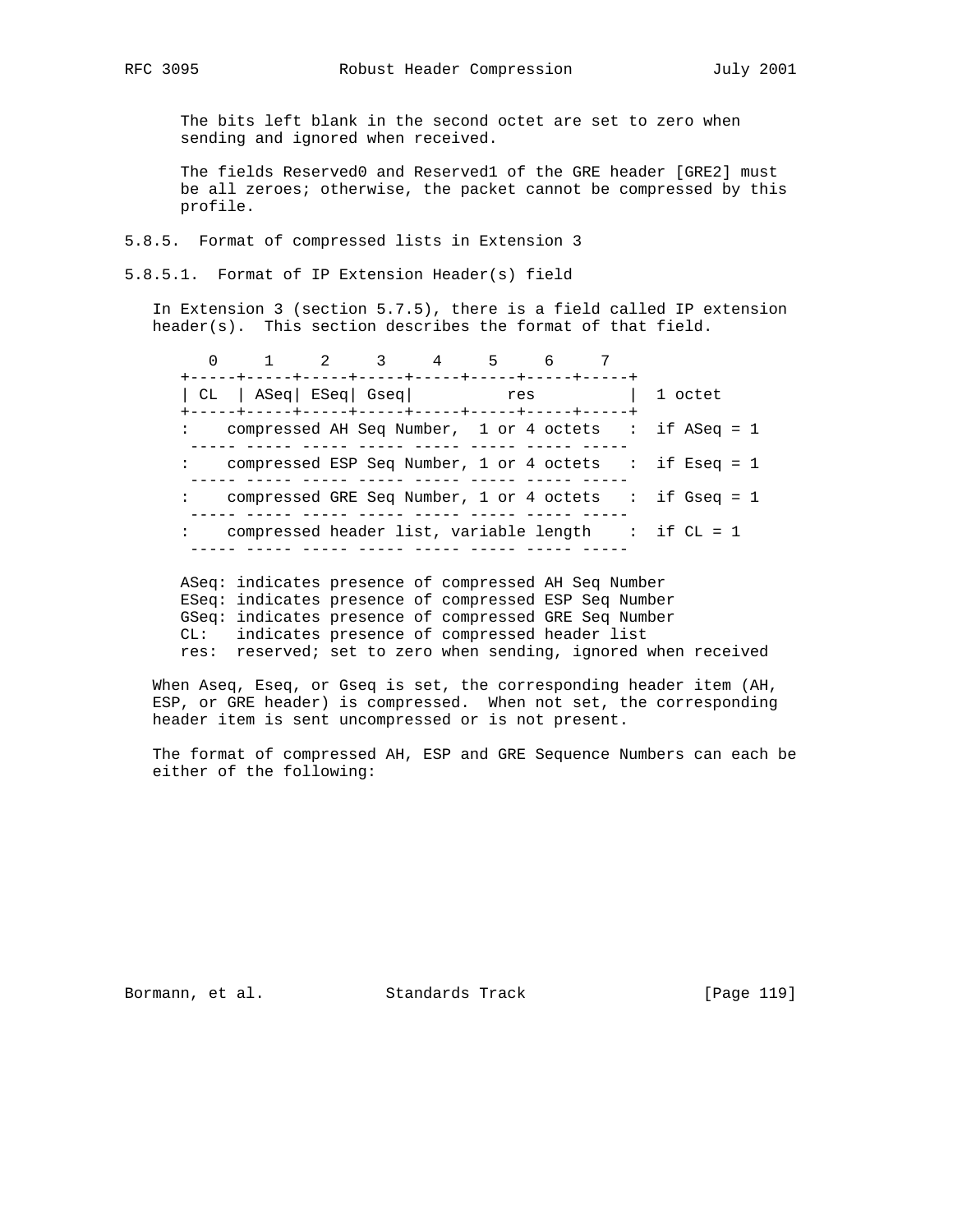| 2<br>$4 \quad$<br>7<br>6<br>5                                                   | 3<br>$\Omega$<br>2<br>5.<br>4<br>6 |  |
|---------------------------------------------------------------------------------|------------------------------------|--|
| LSB of sequence number<br>0 <sup>1</sup><br>--+---+---+---+---+---+---+<br>--+- | LSB of sequence number<br>$\pm$    |  |
|                                                                                 |                                    |  |

 The format of the compressed header list field is described in section 5.8.6.

5.8.5.2. Format of Compressed CSRC List

 The Compressed CSRC List field in the RTP header part of an Extension 3 (section 5.7.5) is as in section 5.8.6.

5.8.6. Compressed list formats

 This section describes the format of compressed lists. The format is the same for CSRC lists and header lists. In CSRC lists, the items are CSRC identifiers; in header lists, they are uncompressed or compressed headers, as described in 5.8.4.2-4.

5.8.6.1. Encoding Type 0 (generic scheme)

 0 1 2 3 4 5 6 7 +---+---+---+---+---+---+---+---+  $|$  ET=0  $|$ GP  $|$ PS  $|$  CC = m +---+---+---+---+---+---+---+---+ : gen\_id : 1 octet, if GP = 1 +---+---+---+---+---+---+---+---+  $XI_1$ , ...,  $XI_m$  | m octets, or  $m * 4$  bits / --- --- --- ---/ | : Padding : if PS = 0 and m is odd +---+---+---+---+---+---+---+---+ | | item 1, ..., item n / variable | | .<br>+---+---+---+---+---+---+---+---+ ET: Encoding type is zero. PS: Indicates size of XI fields: PS = 0 indicates 4-bit XI fields; PS = 1 indicates 8-bit XI fields.

Bormann, et al. Standards Track [Page 120]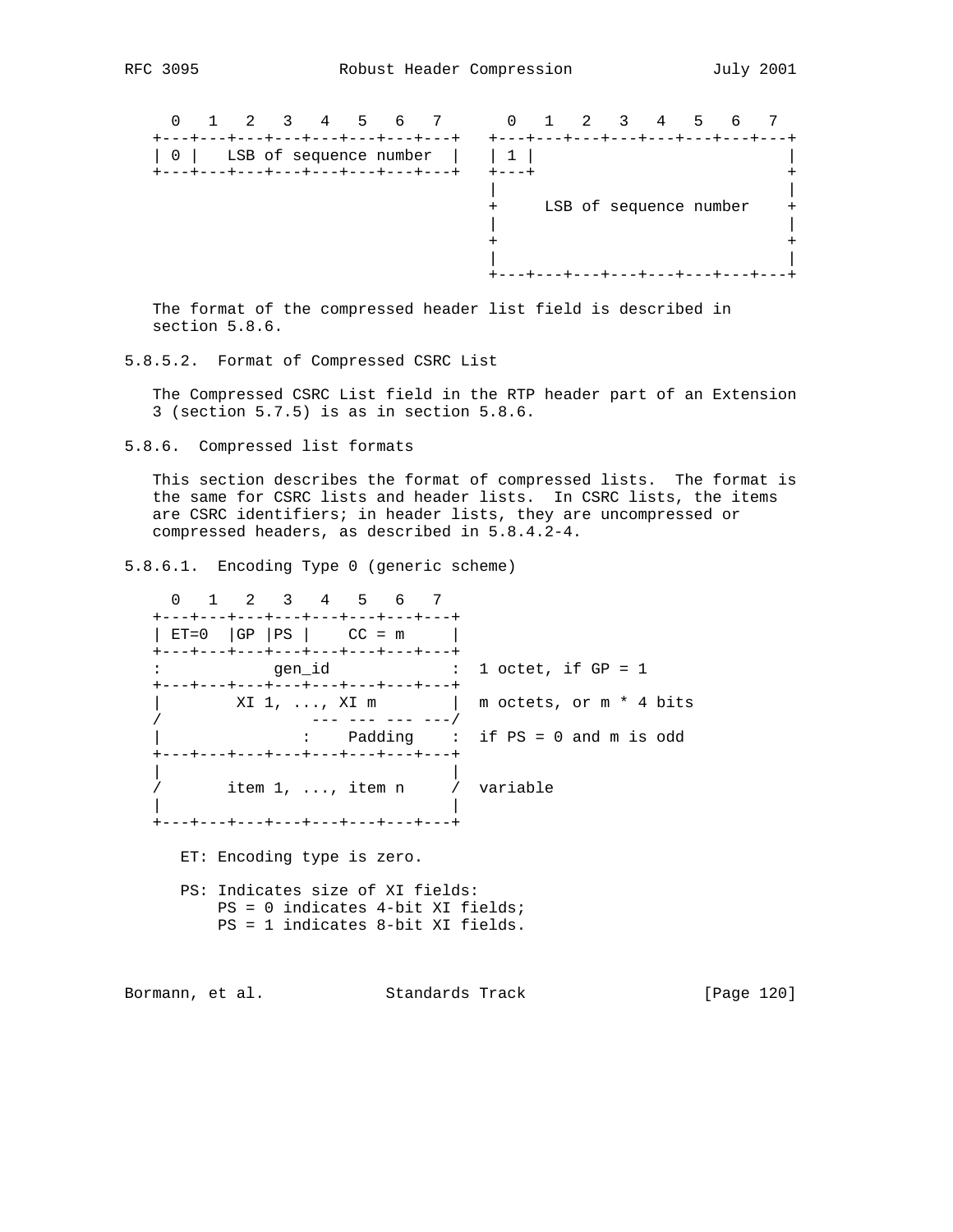GP: Indicates presence of gen\_id field.

- CC: CSRC counter from original RTP header.
- gen\_id: Identifier for a sequence of identical lists. It is present in U/O-mode when the compressor decides that it may use this list as a future reference list.
- XI 1, ..., XI m: m XI items. The format of an XI item is as follows:

 +---+---+---+---+  $PS = 0: |X|$  Index | +---+---+---+---+ 0 1 2 3 4 5 6 7 +---+---+---+---+---+---+---+---+  $PS = 1: |X|$  Index | +---+---+---+---+---+---+---+---+

 $X = 1$  indicates that the item corresponding to the Index is sent in the item 0, ..., item n list. X = 0 indicates that the item corresponding to the Index is not sent.

When  $4$ -bit XI items are used and  $m > 1$ , the XI items are placed in octets in the following manner:

| 0 1 2 3 4 5 6 7                   |  |  |  |                 |
|-----------------------------------|--|--|--|-----------------|
| +---+---+---+---+---+---+---+---+ |  |  |  |                 |
|                                   |  |  |  | XI k   XI k + 1 |
| +---+---+---+---+---+---+---+---  |  |  |  |                 |

 Padding: A 4-bit padding field is present when PS = 0 and m is odd. The Padding field is set to zero when sending and ignored when receiving.

Item 1, ..., item n:

Each item corresponds to an XI with  $X = 1$  in XI 1, ..., XI m.

Bormann, et al. Standards Track [Page 121]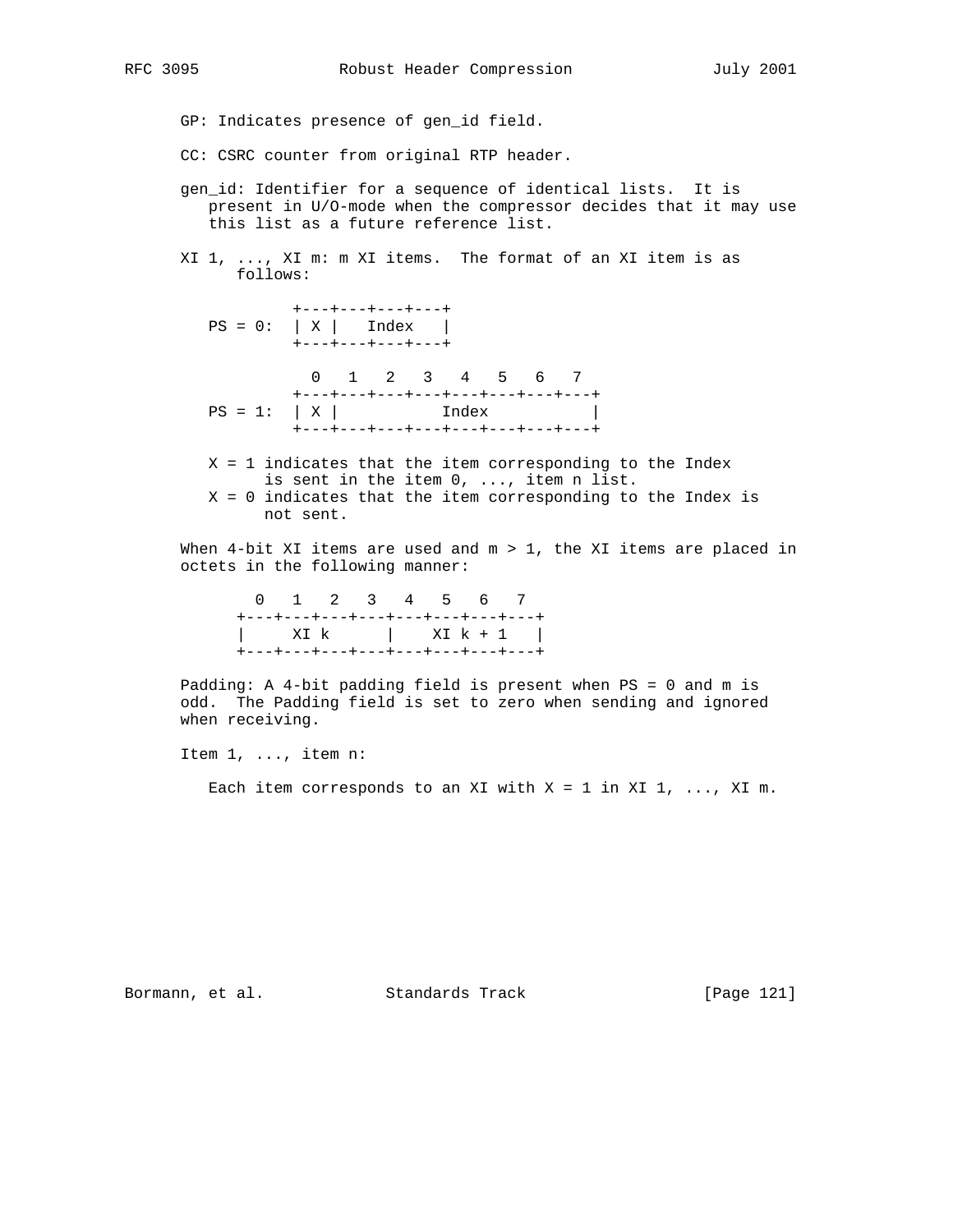5.8.6.2. Encoding Type 1 (insertion only scheme)

 0 1 2 3 4 5 6 7 +---+---+---+---+---+---+---+---+ | ET=1 | GP | PS | XI 1 | +---+---+---+---+---+---+---+---+ : gen\_id : 1 octet, if GP = 1 +---+---+---+---+---+---+---+---+ | ref\_id | +---+---+---+---+---+---+---+---+ / insertion bit mask / 1-2 octets +---+---+---+---+---+---+---+---+ XI list  $| k \cdot \text{octets}, \text{ or } (k - 1) * 4 \text{ bits}$  / --- --- --- ---/ | : Padding : if PS = 0 and k is even +---+---+---+---+---+---+---+---+ | | / item 1, ..., item n / variable | | +---+---+---+---+---+---+---+---+

 Unless explicitly stated otherwise, fields have the same meaning and values as for encoding type 0.

ET: Encoding type is one (1).

- XI 1: When PS = 0, the first 4-bit XI item is placed here. When PS = 1, the field is set to zero when sending, and ignored when receiving.
- ref\_id: The identifier of the reference CSRC list used when the list was compressed. It is the 8 least significant bits of the RTP Sequence Number in R-mode and gen\_id (see section 5.8.2) in U/O-mode.
- insertion bit mask: Bit mask indicating the positions where new items are to be inserted. See Insertion Only scheme in section 5.8.3. The bit mask can have either of the following two formats:

Bormann, et al. Standards Track [Page 122]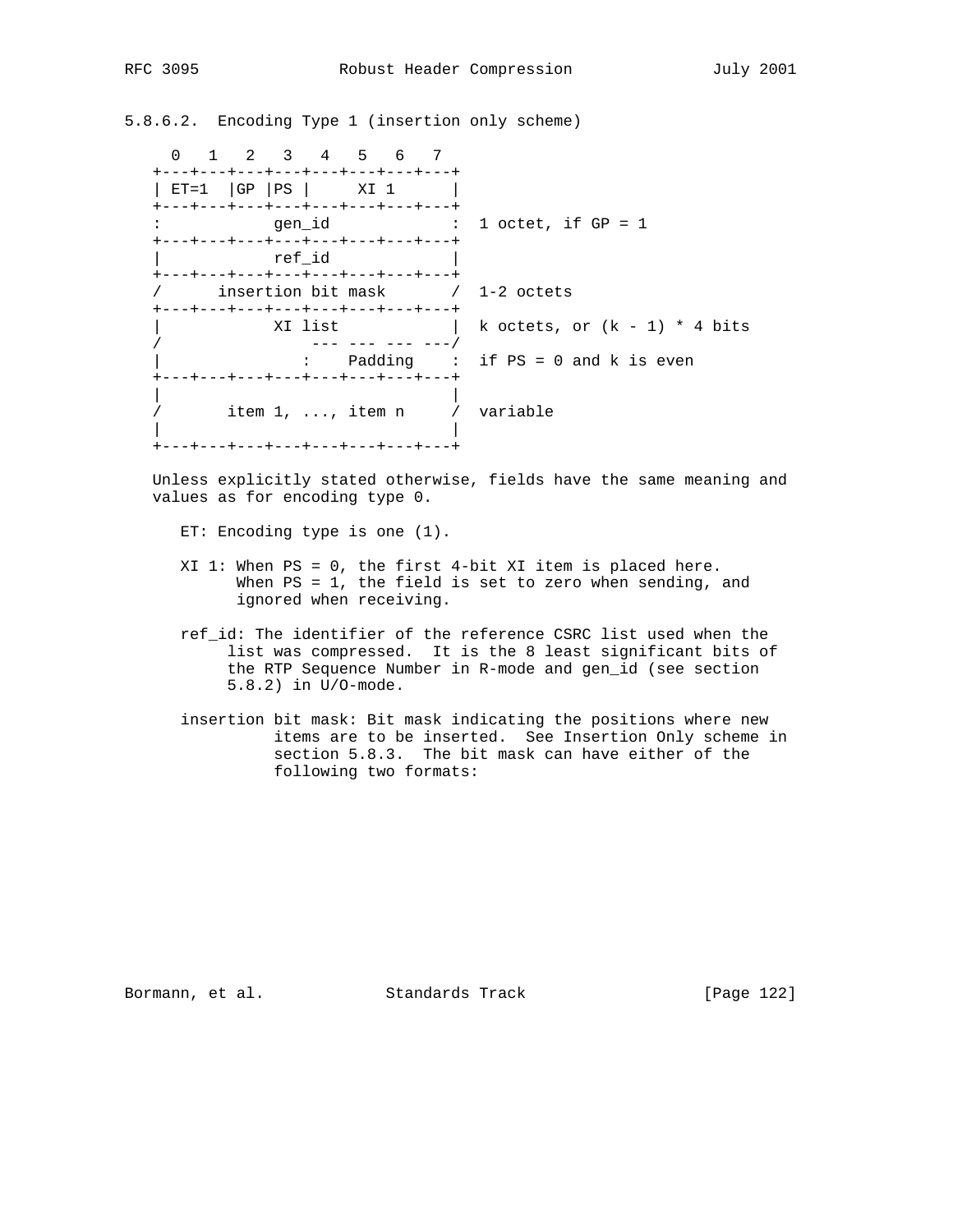0 1 2 3 4 5 6 7 +---+---+---+---+---+---+---+---+ | 0 | 7-bit mask | bit 1 is the first bit +---+---+---+---+---+---+---+---+ +---+---+---+---+---+---+---+---+ | 1 | | bit 1 is the first bit +---+ 15-bit mask + | | bit 7 is the last bit +---+---+---+---+---+---+---+---+

 XI list: XI fields for items to be inserted. When the insertion bit mask has k ones, the total number of XI fields is k. When PS = 1, all XI fields are in the XI list. When PS = 0, the first XI field is in the XI 1 field, and the remaining k - 1 XI fields are in the XI list.

Padding: Present when PS = 0 and k is even.

 item 1, ..., item n: One item for each XI field with the X bit set.

5.8.6.3. Encoding Type 2 (removal only scheme)

 0 1 2 3 4 5 6 7 +---+---+---+---+---+---+---+---+ | ET=2 |GP |res| Count | +---+---+---+---+---+---+---+---+ : gen\_id : 1 octet, if GP = 1 +---+---+---+---+---+---+---+---+ ref\_id +---+---+---+---+---+---+---+---+ / removal bit mask / 1-2 octets +---+---+---+---+---+---+---+---+

 Unless explicitly stated otherwise, fields have the same meaning and values as in section 5.8.5.2.

ET: Encoding type is 2.

 res: Reserved. Set to zero when sending, ignored when received.

Count: Number of elements in ref\_list.

Bormann, et al. Standards Track [Page 123]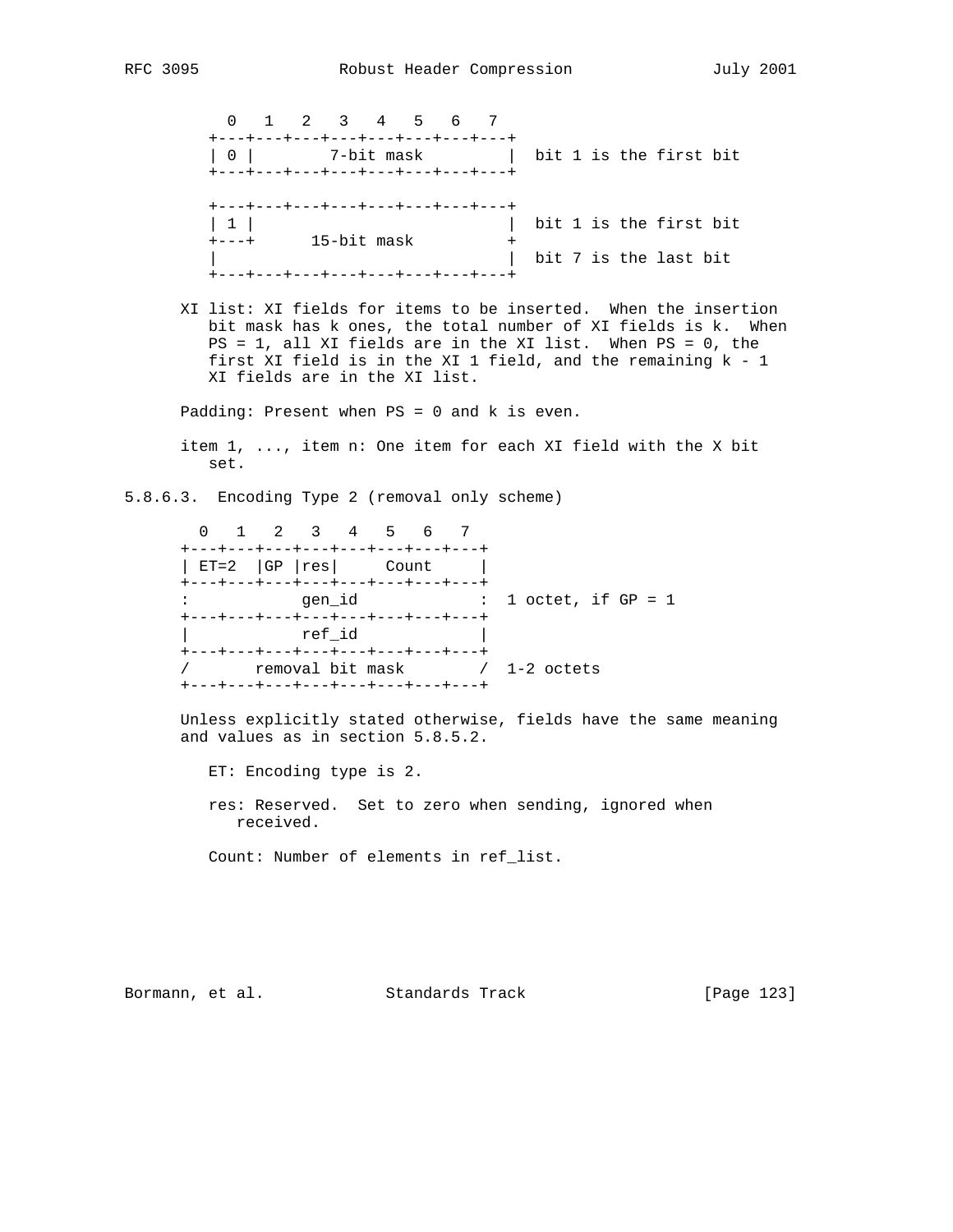removal bit mask: Indicates the elements in ref\_list to be

 removed in order to obtain the current list. See section 5.8.3. The removal bit mask has the same format as the insertion bit mask of section 5.8.6.3.

5.8.6.4. Encoding Type 3 (remove then insert scheme)

 See section 5.8.3 for a description of the Remove then insert scheme.

|  |  |                             |                         | $\therefore$ 1 octet, if GP = 1                                                                                                                                                                                                                                                                                                                                                                                                 |
|--|--|-----------------------------|-------------------------|---------------------------------------------------------------------------------------------------------------------------------------------------------------------------------------------------------------------------------------------------------------------------------------------------------------------------------------------------------------------------------------------------------------------------------|
|  |  |                             |                         |                                                                                                                                                                                                                                                                                                                                                                                                                                 |
|  |  |                             |                         |                                                                                                                                                                                                                                                                                                                                                                                                                                 |
|  |  |                             |                         |                                                                                                                                                                                                                                                                                                                                                                                                                                 |
|  |  |                             |                         | k octets, or $(k - 1)$ * 4 bits                                                                                                                                                                                                                                                                                                                                                                                                 |
|  |  |                             |                         | : Padding : if $PS = 0$ and k is even                                                                                                                                                                                                                                                                                                                                                                                           |
|  |  |                             |                         |                                                                                                                                                                                                                                                                                                                                                                                                                                 |
|  |  | gen id<br>ref id<br>XI list | $ET=3$ $ GP  PS   XI 1$ | 1 2 3 4 5 6 7<br>+---+---+---+---+---+---+---+---+<br>+---+---+---+---+---+---+---+---+<br>+---+---+---+---+---+---+---+---+--<br>+---+---+---+---+---+---+---+---+<br>+---+---+---+---+---+---+---+---+-<br>/ insertion bit mask / 1-2 octets<br>+---+---+---+---+---+---+---+---+<br>--- --- --- ---<br>+---+---+---+---+---+---+---+---+<br>item $1, \ldots,$ item $n \times N$ variable<br>+---+---+---+---+---+---+---+--- |

 The fields in this header have the same meaning and formats as in section 5.8.5.2, except when explicitly stated otherwise below.

ET: Encoding type is 3.

removal bit mask: See section 5.8.6.3.

5.8.7. CRC coverage for extension headers

 All fields of extension headers are CRC-STATIC, with the following exceptions which are CRC-DYNAMIC.

- 1) Entire AH header.
- 2) Entire ESP header.
- 3) Sequence number in GRE, Checksum in GRE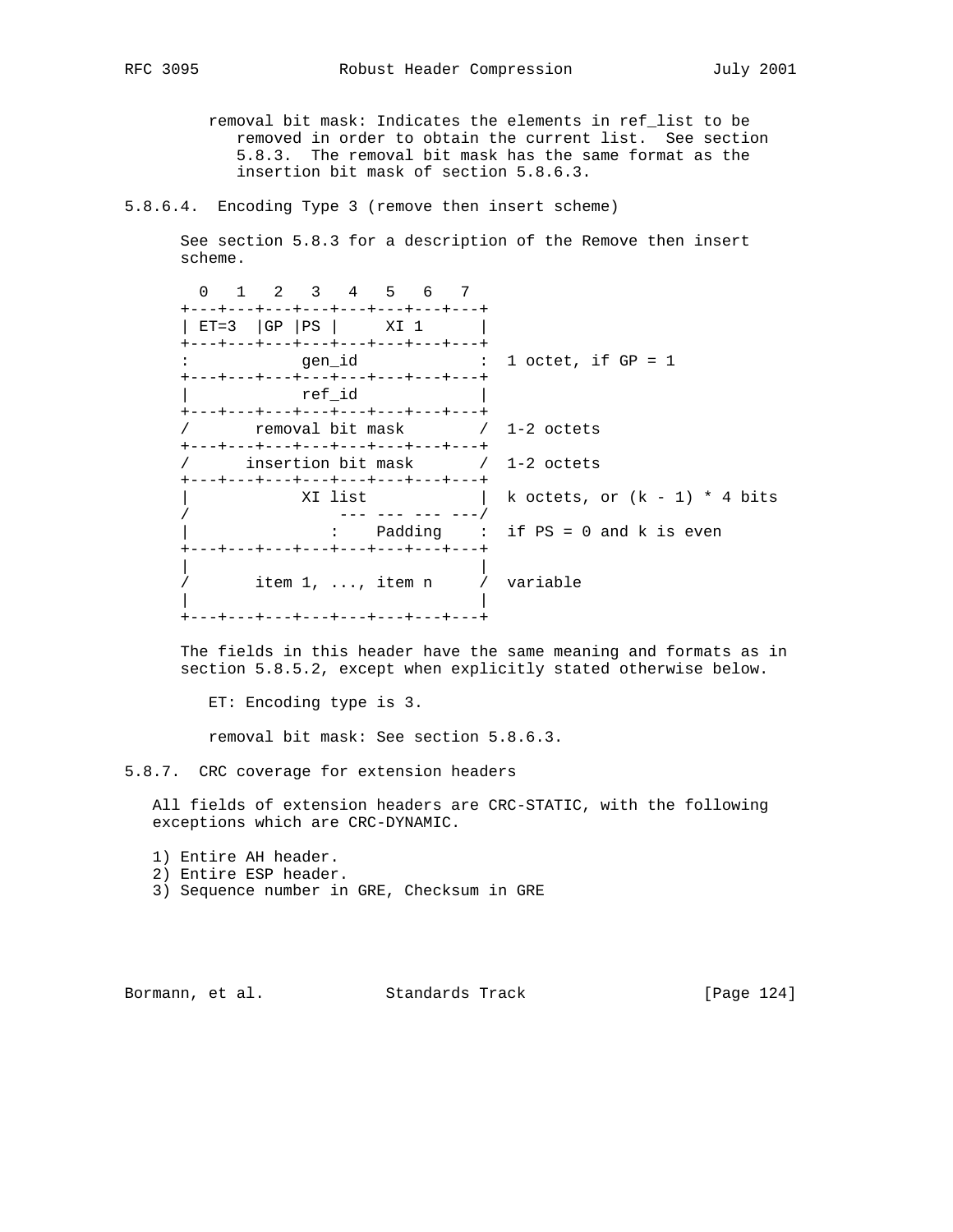5.9. Header compression CRCs, coverage and polynomials

 This chapter describes how to calculate the CRCs used in packet headers defined in this document. (Note that another type of CRC is defined for reconstructed units in section 5.2.5.)

5.9.1. IR and IR-DYN packet CRCs

 The CRC in the IR and IR-DYN packet is calculated over the entire IR or IR-DYN packet, excluding Payload and including CID or any Add-CID octet. For purposes of computing the CRC, the CRC field in the header is set to zero.

The initial content of the CRC register is to be preset to all 1's.

The CRC polynomial to be used for the 8-bit CRC is:

 $C(x) = 1 + x + x^2 + x^8$ 

5.9.2. CRCs in compressed headers

 The CRC in compressed headers is calculated over all octets of the entire original header, before compression, in the following manner.

 The octets of the header are classified as either CRC-STATIC or CRC- DYNAMIC, and the CRC is calculated over:

- 1) the concatenated CRC-STATIC octets of the original header, placed in the same order as they appear in the original header, followed by
- 2) the concatenated CRC-DYNAMIC octets of the original header, placed in the same order as they appear in the original header.

 The intention is that the state of the CRC computation after 1) will be saved. As long as the CRC-STATIC octets do not change, the CRC calculation will then only need to process the CRC-DYNAMIC octets.

 In a typical RTP/UDP/IPv4 header, 25 octets are CRC-STATIC and 15 are CRC-DYNAMIC. In a typical RTP/UDP/IPv6 header, 49 octets are CRC- STATIC and 11 are CRC-DYNAMIC. This technique will thus reduce the computational complexity of the CRC calculation by roughly 60% for RTP/UDP/IPv4 and by roughly 80% for RTP/UDP/IPv6.

 Note: Whenever the CRC-STATIC fields change, the new saved CRC state after 1) is compared with the old state. If the states are identical, the CRC cannot catch the error consisting in the decompressor not having updated the static context. In U/O-mode the

Bormann, et al. Standards Track [Page 125]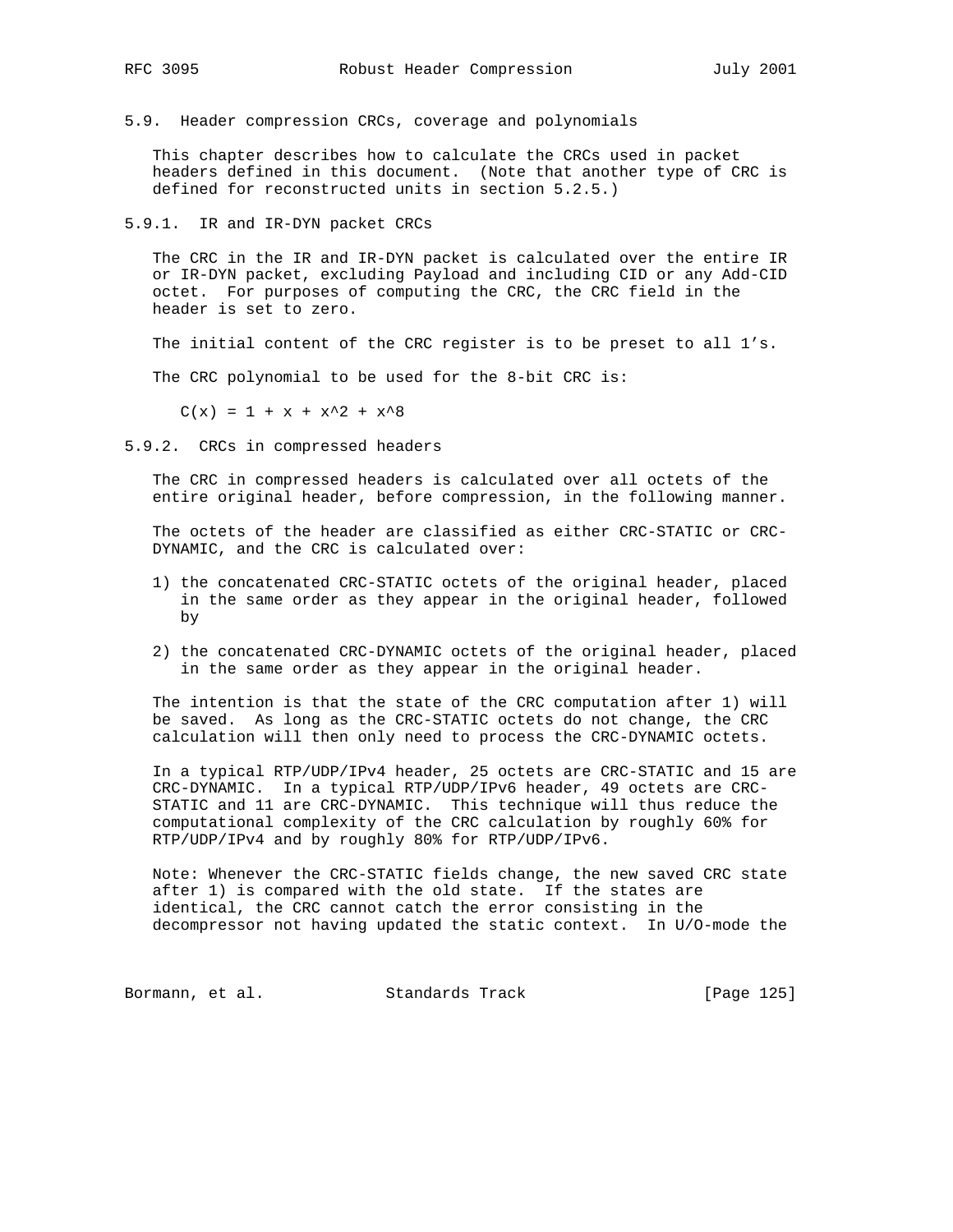compressor SHOULD then for a while use packet types with another CRC length, for which there is a difference in CRC state, to ensure error detection.

The initial content of the CRC register is preset to all 1's.

The polynomial to be used for the 3 bit CRC is:

 $C(x) = 1 + x + x^3$ 

The polynomial to be used for the 7 bit CRC is:

 $C(x) = 1 + x + x^2 + x^3 + x^6 + x^7$ 

 The CRC in compressed headers is calculated over the entire original header, before compression.

5.10. ROHC UNCOMPRESSED -- no compression (Profile 0x0000)

 In ROHC, compression has not been defined for all kinds of IP headers. Profile 0x0000 provides a way to send IP packets without compressing them. This can be used for IP fragments, RTCP packets, and in general for any packet for which compression of the header has not been defined, is not possible due to resource constraints, or is not desirable for some other reason.

 After initialization, the only overhead for sending packets using Profile 0x0000 is the size of the CID. When uncompressed packets are frequent, Profile 0x0000 should be associated with a CID with size zero or one octet. There is no need to associate Profile 0x0000 with more than one CID.

5.10.1. IR packet

 The initialization packet (IR packet) for Profile 0x0000 has the following format:

Bormann, et al. Standards Track [Page 126]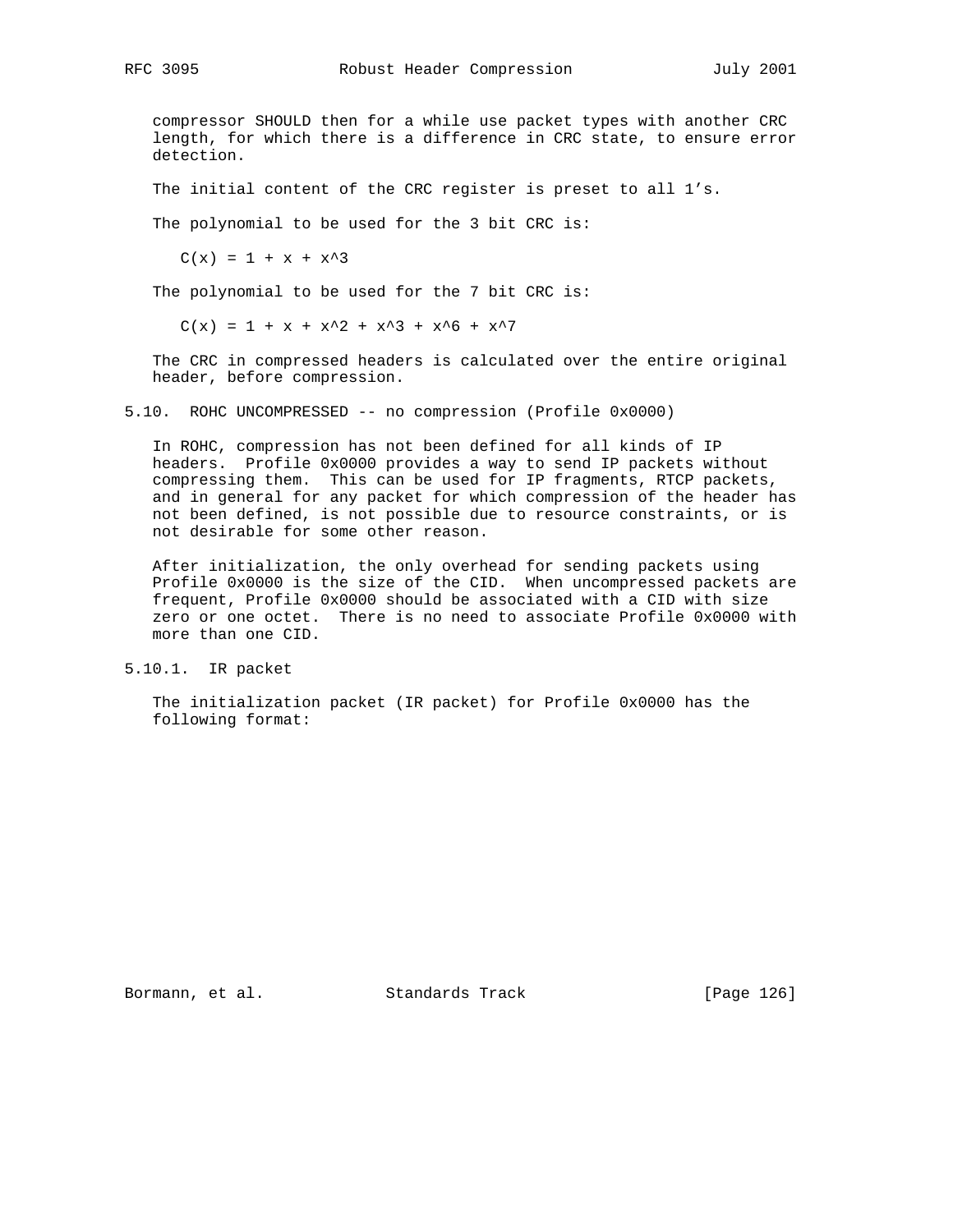0 1 2 3 4 5 6 7 --- --- --- --- --- --- --- --- : Add-CID octet : if for small CIDs and (CID != 0) +---+---+---+---+---+---+---+---+ | 1 1 1 1 1 1 0 | res | .<br>+---+---+---+---+---+---+---+---+  $\mathbf{r} \cdot \mathbf{r} = \mathbf{r} \cdot \mathbf{r}$  :  $\mathbf{r} \cdot \mathbf{r} = \mathbf{r} \cdot \mathbf{r}$  ,  $\mathbf{r} \cdot \mathbf{r} = \mathbf{r} \cdot \mathbf{r}$  / 0-2 octets of CID info / 1-2 octets if for large CIDs the distribution of the state of the state of the state of the state of the state of the state of the state of +---+---+---+---+---+---+---+---+ | Profile = 0 | 1 octet +---+---+---+---+---+---+---+---+ | CRC | 1 octet +---+---+---+---+---+---+---+---+ : : (optional) / TP packet / variable length  $\mathbf{r} \cdot \mathbf{r} = \mathbf{r} \cdot \mathbf{r}$  :  $\mathbf{r} \cdot \mathbf{r} = \mathbf{r} \cdot \mathbf{r}$  ,  $\mathbf{r} \cdot \mathbf{r} = \mathbf{r} \cdot \mathbf{r}$ --- --- --- --- --- --- --- ---

res: Always zero.

Profile: 0.

 CRC: 8-bit CRC, computed using the polynomial of section 5.9.1. The CRC covers the first octet of the IR packet through the Profile octet of the IR packet, i.e., it does not cover the CRC itself or the IP packet.

 IP packet: An uncompressed IP packet may be included in the IR packet. The decompressor determines if the IP packet is present by considering the length of the IR packet.

### 5.10.2. Normal packet

 A Normal packet is a normal IP packet plus CID information. When the channel uses small CIDs, and profile 0x0000 is associated with a CID > 0, an Add-CID octet is prepended to the IP packet. When the channel uses large CIDs, the CID is placed so that it starts at the second octet of the Normal packet.

Bormann, et al. Standards Track [Page 127]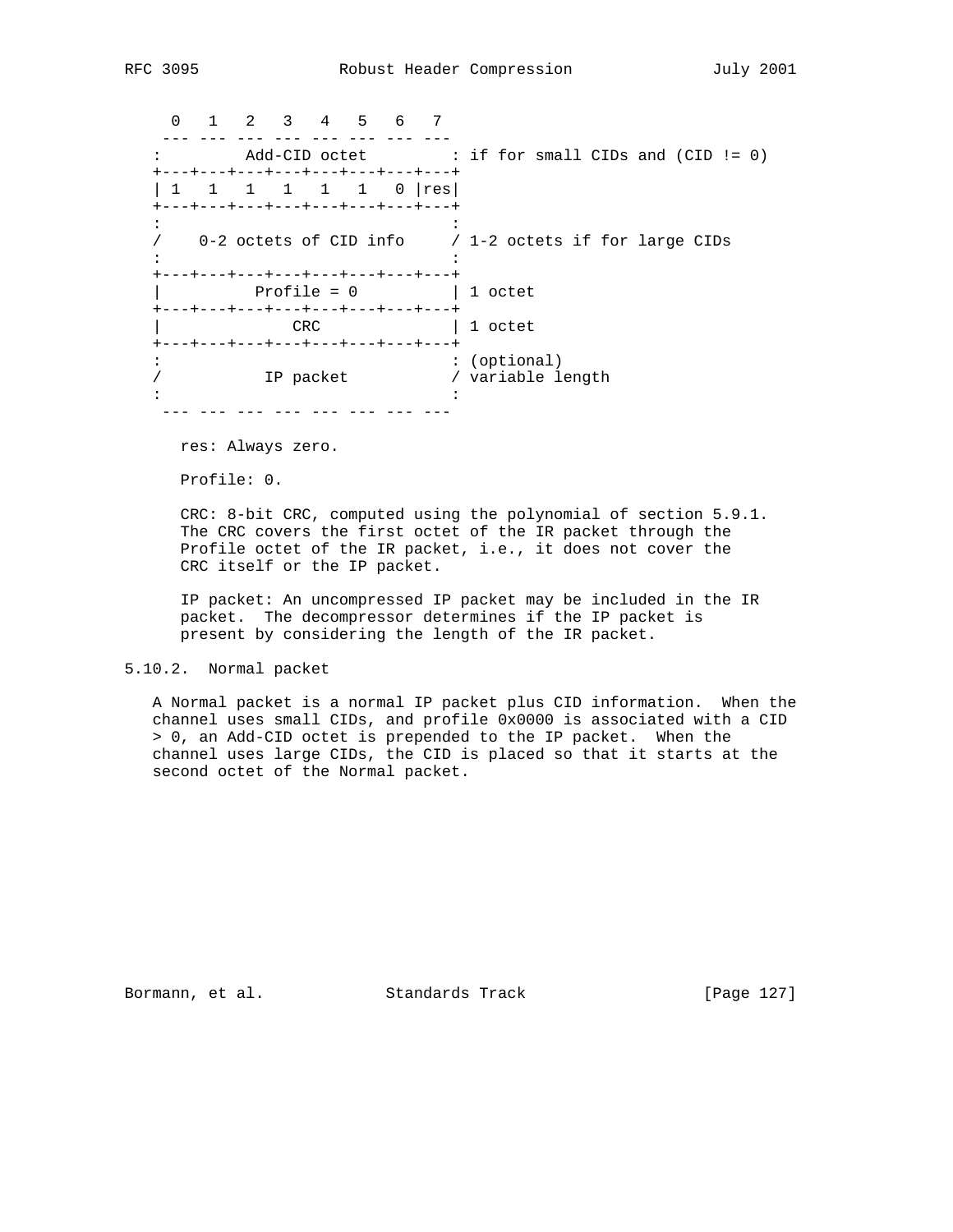0 1 2 3 4 5 6 7 --- --- --- --- --- --- --- --- : Add-CID octet : if for small CIDs and (CID != 0) +---+---+---+---+---+---+---+---+ | first octet of IP packet | +---+---+---+---+---+---+---+---+  $\mathbf{r} \cdot \mathbf{r} = \mathbf{r} \cdot \mathbf{r}$  :  $\mathbf{r} \cdot \mathbf{r} = \mathbf{r} \cdot \mathbf{r}$  ,  $\mathbf{r} \cdot \mathbf{r} = \mathbf{r} \cdot \mathbf{r}$  / 0-2 octets of CID info / 1-2 octets if for large CIDs the distribution of the state of the state of the state of the state of the state of the state of the state of +---+---+---+---+---+---+---+---+ | | / rest of IP packet / variable length | | +---+---+---+---+---+---+---+---+

 Note that the first octet of the IP packet starts with the bit pattern 0100 (IPv4) or 0110 (IPv6). This does not conflict with any reserved packet types. Hence, no bits in addition to the CID are needed. The profile is reasonably future-proof since problems do not occur until IP version 14.

5.10.3. States and modes

 There are two modes in Profile 0x0000: Unidirectional mode and Bidirectional mode. In Unidirectional mode, the compressor repeats the IR packet periodically. In Bidirectional mode, the compressor never repeats the IR packet. The compressor and decompressor always start in Unidirectional mode. Whenever feedback is received, the compressor switches to Bidirectional mode.

 The compressor can be in either of two states: the IR state or the Normal state. It starts in the IR state.

- a) IR state: Only IR packets can be sent. After sending a small number of IR packets (only one when refreshing), the compressor switches to the Normal state.
- b) Normal state: Only Normal packets can be sent. When in Unidirectional mode, the compressor periodically transits back to the IR state. The length of the period is implementation dependent, but should be fairly long. Exponential backoff may be used.
- c) When feedback is received in any state, the compressor switches to Bidirectional mode.

Bormann, et al. Standards Track [Page 128]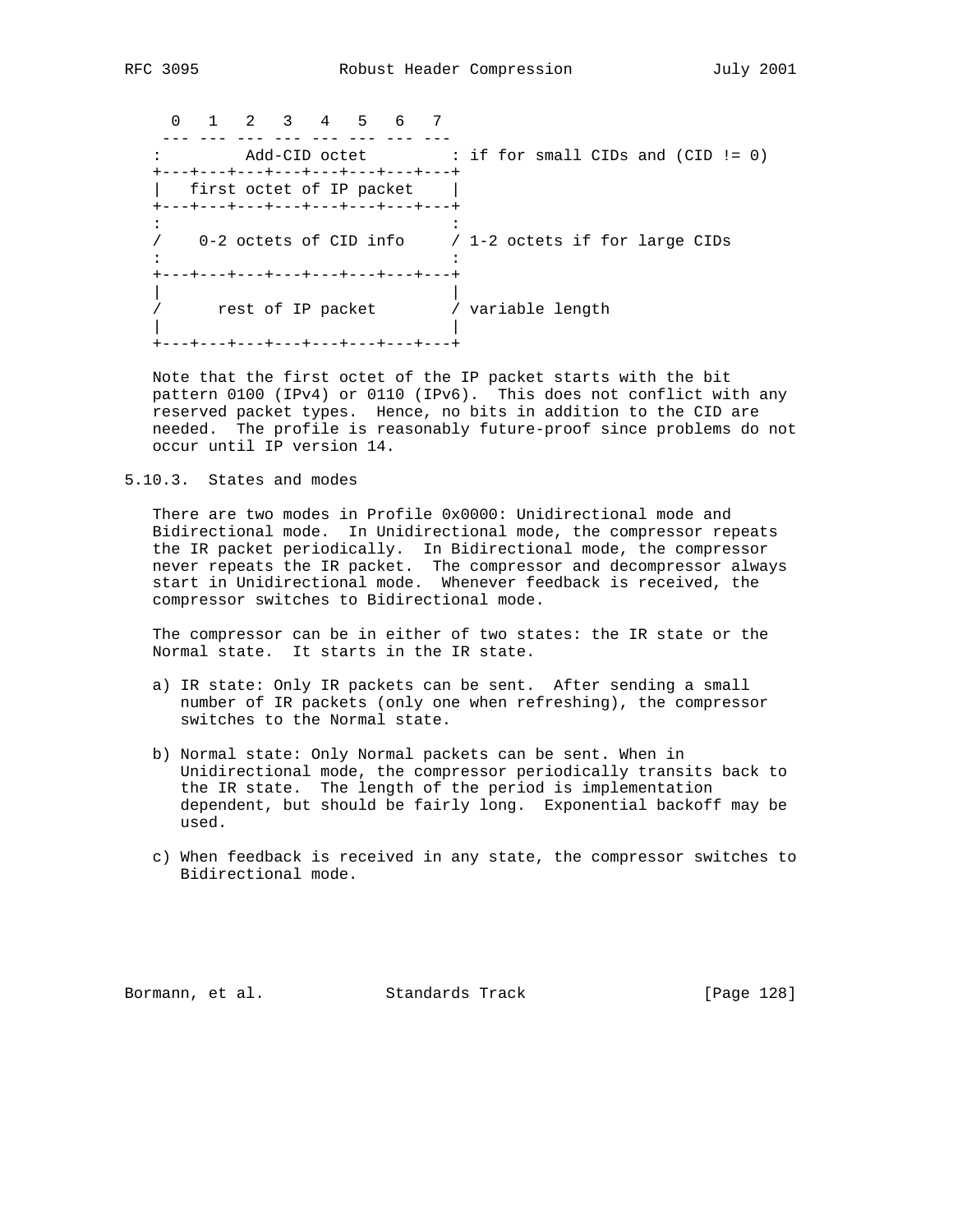The decompressor can be in either of two states: NO\_CONTEXT or FULL\_CONTEXT. It starts in NO\_CONTEXT.

- d) When an IR packet is received in the NO\_CONTEXT state, the decompressor first verifies the packet using the CRC. If the packet is OK, the decompressor 1) moves to the FULL\_CONTEXT state, 2) delivers the IP packet to upper layers if present, 3) MAY send an ACK. If the packet is not OK, it is discarded without further action.
- e) When any other packet is received in the NO\_CONTEXT state, it is discarded without further action.
- f) When an IR packet is received in the FULL\_CONTEXT state, the packet is first verified using the CRC. If OK, the decompressor 1) delivers the IP packet to upper layers if present, 2) MAY send an ACK. If the packet is not OK, no action is taken.
- g) When a Normal packet is received in the FULL\_CONTEXT state, the CID information is removed and the IP packet is delivered to upper layers.

5.10.4. Feedback

 The only kind of feedback in Profile 0x0000 is ACKs. Profile 0x0000 MUST NOT be rejected. Profile 0x0000 SHOULD be associated with at most one CID. ACKs use the FEEDBACK-1 format of section 5.2. The value of the profile-specific octet in the FEEDBACK-1 ACK is 0 (zero).

5.11. ROHC UDP -- non-RTP UDP/IP compression (Profile 0x0002)

 UDP/IP headers do not have a sequence number which is as well-behaved as the RTP Sequence Number. For UDP/IPv4, there is an IP-ID field which may be echoed in feedback information, but when no IPv4 header is present such feedback identification becomes problematic.

 Therefore, in the ROHC UDP profile, the compressor generates a 16-bit sequence number SN which increases by one for each packet received in the packet stream. This sequence number is thus relatively well behaved and can serve as the basis for most mechanisms described for ROHC RTP. It is called SN or UDP SN below. Unless stated otherwise, the mechanisms of ROHC RTP are used also for ROHC UDP, with the UDP SN taking the role of the RTP Sequence Number.

Bormann, et al. Standards Track [Page 129]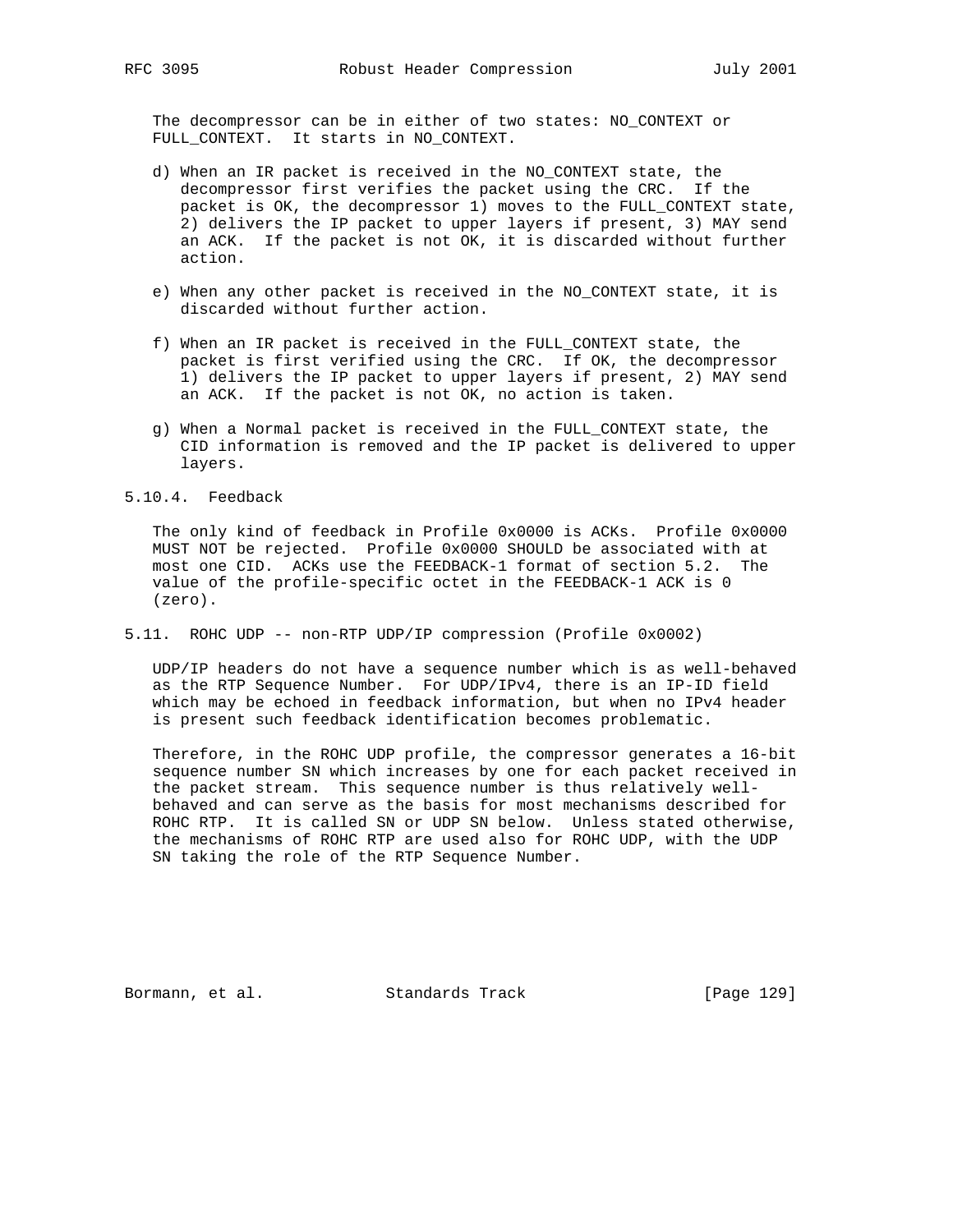The ROHC UDP profile always uses  $p = -1$  when interpreting the SN, since there will be no repetitions or reordering of the compressor generated SN. The interpretation interval thus always starts with  $(ref SN + 1)$ .

# 5.11.1. Initialization

 The static context for ROHC UDP streams can be initialized in either of two ways:

- 1) By using an IR packet as in section 5.7.7.1, where the profile is two (2) and the static chain ends with the static part of an UDP packet. At the compressor, UDP SN is initialized to a random value when the IR packet is sent.
- 2) By reusing an existing context where the existing static chain contains the static part of a UDP packet, e.g., the context of a stream compressed using ROHC RTP (profile 0x0001). This is done with an IR-DYN packet (section 5.7.7.2) identifying profile 0x0002, where the dynamic chain corresponds to the prefix of the existing static chain that ends with the UDP header. UDP SN is initialized to the RTP Sequence Number if the earlier profile was profile 0x0001, and to a random number otherwise.

 For ROHC UDP, the dynamic part of a UDP packet is different from section 5.7.7.5: a two-octet field containing the UDP SN is added after the Checksum field. This affects the format of dynamic chains in IR and IR-DYN packets.

 Note: 2) can be used for packet streams which were initially assumed to be RTP streams, so that compression started with profile 0x0001, but were later found evidently not to be RTP streams.

5.11.2. States and modes

 ROHC UDP uses the same states and modes as ROHC RTP. Mode transitions and state logic are the same except when explicitly stated otherwise. Mechanisms dealing with fields in the RTP header (except the RTP SN) are not used. The decompressed UDP SN is never included in any header delivered to upper layers. The UDP SN is used in place of the RTP SN in feedback.

Bormann, et al. Standards Track [Page 130]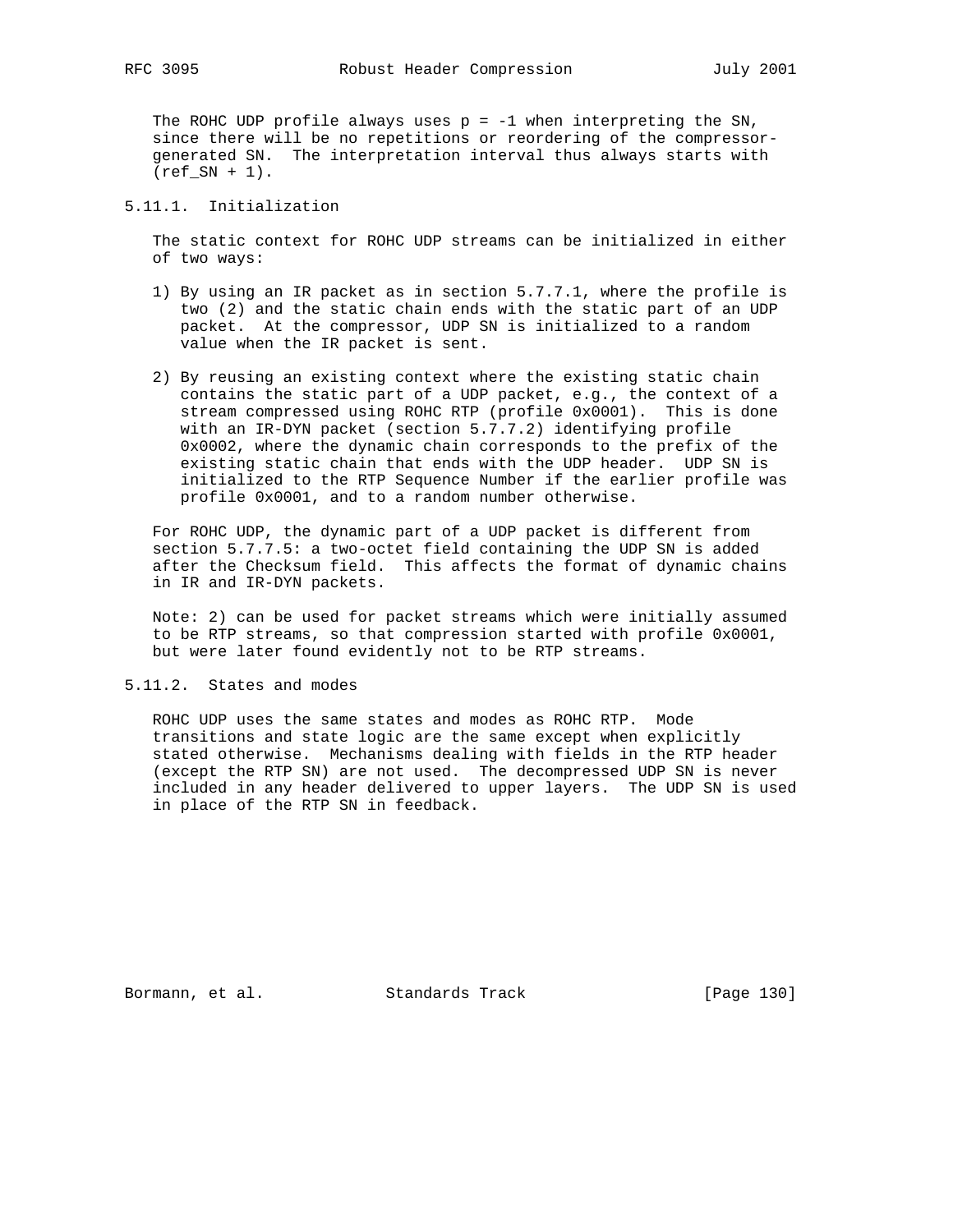5.11.3. Packet types

 The general format of a ROHC UDP packet is the same as for ROHC RTP (see beginning of section 5.7). Padding and CIDs are the same, as is the feedback packet type (5.7.6.1) and the feedback. IR and IR-DYN packets (5.7.7) are changed as described in 5.11.1.

 The general format of compressed packets is also the same, but there are differences in specific formats and extensions as detailed below. The differences are caused by removal of all RTP specific information except the RTP SN, which is replaced by the UDP SN.

 Unless explicitly stated below, the packet formats are as in sections 5.7.1-6.

 $R-1$ 

 The TS field is replaced by an IP-ID field. The M flag has become part of IP-ID. The X bit has moved. The formats R-1-ID and R-1- TS are not used.

 0 1 2 3 4 5 6 7 +---+---+---+---+---+---+---+---+ | 1 0 | SN | +===+===+===+===+===+===+===+===+  $\begin{array}{|c|c|c|c|c|}\n\hline\nX & \text{IP-ID} & \text{I} & \text{I} & \text{I} & \text{I} & \text{I} & \text{I} & \text{I} & \text{I} & \text{I} & \text{I} & \text{I} & \text{I} & \text{I} & \text{I} & \text{I} & \text{I} & \text{I} & \text{I} & \text{I} & \text{I} & \text{I} & \text{I} & \text{I} & \text{I} & \text{I} & \text{I} & \text{I} & \text{I} & \text{I} & \text{I} & \text{I} & \text{$ +---+---+---+---+---+---+---+---+

UO-1

 The TS field is replaced by an IP-ID field. The M flag has become part of SN. Formats UO-1-ID and UO-1-TS are not used.

|  | 0 1 2 3 4 5 6 7                                                                                 |  |  |  |
|--|-------------------------------------------------------------------------------------------------|--|--|--|
|  | +---+---+---+---+---+---+---+---+                                                               |  |  |  |
|  | $\begin{array}{ c c c } \hline 1 & 0 & \multicolumn{1}{ c }{\text{IP-ID}} \ \hline \end{array}$ |  |  |  |
|  | +===+===+===+===+===+===+===+===+                                                               |  |  |  |
|  | SN   CRC                                                                                        |  |  |  |
|  | +---+---+---+---+---+---+---+---+                                                               |  |  |  |

UOR-2

Bormann, et al. Standards Track [Page 131]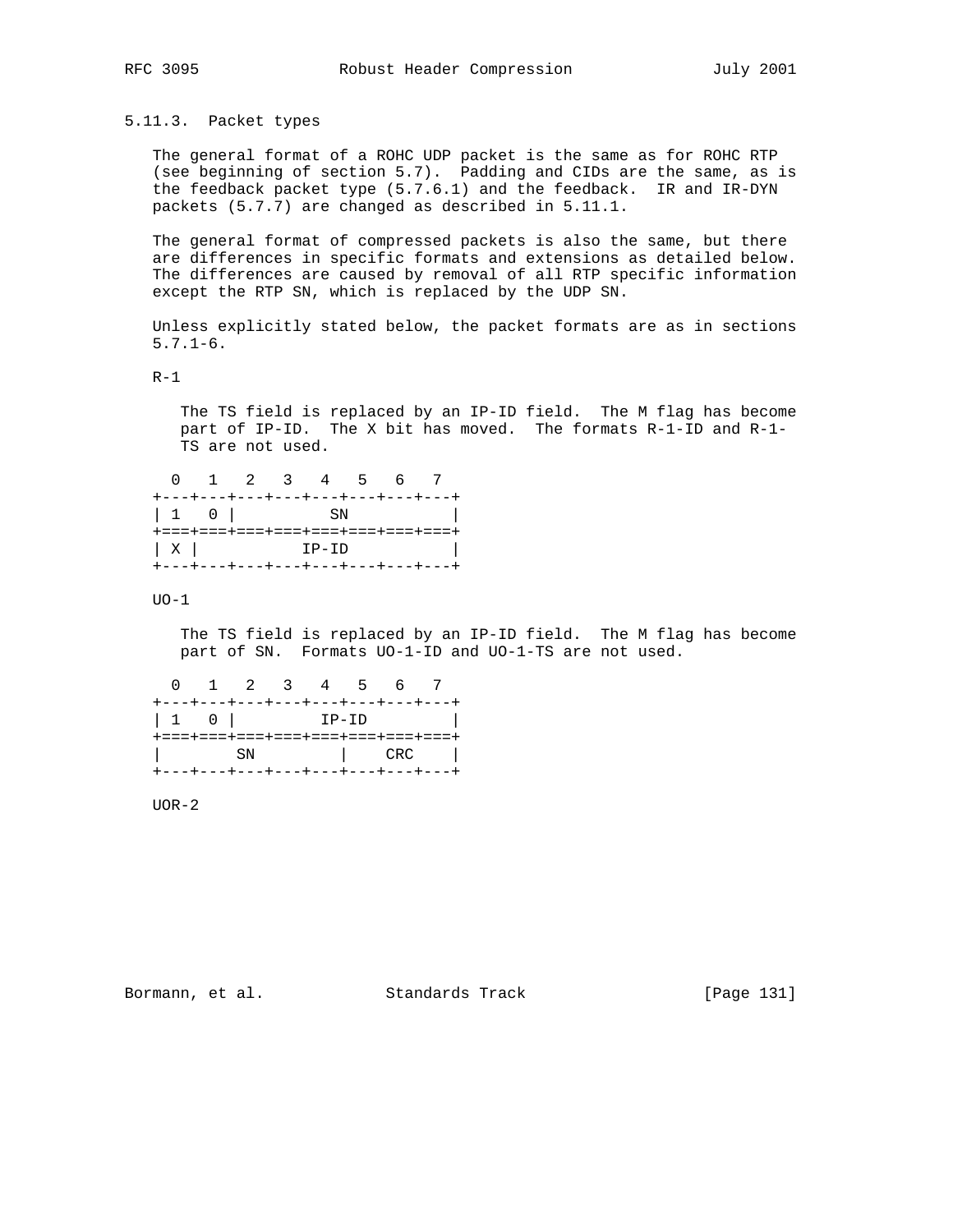New format:

|                                                                                          | 0 1 2 3 4 5 6 7 |  |  |                                   |
|------------------------------------------------------------------------------------------|-----------------|--|--|-----------------------------------|
| +---+---+---+---+---+---+---+---+                                                        |                 |  |  |                                   |
|                                                                                          |                 |  |  |                                   |
|                                                                                          |                 |  |  | +===+===+===+===+===+===+===+===+ |
| $\begin{array}{ c c c c c }\n\hline\n&{\bf X} & & & & & \text{CRC}\n\hline\n\end{array}$ |                 |  |  |                                   |
| +---+---+---+---+---+---+---+---+                                                        |                 |  |  |                                   |

5.11.4. Extensions

Extensions are as in 5.7.5, with the following exceptions:

Extension 0:

|  | +---+---+---+---+---+---+---+---+ |  |
|--|-----------------------------------|--|
|  |                                   |  |
|  | +---+---+---+---+---+---+---+---  |  |

Extension 1:

|  |         | +---+---+---+---+---+---+---+---                                     |
|--|---------|----------------------------------------------------------------------|
|  | $IP-ID$ | +---+---+---+---+---+---+---+---<br>+---+---+---+---+---+---+---+--- |

Extension 2:

|  |        | +---+---+---+---+---+---+---+---                                      |
|--|--------|-----------------------------------------------------------------------|
|  | IP-ID2 | +---+---+---+---+---+---+---+---+                                     |
|  | IP-ID  | +---+---+---+---+---+---+---+---+<br>+---+---+---+---+---+---+---+--- |

IP-ID2: For outer IP-ID field.

 Extension 3 is the same as Extension 3 in section 5.7.5, with the following exceptions.

1) The initial flag octet has the following format:

|  | 0 1 2 3 4 5 6 7 |  |  |
|--|-----------------|--|--|
|  |                 |  |  |

Bormann, et al. Standards Track [Page 132]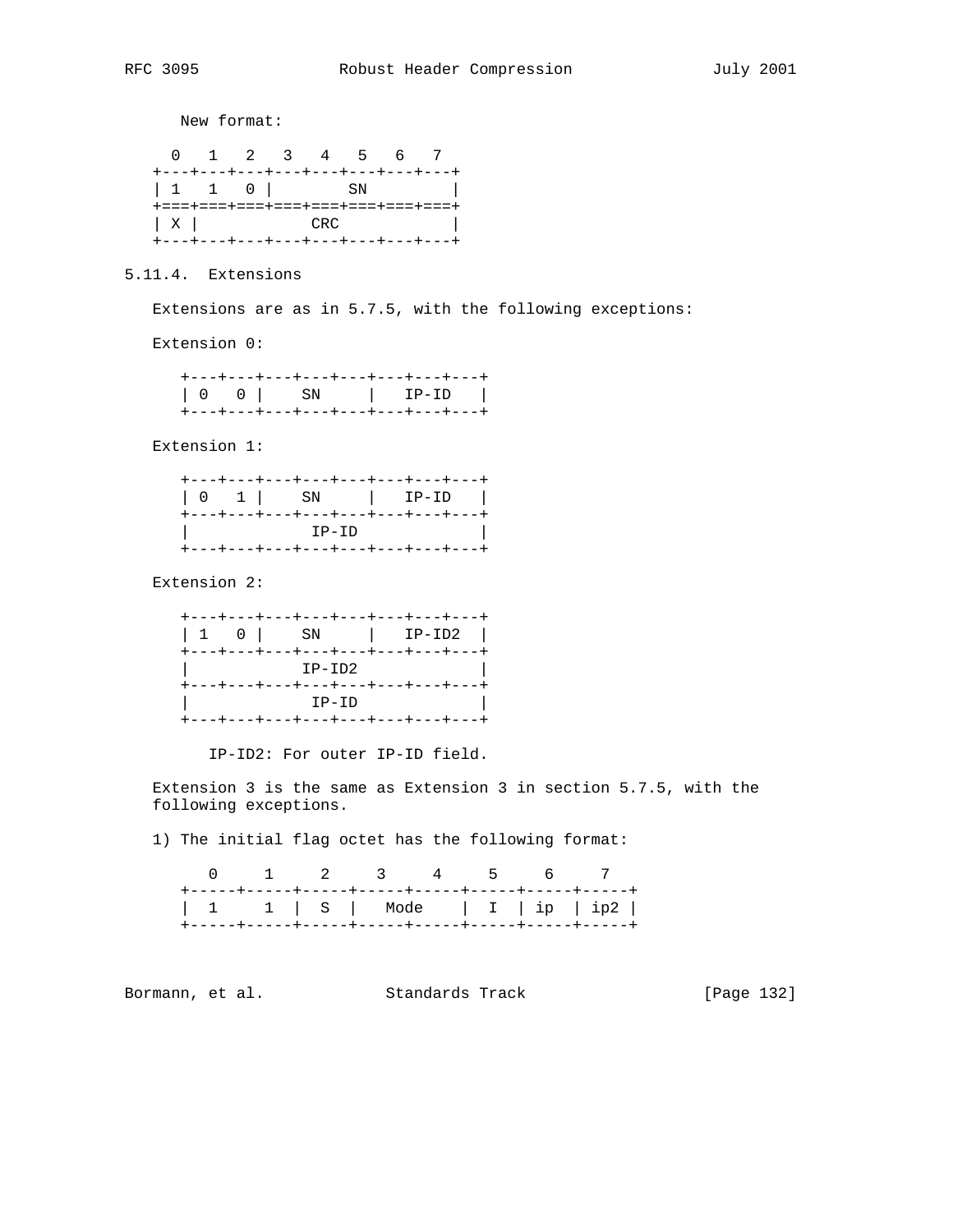Mode: Replaces R-TS and Tsc of 5.7.5. Provides mode information as was earlier done in RTP header flags and fields.

 ip2: Replaces rtp bit of 5.7.5. Moved here from the Inner IP header flags octet.

- 2) The bit which was the ip2 flag in the Inner IP header flags in 5.7.5 is reserved. It is set to zero when sending and ignored when receiving.
- 5.11.5. IP-ID

Treated as in ROHC RTP, but the offset is from UDP SN.

5.11.6. Feedback

Feedback is as for ROHC RTP with the following exceptions:

- 1) UDP SN replaces RTP SN in feedback.
- 2) The CLOCK option (5.7.6.6) is not used.
- 3) The JITTER option (5.7.6.7) is not used.
- 5.12. ROHC ESP -- ESP/IP compression (Profile 0x0003)

 When the ESP header is being used with an encryption algorithm other than NULL, subheaders after the ESP header are encrypted and cannot be compressed. Profile 0x0003 is for compression of the chain of headers up to and including the ESP header in this case. When the NULL encryption algorithm is being used, other profiles can be used and could give higher compression rates. See section 5.8.4.3.

 This profile is very similar to the ROHC UDP profile. It uses the ESP sequence number as the basis for compression instead of a generated number, but is otherwise very similar to ROHC UDP. The interpretation interval (value of p) for the ESP-based SN is as with ROHC RTP (profile 0x0001). Apart from this, unless stated explicitly below, mechanisms and formats are as for ROHC UDP.

5.12.1. Initialization

 The static context for ROHC ESP streams can be initialized in either of two ways:

 1) by using an IR packet as in section 5.7.7.1, where the profile is three (3) and the static chain ends with the static part of an ESP header.

Bormann, et al. Standards Track [Page 133]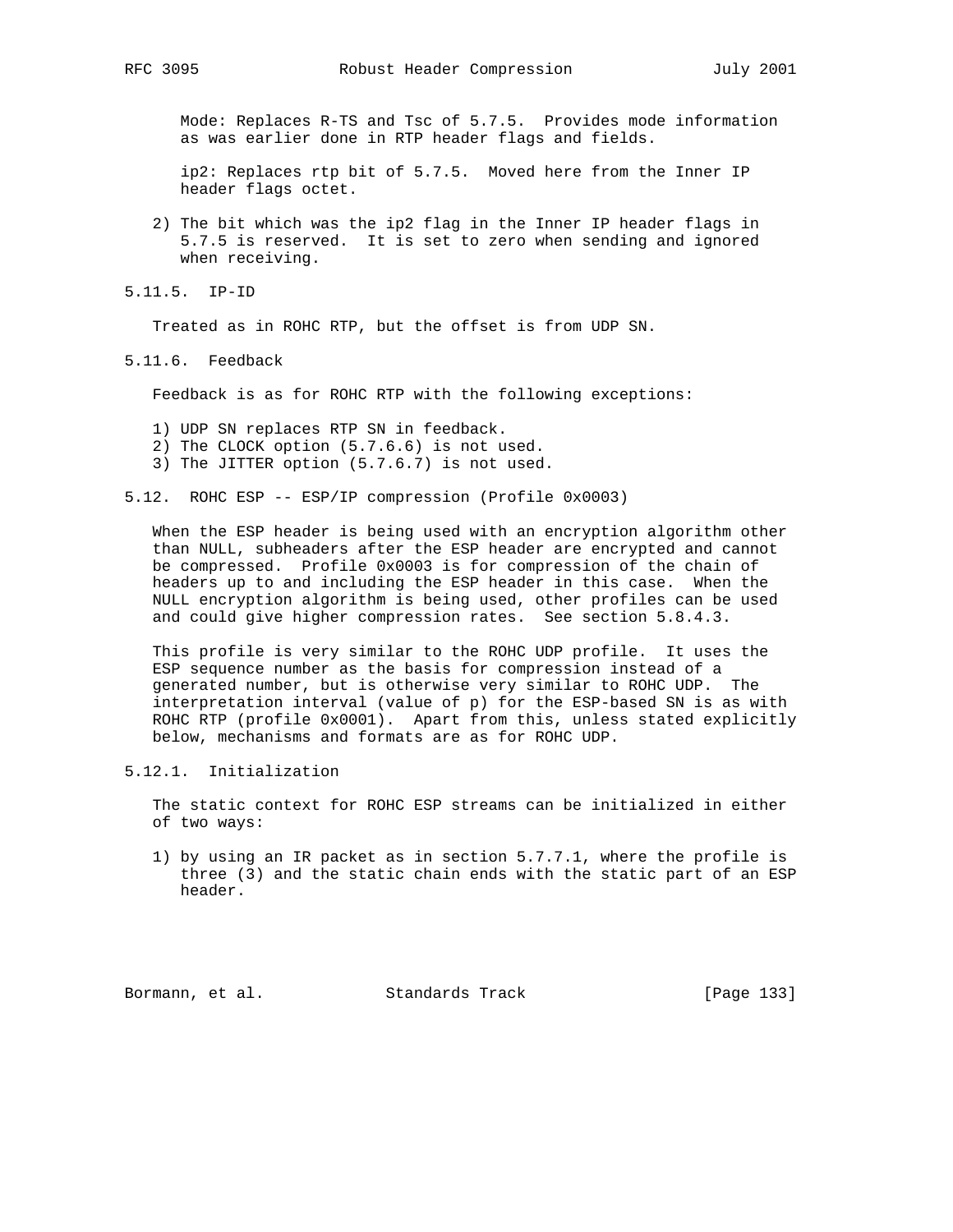2) by reusing an existing context, where the existing static chain contains the static part of an ESP header. This is done with an IR-DYN packet (section 5.7.7.2) identifying profile 0x0003, where the dynamic chain corresponds to the prefix of the existing static chain that ends with the ESP header.

 In contrast to ROHC UDP, no extra sequence number is added to the dynamic part of the ESP header: the ESP sequence number is the only element.

 Note: 2) can be used for streams where compression has been initiated under the assumption that NULL encryption was being used with ESP. When it becomes obvious that an encryption algorithm other than NULL is being used, the compressor may send an IR-DYN according to 2) to switch to profile 0x0003 without having to send an IR packet.

5.12.2. Packet types

 The packet types for ROHC ESP are the same as for ROHC UDP, except that the ESP sequence number is used instead of the generated sequence number of ROHC UDP. The ESP header is not part of any compressed list in ROHC ESP.

6. Implementation issues

 This document specifies mechanisms for the protocol and leaves many details on the use of these mechanisms to the implementers. This chapter is aimed to give guidelines, ideas and suggestions for implementing the scheme.

### 6.1. Reverse decompression

 This section describes an OPTIONAL decompressor operation to reduce the number of packets discarded due to an invalid context.

 Once a context becomes invalid (e.g., when more consecutive packet losses than expected have occurred), subsequent compressed packets cannot immediately be decompressed correctly. Reverse decompression aims at decompressing such packets later instead of discarding them, by storing them until the context has been updated and validated and then attempting decompression.

Let the sequence of stored packets be i,  $i + 1$ , ...,  $i + k$ , where i is the first packet and  $i + k$  is the last packet before the context was updated. The decompressor will attempt to recover the stored packets in reverse order, i.e., starting with i + k, and working back toward i. When a stored packet has been reconstructed, its correctness is verified using its CRC. Packets not carrying a CRC

Bormann, et al. Standards Track [Page 134]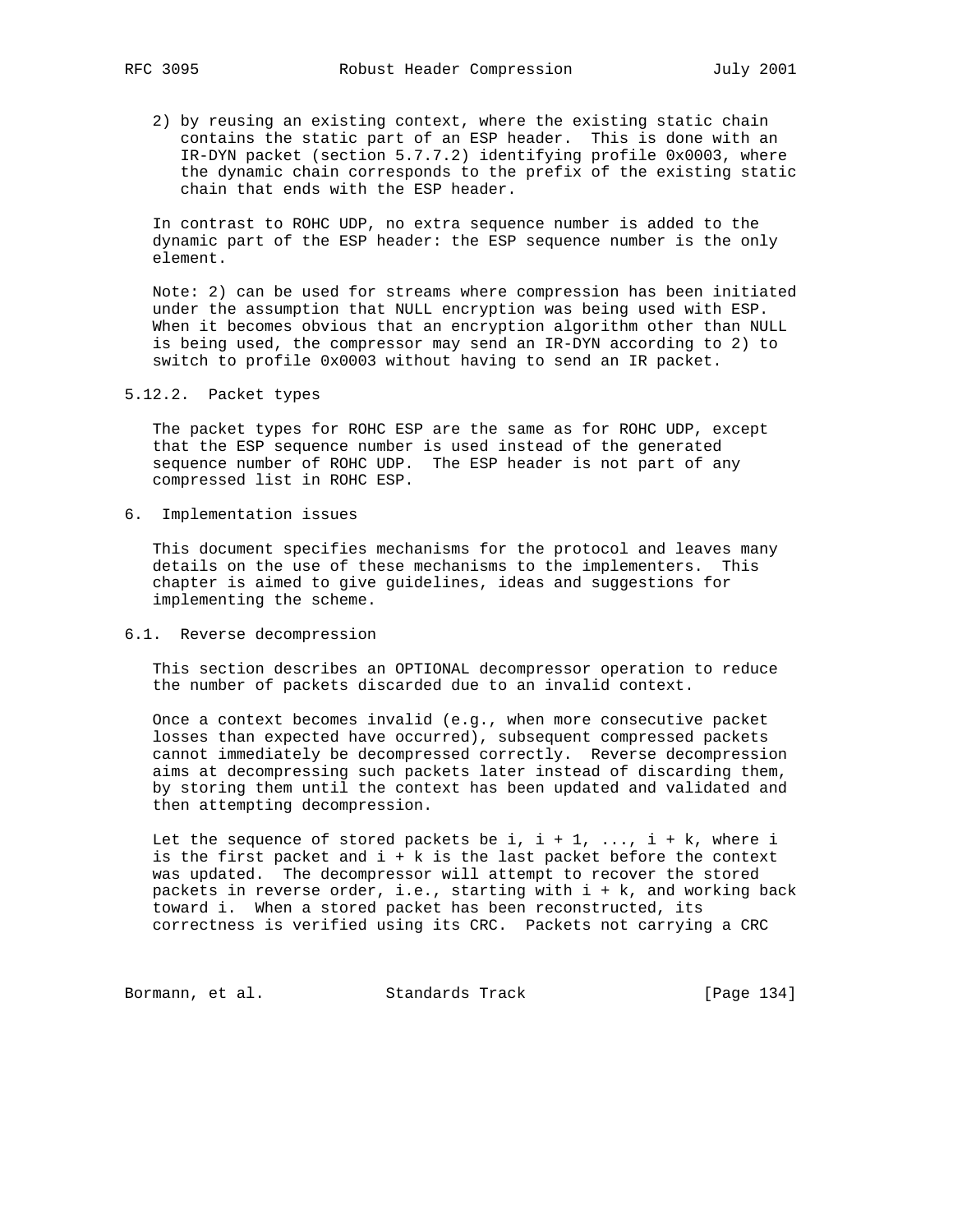must not be delivered to upper layers. Packets where the CRC succeeds are delivered to upper layers in their original order, i.e.,  $i, i + 1, \ldots, i + k.$ 

 Note that this reverse decompression introduces buffering while waiting for the context to be validated and thereby introduces additional delay. Thus, it should be used only when some amount of delay is acceptable. For example, for video packets belonging to the same video frame, the delay in packet arrivals does not cause presentation time delay. Delay-insensitive streaming applications can also be tolerant of such delay. If the decompressor cannot determine whether the application can tolerate delay, it should not perform reverse decompression.

The following illustrates the decompression procedure in some detail:

- 1. The decompressor stores compressed packets that cannot be decompressed correctly due to an invalid context.
- 2. When the decompressor has received a context updating packet and the context has been validated, it proceeds to recover the last packet stored. After decompression, the decompressor checks the correctness of the reconstructed header using the CRC.
- 3. If the CRC indicates successful decompression, the decompressor stores the complete packet and attempts to decompress the preceding packet. In this way, the stored packets are recovered in reverse order until no compressed packets are left. For each packet, the decompressor checks the correctness of the decompressed headers using the header compression CRC.
- 4. If the CRC indicates an incorrectly decompressed packet, the reverse decompression attempt MUST be terminated and all remaining uncompressed packets MUST be discarded.
- 5. Finally, the decompressor forwards all the correctly decompressed packets to upper layers in their original order.

# 6.2. RTCP

 RTCP is the RTP Control Protocol [RTP]. RTCP is based on periodic transmission of control packets to all participants in a session, using the same distribution mechanism as for data packets. Its primary function is to provide feedback from the data receivers on the quality of the data distribution. The feedback information may be used for issues related to congestion control functions, and directly useful for control of adaptive encodings.

Bormann, et al. Standards Track [Page 135]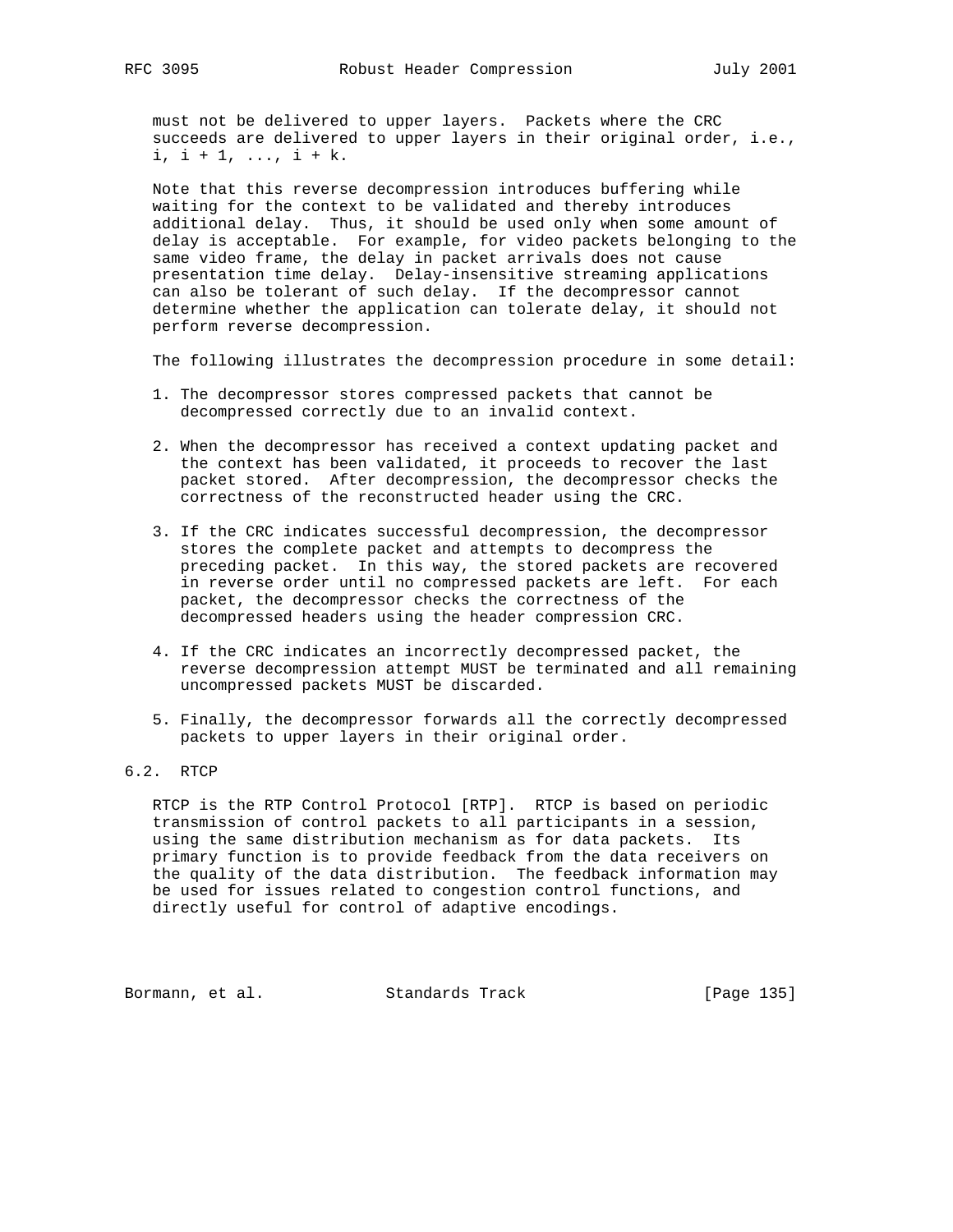In an RTP session there will be two types of packet streams: one with the RTP header and application data, and one with the RTCP control information. The difference between the streams at the transport level is in the UDP port numbers: the RTP port number is always even, the RTCP port number is that number plus one and therefore always odd [RTP, section 10]. The ROHC header compressor implementation has several ways at hand to handle the RTCP stream:

- 1. One compressor/decompressor entity carrying both types of streams on the same channel, using CIDs to distinguish between them. For sending a single RTP stream together with its RTCP packets on one channel, it is most efficient to set LARGE\_CIDS to false, send the RTP packets with the implied CID 0 and use the Add-CID mechanism to send the RTCP packets.
- 2. Two compressor/decompressor entities, one for RTP and another one for RTCP, carrying the two types of streams on separate channels. This means that they will not share the same CID number space.

 RTCP headers may simply be sent uncompressed using profile 0x0000. More efficiently, ROHC UDP compression (profile 0x0002) can be used.

6.3. Implementation parameters and signals

 A ROHC implementation may have two kinds of parameters: configuration parameters that are mandatory and must be negotiated between compressor and decompressor peers, and implementation parameters that are optional and, when used, stipulate how a ROHC implementation is to operate.

 Configuration parameters are mandatory and must be negotiated between compressor and decompressor, so that they have the same values at both compressor and decompressor, see section 5.1.1.

 Implementation parameters make it possible for an external entity to stipulate how an implementation of a ROHC compressor or decompressor should operate. Implementation parameters have local significance, are optional to use and are thus not necessary to negotiate between compressor and decompressor. Note that this does not preclude signaling or negotiating implementation parameters using lower layer functionality in order to set the way a ROHC implementation should operate. Some implementation parameters are valid only at either of compressor or decompressor. Implementation parameters may further be divided into parameters that allow an external entity to describe the way the implementation should operate and parameters that allow an external entity to trigger a specific event, i.e., signals.

Bormann, et al. Standards Track [Page 136]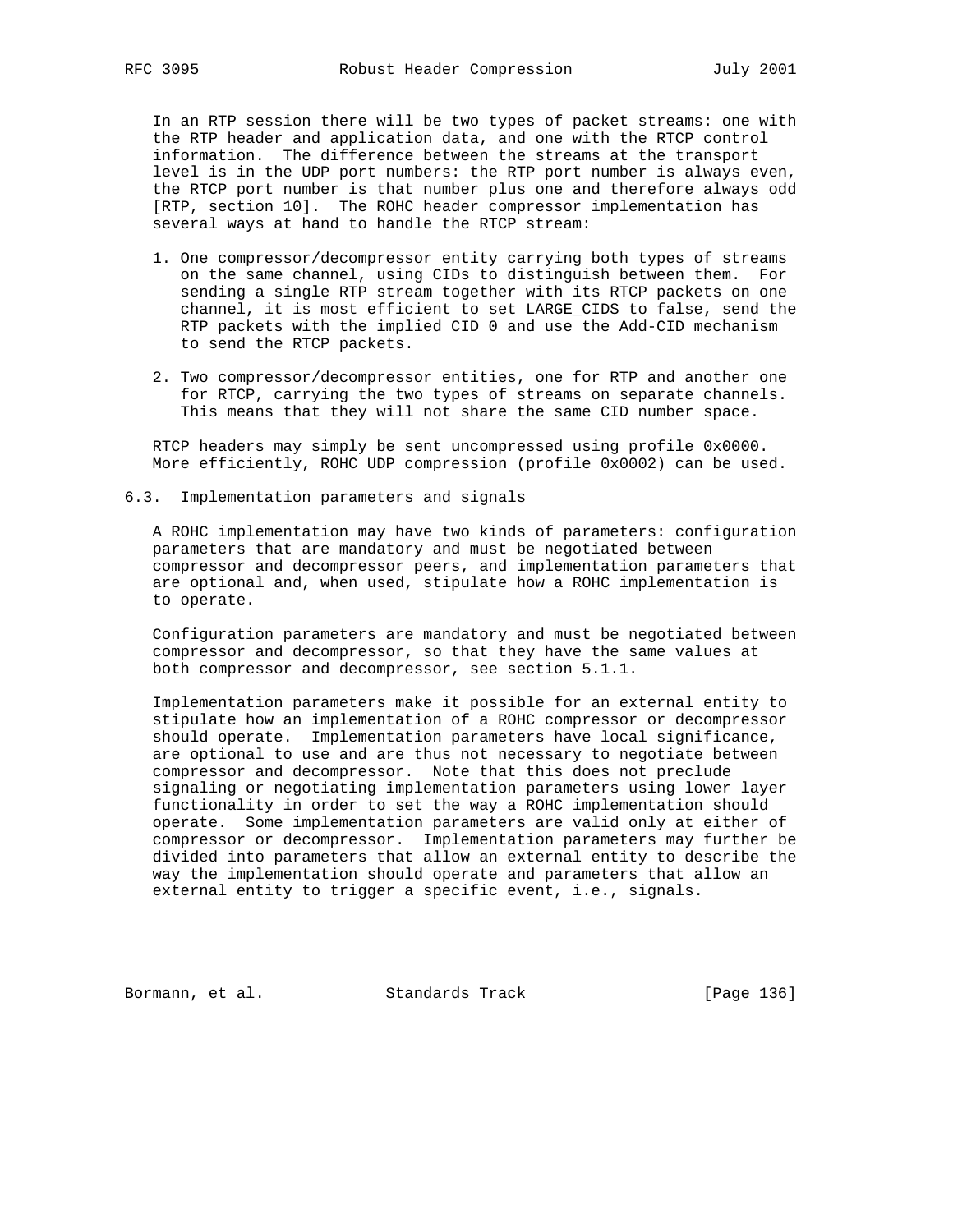#### 6.3.1. ROHC implementation parameters at compressor

CONTEXT\_REINITIALIZATION -- signal

 This parameter triggers a reinitialization of the entire context at the decompressor, both the static and the dynamic part. The compressor MUST, when CONTEXT\_REINITIALIZATION is triggered, back off to the IR state and fully reinitialize the context by sending IR packets with both the static and dynamic chains covering the entire uncompressed headers until it is reasonably confident that the decompressor contexts are reinitialized. The context reinitialization MUST be done for all contexts at the compressor. This parameter may for instance be used to do context relocation at, e.g., a cellular handover that results in a change of compression point in the radio access network.

 NO\_OF\_PACKET\_SIZES\_ALLOWED -- value: positive integer This parameter may be set by an external entity to specify the number of packet sizes a ROHC implementation may use. However, the parameter may be used only if PACKET\_SIZES is not used by an external entity. With this parameter set, the ROHC implementation at the compressor MUST NOT use more different packet sizes than the value this parameter stipulates. The ROHC implementation must itself be able to determine which packet sizes will be used and describe these to an external entity using PACKET\_SIZES\_USED. It should be noted that one packet size might be used for several header formats, and that the number of packet sizes can be reduced by employing padding and segmentation.

 NO\_OF\_PACKET\_SIZES\_USED \_- value: positive integer This parameter is set by the ROHC implementation to indicate how many packet sizes it will actually use. It can be set to a large value to indicate that no particular attempt is made to minimize that number.

 PACKET\_SIZES\_ALLOWED -- value: list of positive integers (bytes) This parameter, if set, governs which packet sizes in bytes may be used by the ROHC implementation. Thus, packet sizes not in the set of values for this parameter MUST NOT be used. Hence, an external entity can mandate a ROHC implementation to produce packet sizes that fit pre-configured lower layers better. If this parameter is used to stipulate which packet sizes a ROHC implementation can use, the following rules apply:

- A packet large enough to hold the entire IR header (both static and dynamic chain) MUST be part of the set of sizes, unless MRRU is set to a large enough value to allow segmentation.
- The packet size likely to be used most frequently in the SO state SHOULD be part of the set.

Bormann, et al. Standards Track [Page 137]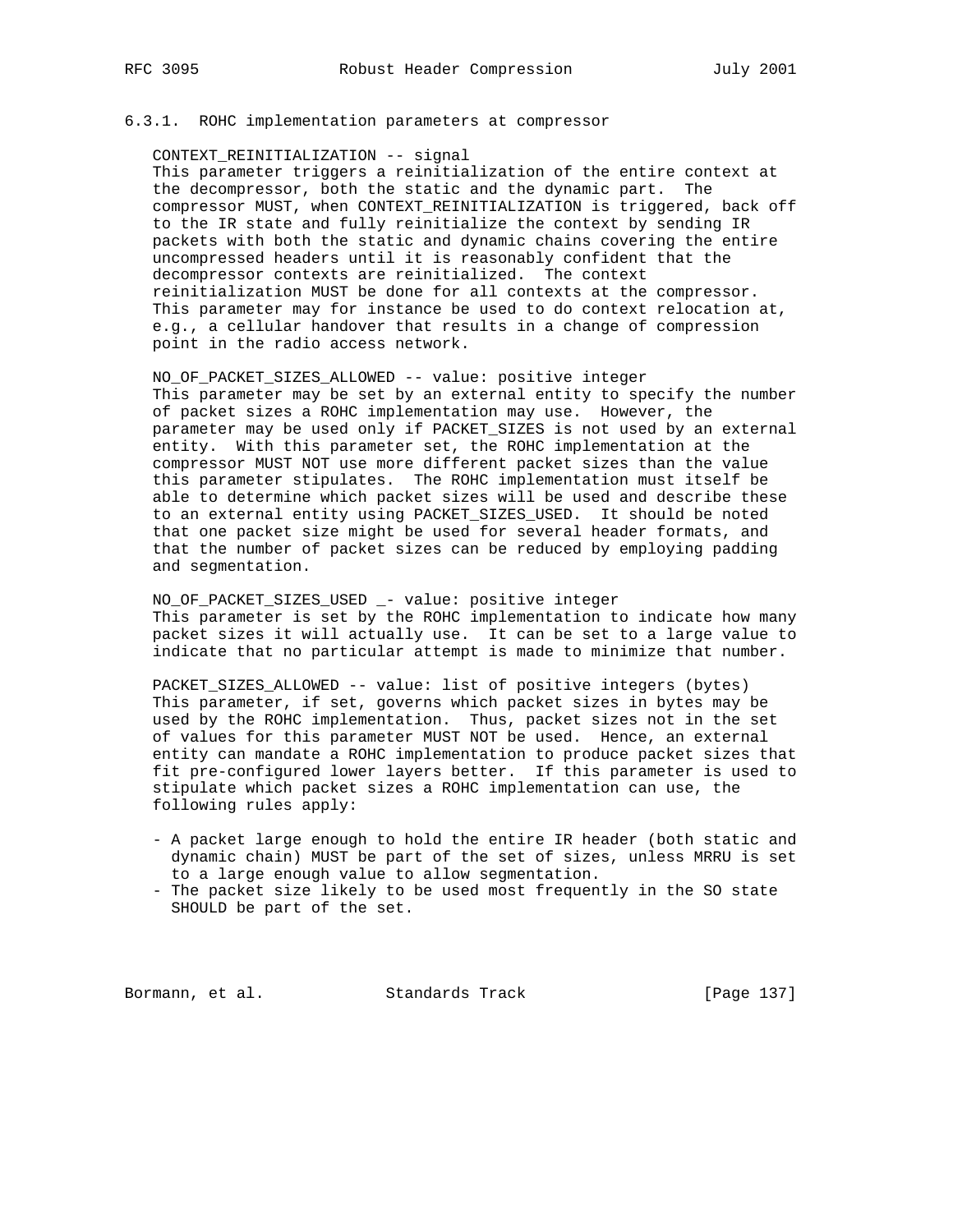- The packet size likely to be used most frequently in the FO state SHOULD be part of the set.

 PACKET\_SIZES\_USED -- values: set of positive integers (bytes) This parameter describes which packet sizes a ROHC implementation uses if NO\_OF\_PACKET\_SIZES\_ALLOWED or PACKET\_SIZES\_ALLOWED is used by an external entity to stipulate how many packet sizes a ROHC implementation should use. The information about used packet sizes (bytes) in this parameter, may then be used to configure lower layers.

 PAYLOAD\_SIZES -\_ values: set of positive integer values (bytes) This parameter is set by an external entity that wants to make use of the PACKET\_SIZES\_USED parameter to indicate which payload sizes can be expected.

 When a ROHC implementation has a limited set of allowed packet sizes, and the most preferable header format has a size that is not part of the set, it has the following options:

- Choose the next larger header format from the allowed set. This is probably the most efficient choice.
- Use the most preferable header format as if there were no restrictions on size, and then add padding octets to complete a packet of the next larger size in the allowed set.
- Use segmentation to fragment the packet into pieces that would make up packets of sizes that are permissible (possibly after the addition of padding to the last segment).

 It should be noted that even if the two last parameters introduce the possibility of restricting the number of packet sizes used, such restrictions will have a negative impact on compression performance.

# 6.3.2. ROHC implementation parameters at decompressor

 MODE -- values: [U-mode, O-mode, R-mode] This parameter triggers a mode transition using the mechanism described in chapter 5 when the parameter changes value, i.e., to U mode (Unidirectional mode), O-mode (Bidirectional Optimistic mode) or R-mode (Bidirectional Reliable mode). The mode transition is made from the current mode to the new mode as signaled by the implementation parameter. For example, if the current mode is Bidirectional Optimistic mode, MODE should have the value O-mode. If the MODE is changed to R-mode, a mode transition MUST be made from Bidirectional Optimistic mode to Bidirectional Reliable mode. MODE should not only serve as a trigger for mode transitions, but also make it visible which mode ROHC operates in.

Bormann, et al. Standards Track [Page 138]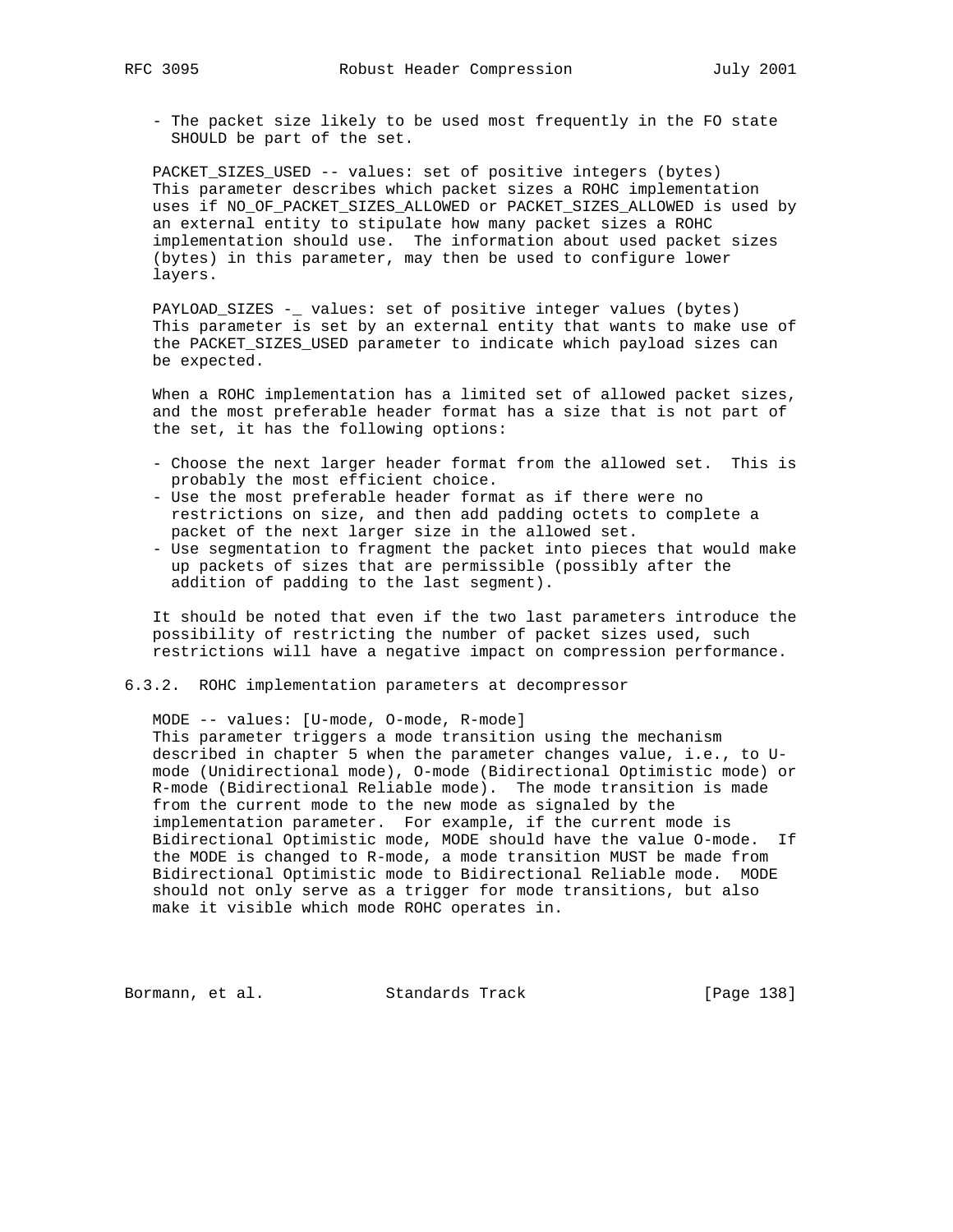CLOCK\_RESOLUTION -- value: nonnegative integer This parameter indicates the system clock resolution in units of milliseconds. A zero (0) value means that there is no clock available. If nonzero, this parameter allows the decompressor to use timer-based TS compression (section 4.5.4) and SN wraparound detection (section 5.3.2.2.4). In this case, its specific value is also significant for correctness of the algorithms.

 REVERSE\_DECOMPRESSION\_DEPTH -- value: nonnegative integer This parameter determines whether reverse decompression as described in section 6.1 should be used or not, and if used, to what extent. The value indicates the maximum number of packets that can be buffered, and thus possibly be reverse decompressed by the decompressor. A zero (0) value means that reverse decompression MUST NOT be used.

#### 6.4. Handling of resource limitations at the decompressor

 In a point-to-point link, the two nodes can agree on the number of compressed sessions they are prepared to support for this link. It may, however, not be possible for the decompressor to accurately predict when it will run out of resources. ROHC allows the negotiated number of contexts to be larger than could be accommodated in the worst case. Then, as context resources are consumed, an attempt to set up a new context may be rejected by the decompressor, using the REJECT option of the feedback payload.

 Upon reception of a REJECT option, the compressor SHOULD wait for a while before attempting to compress additional streams destined for the rejecting node.

6.5. Implementation structures

 This section provides some explanatory material on data structures that a ROHC implementation will have to maintain in one form or another. It is not intended to constrain the implementations.

6.5.1. Compressor context

 The compressor context consists of a static part and a dynamic part. The content of the static part is the same as the static chain defined in section 5.7.7. The dynamic part consists of multiple elements which can be categorized into four types.

- a) Sliding Window (SW)
- b) Translation Table (TT)
- c) Flag
- d) Field

Bormann, et al. Standards Track [Page 139]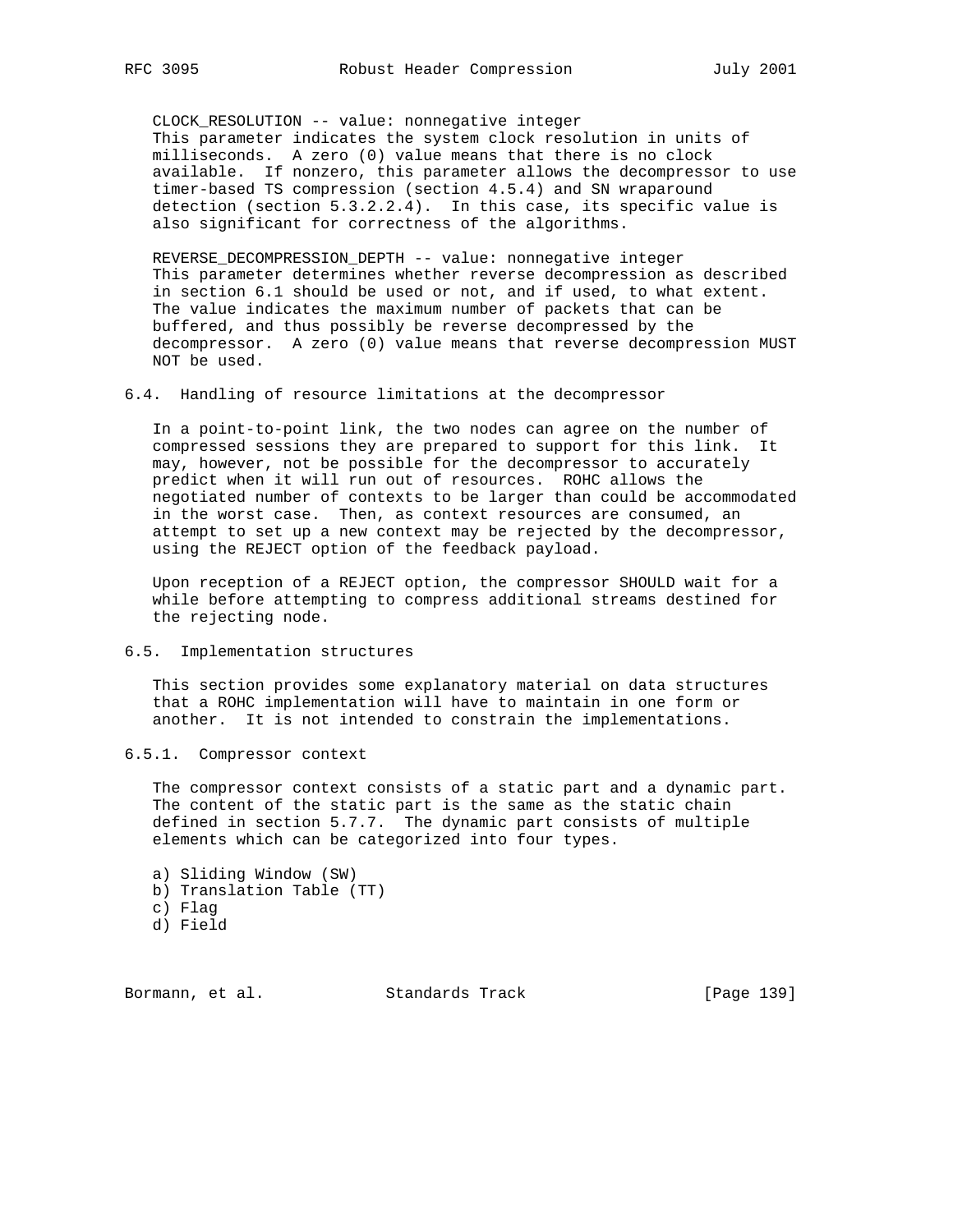These elements may be common to all modes or mode specific. The following table summarizes all these elements.

|        | Common to<br>all modes                                                                                                                                                                                                                                        | Specific to $ $<br>R-mode | Specific to<br>$U/O$ -mode                                                                   |
|--------|---------------------------------------------------------------------------------------------------------------------------------------------------------------------------------------------------------------------------------------------------------------|---------------------------|----------------------------------------------------------------------------------------------|
| SWs    | GSW                                                                                                                                                                                                                                                           | R CSW<br>R IESW           | UO CSW<br>UO IESW                                                                            |
| TTs    |                                                                                                                                                                                                                                                               | R CTT<br>R IETT           | UO CTT<br>UO IETT                                                                            |
| Flags  | UDP Chksum<br>TSS, TIS<br>RND, RND2<br>NBO, NBO2                                                                                                                                                                                                              |                           | ACKED                                                                                        |
| Fields | Profile<br>C MODE<br>C STATE<br>C TRANS<br>$TS\_STRIDE$ (if $TSS = 1$ )<br>TS OFFSET $(if TSS = 1)$<br>TIME_STRIDE (if TIS = 1)<br>CURR_TIME $(if TIS = 1)$<br>$MAX_JITTER\_CD$ (if TIS = 1)<br>LONGEST_LOSS_EVENT(O)<br>CLOCK RESOLUTION(O)<br>MAX_JITTER(O) |                           | CSRC REF ID<br>CSRC GEN ID<br>CSRC GEN COUNT<br>IPEH REF ID<br>IPEH GEN ID<br>IPEH GEN COUNT |

1) GSW: Generic W\_LSB Sliding Window

 Each element in GSW consists of all the dynamic fields in the dynamic chain (defined in section 5.7.7) plus the fields specified in a) but excluding the fields specified in b).

- a) Packet Arrival Time (if TIS = 1) Scaled RTP Time Stamp (if TSS = 1) (optional) Offset\_i (if RND = 0) (optional)
- b) UDP Checksum, TS Stride, CSRC list, IPv6 Extension Headers
- 2) R\_CSW: CSRC Sliding Window in R-mode

R\_IESW: IPv6 Extension Header Sliding Window in R-mode

Bormann, et al. Standards Track [Page 140]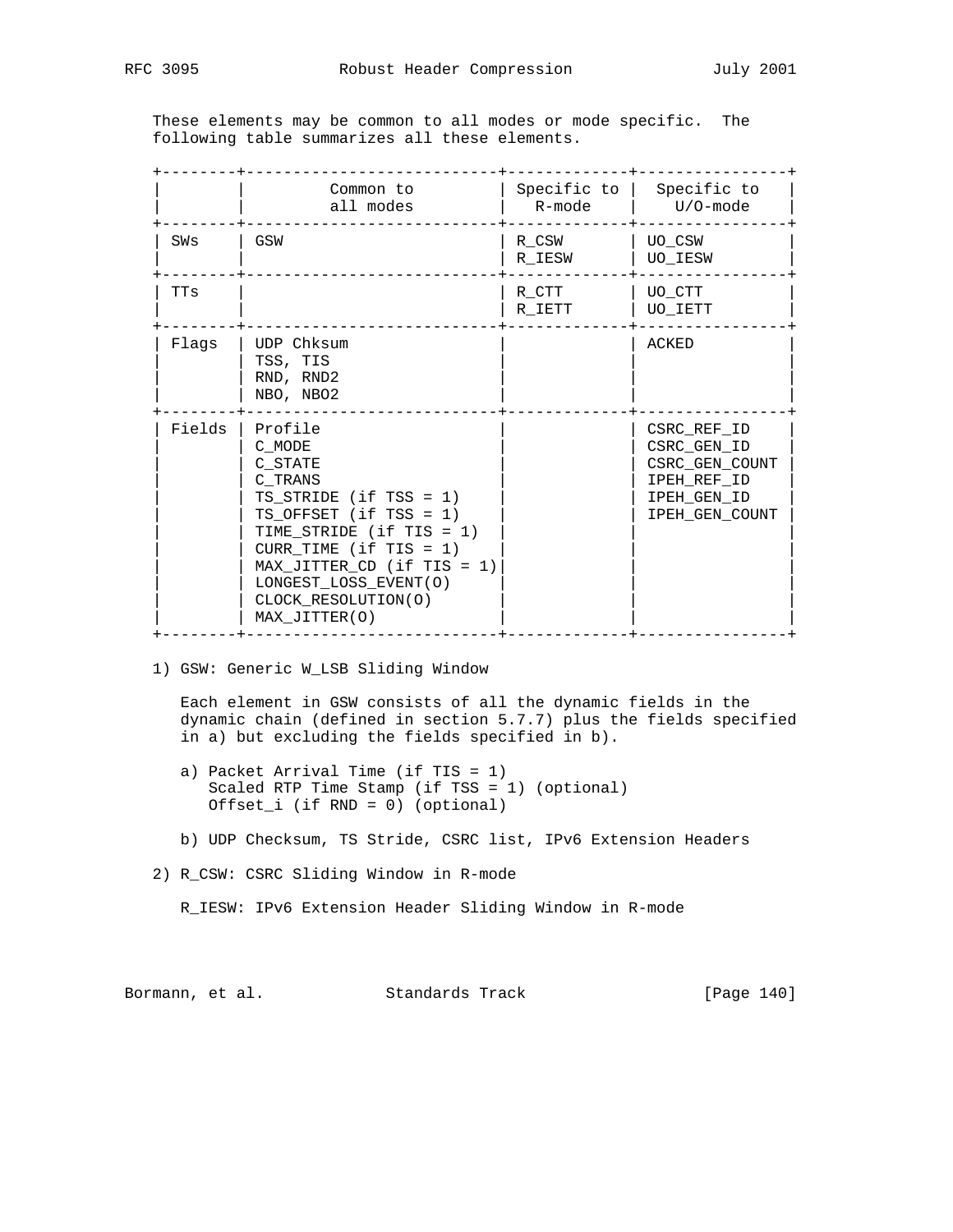UO\_CSW: CSRC Sliding Window in U/O-mode

UO\_IESW: IPv6 Extension Header Sliding Window in U/O-mode

 Each element in R\_CSW, R\_IESW, UO\_CSW and UO\_IESW is defined in section 6.5.3.

3) R\_CTT: CSRC Translation Table in R-mode

R\_IETT: IPv6 Extension Header Translation Table in U/O-mode

UO\_CTT: CSRC Translation Table in U/O-mode

UO\_IETT: IPv6 Extension Header Translation Table in U/O-mode

 Each element in R\_CTT and R\_IETT is defined in section 5.8.1.1. Each element in UO\_CTT and UO\_IETT is defined in section 5.8.1.2.

- 4) ACKED: Indicates whether or not the decompressor has ever acked
- 5) CURR\_TIME: The current time value (used for context relocation when timer-based timestamp compression is used)
- 6) All the other flags and fields are defined elsewhere in the ROHC document.
- 6.5.2. Decompressor context

 The decompressor context consists of a static part and a dynamic part. The content of the static part is the same as the static chain defined in section 5.7.7. The dynamic part consists of multiple elements, one of which is the nonstatic reference header that includes all the nonstatic fields. These nonstatic fields are the fields in the dynamic chain defined in section 5.7.7, excluding UDP Checksum and TS\_Stride. All the remaining elements can be categorized into four types:

- a) Sliding Window (SW)
- b) Translation Table (TT)
- d) Flag
- e) Field

 These elements may be mode specific or common to all modes. The following table summarizes all these elements.

Bormann, et al. Standards Track [Page 141]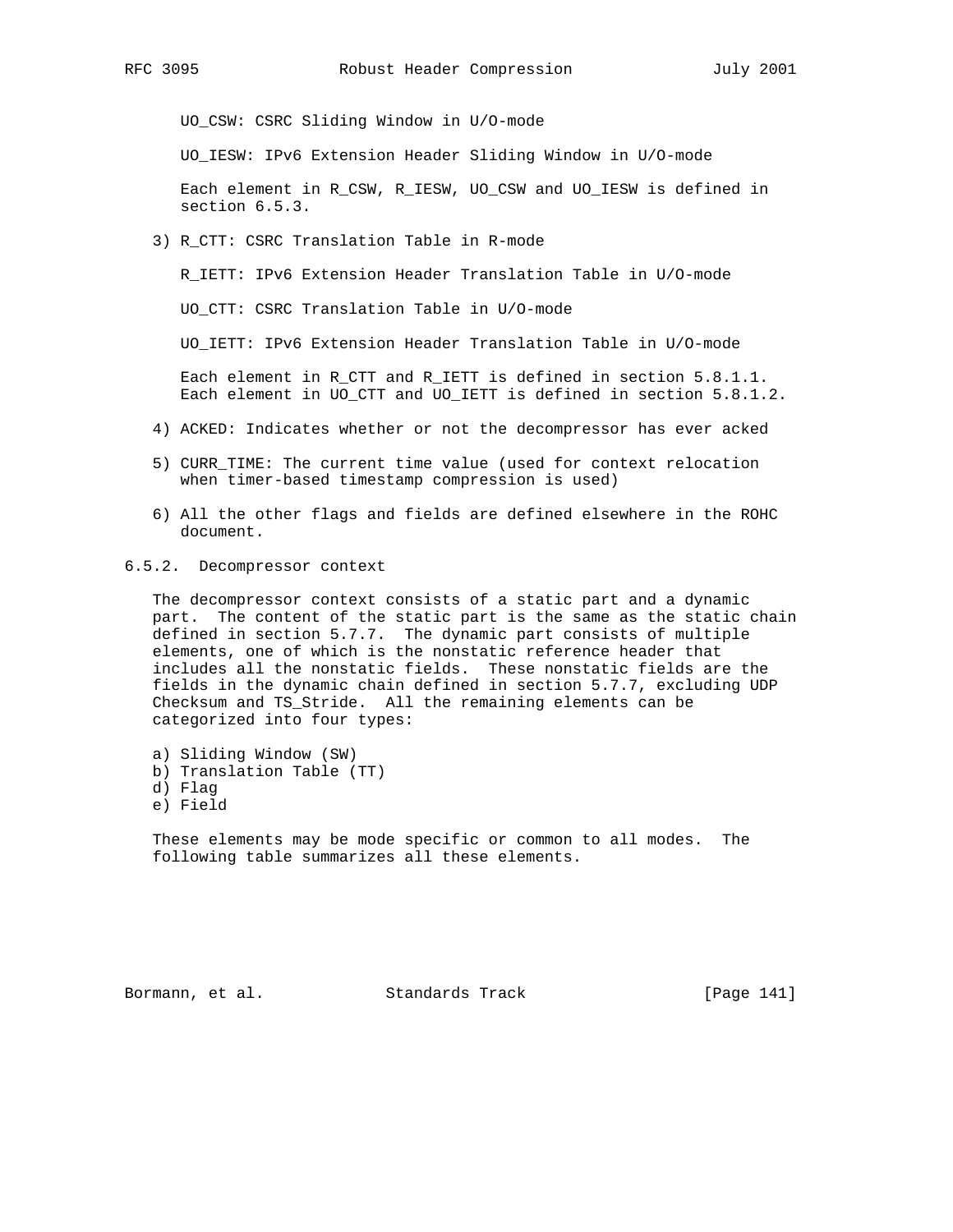|            | Common to<br>all modes                                                                                                                                                                                                         | Specific to $ $<br>R-mode | Specific to<br>U/O-mode                    |
|------------|--------------------------------------------------------------------------------------------------------------------------------------------------------------------------------------------------------------------------------|---------------------------|--------------------------------------------|
| SWs        |                                                                                                                                                                                                                                | R CSW<br>R IESW           | UO CSW<br><b>UO IESW</b>                   |
| <b>TTs</b> |                                                                                                                                                                                                                                | R CTT<br>R IETT           | UO CTT<br>UO IETT                          |
| Flaqs      | UDP Checksum<br>TSS, TIS<br>RND, RND2<br>NBO, NBO2                                                                                                                                                                             |                           | ACKED                                      |
| Fields     | Profile<br>D MODE<br>D STATE<br>D TRANS<br>TS STRIDE (if TSS = $1$ )<br>TS OFFSET $(if TSS = 1)$<br>TIME_STRIDE (if TIS = 1)<br>$PKT\_ARR\_TIME$ (if TIS = 1)<br>LONGEST_LOSS_EVENT(O)<br>CLOCK_RESOLUTION(O)<br>MAX_JITTER(O) |                           | CSRC GEN ID<br>IPEH GEN ID<br>PRE_SN_V_REF |

- 1) ACKED: Indicates whether or not ACK has ever been sent.
- 2) PKT\_ARR\_TIME: The arrival time of the packet that most recently decompressed and verified using CRC.

PRE\_SN\_V\_REF: The sequence number of the packet verified before the most recently verified packet.

CSRC\_GEN\_ID: The CSRC gen\_id of the most recently received packet.

 IPEH\_GEN\_ID: The IPv6 Extension Header gen\_id of the most recently received packet.

- 3) The remaining elements are as defined in the compressor context.
- 6.5.3. List compression: Sliding windows in R-mode and U/O-mode

 In R-mode list compression (see section 5.8.2.1), each entry in the sliding window, both at the compressor side and at the decompressor side, has the following structure:

Bormann, et al. Standards Track [Page 142]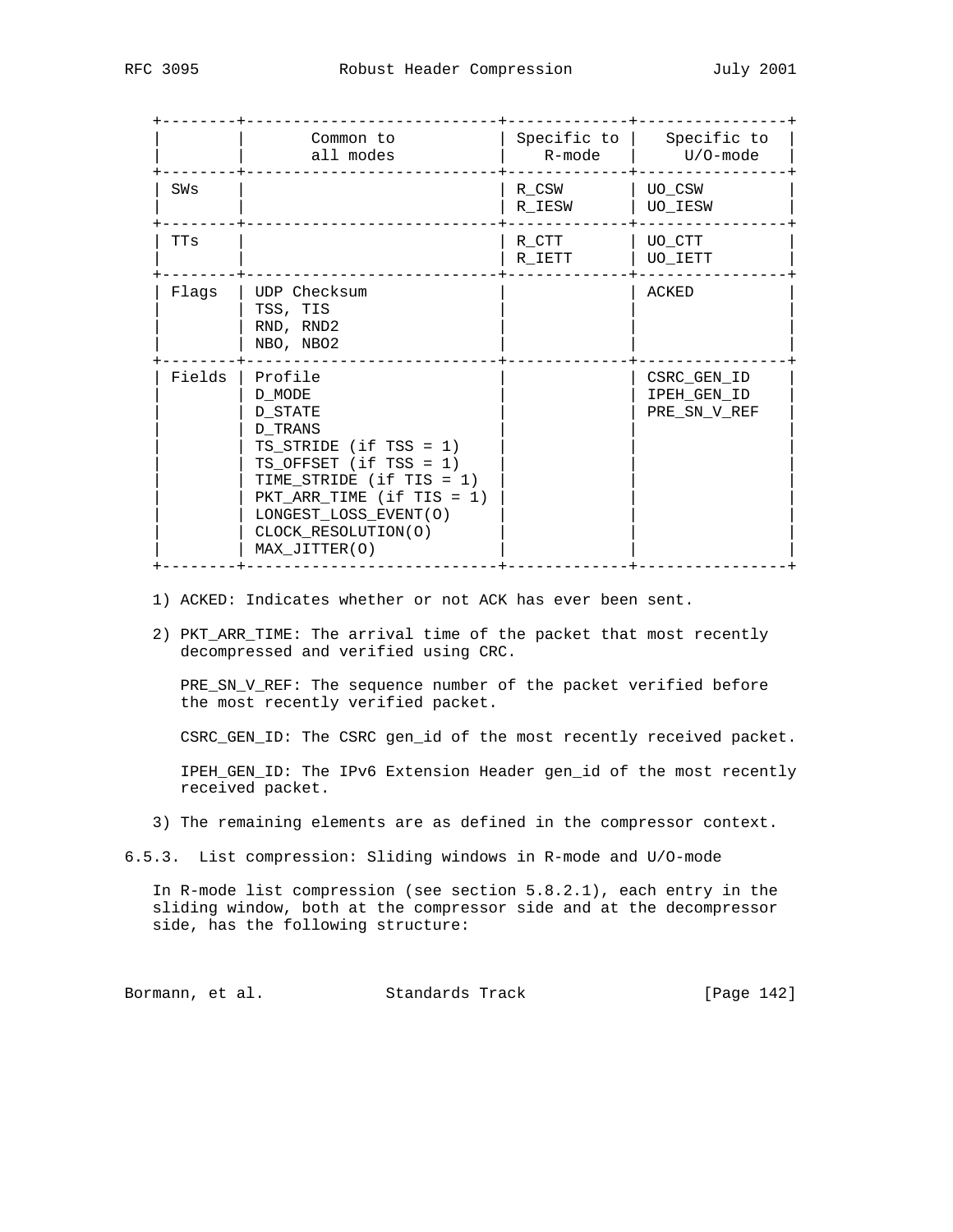+---------------------+--------+------------+ | RTP Sequence Number | icount | index list | +---------------------+--------+------------+

 The table index list contains a list of index. Each of these index corresponds to the item in the original list carried in the packet identified by the RTP Sequence Number. The mapping between the index and the item is identified in the translation table. The icount field carries the number of index in the following index list.

 In U/O-mode list compression, each entry in the sliding window at both the compressor side and decompressor side has the following structure.

 +--------+--------+------------+ | Gen\_id | icount | index list | +--------+--------+------------+

 The icount and index list fields are the same as defined in R-mode. Instead of using the RTP Sequence Number to identify each entry, the Gen\_id is included in the sliding window in U/O-mode.

7. Security Considerations

 Because encryption eliminates the redundancy that header compression schemes try to exploit, there is some inducement to forego encryption of headers in order to enable operation over low-bandwidth links. However, for those cases where encryption of data (and not headers) is sufficient, RTP does specify an alternative encryption method in which only the RTP payload is encrypted and the headers are left in the clear. That would still allow header compression to be applied.

 ROHC compression is transparent with regard to the RTP Sequence Number and RTP Timestamp fields, so the values of those fields can be used as the basis of payload encryption schemes (e.g., for computation of an initialization vector).

 A malfunctioning or malicious header compressor could cause the header decompressor to reconstitute packets that do not match the original packets but still have valid IP, UDP and RTP headers and possibly also valid UDP checksums. Such corruption may be detected with end-to-end authentication and integrity mechanisms which will not be affected by the compression. Moreover, this header compression scheme uses an internal checksum for verification of reconstructed headers. This reduces the probability of producing decompressed headers not matching the original ones without this being noticed.

Bormann, et al. Standards Track [Page 143]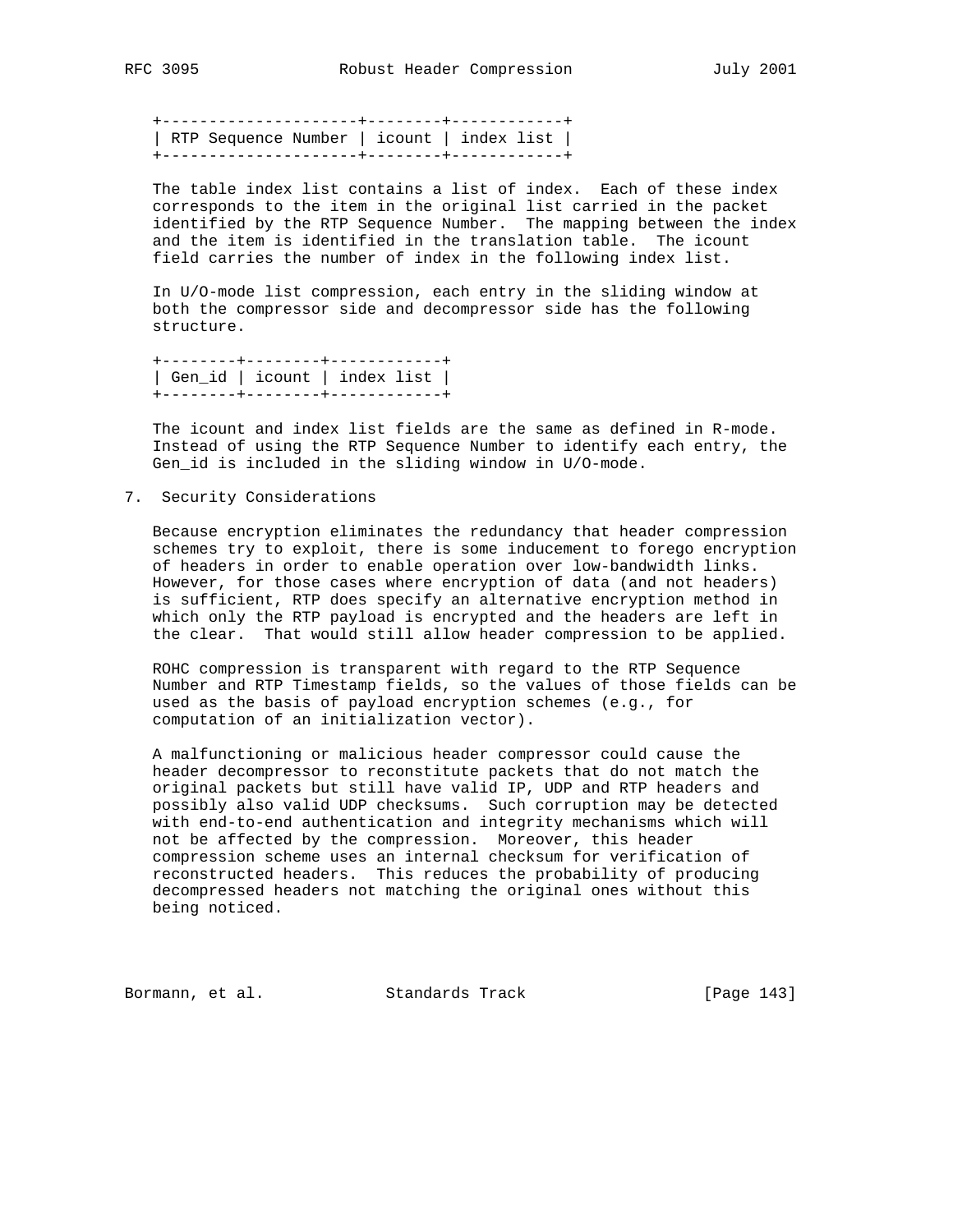Denial-of-service attacks are possible if an intruder can introduce (for example) bogus STATIC, DYNAMIC or FEEDBACK packets onto the link and thereby cause compression efficiency to be reduced. However, an intruder having the ability to inject arbitrary packets at the link layer in this manner raises additional security issues that dwarf those related to the use of header compression.

# 8. IANA Considerations

 The ROHC profile identifier is a non-negative integer. In many negotiation protocols, it will be represented as a 16-bit value. Due to the way the profile identifier is abbreviated in ROHC packets, the 8 least significant bits of the profile identifier have a special significance: Two profile identifiers with identical 8 LSBs should be assigned only if the higher-numbered one is intended to supersede the lower-numbered one. To highlight this relationship, profile identifiers should be given in hexadecimal (as in 0x1234, which would for example supersede 0x0A34).

 Following the policies outlined in [IANA-CONSIDERATIONS], the IANA policy for assigning new values for the profile identifier shall be Specification Required: values and their meanings must be documented in an RFC or in some other permanent and readily available reference, in sufficient detail that interoperability between independent implementations is possible. In the 8 LSBs, the range 0 to 127 is reserved for IETF standard-track specifications; the range 128 to 254 is available for other specifications that meet this requirement (such as Informational RFCs). The LSB value 255 is reserved for future extensibility of the present specification.

The following profile identifiers are already allocated:

| Profile<br>Document<br>identifier | Usage             |
|-----------------------------------|-------------------|
| RFCthis<br>$0 \times 0000$        | ROHC uncompressed |
| RFCthis<br>$0 \times 0001$        | ROHC RTP          |
| RFCthis<br>$0 \times 0002$        | ROHC UDP          |
| RFCthis<br>$0 \times 0003$        | ROHC ESP          |

Bormann, et al. Standards Track [Page 144]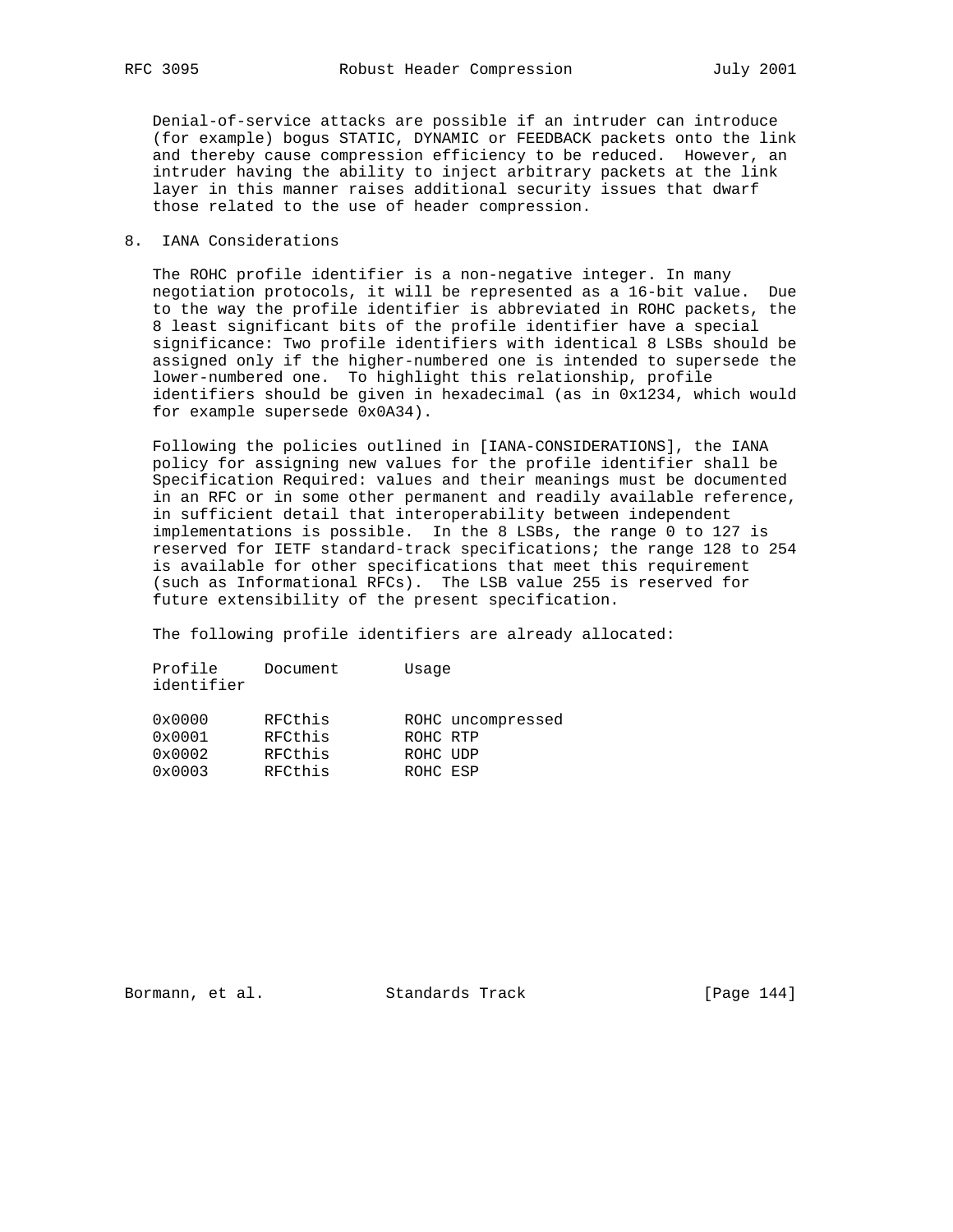# 9. Acknowledgments

 Earlier header compression schemes described in [CJHC], [IPHC], and [CRTP] have been important sources of ideas and knowledge.

 The editor would like to extend his warmest thanks to Mikael Degermark, who actually did a lot of the editing work, and Peter Eriksson, who made a copy editing pass through the document, significantly increasing its editorial consistency. Of course, all remaining editorial problems have then been inserted by the editor.

 Thanks to Andreas Jonsson (Lulea University), who supported this work by his study of header field change patterns.

 Finally, this work would not have succeeded without the continual advice in navigating the IETF standards track, garnished with both editorial and technical comments, from the IETF transport area directors, Allison Mankin and Scott Bradner.

### 10. Intellectual Property Right Claim Considerations

 The IETF has been notified of intellectual property rights claimed in regard to some or all of the specification contained in this document. For more information consult the online list of claimed rights.

 The IETF takes no position regarding the validity or scope of any intellectual property or other rights that might be claimed to pertain to the implementation or use of the technology described in this document or the extent to which any license under such rights might or might not be available; neither does it represent that it has made any effort to identify any such rights. Information on the IETF's procedures with respect to rights in standards-track and standards-related documentation can be found in BCP-11. Copies of claims of rights made available for publication and any assurances of licenses to be made available, or the result of an attempt made to obtain a general license or permission for the use of such proprietary rights by implementors or users of this specification can be obtained from the IETF Secretariat.

 The IETF invites any interested party to bring to its attention any copyrights, patents or patent applications, or other proprietary rights which may cover technology that may be required to practice this standard. Please address the information to the IETF Executive Director.

Bormann, et al. Standards Track [Page 145]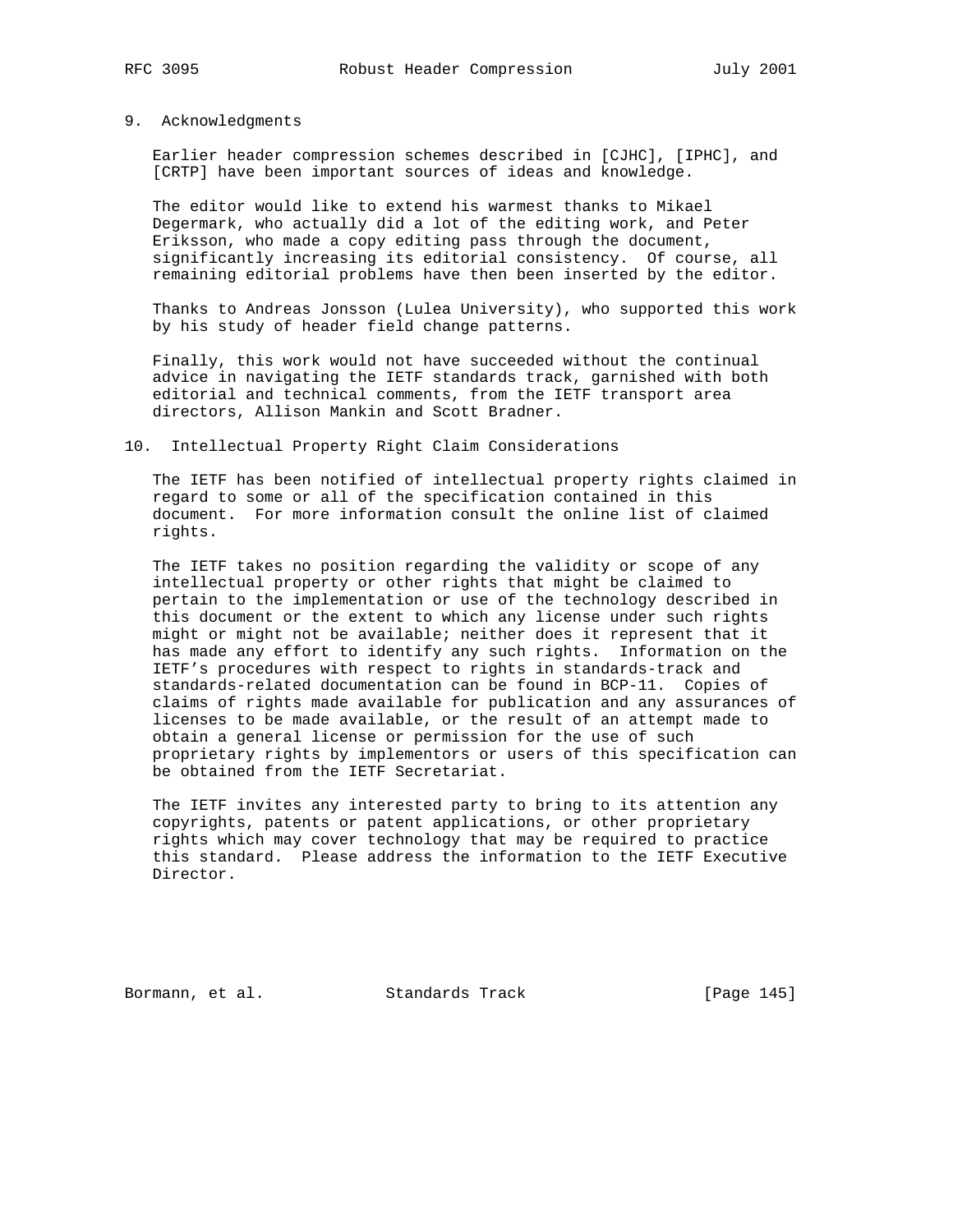11.1. Normative References

| [UDP]        | Postel, J., "User Datagram Protocol", STD 6,<br>RFC 768, August 1980.                                                                                |
|--------------|------------------------------------------------------------------------------------------------------------------------------------------------------|
| [IPv4]       | Postel, J., "Internet Protocol", STD 5, RFC<br>791, September 1981.                                                                                  |
| [IPv6]       | Deering, S. and R. Hinden, "Internet Protocol,<br>Version 6 (IPv6) Specification", RFC 2460,<br>December 1998.                                       |
| [RTP]        | Schulzrinne, H., Casner, S., Frederick, R. and<br>V. Jacobson, "RTP: A Transport Protocol for<br>Real-Time Applications", RFC 1889, January<br>1996. |
| [HDLC]       | Simpson, W., "PPP in HDLC-like framing", STD<br>51, RFC 1662, July 1994.                                                                             |
| [ESP]        | Kent, S. and R. Atkinson, "IP Encapsulating<br>Security Payload", RFC 2406, November 1998.                                                           |
| [NULL]       | Glenn, R. and S. Kent, "The NULL Encryption<br>Algorithm and Its Use With Ipsec", RFC 2410,<br>November 1998.                                        |
| [AH]         | Kent, S. and R. Atkinson, "IP Authentication<br>Header", RFC 2402, November 1998.                                                                    |
| $[$ MINE $]$ | Perkins, C., "Minimal Encapsulation within IP",<br>RFC 2004, October 1996.                                                                           |
| [GRE1]       | Farinacci, D., Li, T., Hanks, S., Meyer, D. and<br>P. Traina, "Generic Routing Encapsulation<br>(GRE)", RFC 2784, March 2000.                        |
| [GRE2]       | Dommety, G., "Key and Sequence Number<br>Extensions to GRE", RFC 2890, August 2000.                                                                  |
| [ASSIGNED]   | Reynolds, J. and J. Postel, "Assigned Numbers",<br>STD 2, RFC 1700, October 1994.                                                                    |
|              |                                                                                                                                                      |

| Standards Track<br>Bormann, et al. | [Page 146] |  |
|------------------------------------|------------|--|
|------------------------------------|------------|--|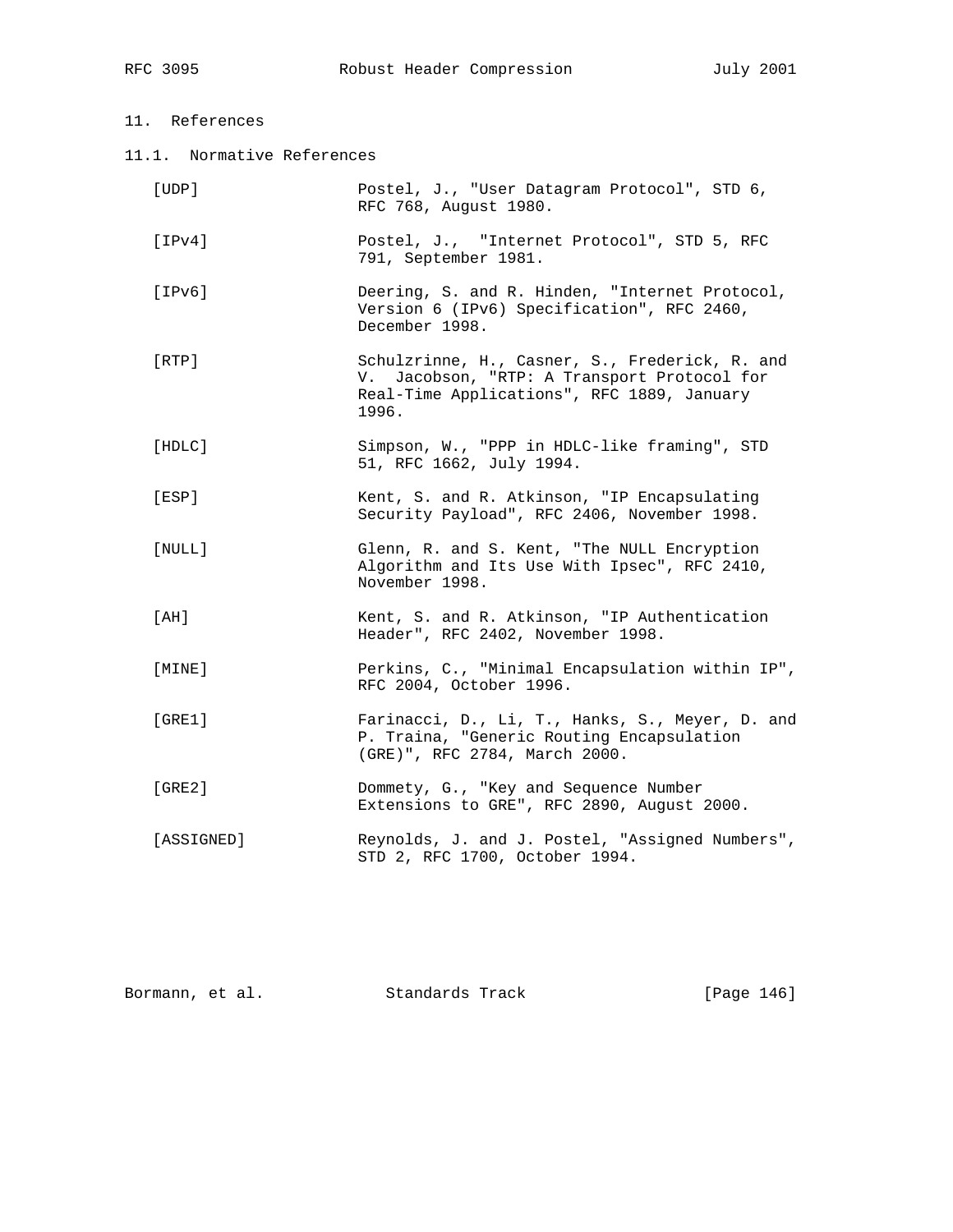| 11.2.<br>Informative References |  |
|---------------------------------|--|
|---------------------------------|--|

| [VJHC]  | Jacobson, V., "Compressing TCP/IP Headers for<br>Low-Speed Serial Links", RFC 1144, February<br>1990.                                                                                                              |
|---------|--------------------------------------------------------------------------------------------------------------------------------------------------------------------------------------------------------------------|
| [IPHC]  | Degermark, M., Nordgren, B. and S. Pink, "IP<br>Header Compression", RFC 2507, February 1999.                                                                                                                      |
| [CRTP]  | Casner, S. and V. Jacobson, "Compressing<br>IP/UDP/RTP Headers for Low-Speed Serial Links",<br>RFC 2508, February 1999.                                                                                            |
| [CRTPC] | Degermark, M., Hannu, H., Jonsson, L.E.,<br>Svanbro, K., "Evaluation of CRTP Performance<br>over Cellular Radio Networks", IEEE Personal<br>Communication Magazine, Volume 7, number 4, pp.<br>20-25, August 2000. |
| [REO]   | Degermark, M., "Requirements for robust<br>IP/UDP/RTP header compression", RFC 3096, June<br>2001.                                                                                                                 |
| [LLG]   | Svanbro, K., "Lower Layer Guidelines for Robust<br>RTP/UDP/IP Header Compression", Work in<br>Progress.                                                                                                            |
|         | [IANA-CONSIDERATIONS] Alvestrand, H. and T. Narten, "Guidelines for<br>Writing an IANA Considerations Section in<br>RFCs", BCP 26, RFC 2434, October 1998.                                                         |

Bormann, et al. Standards Track [Page 147]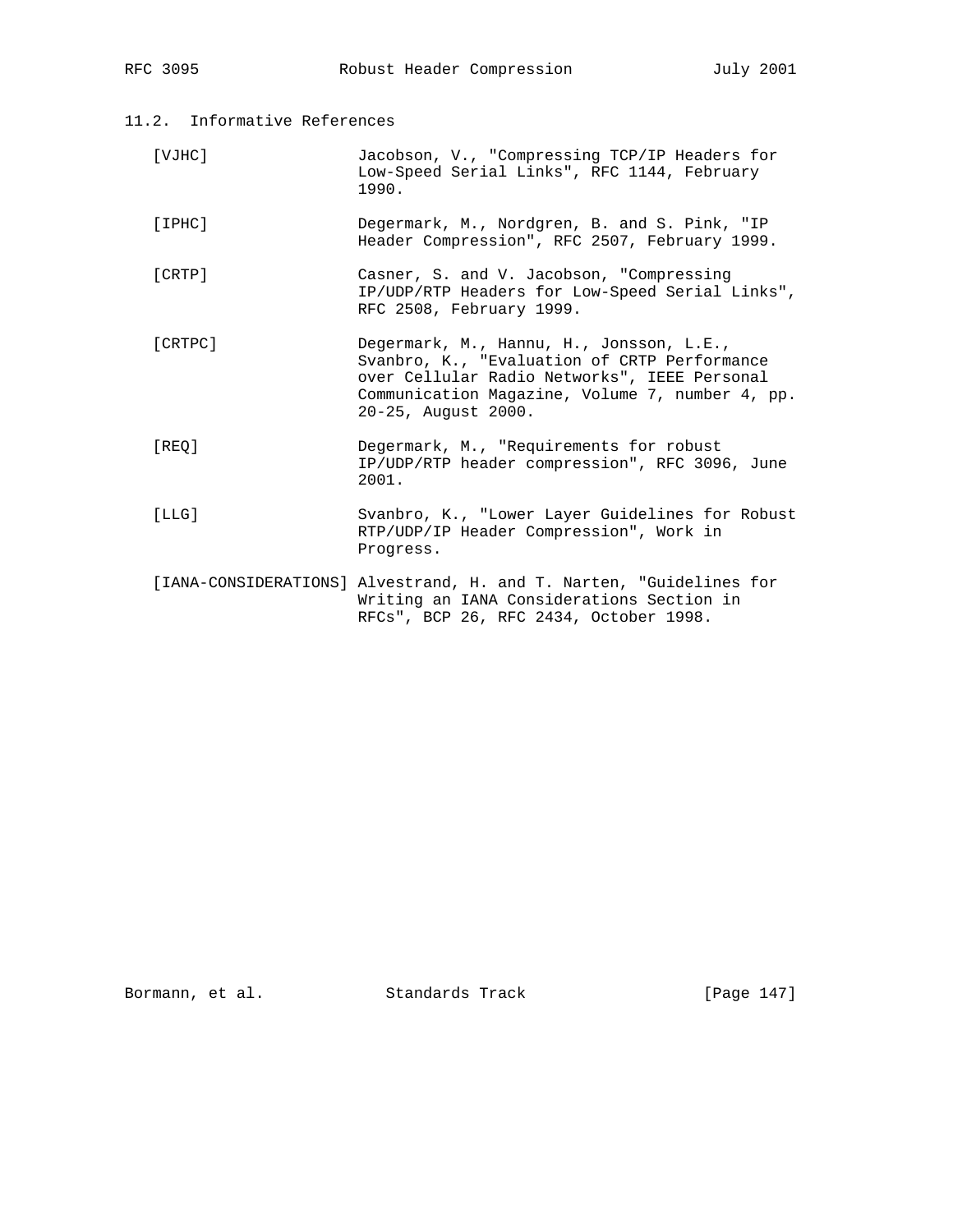12. Authors' Addresses

 Carsten Bormann, Editor Universitaet Bremen TZI Postfach 330440 D-28334 Bremen, Germany

 Phone: +49 421 218 7024 Fax: +49 421 218 7000 EMail: cabo@tzi.org

 Carsten Burmeister Panasonic European Laboratories GmbH Monzastr. 4c 63225 Langen, Germany

 Phone: +49-6103-766-263 Fax: +49-6103-766-166 EMail: burmeister@panasonic.de

 Mikael Degermark The University of Arizona Dept of Computer Science P.O. Box 210077 Tucson, AZ 85721-0077, USA

 Phone: +1 520 621-3498 Fax: +1 520 621-4642 EMail: micke@cs.arizona.edu

 Hideaki Fukushima Matsushita Electric Industrial Co., Ltd006, Kadoma, Kadoma City, Osaka, Japan

 Phone: +81-6-6900-9192 Fax: +81-6-6900-9193 EMail: fukusima@isl.mei.co.jp

Bormann, et al. Standards Track [Page 148]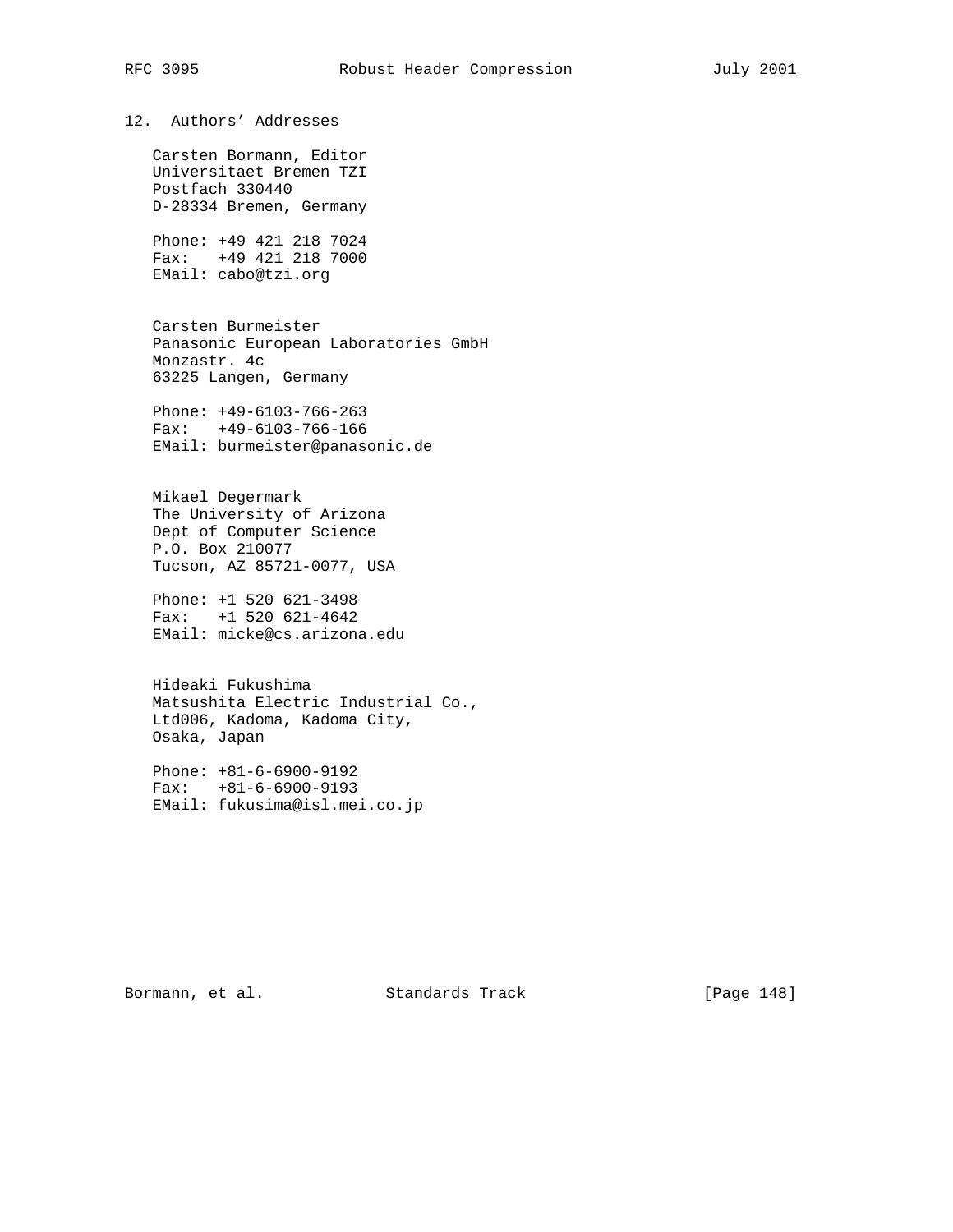Hans Hannu Box 920 Ericsson Erisoft AB SE-971 28 Lulea, Sweden Phone: +46 920 20 21 84

 Fax: +46 920 20 20 99 EMail: hans.hannu@ericsson.com

 Lars-Erik Jonsson Box 920 Ericsson Erisoft AB SE-971 28 Lulea, Sweden

 Phone: +46 920 20 21 07 Fax: +46 920 20 20 99 EMail: lars-erik.jonsson@ericsson.com

 Rolf Hakenberg Panasonic European Laboratories GmbH Monzastr. 4c 63225 Langen, Germany

 Phone: +49-6103-766-162 Fax: +49-6103-766-166 EMail: hakenberg@panasonic.de

 Tmima Koren Cisco Systems, Inc. 170 West Tasman Drive San Jose, CA 95134, USA

 Phone: +1 408-527-6169 EMail: tmima@cisco.com

Bormann, et al. Standards Track [Page 149]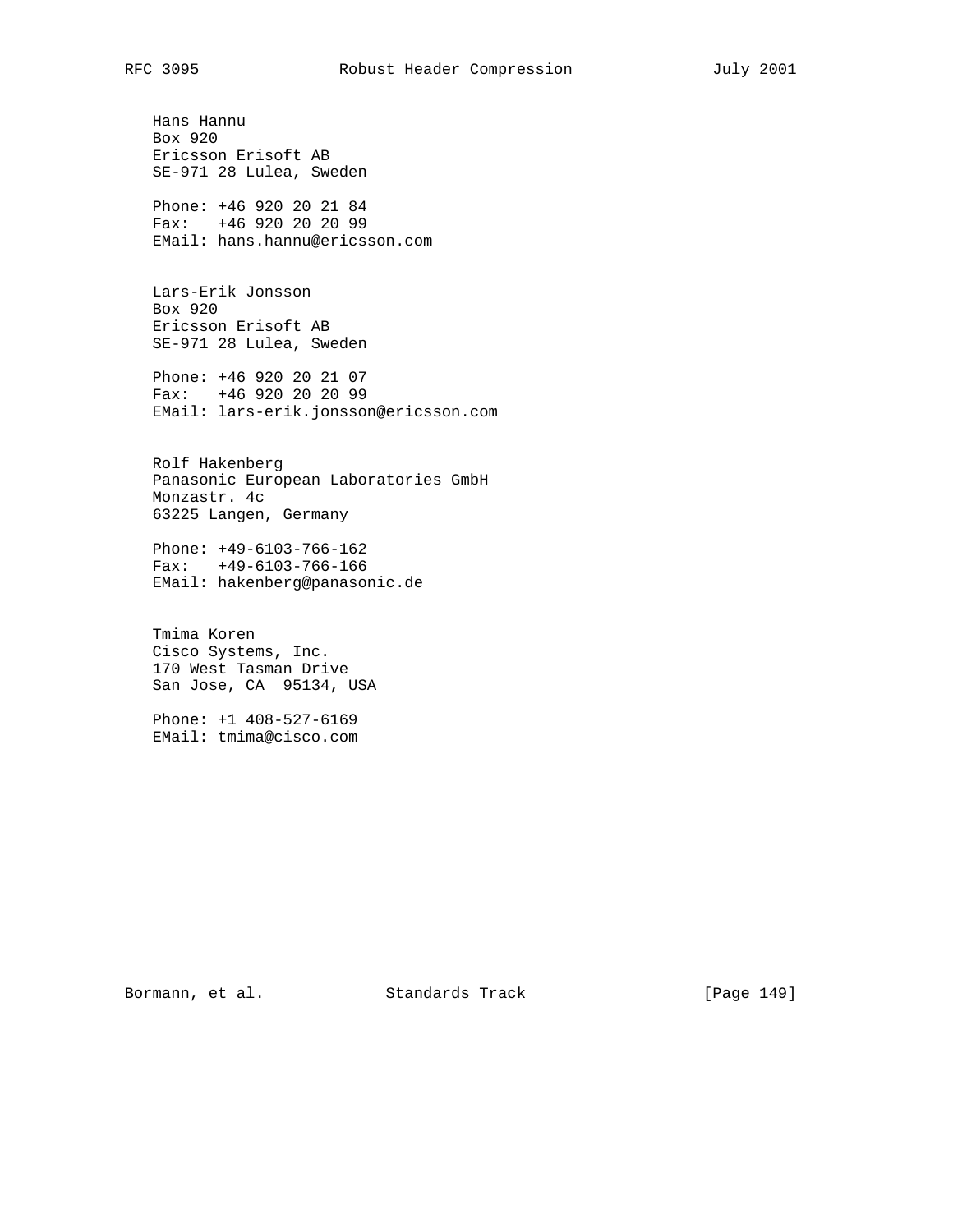Khiem Le 2-700 Mobile Networks Laboratory Nokia Research Center 6000 Connection Drive Irving, TX 75039, USA Phone: +1-972-894-4882 Fax: +1 972 894-4589 EMail: khiem.le@nokia.com

 Zhigang Liu 2-700 Mobile Networks Laboratory Nokia Research Center 6000 Connection Drive Irving, TX 75039, USA

 Phone: +1 972 894-5935 Fax: +1 972 894-4589 EMail: zhigang.liu@nokia.com

 Anton Martensson Ericsson Radio Systems AB Torshamnsgatan 23 SE-164 80 Stockholm, Sweden

 Phone: +46 8 404 3881 Fax: +46 8 757 5550 EMail: anton.martensson@era.ericsson.se

 Akihiro Miyazaki Matsushita Electric Industrial Co., Ltd 1006, Kadoma, Kadoma City, Osaka, Japan

 Phone: +81-6-6900-9192 Fax: +81-6-6900-9193 EMail: akihiro@isl.mei.co.jp

Bormann, et al. Standards Track [Page 150]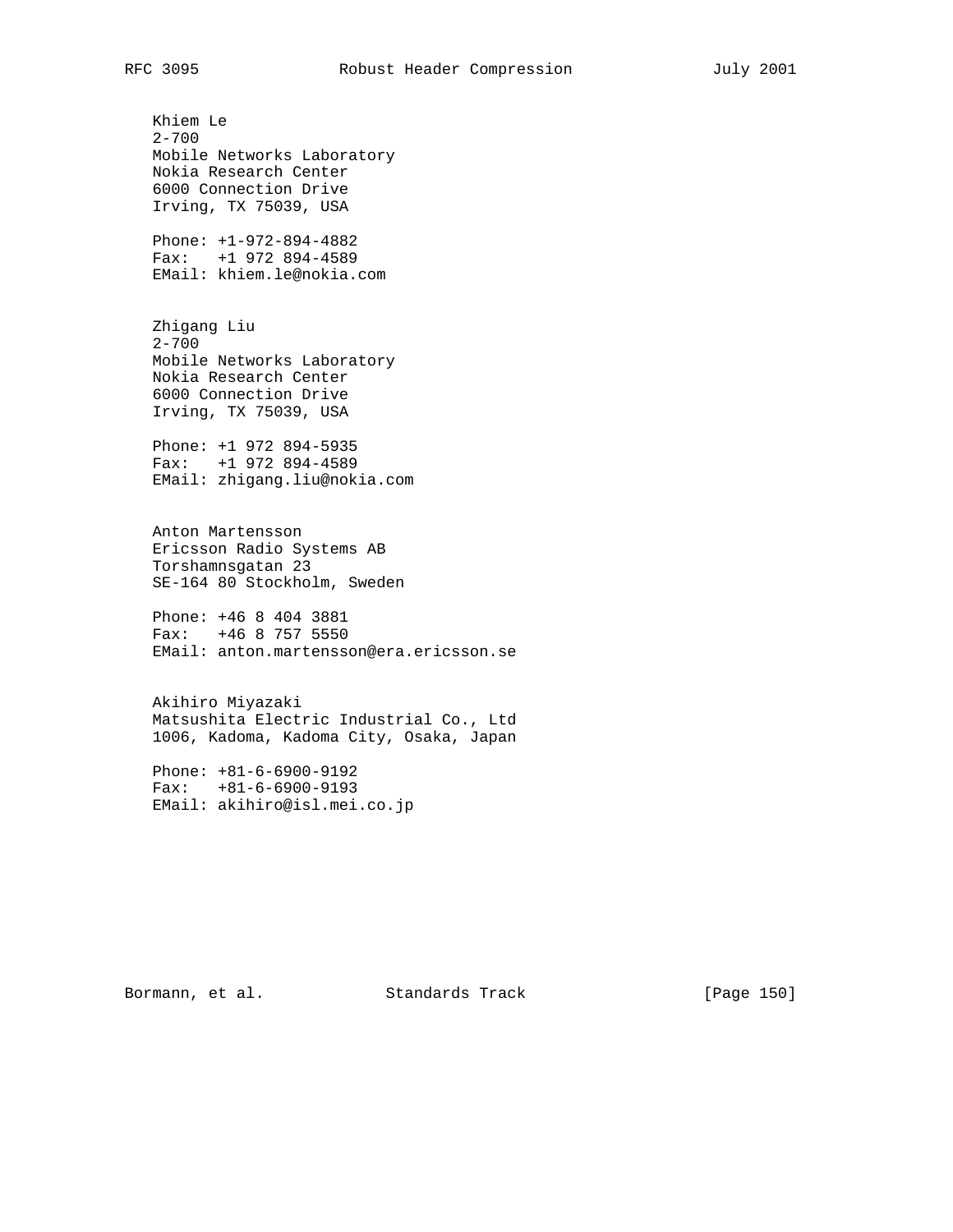Krister Svanbro Box 920 Ericsson Erisoft AB SE-971 28 Lulea, Sweden

 Phone: +46 920 20 20 77 Fax: +46 920 20 20 99 EMail: krister.svanbro@ericsson.com

 Thomas Wiebke Panasonic European Laboratories GmbH Monzastr. 4c 63225 Langen, Germany

 Phone: +49-6103-766-161 Fax: +49-6103-766-166 EMail: wiebke@panasonic.de

 Takeshi Yoshimura NTT DoCoMo, Inc. 3-5, Hikarinooka Yokosuka, Kanagawa, 239-8536, Japan

 Phone: +81-468-40-3515 Fax: +81-468-40-3788 EMail: yoshi@spg.yrp.nttdocomo.co.jp

 Haihong Zheng 2-700 Mobile Networks Laboratory Nokia Research Center 6000 Connection Drive Irving, TX 75039, USA

 Phone: +1 972 894-4232 Fax: +1 972 894-4589 EMail: haihong.zheng@nokia.com

Bormann, et al. Standards Track [Page 151]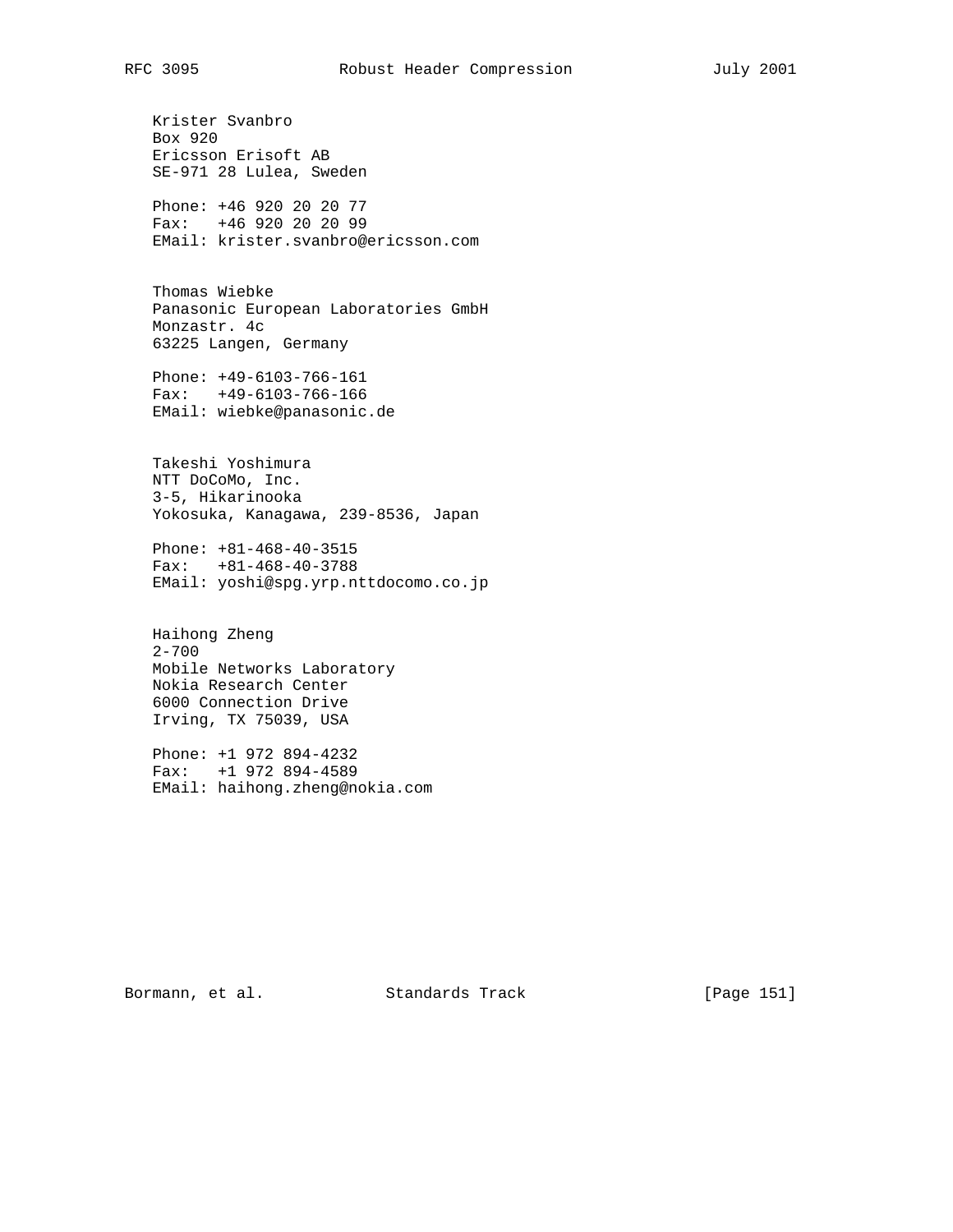Appendix A. Detailed classification of header fields

 Header compression is possible thanks to the fact that most header fields do not vary randomly from packet to packet. Many of the fields exhibit static behavior or change in a more or less predictable way. When designing a header compression scheme, it is of fundamental importance to understand the behavior of the fields in detail.

 In this appendix, all IP, UDP and RTP header fields are classified and analyzed in two steps. First, we have a general classification in A.1 where the fields are classified on the basis of stable knowledge and assumptions. The general classification does not take into account the change characteristics of changing fields because those will vary more or less depending on the implementation and on the application used. A less stable but more detailed analysis of the change characteristics is then done in A.2. Finally, A.3 summarizes this appendix with conclusions about how the various header fields should be handled by the header compression scheme to optimize compression and functionality.

Bormann, et al. Standards Track [Page 152]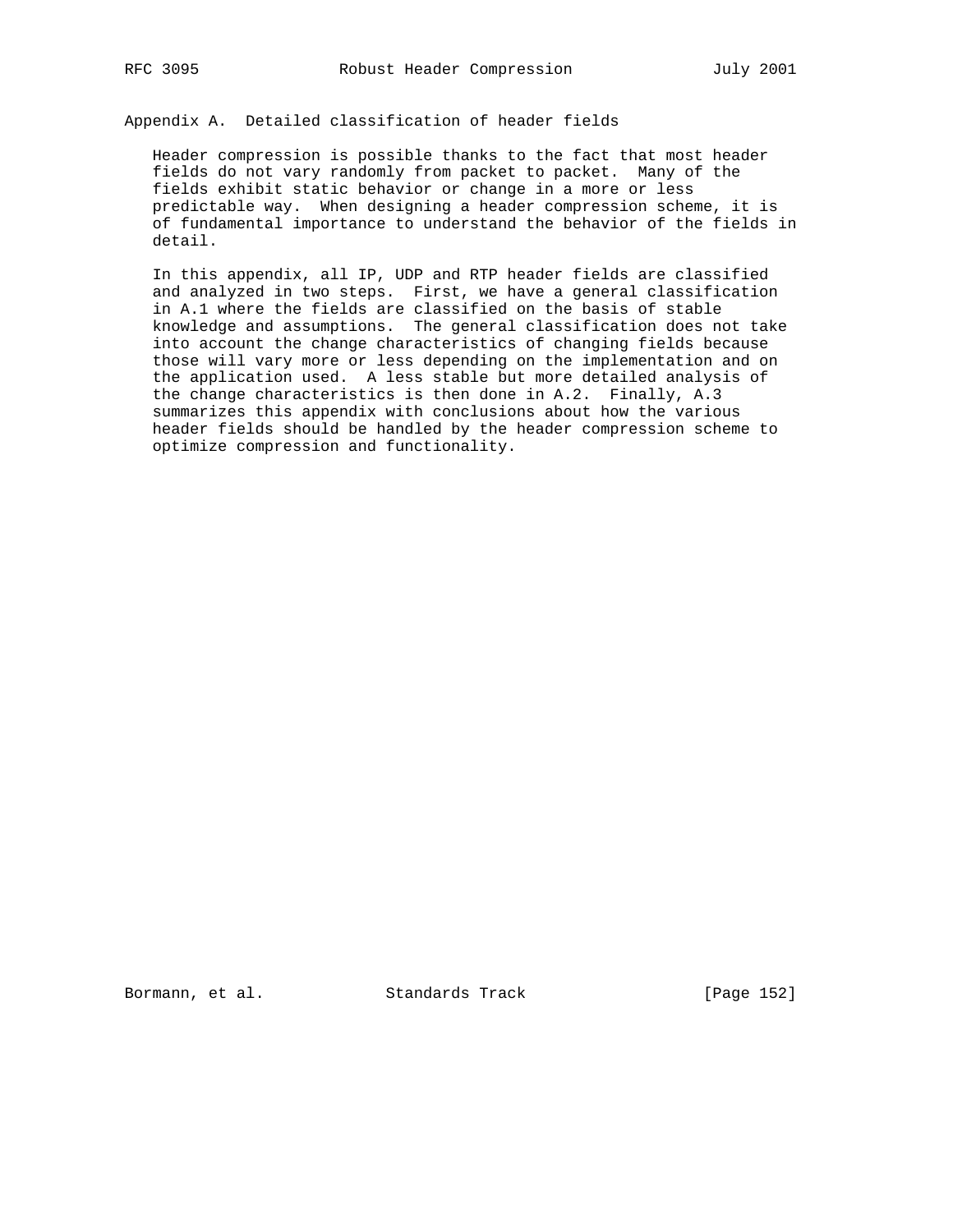# A.1. General classification

At a general level, the header fields are separated into 5 classes:

| TNFFRRED | These fields contain values that can be inferred from<br>other values, for example the size of the frame<br>carrying the packet, and thus do not have to be<br>handled at all by the compression scheme. |
|----------|----------------------------------------------------------------------------------------------------------------------------------------------------------------------------------------------------------|
| STATIC   | These fields are expected to be constant throughout<br>the lifetime of the packet stream. Static information                                                                                             |

- must in some way be communicated once. STATIC-DEF STATIC fields whose values define a packet stream.
- They are in general handled as STATIC.
- STATIC-KNOWN These STATIC fields are expected to have well-known values and therefore do not need to be communicated at all.
- CHANGING These fields are expected to vary in some way: randomly, within a limited value set or range, or in some other manner.

 In this section, each of the IP, UDP and RTP header fields is assigned to one of these classes. For all fields except those classified as CHANGING, the motives for the classification are also stated. In section A.2, CHANGING fields are further examined and classified on the basis of their expected change behavior.

## A.1.1. IPv6 header fields

| Field               | Size $(bits)$ | Class      |
|---------------------|---------------|------------|
| Version             |               | STATIC     |
| Traffic Class       | 8             | CHANGING   |
| Flow Label          | 20            | STATIC-DEF |
| Payload Length      | 16            | INFERRED   |
| Next Header         | 8             | STATIC     |
| Hop Limit           |               | CHANGING   |
| Source Address      | 128           | STATIC-DEF |
| Destination Address | 128           | STATIC-DEF |

Bormann, et al. Standards Track [Page 153]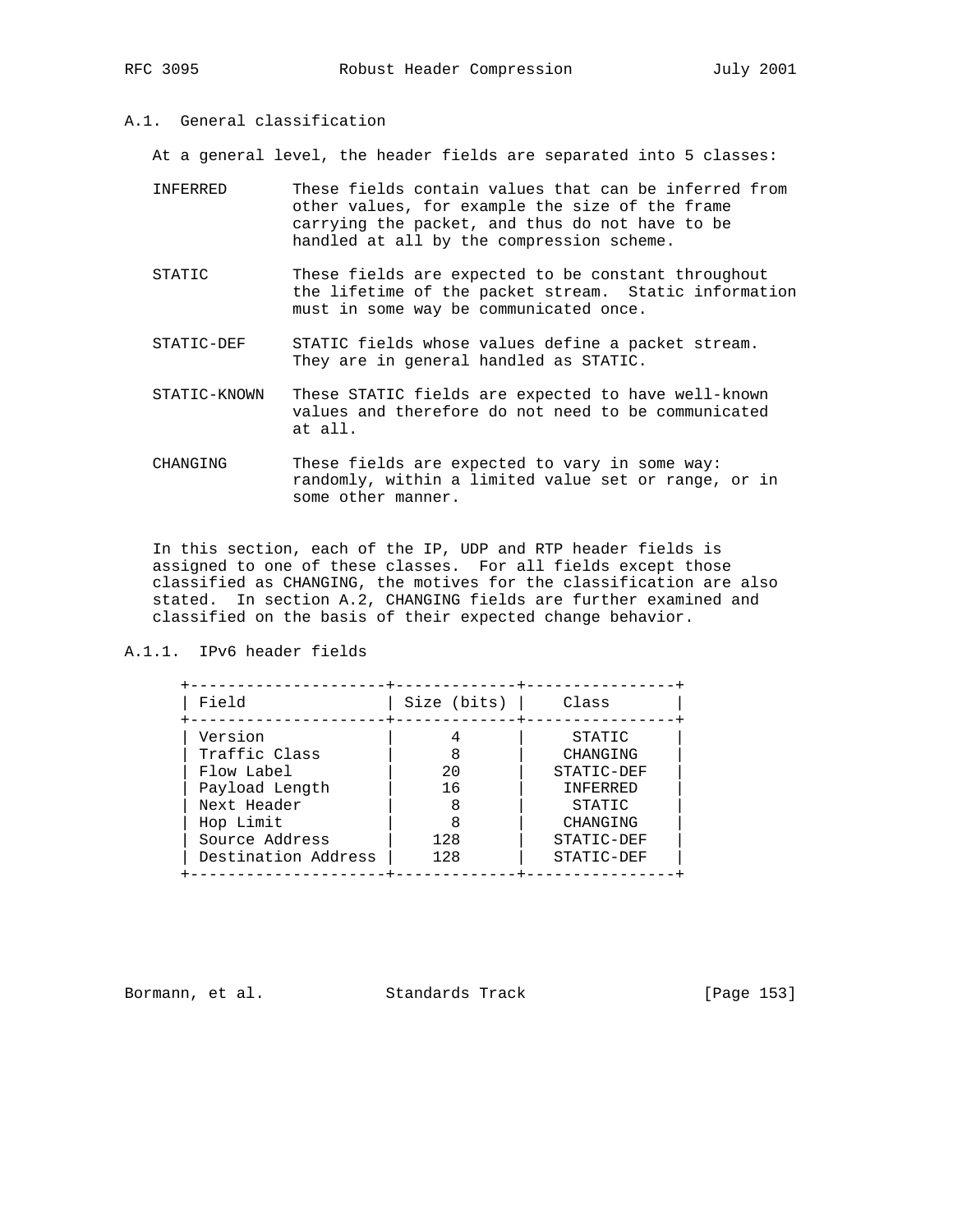## Version

 The version field states which IP version is used. Packets with different values in this field must be handled by different IP stacks. All packets of a packet stream must therefore be of the same IP version. Accordingly, the field is classified as STATIC.

## Flow Label

 This field may be used to identify packets belonging to a specific packet stream. If not used, the value should be set to zero. Otherwise, all packets belonging to the same stream must have the same value in this field, it being one of the fields that define the stream. The field is therefore classified as STATIC-DEF.

Payload Length

 Information about packet length (and, consequently, payload length) is expected to be provided by the link layer. The field is therefore classified as INFERRED.

## Next Header

 This field will usually have the same value in all packets of a packet stream. It encodes the type of the subsequent header. Only when extension headers are sometimes present and sometimes not, will the field change its value during the lifetime of the stream. The field is therefore classified as STATIC.

Source and Destination addresses

 These fields are part of the definition of a stream and must thus be constant for all packets in the stream. The fields are therefore classified as STATIC-DEF.

Total size of the fields in each class:

| Class                                        | Size (octets) |
|----------------------------------------------|---------------|
| INFERRED<br>STATIC<br>STATIC-DEF<br>CHANGING | 1.5<br>34.5   |

Bormann, et al. Standards Track [Page 154]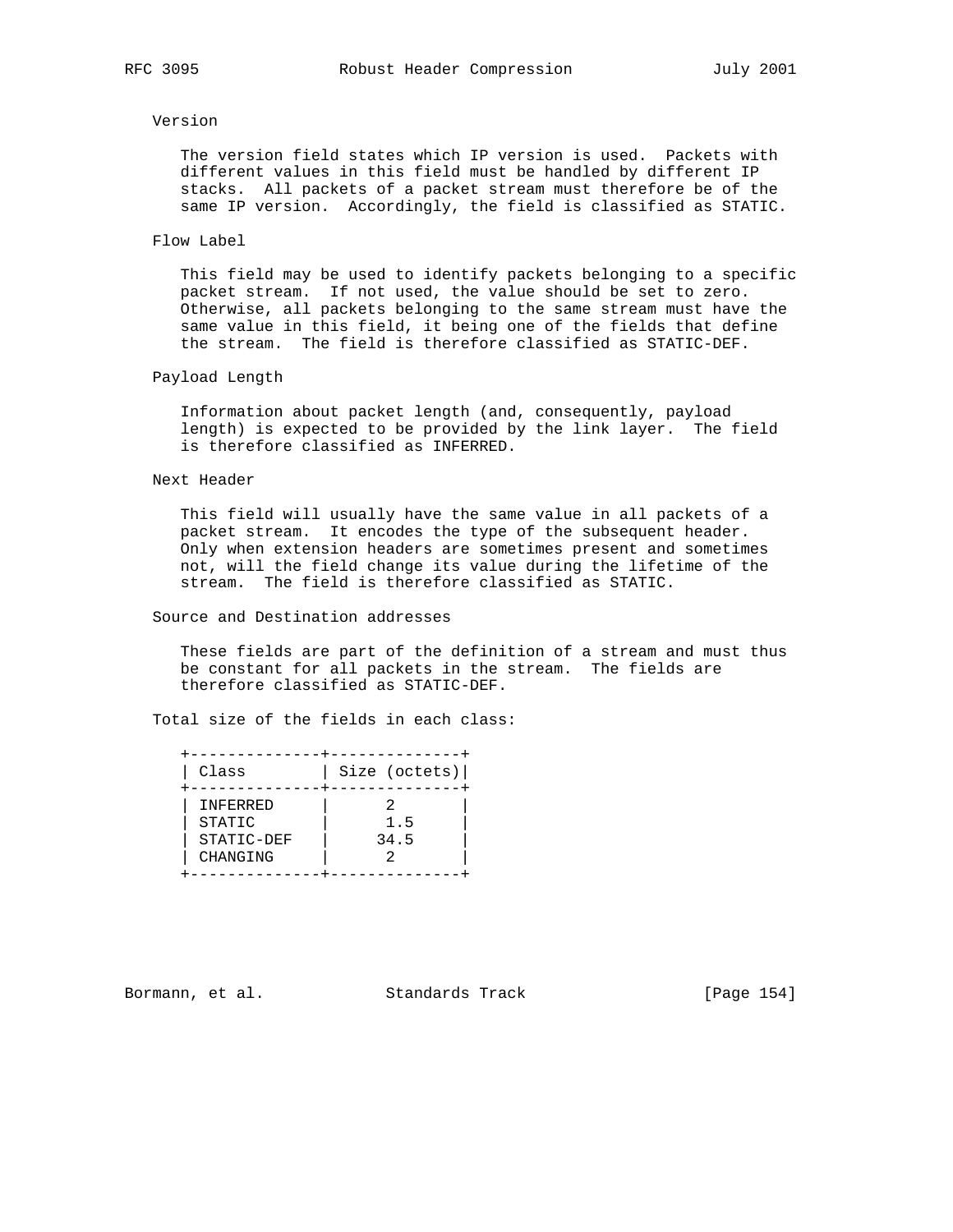# A.1.2. IPv4 header fields

| Field               | Size (bits) | Class        |
|---------------------|-------------|--------------|
| Version             | 4           | STATIC       |
| Header Length       | 4           | STATIC-KNOWN |
| Type Of Service     | 8           | CHANGING     |
| Packet Length       | 16          | INFERRED     |
| Identification      | 16          | CHANGING     |
| Reserved flag       |             | STATIC-KNOWN |
| Don't Fragment flag |             | STATIC       |
| More Fragments flag |             | STATIC-KNOWN |
| Fragment Offset     | 13          | STATIC-KNOWN |
| Time To Live        | 8           | CHANGING     |
| Protocol            | 8           | STATIC       |
| Header Checksum     | 16          | INFERRED     |
| Source Address      | 32          | STATIC-DEF   |
| Destination Address | 32          | STATIC-DEF   |

## Version

 The version field states which IP version is used. Packets with different values in this field must be handled by different IP stacks. All packets of a packet stream must therefore be of the same IP version. Accordingly, the field is classified as STATIC.

## Header Length

 As long no options are present in the IP header, the header length is constant and well known. If there are options, the fields would be STATIC, but it is assumed here that there are no options. The field is therefore classified as STATIC-KNOWN.

## Packet Length

 Information about packet length is expected to be provided by the link layer. The field is therefore classified as INFERRED.

# Flags

 The Reserved flag must be set to zero and is therefore classified as STATIC-KNOWN. The Don't Fragment (DF) flag will be constant for all packets in a stream and is therefore classified as STATIC.

Bormann, et al. Standards Track [Page 155]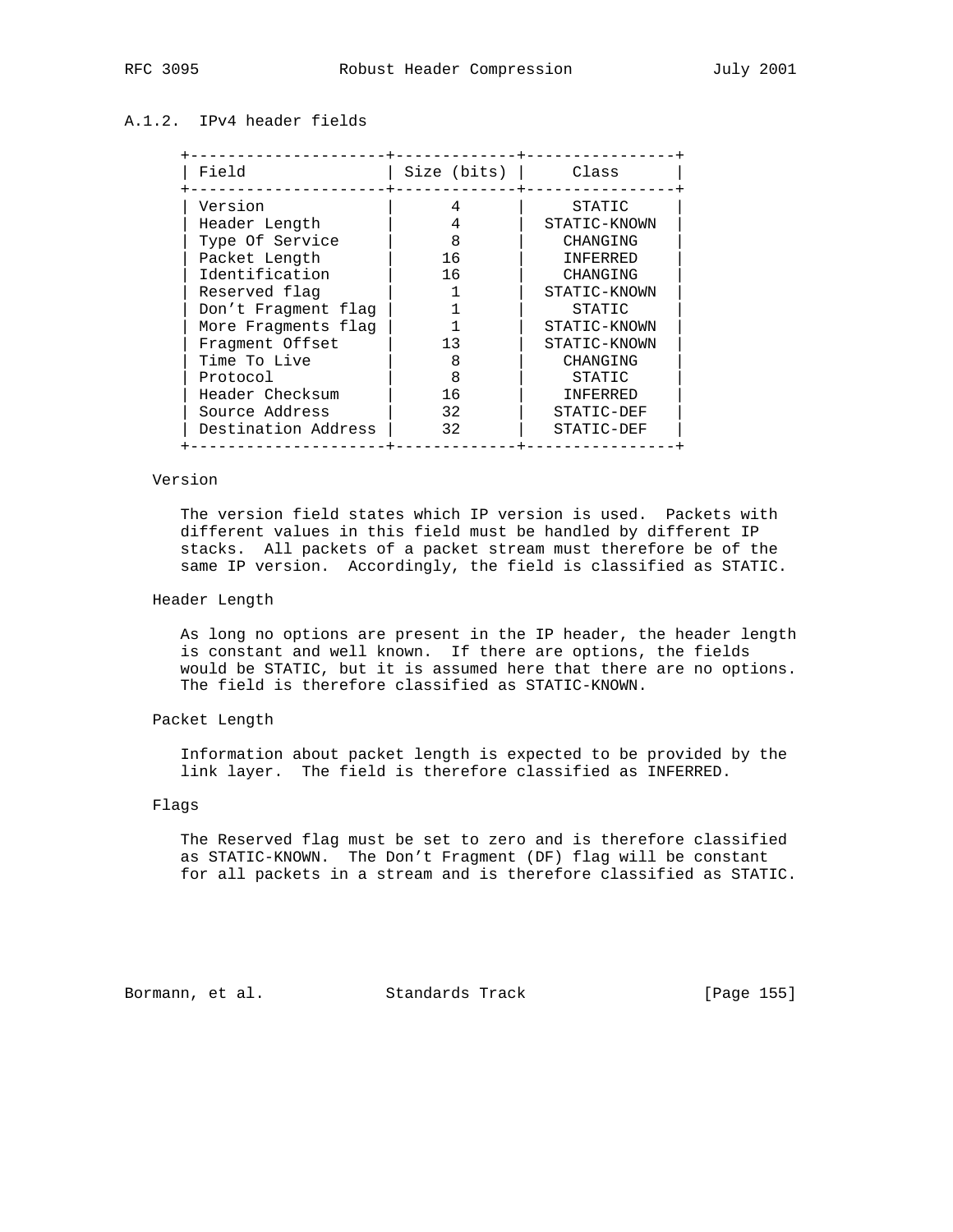Finally, the More Fragments (MF) flag is expected to be zero because fragmentation is NOT expected, due to the small packet size expected. The More Fragments flag is therefore classified as STATIC-KNOWN.

Fragment Offset

 Under the assumption that no fragmentation occurs, the fragment offset is always zero. The field is therefore classified as STATIC-KNOWN.

## Protocol

 This field will usually have the same value in all packets of a packet stream. It encodes the type of the subsequent header. Only when extension headers are sometimes present and sometimes not, will the field change its value during the lifetime of a stream. The field is therefore classified as STATIC.

Header Checksum

 The header checksum protects individual hops from processing a corrupted header. When almost all IP header information is compressed away, there is no point in having this additional checksum; instead it can be regenerated at the decompressor side. The field is therefore classified as INFERRED.

## Source and Destination addresses

 These fields are part of the definition of a stream and must thus be constant for all packets in the stream. The fields are therefore classified as STATIC-DEF.

Total size of the fields in each class:

 +--------------+----------------+ | Class | Size (octets) | +--------------+----------------+ | INFERRED | 4<br>| STATIC | 1 oct + 5 | STATIC | 1 oct + 5 bits | | STATIC-DEF | 8 | | STATIC-KNOWN | 2 oct + 3 bits | | CHANGING | 4 +--------------+----------------+

Bormann, et al. Standards Track [Page 156]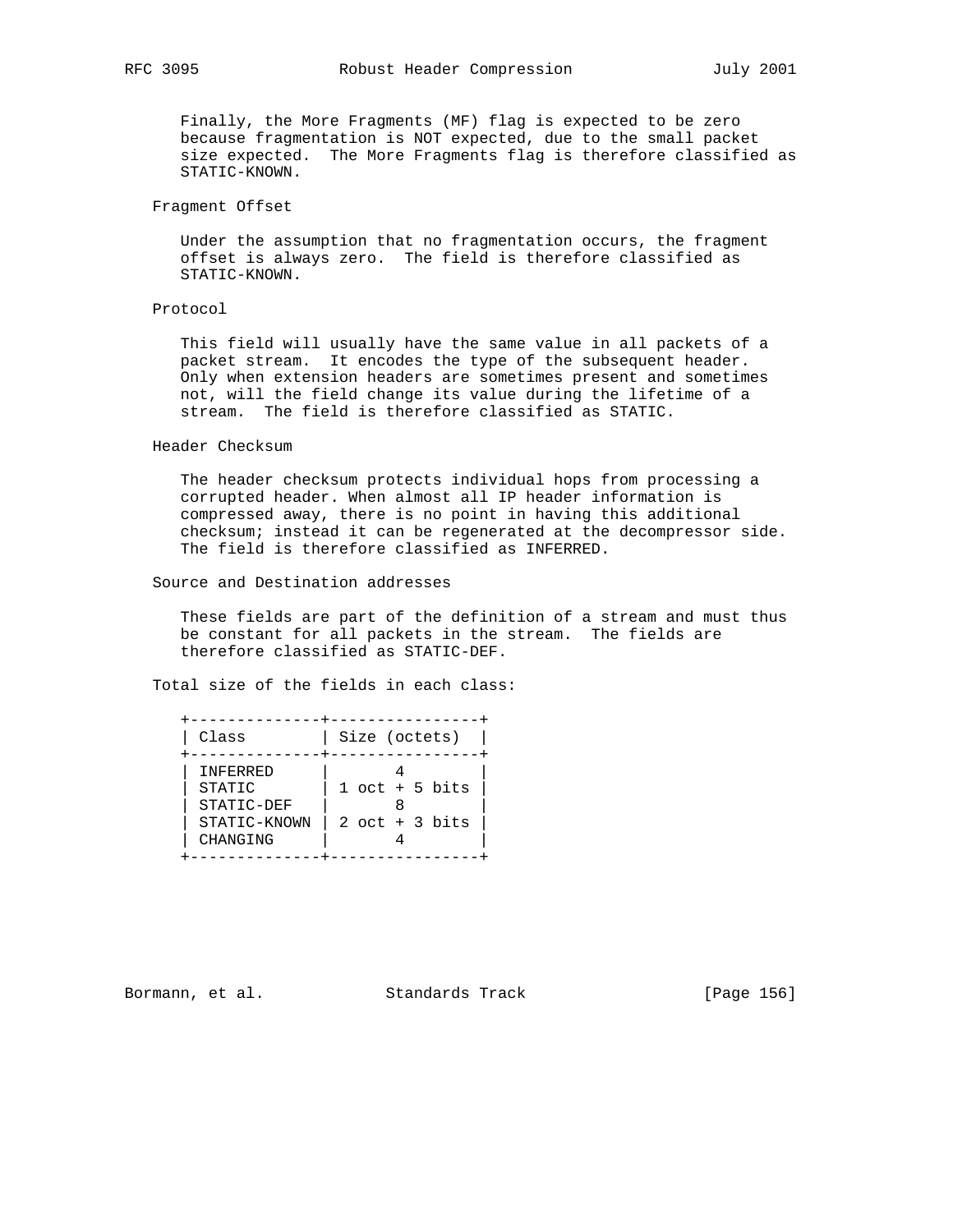# A.1.3. UDP header fields

| Field            | Size (bits) | Class      |
|------------------|-------------|------------|
| Source Port      | 16          | STATIC-DEF |
| Destination Port | 16          | STATIC-DEF |
| Length           | 16          | INFERRED   |
| Checksum         | 16          | CHANGING   |

# Source and Destination ports

 These fields are part of the definition of a stream and must thus be constant for all packets in the stream. The fields are therefore classified as STATIC-DEF.

# Length

This field is redundant and is therefore classified as INFERRED.

Total size of the fields in each class:

| Class                              | Size (octets) |
|------------------------------------|---------------|
| INFERRED<br>STATIC-DEF<br>CHANGING |               |

# A.1.4. RTP header fields

| Field           | Size (bits) | Class        |
|-----------------|-------------|--------------|
| Version         |             | STATIC-KNOWN |
| Padding         |             | STATIC       |
| Extension       |             | STATIC       |
| CSRC Counter    |             | CHANGING     |
| Marker          |             | CHANGING     |
| Payload Type    |             | CHANGING     |
| Sequence Number | 16          | CHANGING     |
| Timestamp       | 32          | CHANGING     |
| SSRC            | 32          | STATIC-DEF   |
| CSRC            | $0(-480)$   | CHANGING     |

Bormann, et al. Standards Track [Page 157]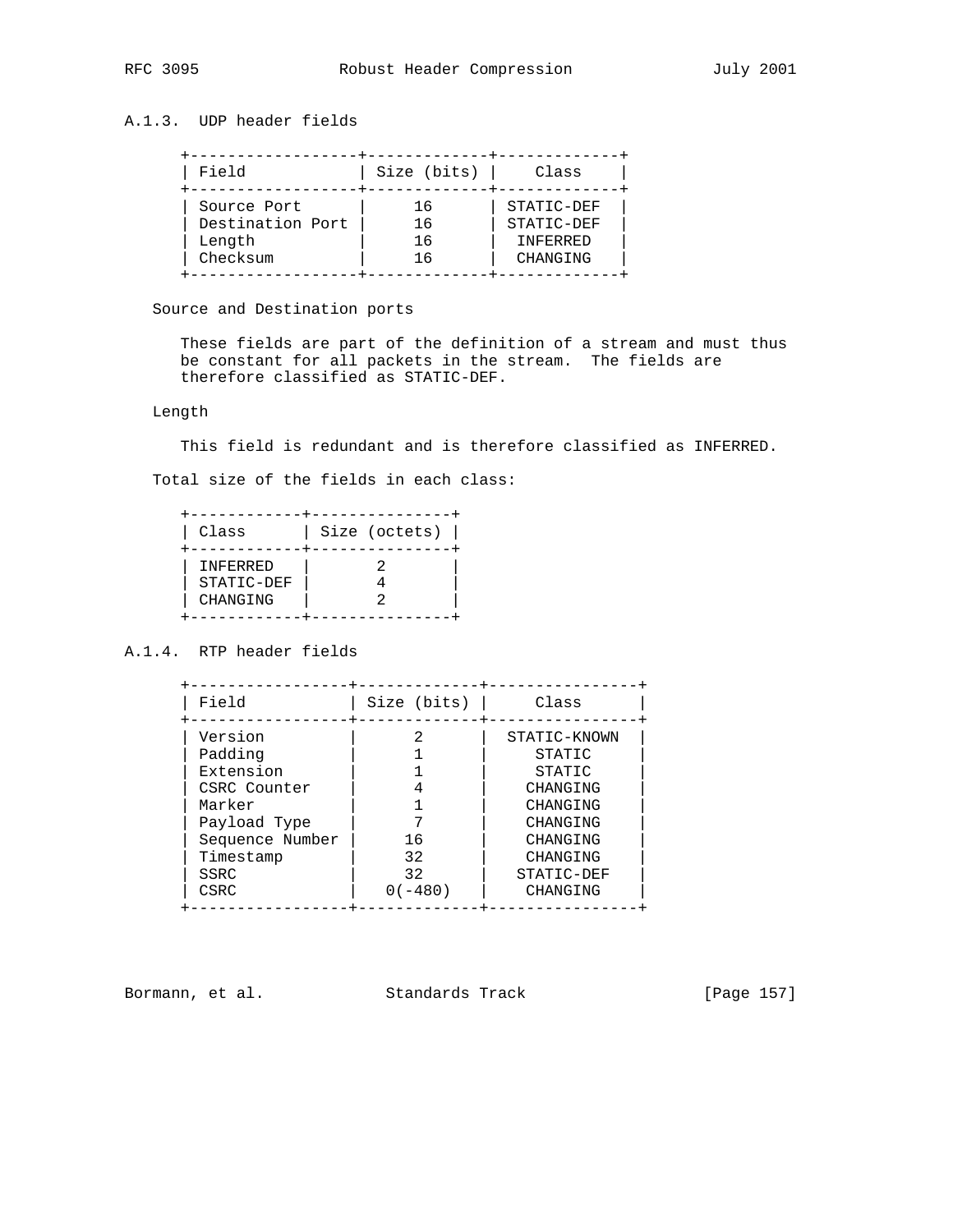## Version

 Only one working RTP version exists, namely version 2. The field is therefore classified as STATIC-KNOWN.

## Padding

 The use of this field is application-dependent, but when payload padding is used it is likely to be present in all packets. The field is therefore classified as STATIC.

# Extension

 If RTP extensions are used by the application, these extensions are likely to be present in all packets (but the use of extensions is very uncommon). However, for safety's sake this field is classified as STATIC and not STATIC-KNOWN.

## SSRC

 This field is part of the definition of a stream and must thus be constant for all packets in the stream. The field is therefore classified as STATIC-DEF.

Total size of the fields in each class:

| Class                                            | Size (octets)                    |
|--------------------------------------------------|----------------------------------|
| STATIC<br>STATIC-DEF<br>STATIC-KNOWN<br>CHANGING | 2 bits<br>2 bits<br>$7.5(-67.5)$ |

Bormann, et al. Standards Track [Page 158]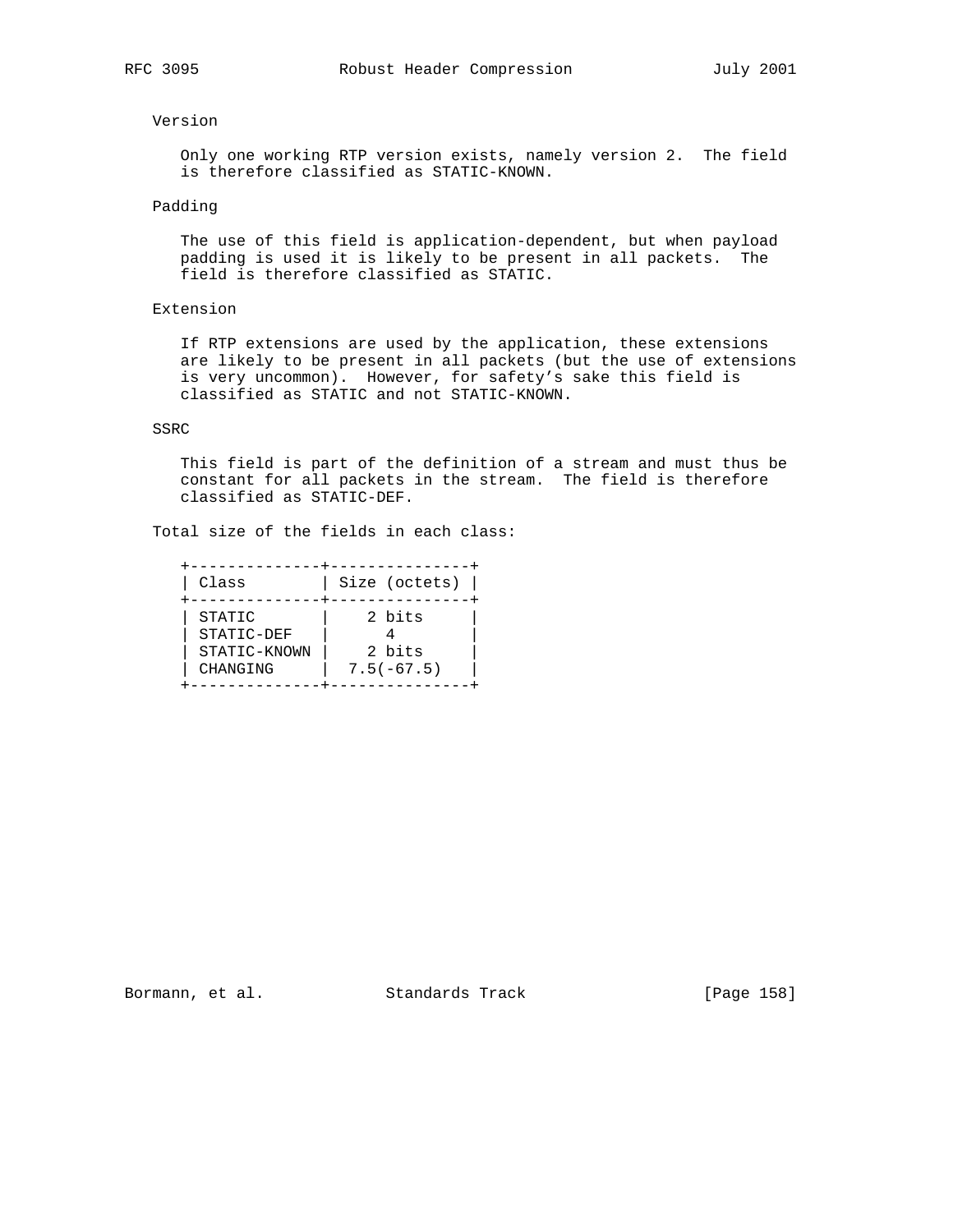# A.1.5. Summary for IP/UDP/RTP

Summarizing this for IP/UDP/RTP one obtains

| Class $\backslash$ IP ver   IPv6 (octets)                    |                                                     | IPv4 (octets)                                               |
|--------------------------------------------------------------|-----------------------------------------------------|-------------------------------------------------------------|
| INFERRED<br>STATIC<br>STATIC-DEF<br>STATIC-KNOWN<br>CHANGING | $1$ oct + 6 bits<br>42.5<br>2 bits<br>$11.5(-71.5)$ | $1$ oct + 7 bits<br>16<br>$2$ oct + 5 bits<br>$13.5(-73.5)$ |
| Total                                                        | $60(-120)$                                          | $40(-100)$                                                  |

A.2. Analysis of change patterns of header fields

 To design suitable mechanisms for efficient compression of all header fields, their change patterns must be analyzed. For this reason, an extended classification is done based on the general classification in A.1, considering the fields which were labeled CHANGING in that classification. Different applications will use the fields in different ways, which may affect their behavior. For the fields whose behavior is variable, typical behavior for conversational audio and video will be discussed.

The CHANGING fields are separated into five different subclasses:

- STATIC These are fields that were classified as CHANGING on a general basis, but are classified as STATIC here due to certain additional assumptions.
- SEMISTATIC These fields are STATIC most of the time. However, occasionally the value changes but reverts to its original value after a known number of packets.
- RARELY-CHANGING (RC) These are fields that change their values occasionally and then keep their new values.
- ALTERNATING These fields alternate between a small number of different values.
- IRREGULAR These, finally, are the fields for which no useful change pattern can be identified.

| Standards Track<br>Bormann, et al. | [Page 159] |  |  |
|------------------------------------|------------|--|--|
|------------------------------------|------------|--|--|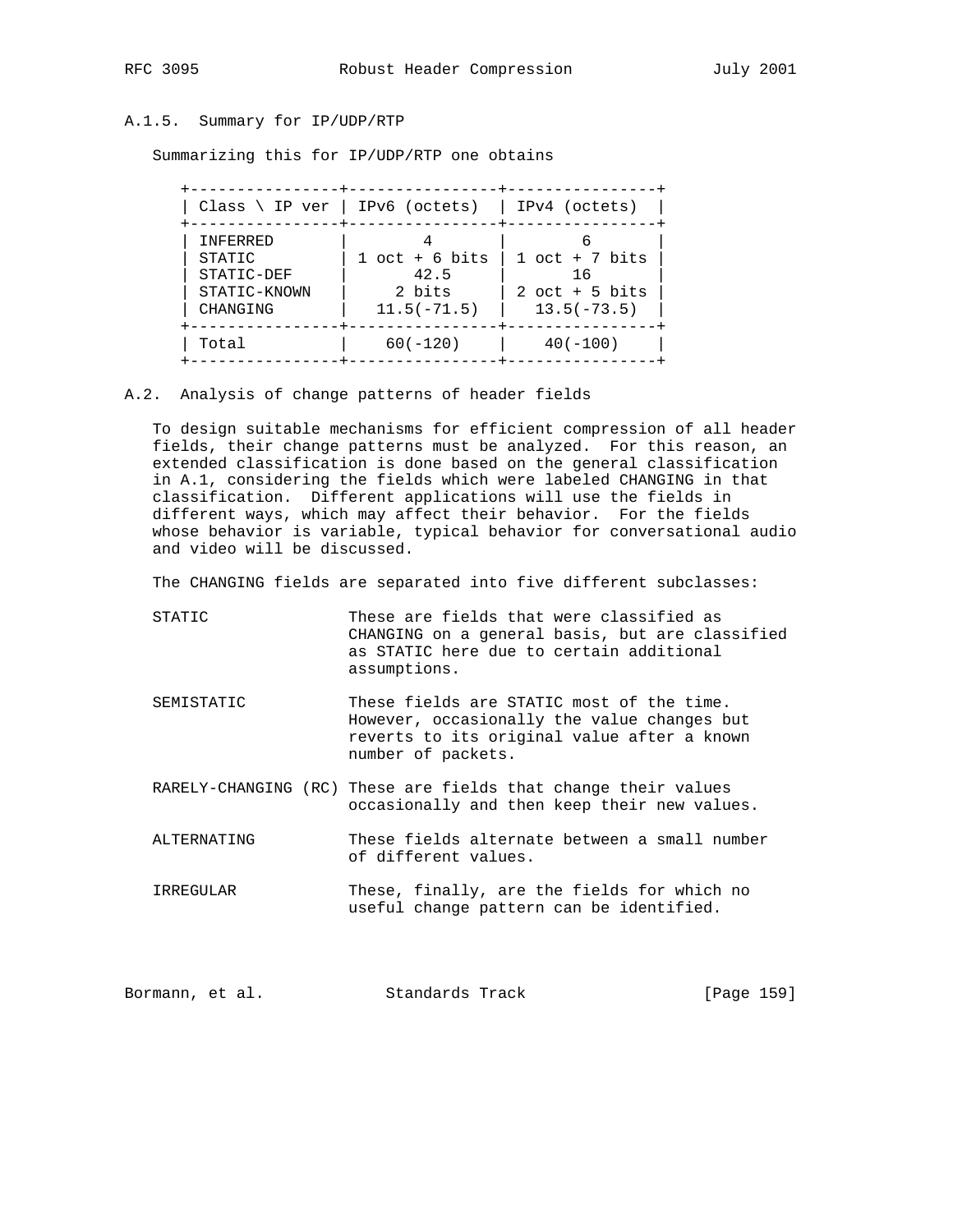To further expand the classification possibilities without increasing complexity, the classification can be done either according to the values of the field and/or according to the values of the deltas for the field.

 When the classification is done, other details are also stated regarding possible additional knowledge about the field values and/or field deltas, according to the classification. For fields classified as STATIC or SEMISTATIC, the case could be that the value of the field is not only STATIC but also well KNOWN a priori (two states for SEMISTATIC fields). For fields with non-irregular change behavior, it could be known that changes usually are within a LIMITED range compared to the maximal change for the field. For other fields, the values are completely UNKNOWN.

Bormann, et al. Standards Track [Page 160]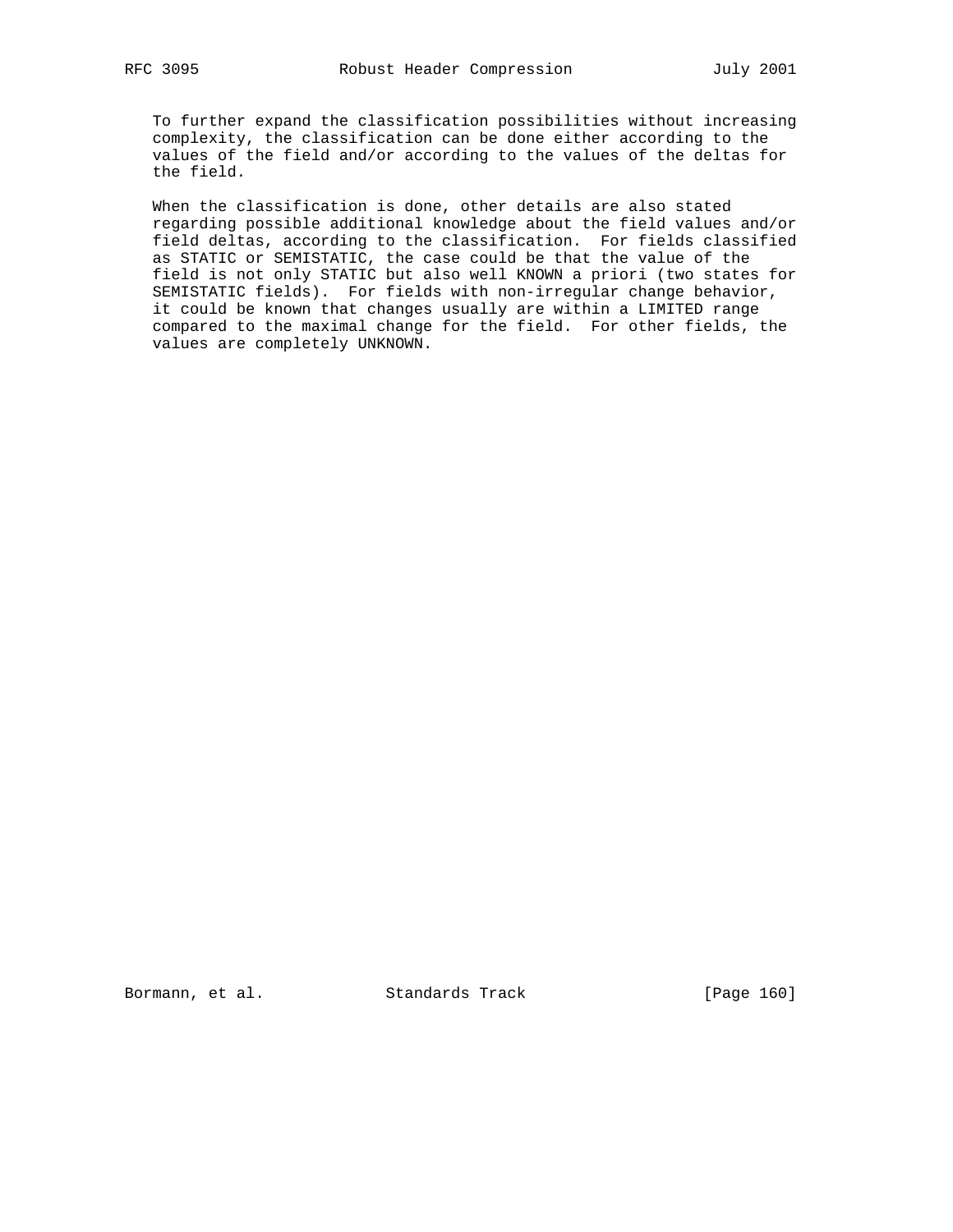Table A.1 classifies all the CHANGING fields on the basis of their expected change patterns, especially for conversational audio and video.

| Field                    |            | Value/Delta | Class       | Knowledge      |
|--------------------------|------------|-------------|-------------|----------------|
| ------------<br>IPv4 Id: | Sequential | Delta       | STATIC      | KNOWN          |
|                          | Seq. jump  | Delta       | RC          | LIMITED        |
|                          | Random     | Value       | IRREGULAR   | UNKNOWN        |
| IP TOS / Tr. Class       |            | Value       | RC          | <b>UNKNOWN</b> |
| IP TTL / Hop Limit       |            | Value       | ALTERNATING | LIMITED        |
| UDP Checksum:            | Disabled   | Value       | STATIC      | KNOWN          |
|                          | Enabled    | Value       | IRREGULAR   | UNKNOWN        |
| RTP CSRC Count:          | No mix     | Value       | STATIC      | KNOWN          |
|                          | Mixed      | Value       | RC          | LIMITED        |
| RTP Marker               |            | Value       | SEMISTATIC  | KNOWN/KNOWN    |
| RTP Payload Type         |            | Value       | RC          | UNKNOWN        |
| RTP Sequence Number      |            | Delta       | STATIC      | KNOWN          |
| RTP Timestamp            |            | Delta       | RC          | LIMITED        |
| RTP CSRC List:           | No mix     |             |             |                |
|                          | Mixed      | Value       | <b>RC</b>   | UNKNOWN        |
|                          |            |             |             |                |

Table A.1 : Classification of CHANGING header fields

 The following subsections discuss the various header fields in detail. Note that table A.1 and the discussions below do not consider changes caused by loss or reordering before the compression point.

Bormann, et al. Standards Track [Page 161]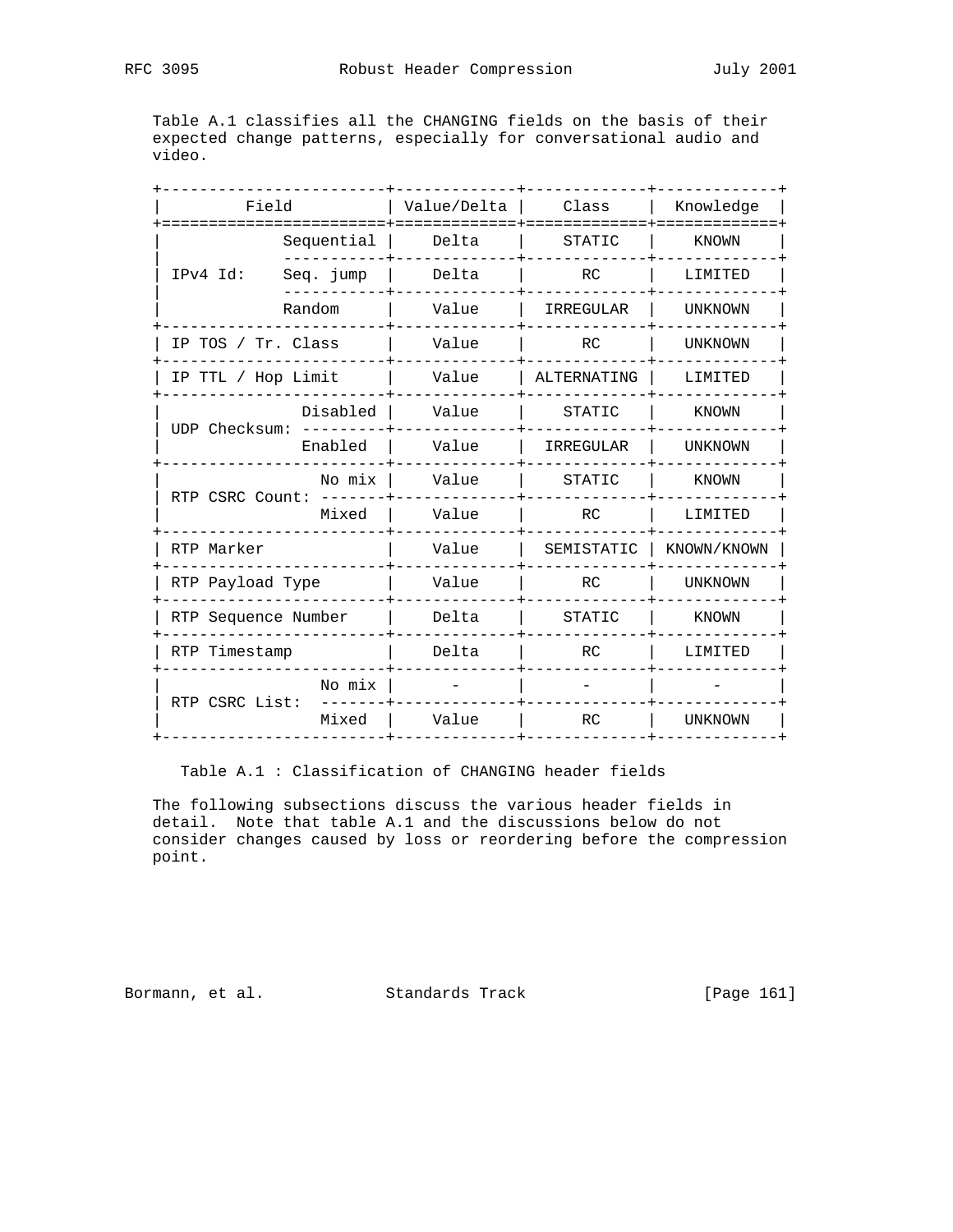# A.2.1. IPv4 Identification

 The Identification field (IP ID) of the IPv4 header is there to identify which fragments constitute a datagram when reassembling fragmented datagrams. The IPv4 specification does not specify exactly how this field is to be assigned values, only that each packet should get an IP ID that is unique for the source-destination pair and protocol for the time the datagram (or any of its fragments) could be alive in the network. This means that assignment of IP ID values can be done in various ways, which we have separated into three classes.

## Sequential jump

 This is the most common assignment policy in today's IP stacks. A single IP ID counter is used for all packet streams. When the sender is running more than one packet stream simultaneously, the IP ID can increase by more than one between packets in a stream. The IP ID values will be much more predictable and require less bits to transfer than random values, and the packet-to-packet increment (determined by the number of active outgoing packet streams and sending frequencies) will usually be limited.

## Random

 Some IP stacks assign IP ID values using a pseudo-random number generator. There is thus no correlation between the ID values of subsequent datagrams. Therefore there is no way to predict the IP ID value for the next datagram. For header compression purposes, this means that the IP ID field needs to be sent uncompressed with each datagram, resulting in two extra octets of header. IP stacks in cellular terminals SHOULD NOT use this IP ID assignment policy.

## Sequential

 This assignment policy keeps a separate counter for each outgoing packet stream and thus the IP ID value will increment by one for each packet in the stream, except at wrap around. Therefore, the delta value of the field is constant and well known a priori. When RTP is used on top of UDP and IP, the IP ID value follows the RTP Sequence Number. This assignment policy is the most desirable for header compression purposes. However, its usage is not as common as it perhaps should be. The reason may be that it can be realized only when UDP and IP are implemented together so that UDP, which separates packet streams by the Port identification fields, can make IP use separate ID counters for each packet stream.

Bormann, et al. Standards Track [Page 162]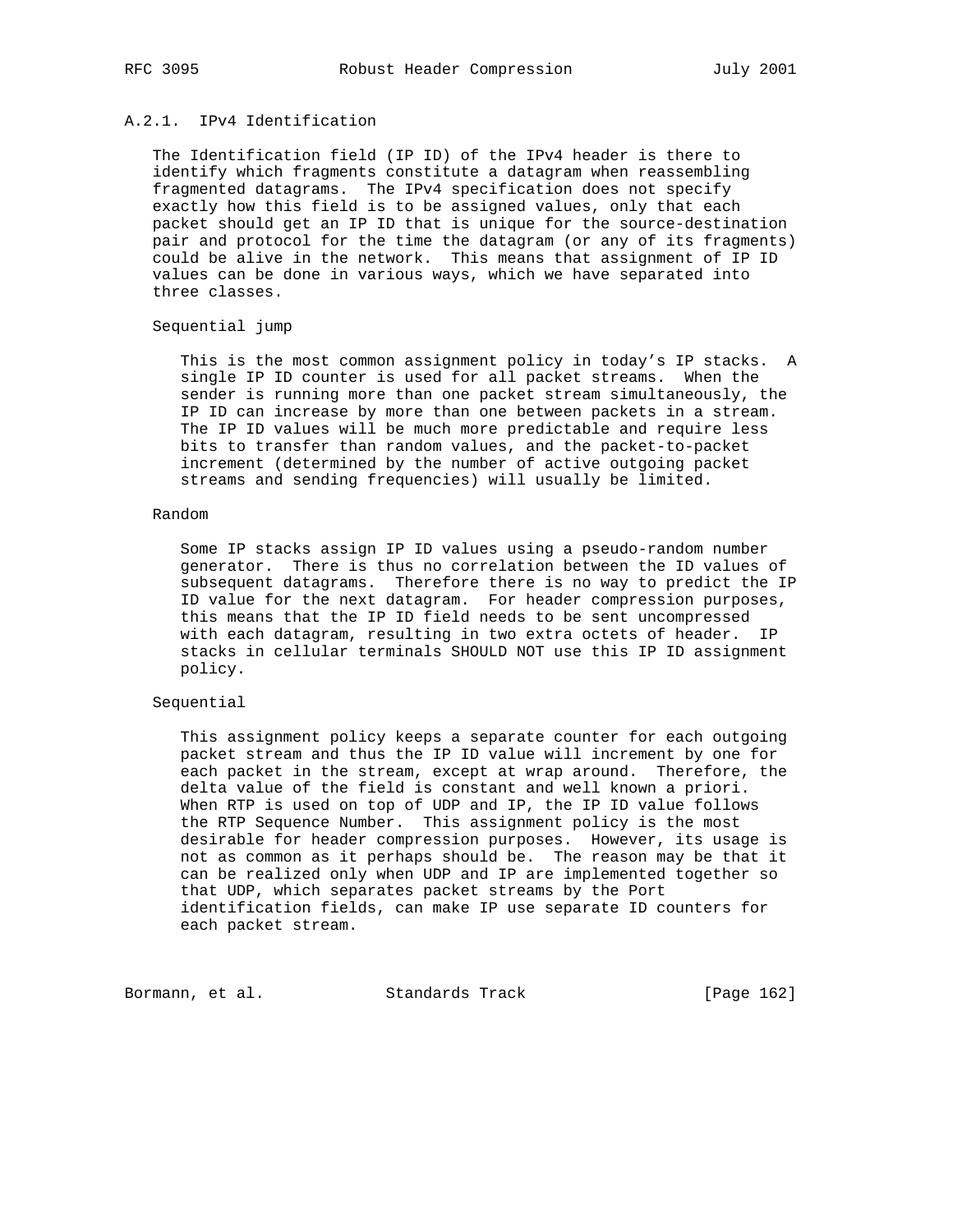In order to avoid violating [IPv4], packets sharing the same IP address pair and IP protocol number cannot use the same IP ID values. Therefore, implementations of sequential policies must make the ID number spaces disjoint for packet streams of the same IP protocol going between the same pair of nodes. This can be done in a number of ways, all of which introduce occasional jumps, and thus makes the policy less than perfectly sequential. For header compression purposes less frequent jumps are preferred.

 It should be noted that the ID is an IPv4 mechanism and is therefore not a problem for IPv6. For IPv4 the ID could be handled in three different ways. First, we have the inefficient but reliable solution where the ID field is sent as-is in all packets, increasing the compressed headers by two octets. This is the best way to handle the ID field if the sender uses random assignment of the ID field. Second, there can be solutions with more flexible mechanisms requiring less bits for the ID handling as long as sequential jump assignment is used. Such solutions will probably require even more bits if random assignment is used by the sender. Knowledge about the sender's assignment policy could therefore be useful when choosing between the two solutions above. Finally, even for IPv4, header compression could be designed without any additional information for the ID field included in compressed headers. To use such schemes, it must be known which assignment policy for the ID field is being used by the sender. That might not be possible to know, which implies that the applicability of such solutions is very uncertain. However, designers of IPv4 stacks for cellular terminals SHOULD use an assignment policy close to sequential.

## A.2.2. IP Traffic-Class / Type-Of-Service

 The Traffic-Class (IPv6) or Type-Of-Service (IPv4) field is expected to be constant during the lifetime of a packet stream or to change relatively seldom.

## A.2.3. IP Hop-Limit / Time-To-Live

 The Hop-Limit (IPv6) or Time-To-Live (IPv4) field is expected to be constant during the lifetime of a packet stream or to alternate between a limited number of values due to route changes.

## A.2.4. UDP Checksum

 The UDP checksum is optional. If disabled, its value is constantly zero and could be compressed away. If enabled, its value depends on the payload, which for compression purposes is equivalent to it changing randomly with every packet.

Bormann, et al. Standards Track [Page 163]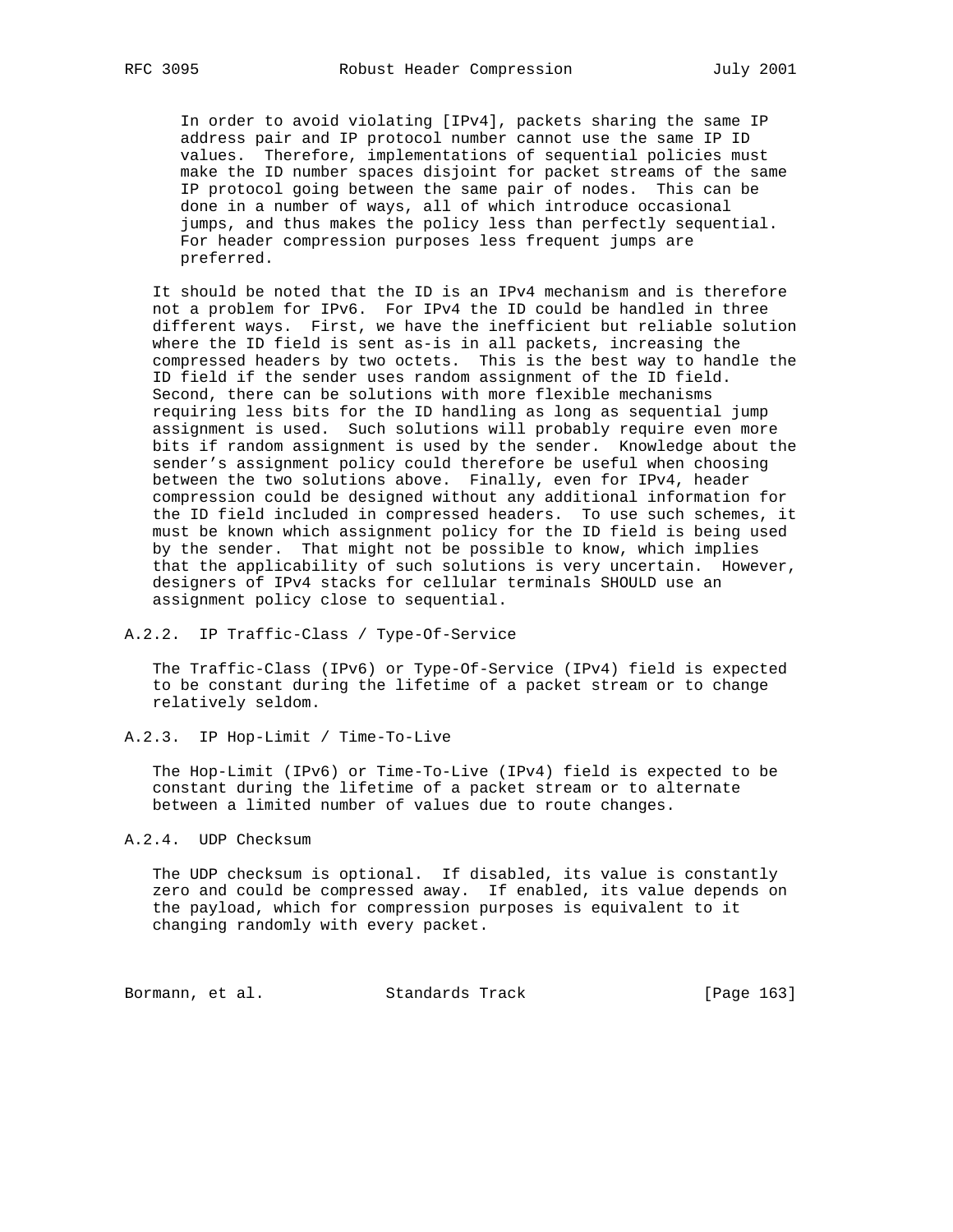## A.2.5. RTP CSRC Counter

 This is a counter indicating the number of CSRC items present in the CSRC list. This number is expected to be almost constant on a packet- to-packet basis and change by small amounts. As long as no RTP mixer is used, the value of this field is zero.

## A.2.6. RTP Marker

 For audio the marker bit should be set only in the first packet of a talkspurt, while for video it should be set in the last packet of every picture. This means that in both cases the RTP marker is classified as SEMISTATIC with well-known values for both states.

## A.2.7. RTP Payload Type

 Changes of the RTP payload type within a packet stream are expected to be rare. Applications could adapt to congestion by changing payload type and/or frame sizes, but that is not expected to happen frequently.

## A.2.8. RTP Sequence Number

 The RTP Sequence Number will be incremented by one for each packet sent.

## A.2.9. RTP Timestamp

In the audio case:

 As long as there are no pauses in the audio stream, the RTP Timestamp will be incremented by a constant delta, corresponding to the number of samples in the speech frame. It will thus mostly follow the RTP Sequence Number. When there has been a silent period and a new talkspurt begins, the timestamp will jump in proportion to the length of the silent period. However, the increment will probably be within a relatively limited range.

In the video case:

 Between two consecutive packets, the timestamp will either be unchanged or increase by a multiple of a fixed value corresponding to the picture clock frequency. The timestamp can also decrease by a multiple of the fixed value if B-pictures are used. The delta interval, expressed as a multiple of the picture clock frequency, is in most cases very limited.

Bormann, et al. Standards Track [Page 164]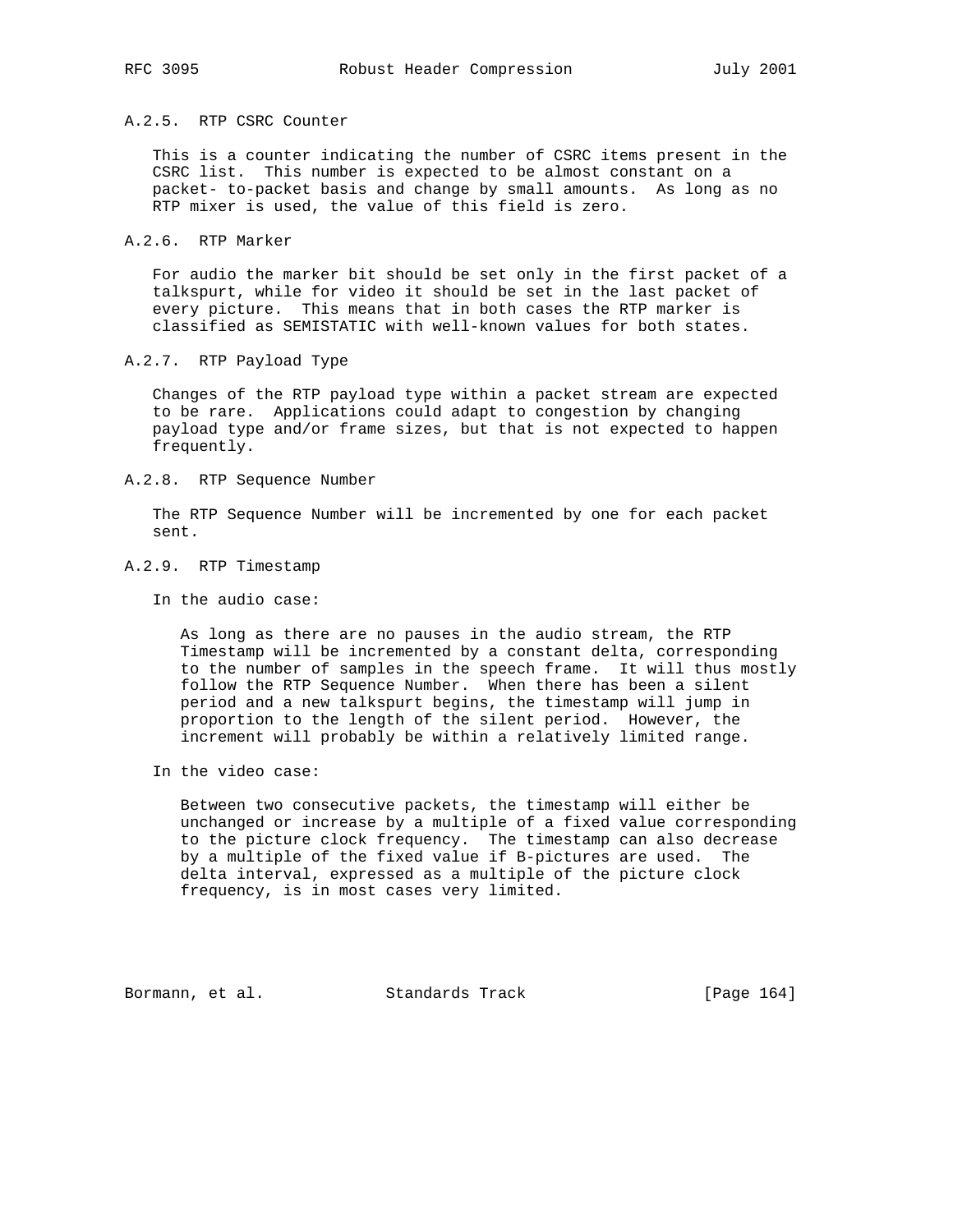A.2.10. RTP Contributing Sources (CSRC)

 The participants in a session, which are identified by the CSRC fields, are expected to be almost the same on a packet-to-packet basis with relatively few additions and removals. As long as RTP mixers are not used, no CSRC fields are present at all.

A.3. Header compression strategies

 This section elaborates on what has been done in previous sections. On the basis of the classifications, recommendations are given on how to handle the various fields in the header compression process. Seven different actions are possible; these are listed together with the fields to which each action applies.

A.3.1. Do not send at all

 The fields that have well known values a priori do not have to be sent at all. These are:

- IPv6 Payload Length
- IPv4 Header Length
- IPv4 Reserved Flag
- IPv4 Last Fragment Flag
- IPv4 Fragment Offset
- UDP Checksum (if disabled)
- RTP Version
- A.3.2. Transmit only initially

 The fields that are constant throughout the lifetime of the packet stream have to be transmitted and correctly delivered to the decompressor only once. These are:

- IP Version
- IP Source Address
- IP Destination Address
- IPv6 Flow Label
- IPv4 May Fragment Flag
- UDP Source Port
- UDP Destination Port
- RTP Padding Flag
- RTP Extension Flag
- RTP SSRC

Bormann, et al. Standards Track [Page 165]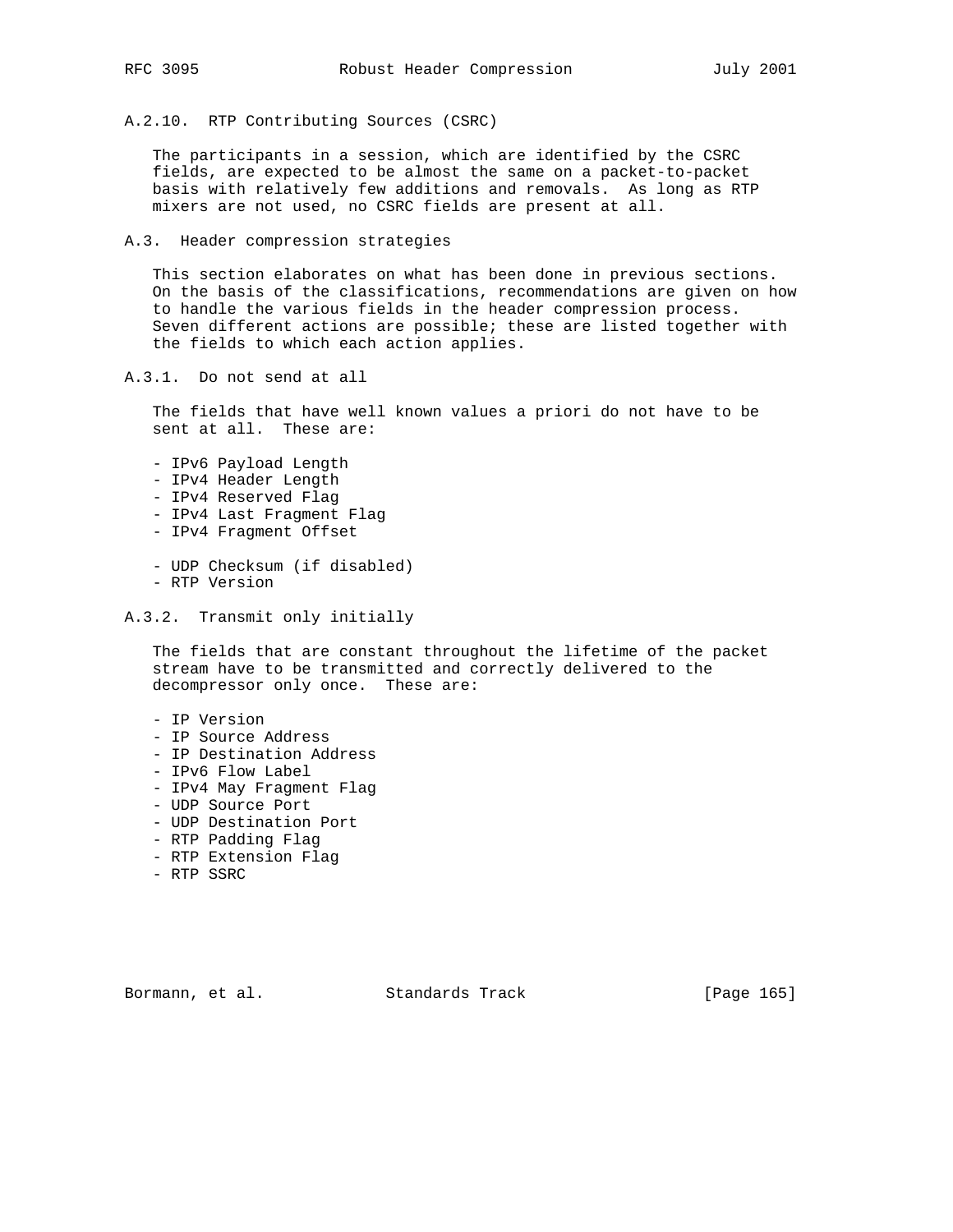A.3.3. Transmit initially, but be prepared to update

 The fields that are changing only occasionally must be transmitted initially but there must also be a way to update these fields with new values if they change. These fields are:

- IPv6 Next Header - IPv6 Traffic Class - IPv6 Hop Limit - IPv4 Protocol - IPv4 Type Of Service (TOS) - IPv4 Time To Live (TTL) - RTP CSRC Counter - RTP Payload Type
- RTP CSRC List

 Since the values of the IPv4 Protocol and the IPv6 Next Header fields are in effect linked to the type of the subsequent header, they deserve special treatment when subheaders are inserted or removed.

A.3.4. Be prepared to update or send as-is frequently

 For fields that normally either are constant or have values deducible from some other field, but that frequently diverge from that behavior, there must be an efficient way to update the field value or send it as-is in some packets. These fields are:

- IPv4 Identification (if not sequentially assigned)

- RTP Marker
- RTP Timestamp
- A.3.5. Guarantee continuous robustness

 For fields that behave like a counter with a fixed delta for ALL packets, the only requirement on the transmission encoding is that packet losses between compressor and decompressor must be tolerable. If several such fields exist, all these can be communicated together. Such fields can also be used to interpret the values for fields listed in the previous section. Fields that have this counter behavior are:

- IPv4 Identification (if sequentially assigned)

- RTP Sequence Number

Bormann, et al. Standards Track [Page 166]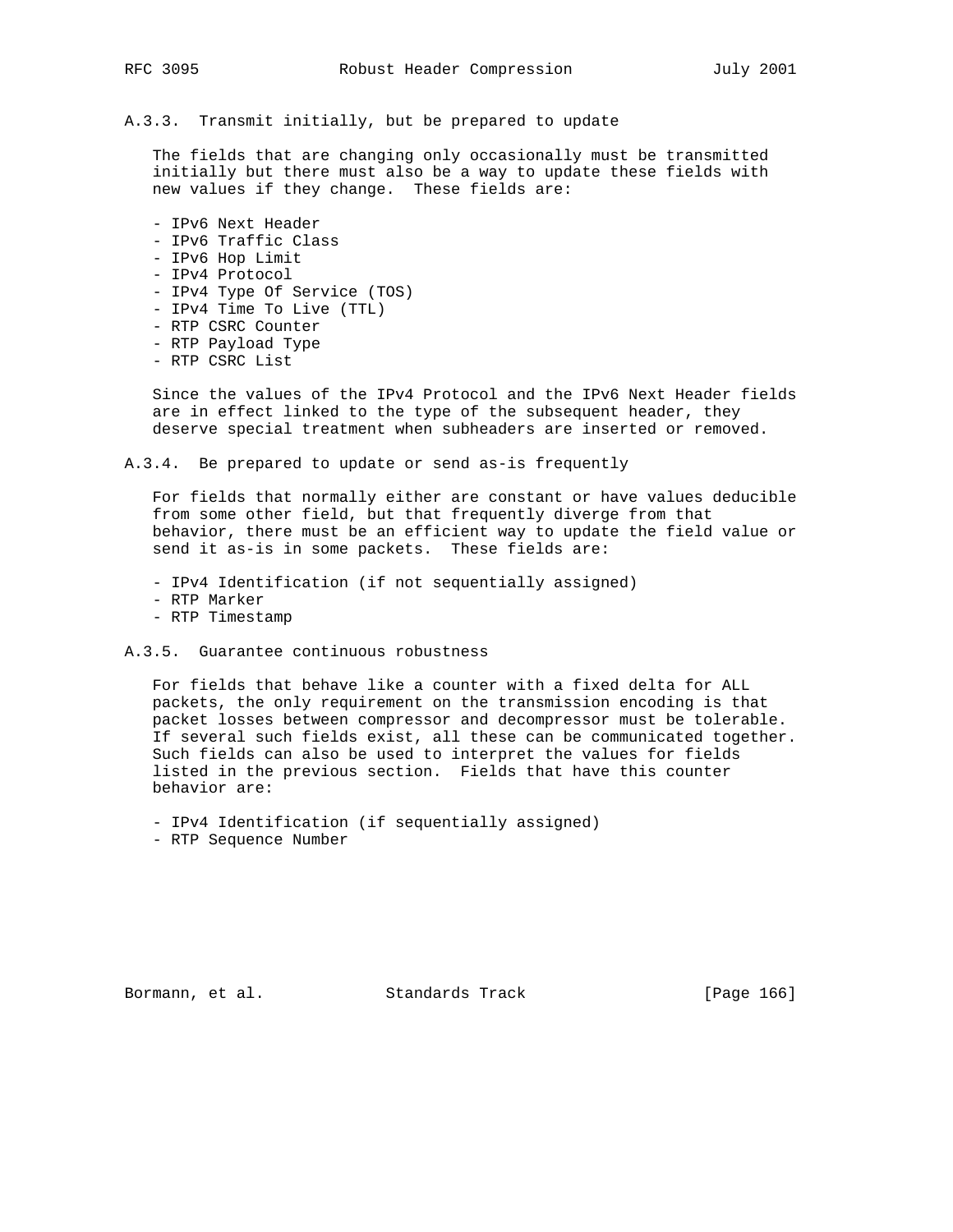A.3.6. Transmit as-is in all packets

 Fields that have completely random values for each packet must be included as-is in all compressed headers. Those fields are:

- IPv4 Identification (if randomly assigned)
- UDP Checksum (if enabled)
- A.3.7. Establish and be prepared to update delta

 Finally, there is a field that is usually increasing by a fixed delta and is correlated to another field. For this field it would make sense to make that delta part of the context state. The delta must then be initiated and updated in the same way as the fields listed in A.3.3. The field to which this applies is:

- RTP Timestamp

Bormann, et al. Standards Track [Page 167]